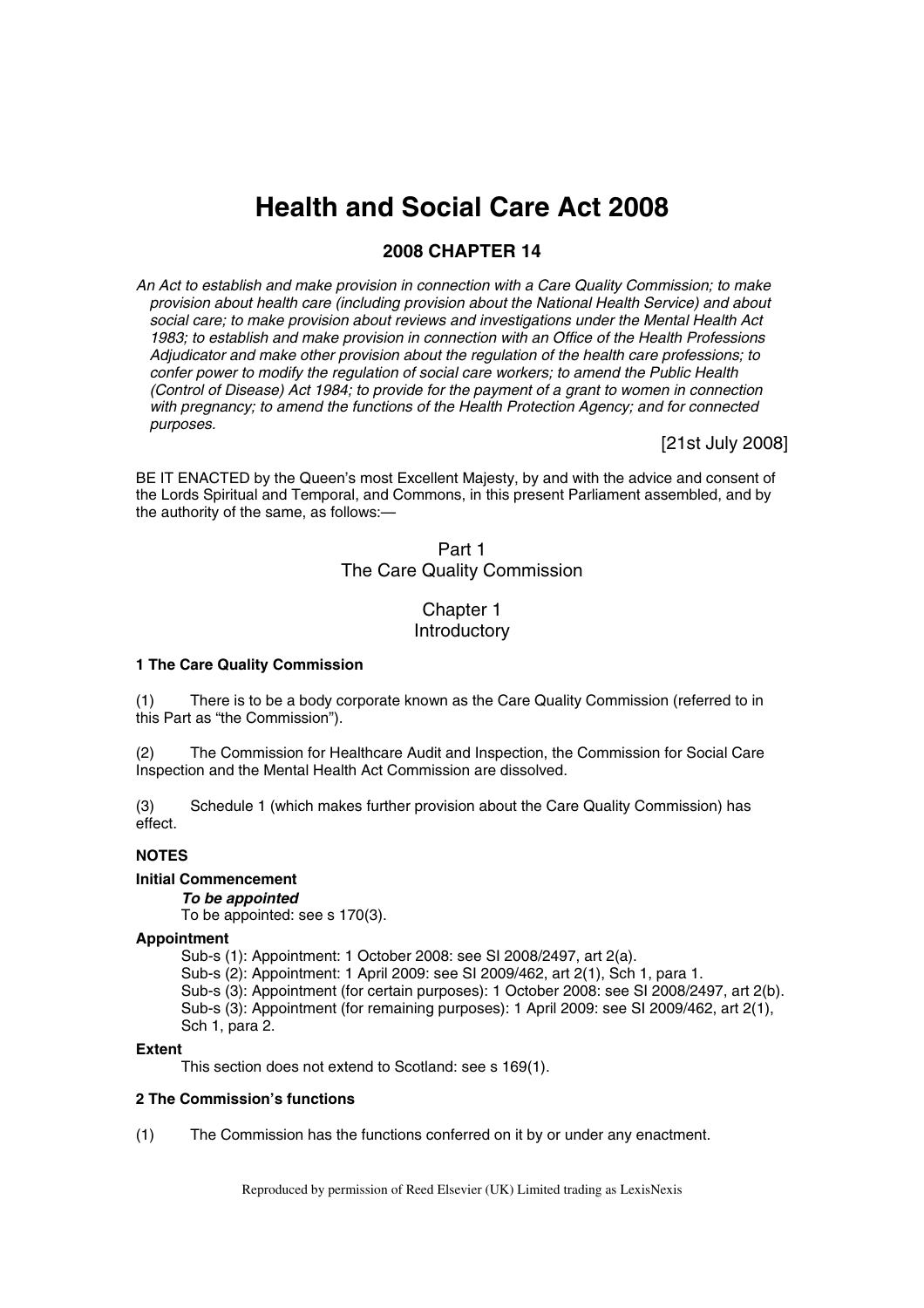- (2) Those functions include—
	- (a) registration functions under Chapter 2,
	- (b) review and investigation functions under Chapter 3, and
	- (c) functions under the Mental Health Act 1983 (c 20).

# **NOTES**

# **Initial Commencement**

#### *To be appointed*

To be appointed: see s 170(3).

# **Appointment**

Sub-s (1): Appointment: 1 October 2008: see SI 2008/2497, art 2(c). Sub-s (2)(a): Appointment (except in relation to the registration of managers): 12 January 2009: see SI 2008/3168, art 2(1)(a), (2). Sub-s (2)(a): Appointment (for remaining purposes): 6 April 2010: see SI 2010/807, art 2(1), Sch 1, Pt 1, para 1. Sub-ss (2)(b), (c): Appointment: 1 April 2009: see SI 2009/462, art 2(1), Sch 1, para 3.

### **Extent**

This section does not extend to Scotland: see s 169(1).

### **3 The Commission's objectives**

(1) The main objective of the Commission in performing its functions is to protect and promote the health, safety and welfare of people who use health and social care services.

(2) The Commission is to perform its functions for the general purpose of encouraging—

- (a) the improvement of health and social care services,
- (b) the provision of health and social care services in a way that focuses on the needs and experiences of people who use those services, and
- (c) the efficient and effective use of resources in the provision of health and social care services.

(3) In this Chapter "health and social care services" means the services to which the Commission's functions relate.

# **NOTES**

### **Initial Commencement**

### *To be appointed*

To be appointed: see s 170(3).

### **Appointment**

Appointment: 1 October 2008: see SI 2008/2497, art 2(d).

### **Extent**

This section does not extend to Scotland: see s 169(1).

### **4 Matters to which the Commission must have regard**

- (1) In performing its functions the Commission must have regard to—
	- (a) views expressed by or on behalf of members of the public about health and social care services,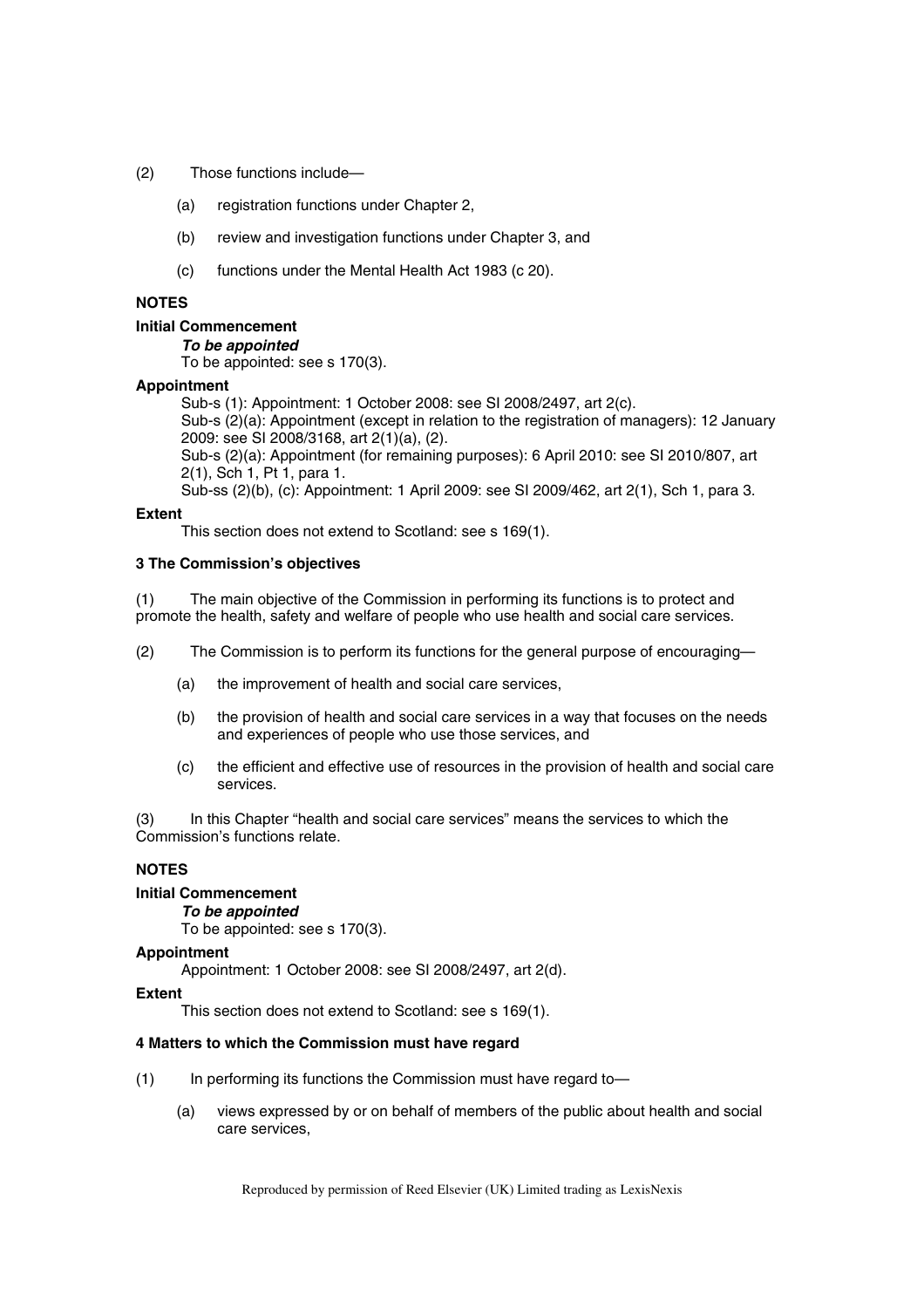- (b) experiences of people who use health and social care services and their families and friends,
- (c) views expressed by [Local Healthwatch organisations or Local Healthwatch contractors] about the provision of health and social care services . . .,
- (d) the need to protect and promote the rights of people who use health and social care services (including, in particular, the rights of children, of persons detained under the Mental Health Act 1983, of persons who are deprived of their liberty in accordance with the Mental Capacity Act 2005 (c 9), and of other vulnerable adults),
- (e) the need to ensure that action by the Commission in relation to health and social care services is proportionate to the risks against which it would afford safeguards and is targeted only where it is needed,
- (f) any developments in approaches to regulatory action, and
- (g) best practice among persons performing functions comparable to those of the Commission (including the principles under which regulatory action should be transparent, accountable and consistent).

(2) In performing its functions the Commission must also have regard to such aspects of government policy as the Secretary of State may direct.

[(3) In subsection (1)(c), "Local Healthwatch contractor" has the meaning given by section 223 of the Local Government and Public Involvement in Health Act 2007.]

### **NOTES**

**Initial Commencement** 

*To be appointed* 

To be appointed: see s 170(3).

### **Appointment**

Appointment: 1 October 2008: see SI 2008/2497, art 2(d).

# **Extent**

This section does not extend to Scotland: see s 169(1).

### **Amendment**

Sub-s (1): in para (c) words "Local Healthwatch organisations or Local Healthwatch contractors" in square brackets substituted by the Health and Social Care Act 2012, s 189(6)(a)(i).

Date in force: 1 April 2013: see SI 2013/160, art 2.

Sub-s (1): in para (c) words omitted repealed by the Health and Social Care Act 2012, s 189(6)(a)(ii).

Date in force: 1 April 2013: see SI 2013/160, art 2.

Sub-s (3): substituted by the Health and Social Care Act 2012, s 189(6)(b). Date in force: 1 April 2013: see SI 2013/160, art 2.

### **5 Statement on user involvement**

(1) The Commission must publish a statement describing how it proposes to—

- (a) promote awareness among service users and carers of its functions,
- (b) promote and engage in discussion with service users and carers about the provision of health and social care services and about the way in which the Commission exercises its functions,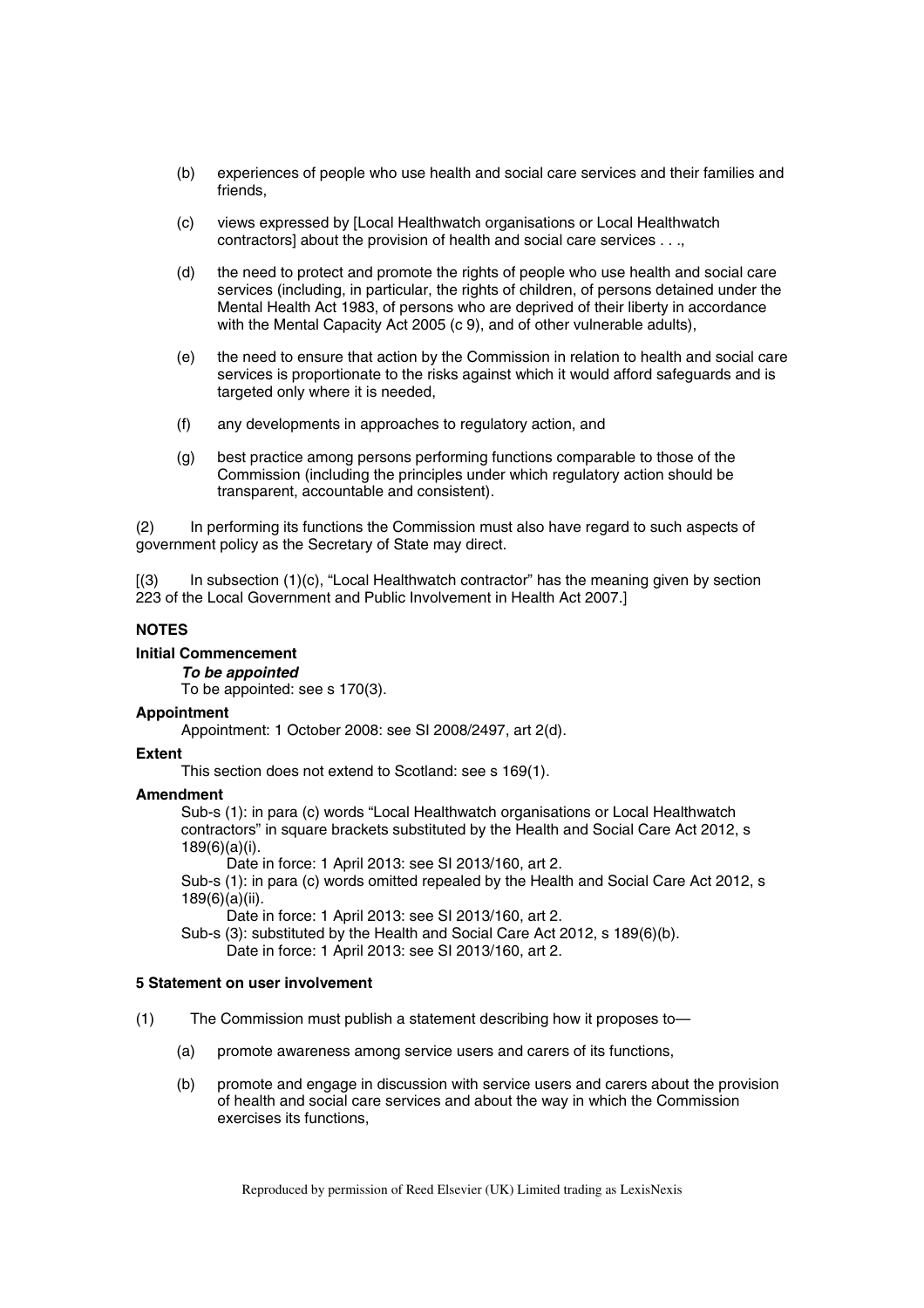- (c) ensure that proper regard is had to the views expressed by service users and carers, and
- (d) arrange for any of its functions to be exercised by, or with the assistance of, service users and carers.

(2) The Commission may from time to time revise the statement and must publish any revised statement.

(3) Before publishing the statement (or revised statement) the Commission must consult such persons as it considers appropriate.

- (4) In this section—
	- (a) "service users" means people who use health or social care services, and
	- (b) "carers" means people who care for service users as relatives or friends.

### **NOTES**

# **Initial Commencement**

*To be appointed* 

To be appointed: see s 170(3).

### **Appointment**

Appointment: 1 October 2008: see SI 2008/2497, art 2(d).

### **Extent**

This section does not extend to Scotland: see s 169(1).

### **6 Transfers of property, rights and liabilities**

Schedule 2 (which makes provision for the transfer of property, rights and liabilities) has effect.

### **NOTES**

### **Initial Commencement**

*To be appointed*  To be appointed: see s 170(3).

# **Appointment**

Appointment: 1 October 2008: see SI 2008/2497, art 2(d).

#### **Extent**

This section does not extend to Scotland: see s 169(1).

### **7 Meaning of "health and social care services" in Chapter 1**

In this Chapter "health and social care services" has the meaning given by section 3(3).

# **NOTES**

# **Initial Commencement**

*To be appointed*  To be appointed: see s 170(3).

### **Appointment**

Appointment: 1 October 2008: see SI 2008/2497, art 2(d).

### **Extent**

This section does not extend to Scotland: see s 169(1).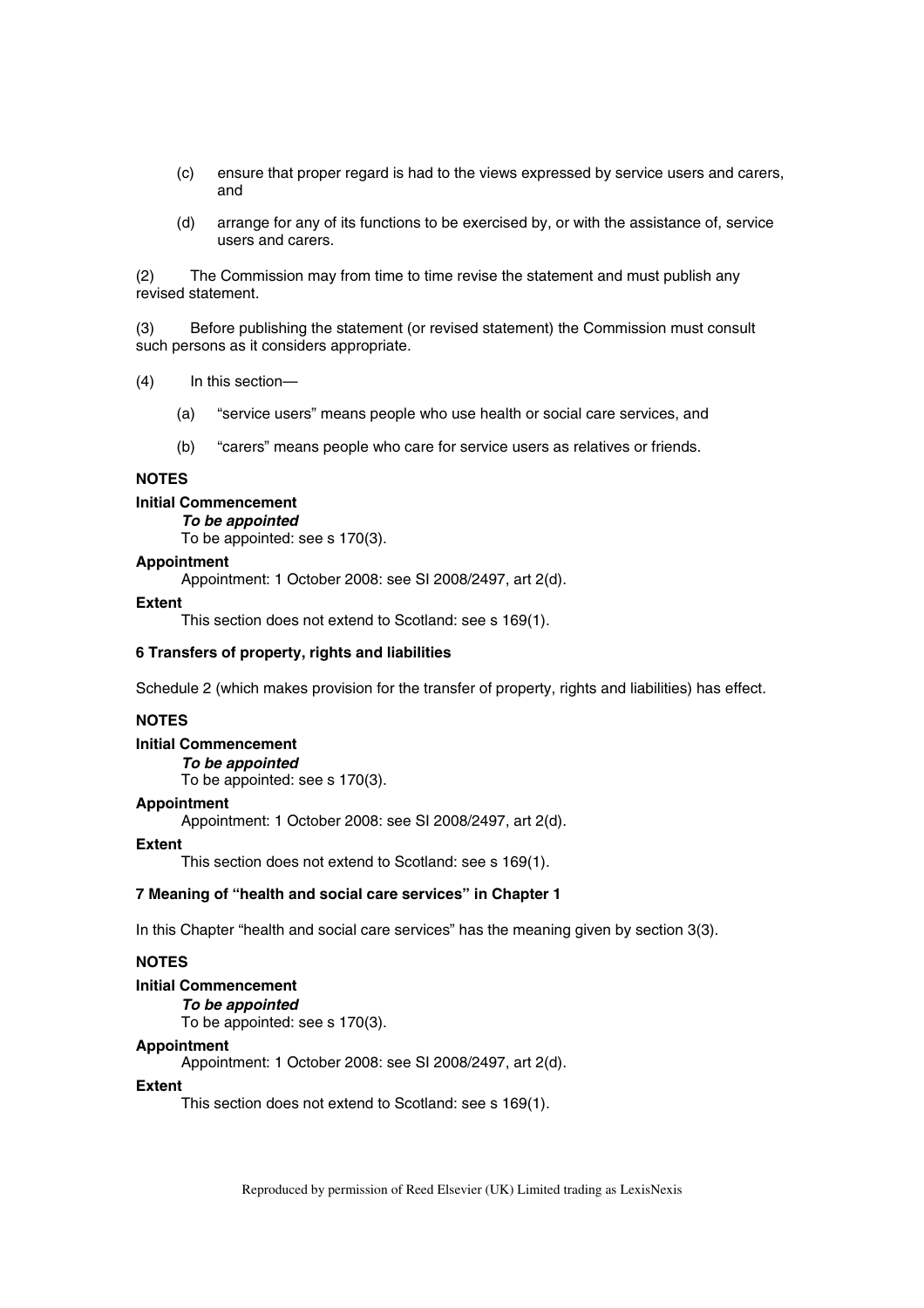# Chapter 2 Registration in Respect of Provision of Health or Social Care

# *Introductory*

# **8 "Regulated activity"**

- (1) In this Part "regulated activity" means an activity of a prescribed kind.
- (2) An activity may be prescribed for the purposes of subsection (1) only if—
	- (a) the activity involves, or is connected with, the provision of health or social care in, or in relation to, England, and
	- (b) the activity does not involve the carrying on of any establishment or agency, within the meaning of the Care Standards Act 2000 (c 14), for which Her Majesty's Chief Inspector of Education, Children's Services and Skills is the registration authority under that Act.

(3) For the purposes of subsection (2), activities connected with the provision of health or social care include, in particular—

- (a) the supply of staff who are to provide such care;
- (b) the provision of transport or accommodation for those who require such care;
- (c) the provision of advice in respect of such care.

# **NOTES**

# **Initial Commencement**

# *Royal Assent*

Royal Assent (in so far as it confers power to make subordinate legislation): 21 July 2008: see s 170(1)(b).

# *To be appointed*

To be appointed (for remaining purposes): see s 170(3).

# **Appointment**

Appointment (except in relation to the registration of managers): 12 January 2009: see SI 2008/3168, art 2(1)(b), (2).

Appointment (for remaining purposes): 6 April 2010: see SI 2010/807, art 2(1), Sch 1, Pt 1, para 2.

# **Extent**

This section does not extend to Scotland: see s 169(1).

# **Subordinate Legislation**

Health and Social Care Act 2008 (Regulated Activities) Regulations 2010, SI 2010/781 (made under sub-s (1)).

Health and Social Care Act 2008 (Regulated Activities) (Amendment) Regulations 2011, SI 2011/2711 (made under sub-s (1)).

Health and Social Care Act 2008 (Regulated Activities) (Amendment) Regulations 2012, SI 2012/1513 (made under sub-s (1)).

# **9 "Health or social care"**

- (1) This section has effect for the interpretation of this Part.
- (2) "Health care" includes all forms of health care provided for individuals, whether relating to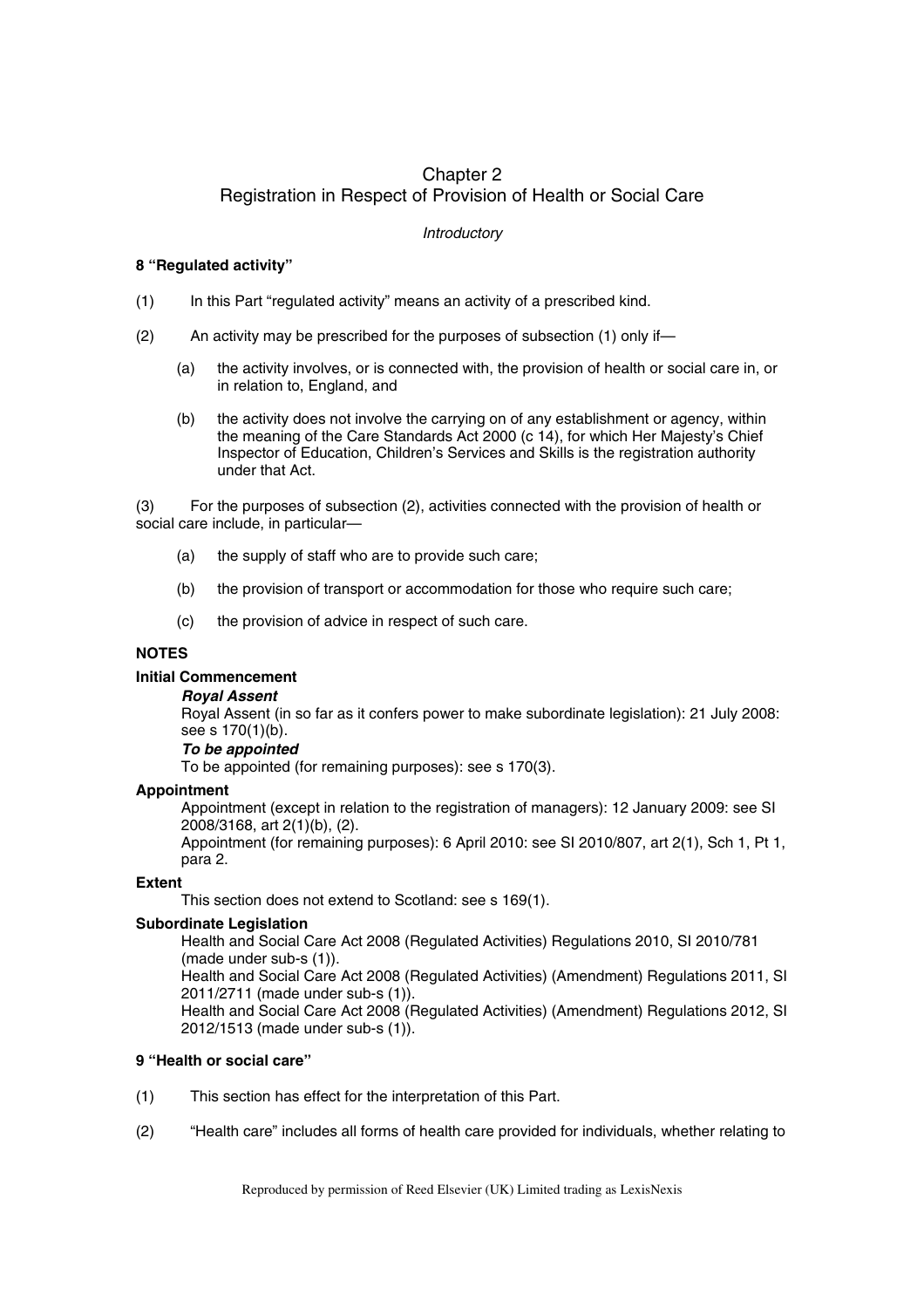physical or mental health, and also includes procedures that are similar to forms of medical or surgical care but are not provided in connection with a medical condition.

(3) "Social care" includes all forms of personal care and other practical assistance provided for individuals who by reason of age, illness, disability, pregnancy, childbirth, dependence on alcohol or drugs, or any other similar circumstances, are in need of such care or other assistance.

(4) "Health or social care" means health care or social care.

# **NOTES**

# **Initial Commencement**

*To be appointed* 

To be appointed: see s 170(3).

# **Appointment**

Appointment: 1 October 2008: see SI 2008/2497, art 2(e).

### **Extent**

This section does not extend to Scotland: see s 169(1).

*Registration of persons carrying on regulated activities* 

### **10 Requirement to register as a service provider**

(1) Any person who carries on a regulated activity without being registered under this Chapter in respect of the carrying on of that activity is guilty of an offence.

The Secretary of State may by regulations make provision for the purposes of this Chapter for determining, in relation to a regulated activity carried on by two or more persons acting in different capacities, which of those persons is to be regarded as the person who carries on the activity.

(3) In the following provisions of this Part, the registration of a person under this Chapter in respect of the carrying on of a regulated activity by that person is referred to as registration "as a service provider" in respect of that activity.

(4) A person guilty of an offence under this section is liable—

- (a) on summary conviction, to a fine not exceeding £50,000, or to imprisonment for a term not exceeding 12 months, or to both;
- (b) on conviction on indictment, to a fine, or to imprisonment for a term not exceeding 12 months, or to both.

(5) In relation to an offence committed before the commencement of section 154(1) of the Criminal Justice Act 2003 (c 44), the reference in subsection  $(4)(a)$  to 12 months is to be read as a reference to 6 months.

# **NOTES**

# **Initial Commencement**

### *Royal Assent*

Royal Assent (in so far as it confers power to make subordinate legislation): 21 July 2008: see s 170(1)(b).

### *To be appointed*

To be appointed (for remaining purposes): see s 170(3).

# **Appointment**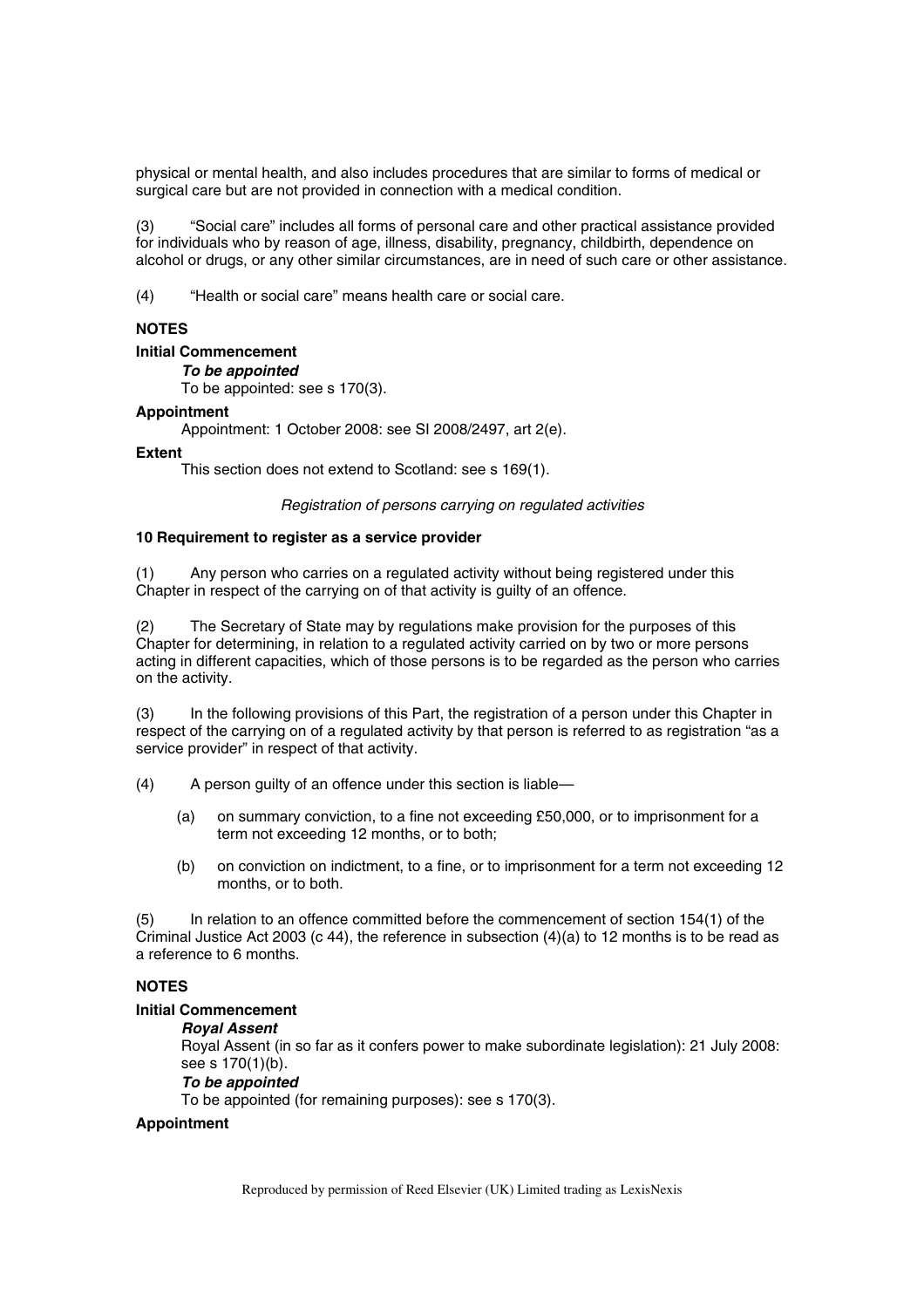Sub-ss (1)–(2), (4), (5): Appointment (except in relation to the registration of managers): 1 April 2009: see SI 2009/462, art 2, Sch 1, para 4.

Sub-s (3): Appointment (except in relation to the registration of managers): 12 January 2009: see SI 2008/3168, art 2(1)(c), (2).

### **Extent**

This section does not extend to Scotland: see s 169(1).

### **See Further**

See further, in relation to the disapplication of sub-s (1) above, in so far as it relates to certain transitional applications: the Health and Social Care Act 2008 (Commencement No 13, Transitory and Transitional Provisions and Electronic Communications) Order 2009, SI 2009/3023, art 16.

See further, in respect of the disapplication of this section, in relation to the period between service of notice of proposal and service by the Care Quality Commission under section 28 of the Act: the Health and Social Care Act 2008 (Commencement No 9, Consequential Amendments and Transitory, Transitional and Saving Provisions) Order 2009, art 7.

### **Subordinate Legislation**

Care Quality Commission (Registration) Regulations 2009, SI 2009/3112 (made under sub-s (2)).

# **11 Applications for registration as a service provider**

(1) A person seeking to be registered under this Chapter as a service provider must make an application to the Commission.

(2) The application must be made in such form, and contain or be accompanied by such information, as the Commission requires.

(3) In such cases as the Commission may determine, a person seeking to be registered as a service provider in respect of two or more regulated activities may make a single application in respect of them.

# **NOTES**

### **Initial Commencement**

*To be appointed* 

To be appointed: see s 170(3).

# **Appointment**

Appointment (except in relation to the registration of managers): 12 January 2009: see SI 2008/3168, art 2(1)(d), (2); for transitional provisions see arts 3, 6 thereof.

### **Extent**

This section does not extend to Scotland: see s 169(1).

# **See Further**

See further, in relation to the application of this section, with modifications, in so far as it relates to applications made by persons who intend to be carrying on, on or after 1st April 2010, one or more activities which the person reasonably expects to be prescribed as a regulated activity under section 8 from that date: the Health and Social Care Act 2008 (Commencement No 13, Transitory and Transitional Provisions and Electronic Communications) Order 2009, SI 2009/3023, arts 3, 5.

# **12 Grant or refusal of registration as a service provider**

(1) Subsections (2) to (4) apply where an application under section 11 has been made in accordance with the provisions of this Chapter with respect to a regulated activity.

(2) If the Commission is satisfied that—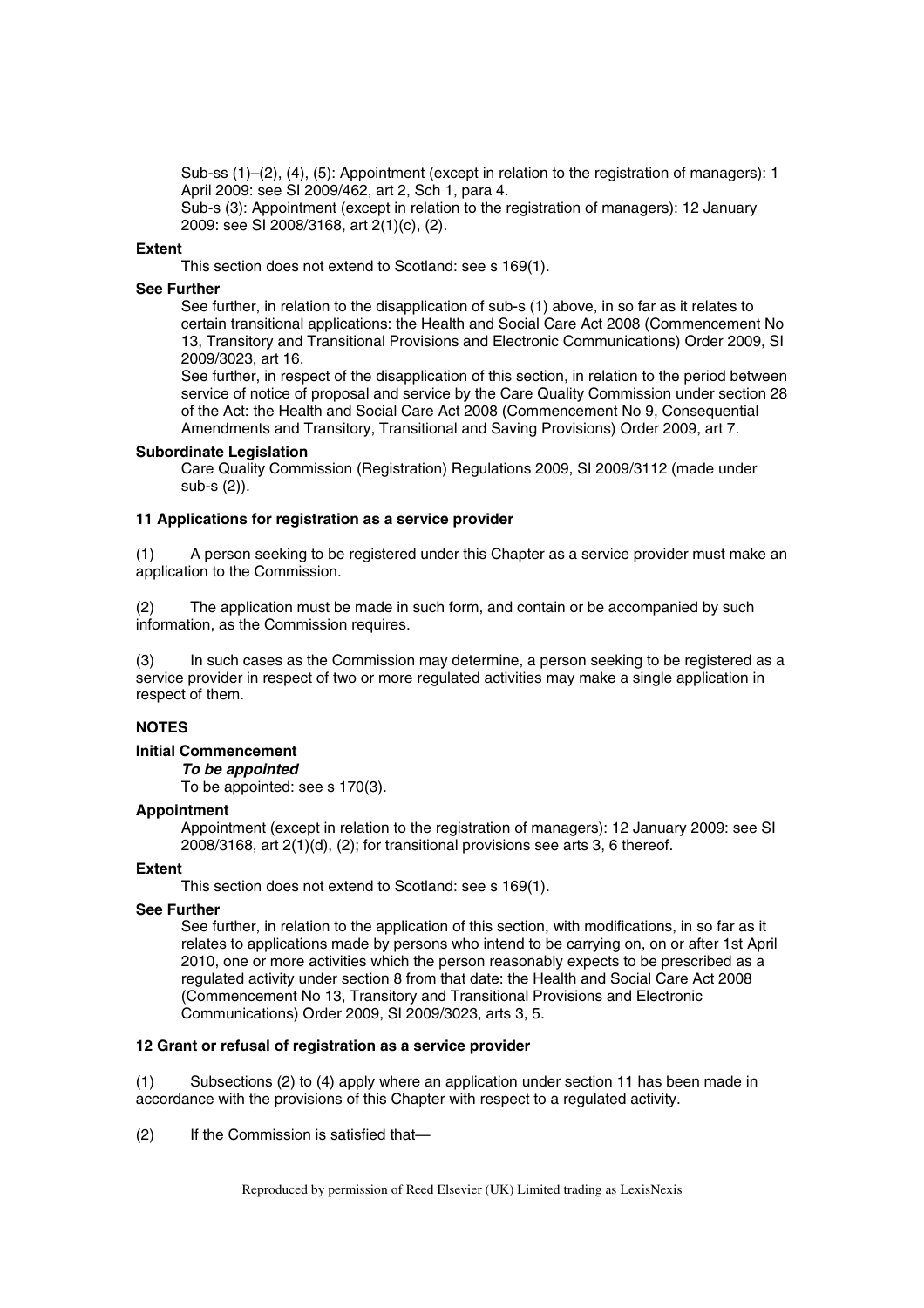- (a) the requirements of regulations under section 20, and
- (b) the requirements of any other enactment which appears to the Commission to be relevant,

are being and will continue to be complied with (so far as applicable) in relation to the carrying on of the regulated activity, it must grant the application; otherwise it must refuse it.

(3) The application may be granted either unconditionally or subject to such conditions as the Commission thinks fit.

(4) On granting the application, the Commission must issue a certificate of registration to the applicant.

- (5) The Commission may at any time—
	- (a) vary or remove any condition for the time being in force in relation to a person's registration as a service provider, or
	- (b) impose any additional condition.
- (6) Subsections (3) and (5) have effect subject to section 13.

# **NOTES**

### **Initial Commencement**

### *Royal Assent*

Royal Assent (in so far as it confers power to make subordinate legislation): 21 July 2008: see s 170(1)(b).

# *To be appointed*

To be appointed (for remaining purposes): see s 170(3).

### **Appointment**

Sub-ss (1)–(5): Appointment (except in relation to the registration of managers): 12 January 2009: see SI 2008/3168, art 2(1)(e), (2); for transitional provisions see arts 6, 7(1), (5)–(9), 8 thereof.

Sub-s (6): Appointment: 6 April 2010: see SI 2010/807, art 2(1), Sch 1, Pt 1, para 3; for transitional provisions see arts 4(2), 6–8, 20(3) thereof.

### **Extent**

This section does not extend to Scotland: see s 169(1).

### **See Further**

See further, in relation to the application of this section, with modifications, in so far as it relates to transitional applications: the Health and Social Care Act 2008 (Commencement No 13, Transitory and Transitional Provisions and Electronic Communications) Order 2009, SI 2009/3023, arts 6, 12(1), (2)(a).

See further, in relation to the application of this section, with modifications, in so far as it relates to transitional applications for registration to the Commission: the Health and Social Care Act 2008 (Primary Dental Services, Private Ambulance Services and Primary Medical Services) (Regulated Activities) (Transitory and Transitional Provisions) Order 2010, SI 2010/2484, art 4(1), (2), (5)(a).

# *Registration of managers*

### **13 Condition requiring registered manager**

(1) The registration under this Chapter of a person ("S") as a service provider in respect of a regulated activity must in prescribed cases be subject to a registered manager condition.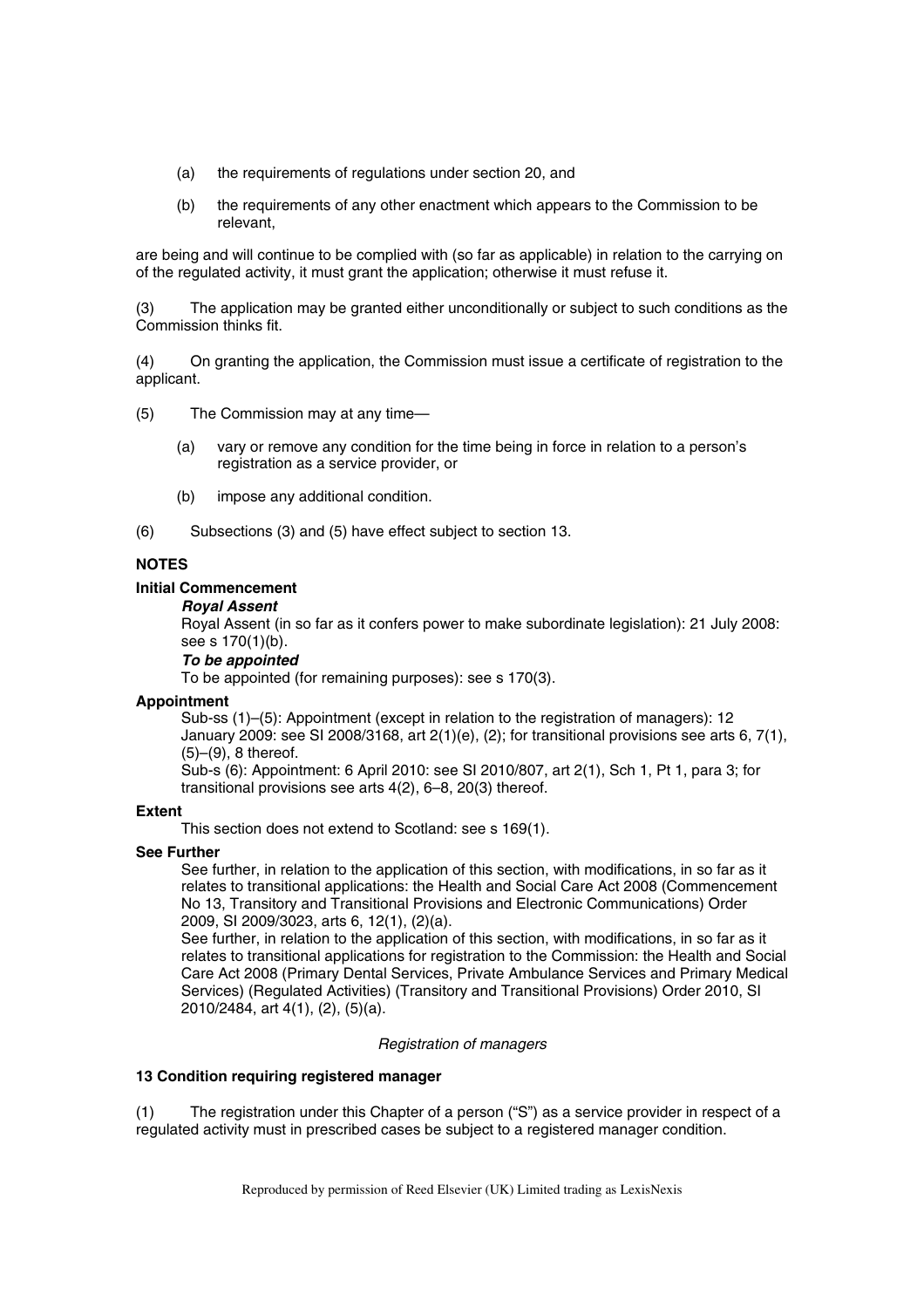(2) In deciding whether to impose a registered manager condition under section 12(3) or (5), in a case where subsection (1) does not require such a condition to be imposed, the Commission must have regard to prescribed matters.

(3) For the purposes of this Chapter, a registered manager condition is a condition that the activity as carried on by S, or the activity as carried on by S at or from particular premises, must be managed by an individual who is registered under this Chapter as a manager in respect of the activity, or the activity as carried on at or from those premises.

# **NOTES**

# **Initial Commencement**

### *Royal Assent*

Royal Assent (in so far as it confers power to make subordinate legislation): 21 July 2008: see s 170(1)(b).

### *To be appointed*

To be appointed (for remaining purposes): see s 170(3).

### **Appointment**

Appointment (for remaining purposes): 6 April 2010: see SI 2010/807, art 2(1), Sch 1, Pt 1, para 4.

### **Extent**

This section does not extend to Scotland: see s 169(1).

### **Subordinate Legislation**

Care Quality Commission (Registration) Regulations 2009, SI 2009/3112 (made under sub-s (1)).

### **14 Applications for registration as a manager**

(1) A person seeking to be registered under this Chapter as a manager in respect of a regulated activity in respect of which a registered manager condition has, or is to have, effect must make an application to the Commission.

(2) The application must be made in such form, and contain or be accompanied by such information, as the Commission requires.

(3) In such cases as the Commission may determine, a person seeking to be registered as a manager in respect of two or more regulated activities carried on by a person registered as a service provider may make a single application in respect of them.

# **NOTES**

# **Initial Commencement**

### *To be appointed*

To be appointed: see s 170(3).

# **Appointment**

Appointment: 6 April 2010: see SI 2010/807, art 2(1), Sch 1, Pt 1, para 4; for transitional provisions see arts 4(1), (3), 19 thereof.

# **Extent**

This section does not extend to Scotland: see s 169(1).

# **15 Grant or refusal of registration as a manager**

(1) Subsections (2) to (4) apply where an application under section 14 has been made in accordance with the provisions of this Chapter with respect to a regulated activity in respect of which a person is registered under this Chapter as a service provider and in respect of which a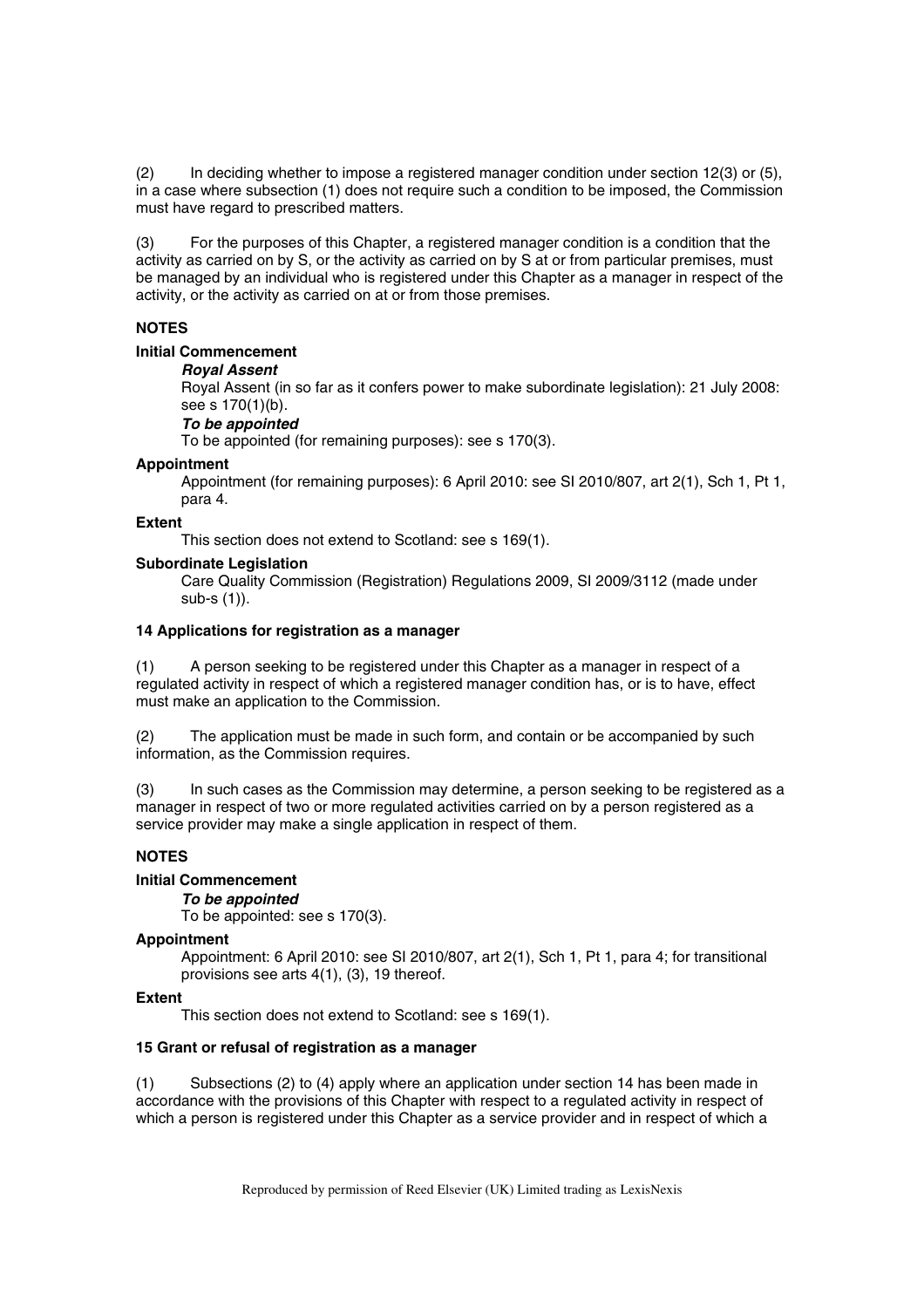registered manager condition has effect.

- (2) If the Commission is satisfied that—
	- (a) the requirements of regulations under section 20, and
	- (b) the requirements of any other enactment which appears to the Commission to be relevant,

are being and will continue to be complied with (so far as applicable) in relation to the carrying on of the regulated activity, it must grant the application; otherwise it must refuse it.

(3) The application may be granted either unconditionally or subject to such conditions as the Commission thinks fit.

(4) On granting the application, the Commission must issue a certificate of registration to the applicant.

- (5) The Commission may at any time—
	- (a) vary or remove any condition for the time being in force in relation to a person's registration as a manager, or
	- (b) impose any additional condition.

### **NOTES**

# **Initial Commencement**

# *Royal Assent*

Royal Assent (in so far as it confers power to make subordinate legislation): 21 July 2008: see s 170(1)(b).

# *To be appointed*

To be appointed (for remaining purposes): see s 170(3).

### **Appointment**

Appointment (for remaining purposes): 6 April 2010: see SI 2010/807, art 2(1), Sch 1, Pt 1, para 4; for transitional provisions see arts 3, 4(4), 6–8, 20(3) thereof.

### **Extent**

This section does not extend to Scotland: see s 169(1).

### **See Further**

See further, for transitional provisions, in relation to the application of this section, with modifications, in so far as it relates to transitional applications for registration to the Commission: the Health and Social Care Act 2008 (Primary Dental Services, Private Ambulance Services and Primary Medical Services) (Regulated Activities) (Transitory and Transitional Provisions) Order 2010, SI 2010/2484, art 4(1), (2), (5)(b).

*Further provision about registration as a service provider or manager* 

### **16 Regulations about registration**

Regulations may make provision for the purposes of this Chapter about—

- (a) the keeping by the Commission of registers,
- (b) the making of applications for registration as a service provider or manager,
- (c) the registration of persons as service providers or managers, and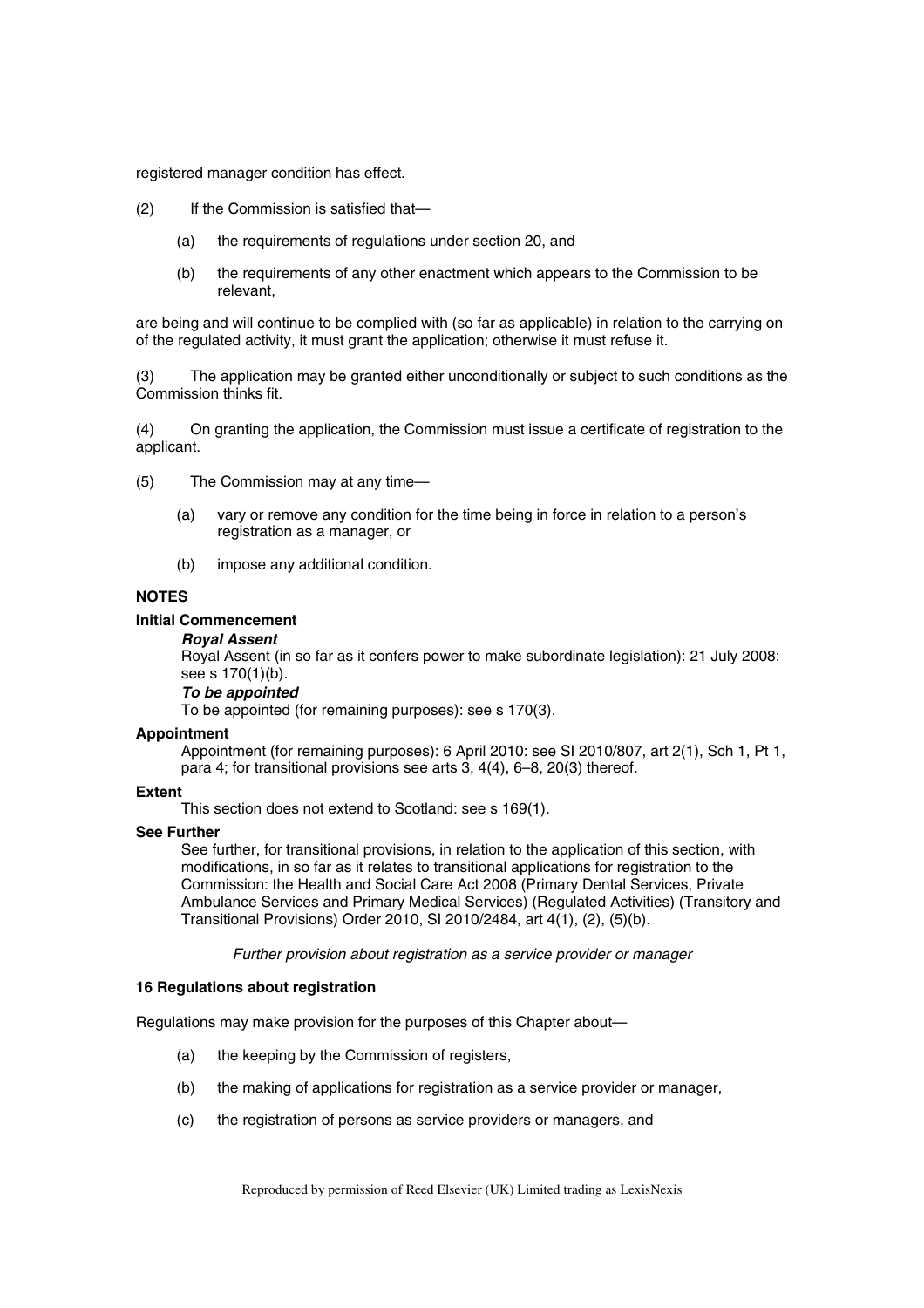(d) the notification by registered persons to the Commission of an address for service of documents.

### **NOTES**

# **Initial Commencement**

# *Royal Assent*

Royal Assent (in so far as it confers power to make subordinate legislation): 21 July 2008: see s 170(1)(b).

### *To be appointed*

To be appointed (for remaining purposes): see s 170(3).

# **Appointment**

Appointment (for certain purposes): 1 April 2009: see SI 2009/462, art 2, Sch 1, para 5. Appointment (for remaining purposes): 11 December 2009: see SI 2009/3023, art 2(a).

### **Extent**

This section does not extend to Scotland: see s 169(1).

### **Subordinate Legislation**

Care Quality Commission (Registration) Regulations 2009, SI 2009/3112 (made under para (a)).

Care Quality Commission (Registration) and (Additional Functions) and Health and Social Care Act 2008 (Regulated Activities) (Amendment) Regulations 2012, SI 2012/921 (made under para (d)).

# **17 Cancellation of registration**

(1) The Commission may at any time cancel the registration of a person ("R") under this Chapter as a service provider or manager in respect of a regulated activity—

- (a) on the ground that R has been convicted of, or admitted, a relevant offence;
- (b) on the ground that any other person has been convicted of any relevant offence in relation to the regulated activity;
- (c) on the ground that the regulated activity is being, or has at any time been, carried on otherwise than in accordance with the relevant requirements;
- (d) on the ground that R has failed to comply with a requirement imposed by or under Chapter 6;
- (e) on any ground specified by regulations.

(2) The Commission must cancel the registration of a person under this Chapter as a manager in respect of a regulated activity if—

- (a) no-one is registered under this Chapter as a service provider in respect of the activity, or
- (b) the registration of a person under this Chapter as a service provider in respect of the activity ceases to be subject to a registered manager condition.
- (3) For the purposes of this section, the following are relevant offences—
	- (a) a Part 1 offence,
	- (b) an offence under the Registered Homes Act 1984 (c 23) or regulations made under it,
	- (c) an offence under Part 2 of the Care Standards Act 2000 (c 14) or regulations made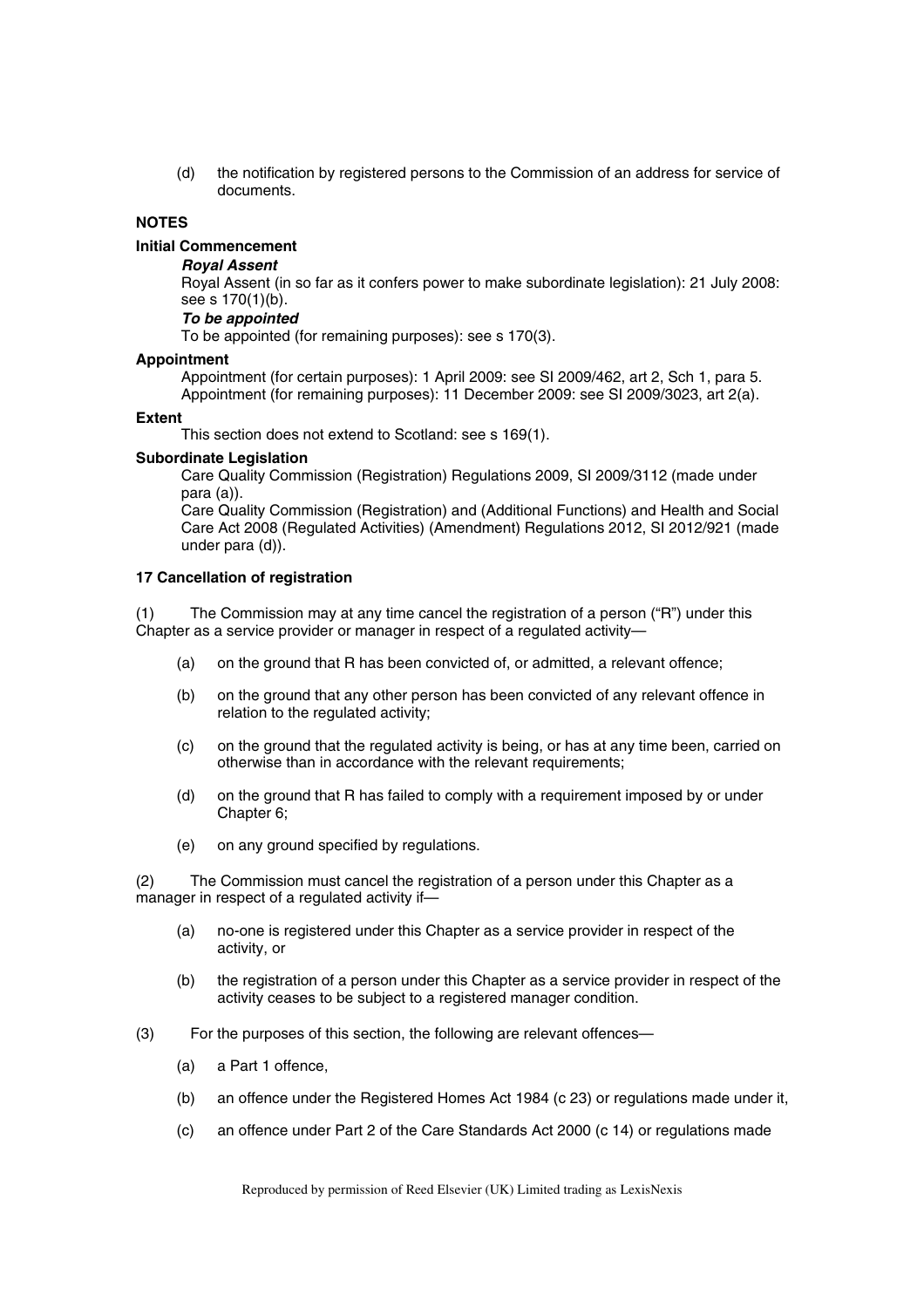under it, and

- (d) any other offence which appears to the Commission to be relevant.
- (4) In this section "relevant requirements" means—
	- (a) any requirements or conditions imposed by or under this Chapter, and
	- (b) the requirements of any other enactment which appears to the Commission to be relevant.

# **NOTES**

# **Initial Commencement**

# *Royal Assent*

Royal Assent (in so far as it confers power to make subordinate legislation): 21 July 2008: see s 170(1)(b).

# *To be appointed*

To be appointed (for remaining purposes): see s 170(3).

### **Appointment**

Sub-ss (1), (3), (4): Appointment (for remaining purposes): 1 April 2009: see SI 2009/462, art 2, Sch 1, para 6.

Sub-s (2): Appointment (for remaining purposes): 1 October 2010: see SI 2010/807, art 2(2), Sch 1, Pt 2, para 19.

### **Extent**

This section does not extend to Scotland: see s 169(1).

### **Subordinate Legislation**

Care Quality Commission (Registration) Regulations 2009, SI 2009/3112 (made under sub-s (1)).

### **18 Suspension of registration**

(1) The Commission may at any time suspend a person's registration under this Chapter as a service provider or manager for a specified period.

(2) Except where the Commission gives notice under section 31, the power conferred by subsection (1) is exercisable only on the ground that—

- (a) the regulated activity is being, or has at any time been, carried on otherwise than in accordance with the relevant requirements, or
- (b) the person has failed to comply with a requirement imposed by or under Chapter 6.

(3) The suspension of a person's registration does not affect the continuation of the registration (but see sections 34 and 36 as to offences).

(4) A period of suspension may be extended under subsection (1) on one or more occasions.

(5) In this section "relevant requirements" has the same meaning as in section 17.

# **NOTES**

# **Initial Commencement**

*To be appointed* 

To be appointed: see s 170(3).

# **Appointment**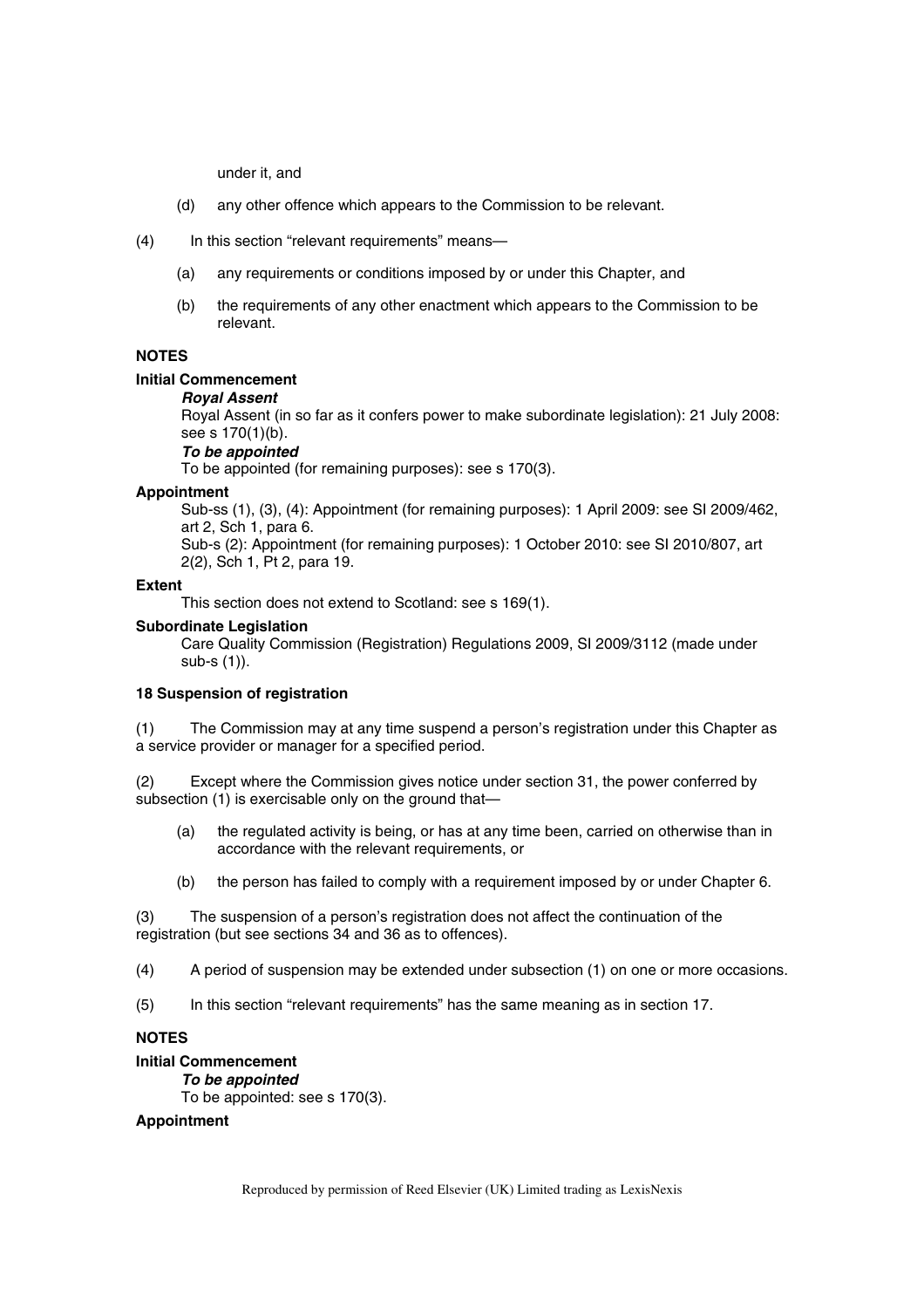Appointment: 1 April 2009 (except in relation to the registration of managers): see SI 2009/462, art 2, Sch 1, para 7. Appointment (for reamining purposes): 1 October 2010: see SI 2010/807, art 2(2), Sch 1, Pt 2, para 20.

### **Extent**

This section does not extend to Scotland: see s 169(1).

### **See Further**

See further, in relation to the application of this section, with modifications, in so far as it relates to transitional applications: the Health and Social Care Act 2008 (Commencement No 13, Transitory and Transitional Provisions and Electronic Communications) Order 2009, SI 2009/3023, art 12(1), (2)(b).

### **19 Applications by registered persons**

(1) Except in case A or B, a person registered under this Chapter as a service provider or manager ("R") may apply to the Commission-

- (a) for the variation or removal of any condition for the time being in force in relation to the registration, other than a registered manager condition required by section 13(1),
- (b) for the cancellation of the registration, or
- (c) for the cancellation of, or the variation of the period of, any suspension of the registration.
- (2) Case A is where—
	- (a) the Commission has given R notice under section  $26(4)(a)$  of a proposal to cancel the registration, and
	- (b) the Commission has not decided not to take that step.
- (3) Case B is where—
	- (a) the Commission has given R notice under section 28(3) of its decision to cancel the registration, and
	- (b) either the time within which an appeal may be brought has not expired or, if an appeal has been brought, it has not yet been determined.

(4) An application under subsection (1) must be made in such form, and contain or be accompanied by such information, as the Commission requires.

(5) If the Commission decides to grant an application under subsection (1)(a), it must serve notice in writing of its decision on the applicant (stating, where applicable, the condition as varied) and issue a new certificate of registration.

 $(6)$  If the Commission decides to grant an application under subsection  $(1)(c)$ , it must serve notice in writing of its decision on the applicant (stating, where applicable, the period as varied).

# **NOTES**

# **Initial Commencement**

*To be appointed*  To be appointed: see s 170(3).

### **Appointment**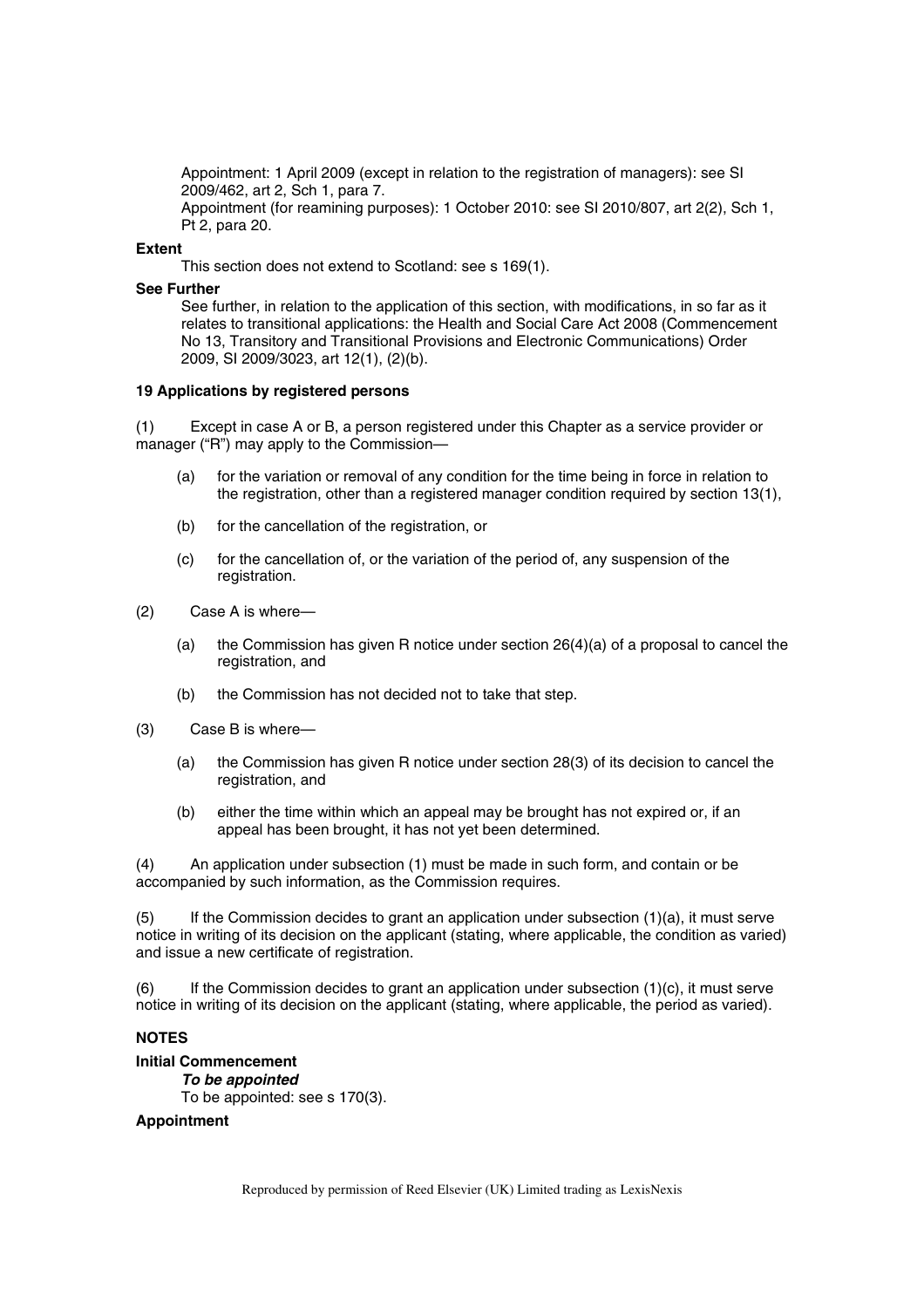Appointment (except in relation to the registration of managers): 1 April 2009: see SI 2009/462, art 2, Sch 1, para 8. Appointment (for remaining purposes): 1 October 2010: see SI 2010/807, art 2(1), Sch 1, Pt 2, para 21.

### **Extent**

This section does not extend to Scotland: see s 169(1).

### *Regulation, code of practice and guidance*

### **20 Regulation of regulated activities**

(1) Regulations may impose in relation to regulated activities any requirements which the Secretary of State thinks fit for the purposes of this Chapter.

- (2) Regulations under this section may in particular make provision with a view to—
	- (a) securing that any service provided in the carrying on of a regulated activity is of appropriate quality, and
	- (b) securing the health, safety and welfare of persons for whom any such service is provided.
- (3) Regulations under this section may in particular—
	- (a) make provision as to the persons who are fit to carry on or manage a regulated activity;
	- (b) make provision as to the manner in which a regulated activity is carried on;
	- (c) make provision as to the persons who are fit to work for the purpose of the carrying on of a regulated activity;
	- (d) make provision as to the management and training of persons who work for the purpose of the carrying on of a regulated activity;
	- (e) make provision as to the fitness of premises;
	- (f) impose requirements as to the keeping of records and accounts;
	- (g) impose requirements as to the provision of information;
	- (h) impose requirements as to the financial position of a person registered as a service provider;
	- (i) impose requirements as to the making available to the public of information as to any charges made for the provision of any services provided in the carrying on of a regulated activity;
	- (j) impose requirements as to the review of the quality of any services provided in the carrying on of a regulated activity, as to the preparation of reports of such reviews, and as to the making available to the public of such reports;
	- (k) make provision as to the handling of complaints and disputes and the application of lessons learnt from them.

(4) Regulations made under this section by virtue of subsection (3)(b) may in particular include provision as to the control and restraint, in appropriate cases, of persons receiving health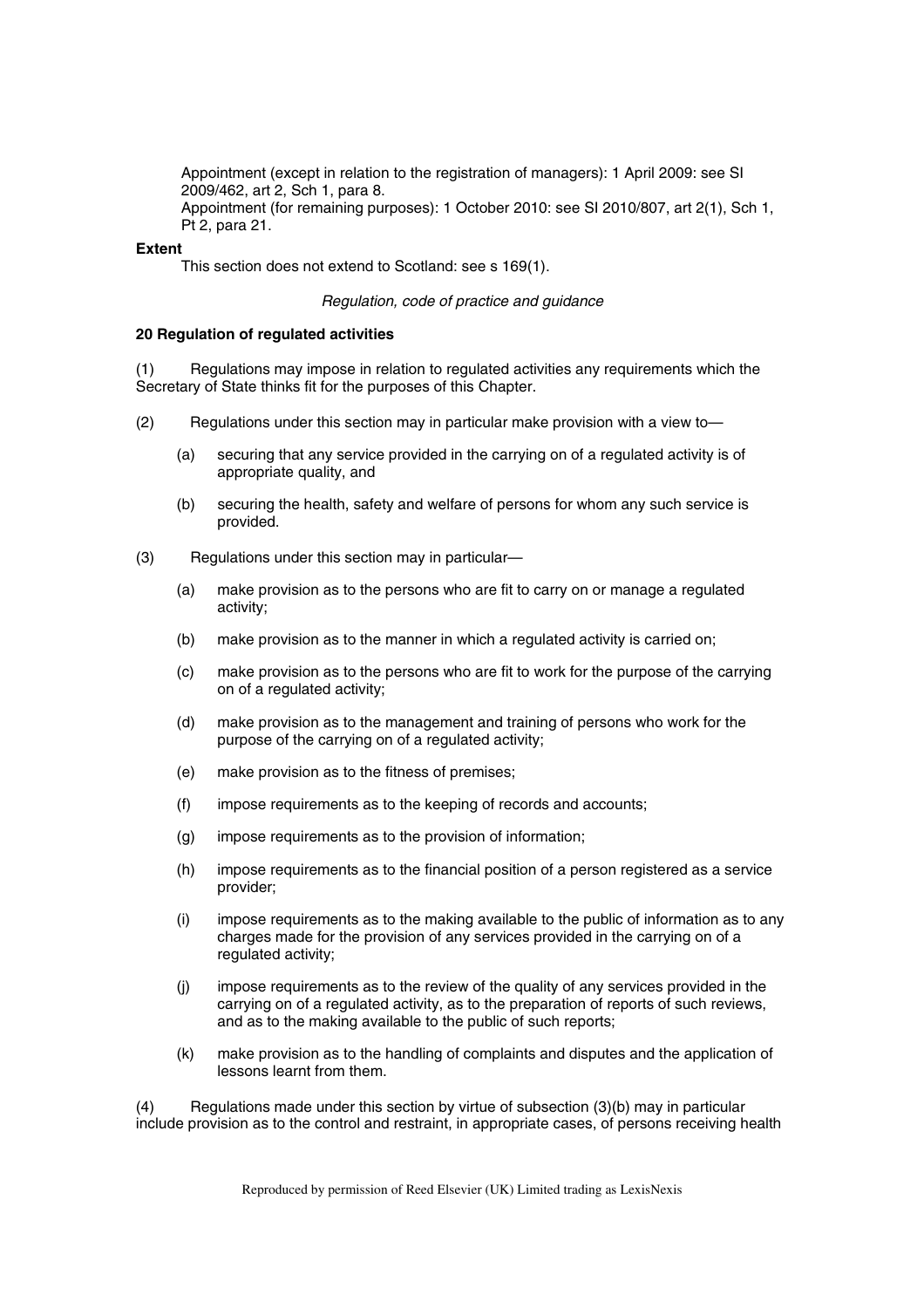or social care or other services in connection with the carrying on of a regulated activity.

(5) Regulations made under this section may make provision for the prevention and control of health care associated infections and may include such provision as the Secretary of State considers appropriate for the purpose of safeguarding individuals (whether receiving health or social care or otherwise) from the risk, or any increased risk, of being exposed to health care associated infections or of being made susceptible, or more susceptible, to them.

(6) In this Chapter "health care associated infection" means any infection to which an individual may be exposed or made susceptible (or more susceptible) in circumstances where—

- (a) health or social care is being, or has been, provided to that or any other individual, and
- (b) the risk of exposure to the infection, or of susceptibility (or increased susceptibility) to it, is directly or indirectly attributable to the provision of that care.

(7) But "health care associated infection" does not include an infection to which the individual is deliberately exposed as part of any health care.

(8) Before making regulations under this section, except regulations which amend other regulations under this section and do not, in the opinion of the Secretary of State, effect any substantial change in the provision made by those regulations, the Secretary of State must consult such persons as the Secretary of State considers appropriate.

(9) Consultation undertaken by the Secretary of State before the commencement of this section is as effective for the purposes of this section as consultation undertaken after that time.

# **NOTES**

# **Initial Commencement**

# *Royal Assent*

Royal Assent (in so far as it confers power to make subordinate legislation): 21 July 2008: see s 170(1)(b).

### *To be appointed*

To be appointed (for remaining purposes): see s 170(3).

### **Appointment**

Appointment (except in relation to the registration of managers): 12 January 2009: see SI 2008/3168, art 2(1)(f), (2).

Appointment (for remaining purposes): 6 April 2010: see SI 2010/807, art 2(1), Sch 1, Pt 1, para 5.

### **Extent**

This section does not extend to Scotland: see s 169(1).

# **Subordinate Legislation**

Care Quality Commission (Registration) Regulations 2009, SI 2009/3112. Health and Social Care Act 2008 (Regulated Activities) Regulations 2010, SI 2010/781

(made under sub-ss (1)–(5)).

Care Quality Commission (Registration) and (Additional Functions) and Health and Social Care Act 2008 (Regulated Activities) (Amendment) Regulations 2012, SI 2012/921.

Care Quality Commission (Registration and Membership) (Amendment) Regulations 2012, SI 2012/1186.

Health and Social Care Act 2008 (Regulated Activities) (Amendment) Regulations 2012, SI 2012/1513.

### **[20A Functions relating to processing of information by registered persons]**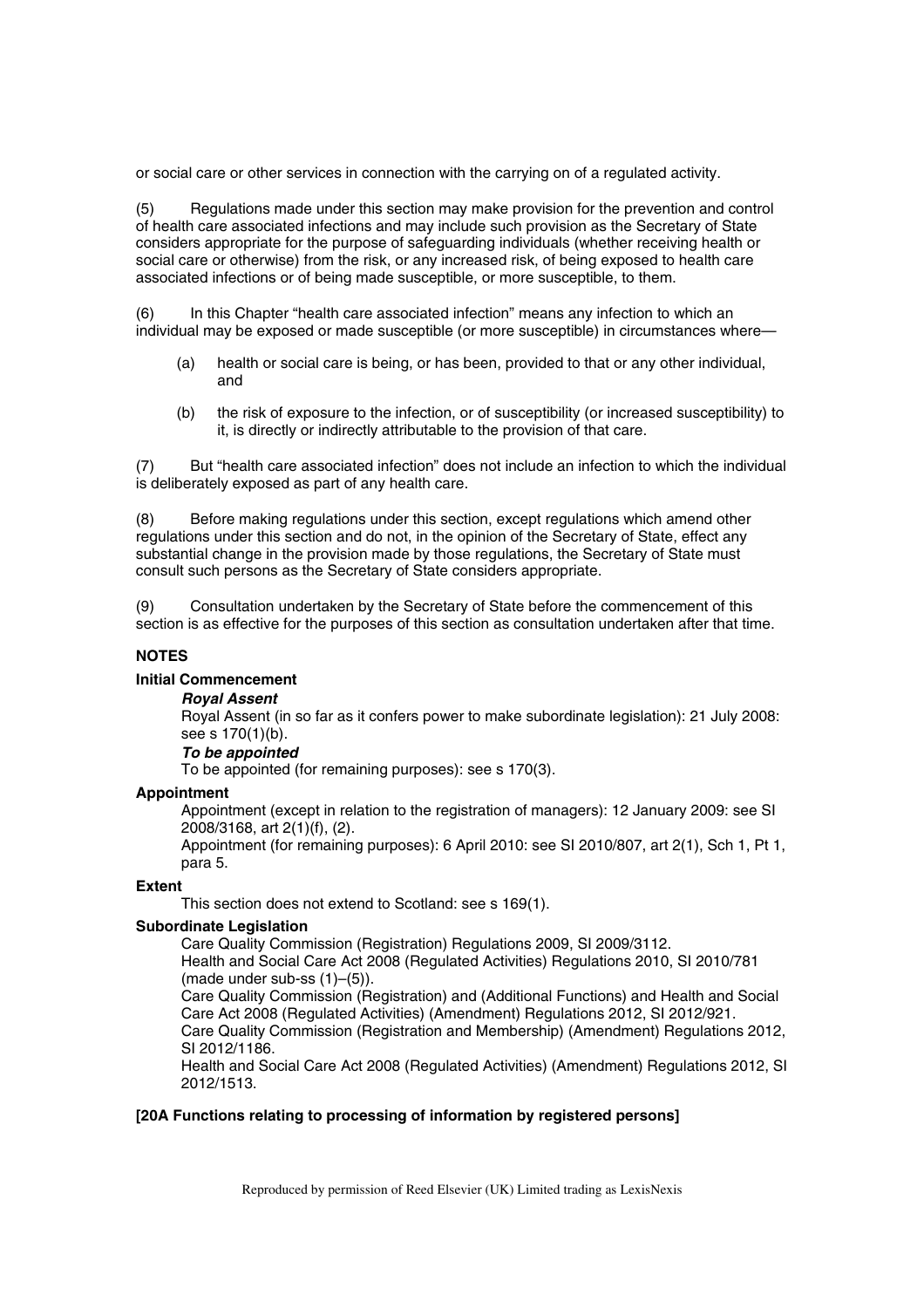[(1) The Commission has the following functions in relation to the processing of relevant information—

- (a) to monitor the practice followed by registered persons in relation to such processing, and
- (b) to keep the National Health Service Commissioning Board and Monitor informed about the practice being followed by registered persons in relation to such processing.

(2) The Commission must, in exercising those functions, seek to improve the practice followed by registered persons in relation to the processing of relevant information.

- (3) In this section "relevant information" means—
	- (a) patient information,
	- (b) any other information obtained or generated in the course of the provision of the health service continued under section 1 of the National Health Service Act 2006,
	- (c) any other information obtained or generated in the course of the exercise by an English local authority of its adult social services functions, and
	- (d) any other information obtained or generated in the course of the carrying on by an English local authority of adult placement schemes in connection with which arrangements are made for the provision of personal care.
- (4) In subsection (3) "patient information" means—
	- (a) information (however recorded) which relates to the physical or mental health or condition of an individual ("P"), to the diagnosis of P's condition or to P's care or treatment, and
	- (b) information (however recorded) which is to any extent derived, directly or indirectly, from that information,

whether or not the identity of the individual in question is ascertainable from the information.

- (5) In this section—
	- "adult placement scheme" and "personal care" each have such meaning as they have from time to time in regulations under section 20;
	- "processing", in relation to information, has the same meaning as in the Data Protection Act 1998;
	- "registered person" means a person registered under this Chapter as a manager or service provider in respect of a regulated activity.]

# **NOTES**

# **Extent**

This section does not extend to Scotland: see s 169(1).

### **Amendment**

Inserted by the Health and Social Care Act 2012, s 280(3). Date in force: 1 April 2013: see SI 2013/160, art 2.

# **21 Code of practice relating to health care associated infections**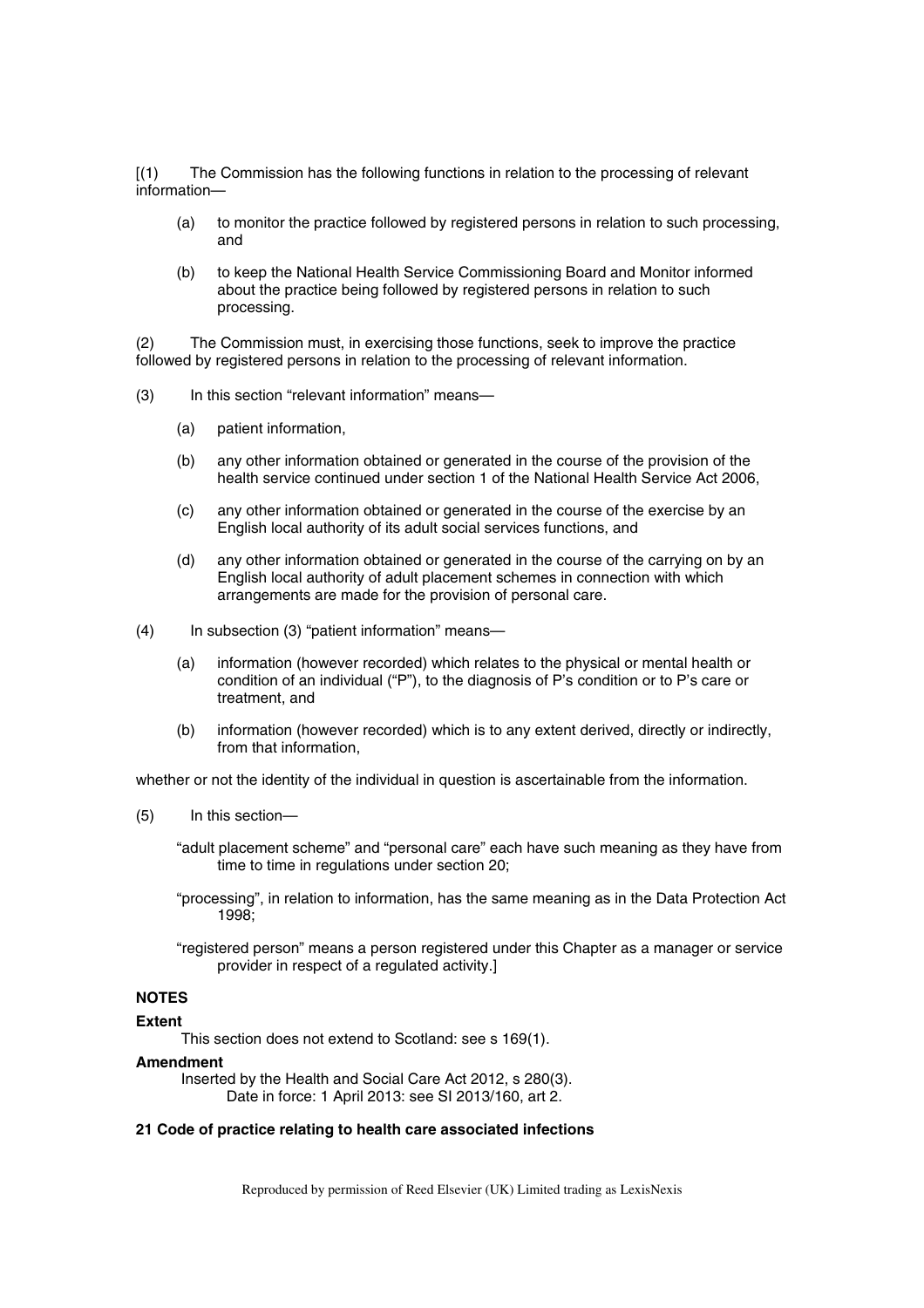(1) The Secretary of State may issue a code of practice about compliance with any requirements of regulations under section 20 which relate to the prevention or control of health care associated infections.

- (2) The code may—
	- (a) operate by reference to provisions of other documents specified in it (whether published by the Secretary of State or otherwise);
	- (b) provide for any reference in it to such a document to take effect as a reference to that document as revised from time to time;
	- (c) make different provision for different cases or circumstances.
- (3) The Secretary of State must keep the code under review and may from time to time—
	- (a) revise the whole or any part of the code, and
	- (b) issue a revised code.

# **NOTES**

### **Initial Commencement**

### *Royal Assent*

Royal Assent (in so far as it confers power to make subordinate legislation): 21 July 2008: see s 170(1)(b).

# *To be appointed*

To be appointed (for remaining purposes): see s 170(3).

### **Appointment**

Appointment (except in relation to the registration of managers): 12 January 2009: see SI 2008/3168, art 2(1)(f), (2).

### **Extent**

This section does not extend to Scotland: see s 169(1).

### **22 Consultation etc in relation to code of practice under s 21**

(1) Where the Secretary of State proposes to issue a code of practice under section 21, the Secretary of State must—

- (a) prepare a draft of the code, and
- (b) consult such persons as the Secretary of State considers appropriate about the draft.

(2) Where the Secretary of State proposes to issue under section 21 a revised code which in the opinion of the Secretary of State would result in a substantial change in the code, the Secretary of State must—

- (a) prepare a draft of the revised code, and
- (b) consult such persons as the Secretary of State considers appropriate about the change.

(3) Where, following consultation under subsection (1) or (2), the Secretary of State issues the code or revised code (whether in the form of the draft or with such modifications as the Secretary of State thinks fit), it comes into force at the time when it is issued by the Secretary of State.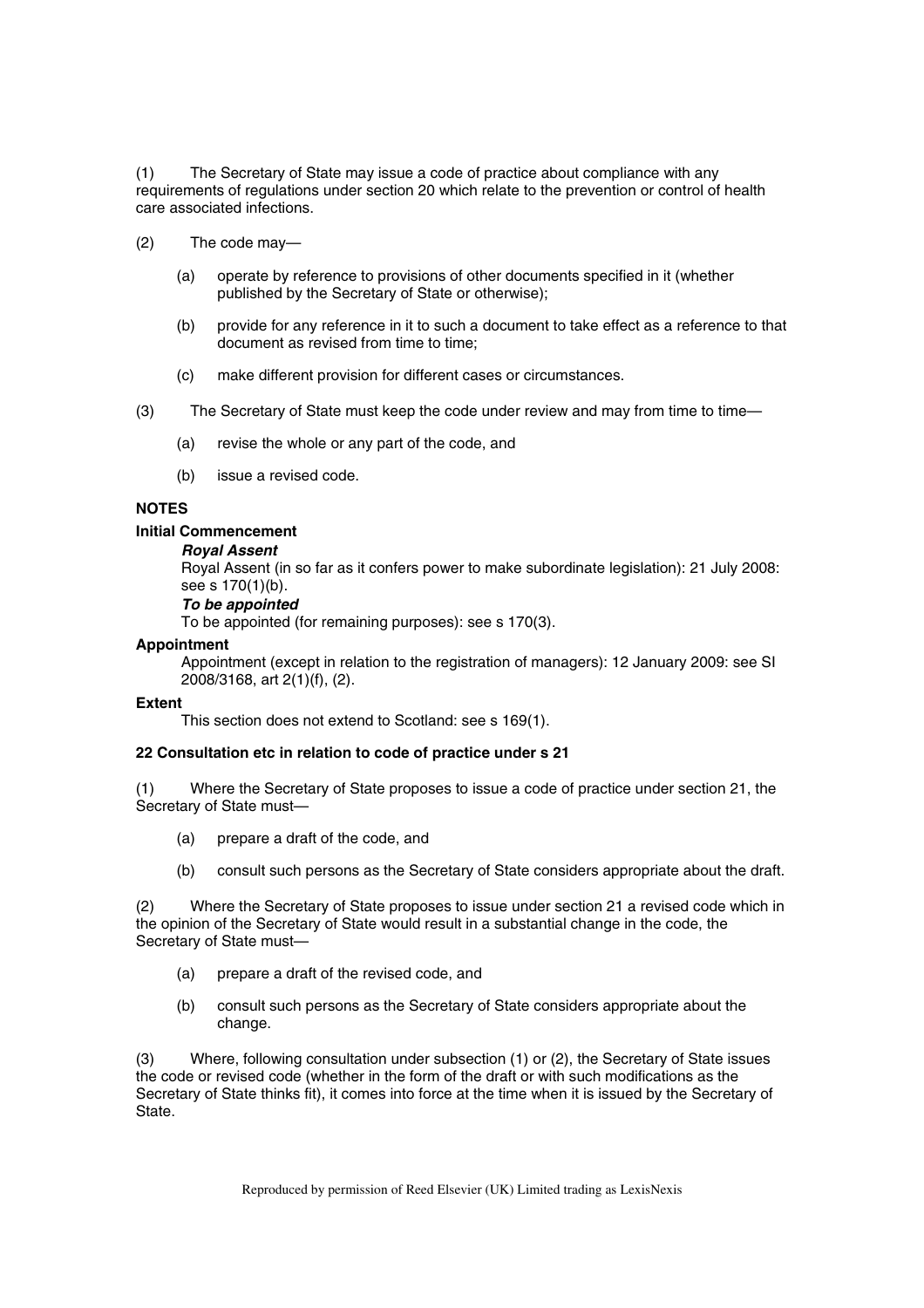- (4) Where—
	- (a) any document by reference to whose provisions the code operates as mentioned in section 21(2)(a) and (b) is a document published by the Secretary of State in connection with the Secretary of State's functions relating to health or social care,
	- (b) the Secretary of State proposes to revise the document, and
	- (c) in the opinion of the Secretary of State, the revision would result in a substantial change in the code,

the Secretary of State must, before revising the document, consult such persons as the Secretary of State considers appropriate about the change.

- (5) Where—
	- (a) any document by reference to whose provisions the code operates as mentioned in section 21(2)(a) and (b) is not one to which subsection (4)(a) of this section applies,
	- (b) the document is revised, and
	- (c) in the opinion of the Secretary of State, the revision results in a substantial change in the code,

the Secretary of State must consult such persons as the Secretary of State considers appropriate about whether the code should be revised in connection with the change.

(6) Consultation undertaken by the Secretary of State before the commencement of this section is as effective for the purposes of this section as consultation undertaken after that time.

# **NOTES**

### **Initial Commencement**

*To be appointed* 

To be appointed: see s 170(3).

### **Appointment**

Appointment (except in relation to the registration of managers): 12 January 2009: see SI 2008/3168, art 2(1)(f), (2); for transitory modifications see art 4 thereof.

# **Extent**

This section does not extend to Scotland: see s 169(1).

### **23 Guidance as to compliance with requirements**

(1) The Commission must issue guidance about compliance with the requirements of regulations under section 20, other than requirements which relate to the prevention or control of health care associated infections.

(2) The guidance may, if the Commission thinks fit, also relate to compliance for the purposes of this Chapter with the requirements of any other enactments.

- (3) The guidance may—
	- (a) operate by reference to provisions of other documents specified in it (whether published by the Commission or otherwise);
	- (b) provide for any reference in it to such a document to take effect as a reference to that document as revised from time to time;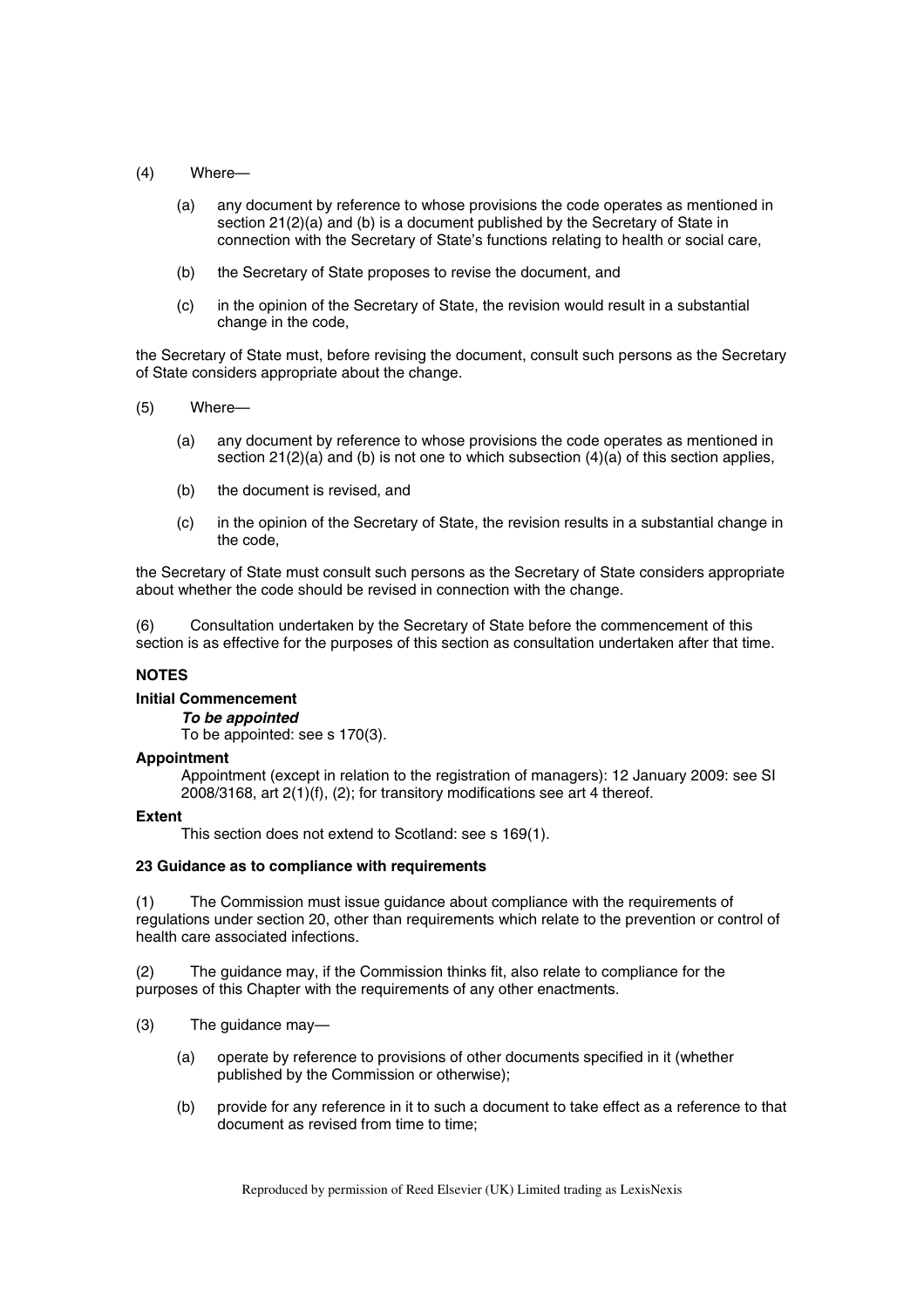(c) make different provision for different cases or circumstances.

(4) The Commission may from time to time revise guidance issued by it under this section and issue the revised guidance.

# **NOTES**

# **Initial Commencement**

### *Royal Assent*

Royal Assent (in so far as it confers power to make subordinate legislation): 21 July 2008: see s 170(1)(b).

# *To be appointed*

To be appointed (for remaining purposes): see s 170(3).

### **Appointment**

Appointment (for remaining purposes): 11 December 2009: see SI 2009/3023, art 2(b).

### **Extent**

This section does not extend to Scotland: see s 169(1).

### **24 Consultation in relation to guidance under s 23**

- (1) Where the Commission proposes to issue guidance under section 23, it must—
	- (a) prepare a draft of the guidance, and
	- (b) consult such persons as the Commission considers appropriate about the draft.

(2) Where the Commission proposes to issue under section 23 revised guidance which in its opinion would result in a substantial change in the guidance, the Commission must—

- (a) prepare a draft of the revised guidance, and
- (b) consult such persons as the Commission considers appropriate about the change.

(3) Where, following consultation under subsection (1) or (2), the Commission issues the guidance or revised guidance (whether in the form of the draft or with such modifications as the Commission thinks fit), it comes into force at the time when it is issued by the Commission.

- (4) Where—
	- (a) any document by reference to whose provisions the guidance operates as mentioned in section 23(3)(a) and (b) is a document published by the Commission,
	- (b) the Commission proposes to revise the document, and
	- (c) in the opinion of the Commission, the revision would result in a substantial change in the guidance,

the Commission must, before revising the document, consult such persons as the Commission considers appropriate about the change.

- (5) Where—
	- (a) any document by reference to whose provisions the guidance operates as mentioned in section  $23(3)(a)$  and (b) is not one to which subsection  $(4)(a)$  of this section applies,
	- (b) the document is revised, and

Reproduced by permission of Reed Elsevier (UK) Limited trading as LexisNexis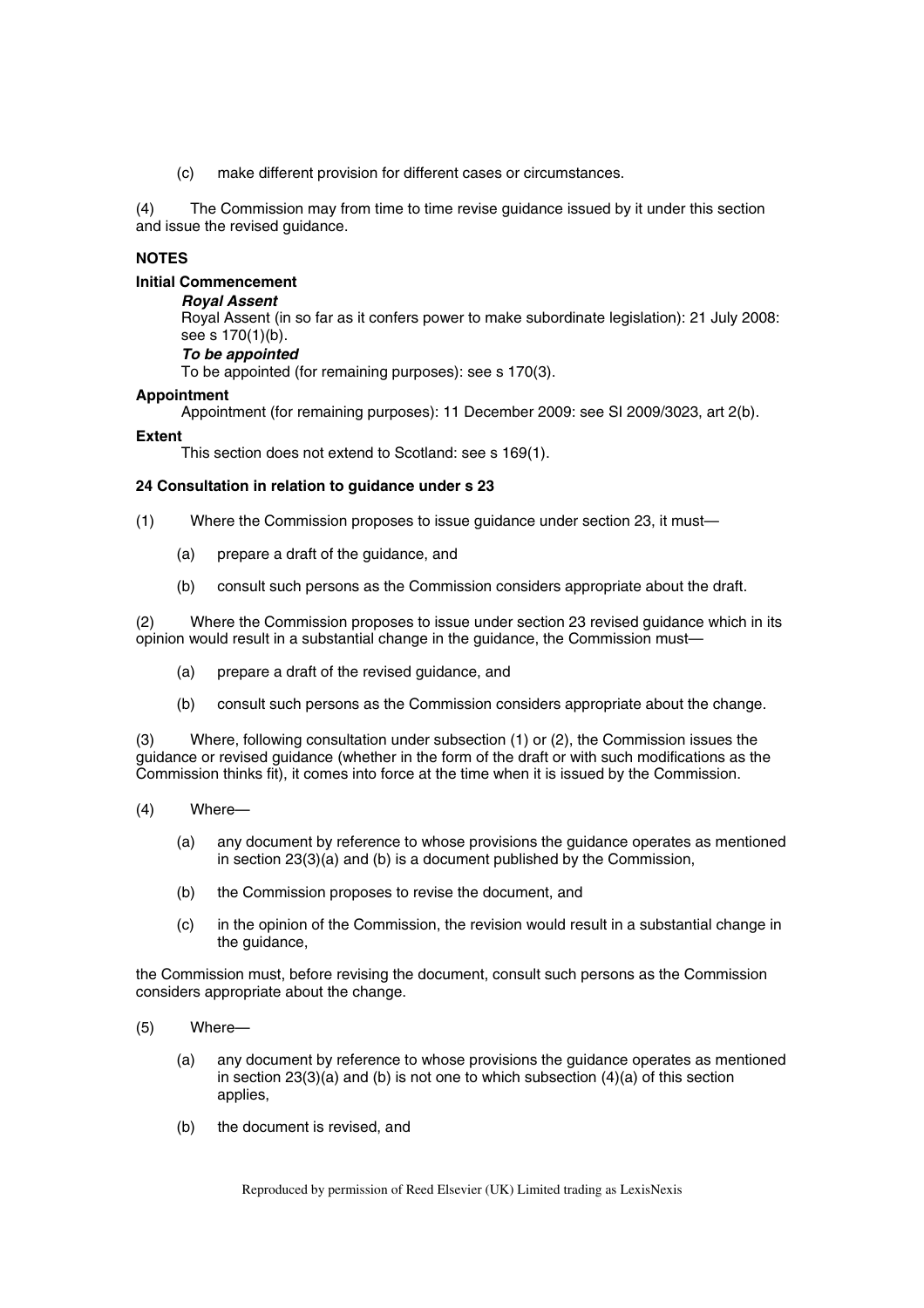(c) in the opinion of the Commission, the revision results in a substantial change in the guidance,

the Commission must consult such persons as the Commission considers appropriate about whether the guidance should be revised in connection with the change.

(6) Consultation undertaken by the Commission before the commencement of this section is as effective for the purposes of this section as consultation undertaken after that time.

# **NOTES**

# **Initial Commencement**

# *To be appointed*

To be appointed: see s 170(3).

### **Appointment**

Appointment: 11 December 2009: see SI 2009/3023, art 2(b).

### **Extent**

This section does not extend to Scotland: see s 169(1).

### **25 Effect of code under s 21 and guidance under s 23**

(1) A code of practice under section 21 and guidance under section 23 are to be taken into account—

- (a) in the making of any decision by the Commission under this Chapter;
- (b) in any proceedings for the making of an order under section 30;
- (c) in any proceedings on an appeal against such a decision or order;
- (d) in any proceedings for an offence under section 33 or under regulations under section 20.

(2) A code of practice under section 21 or guidance under section 23 is also admissible in evidence in other criminal or civil proceedings.

(3) A failure to observe any provision of a code of practice under section 21 or guidance under section 23 does not of itself make a person liable to any criminal or civil proceedings.

# **NOTES**

### **Initial Commencement**

### *Royal Assent*

Royal Assent (in so far as it confers power to make subordinate legislation): 21 July 2008: see s 170(1)(b).

### *To be appointed*

To be appointed (for remaining purposes): see s 170(3).

### **Appointment**

Appointment (in so far as it relates to a code of practice under s 21 hereof and except in relation to the registration of managers): 12 January 2009: see SI 2008/3168, art 2(1)(g), (2).

Appointment (for remaining purposes): 11 December 2009: see SI 2009/3023, art 2(c).

### **Extent**

This section does not extend to Scotland: see s 169(1).

*Registration procedure*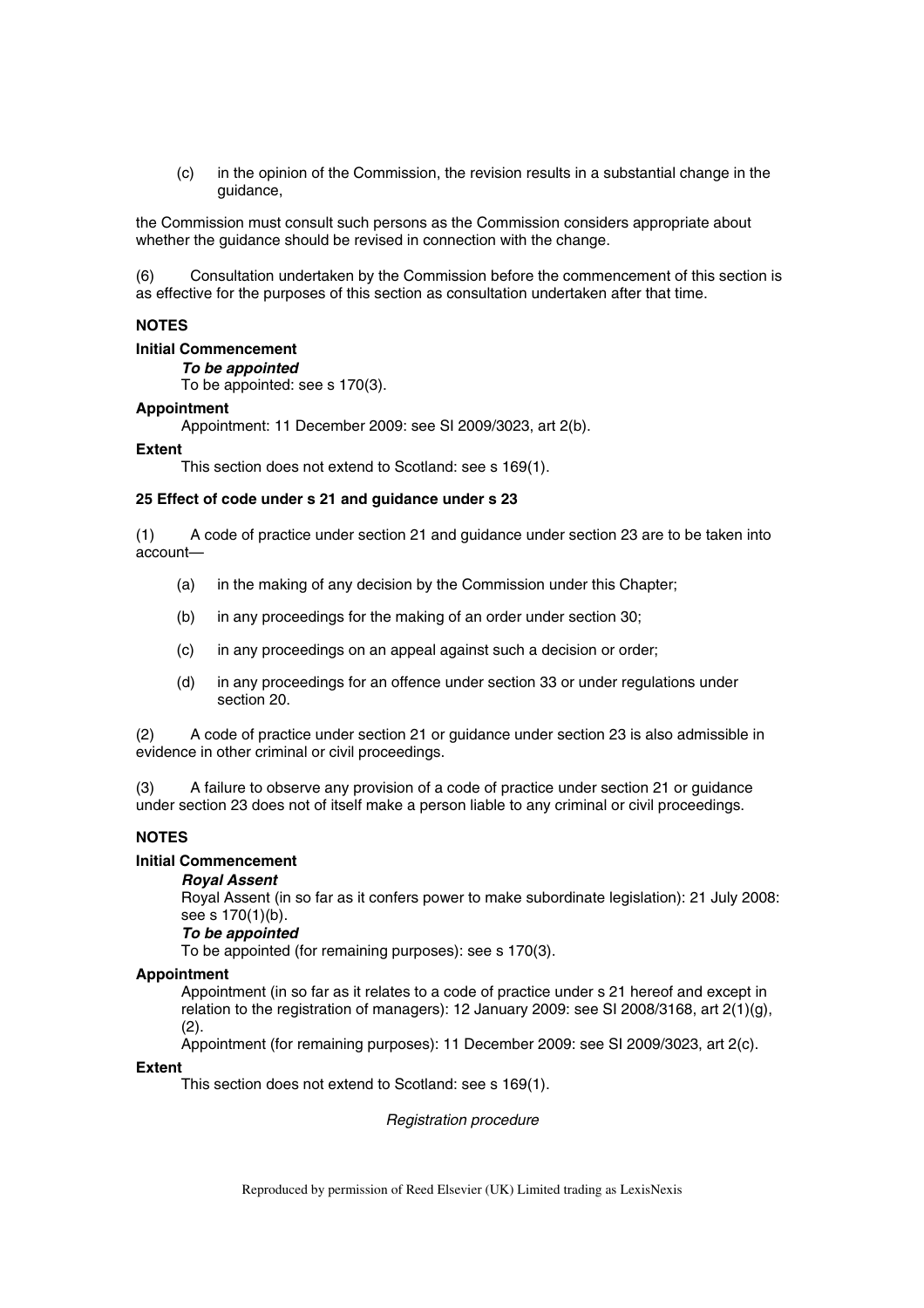# **26 Notice of proposals**

(1) Subsections (2) and (3) apply where a person applies for registration as a service provider or manager in respect of a regulated activity.

(2) If the Commission proposes to grant the application subject to any condition which has not been agreed in writing between it and the applicant, other than a registered manager condition required by section 13(1), it must give the applicant notice in writing of its proposal and of the conditions subject to which it proposes to grant the application.

(3) The Commission must give the applicant notice in writing of a proposal to refuse the application.

(4) Except where it makes an application under section 30 or gives notice under section 31, the Commission must give any person registered as a service provider or manager in respect of a regulated activity notice in writing of a proposal—

- (a) to cancel the registration (otherwise than by virtue of section 17(2) or in accordance with an application under section 19(1)(b)),
- (b) to suspend the registration or extend a period of suspension,
- (c) to vary or remove (otherwise than in accordance with an application under section  $19(1)(a)$ ) any condition for the time being in force in relation to the registration, or
- (d) to impose in relation to the registration any additional condition.

(5) The Commission must give the applicant notice in writing of a proposal to refuse an application under section 19(1)(a), (b) or (c).

(6) A notice under this section must give the Commission's reasons for its proposal.

# **NOTES**

### **Initial Commencement**

*To be appointed* 

To be appointed: see s 170(3).

# **Appointment**

Sub-s (1): Appointment (in so far as it relates to sub-s (3) above and except in relation to the registration of managers): 12 January 2009: see SI 2008/3168, art 2(1)(h), (2). Sub-s (1): Appointment (for remaining purposes): 6 April 2010: see SI 2010/807, art 2(1), Sch 1, Pt 1, para 6.

Sub-ss (3), (6): Appointment (except in relation to the registration of managers): 12 January 2009: see SI 2008/3168, art 2(1)(i), (2).

Sub-ss (3), (6): Appointment (for remaining purposes): 6 April 2010: see SI 2010/807, art 2(1), Sch 1, Pt 1, para 6.

Sub-ss (4), (5): Appointment: 1 April 2009: see SI 2009/462, art 2, Sch 1, para 9.

# **Extent**

This section does not extend to Scotland: see s 169(1).

### **See Further**

See further, in relation to the disapplication of sub-s (2) above, in so far as it relates to transitional applications: the Health and Social Care Act 2008 (Commencement No 13, Transitory and Transitional Provisions and Electronic Communications) Order 2009, SI 2009/3023, art 7(1)(a).

See further, in relation to the disapplication of sub-s (2) above, in so far as it relates to transitional applications for registration to the Commission: the Health and Social Care Act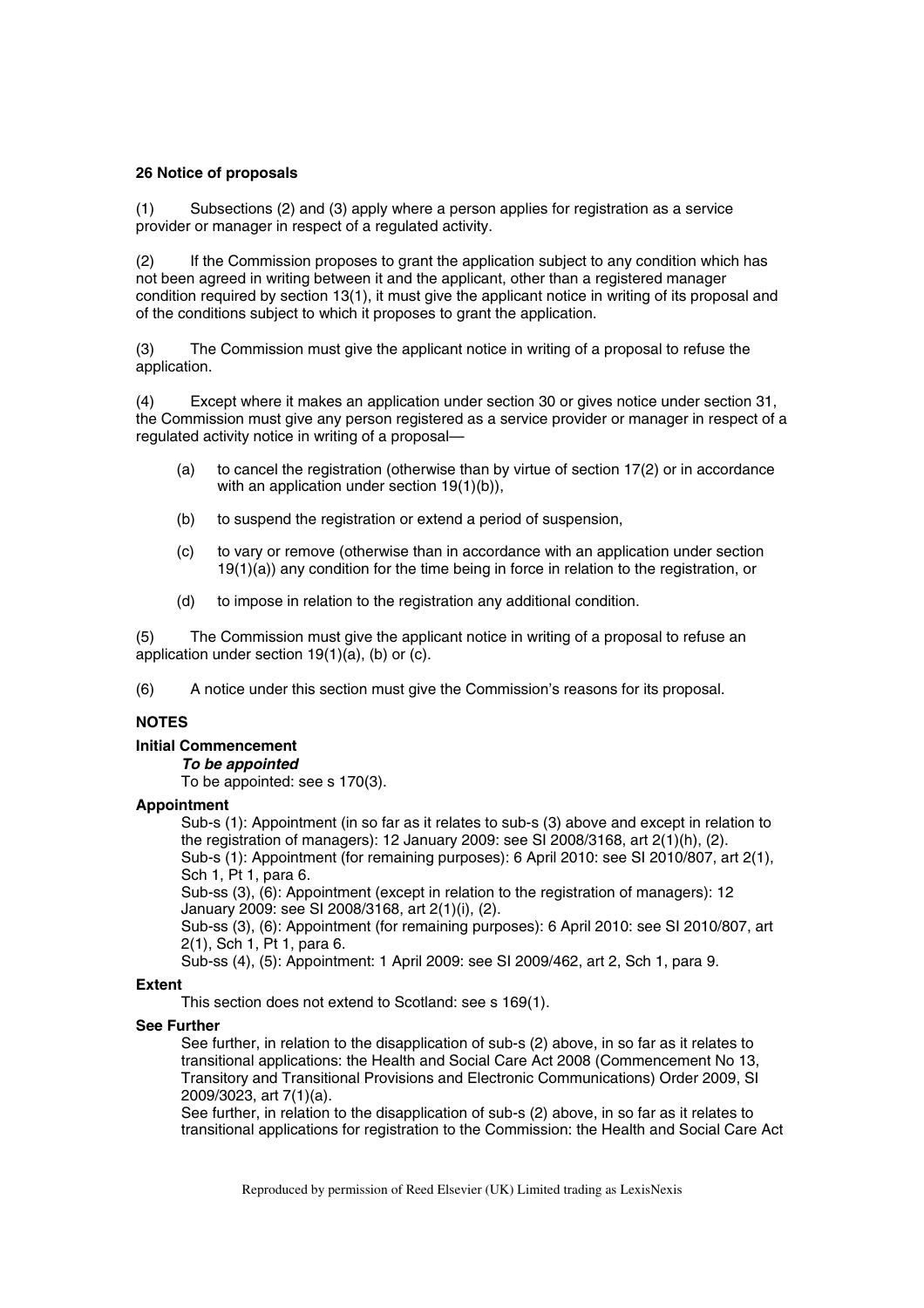2008 (Primary Dental Services, Private Ambulance Services and Primary Medical Services) (Regulated Activities) (Transitory and Transitional Provisions) Order 2010, SI 2010/2484, arts 5(2)(a), 7(2)(a), 9(2)(a).

### **27 Right to make representations**

(1) A notice under section 26 must state that within 28 days of service of the notice any person on whom it was served may make written representations to the Commission concerning any matter which that person wishes to dispute.

(2) Where a notice has been served under section 26, the Commission must not determine any matter to which the notice relates until either—

- (a) any person on whom the notice was served has made written representations to it concerning the matter,
- (b) any such person has notified the Commission in writing that the person does not intend to make such representations, or
- (c) the period during which any such person could have made representations has elapsed.

# **NOTES**

# **Initial Commencement**

### *To be appointed*

To be appointed: see s 170(3).

### **Appointment**

Appointment (except in relation to the registration of managers): 12 January 2009: see SI 2008/3168, art 2(1)(j), (2).

Appointment (for remaining purposes): 6 April 2010: see SI 2010/807, art 2(1), Sch 1, Pt 1, para 7.

### **Extent**

This section does not extend to Scotland: see s 169(1).

### **28 Notice of decisions**

(1) If the Commission decides to grant an application for registration as a service provider or manager in respect of a regulated activity—

- (a) unconditionally, or
- (b) subject only to conditions each of which is either required by section 13(1) or agreed in writing between the Commission and the applicant,

it must give the applicant notice in writing of the decision.

(2) A notice under subsection (1) must state the conditions subject to which registration is granted.

(3) If the Commission decides to adopt a proposal of which it was required to give notice under section 26, it must give notice in writing of its decision to any person to whom it was required by section 26 to give notice of the proposal.

- (4) A notice under subsection (3) must—
	- (a) explain the right of appeal conferred by section 32,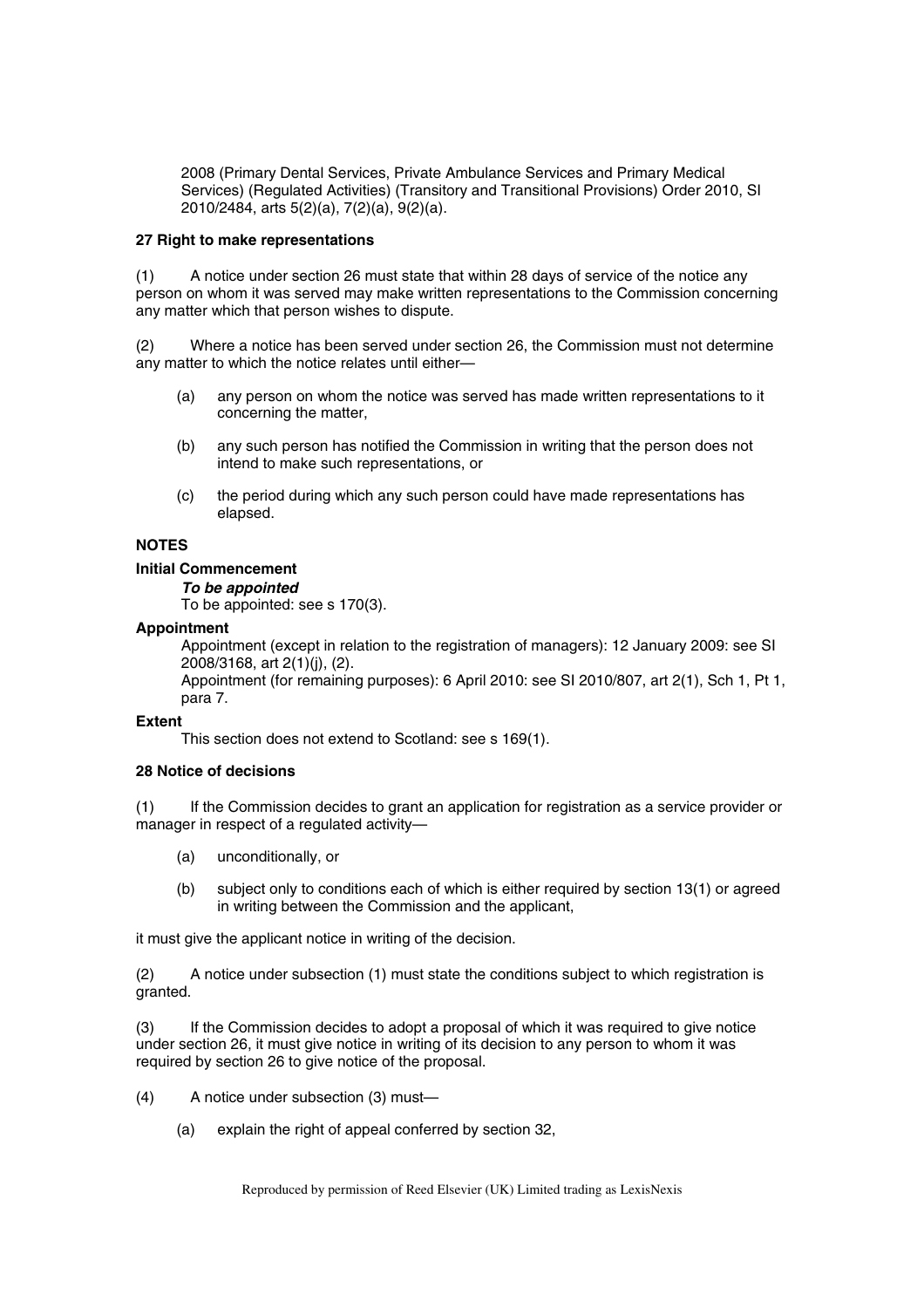- (b) in the case of a decision to adopt a proposal under section  $26(2)$ , state the conditions subject to which the application is granted,
- (c) in the case of a decision to adopt a proposal under section  $26(4)(b)$ , state the period (or extended period) of suspension, and
- (d) in the case of a decision to adopt a proposal under section  $26(4)(c)$  or (d), state the condition as varied, the condition which is removed or (as the case may be) the additional condition imposed.

(5) Where a person ("M") is registered as a manager in respect of a regulated activity, the Commission must—

- (a) give M a copy of any notice given under subsection (3) to the person ("S") registered as a service provider in respect of the regulated activity, and
- (b) give S a copy of any such notice given under that subsection to M.

(6) Subject to subsection (7), a decision of the Commission to adopt a proposal under section 26(2) or (4) takes effect—

- (a) at the end of the period of 28 days referred to in section 32(2), or
- (b) if an appeal is brought, on the determination or abandonment of the appeal.

(7) Where the applicant notifies the Commission in writing before the end of the period mentioned in subsection  $(6)(a)$  that the applicant does not intend to appeal, the decision is to take effect when the Commission receives the applicant's notification.

# **NOTES**

# **Initial Commencement**

*To be appointed* 

To be appointed: see s 170(3).

### **Appointment**

Sub-ss (1)–(4)(a): Appointment (except in relation to the registration of managers): 12 January 2009: see SI 2008/3168, art 2(1)(k), (2).

Sub-ss (1)–(3), (4)(a): Appointment (for remaining purposes): 6 April 2010: see SI 2010/807, art 2(1), Sch 1, Pt 1, para 8.

Sub-ss (4)(c), (d): Appointment: 1 April 2009: see SI 2009/462, art 2, Sch 1, para 10.

Sub-s (5)–(7): Appointment: 6 April 2010: see SI 2010/807, art 2(1), Sch 1, Pt 1, para 9.

# **Extent**

This section does not extend to Scotland: see s 169(1).

# **See Further**

See further, in relation to the disapplication of sub-ss (3), (4), (6), (7) above, in so far as it relates to transitional applications for registration to the Commission: the Health and Social Care Act 2008 (Primary Dental Services, Private Ambulance Services and Primary Medical Services) (Regulated Activities) (Transitory and Transitional Provisions) Order 2010, SI 2010/2484, arts 7(2)(a), 9(2)(a).

See further, in relation to the disapplication of sub-s (4)(b) above, in so far as it relates to transitional applications: the Health and Social Care Act 2008 (Commencement No 13, Transitory and Transitional Provisions and Electronic Communications) Order 2009, SI 2009/3023, art 7(1)(a).

### **29 Warning notice**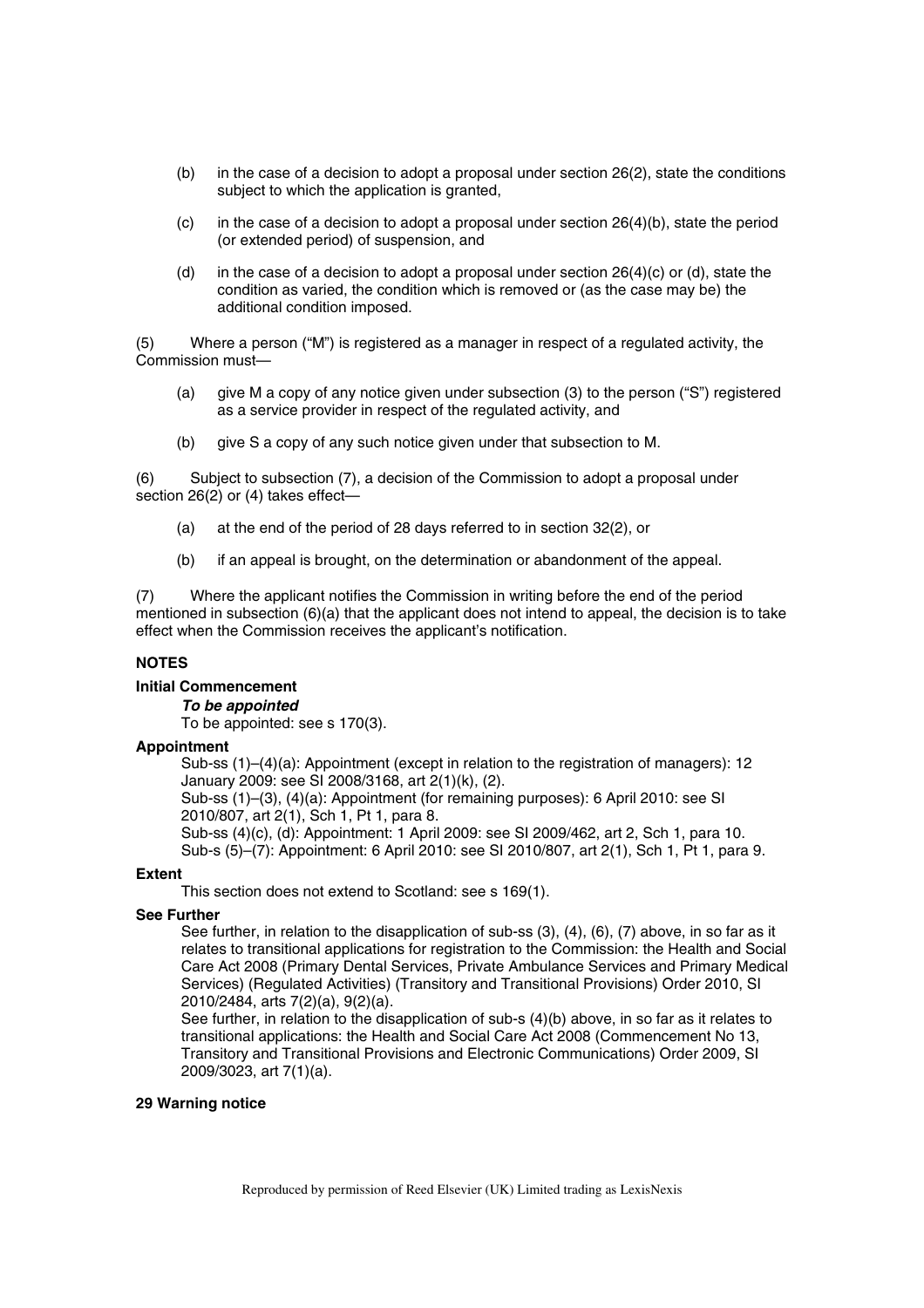(1) If it appears to the Commission that a person who is registered under this Chapter as a service provider or manager in respect of a regulated activity has failed to comply with the relevant requirements, the Commission may give the registered person a warning notice.

- (2) A warning notice is a notice in writing—
	- (a) specifying the conduct which appears to the Commission to constitute a failure to comply with the relevant requirements,
	- (b) specifying the requirement concerned, and
	- (c) where it appears to the Commission that the failure is continuing—

(i) requiring the registered person to comply with the requirement concerned within a specified time, and

(ii) stating that, if the registered person fails to do so within that time, the Commission may take action to secure compliance with the relevant requirements.

- (3) Subsections (4) and (5) apply where—
	- (a) a warning notice has been given to any person, and
	- (b) where any failure to comply with a requirement is specified under subsection (2)(c), the requirement has been complied with within the specified time.

(4) The failure to which the notice relates, so far as occurring before the relevant time, is not to constitute a ground for the cancellation or suspension of registration, the variation of the conditions of registration, the removal of a condition or the imposition of any additional condition.

(5) No proceedings may be brought against any person registered in respect of the regulated activity for a Part 1 offence that arises out of the failure to which the notice relates, so far as occurring before the relevant time.

- (6) In subsections (4) and (5) "the relevant time" means—
	- (a) where a time is specified under subsection  $(2)(c)(i)$ , the time so specified, and
	- (b) in any other case, the date on which the notice was given.
- (7) In this section "relevant requirements" means—
	- (a) any requirements or conditions imposed by or under this Chapter or Chapter 6, and
	- (b) the requirements of any other enactment which appears to the Commission to be relevant.

# **NOTES**

# **Initial Commencement**

*To be appointed* 

To be appointed: see s 170(3).

### **Appointment**

Appointment: 1 April 2009: see SI 2009/462, art 2, Sch 1, para 11.

# **Extent**

This section does not extend to Scotland: see s 169(1).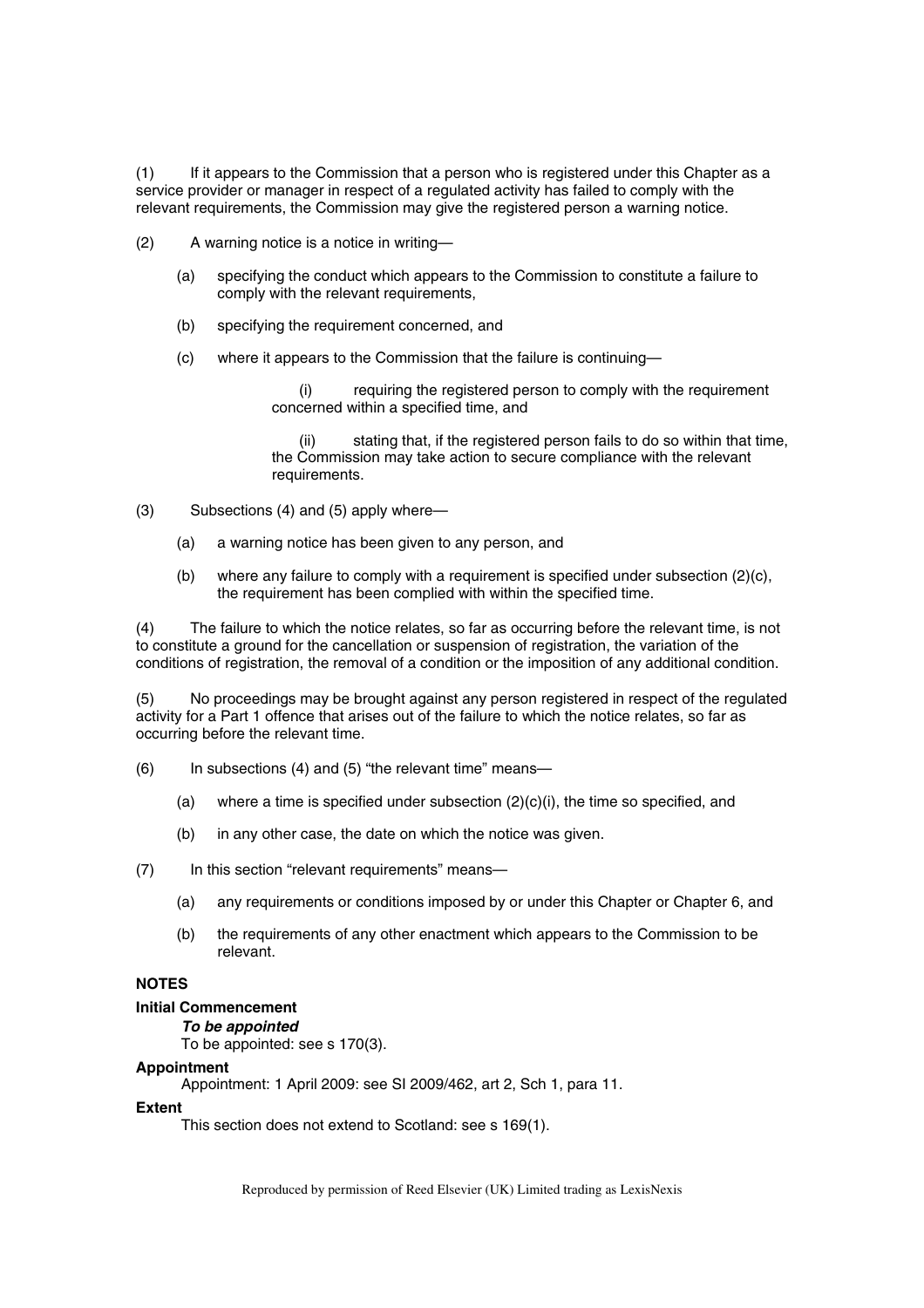### **30 Urgent procedure for cancellation**

 $(1)$  If—

- (a) the Commission applies to a justice of the peace for an order cancelling the registration of a person as a service provider or manager in respect of a regulated activity, and
- (b) it appears to the justice that, unless the order is made, there will be a serious risk to a person's life, health or well-being,

the justice may make the order, and the cancellation has effect from the time when the order is made.

(2) An application under subsection (1) may, if the justice thinks fit, be made without notice having been given to the registered person.

(3) As soon as practicable after the making of an application under this section, the Commission must give notice of the application—

- [(za) in any case where regulations so provide, to the National Health Service Commissioning Board,]
- (a)  $\int$  [in any case where regulations so provide, to such [clinical commissioning group] . . . or English local authority as may be determined in accordance with regulations,
- $(b) \ldots$
- [(c) where the person registered as a service provider is a person who holds a licence under Chapter 3 of Part 3 of the Health and Social Care Act 2012, to Monitor,] and
- (d) to such other persons as the Commission considers appropriate.
- (4) An order under subsection (1) must be in writing.

(5) Where such an order is made, the Commission must, as soon as practicable after the making of the order, serve on the person registered as a service provider or manager in respect of the regulated activity—

- (a) a copy of the order, and
- (b) notice of the right of appeal conferred by section 32.

# **NOTES**

# **Initial Commencement**

### *Royal Assent*

Royal Assent (in so far as it confers power to make subordinate legislation): 21 July 2008: see s 170(1)(b).

### *To be appointed*

To be appointed (for remaining purposes): see s 170(3).

### **Appointment**

Appointment (for certain purposes): 1 April 2009: see SI 2009/462, art 2, Sch 1, para 11. Appointment (for remaining purposes): 1 October 2010: see SI 2010/807, art 2(2), Sch 1, Pt 2, para 22.

### **Extent**

This section does not extend to Scotland: see s 169(1).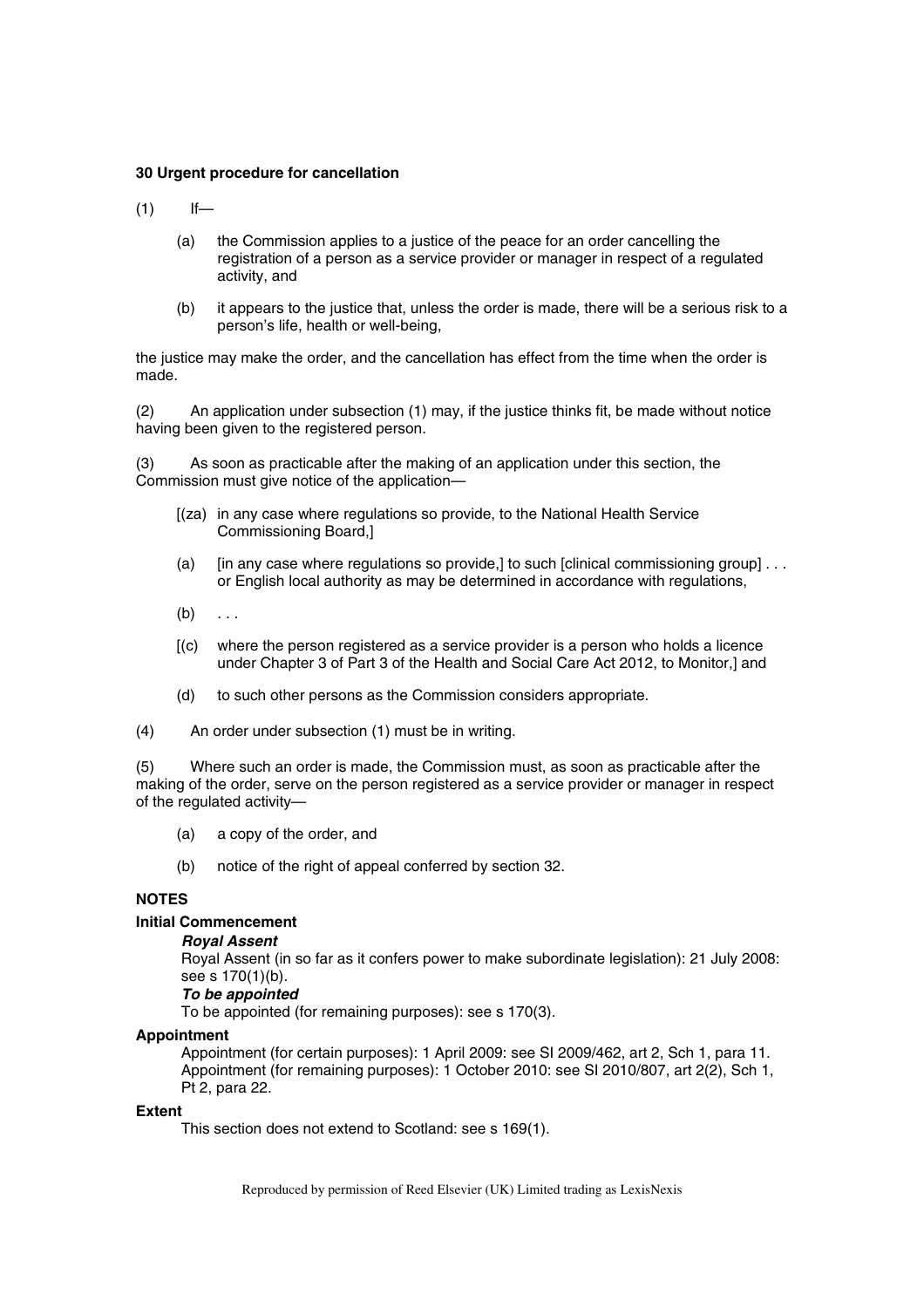### **Amendment**

Sub-s (3): para (za) inserted by the Health and Social Care Act 2012, s 55(2), Sch 5, paras 154, 155(a).

Date in force: 1 April 2013: see SI 2013/160, art 2.

Sub-s (3): in para (a) words "in any case where regulations so provide," in square brackets inserted by the Health and Social Care Act 2012, s 55(5), Sch 5, paras 154, 155(1)(b)(i). Date in force: 1 April 2013: see SI 2013/160, art 2.

Sub-s (3): in para (a) words "clinical commissioning group" in square brackets inserted by the Health and Social Care Act 2012, s 55(2), Sch 5, paras 154, 156(b)(ii).

Date in force: 1 April 2013: see SI 2013/160, art 2.

Sub-s (3): in para (a) words omitted repealed by the Health and Social Care Act 2012, s 55(2), Sch 5, paras 154, 155(b)(iii).

Date in force: 1 April 2013: see SI 2013/160, art 2.

Sub-s (3): para (b) repealed by the Health and Social Care Act 2012, s 55(2), Sch 5, paras 154, 155(c).

Date in force: 1 April 2013: see SI 2013/160, art 2.

Sub-s (3): para (c) substituted by the Health and Social Care Act 2012, s 50(5), Sch 13, paras 14, 15.

Date in force: 1 April 2013: see SI 2013/160, art 2.

### **Subordinate Legislation**

Care Quality Commission (Registration) Regulations 2009, SI 2009/3112 (made under sub-s (3)).

# **31 Urgent procedure for suspension, variation etc**

(1) If the Commission has reasonable cause to believe that unless it acts under this section any person will or may be exposed to the risk of harm, the Commission may, by giving notice in writing under this section to a person registered as a service provider or manager in respect of a regulated activity, provide for any decision of the Commission that is mentioned in subsection (2) to take effect from the time when the notice is given.

- (2) Those decisions are—
	- (a) a decision under section 12(5) or 15(5) to vary or remove a condition for the time being in force in relation to the registration or to impose an additional condition;
	- (b) a decision under section 18 to suspend the registration or extend a period of suspension.
- (3) The notice must—
	- (a) state that it is given under this section,
	- (b) state the Commission's reasons for believing that the circumstances fall within subsection (1),
	- (c) specify the condition as varied, removed or imposed or the period (or extended period) of suspension, and
	- (d) explain the right of appeal conferred by section 32.

# **NOTES**

### **Initial Commencement**

*To be appointed* 

# To be appointed: see s 170(3).

# **Appointment**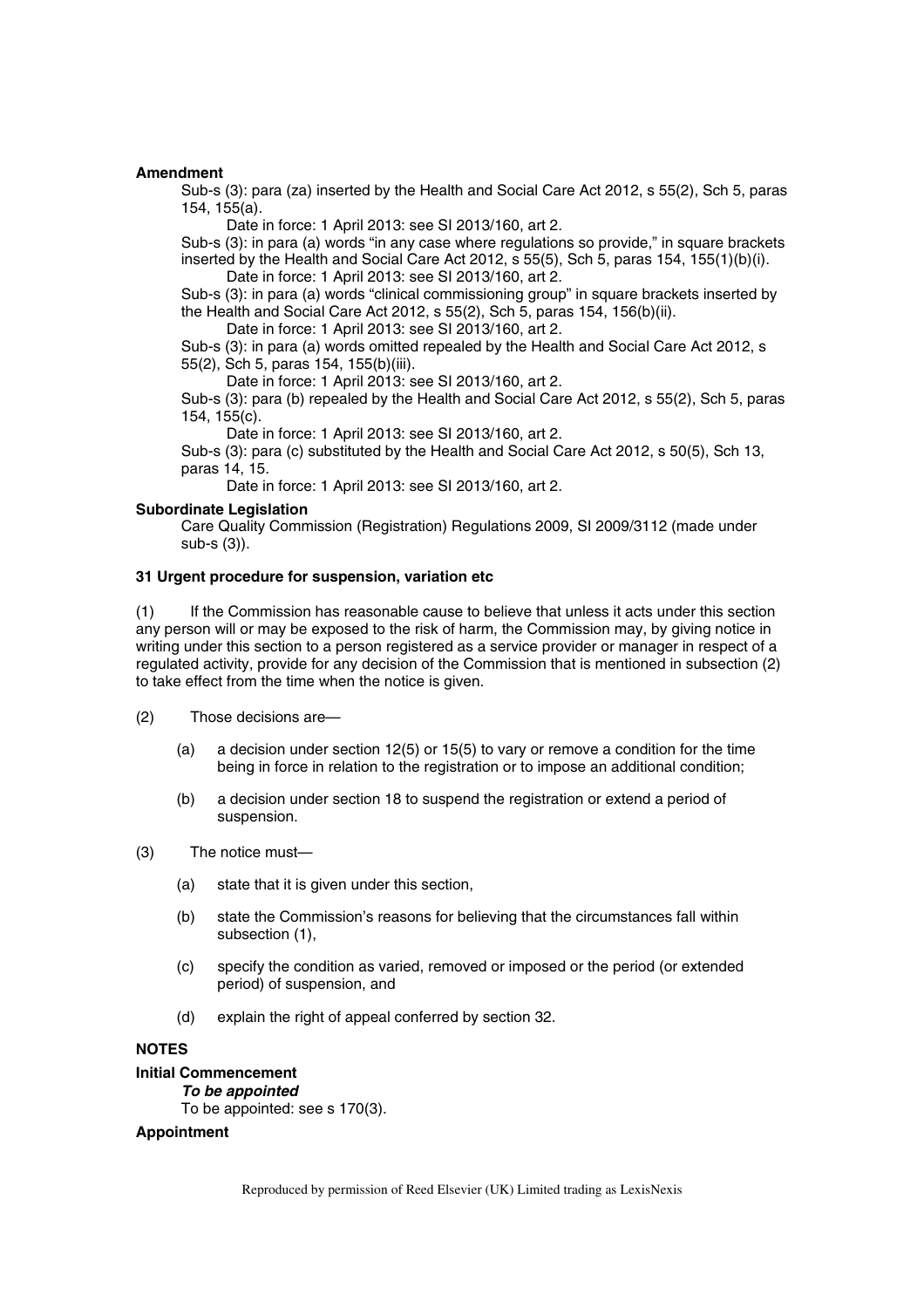Appointment (except in relation to the registration of managers): 1 April 2009: see SI 2009/462, art 2, Sch 1, para 11. Appointment (for remaining purposes): 1 October 2010: see SI 2010/807, art 2(2), Sch 1, Pt 2, para 22.

### **Extent**

This section does not extend to Scotland: see s 169(1).

### **32 Appeals to the Tribunal**

(1) An appeal against—

- (a) any decision of the Commission under this Chapter, other than a decision to give a warning notice under section 29, or
- (b) an order made by a justice of the peace under section 30,

lies to the [First-tier Tribunal].

(2) No appeal against a decision or order may be brought by a person more than 28 days after service on the person of notice of the decision or order.

(3) On an appeal against a decision of the Commission, other than a decision to which a notice under section 31 relates, the [First-tier Tribunal] may confirm the decision or direct that it is not to have effect.

(4) On an appeal against an order made by a justice of the peace the [First-tier Tribunal] may confirm the order or direct that it is to cease to have effect.

(5) On an appeal against a decision to which a notice under section 31 relates, the [First-tier Tribunal] may confirm the decision or direct that it is to cease to have effect.

- (6) On an appeal against a decision or order, the [First-tier Tribunal] also has power—
	- (a) to vary any discretionary condition for the time being in force in respect of the regulated activity to which the appeal relates,
	- (b) to direct that any such discretionary condition is to cease to have effect,
	- (c) to direct that any such discretionary condition as the [First-tier Tribunal] thinks fit shall have effect in respect of the regulated activity, or
	- (d) to vary the period of any suspension.
- (7) In this section—

"discretionary condition", in relation to registration under this Chapter, means any condition other than a registered manager condition required by section 13(1);

. . ..

### **NOTES**

# **Initial Commencement**

### *To be appointed*

To be appointed: see s 170(3).

### **Appointment**

Appointment (except in relation to the registration of managers): 12 January 2009: see SI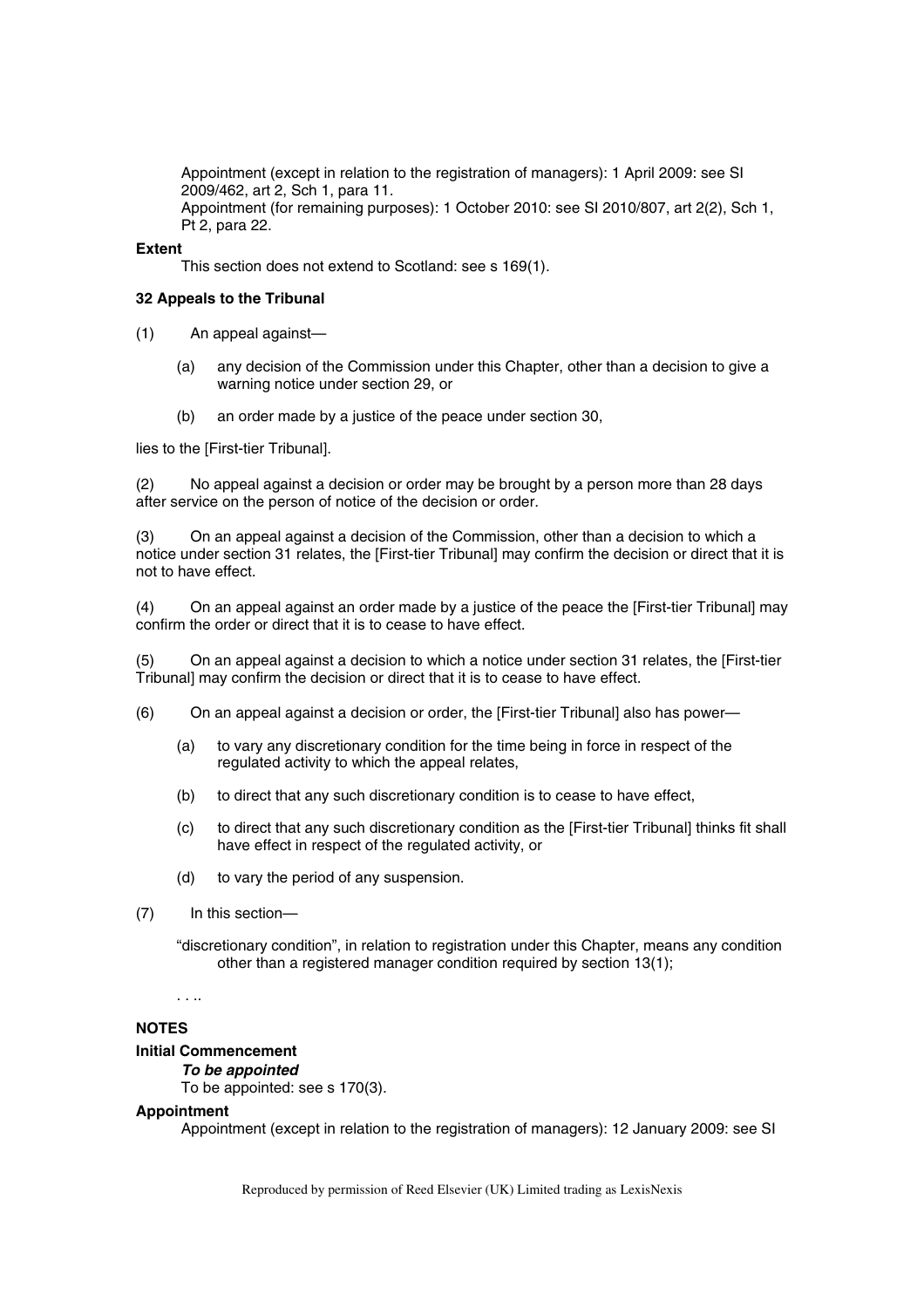2008/3168, art  $2(1)(I)$ ,  $(2)$ ; for transitional provisions see arts 5,  $7(5)-(9)$ , 8 thereof. Appointment (for remaining purposes): 6 April 2010: see SI 2010/807, art 2(1), Sch 1, Pt 1, para 10.

### **Extent**

This section does not extend to Scotland: see s 169(1).

#### **Amendment**

Sub-s (1): words "First-tier Tribunal" in square brackets substituted by SI 2009/56, art 3(1), Sch 1, para 474(a).

Date in force: 1 April 2009: see SI 2009/56, art 1(2); for transitional and savings provisions see art 6, Sch 3, paras 1, 6–8, 12, 13 thereto.

Sub-s (3): words "First-tier Tribunal" in square brackets substituted by SI 2009/56, art 3(1), Sch 1, para 474(a).

Date in force: 1 April 2009: see SI 2009/56, art 1(2); for transitional and savings provisions see art 6, Sch 3, paras 1, 6–8, 12, 13 thereto.

Sub-s (4): words "First-tier Tribunal" in square brackets substituted by SI 2009/56, art 3(1), Sch 1, para 474(a).

Date in force: 1 April 2009: see SI 2009/56, art 1(2); for transitional and savings provisions see art 6, Sch 3, paras 1, 6–8, 12, 13 thereto.

Sub-s (5): words "First-tier Tribunal" in square brackets substituted by SI 2009/56, art 3(1), Sch 1, para 474(a).

Date in force: 1 April 2009: see SI 2009/56, art 1(2); for transitional and savings provisions see art 6, Sch 3, paras 1, 6–8, 12, 13 thereto.

Sub-s (6): words "First-tier Tribunal" in square brackets in both places they occur substituted by SI 2009/56, art 3(1), Sch 1, para 474(a).

Date in force: 1 April 2009: see SI 2009/56, art 1(2); for transitional and savings provisions see art 6, Sch 3, paras 1, 6–8, 12, 13 thereto.

Sub-s (7): definition "the Tribunal" (omitted) repealed by SI 2009/56, art 3(1), Sch 1, para 747(b).

Date in force: 1 April 2009: see SI 2009/56, art 1(2); for transitional and savings provisions see art 6, Sch 3, paras 1, 6–8, 12, 13 thereto.

### **See Further**

See further, in relation to the application of this section, in so far as it relates to transitional applications for registration to the Commission: the Health and Social Care Act 2008 (Primary Dental Services, Private Ambulance Services and Primary Medical Services) (Regulated Activities) (Transitory and Transitional Provisions) Order 2010, SI 2010/2484, art 5(7).

*Offences* 

#### **33 Failure to comply with conditions**

A person who—

- (a) is registered under this Chapter in respect of a regulated activity (whether as a service provider or manager), and
- (b) fails, without reasonable excuse, to comply with any condition for the time being in force by virtue of this Chapter in relation to the registration,

is guilty of an offence and liable on summary conviction to a fine not exceeding £50,000.

# **NOTES**

# **Initial Commencement**

*To be appointed*  To be appointed: see s 170(3).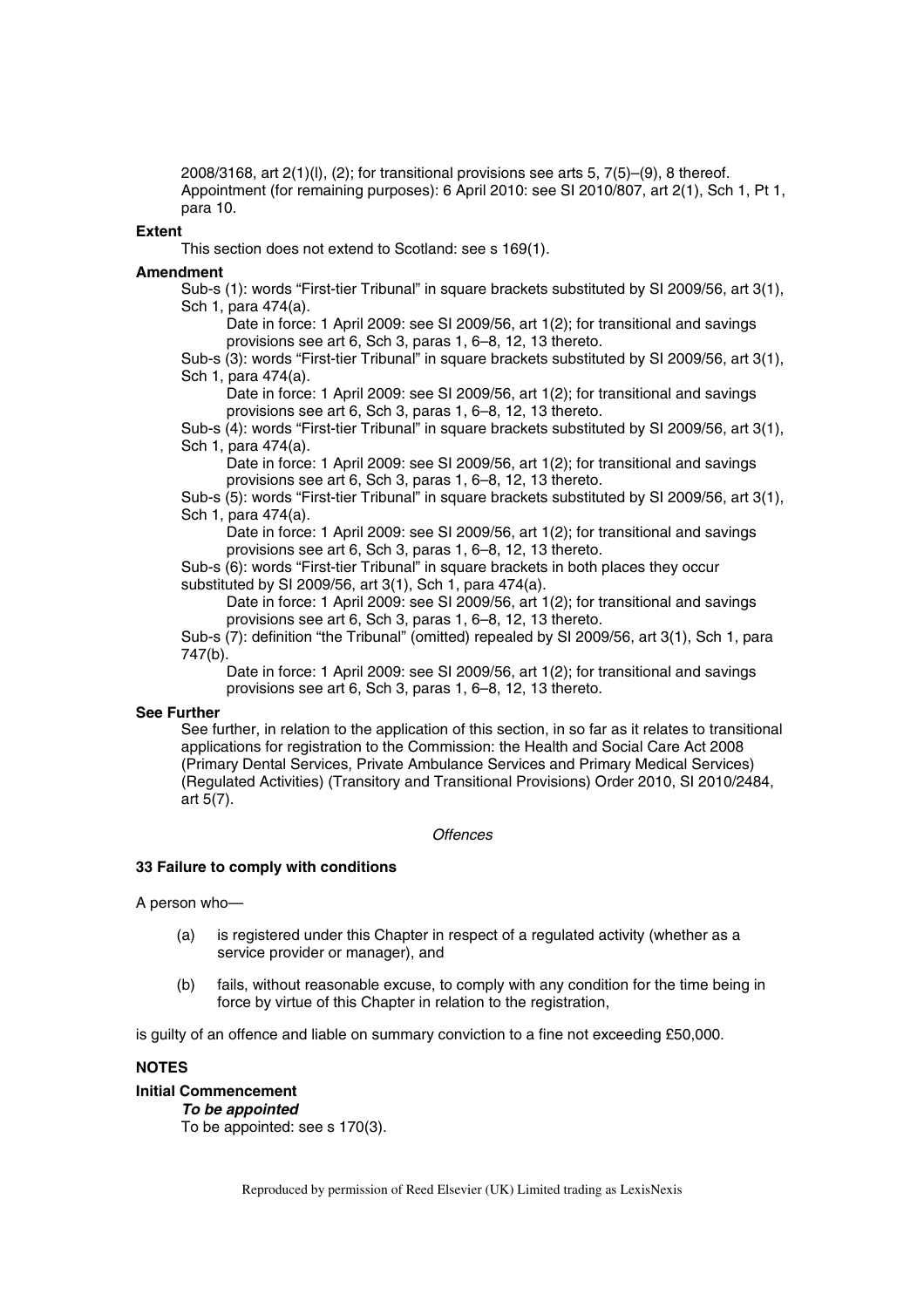# **Appointment**

Appointment (except in relation to the registration of managers): 1 April 2009: see SI 2009/462, art 2, Sch 1, para 12.

Appointment (for remaining purposes): 1 October 2010: see SI 2010/807, art 2(2), Sch 1, Pt 2, para 23.

# **Extent**

This section does not extend to Scotland: see s 169(1).

# **34 Offences relating to suspension or cancellation of registration**

(1) If a person ("S") who is registered under this Chapter as a service provider in respect of a regulated activity carries on that activity while S's registration is suspended, S is guilty of an offence.

(2) A person ("M") whose registration under this Chapter as a manager in respect of a regulated activity is suspended is guilty of an offence if, during the period of suspension, M manages that activity at a time when no one else has been registered under this Chapter as a manager in respect of the activity since the suspension of M's registration.

(3) A person ("M") whose registration under this Chapter as a manager in respect of a regulated activity has been cancelled is guilty of an offence if M manages that activity at a time when—

- (a) a person ("S") remains registered under this Chapter as a service provider in respect of the activity,
- (b) S's registration remains subject to a registered manager condition, and
- (c) no-one has been registered under this Chapter as a manager in respect of the activity since the cancellation of M's registration.

(4) If a person ("M") who is registered under this Chapter as a manager in respect of a regulated activity manages that activity while the registration of the person registered under this Chapter as a service provider in respect of the activity is suspended, M is guilty of an offence if M knows or could reasonably be expected to know of the suspension.

(5) A person guilty of an offence under this section is liable on summary conviction to a fine not exceeding £50,000.

# **NOTES**

# **Initial Commencement**

# *To be appointed*

To be appointed: see s 170(3).

# **Appointment**

Sub-ss (1), (5): Appointment: 1 April 2009: see SI 2009/462, art 2, Sch 1, para 13.

# **Extent**

This section does not extend to Scotland: see s 169(1).

# **35 Contravention of regulations**

Regulations under this Chapter may provide that a contravention of or failure to comply with any specified provision of the regulations is to be an offence, but may not provide for an offence to be triable on indictment or to be punishable with imprisonment or with a fine exceeding—

(a) in the case of regulations under section 20 (regulation of regulated activities),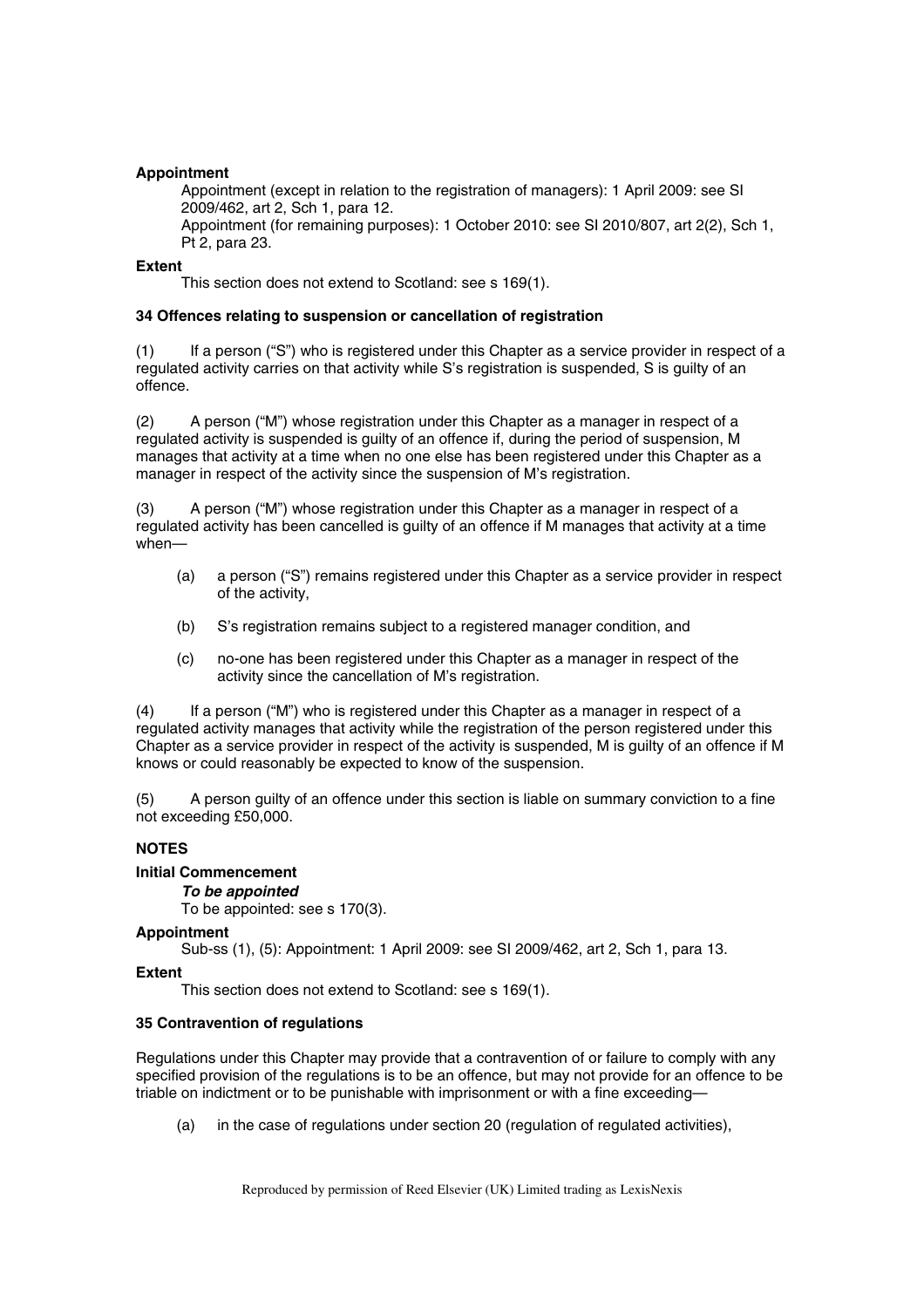£50,000, or

(b) in any other case, level 4 on the standard scale.

# **NOTES**

# **Initial Commencement**

### *Royal Assent*

Royal Assent (in so far as it confers power to make subordinate legislation): 21 July 2008: see s 170(1)(b).

# *To be appointed*

To be appointed (for remaining purposes): see s 170(3).

#### **Appointment**

Appointment (except in relation to the registration of managers): 12 January 2009: see SI 2008/3168, art 2(1)(m), (2).

#### **Extent**

This section does not extend to Scotland: see s 169(1).

### **Subordinate Legislation**

Health and Social Care Act 2008 (Regulated Activities) Regulations 2010, SI 2010/781. Health and Social Care Act 2008 (Regulated Activities) (Amendment) Regulations 2012, SI 2012/1513.

### **36 False description of concerns, premises etc**

- (1) Any person who, with intent to deceive any person—
	- (a) applies any name to any concern carried on in England or to any premises in England, or
	- (b) in any way describes such a concern or such premises or holds such a concern or such premises out,

so as to indicate, or reasonably be understood to indicate, that the carrying on of the concern is a regulated activity or that the premises are used for the carrying on of a regulated activity is guilty of an offence unless the conditions in subsection (2) are met.

- (2) Those conditions are—
	- (a) that a person is registered under this Chapter as a service provider in respect of the regulated activity in question, and
	- (b) that the registration has not been suspended.

(3) Any person who, with intent to deceive any person, in any way describes or holds out any person registered under this Chapter as a service provider in respect of a regulated activity as able to provide a service or do any thing the provision or doing of which would contravene a condition for the time being in force by virtue of this Chapter in relation to the regulated activity is guilty of an offence.

(4) A person guilty of an offence under subsection (1) or (3) is liable on summary conviction to a fine not exceeding level 5 on the standard scale.

(5) In this section "concern" includes any organisation.

### **NOTES**

### **Initial Commencement**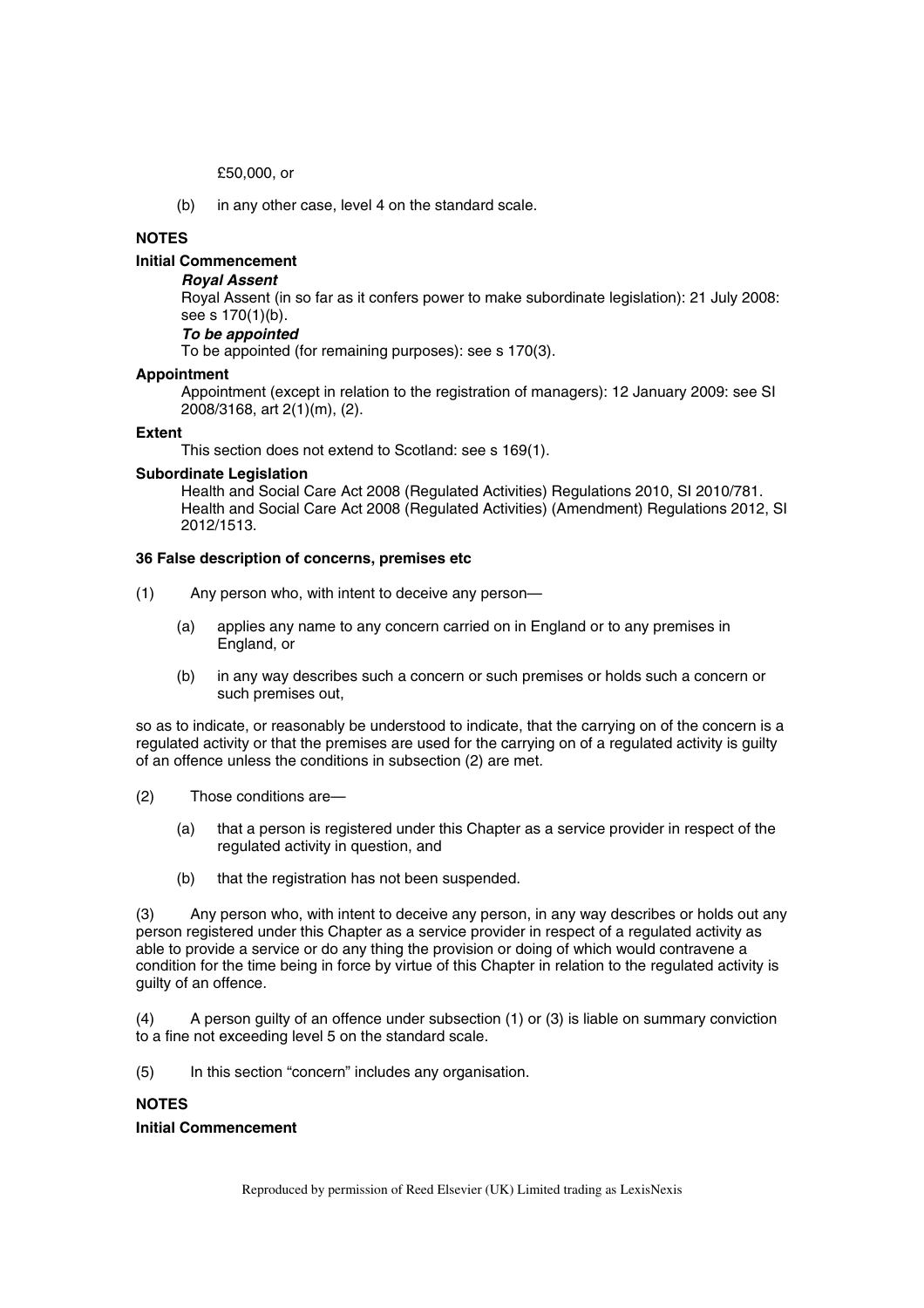# *To be appointed*

To be appointed: see s 170(3).

# **Appointment**

Appointment (except in relation to the registration of managers): 1 April 2009: see SI 2009/462, art 2, Sch 1, para 14.

### **Extent**

This section does not extend to Scotland: see s 169(1).

### **37 False statements in applications**

- (1) Subsection (2) applies to any application under this Chapter by a person ("A")—
	- (a) for registration,
	- (b) for the variation or removal of any condition in force in relation to A's registration,
	- (c) for the variation or cancellation of any suspension of A's registration, or
	- (d) for the cancellation of A's registration.

(2) If, in an application to which this subsection applies, A knowingly makes a statement which is false or misleading in a material respect. A is guilty of an offence.

(3) A person guilty of an offence under this section is liable on summary conviction to a fine not exceeding level 4 on the standard scale.

# **NOTES**

### **Initial Commencement**

*To be appointed* 

To be appointed: see s 170(3).

### **Appointment**

Appointment (except in relation to the registration of managers): 12 January 2009: see SI 2008/3168, art 2(1)(n), (2).

Appointment (for remaining purposes): 6 April 2010: see SI 2010/807, art 2(1), Sch 1, Pt 1, para 10.

### **Extent**

This section does not extend to Scotland: see s 169(1).

*Information to be available to public* 

### **38 Provision of copies of registers**

(1) Subject to subsection (3), the Commission must secure that copies of any register kept for the purposes of this Chapter are available at its offices for inspection at all reasonable times by any person.

(2) Subject to subsections (3) and (4), any person who asks the Commission for a copy of, or an extract from, a register kept for the purposes of this Chapter is entitled to have one.

- (3) Regulations may provide that subsections (1) and (2) do not apply—
	- (a) in such circumstances as may be prescribed, or
	- (b) to such parts of a register as may be prescribed.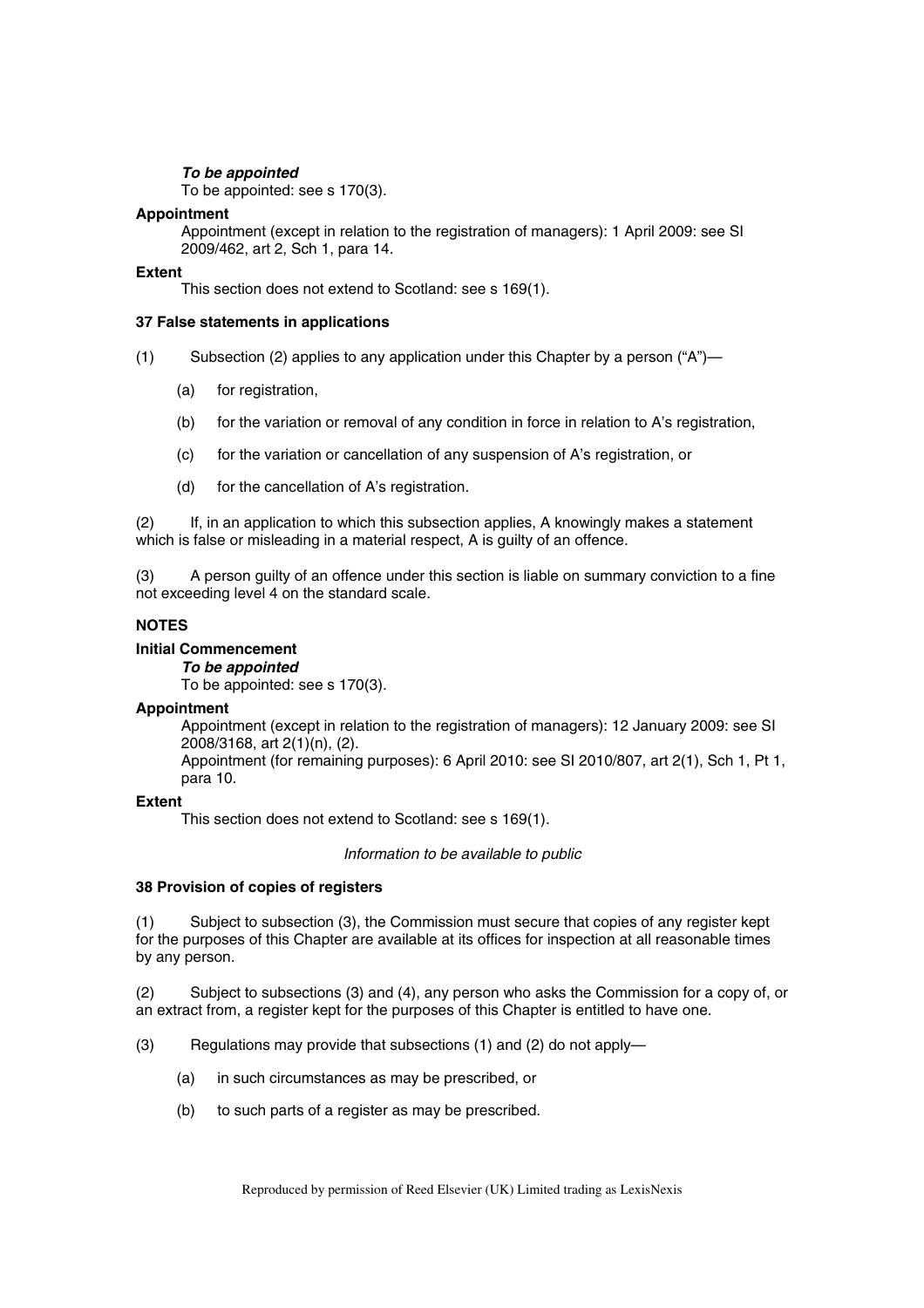- (4) A fee determined by the Commission is payable for the copy or extract except—
	- (a) in prescribed circumstances, or
	- (b) in any case where the Commission considers it appropriate to provide the copy or extract free of charge.

### **NOTES**

# **Initial Commencement**

### *Royal Assent*

Royal Assent (in so far as it confers power to make subordinate legislation): 21 July 2008: see s 170(1)(b).

# *To be appointed*

To be appointed (for remaining purposes): see s 170(3).

### **Appointment**

Appointment (for remaining purposes): 1 April 2009: see SI 2009/462, art 2, Sch 1, para 15.

### **Extent**

This section does not extend to Scotland: see s 169(1).

### *Miscellaneous*

# **39 Bodies required to be notified of certain matters**

(1) Where the Commission gives a notice to which this section applies in respect of a regulated activity, it must give a copy of the notice—

- [(za) in any case where regulations so provide, to the National Health Service Commissioning Board,]
- (a) [in any case where regulations so provide,] to such [clinical commissioning group]  $\dots$ or English local authority as may be determined in accordance with regulations,
- $(b) \ldots$
- [(c) where the person registered as a service provider in respect of the activity is a person who holds a licence under Chapter 3 of Part 3 of the Health and Social Care Act 2012, to Monitor,] and
- (d) to such other persons as the Commission considers appropriate.
- (2) This section applies to the following notices—
	- (a) a notice under section 26 (notice of proposals),
	- (b) a notice under subsection (1) or (3) of section 28 (notice of decisions),
	- (c) a warning notice under section 29 (warning notice), and
	- (d) a notice under section 31 (urgent procedure for suspension, variation etc).

(3) The Commission must notify each of the persons mentioned in subsection (1)(a) to (d) of either of the following events in relation to a person registered under this Chapter—

(a) the payment of a penalty in accordance with a penalty notice issued under section 86, or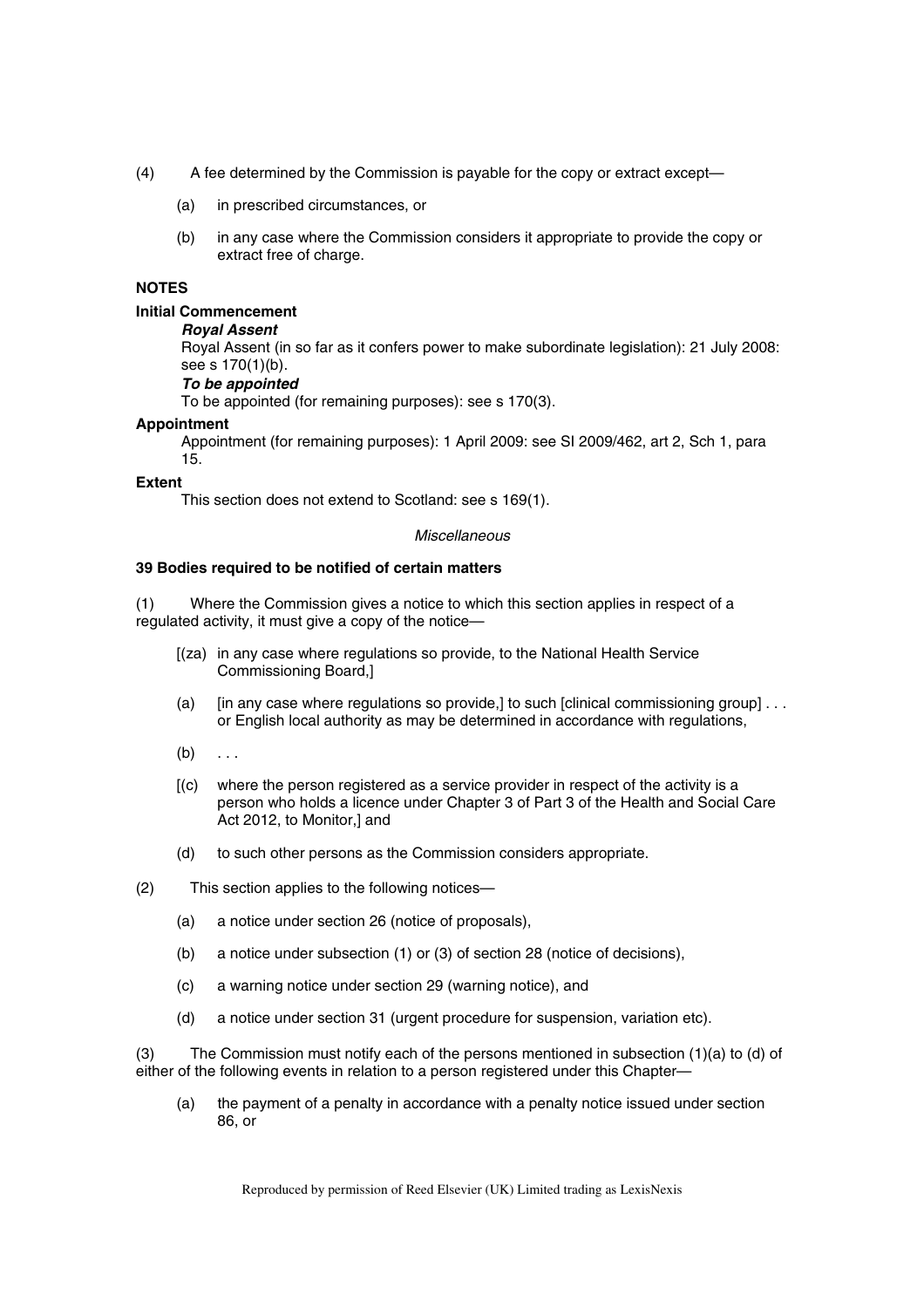- (b) the commencement of proceedings in respect of a Part 1 offence.
- (4) Regulations may prescribe cases in which subsection (1) or (3) does not apply.

# **NOTES**

# **Initial Commencement**

# *Royal Assent*

Royal Assent (in so far as it confers power to make subordinate legislation): 21 July 2008: see s 170(1)(b).

# *To be appointed*

To be appointed (for remaining purposes): see s 170(3).

### **Appointment**

Appointment (for certain purposes): 1 April 2009: see SI 2009/462, art 2, Sch 1, para 15. Appointment (for remaining purposes): 1 October 2010: see SI 2010/807, art 2(2), Sch 1, Pt 2, para 25.

### **Extent**

This section does not extend to Scotland: see s 169(1).

### **Amendment**

Sub-s (1): para (za) inserted by the Health and Social Care Act 2012, s 55(2), Sch 5, paras 154, 156(a).

Date in force: 1 April 2013: see SI 2013/160, art 2.

Sub-s (1): in para (a) words "in any case where regulations so provide," in square brackets inserted by the Health and Social Care Act 2012, s 55(2), Sch 5, paras 154, 156(b)(i). Date in force: 1 April 2013: see SI 2013/160, art 2.

Sub-s (1): in para (a) words "clinical commissioning group" in square brackets inserted by the Health and Social Care Act 2012, s 55(2), Sch 5, paras 154, 156(b)(ii).

Date in force: 1 April 2013: see SI 2013/160, art 2.

Sub-s (1): in para (a) words omitted repealed by the Health and Social Care Act 2012, s 55(2), Sch 5, paras 154, 156(b)(iii).

Date in force: 1 April 2013: see SI 2013/160, art 2.

Sub-s (1): para (b) repealed by the Health and Social Care Act 2012, s 55(2), Sch 5, paras 154, 156(c).

Date in force: 1 April 2013: see SI 2013/160, art 2.

Sub-s (1): para (c) substituted by the Health and Social Care Act 2012, s 50(5), Sch 13, paras 14, 16.

Date in force: 1 April 2013: see SI 2013/160, art 2.

# **See Further**

See further, in relation to the disapplication of this section, for the purposes of the Health and Social Care Act 2008 (Registration of Regulated Activities) Regulations 2009: the Health and Social Care Act 2008 (Registration of Regulated Activities) Regulations 2009, SI 2009/660, reg 9.

See further, in relation to the disapplication of this section, for the purposes of the Care Quality Commission (Registration) Regulations 2009: the Care Quality Commission (Registration) Regulations 2009, SI 2009/3112, reg 8.

# **Subordinate Legislation**

Care Quality Commission (Registration) Regulations 2009, SI 2009/3112 (made under sub-ss (1), (4)).

# **40 Periodic returns**

(1) Regulations may require the person carrying on a regulated activity to make a return to the Commission at such intervals as may be prescribed.

(2) Provision may be made by the regulations as to the contents of the return and the period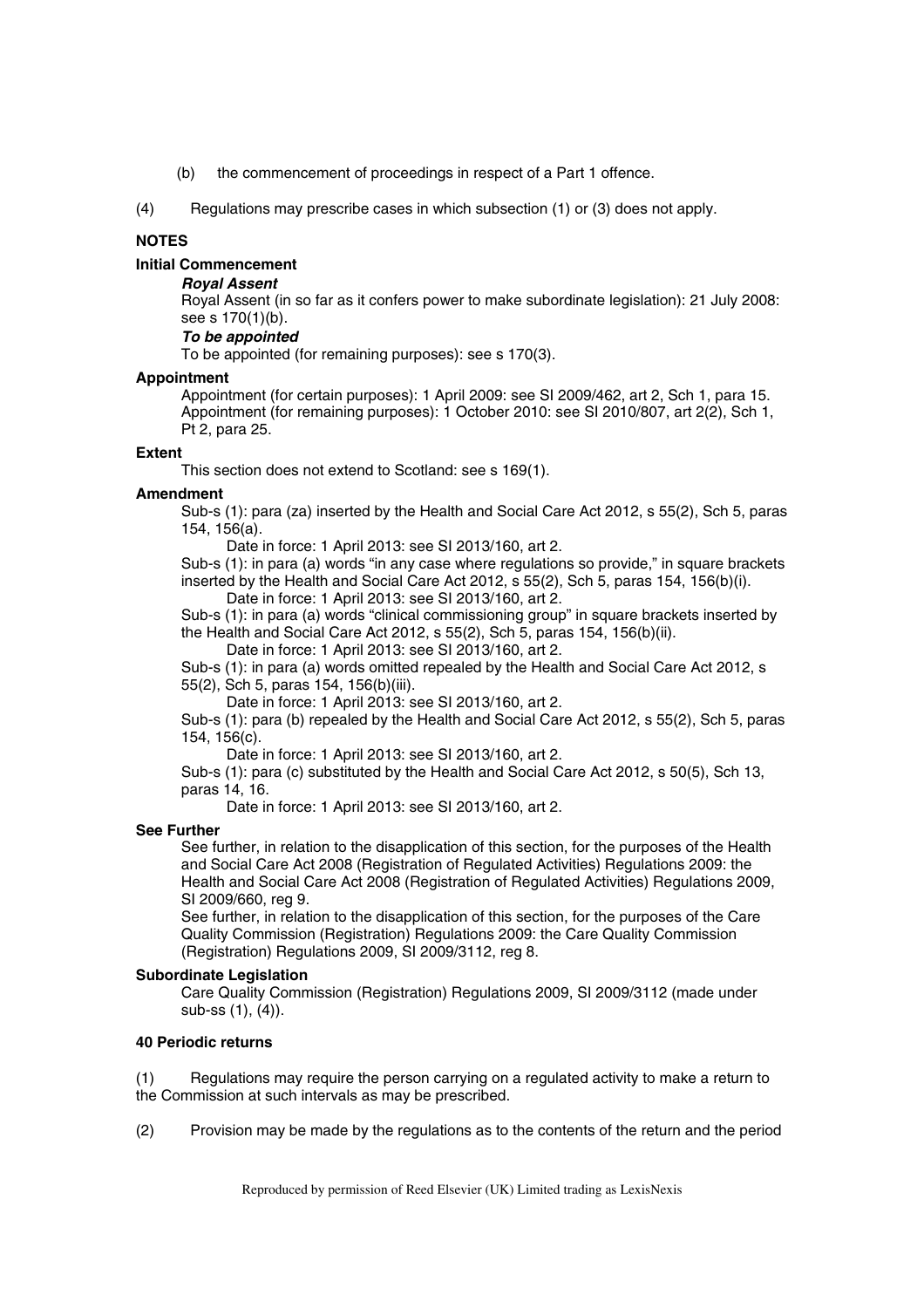in respect of which and date by which it is to be made.

# **NOTES**

# **Initial Commencement**

*Royal Assent*  Royal Assent (in so far as it confers power to make subordinate legislation): 21 July 2008: see s 170(1)(b). *To be appointed*  To be appointed (for remaining purposes): see s 170(3).

### **Appointment**

Appointment (for certain purposes): 1 April 2009: see SI 2009/462, art 2, Sch 1, para 15.

### **Extent**

This section does not extend to Scotland: see s 169(1).

# **41 Liquidators etc**

(1) Regulations may—

- (a) require any person to whom this section applies to give notice of the person's appointment to the Commission;
- (b) require any person to whom this section applies to appoint a person to manage the regulated activity in question.
- (2) This section applies to any person appointed as—
	- (a) a receiver or manager of the property of a relevant company,
	- (b) the liquidator or provisional liquidator of a relevant company, or
	- (c) the trustee in bankruptcy of a relevant individual.
- (3) In this section—

"company" includes a partnership;

"relevant company" means a company which is registered under this Chapter as a service provider in respect of a regulated activity;

"relevant individual" means an individual who is registered under this Chapter as a service provider in respect of a regulated activity.

# **NOTES**

# **Initial Commencement**

### *Royal Assent*

Royal Assent (in so far as it confers power to make subordinate legislation): 21 July 2008: see s 170(1)(b).

# *To be appointed*

To be appointed (for remaining purposes): see s 170(3).

### **Appointment**

Appointment (for remaining purposes): 11 December 2009: see SI 2009/3023, art 2(d).

### **Extent**

This section does not extend to Scotland: see s 169(1).

### **Subordinate Legislation**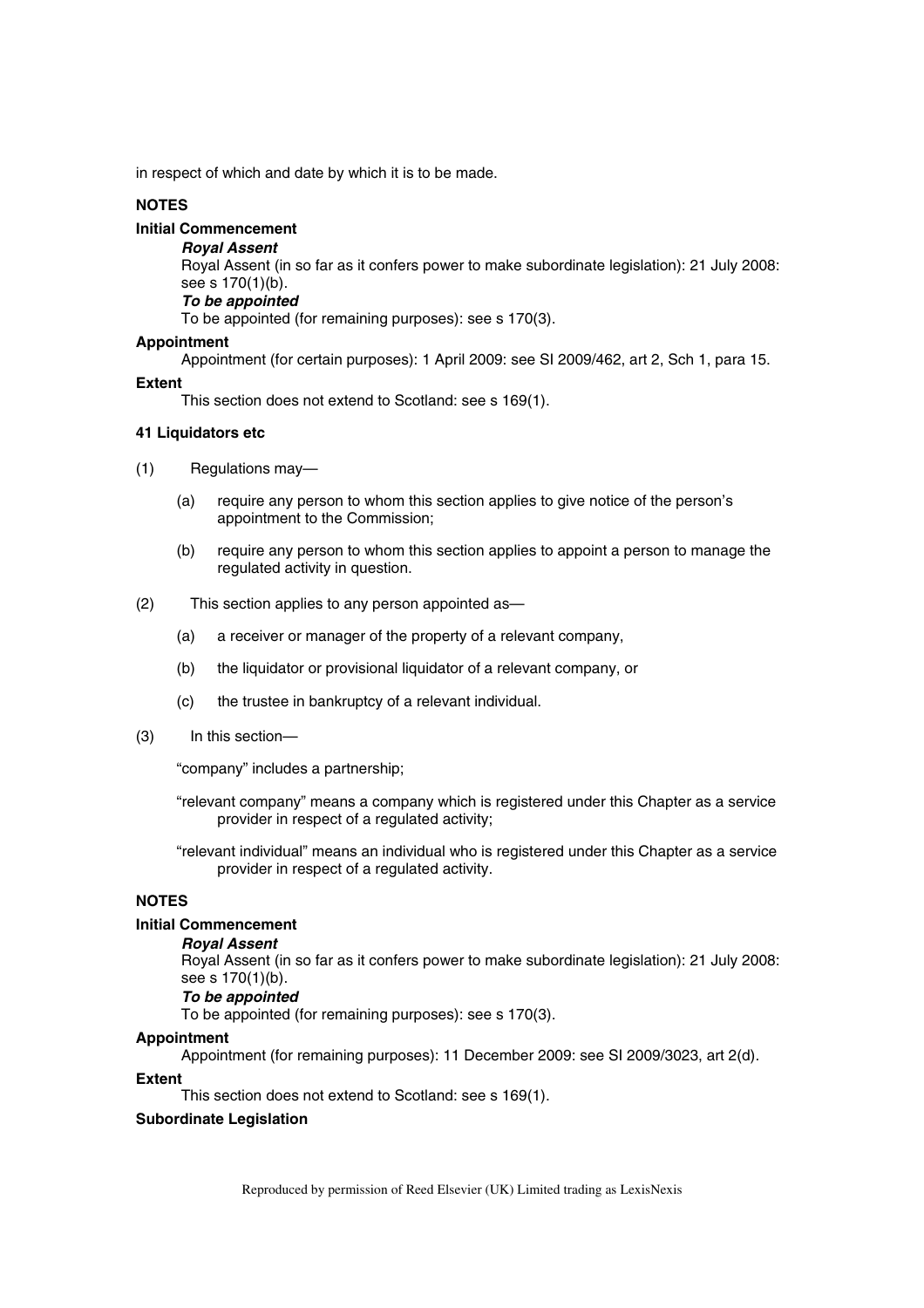Care Quality Commission (Registration) Regulations 2009, SI 2009/3112 (made under sub-s (1)).

# **42 Death of registered person**

- (1) Regulations may—
	- (a) provide for the provisions of this Chapter to apply with prescribed modifications in cases where a person who was the only person registered under this Chapter as a service provider in respect of a regulated activity has died;
	- (b) require the personal representatives of a deceased person who was registered as a service provider in respect of a regulated activity to notify the Commission of the person's death.
- (2) Regulations under subsection (1)(a) may in particular—
	- (a) provide for the regulated activity to be carried on for a prescribed period by a person who is not registered in respect of it, and
	- (b) include provision for the prescribed period to be extended by such further period as the Commission may allow.

# **NOTES**

### **Initial Commencement**

### *Royal Assent*

Royal Assent (in so far as it confers power to make subordinate legislation): 21 July 2008: see s 170(1)(b).

# *To be appointed*

To be appointed (for remaining purposes): see s 170(3).

### **Appointment**

Appointment (for remaining purposes): 11 December 2009: see SI 2009/3023, art 2(d).

### **Extent**

This section does not extend to Scotland: see s 169(1).

### **Subordinate Legislation**

Care Quality Commission (Registration) Regulations 2009, SI 2009/3112.

# *Power to modify provisions of Chapter*

### **43 Power to modify Chapter in relation to newly regulated activities**

(1) Regulations may modify the provisions of this Chapter in their application to any newly regulated activity of a prescribed description.

- (2) A "newly regulated activity" is any regulated activity other than one which—
	- (a) consists of or includes the carrying on of a relevant concern,
	- (b) under the 2000 Act as it has effect immediately before commencement, is regulated under Part 2 of that Act by virtue of regulations under section 42 of that Act (power to extend application of that Part), or
	- (c) consists of the provision of health care by a National Health Service body, as defined by section 121 of that Act.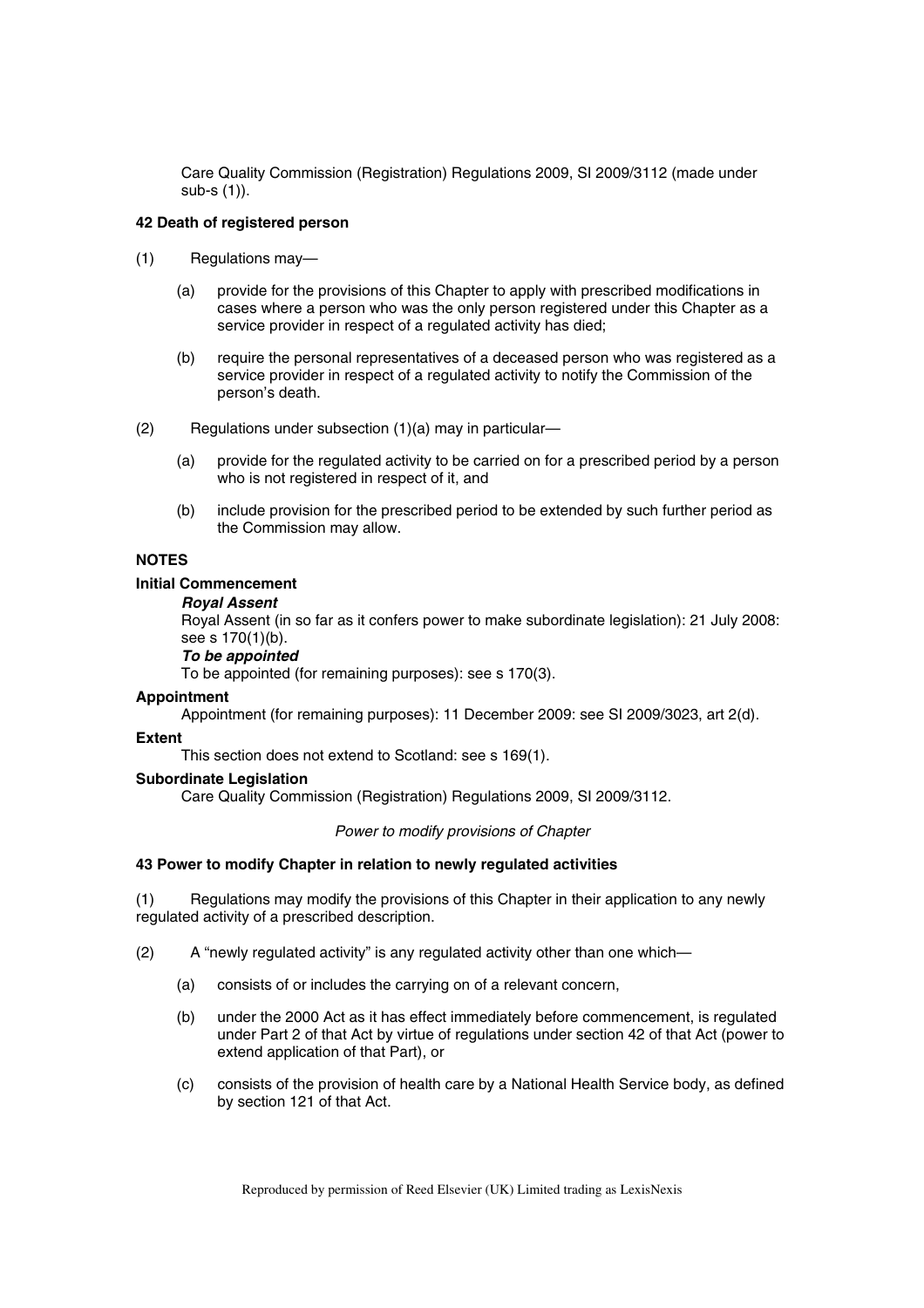(3) For this purpose a "relevant concern" is anything which, under the 2000 Act as it has effect immediately before commencement, would for the purposes of that Act be—

- (a) an independent hospital,
- (b) an independent clinic,
- (c) an independent medical agency,
- (d) a care home,
- (e) a domiciliary care agency, or
- (f) a nurses agency.

(4) Any regulated activity carried on by or on behalf of the Crown is for this purpose a newly regulated activity.

(5) In this section—

"the 2000 Act" means the Care Standards Act 2000 (c 14);

"commencement" means the commencement of section 10 of this Act.

# **NOTES**

### **Initial Commencement**

#### *Royal Assent*

Royal Assent (in so far as it confers power to make subordinate legislation): 21 July 2008: see s 170(1)(b).

### *To be appointed*

To be appointed (for remaining purposes): see s 170(3).

# **Appointment**

Appointment (for remaining purposes): 6 April 2010: see SI 2010/807, art 2(1), Sch 1, Pt 1, para 11.

### **Extent**

This section does not extend to Scotland: see s 169(1).

*Interpretation* 

### **44 Interpretation of Chapter 2**

In this Chapter—

"health care associated infection" is to be read in accordance with section 20(6) and (7);

"registered manager condition" is to be read in accordance with section 13(3).

# **NOTES**

# **Initial Commencement**

*To be appointed* 

To be appointed: see s 170(3).

# **Appointment**

Appointment (except in relation to the registration of managers): 12 January 2009: see SI 2008/3168, art 2(1)(o), (2). Appointment (for remaining purposes): 6 April 2010: see SI 2010/807, art 2(1), Sch 1, Pt 1,

Reproduced by permission of Reed Elsevier (UK) Limited trading as LexisNexis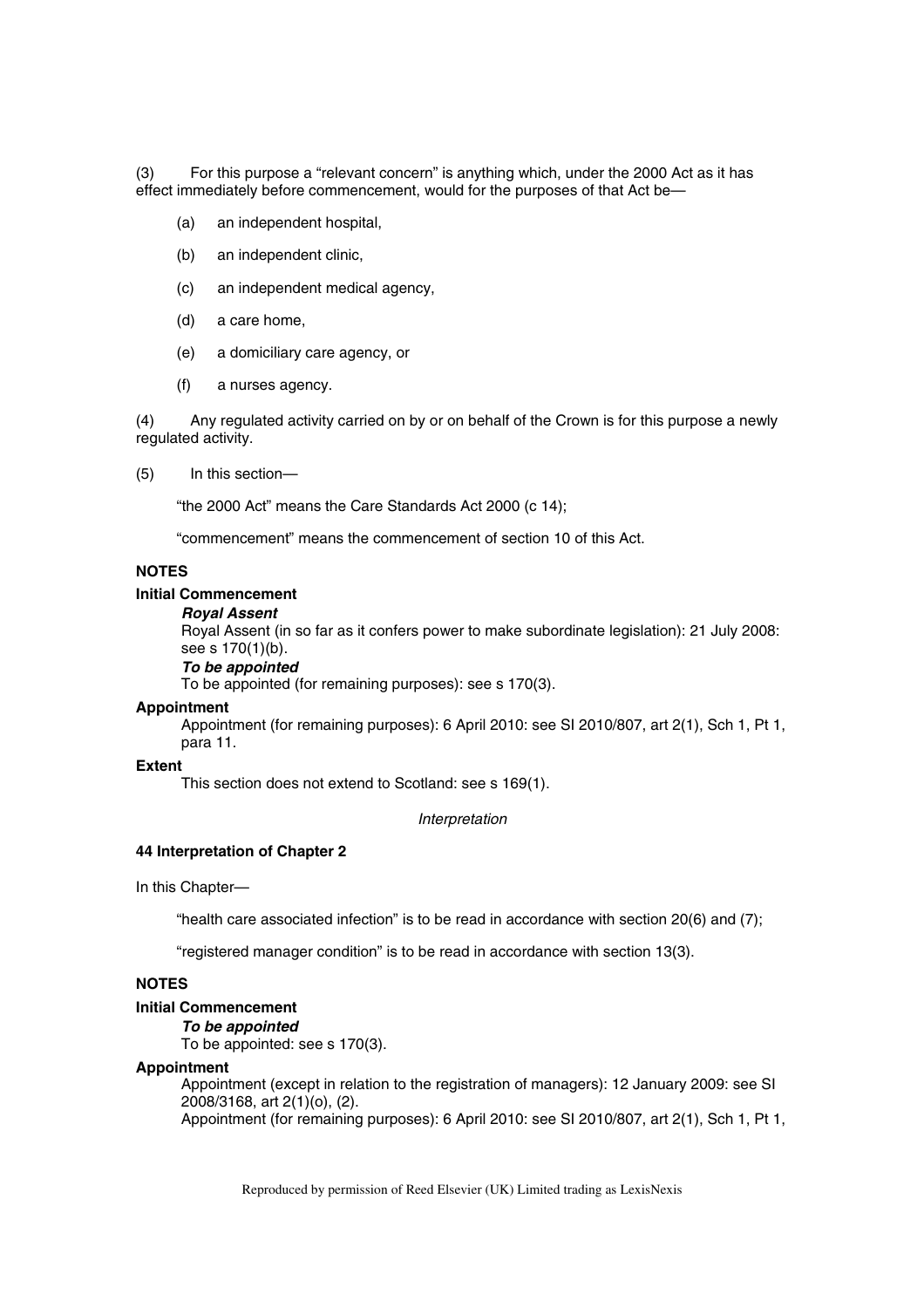para 12.

## **Extent**

This section does not extend to Scotland: see s 169(1).

# Chapter 3 Quality of Health and Social Care

*. . .* 

## **NOTES**

#### **Amendment**

Repealed by the Health and Social Care Act 2012, s 249(1), Sch 17, para 12(1), (2); for transitional provisions see s 249(2)–(8) thereof. Date in force: 1 April 2013: see SI 2013/160, art 2.

#### **45 . . .**

. . .

# **NOTES**

## **Amendment**

Repealed by the Health and Social Care Act 2012, s 249(1), Sch 17, para 12(1), (2); for transitional provisions see s 249(2)–(8) thereof. Date in force: 1 April 2013: see SI 2013/160, art 2.

*[Healthwatch England and Local Healthwatch organisations]* 

# **NOTES**

#### **Amendment**

Inserted by the Health and Social Care Act 2012, s 181(1), (4). Date in force (for certain purposes): 1 October 2012: see SI 2012/1831, art 2(2). Date in force (for remaining purposes): 1 April 2013: see SI 2013/160, art 2.

#### **[45A Functions to be exercised by Healthwatch England]**

[(1) The Commission has the functions set out in subsections (2) to (5), but must arrange for the Healthwatch England committee to exercise the functions on its behalf.

(2) The function in this subsection is to provide Local Healthwatch organisations with general advice and assistance in relation to—

- (a) the making of arrangements under section 221(1) of the Local Government and Public Involvement in Health Act 2007 (local care services);
- (b) the making of arrangements in pursuance of arrangements made under section 221(1) of that Act (see section 222(2B) of that Act);
- (c) the carrying-on of activities specified in section 221(2) of that Act.

(3) The function in this subsection is a power to make recommendations of a general nature to English local authorities about the making of arrangements under section 221(1) of that Act.

(4) The function in this subsection is a power, where the Healthwatch England committee is of the opinion that the activities specified in section 221(2) of that Act are not being carried on properly in an English local authority's area, to give the authority concerned written notice of its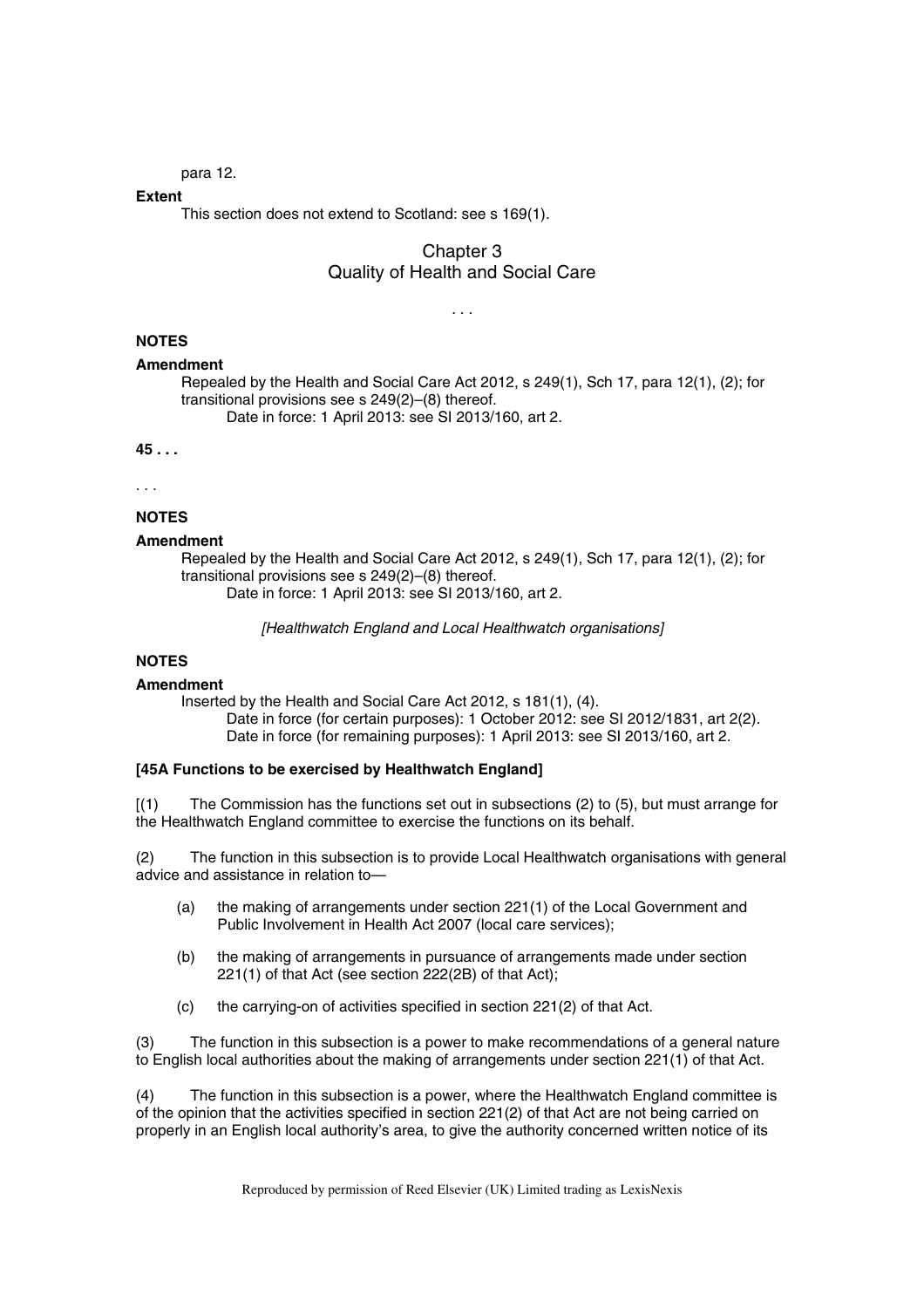opinion.

(5) The function in this subsection is to provide the persons mentioned in subsection (6) with information and advice on—

- (a) the views of people who use health or social care services and of other members of the public on their needs for and experiences of health and social care services, and
- (b) the views of Local Healthwatch organisations and of other persons on the standard of provision of health and social care services and on whether or how the standard could or should be improved.
- (6) The persons referred to in subsection (5) are—
	- (a) the Secretary of State;
	- (b) the National Health Service Commissioning Board;
	- (c) Monitor;
	- (d) English local authorities.

(7) A person provided with advice under subsection (5) must inform the Healthwatch England committee in writing of its response or proposed response to the advice.

(8) The Healthwatch England committee may provide the Commission with information and advice on the matters mentioned in subsection (5)(a) and (b); and the Commission must inform the committee in writing of its response or proposed response to the advice.

(9) The Commission must publish details of arrangements it makes under subsection (1) (including details of payments of remuneration or other amounts); and inclusion of the details in a report under section 83 is not to be regarded as a discharge of the duty imposed by this subsection.

(10) In performing functions under this section, the Healthwatch England committee must have regard to such aspects of government policy as the Secretary of State may direct.]

## **NOTES**

#### **Extent**

This section does not extend to Scotland: see s 169(1).

#### **Amendment**

Inserted by the Health and Social Care Act 2012, s 181(1), (4).

Date in force (for certain purposes): 1 October 2012: see SI 2012/1831, art 2(2); for transitory modification see art 7 thereof.

Date in force (for remaining purposes): 1 April 2013: see SI 2013/160, art 2.

### **[45B Conflicts of interest]**

 $\left[ (1) \right]$  In making arrangements under section 45A(1), the Commission must have regard to any conflicts guidance issued by the Secretary of State.

(2) In exercising functions on behalf of the Commission, the Healthwatch England committee must have regard to any conflicts guidance issued by the Secretary of State.

(3) In this section, "conflicts guidance" means guidance about managing conflicts between—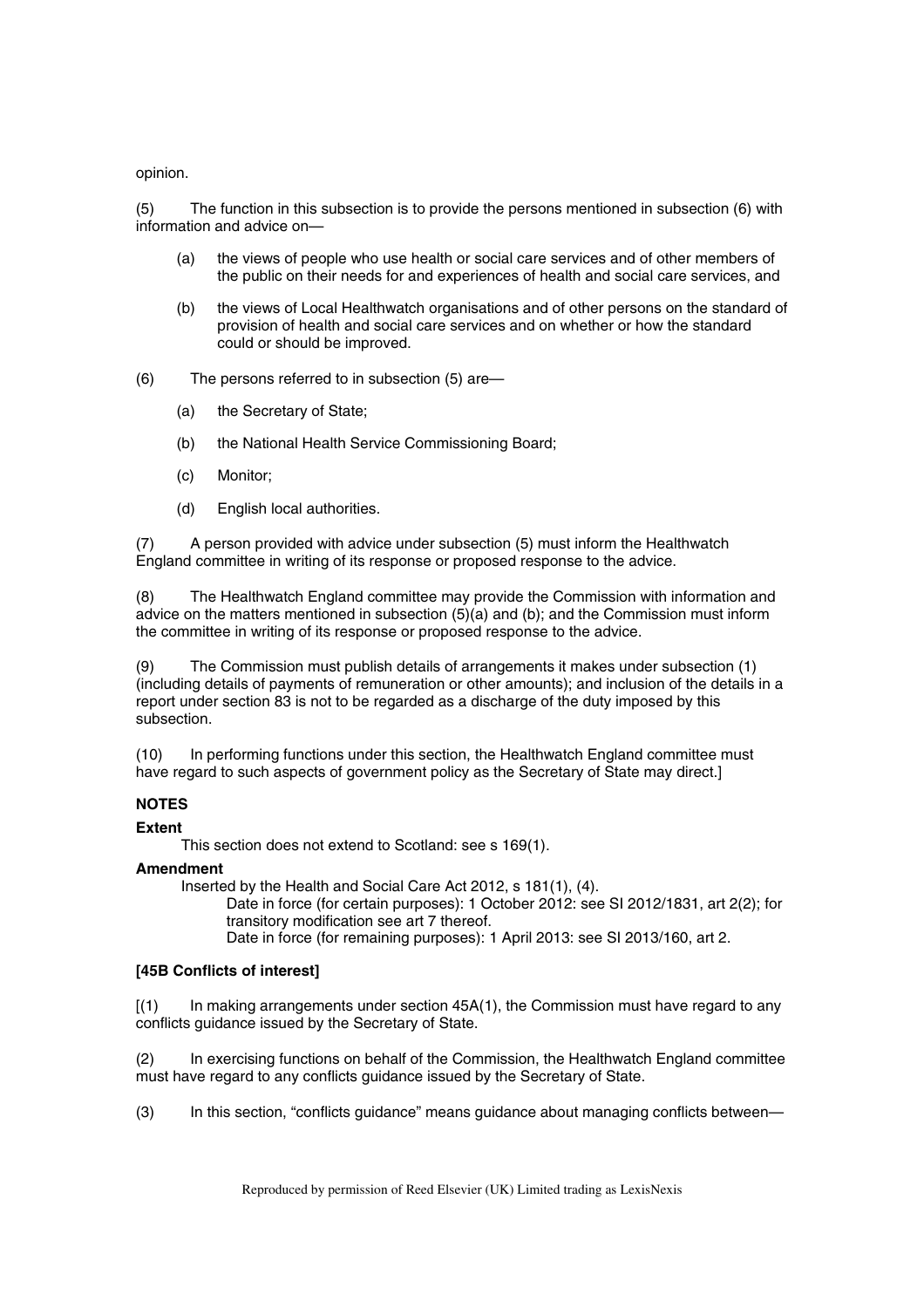- (a) the exercise of functions by the Commission, and
- (b) the exercise of functions by the Healthwatch England committee on the Commission's behalf.]

## **NOTES**

#### **Extent**

This section does not extend to Scotland: see s 169(1).

### **Amendment**

Inserted by the Health and Social Care Act 2012, s 181(1), (4). Date in force: 1 October 2012: see SI 2012/1831, art 2(2).

## **[45C Reports]**

[(1) As soon as possible after the end of each financial year, the Healthwatch England committee—

- (a) must make a report to the Commission (whether or not in writing) on the matters mentioned in section 45A(5)(a) and (b), and
- (b) must publish a report on the way in which it has exercised during the year the functions exercisable by it.
- (2) The committee must—
	- (a) lay before Parliament a copy of each report made under subsection (1)(b), and
	- (b) send a copy of each such report to the Secretary of State and to every Local Healthwatch organisation.

(3) The committee may publish other reports at such times, and on such matters relating to health or social care, as it thinks appropriate.

(4) Where a recommendation is made to the committee under section 221(2)(h) of the Local Government and Public Involvement in Health Act 2007 (reports under subsection (3)), the committee must have regard to the recommendation.

(5) Before publishing a report under subsection (1)(b) or (3), the committee must, so far as practicable, exclude any matter which relates to the private affairs of an individual the publication of which, in the committee's opinion, would or might seriously and prejudicially affect that individual's interests.

- (6) In this section, "financial year" means—
	- (a) the period beginning with the date on which the committee is appointed and ending with the following 31 March, and
	- (b) each successive period of 12 months ending with 31 March.]

# **NOTES**

## **Extent**

This section does not extend to Scotland: see s 169(1).

## **Amendment**

Inserted by the Health and Social Care Act 2012, s 181(1), (4).

Date in force (for certain purposes): 1 October 2012: see SI 2012/1831, art 2(2). Date in force (for remaining purposes): 1 April 2013: see SI 2013/160, art 2.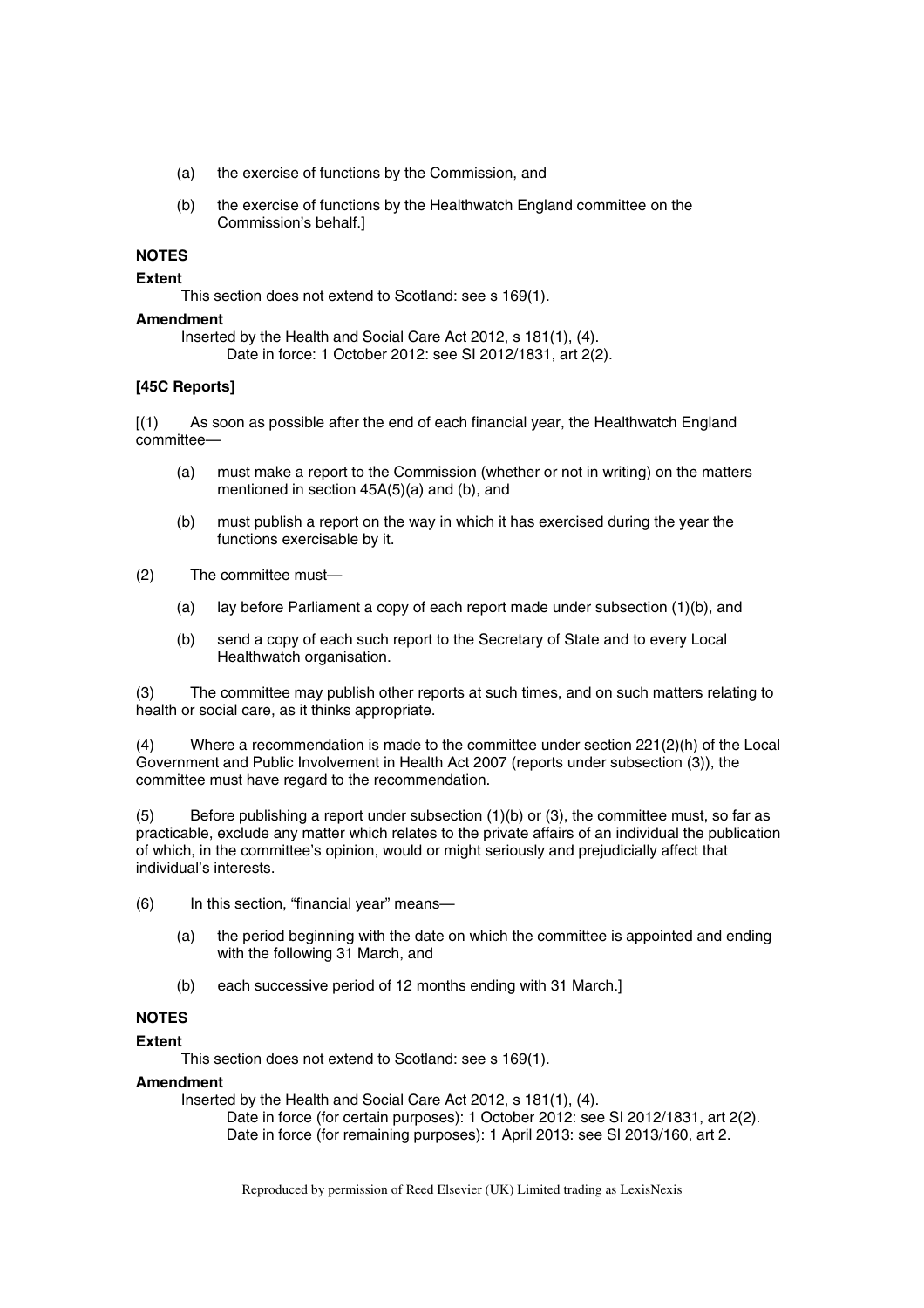#### **[45D Granting licence to use trade mark]**

[(1) The Commission may grant a Local Healthwatch organisation a licence authorising the use, in relation to the carrying-on of activities under arrangements made under section 221(1) of the Local Government and Public Involvement in Health Act 2007, of a registered trade mark of which the Commission is the proprietor.

(2) A licence under this section may not provide for the grant of a sub-licence by the licensee other than a sub-licence authorising the use of the mark by a Local Healthwatch contractor in relation to the carrying-on of activities under Local Healthwatch arrangements.

(3) In this section—

"Local Healthwatch arrangements" has the meaning given by section 222 of the Local Government and Public Involvement in Health Act 2007,

"Local Healthwatch contractor" has the meaning given by section 223 of that Act, and

"registered trade mark" and "use" have the same meaning as in the Trade Marks Act 1994.]

#### **NOTES**

#### **Extent**

This section does not extend to Scotland: see s 169(1).

#### **Amendment**

Inserted by the Health and Social Care Act 2012, s 182(11). Date in force: 1 April 2013: see SI 2013/160, art 2.

*Reviews and investigations* 

## **46 Periodic reviews**

## $(1)$  ...

- (2) *In respect of each English NHS provider the Commission must—*
	- *(a) conduct reviews of the provision of health care by the provider,*
	- *(b) assess the provider's performance following each such review, and*
	- *(c) publish a report of its assessment.*
- (3) In respect of each English local authority the Commission must—
	- (a) conduct reviews of the provision of adult social services provided or commissioned by the authority,
	- (b) assess the authority's performance following each such review, and
	- (c) publish a report of its assessment.

(4) The assessment of *a body's* [a local authority's] performance is to be by reference to such indicators of quality as the Secretary of State may devise or approve.

(5) The Secretary of State may direct the Commission to devise indicators for the purposes of subsection (4) and submit them to the Secretary of State for approval.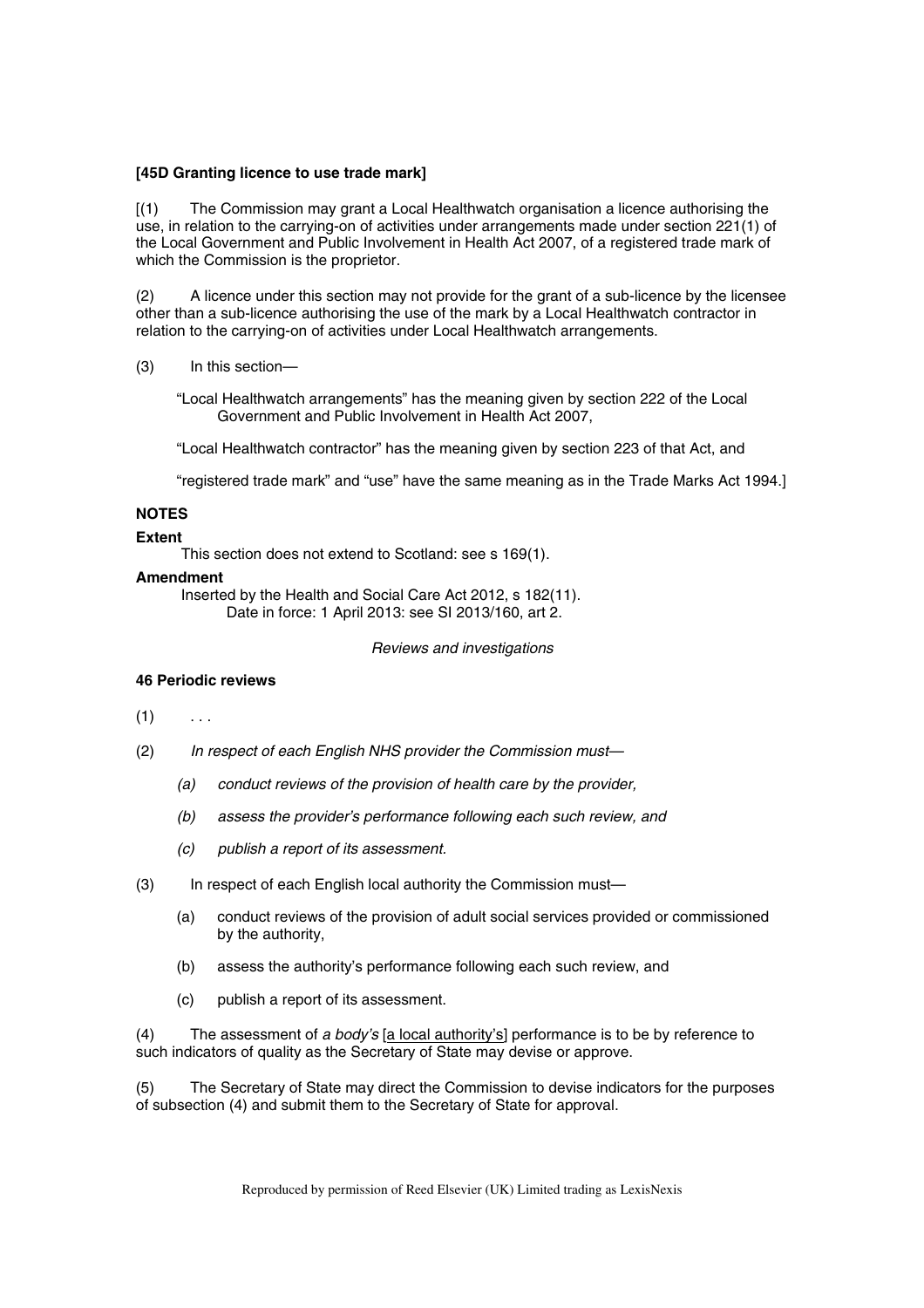- (6) The Commission must—
	- (a) prepare a statement describing the method that it proposes to use in assessing and evaluating *a body's* [a local authority's] performance under this section, and
	- (b) submit the statement to the Secretary of State for approval.

(7) Different indicators may be devised or approved, and different methods may be described, for different cases.

(8) The Commission must publish—

- (a) the indicators devised or approved from time to time by the Secretary of State, and
- (b) the method statement approved from time to time by the Secretary of State.

(9) The Secretary of State may, after consulting the Commission, by regulations make provision as to the procedure to be followed in respect of the making of representations to the Commission before the publication of a report under this section.

## **NOTES**

#### **Initial Commencement**

#### *Royal Assent*

Royal Assent (in so far as it confers power to make subordinate legislation): 21 July 2008: see s 170(1)(b).

## *To be appointed*

To be appointed (for remaining purposes): see s 170(3).

#### **Appointment**

Sub-ss (1)–(3), (9): Appointment (for remaining purposes): 1 April 2009: see SI 2009/462, art 2(1), Sch 1, para 16.

Sub-ss (4)–(8): Appointment (for remaining purposes): 1 October 2008: see SI 2008/2497, art 2(f).

#### **Extent**

This section does not extend to Scotland: see s 169(1).

## **Amendment**

Sub-s (1): repealed by the Health and Social Care Act 2012, s 55(2), Sch 5, paras 154, 157(a).

Date in force: 1 April 2013: see SI 2013/160, art 2.

Sub-s (2): repealed by the Health and Social Care Act 2012, s 55(2), Sch 5, paras 154, 157(b).

Date in force: to be appointed: see the Health and Social Care Act 2012, s 306(4). Sub-s (4): words "a body's" in italics repealed and subsequent words in square brackets substituted by the Health and Social Care Act 2012, s 55(2), Sch 5, paras 154, 157(c).

Date in force: to be appointed: see the Health and Social Care Act 2012, s 306(4). Sub-s (6): in para (a) words "a body's" in italics repealed and subsequent words in square brackets substituted by the Health and Social Care Act 2012, s 55(2), Sch 5, paras 154, 157.

Date in force: to be appointed: see the Health and Social Care Act 2012, s 306(4).

## **47 Frequency and period of review**

- (1) The Commission must—
	- (a) prepare a document setting out the frequency with which reviews under section 46 are to be conducted and the period to which they are to relate, and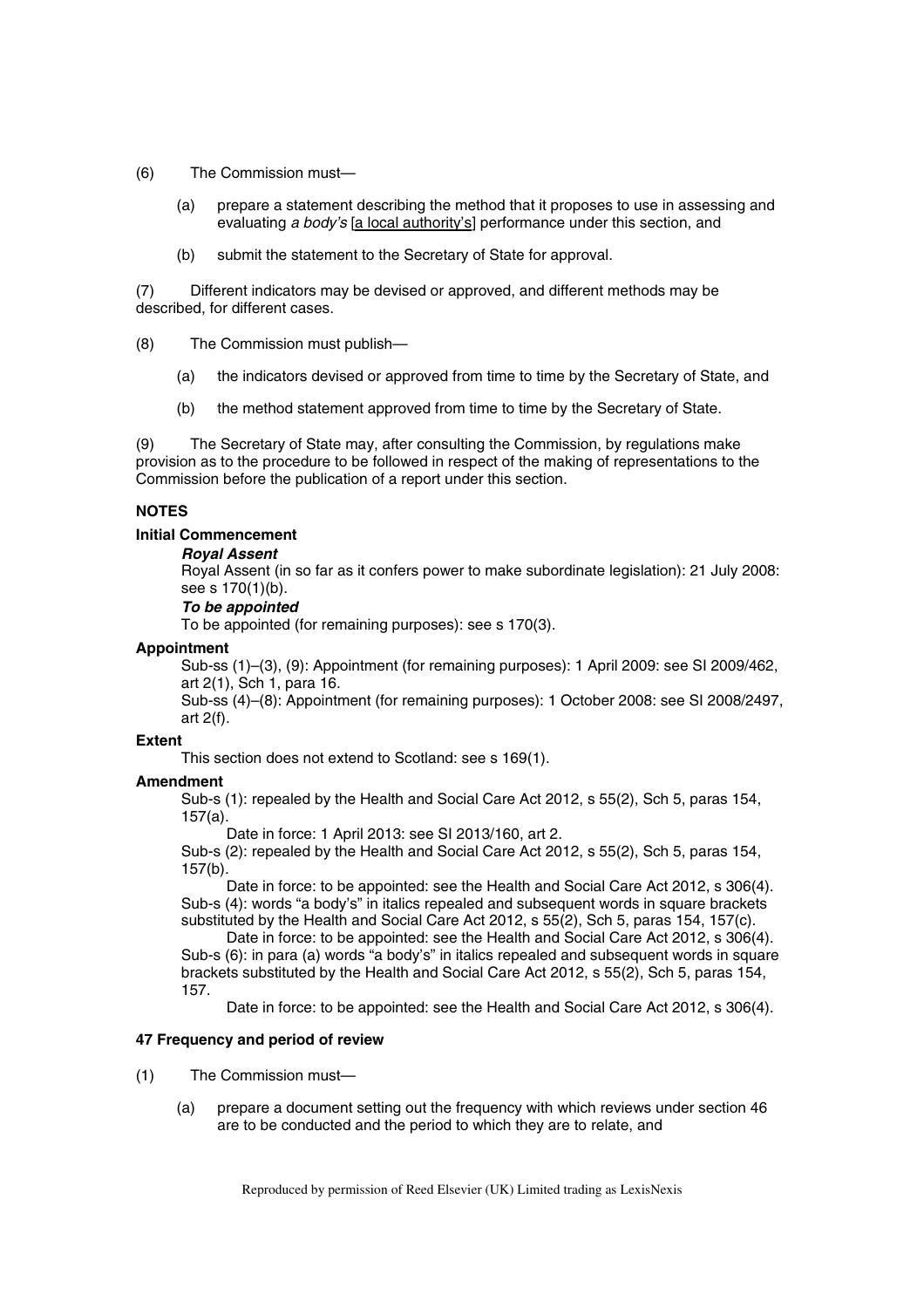(b) submit the document to the Secretary of State for approval.

(2) The document may make different provision for different cases.

(3) The Commission may revise the document from time to time with the approval of the Secretary of State.

(4) The Commission must publish the document as approved by the Secretary of State and as revised from time to time.

## **NOTES**

#### **Initial Commencement**

## *To be appointed*

To be appointed: see s 170(3).

## **Appointment**

Appointment: 1 October 2008: see SI 2008/2497, art 2(g).

#### **Extent**

This section does not extend to Scotland: see s 169(1).

#### **48 Special reviews and investigations**

(1) The Commission may[, with the approval of the Secretary of State,] conduct any special review or investigation, and must do so if the Secretary of State so requests.

[(1A) The Commission may conduct an investigation under this section without the approval of the Secretary of State where the Commission considers there to be a risk to the health, safety or welfare of persons receiving health or social care.]

(2) A special review or investigation is a review (other than a periodic review) of or an investigation into—

- (a) the provision of NHS care,
- (b) the provision of adult social services,
- [(ba) the exercise of the functions of the National Health Service Commissioning Board or a clinical commissioning group in arranging for the provision of NHS care under the National Health Service Act 2006 [or section 117 of the Mental Health Act 1983 (after-care)],] or
- (c) the exercise of functions by English Health Authorities.
- (3) Such a review or investigation may relate—
	- (a) to the overall provision of NHS care or adult social services or to the provision of NHS care or adult social services of a particular description;
	- (b) to the overall exercise of functions or to the exercise of functions of a particular description;
	- (c) to the provision of care or services or the exercise of functions by bodies or persons generally or by particular bodies or persons.

(4) Where the Commission conducts a review or investigation under this section, it must publish a report.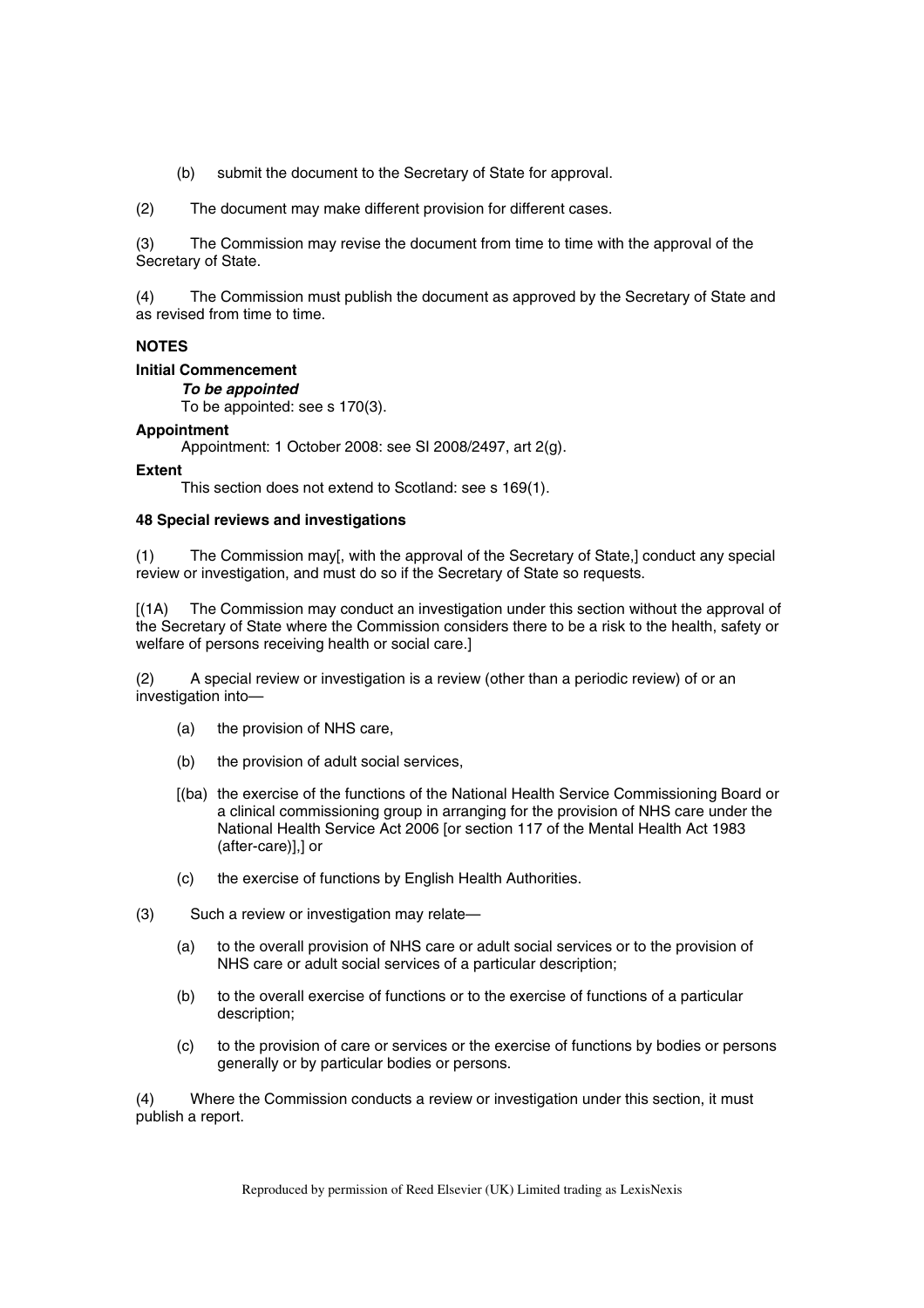(5) The Commission must consider whether the report raises anything on which it ought to give advice to the Secretary of State under section 53(2).

(6) If the review or investigation gives rise to a duty to act under section 50(2) or (3) in respect of an English local authority, subsection (5) does not apply in relation to so much of the report as relates to that local authority.

(7) The Secretary of State may, after consulting the Commission, by regulations make provision as to the procedure to be followed in respect of the making of representations to the Commission before the publication of a report under subsection (4).

(8) In this section "English Health Authority" means—

 $(a) \quad \ldots$ 

(b) a Special Health Authority performing functions only or mainly in respect of England.

## **NOTES**

**Initial Commencement** 

## *Royal Assent*

Royal Assent (in so far as it confers power to make subordinate legislation): 21 July 2008: see s 170(1)(b).

#### *To be appointed*

To be appointed (for remaining purposes): see s 170(3).

#### **Appointment**

Appointment (for remaining purposes): 1 April 2009: see SI 2009/462, art 2(1), Sch 1, para 17.

## **Extent**

This section does not extend to Scotland: see s 169(1).

#### **Amendment**

Sub-s (1): words ", with the approval of the Secretary of State," in square brackets inserted by the Health and Social Care Act 2012, s 293(1), (2)(a).

Date in force: 1 April 2013: see SI 2013/160, art 2.

Sub-s (1A): inserted by the Health and Social Care Act 2012, s 293(1), (2)(b).

Date in force: 1 April 2013: see SI 2013/160, art 2.

Sub-s (2): para (ba) inserted by the Health and Social Care Act 2012, s 55(2), Sch 5, paras 158, 158(a).

Date in force: 1 April 2013: see SI 2013/160, art 2.

Sub-s (2): in para (ba) words "or section 117 of the Mental Health Act 1983 (after-care)" in square brackets inserted by the Health and Social Care Act 2012, s 40(6).

Date in force: 1 April 2013: see SI 2013/160, art 2.

Sub-s (8): para (a) repealed by the Health and Social Care Act 2012, s 55(2), Sch 5, paras 154, 157(b).

Date in force: 1 April 2013: see SI 2013/160, art 2.

#### **49 Power to extend periodic review function**

- (1) The Secretary of State may by regulations require the Commission to—
	- (a) conduct periodic reviews of the carrying on of regulated activities by registered service providers, and
	- (b) either—

(i) publish reports of such reviews, or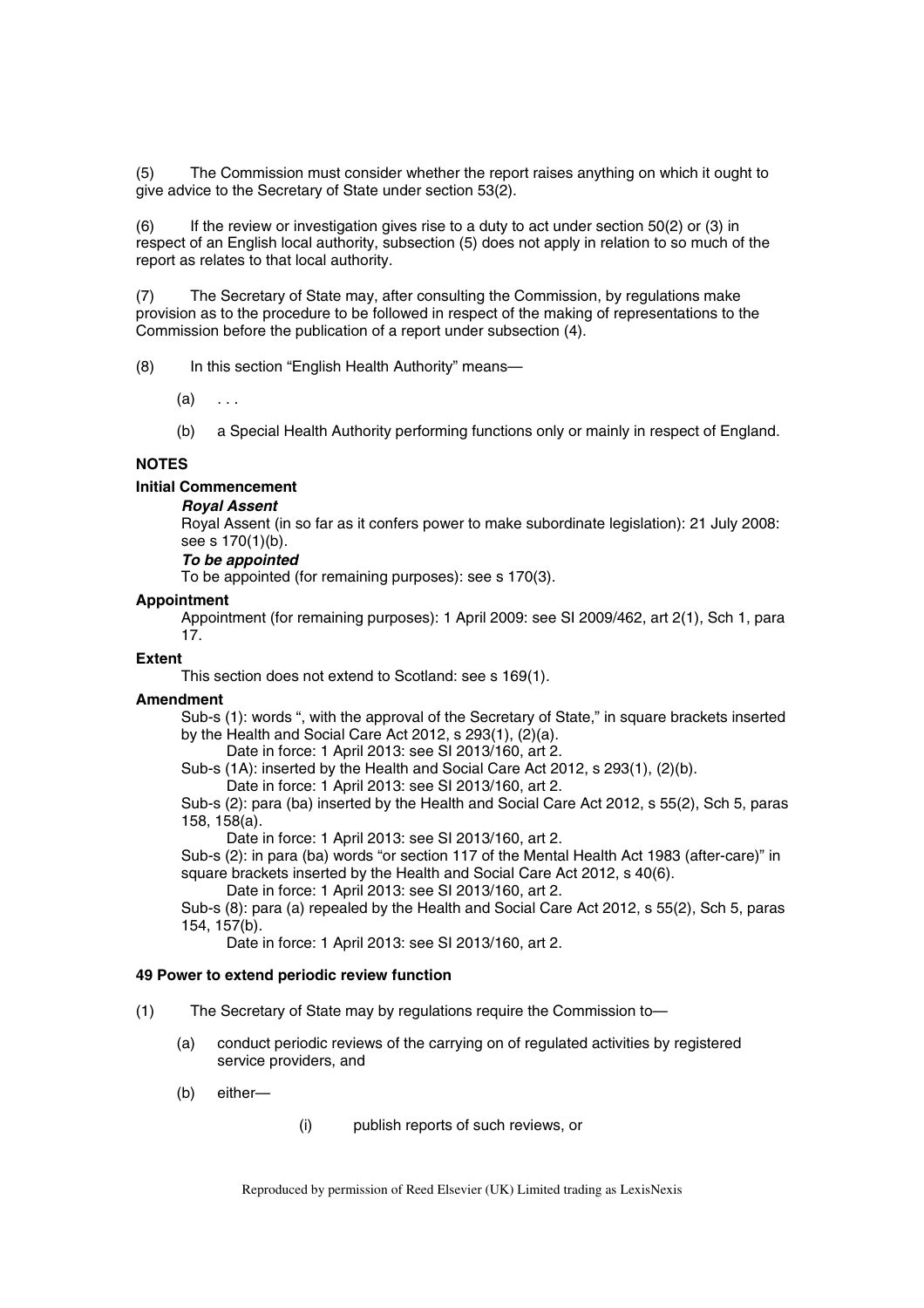(ii) assess the performance of registered service providers following such reviews and publish reports of its assessment.

(2) Regulations under subsection (1) may require the Commission to conduct periodic reviews in relation to—

- (a) all regulated activities or regulated activities of a particular description;
- (b) all registered service providers or particular registered service providers;
- (c) the whole of a regulated activity or a particular aspect of it.

(3) In the case of a regulated activity carried on by . . . *another English NHS provider or* an English local authority—

- (a) subsection (1) does not apply to the carrying on of that activity by that body to the extent that the carrying on of that activity by that body is already subject to periodic review under section 46, but
- (b) this does not prevent the Secretary of State from requiring the Commission to conduct periodic reviews of a particular aspect of the activity as carried on by that body.

(4) If regulations under subsection (1) require the Commission to conduct periodic reviews, the following provisions have effect in relation to the reviews as they have effect in relation to reviews under section 46—

- (a) section  $46(4)$  to  $(9)$ , and
- (b) section 47.

(5) In this section "registered service provider" means a person registered under Chapter 2 as a service provider.

## **NOTES**

#### **Initial Commencement**

#### *Royal Assent*

Royal Assent (in so far as it confers power to make subordinate legislation): 21 July 2008: see s 170(1)(b).

#### *To be appointed*

To be appointed (for remaining purposes): see s 170(3).

#### **Appointment**

Appointment (for remaining purposes): 11 December 2009: see SI 2009/3023, art 2(e).

#### **Extent**

This section does not extend to Scotland: see s 169(1).

#### **Amendment**

Sub-s (3): words omitted repealed by the Health and Social Care Act 2012, s 55(2), Sch 5, paras 154, 159(a).

Date in force: 1 April 2013: see SI 2013/160, art 2.

Sub-s (3): words "another English NHS provider or" in italics repealed by the Health and Social Care Act 2012, s 55(2), Sch 5, paras 154, 159(b).

Date in force: to be appointed: see the Health and Social Care Act 2012, s 306(4).

#### **Subordinate Legislation**

Health and Social Care Act 2008 (NHS Blood and Transplant Periodic Review) Regulations 2009, SI 2009/3049 (made under sub-s (1)).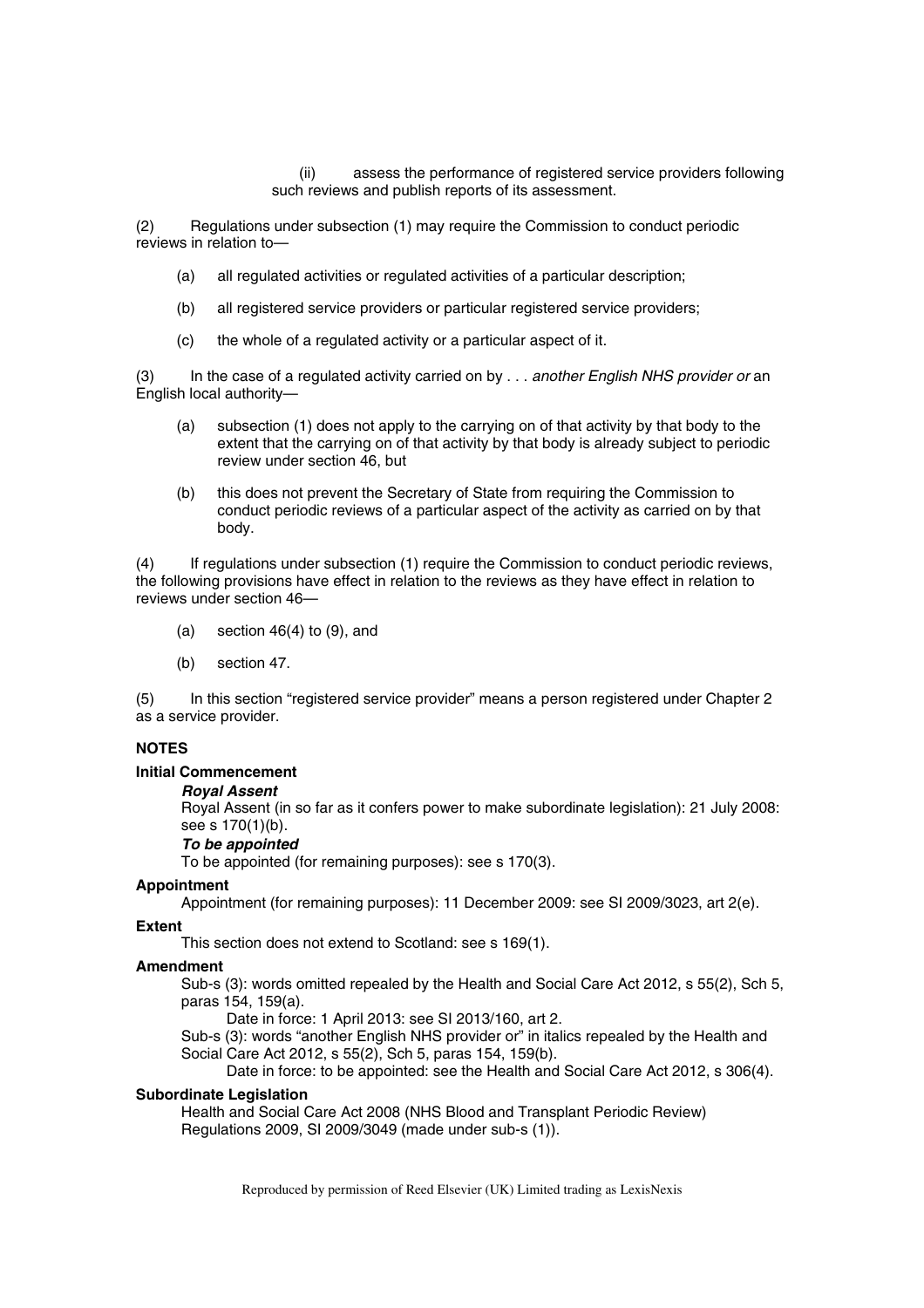#### **50 Failings by English local authorities**

(1) This section applies where the Commission conducts a review under section 46 or 49, or a review or investigation under section 48, in respect of an English local authority.

(2) If the Commission considers that the local authority is failing to discharge any of its adult social services functions to an acceptable standard, then subject to subsection (3) the Commission must—

- (a) inform the Secretary of State of that fact, and
- (b) recommend any special measures which it considers the Secretary of State should take.
- (3) If the Commission considers that the failure is not substantial, it may instead—
	- (a) give the local authority a notice under subsection (4), and
	- (b) inform the Secretary of State that it has done so.
- (4) A notice under this subsection is a notice which specifies—
	- (a) the respects in which the Commission considers that the local authority is failing,
	- (b) the action which the Commission considers the local authority should take to remedy the failure, and
	- (c) the time by which the Commission considers the action should be taken.

(5) If the Commission recommends that the Secretary of State should take special measures in relation to the local authority, the Commission must, if the Secretary of State so requests—

- (a) conduct a further review under section 48 in relation to the authority, and
- (b) include in its report under subsection (4) of that section a report on such matters as the Secretary of State may specify.

## **NOTES**

## **Initial Commencement**

#### *To be appointed*

To be appointed: see s 170(3).

#### **Appointment**

Appointment: 1 April 2009: see SI 2009/462, art 2(1), Sch 1, para 18.

#### **Extent**

This section does not extend to Scotland: see s 169(1).

#### **51 Failings by Welsh NHS bodies**

(1) Following a review under section 46 or 49, or a review or investigation under section 48, the Commission must inform the Welsh Ministers if it considers that—

- (a) there are significant failings in relation to the provision of health care by or pursuant to arrangements made by a Welsh NHS body,
- (b) there are significant failings in the running of a Welsh NHS body, or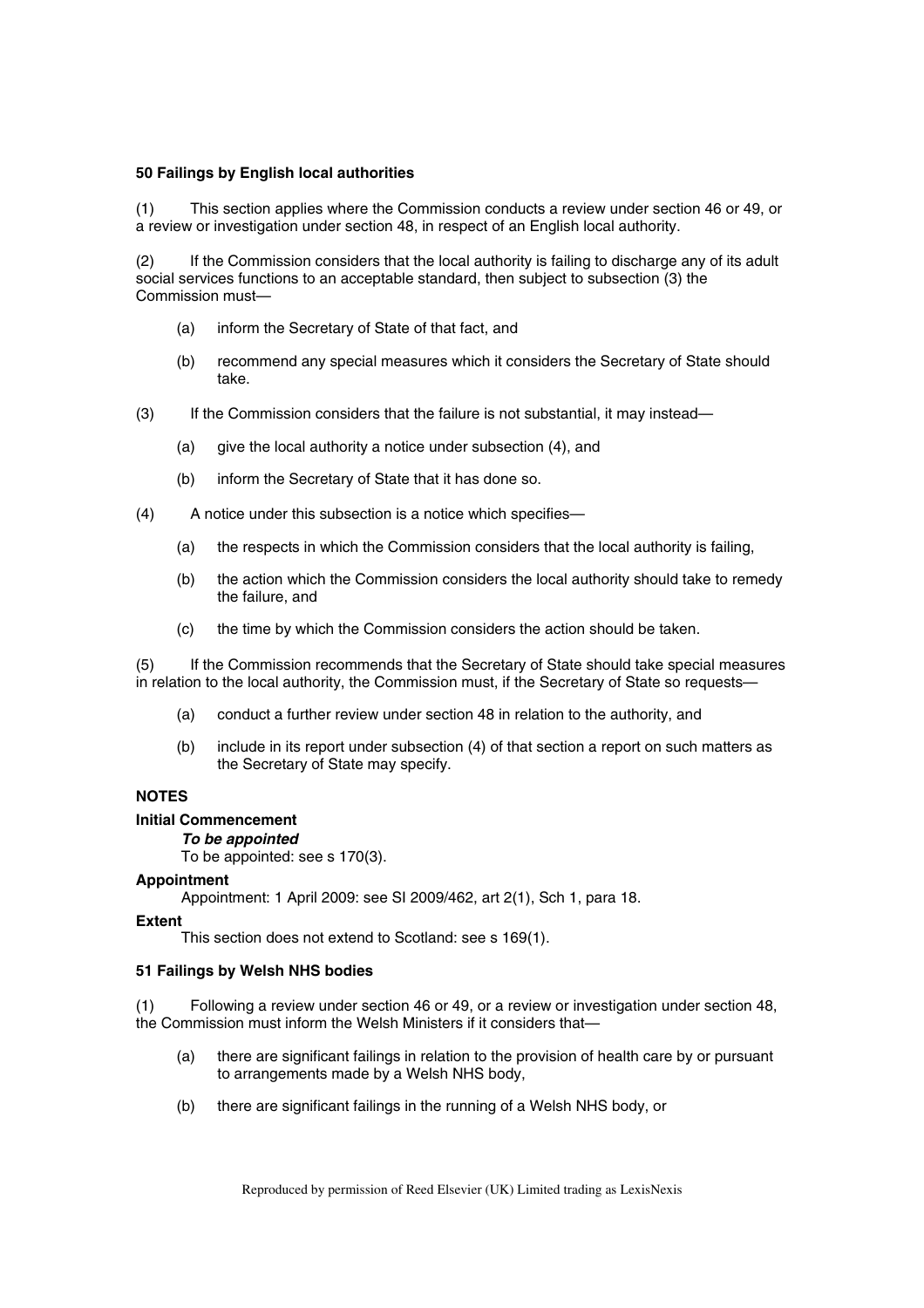(c) there are significant failings in the running of a body, or the practice of an individual, providing health care pursuant to arrangements made by a Welsh NHS body.

(2) The Commission may also recommend to the Welsh Ministers that, with a view to remedying those failings, the Welsh Ministers take special measures—

- (a) in a case falling within subsection  $(1)(a)$  or (b), in relation to the Welsh NHS body concerned;
- (b) in a case falling within subsection (1)(c), in relation to the body or individual concerned (except an English NHS body or a cross-border Special Health Authority).

(3) In this section "Welsh NHS body" has the same meaning as in Part 2 of the Health and Social Care (Community Health and Standards) Act 2003 (c 43).

## **NOTES**

#### **Initial Commencement**

*To be appointed* 

To be appointed: see s 170(3).

## **Appointment**

Appointment (except insofar as it relates to a review under section 49): 1 April 2009: see SI 2009/462, art 2(1), Sch 1, para 19.

Appointment (for remaining purposes): 11 December 2009: see SI 2009/3023, art 2(f).

#### **Extent**

This section does not extend to Scotland: see s 169(1).

# Chapter 4 Functions Under Mental Health Act 1983

## **52 Transfer and amendment of functions under Mental Health Act 1983**

(1) The functions of the Secretary of State under the following provisions of the Mental Health Act 1983 (c 20) ("the MHA") are transferred to the Commission—

- (a) section 57(2)(a) (appointment of registered medical practitioners and other persons),
- (b) section 58(3)(a) (appointment of registered medical practitioners),
- (c) section 61(1) (receipt of reports on treatment),
- (d) section 61(3) (power to disapply Part 4 certificates),
- (e) section 64H(4) (receipt of reports on treatment),
- (f) section 64H(5) (power to disapply Part 4A certificates),
- (g) section 118(2) (code of practice) so far as it relates to the appointment of registered medical practitioners,
- (h) section 119(1) (power to make provision for payment to practitioners etc), and
- (i) section 120 (duty to keep matters under review etc).

(2) Registered medical practitioners, and other persons, appointed or authorised by the Commission in the exercise of a function under the MHA may include members or employees of the Commission.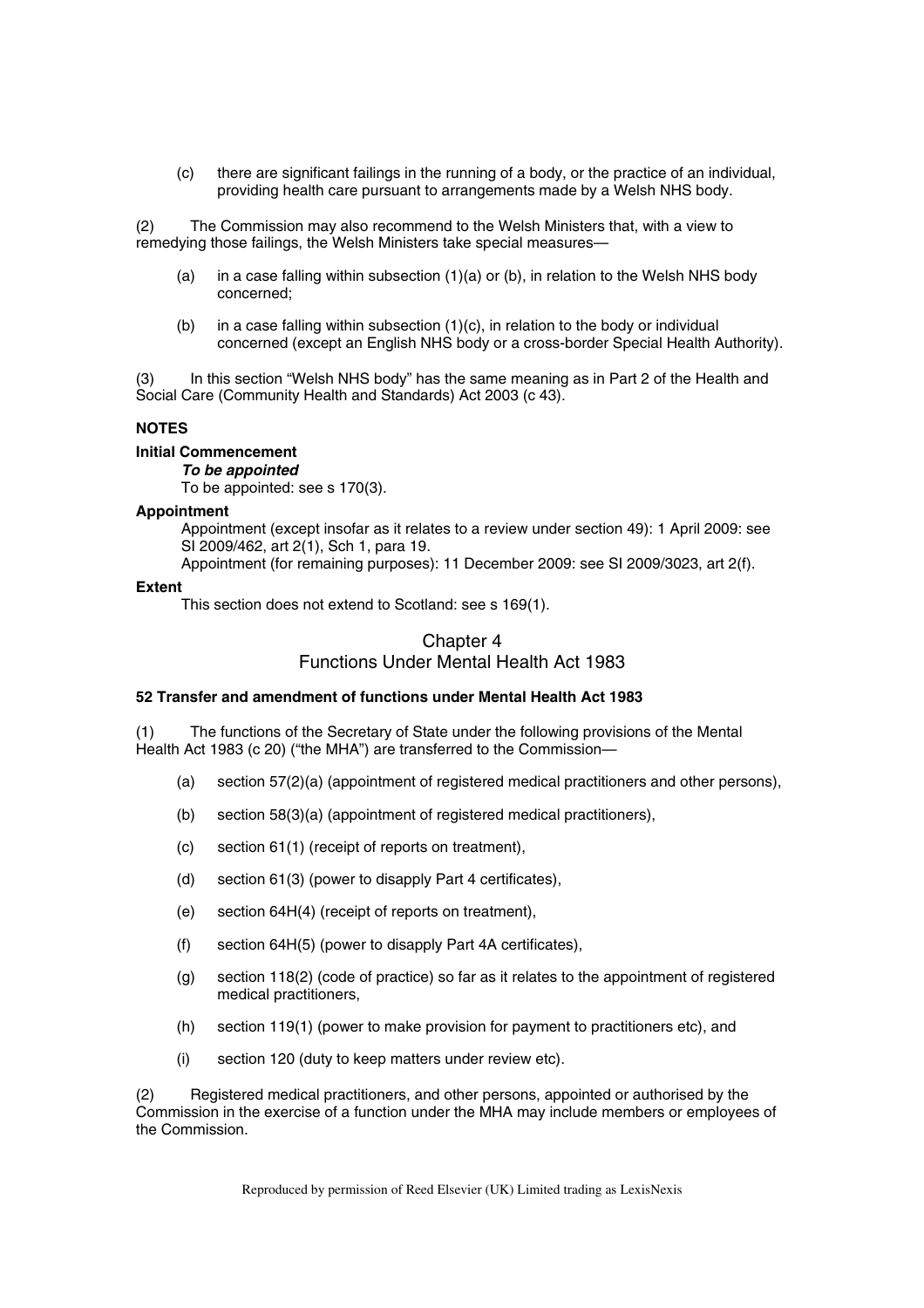- (3) The functions of the Mental Health Act Commission under the MHA are transferred—
	- (a) in relation to England, to the Care Quality Commission;
	- (b) in relation to Wales, to the Welsh Ministers.

(4) Section 121 of the MHA (which makes provision about the Mental Health Act Commission and requires the Secretary of State and the Welsh Ministers to delegate some of their functions to it) ceases to have effect.

(5) Schedule 3 (which makes amendments to the MHA consequential on the provisions of this section, and other amendments to the MHA relating to the functions of the Commission and the Welsh Ministers) has effect.

## **NOTES**

**Initial Commencement**  *To be appointed*  To be appointed: see s 170(3).

## **Appointment**

Appointment: 1 April 2009: see SI 2009/462, art 2(1), Sch 1, para 20.

## **Extent**

This section does not extend to Scotland: see s 169(1).

# Chapter 5 Further Functions

## **53 Information and advice**

(1) The Commission must keep the Secretary of State informed about the following matters—

- (a) the provision of NHS care;
- (b) the provision of adult social services;
- (c) the carrying on of regulated activities.

(2) The Commission may at any time give the Secretary of State advice on anything connected with those matters.

(3) Advice under subsection (2) may in particular include advice on any changes that the Commission thinks should be made to-

- (a) regulations under section 20 (regulation of regulated activities), [or]
- (b) a code of practice under section 21 (code of practice relating to health care associated infections), . . .
- $(c)$  . . ..

(4) When requested to do so by the Secretary of State, the Commission must give the Secretary of State such advice or information in connection with a matter mentioned in subsection (1) as may be specified in the request.

(5) The Commission may give advice—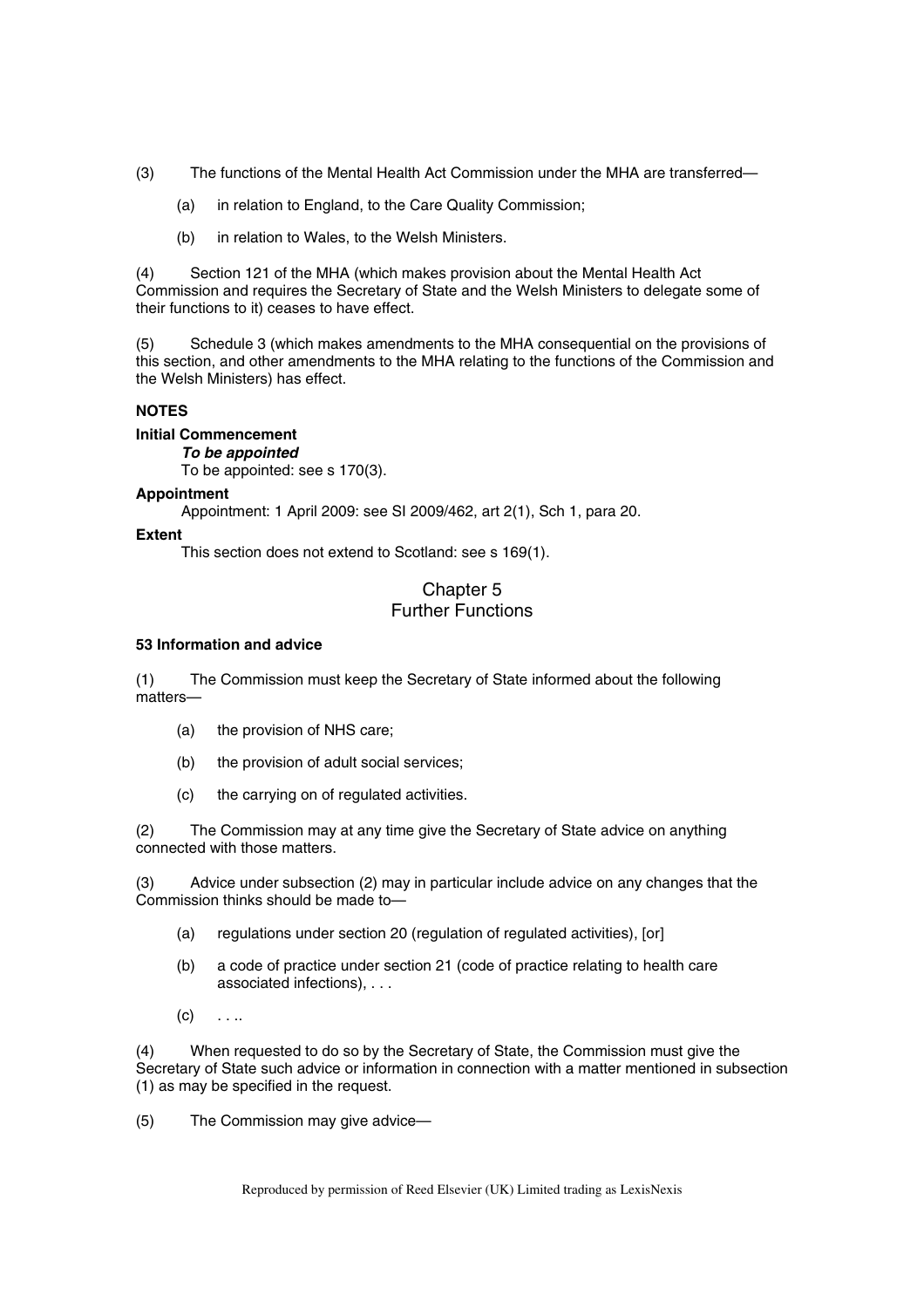- (a) to the Secretary of State or an English NHS body about the establishment or conduct of any inquiry held, or to be held, by the Secretary of State or NHS body in relation to the provision of health care by or pursuant to arrangements made by that body;
- (b) to the Secretary of State or an English local authority about the establishment or conduct of any inquiry held, or to be held, by the Secretary of State or local authority in relation to the provision of adult social services by or pursuant to arrangements made by that authority.

## **NOTES**

## **Initial Commencement**

## *Royal Assent*

Royal Assent (in so far as it confers power to make subordinate legislation): 21 July 2008: see s 170(1)(b).

#### *To be appointed*

To be appointed (for remaining purposes): see s 170(3).

#### **Appointment**

Appointment (for remaining purposes): 1 April 2009: see SI 2009/462, art 2(1), Sch 1, para 20.

#### **Extent**

This section does not extend to Scotland: see s 169(1).

#### **Amendment**

Sub-s (3): in para (a) word "or" in square brackets inserted by the Health and Social Care Act 2012, s 249(1), Sch 17, para 12(1),  $(3)(a)$ ; for transitional provisions see s 249(2)–(8) thereof.

Date in force: 1 April 2013: see SI 2013/160, art 2.

Sub-s (3): para (c) and word omitted immediately preceding it repealed by the Health and Social Care Act 2012, s 249(1), Sch 17, para 12(1), (3)(b); for transitional provisions see s 249(2)–(8) thereof.

Date in force: 1 April 2013: see SI 2013/160, art 2.

#### **54 Studies as to economy, efficiency etc**

(1) The Commission may[, with the approval of the Secretary of State,] undertake or promote comparative or other studies designed to enable it to make recommendations—

- (a) for improving economy, efficiency and effectiveness in any activity mentioned in subsection (2),
- (b) for improving the management, other than the financial management, of an English NHS body, or
- (c) for improving the management of an English local authority in its provision of adult social services.
- (2) Those activities are—
	- (a) the provision of health care by an English NHS provider,
	- $(b) \ldots$
	- (c) the provision of adult social services by an English local authority, and
	- (d) the making of arrangements by an English local authority for the provision of adult social services.

Reproduced by permission of Reed Elsevier (UK) Limited trading as LexisNexis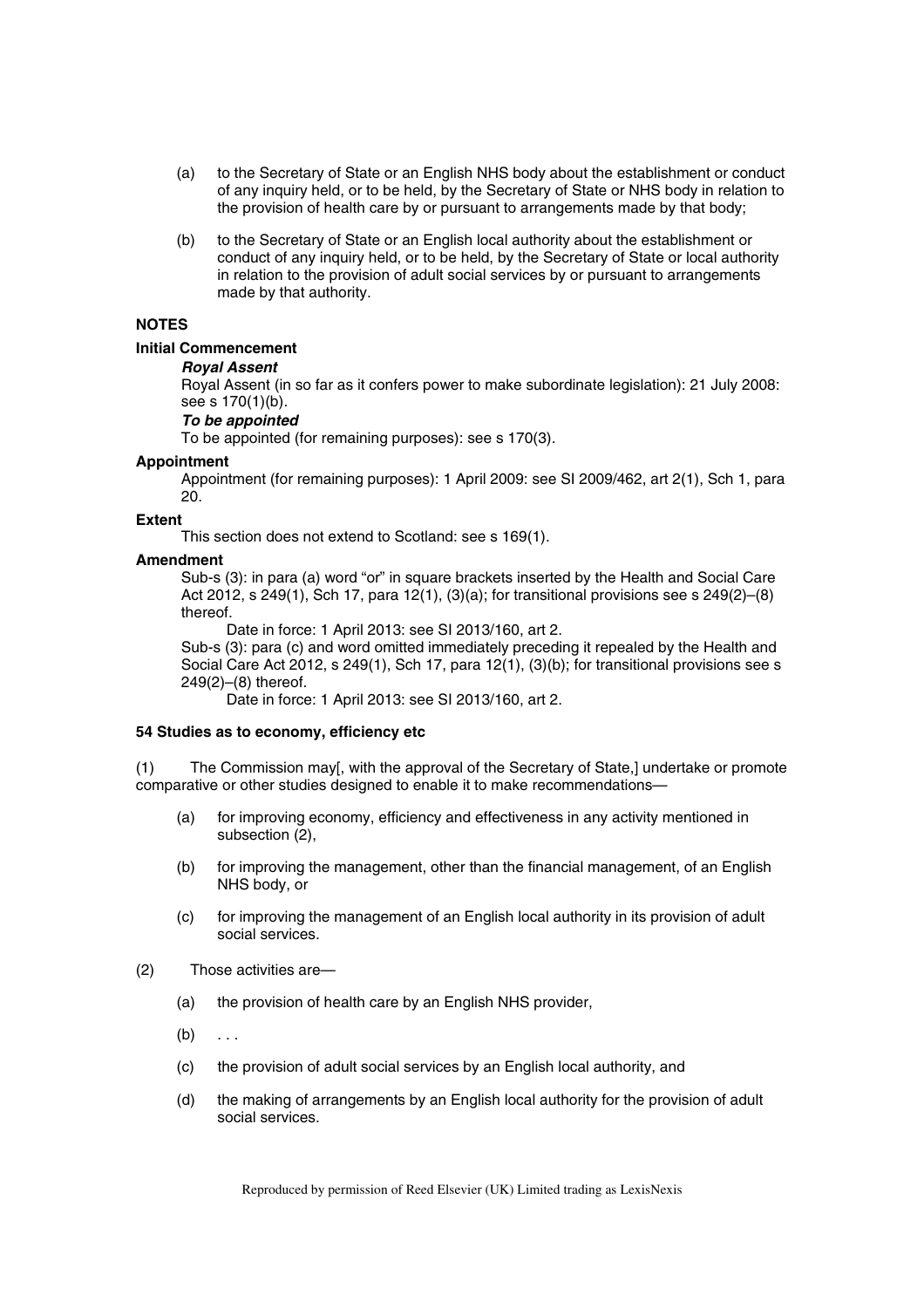(3) The Commission may[, with the approval of the Secretary of State,] also undertake or promote studies designed to enable it to prepare reports as to the impact of—

- (a) the operation of any particular statutory provisions, or
- (b) any directions or guidance given by a Minister of the Crown (whether pursuant to any such provisions or otherwise),

on economy, efficiency and effectiveness in an activity mentioned in subsection (2)(c) or (d).

(4) The Commission must undertake or promote a study falling within subsection (1) or (3) if the Secretary of State so requests.

(5) The reference in subsection (1) to an English NHS body does not include a reference to [the National Health Service Commissioning Board, a clinical commissioning group or] a Special Health Authority.

## **NOTES**

#### **Initial Commencement**

*To be appointed* 

To be appointed: see s 170(3).

#### **Appointment**

Appointment: 1 April 2009: see SI 2009/462, art 2(1), Sch 1, para 20.

#### **Extent**

This section does not extend to Scotland: see s 169(1).

#### **Amendment**

Sub-s (1): words ", with the approval of the Secretary of State," in square brackets inserted by the Health and Social Care Act 2012, s 293(1), (3).

Date in force: 1 April 2013: see SI 2013/160, art 2.

Sub-s (2): para (b) repealed by the Health and Social Care Act 2012, s 55(2), Sch 5, paras 154, 160(a).

Date in force: 1 April 2013: see SI 2013/160, art 2.

Sub-s (3): words ", with the approval of the Secretary of State," in square brackets inserted by the Health and Social Care Act 2012, s 293(1), (3).

Date in force: 1 April 2013: see SI 2013/160, art 2.

Sub-s (5): words "the National Health Service Commissioning Board, a clinical commissioning group or" in square brackets inserted by the Health and Social Care Act 2012, s 55(2), Sch 5, paras 154, 160(b).

Date in force: 1 April 2013: see SI 2013/160, art 2.

#### **55 Publication of results of studies under s 54**

(1) The Commission must publish—

- (a) any recommendations made by it under subsection (1) of section 54, and
- (b) the result of any studies undertaken or promoted under that section.

(2) The Secretary of State may, after consulting the Commission, by regulations make provision as to the procedure to be followed in respect of the making of representations to the Commission before the publication under subsection (1) of any recommendations or the result of any studies.

## **NOTES**

#### **Initial Commencement**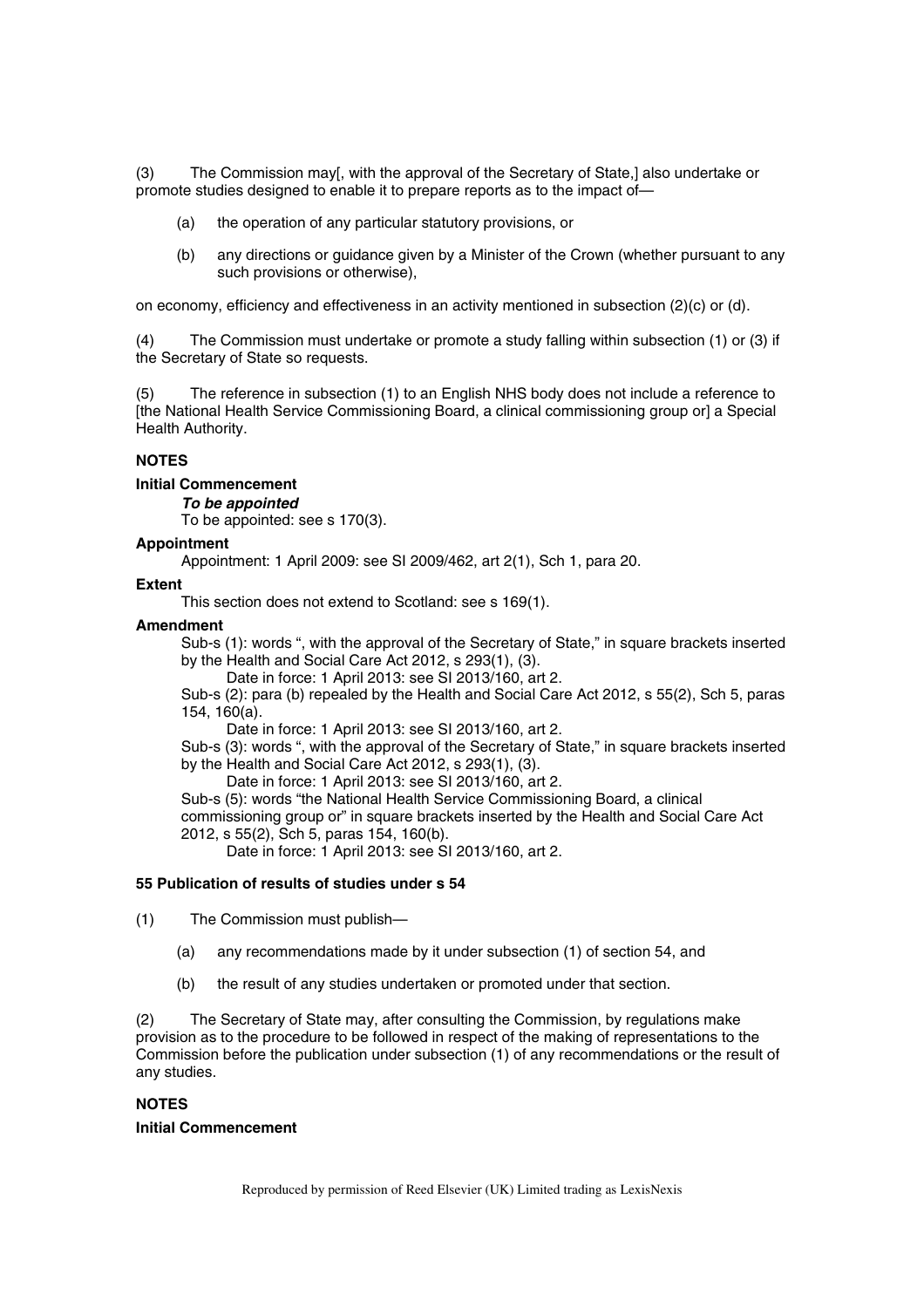## *Royal Assent*

Royal Assent (in so far as it confers power to make subordinate legislation): 21 July 2008: see s 170(1)(b).

## *To be appointed*

To be appointed (for remaining purposes): see s 170(3).

## **Appointment**

Appointment (for remaining purposes): 1 April 2009: see SI 2009/462, art 2(1), Sch 1, para 20.

#### **Extent**

This section does not extend to Scotland: see s 169(1).

## **56 Role of Audit Commission**

(1) Subsection (2) applies to any function of the Commission under section 54 or 55 so far as relating to health care or English NHS bodies, except the function of being consulted under section 55(2).

(2) A function to which this subsection applies may be exercised on the Commission's behalf by the Audit Commission, if the Audit Commission and the Commission so agree.

(3) Where the Audit Commission exercises functions under subsection (2), it must do so on such terms, including terms as to payment, as the Commission and the Audit Commission may agree.

(4) The Commission and the Audit Commission may exercise jointly their respective functions under—

- (a) section 54 (and section 60 in its application to functions under that section) so far as relating to English local authorities, and
- (b) sections 33 and 34 of the Audit Commission Act 1998 (c 18).

(5) The Commission and the Audit Commission must have regard to any guidance issued by the Secretary of State as to which of the Commission and the Audit Commission should promote or undertake studies which could be promoted or undertaken by either of them.

(6) Subsection (4) is not to be taken to prejudice any other power of the Commission and the Audit Commission to act jointly.

(7) In this section "the Audit Commission" means the Audit Commission for Local Authorities and the National Health Service in England.

## **NOTES**

## **Initial Commencement**

*To be appointed* 

To be appointed: see s 170(3).

#### **Appointment**

Appointment: 1 April 2009: see SI 2009/462, art 2(1), Sch 1, para 20.

## **Extent**

This section does not extend to Scotland: see s 169(1).

#### **57 Reviews of data, studies and research**

(1) The Commission may[, with the approval of the Secretary of State,] review—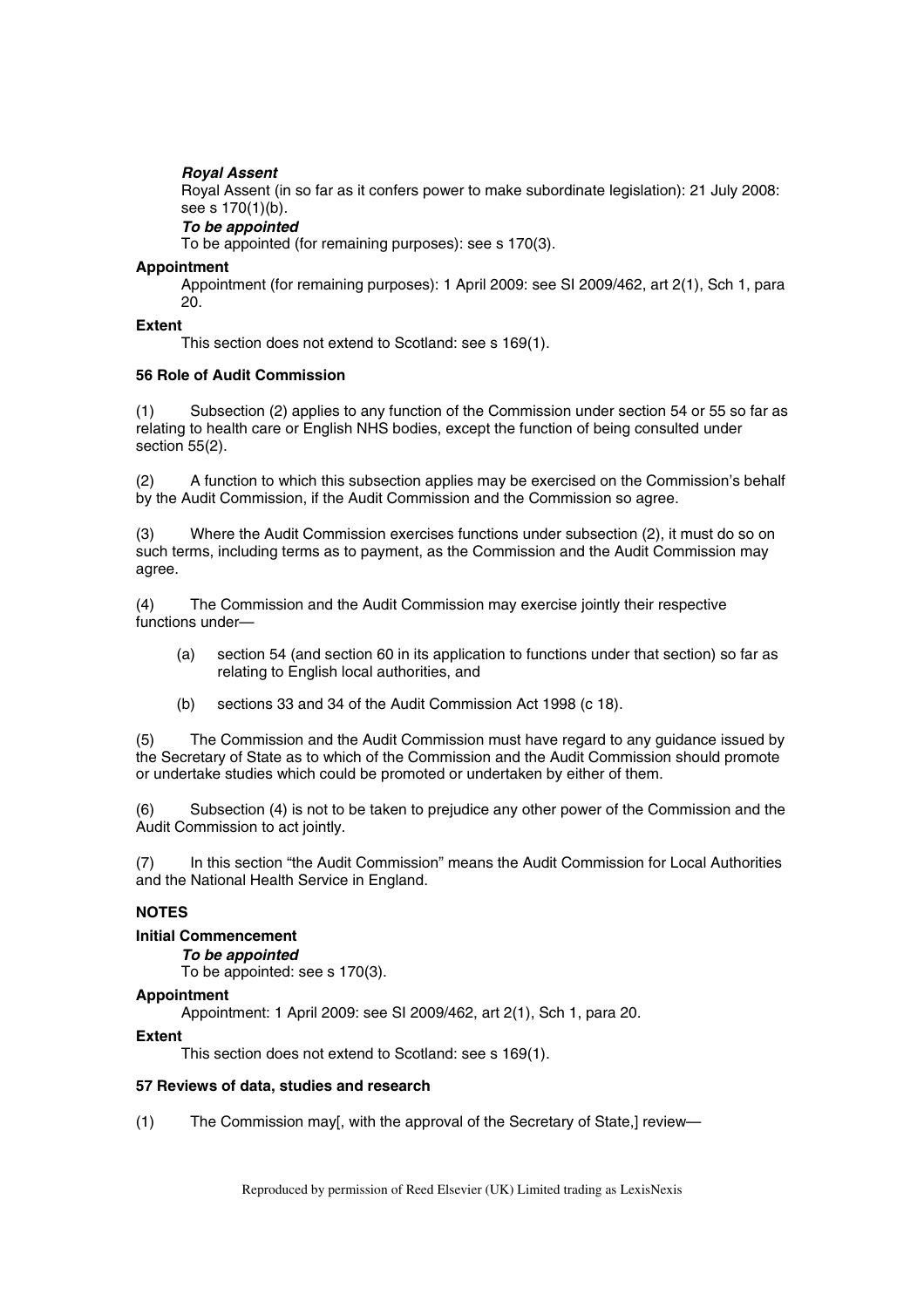- (a) studies and research undertaken by others, or the quality of data obtained by others, in relation to the provision of NHS care or adult social services or the carrying on of regulated activities,
- (b) the methods used in undertaking such studies and research or in collecting and analysing such data, and
- (c) the validity of conclusions drawn from such studies and research or from such data.

(2) The Commission must conduct a review under subsection (1) if the Secretary of State so requests.

(3) If the Commission conducts a review under this section it must publish a report.

## **NOTES**

## **Initial Commencement**

*To be appointed* 

To be appointed: see s 170(3).

#### **Appointment**

Appointment: 1 April 2009: see SI 2009/462, art 2(1), Sch 1, para 20.

#### **Extent**

This section does not extend to Scotland: see s 169(1).

#### **Amendment**

Sub-s (1): words ", with the approval of the Secretary of State," in square brackets inserted by the Health and Social Care Act 2012, s 293(1), (4). Date in force: 1 April 2013: see SI 2013/160, art 2.

#### **58 Publication of information**

(1) The Commission may make available to the public information relating to—

- (a) the provision of NHS care;
- (b) the provision of adult social services;
- (c) the carrying on of regulated activities.

(2) Subsection (1) is subject to sections 76 and 79(2).

## **NOTES**

## **Initial Commencement**

### *To be appointed*

To be appointed: see s 170(3).

#### **Appointment**

Appointment: 1 April 2009: see SI 2009/462, art 2(1), Sch 1, para 20.

## **Extent**

This section does not extend to Scotland: see s 169(1).

## **59 Additional functions**

(1) The Secretary of State may by regulations provide that the Commission is to have such additional functions as may be specified in the regulations in relation to any of the following—

(a) the provision of NHS care;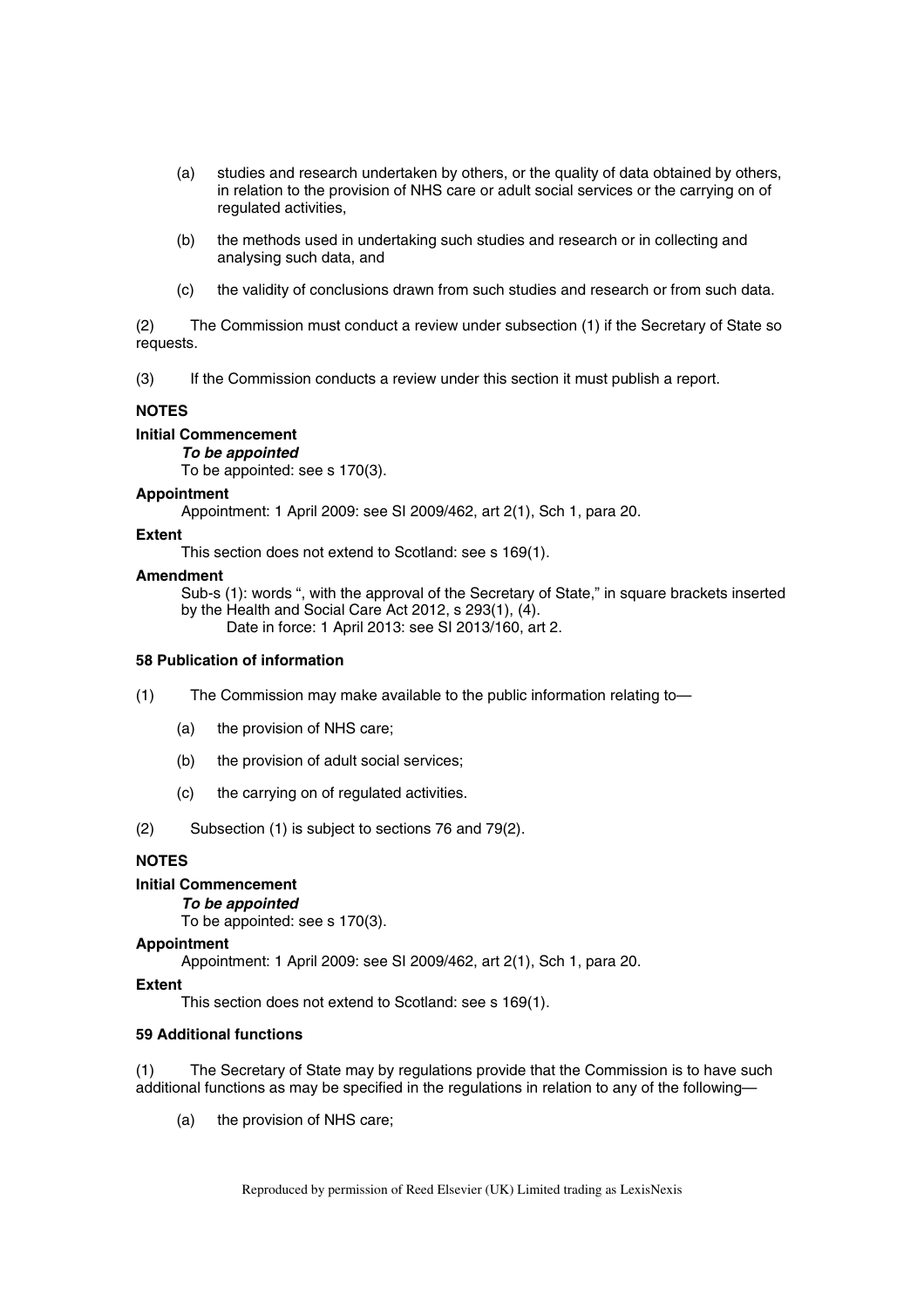- (b) the exercise in respect of England of functions by cross-border Special Health Authorities;
- (c) the improvement of—

(i) economy, efficiency and effectiveness in the exercise of the functions of English NHS bodies, and

(ii) the financial or other management, or operations, of English NHS bodies;

- (d) the provision of adult social services;
- (e) the carrying on of regulated activities;
- (f) the exercise of powers or the discharge of duties conferred or imposed by the Mental Health Act 1983 (c 20) as mentioned in section 120(1) of that Act.

[(2) The Secretary of State must consult Monitor before making provision under subsection (1) in relation to persons who hold licences under Chapter 3 of Part 3 of the Health and Social Care Act 2012.]

[(3) The references in subsection (1) to English NHS bodies do not include references to the National Health Service Commissioning Board or clinical commissioning groups.]

#### **NOTES**

#### **Initial Commencement**

#### *Royal Assent*

Royal Assent (in so far as it confers power to make subordinate legislation): 21 July 2008: see s 170(1)(b).

## *To be appointed*

To be appointed (for remaining purposes): see s 170(3).

#### **Appointment**

Appointment (for remaining purposes): 1 April 2009: see SI 2009/462, art 2(1), Sch 1, para 20.

#### **Extent**

This section does not extend to Scotland: see s 169(1).

#### **Amendment**

Sub-s (2): substituted by the Health and Social Care Act 2012, s 50(5), Sch 13, paras 14, 17.

Date in force: 1 April 2013: see SI 2013/160, art 2.

Sub-s (3): inserted by the Health and Social Care Act 2012, s 55(2), Sch 5, paras 154, 161.

Date in force: 1 April 2013: see SI 2013/160, art 2.

## **Subordinate Legislation**

Care Quality Commission (Additional Functions) Regulations 2011, SI 2011/1551 (made under sub-s (1)).

Care Quality Commission (Registration) and (Additional Functions) and Health and Social Care Act 2008 (Regulated Activities) (Amendment) Regulations 2012, SI 2012/921 (made under sub-s (1)).

# Chapter 6

## Miscellaneous and General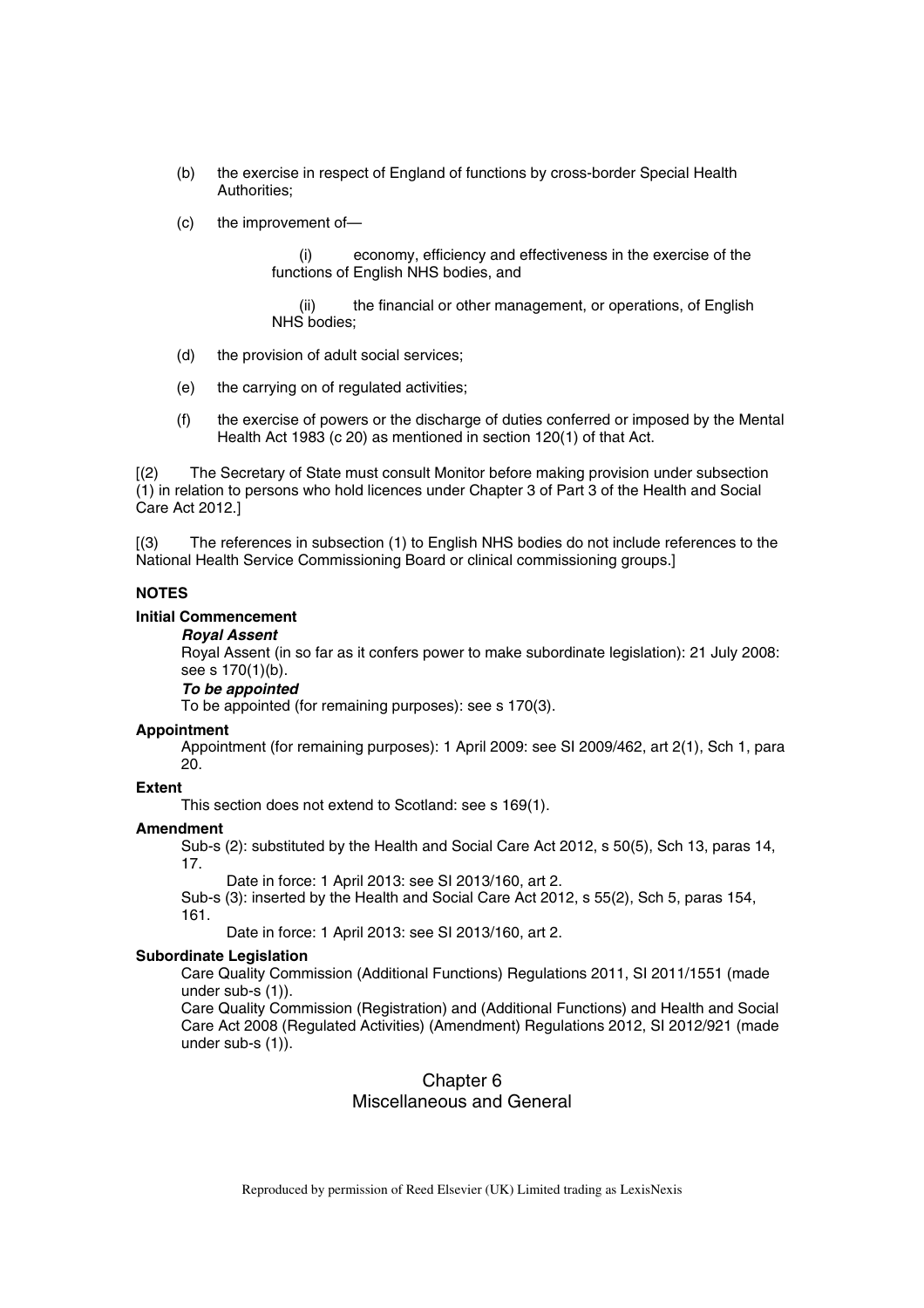#### *Inspections*

#### **60 Inspections**

(1) The Commission may for the purposes of its regulatory functions carry out inspections  $of$ 

- (a) the carrying on of a regulated activity,
- (b) the provision of NHS care,
- (c) the provision of adult social services, or
- (d) the exercise of functions by an English NHS body.

(2) For the purposes of this Part, the "regulatory functions" of the Commission are its functions under Chapters 2, 3 and 5 except—

- (a) its functions under section 53 (information and advice),
- (b) its functions under section 57 (reviews of data, studies and research), and
- (c) its functions under regulations under section 59 (additional functions) to the extent that the regulations provide that they are not to be treated as regulatory functions for the purposes of this Part.

## **NOTES**

## **Initial Commencement**

#### *Royal Assent*

Royal Assent (in so far as it confers power to make subordinate legislation): 21 July 2008: see s 170(1)(b).

#### *To be appointed*

To be appointed (for remaining purposes): see s 170(3).

#### **Appointment**

Appointment (except in relation to the registration of managers): 12 January 2009: see SI 2008/3168, art 2(1)(p), (2).

Appointment (for remaining purposes): 6 April 2010: see SI 2010/807, art 2(1), Sch 1, Pt 1, para 13.

#### **Extent**

This section does not extend to Scotland: see s 169(1).

## **61 Inspections carried out for registration purposes**

- (1) Regulations may prescribe—
	- (a) the frequency with which inspections are to be carried out under section 60 for the purposes of the Commission's functions under Chapter 2,
	- (b) the manner in which they are to be carried out, and
	- (c) the type of person who may be authorised by the Commission to conduct them on its behalf.

(2) Where an inspection is carried out under section 60 for the purposes of the Commission's functions under Chapter 2, the Commission must—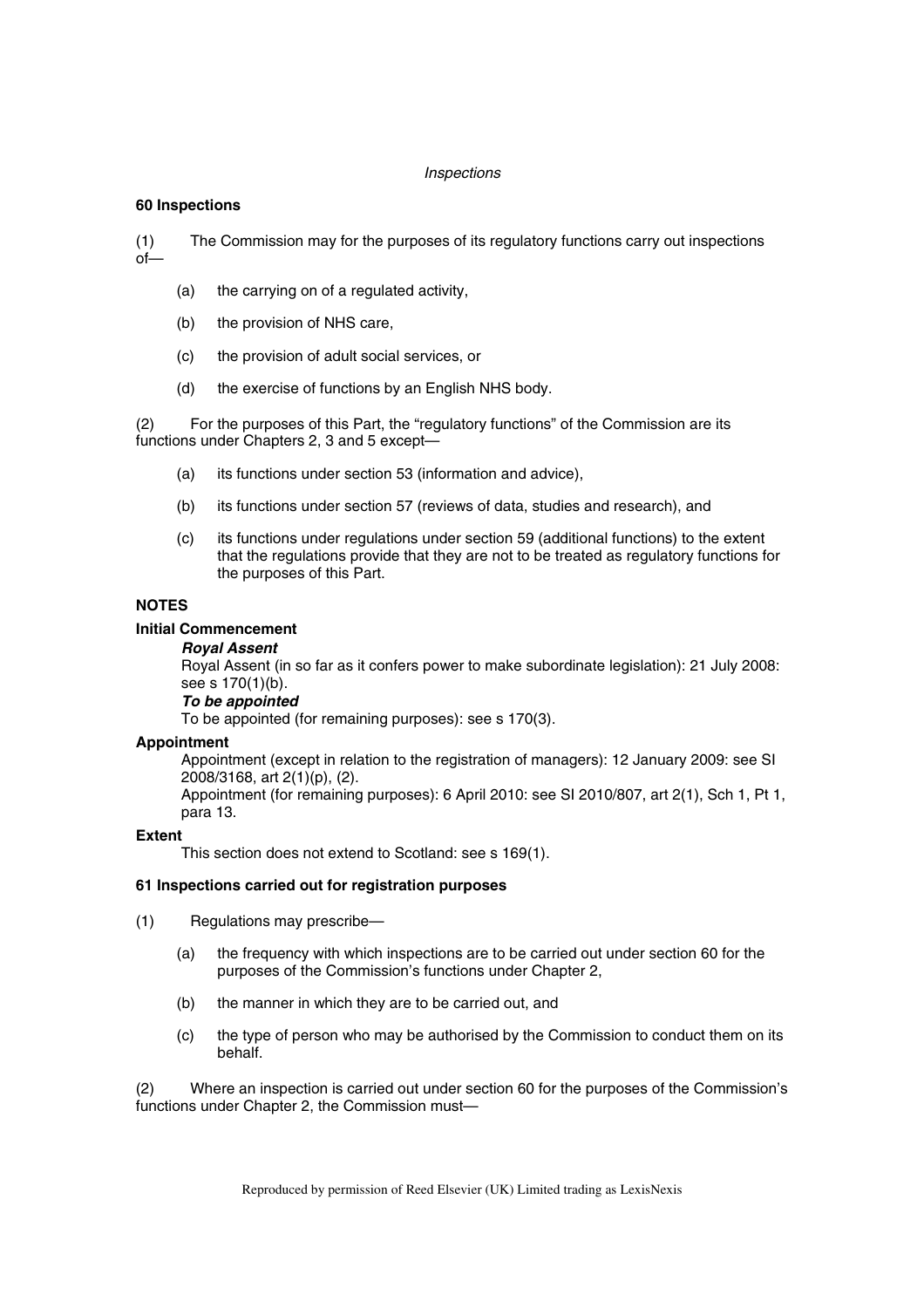- (a) prepare a report on the matters inspected, and
- (b) without delay send a copy of the report to—
	- (i) the person who carries on the regulated activity in question, and
	- (ii) if a person is registered under that Chapter as a manager in respect of the activity, that person.
- (3) The Commission must publish a report prepared under subsection (2).

(4) The Secretary of State may, after consulting the Commission, by regulations make provision as to the procedure to be followed in respect of the making of representations to the Commission before the publication of such a report.

## **NOTES**

#### **Initial Commencement**

#### *Royal Assent*

Royal Assent (in so far as it confers power to make subordinate legislation): 21 July 2008: see s 170(1)(b).

## *To be appointed*

To be appointed (for remaining purposes): see s 170(3).

#### **Appointment**

Appointment (except in relation to the registration of managers): 12 January 2009: see SI 2008/3168, art 2(1)(p), (2).

Appointment (for remaining purposes): 6 April 2010: see SI 2010/807, art 2(1), Sch 1, Pt 1, para 13.

#### **Extent**

This section does not extend to Scotland: see s 169(1).

#### *Powers of entry etc*

## **62 Entry and inspection**

(1) The power in subsection (2) is exercisable if the Commission considers it necessary or expedient for the purposes of any of its regulatory functions.

(2) A person authorised by the Commission may enter and inspect any premises which are, or which the person reasonably believes to be, regulated premises.

(3) Premises are "regulated premises" if they fall within one or more of the following descriptions—

- (a) they are used for the carrying on of a regulated activity,
- (b) they are owned or controlled by an English NHS body or English local authority, or
- (c) they are used or proposed to be used for or in connection with—
	- (i) the provision of NHS care,
	- (ii) the exercise of any functions of an English NHS body, or
	- (iii) the provision of adult social services.
- (4) If NHS care or an adult social service is provided to a person in premises used wholly or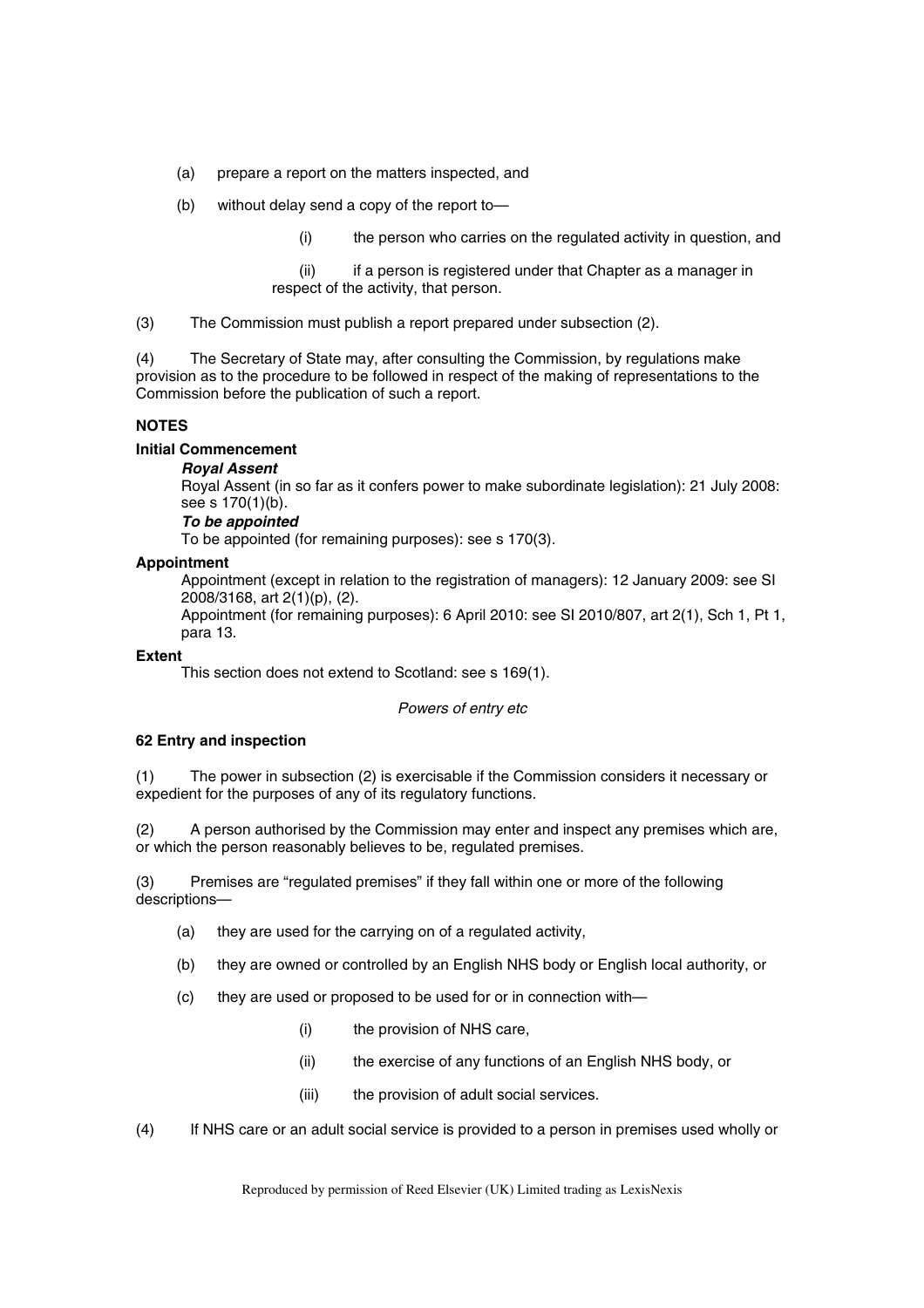mainly as a private dwelling, the premises are not to be regarded as used for or in connection with the provision of that care or service.

(5) A person who proposes to exercise the power conferred by subsection (2) must if so required produce some duly authenticated document showing the person's authority to exercise the power.

(6) "Premises" includes a vehicle.

## **NOTES**

# **Initial Commencement**

*To be appointed* 

To be appointed: see s 170(3).

## **Appointment**

Appointment (except in relation to the registration of managers): 12 January 2009: see SI 2008/3168, art 2(1)(p), (2).

Appointment (for remaining purposes): 6 April 2010: see SI 2010/807, art 2(1), Sch 1, Pt 1, para 13.

### **Extent**

This section does not extend to Scotland: see s 169(1).

#### **63 Entry and inspection: supplementary**

(1) This section applies where a person ("A") is authorised by virtue of section 62 to enter and inspect premises.

(2) If A considers it necessary or expedient for relevant purposes, A may—

- (a) make any examination into the state and management of the premises or the treatment of persons receiving care there,
- (b) inspect and take copies of any documents or records,
- (c) have access to, and check the operation of, any computer, and any associated apparatus or material, which is or has been in use in connection with any documents or records,
- (d) inspect any other item,
- (e) seize and remove from the premises any documents, records or other items,
- (f) interview in private—

(i) any person who carries on or manages a regulated activity, or who manages the provision of NHS care or adult social services, at the premises,

(ii) any person working at the premises, and

(iii) any person receiving care at the premises who consents to be interviewed, and

(g) if the conditions in subsection (3) are met, examine in private any person receiving care at the premises.

(3) The conditions are—

Reproduced by permission of Reed Elsevier (UK) Limited trading as LexisNexis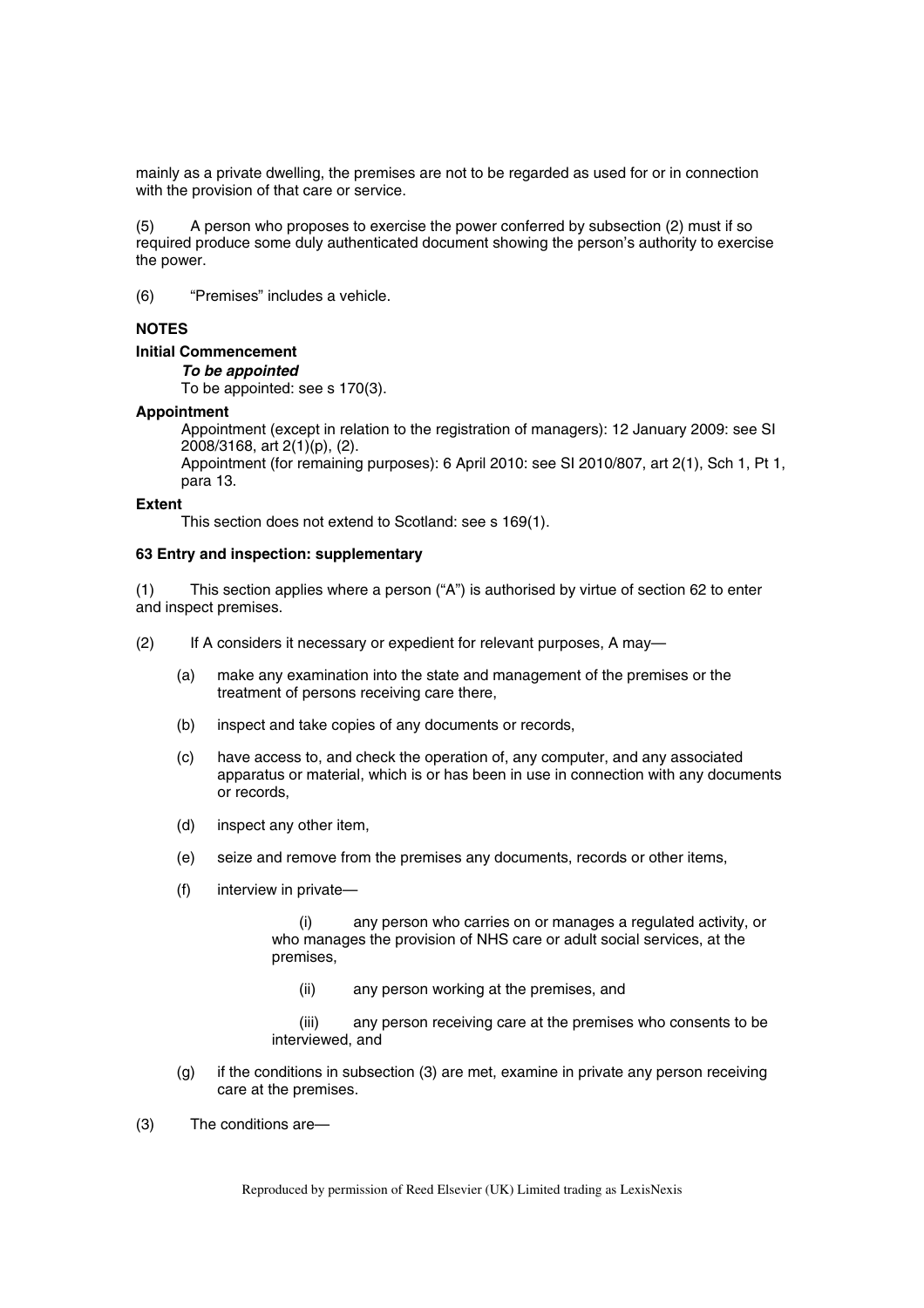- (a) A is a registered medical practitioner or registered nurse,
- (b) A has reason to believe that the person to be examined is not receiving proper care at the premises, and
- (c) the person to be examined—
	- (i) is capable of giving consent to the examination and does so, or
	- (ii) is incapable of giving consent to the examination.
- (4) The power under subsection (2)(b) includes power—
	- (a) to require any person holding or accountable for documents or records (whether or not kept at the premises) to produce them for inspection at the premises, and
	- (b) to require any records which are kept by means of a computer to be produced in a form in which they are legible and can be taken away.

(5) The power under subsection  $(2)(f)(i)$  to interview a person in private includes power, in the case of a body corporate, to interview in private—

- (a) any director, manager, secretary or other similar officer of the body corporate, and
- (b) where the body is an English NHS body or English local authority, any officer or member of the NHS body or local authority.
- (6) A may—
	- (a) require any person to afford A such facilities and assistance with respect to matters within the person's control as are necessary to enable A to exercise powers under section 62 and this section, and
	- (b) take such measurements and photographs, and make such recordings, as A considers necessary to enable A to exercise those powers.
- (7) A person who without reasonable excuse—
	- (a) obstructs the exercise of a power conferred by section 62 or this section, or
	- (b) fails to comply with a requirement imposed under this section,

is guilty of an offence and liable on summary conviction to a fine not exceeding level 4 on the standard scale.

- (8) In this section—
	- (a) "relevant purposes" means the purposes of any of the Commission's regulatory functions,
	- (b) any reference to documents or records includes a reference to personal and medical records, and
	- (c) any reference to a person receiving care at premises includes a reference to a person who is accommodated there.

## **NOTES**

#### **Initial Commencement**

Reproduced by permission of Reed Elsevier (UK) Limited trading as LexisNexis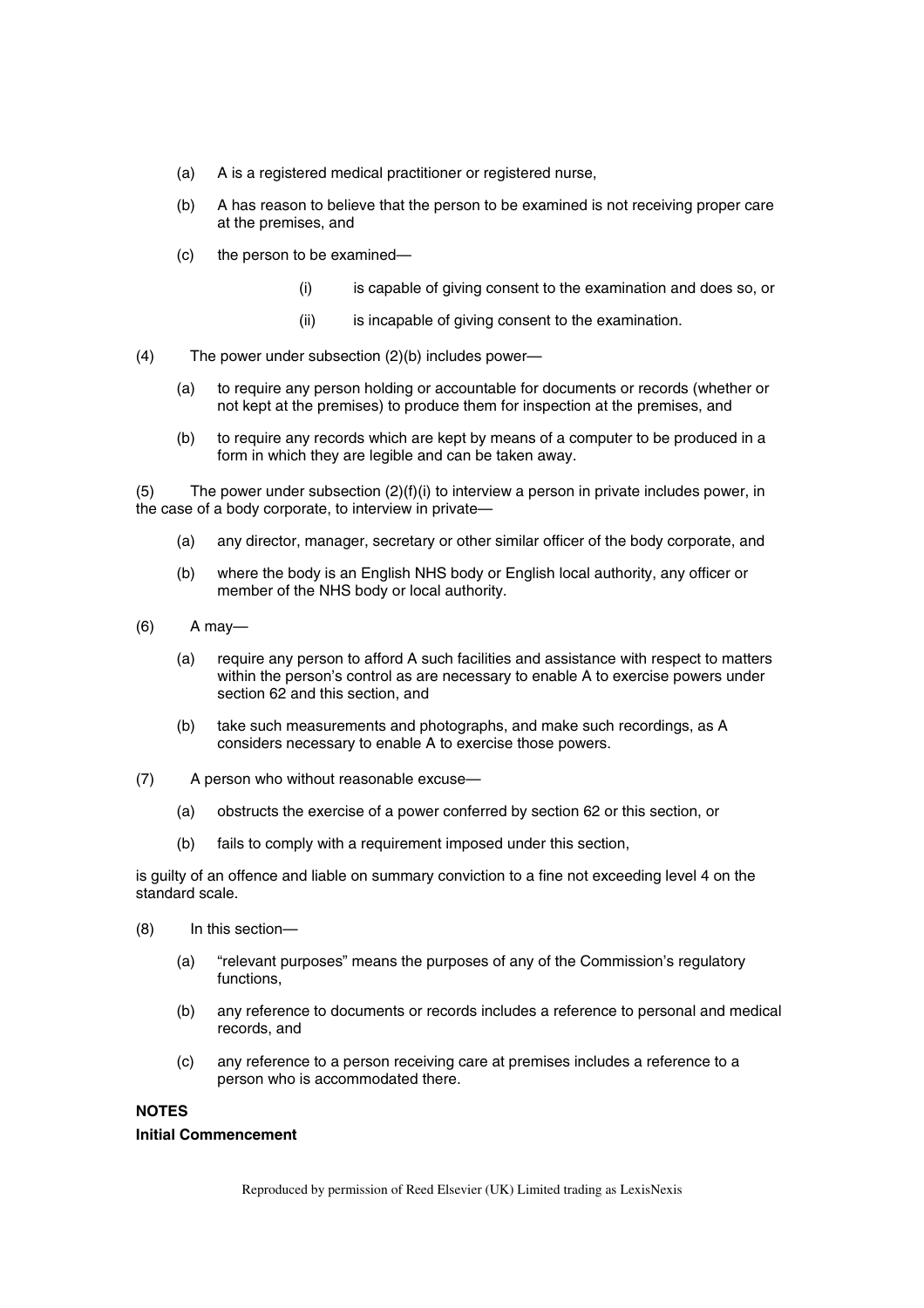## *To be appointed*

To be appointed: see s 170(3).

## **Appointment**

Appointment (except in relation to the registration of managers): 12 January 2009: see SI 2008/3168, art 2(1)(p), (2).

Appointment (for remaining purposes): 6 April 2010: see SI 2010/807, art 2(1), Sch 1, Pt 1, para 13.

## **Extent**

This section does not extend to Scotland: see s 169(1).

## **64 Power to require documents and information etc**

(1) The Commission may require any person mentioned in subsection (2) to provide it with any information, documents, records (including personal and medical records) or other items which the Commission considers it necessary or expedient to have for the purposes of any of its regulatory functions.

- (2) The persons are—
	- (a) an English NHS body,
	- (b) a person providing health care commissioned by[—
		- (i) the National Health Service Commissioning Board,
		- (ii) a clinical commissioning group, or
		- $(iii)$ ] ...
	- (c) an English local authority,
	- (d) a person providing adult social services commissioned by an English local authority, . . .
	- (e) a person who carries on or manages a regulated activity[, or
	- (f) the Health and Social Care Information Centre].

(3) The power in subsection (1) to require the provision of information, documents or records includes, in relation to information, documents or records kept by means of a computer, power to require the provision of the information, documents or records in legible form.

(4) A person who without reasonable excuse fails to comply with a requirement imposed under this section is guilty of an offence and liable on summary conviction to a fine not exceeding level 4 on the standard scale.

## **NOTES**

## **Initial Commencement**

*To be appointed* 

To be appointed: see s 170(3).

## **Appointment**

Appointment (except in relation to the registration of managers): 12 January 2009: see SI 2008/3168, art 2(1)(p), (2).

Appointment (for remaining purposes): 6 April 2010: see SI 2010/807, art 2(1), Sch 1, Pt 1, para 13.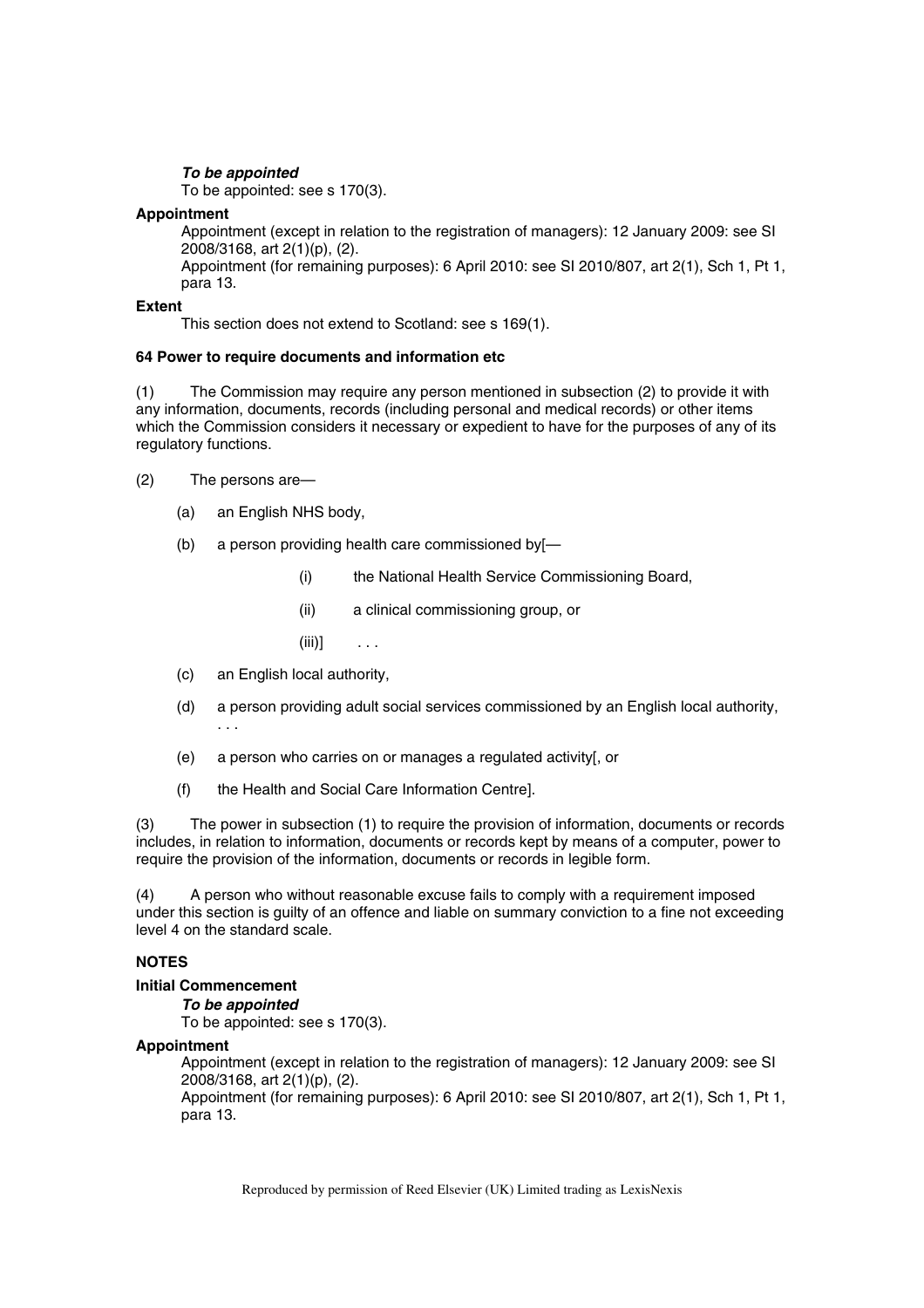#### **Extent**

This section does not extend to Scotland: see s 169(1).

#### **Amendment**

Sub-s (2): in para (b) words from "— (i) the National" to "group, or (iii)" in square brackets inserted by the Health and Social Care Act 2012, s 55(2), Sch 5, paras 154, 162(a). Date in force: 1 April 2013: see SI 2013/160, art 2.

Sub-s (2): in para (b) words omitted repealed by the Health and Social Care Act 2012, s 55(2), Sch 5, paras 154, 162(b).

Date in force: 1 April 2013: see SI 2013/160, art 2.

Sub-s (2): in para (d) word omitted repealed by the Health and Social Care Act 2012, s 277, Sch 19, para 11(a).

Date in force: 1 April 2013: see SI 2013/160, art 2.

Sub-s (2): para (f) and word "; or" immediately preceding it inserted by the Health and Social Care Act 2012, s 277, Sch 19, para 11(b).

Date in force: 1 April 2013: see SI 2013/160, art 2.

#### **65 Power to require explanation**

(1) The Secretary of State may by regulations make provision requiring prescribed persons to provide an explanation of any relevant matter to the Commission, or to persons authorised by the Commission, in circumstances where the Commission considers the explanation necessary or expedient for the purposes of any of its regulatory functions.

(2) "Relevant matter" means—

- (a) any documents, records or other items inspected, copied or provided under sections 62 to 64,
- (b) any information provided under those sections,
- (c) any documents, records, other items or information otherwise provided to the Commission by any person for the purposes of the Commission's regulatory functions, or
- (d) any matters which are the subject of the exercise of any such functions.

(3) Regulations under subsection (1) may require explanations to be provided at such times and places as may be specified by the Commission.

(4) A person who without reasonable excuse fails to comply with a requirement imposed by virtue of this section is guilty of an offence and liable on summary conviction to a fine not exceeding level 4 on the standard scale.

## **NOTES**

# **Initial Commencement**

### *Royal Assent*

Royal Assent (in so far as it confers power to make subordinate legislation): 21 July 2008: see s 170(1)(b).

## *To be appointed*

To be appointed (for remaining purposes): see s 170(3).

#### **Appointment**

Appointment (except in relation to the registration of managers): 12 January 2009: see SI 2008/3168, art 2(1)(p), (2).

Appointment (for remaining purposes): 6 April 2010: see SI 2010/807, art 2(1), Sch 1, Pt 1, para 13.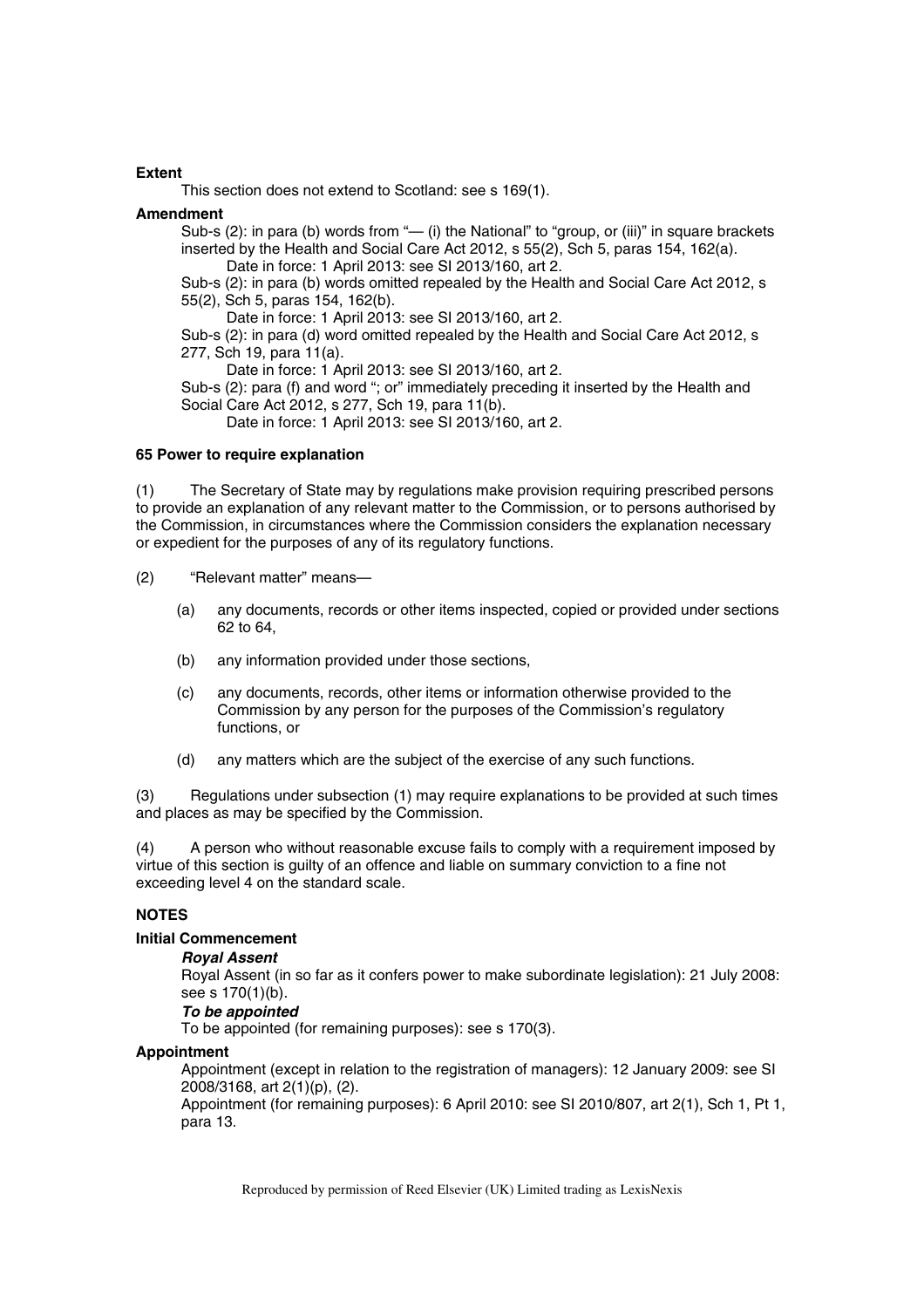#### **Extent**

This section does not extend to Scotland: see s 169(1).

#### **Subordinate Legislation**

Care Quality Commission (Registration) Regulations 2009, SI 2009/3112 (made under sub-ss (1), (3)).

Care Quality Commission (Registration) and (Additional Functions) and Health and Social Care Act 2008 (Regulated Activities) (Amendment) Regulations 2012, SI 2012/921 (made under sub-ss  $(1)$ ,  $(3)$ ).

*Interaction with other authorities* 

## **66 Interaction with other authorities**

Schedule 4 (interaction with other authorities) has effect.

## **NOTES**

## **Initial Commencement**

#### *To be appointed*

To be appointed: see s 170(3).

#### **Appointment**

Appointment (for certain purposes): 1 October 2008: see SI 2008/2497, art 2(h). Appointment (for certain purposes): 1 April 2009: see SI 2009/462, art 2(1), Sch 1, para 21.

Appointment (for remaining purposes): 1 October 2010: see SI 2010/807, art 2(2), Sch 1, Pt 2, para 26.

#### **Extent**

This section does not extend to Scotland: see s 169(1).

## **67 Co-ordination of reviews or assessments**

The Commission must promote the effective co-ordination of reviews or assessments carried out by public bodies or other persons in relation to the carrying on of regulated activities.

## **NOTES**

## **Initial Commencement**

*To be appointed* 

To be appointed: see s 170(3).

#### **Appointment**

Appointment: 1 April 2009: see SI 2009/462, art 2(1), Sch 1, para 22.

#### **Extent**

This section does not extend to Scotland: see s 169(1).

## **68 Avoidance of unreasonable burdens in exercise of regulatory powers**

(1) The Secretary of State may publish guidance about steps which regulatory authorities may take in exercising relevant powers with a view to avoiding the imposition of unreasonable burdens on those in respect of whom the powers are exercisable.

## (2) "Regulatory authorities" means—

- (a) the Commission, and
- (b) such other bodies as may be prescribed.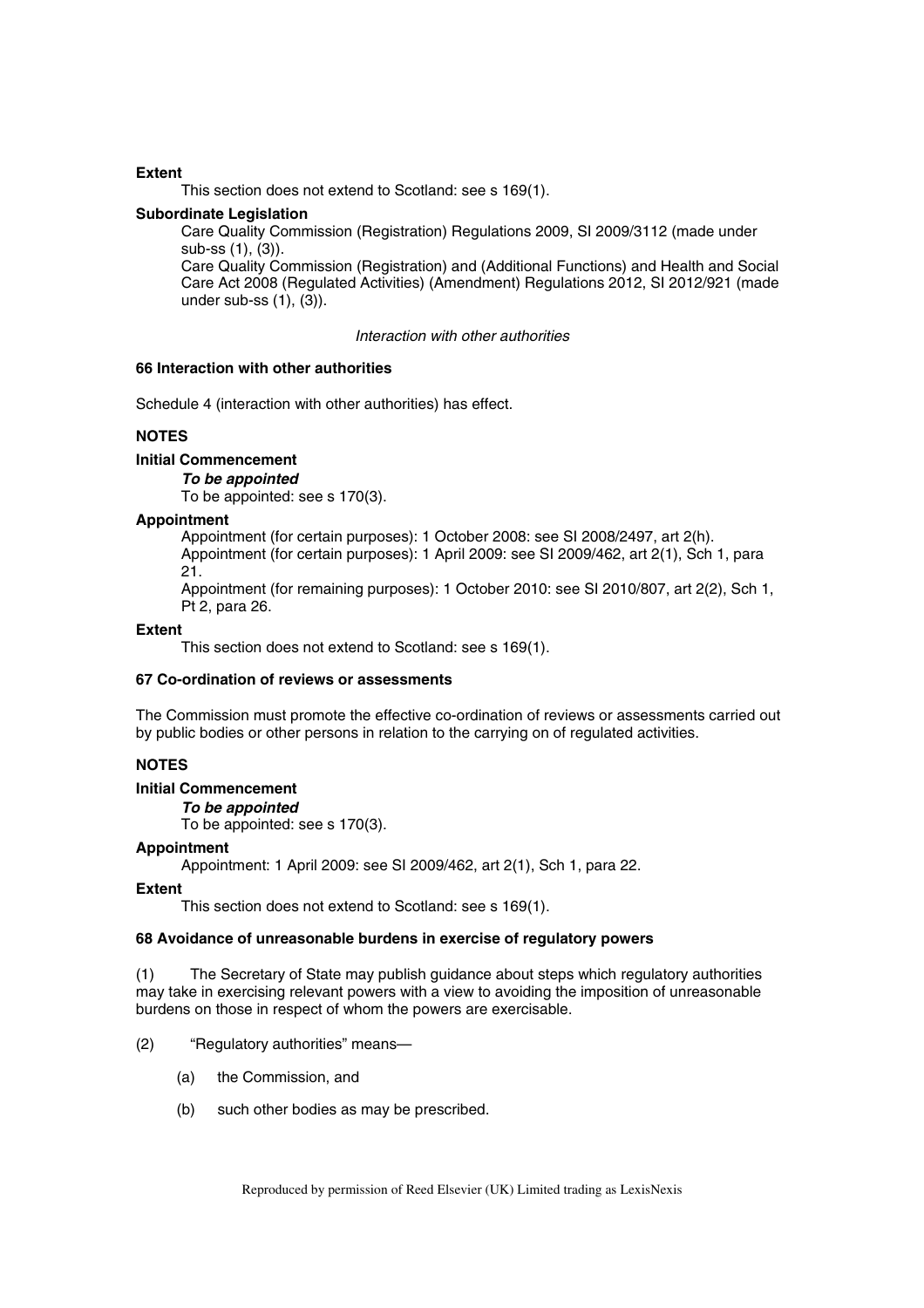(3) A body may not be prescribed under subsection (2)(b) unless it has functions relating to the provision of health or social care.

- (4) "Relevant powers" means powers conferred by or under an enactment to—
	- (a) carry out inspections, or
	- (b) require the provision of information,

but, in relation to a body prescribed under subsection (2)(b), such powers are "relevant powers" only so far as they are exercisable in respect of a person in respect of whom the Commission has relevant powers.

- (5) The steps mentioned in subsection (1) might include for example—
	- (a) co-operating with other regulatory authorities and co-ordinating the exercise of relevant powers,
	- (b) sharing information or the results of inspections, and
	- (c) seeking to obtain information from other sources before exercising a relevant power to require the provision of that information.

(6) In exercising relevant powers, regulatory authorities must have regard to any guidance published under subsection (1).

(7) Nothing in this section is intended to limit the scope of a relevant power or affect a person's obligation to comply with a requirement imposed in the exercise of such a power.

- (8) In this section—
	- (a) "inspections" includes inspections of persons, premises or the carrying on of activities,
	- (b) a reference to a power to carry out inspections includes a reference to any power which is ancillary to that power (such as a power to enter premises or to require assistance), and
	- (c) a reference to a power to require the provision of information includes a reference to a power to require the production of documents, records or other items, a power to require the making of reports and a power to require explanations.

# **NOTES**

#### **Initial Commencement**

#### *Royal Assent*

Royal Assent (in so far as it confers power to make subordinate legislation): 21 July 2008: see s 170(1)(b).

## *To be appointed*

To be appointed (for remaining purposes): see s 170(3).

#### **Appointment**

Appointment (for remaining purposes): 1 April 2009: see SI 2009/462, art 2(1), Sch 1, para 22.

#### **Extent**

This section does not extend to Scotland: see s 169(1).

#### **69 Co-operation between the Commission and Welsh Ministers**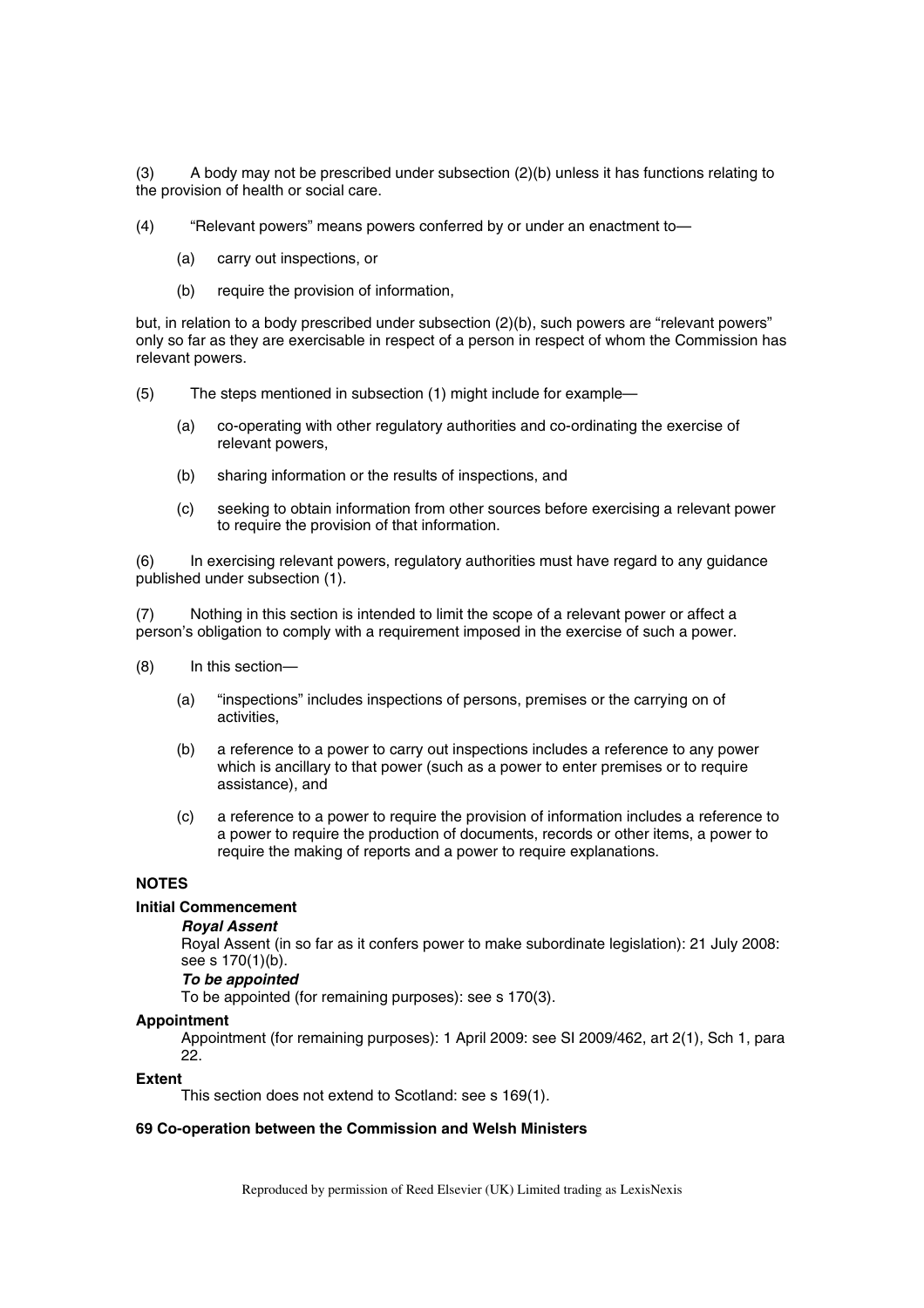(1) The Commission and the Welsh Ministers must co-operate with each other for the efficient and effective discharge of their corresponding functions.

(2) Their corresponding functions are—

- (a) the Commission's functions, and
- (b) any functions of the Welsh Ministers exercisable in or in relation to Wales which correspond or are similar to any of the Commission's functions.

(3) The Commission and the Welsh Ministers may share information with each other for the purposes of subsection (1).

## **NOTES**

## **Initial Commencement**

*To be appointed* 

To be appointed: see s 170(3).

#### **Appointment**

Appointment: 1 April 2009: see SI 2009/462, art 2(1), Sch 1, para 22.

#### **Extent**

This section does not extend to Scotland: see s 169(1).

#### **70 Co-operation between the Commission and the [Monitor]**

[(1) The Commission must co-operate with Monitor in the exercise of their respective functions.]

- *(2) In particular—*
	- *(a) the Commission must keep the Independent Regulator informed about the provision of health care by NHS foundation trusts, and*
	- *(b) the Independent Regulator must give the Commission any information the Independent Regulator has about the provision of health care by an NHS foundation trust which the Independent Regulator or the Commission considers would assist the Commission in the exercise of the Commission's functions.*
- [(2) In particular the Commission must—
	- (a) give Monitor any information the Commission has about the provision of health care which the Commission or Monitor considers would assist Monitor in the exercise of its functions,
	- (b) make arrangements with Monitor to ensure that—

a person applying to be both registered under Chapter 2 and for a licence under the Health and Social Care Act 2012 may do so by way of a single application form, and

(ii) such a person is granted a registration under Chapter 2 and a licence under that Act by way of a single document, and

(c) seek to secure that the conditions on a registration under Chapter 2 in a case within paragraph (b) are consistent with the conditions included in the person's licence under that Act.]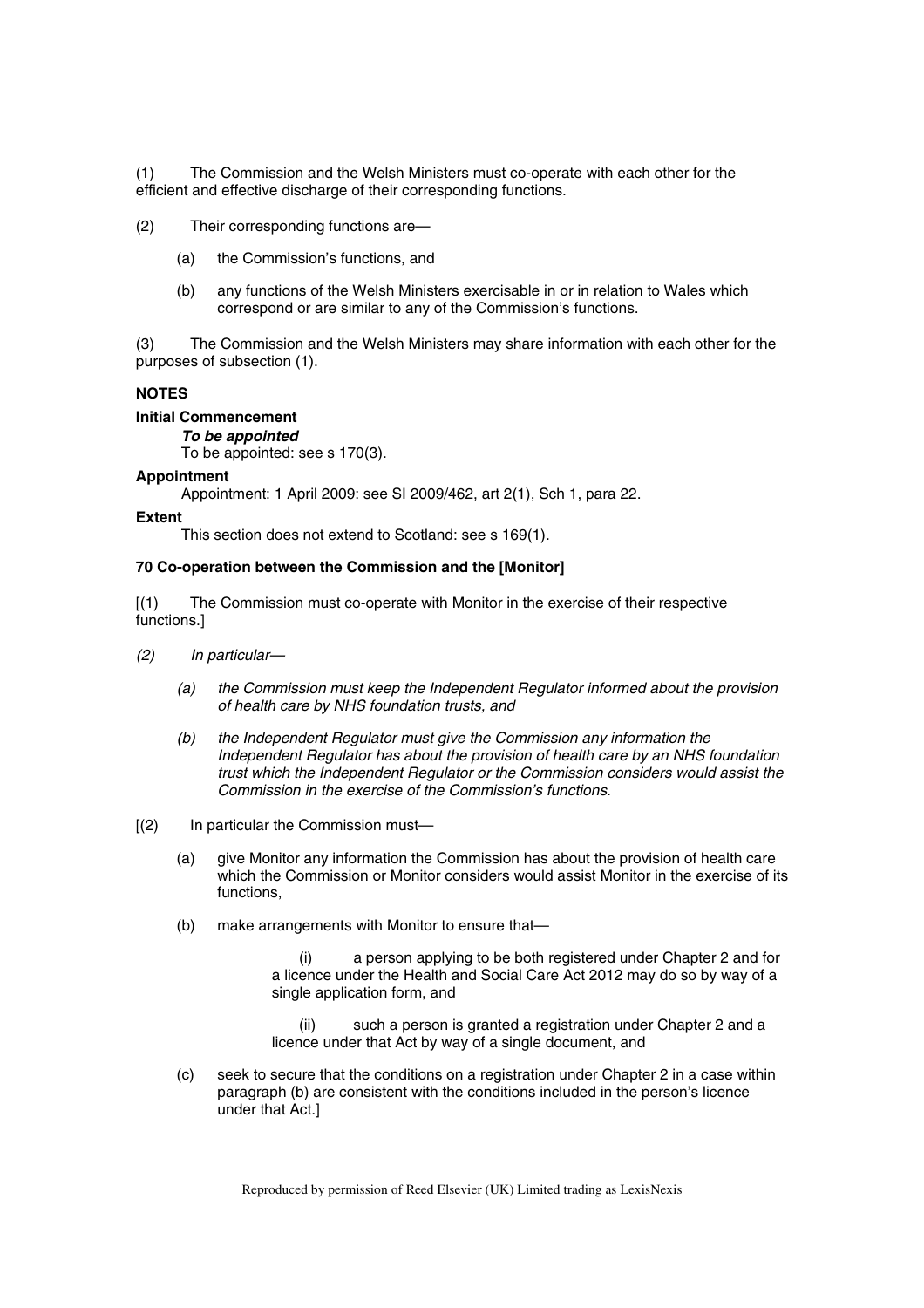(3) Without prejudice to subsection (2)(a) the Commission must, on request, provide the [Monitor] with any material relevant to-

- (a) a review under *section 46 or* 49,
- (b) a review or investigation under section 48, or
- (c) a study promoted, or undertaken, by the Commission under section 54,

so far as the material relates to the provision of health care by [a person who holds a licence under the Health and Social Care Act 2012].

[(4) In this section, a reference to a licence under the Health and Social Care Act 2012 is a reference to a licence under Chapter 3 of Part 3 of that Act.]

#### **NOTES**

**Initial Commencement** 

*To be appointed* 

To be appointed: see s 170(3).

#### **Appointment**

Appointment: 1 April 2009: see SI 2009/462, art 2(1), Sch 1, para 22.

#### **Extent**

This section does not extend to Scotland: see s 169(1).

### **Amendment**

Section heading: word "Monitor" in square brackets substituted by the Health and Social Care Act 2012, s 289(1), (6).

Date in force: 1 July 2012: see SI 2012/1319, art 2(1), (3).

Sub-s (1): substituted by the Health and Social Care Act 2012, s 289(1), (2). Date in force: 1 July 2012: see SI 2012/1319, art 2(1), (3).

Sub-s (2): substituted by the Health and Social Care Act 2012, s 289(1), (3). Date in force (for certain purposes): 1 July 2012: see SI 2012/1319, art 2(1), (3). Date in force (for remaining purposes): to be appointed: see the Health and Social Care Act 2012, s 306(4).

Sub-s (3): word "Monitor" in square brackets substituted by the Health and Social Care Act 2012, s 289(1), (4)(a).

Date in force: 1 July 2012: see SI 2012/1319, art 2(1), (3).

Sub-s (3): in para (a) words "section 46 or" in italics repealed by the Health and Social Care Act 2012, s 55(2), Sch 5, paras 154, 163.

Date in force: to be appointed: see the Health and Social Care Act 2012, s 306(4). Sub-s (3): words "a person who holds a licence under the Health and Social Care Act 2012" in square brackets substituted by the Health and Social Care Act 2012, s 289(1),  $(4)(b)$ .

Date in force: 1 April 2013: see SI 2013/671, art 2(1), (3).

Sub-s (4): inserted by the Health and Social Care Act 2012, s 289(1), (5).

Date in force: 1 April 2013: see SI 2013/671, art 2(1), (3).

#### **71 Provision of information by Auditor General for Wales**

(1) The Auditor General for Wales must, on request, provide the Commission with any information it may reasonably require for the purpose of making comparisons, in the exercise of its functions under section 54 so far as relating to health care or English NHS bodies, between English NHS bodies and Welsh NHS bodies.

(2) In this section "Welsh NHS body" has the same meaning as in Part 3 of the Public Audit (Wales) Act 2004 (c 23).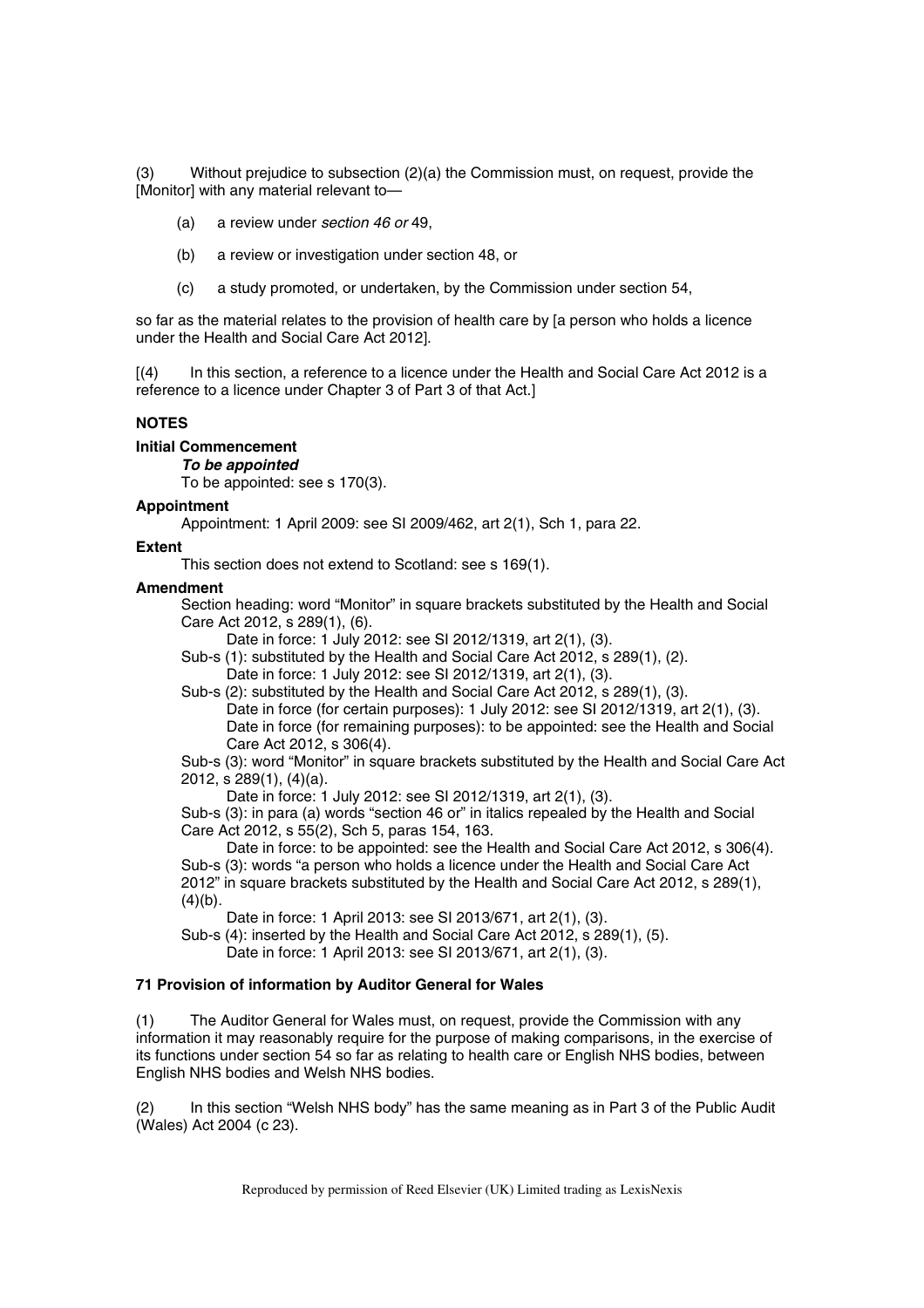## **NOTES**

## **Initial Commencement**

*To be appointed* 

To be appointed: see s 170(3).

#### **Appointment**

Appointment: 1 April 2009: see SI 2009/462, art 2(1), Sch 1, para 22.

#### **Extent**

This section does not extend to Scotland: see s 169(1).

#### **72 Provision of material to the Comptroller and Auditor General**

The Commission must, on request, provide the Comptroller and Auditor General with any material relevant to—

- (a) *a review under section 46 or 49 in respect of an English NHS body,*
- (b) a review or investigation under section 48 in respect of *such a body* [an English NHS body], or
- (c) a study promoted, or undertaken, by the Commission under section 54.

## **NOTES**

# **Initial Commencement**

## *To be appointed*

To be appointed: see s 170(3).

#### **Appointment**

Appointment (except insofar as it relates to a review under section 49): 1 April 2009: see SI 2009/462, art 2(1), Sch 1, para 23.

Appointment (for remaining purposes): 11 December 2009: see SI 2009/3023, art 2(g).

## **Extent**

This section does not extend to Scotland: see s 169(1).

## **Amendment**

Para (a) repealed by the Health and Social Care Act 2012, s 55(2), Sch 5, paras 154, 164(a).

Date in force: to be appointed: see the Health and Social Care Act 2012, s 306(4). In para (b) words words "such a body" in italics repealed and subsequent words in square brackets substituted by the Health and Social Care Act 2012, s 55(2), Sch 5, para 164(b). Date in force: to be appointed: see the Health and Social Care Act 2012, s 306(4).

#### **73 Arrangements with Ministers**

(1) The Commission and a Minister of the Crown may make arrangements for the Commission to—

- (a) perform any of its functions in relation to a prescribed health scheme, or a prescribed social care scheme, for which the Minister has responsibility;
- (b) provide services or facilities insofar as they are required by the Minister in connection with such a scheme.

(2) Arrangements under this section may be made on such terms and conditions as may be agreed between the parties to the arrangements.

(3) Those terms and conditions may include provision with respect to the making of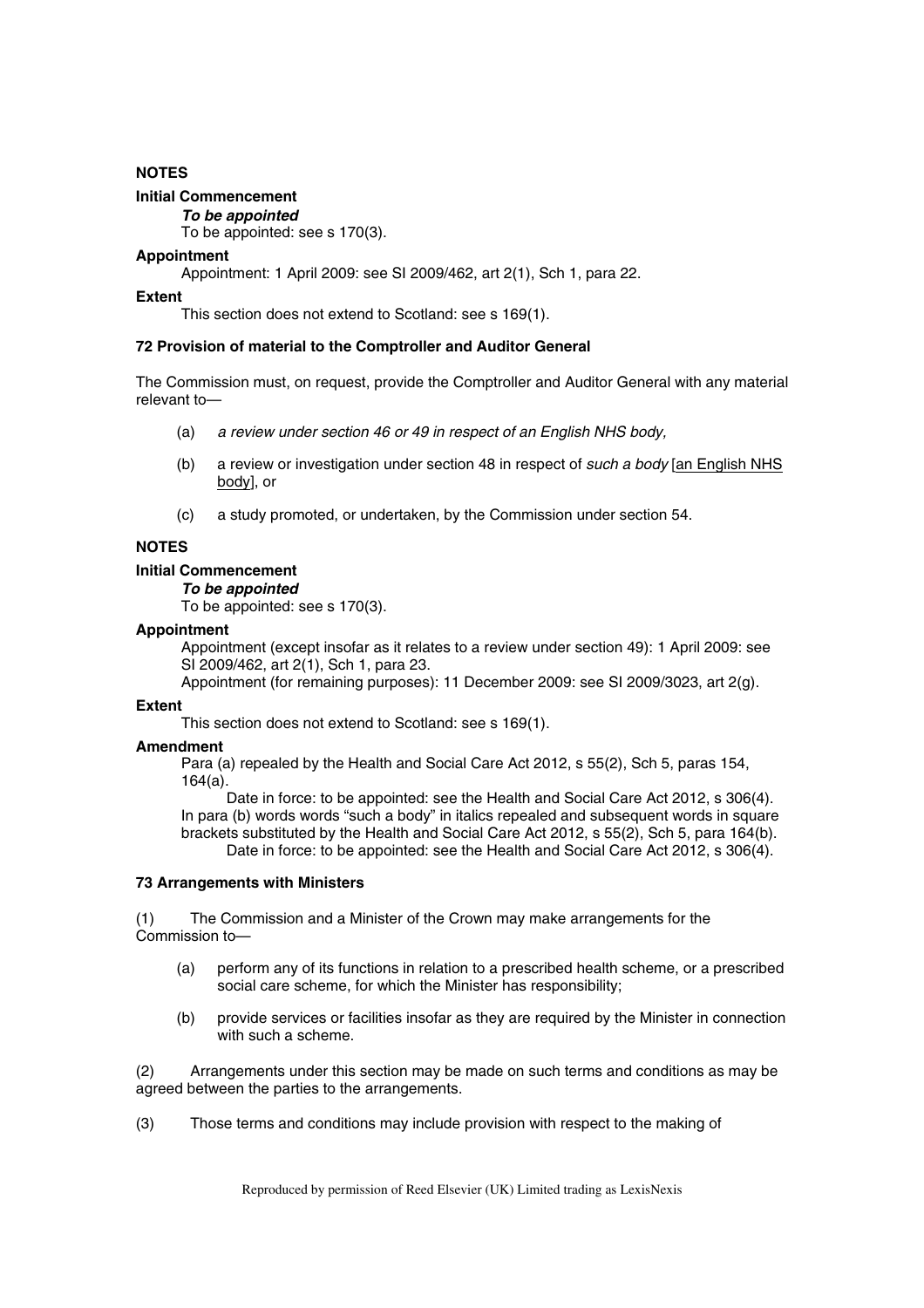payments to the Commission in respect of the cost to it of giving effect to the arrangements.

(4) In this section—

"health scheme" means a scheme which appears to the Secretary of State to be a health or medical scheme paid for out of public funds;

"social care scheme" means a scheme which appears to the Secretary of State to be a social care scheme paid for out of public funds.

## **NOTES**

#### **Initial Commencement**

#### *Royal Assent*

Royal Assent (in so far as it confers power to make subordinate legislation): 21 July 2008: see s 170(1)(b).

## *To be appointed*

To be appointed (for remaining purposes): see s 170(3).

#### **Appointment**

Appointment (for remaining purposes): 1 April 2009: see SI 2009/462, art 2(1), Sch 1, para 24.

### **74 Arrangements with Northern Ireland Ministers**

(1) The Commission and a Northern Ireland Minister may make arrangements for the Commission to—

- (a) exercise on behalf of the Minister any function of the Minister which corresponds to a function of the Commission and relates to the Northern Ireland health service;
- (b) provide services or facilities insofar as they are required by the Minister in connection with the exercise by the Minister of any such functions.

(2) Arrangements under this section may be made on such terms and conditions as may be agreed between the parties to the arrangements.

(3) Those terms and conditions may include provision with respect to the making of payments to the Commission in respect of the cost to it of giving effect to the arrangements.

(4) Any arrangements under subsection (1)(a) are not to affect the responsibility of the Minister on whose behalf the function is exercised.

- (5) In this section—
	- "Northern Ireland Minister" includes the First Minister, the deputy First Minister and a Northern Ireland department;
	- "Northern Ireland health service" means any of the health services under any enactment which extends to Northern Ireland and which corresponds to section 1(1) of the National Health Service Act 2006 (c 41).

# **NOTES**

# **Initial Commencement**

*To be appointed*  To be appointed: see s 170(3).

#### **Appointment**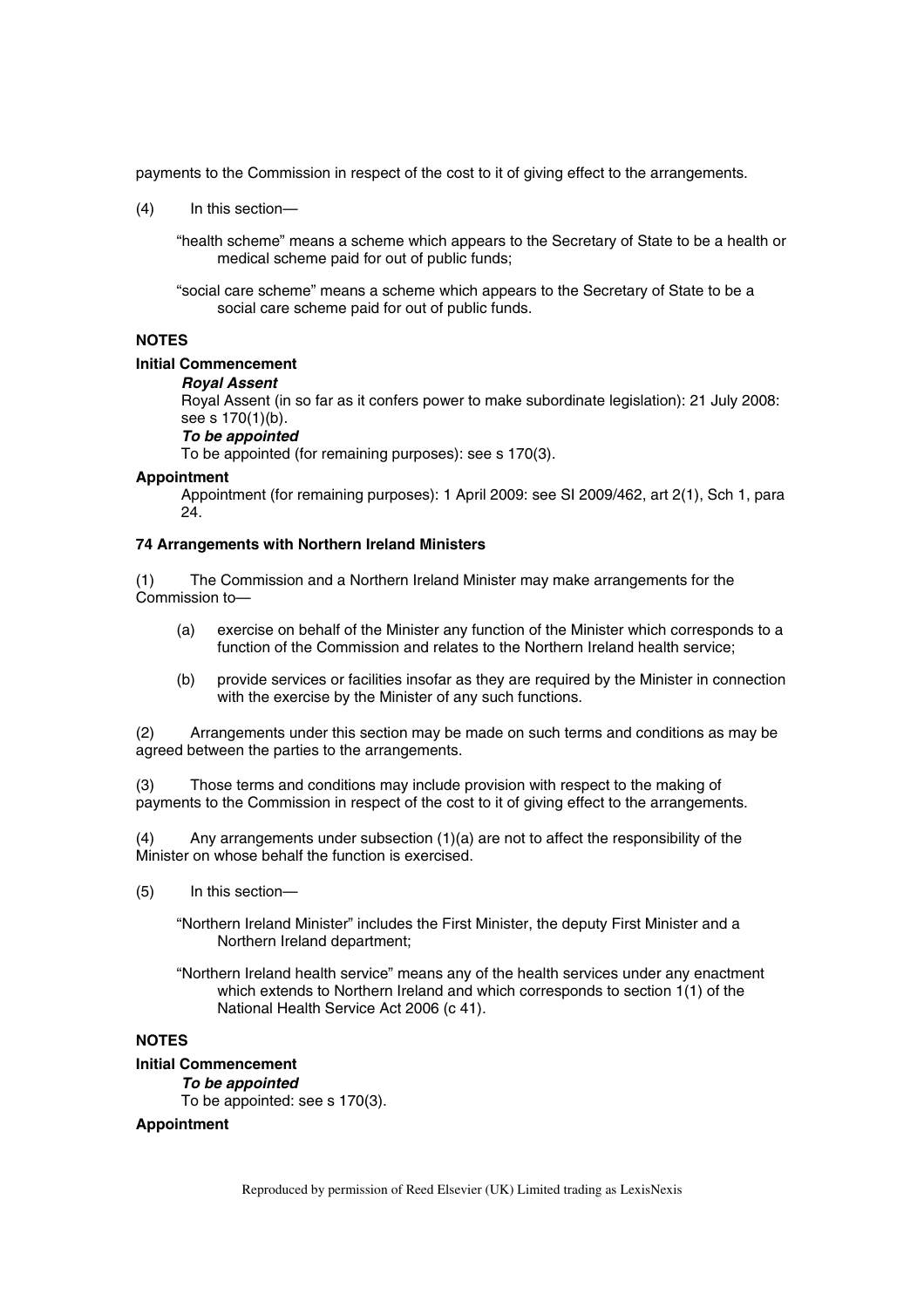Appointment: 1 April 2009: see SI 2009/462, art 2(1), Sch 1, para 25.

## **Extent**

This section does not extend to Scotland: see s 169(1), (4).

*Inquiries* 

## **75 Inquiries**

(1) The Secretary of State may cause an inquiry to be held into any matter connected with the exercise by the Commission of any of its functions.

(2) Before an inquiry is begun, the Secretary of State may give a direction that it be held in private.

(3) Where no such direction has been given, the person holding the inquiry may decide to hold it, or any part of it, in private.

(4) Subsections (2) to (5) of section 250 of the Local Government Act 1972 (c 70) (powers in relation to local inquiries) apply in relation to an inquiry under this section as they apply in relation to a local inquiry under that section.

(5) The report of the person holding the inquiry is to be published, unless the Secretary of State considers that there are exceptional circumstances which make publication inappropriate.

(6) Publication is to be in such manner as the Secretary of State considers appropriate.

## **NOTES**

## **Initial Commencement**

*To be appointed* 

To be appointed: see s 170(3).

## **Appointment**

Appointment: 1 April 2009: see SI 2009/462, art 2(1), Sch 1, para 26.

## **Extent**

This section does not extend to Scotland: see s 169(1).

## *Information*

## **76 Disclosure of confidential personal information: offence**

(1) This section applies to information which—

- (a) has been obtained by the Commission on terms or in circumstances requiring it to be held in confidence, and
- (b) relates to and identifies an individual.

(2) A person is guilty of an offence if the person knowingly or recklessly discloses information to which this section applies during the lifetime of the individual.

- (3) A person guilty of an offence under this section is liable—
	- (a) on summary conviction, to imprisonment for a term not exceeding 12 months, or to a fine not exceeding the statutory maximum, or to both;
	- (b) on conviction on indictment, to imprisonment for a term not exceeding two years, or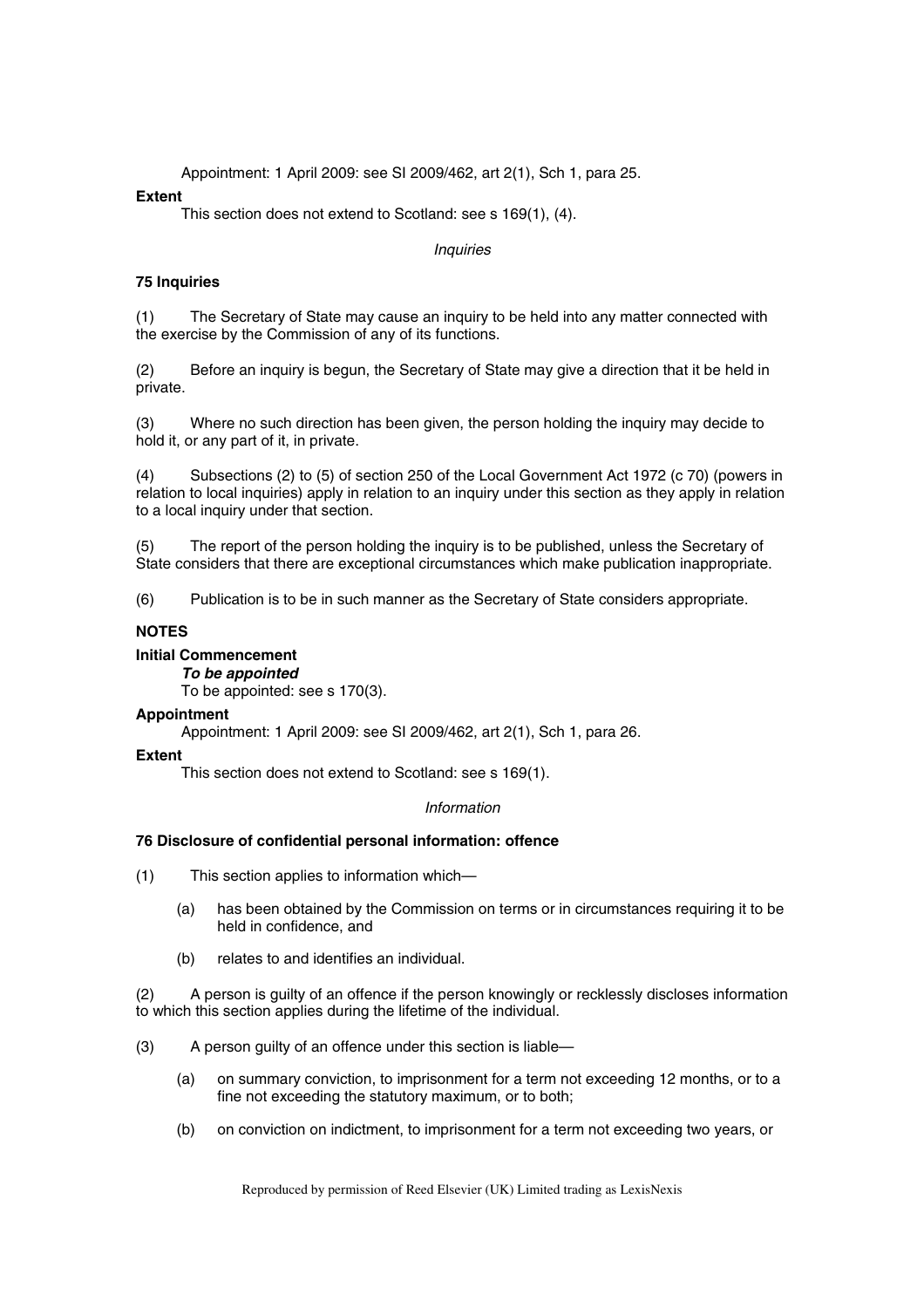to a fine, or to both.

(4) In relation to an offence committed before the commencement of section 154(1) of the Criminal Justice Act 2003 (c 44), the reference in subsection (3)(a) to 12 months is to be read as a reference to 6 months.

(5) For the purposes of subsection (1)(b), information obtained by the Commission is to be treated as identifying an individual if the individual can be identified from a combination of—

(a) that information, and

(b) other information obtained by the Commission.

(6) Reference in this section and in sections 77 to 80 to information obtained or disclosed by the Commission includes information obtained or disclosed by a person authorised by the Commission.

## **NOTES**

**Initial Commencement** 

*To be appointed* 

To be appointed: see s 170(3).

#### **Appointment**

Appointment: 1 October 2008: see SI 2008/2497, art 2(i).

#### **Extent**

This section does not extend to Scotland: see s 169(1).

## **77 Defence**

(1) It is a defence for a person charged with an offence under section 76 to prove that at the time of the alleged offence—

- (a) any of the circumstances in subsection (2) applied in relation to the disclosure, or
- (b) the person reasonably believed that any of them so applied.
- (2) The circumstances are—
	- (a) that the disclosure was made in a form in which the individual to whom the information relates is not identified;
	- (b) that the disclosure was made with the consent of that individual;
	- (c) that the information disclosed had previously been lawfully disclosed to the public;
	- (d) that the disclosure was made under or pursuant to regulations under section 113 or 114 of the Health and Social Care (Community Health and Standards) Act 2003 (c 43) (complaints about health care or social services);
	- (e) that the disclosure was made in accordance with any enactment or court order;
	- (f) that the disclosure was necessary or expedient for the purposes of protecting the welfare of any individual;
	- (g) that the disclosure was made to any person or body in circumstances where it was necessary or expedient for the person or body to have the information for the purpose of exercising functions of that person or body under any enactment.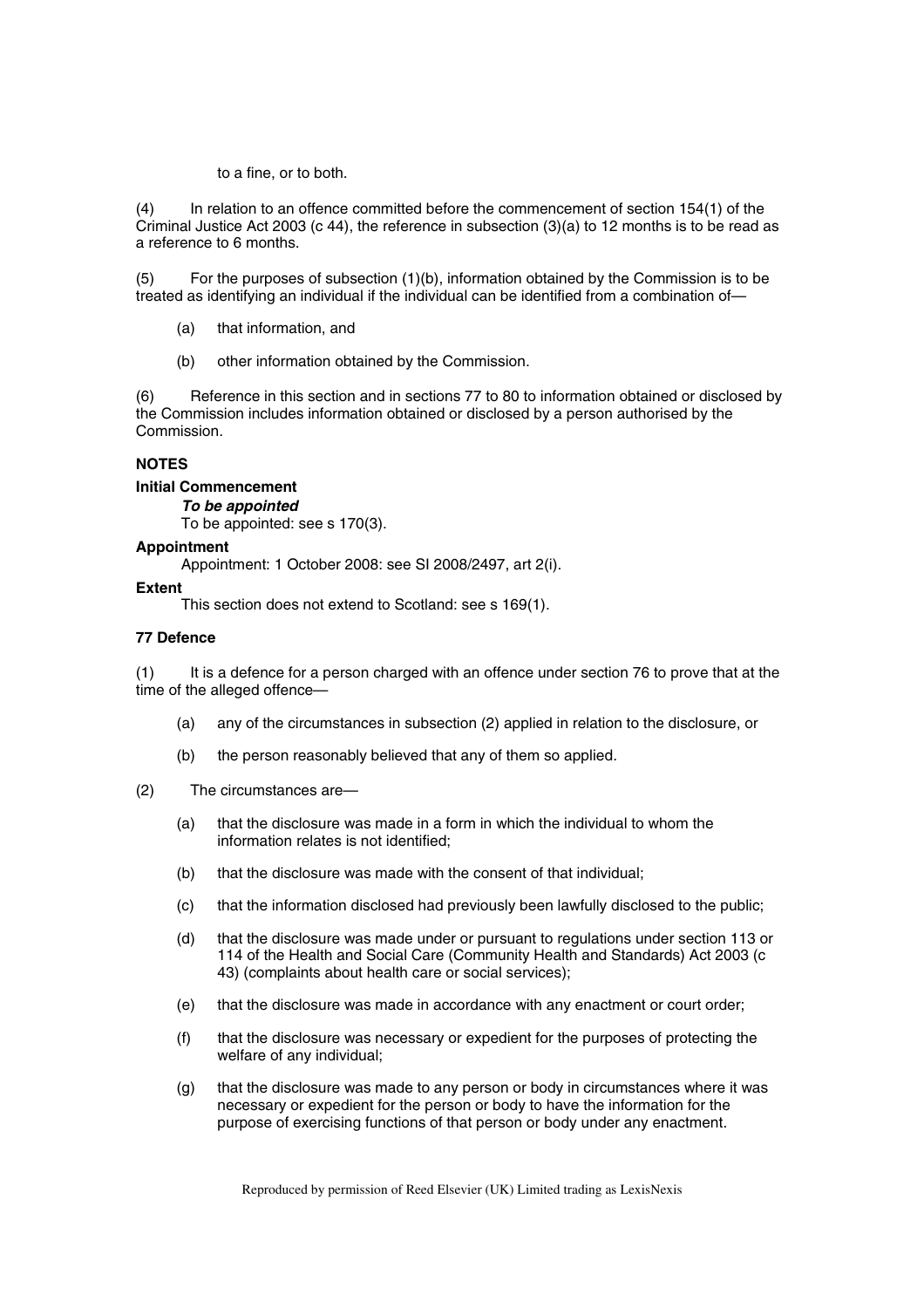(3) It is also a defence for a person charged with an offence under section 76 to prove that the disclosure was made—

- (a) for the purpose of facilitating the exercise of any of the Commission's functions,
- (b) in connection with the investigation of a criminal offence (whether or not in the United Kingdom), or
- (c) for the purpose of criminal proceedings (whether or not in the United Kingdom).

(4) If a person charged with an offence under section 76 relies on a defence in subsection (1) or (3), and evidence is adduced which is sufficient to raise an issue with respect to that defence, the court must assume that the defence is satisfied unless the prosecution proves beyond reasonable doubt that it is not.

(5) For the purposes of subsection (2)(a), information disclosed by a person is to be treated as being in a form in which an individual is identified if the individual can be identified from a combination of—

- (a) the information, and
- (b) other information disclosed by the person or by the Commission.

## **NOTES**

### **Initial Commencement**

*To be appointed*  To be appointed: see s 170(3).

**Appointment** 

Appointment: 1 October 2008: see SI 2008/2497, art 2(i).

#### **Extent**

This section does not extend to Scotland: see s 169(1).

## **78 Use of information etc**

Information obtained by, or documents or records produced to, the Commission in connection with any of its functions may be used by the Commission in connection with any of its other functions.

## **NOTES**

#### **Initial Commencement**

#### *To be appointed*

To be appointed: see s 170(3).

#### **Appointment**

Appointment: 1 October 2008: see SI 2008/2497, art 2(i).

#### **Extent**

This section does not extend to Scotland: see s 169(1).

## **79 Permitted disclosures**

(1) Subsections (2) and (3) apply to any information obtained by the Commission in the course of exercising any of its functions.

(2) In the case of information relating to an individual, the Commission may disclose the information if—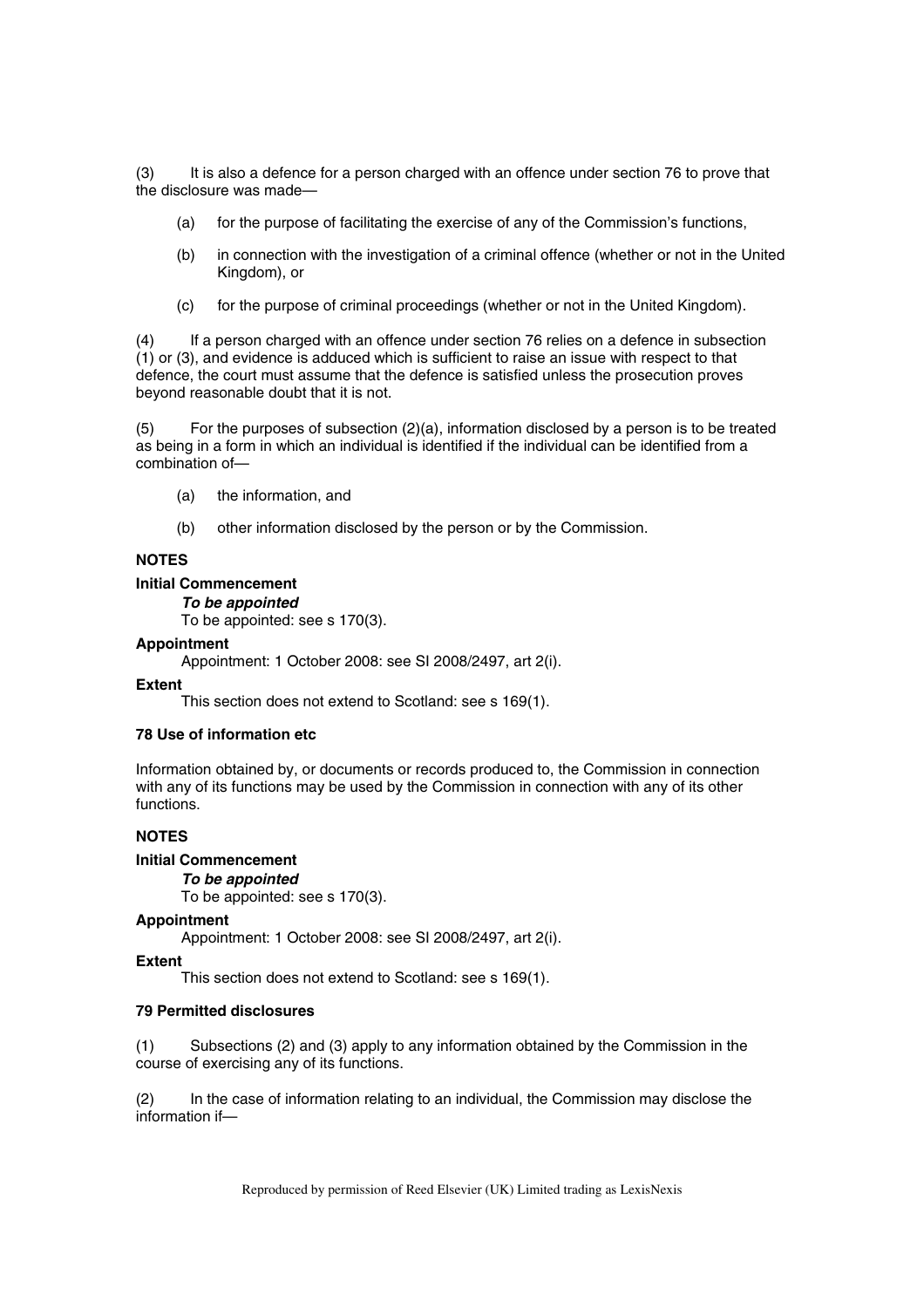- (a) the disclosure is made in a form in which the individual is not identified, or
- (b) the disclosure is made with the consent of the individual.

(3) In all cases (whether or not relating to an individual), the Commission may disclose the information if—

- (a) the information has previously been lawfully disclosed to the public,
- (b) the disclosure is made under or pursuant to regulations under section 113 or 114 of the Health and Social Care (Community Health and Standards) Act 2003 (c 43) (complaints about health care or social services),
- (c) the disclosure is made in accordance with any enactment or court order,
- (d) the disclosure is necessary or expedient for the purposes of protecting the welfare of any individual,
- (e) the disclosure is made to any person or body in circumstances where it is necessary or expedient for the person or body to have the information for the purpose of exercising functions of that person or body under any enactment,
- (f) the disclosure is made for the purpose of facilitating the exercise of any of the Commission's functions,
- (g) the disclosure is made in connection with the investigation of a criminal offence (whether or not in the United Kingdom), or
- (h) the disclosure is made for the purpose of criminal proceedings (whether or not in the United Kingdom).

(4) Subsections (2) and (3) have effect notwithstanding any rule of common law which would otherwise prohibit or restrict the disclosure.

(5) For the purposes of subsection (2)(a), information disclosed by the Commission is to be treated as being in a form in which an individual is identified if the individual can be identified from a combination of—

- (a) the information, and
- (b) other information disclosed by the Commission.

# **NOTES**

## **Initial Commencement**

*To be appointed* 

To be appointed: see s 170(3).

#### **Appointment**

Appointment: 1 October 2008: see SI 2008/2497, art 2(i).

#### **Extent**

This section does not extend to Scotland: see s 169(1).

#### **80 Code of practice on confidential personal information**

(1) The Commission must prepare and publish a code in respect of the practice it proposes to follow in relation to confidential personal information.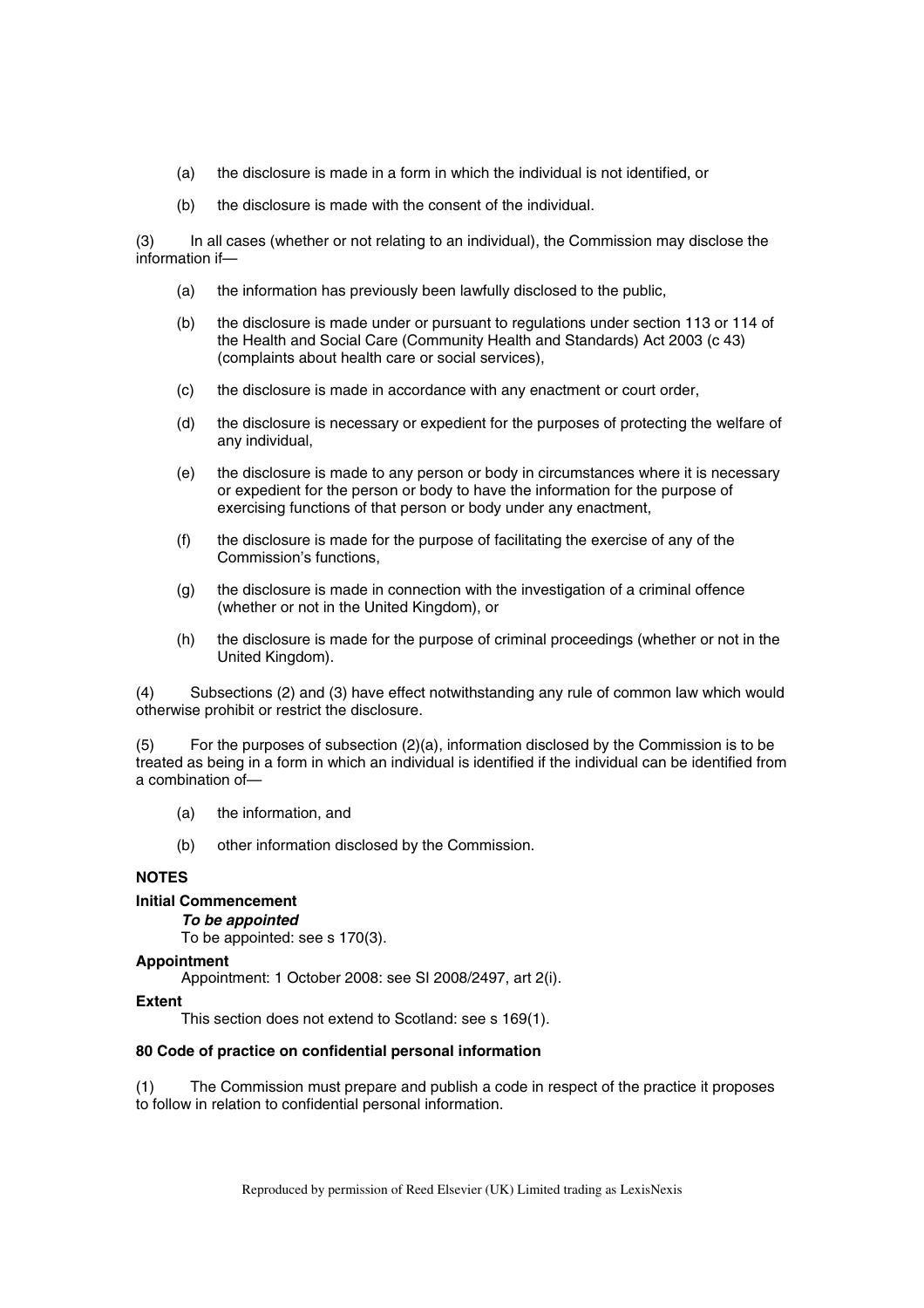- (2) The code must in particular make provision—
	- (a) about the obtaining by the Commission of information which, once obtained, will be confidential personal information, and
	- (b) about the handling, use and disclosure by the Commission of confidential personal information.
- (3) Before publishing the code, the Commission must consult—
	- [(a) the National Health Service Commissioning Board,] and
	- (b) such other persons as it considers appropriate.

(4) The Commission must keep the code under review and, if it considers it appropriate, from time to time publish a revised code (and references in this section to the code include any revised code).

- (5) In this section "confidential personal information" means information which—
	- (a) is obtained by the Commission on terms or in circumstances requiring it to be held in confidence, and
	- (b) relates to and identifies an individual.

(6) For the purposes of subsection (5)(b), information obtained by the Commission is to be treated as identifying an individual if the individual can be identified from a combination of—

- (a) the information, and
- (b) other information obtained by the Commission.

# **NOTES**

## **Initial Commencement**

*To be appointed* 

To be appointed: see s 170(3).

#### **Appointment**

Appointment: 1 October 2008: see SI 2008/2497, art 2(i).

#### **Extent**

This section does not extend to Scotland: see s 169(1).

#### **Amendment**

Sub-s (3): para (a) substituted by the Health and Social Care Act 2012, s 280(4).

Date in force: 1 April 2013: see SI 2013/160, art 2.

## *Further provisions about functions of Commission*

## **81 Publication of programme of reviews etc**

- (1) The Commission must from time to time prepare and publish a document setting out—
	- (a) the special reviews and investigations that it proposes to conduct under section 48,
	- (b) the studies that it proposes to undertake under section 54, and
	- (c) the reviews that it proposes to conduct under section 57.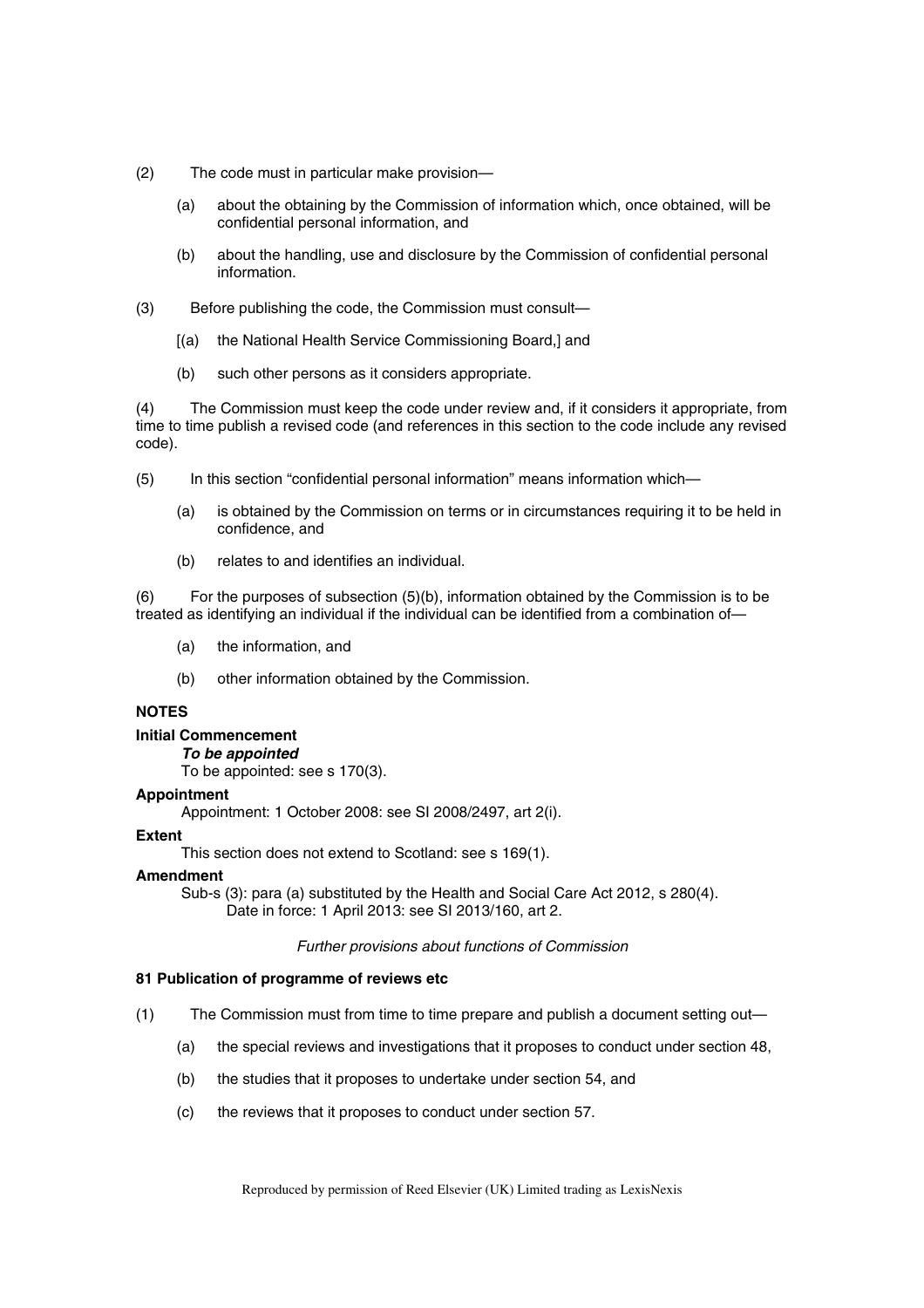- (2) Before preparing a document under subsection (1) the Commission must consult—
	- (a) the Secretary of State,
	- [(aa) the National Health Service Commissioning Board,] and
	- (b) any other person or body specified by an order made by the Secretary of State,

and it must send each of those persons or bodies a copy of the document once it is prepared.

(3) The Commission may determine that any document or combination of documents prepared for the purposes of any other enactment or enactments is to be treated as a document prepared for the purposes of subsection (1) (so long as the requirements of subsection (2) are complied with in relation to the document or documents concerned).

- (4) Nothing in a document published under subsection (1) is to be regarded—
	- (a) as affecting any power of the Secretary of State to require a review or investigation to be conducted or a study to be undertaken, or
	- (b) as preventing the Commission from conducting an investigation under section 48 where the Commission considers there to be a risk to the health, safety or welfare of persons receiving health or social care.

## **NOTES**

## **Initial Commencement**

*To be appointed* 

To be appointed: see s 170(3).

#### **Appointment**

Appointment: 1 October 2008: see SI 2008/2497, art 2(i).

## **Extent**

This section does not extend to Scotland: see s 169(1).

#### **Amendment**

Sub-s (2): para (aa) inserted by the Health and Social Care Act 2012, s 55(2), Sch 5, paras 154, 165.

Date in force: 1 April 2013: see SI 2013/160, art 2.

## **82 [Failure by the Commission or Healthwatch England in discharge of functions]**

(1) The Secretary of State may give a direction to the Commission if the Secretary of State considers that the Commission—

- (a) is failing or has failed to discharge any of its functions, or
- (b) is failing or has failed properly to discharge any of its functions[,

and that the failure is significant].

[(1A) The Secretary of State may give a direction to the Healthwatch England committee if the Secretary of State considers that the committee—

- (a) is failing or has failed to discharge a function under section 45A or any other function it is required to discharge, or
- (b) is failing or has failed properly to discharge a function under that section or any other function it is required to discharge,

Reproduced by permission of Reed Elsevier (UK) Limited trading as LexisNexis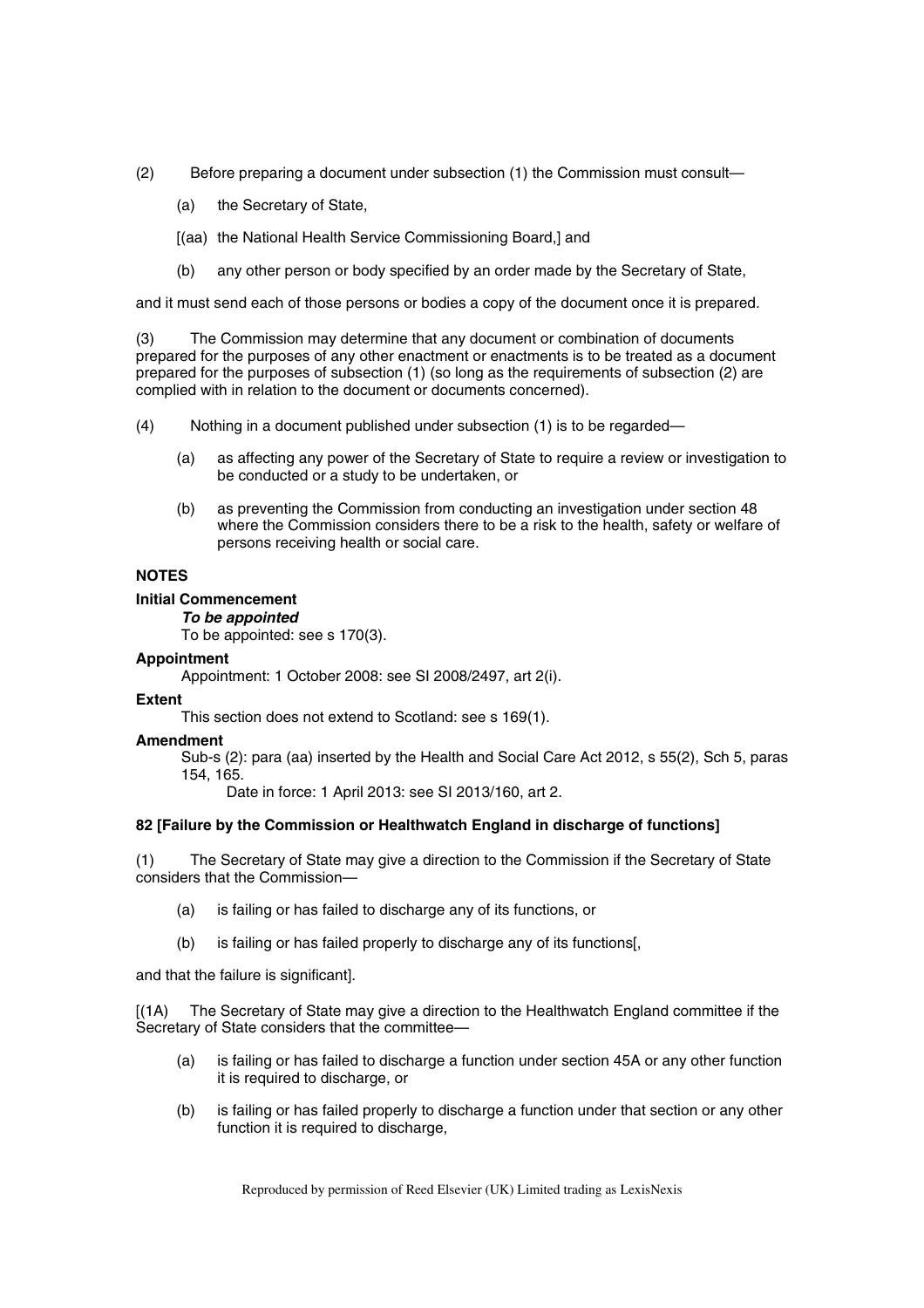and that the failure is significant.]

(2) A direction under subsection (1) [or (1A)] may direct the Commission [or (as the case may be) the committee] to discharge such of those functions, and in such manner and within such period or periods, as may be specified in the direction.

[(2A) But the Secretary of State may not give a direction under subsection (1) in relation to the performance of functions in a particular case.]

(3) If the Commission [or the committee] fails to comply with a direction under subsection (1) [or (1A)], the Secretary of State may—

- (a) discharge the functions to which the direction relates, or
- (b) make arrangements for any other person to discharge them on the Secretary of State's behalf.

[(4) Where the Secretary of State exercises a power under subsection (1) or (3), the Secretary of State must publish the reasons for doing so.

(5) For the purposes of this section a failure to discharge a function properly includes a failure to discharge it consistently with what the Secretary of State considers to be the interests of the health service in England or (as the case may be) with what otherwise appears to the Secretary of State to be the purpose for which it is conferred; and "the health service" has the same meaning as in the National Health Service Act 2006.]

## **NOTES**

## **Initial Commencement**

*To be appointed* 

To be appointed: see s 170(3).

## **Appointment**

Appointment: 1 October 2008: see SI 2008/2497, art 2(i).

## **Extent**

This section does not extend to Scotland: see s 169(1).

## **Amendment**

Section heading: substituted by the Health and Social Care Act 2012, s 181(1), (10). Date in force (in so far as is necessary for enabling the exercise of any power to make an order or regulations or to give directions): 27 March 2012: see the Health and Social Care Act 2012, s 306(1)(d).

Date in force (for remaining purposes): 1 October 2012: see SI 2012/1831, art 2(2). Sub-s (1): words ", and that the failure is significant" in square brackets inserted by the Health and Social Care Act 2012, s 294(1).

Date in force (in so far as is necessary for enabling the exercise of any power to make an order or regulations or to give directions): 27 March 2012: see the Health and Social Care Act 2012, s 306(1)(d).

Date in force (for remaining purposes): 1 October 2012: see SI 2012/1831, art 2(2). Sub-s (1A): inserted by the Health and Social Care Act 2012, s 181(1), (5).

Date in force (in so far as is necessary for enabling the exercise of any power to make an order or regulations or to give directions): 27 March 2012: see the Health and Social Care Act 2012, s 306(1)(d).

Date in force (for certain purposes): 1 October 2012: see SI 2012/1831, art 2(2). Date in force (for remaining purposes): 1 April 2013: see SI 2013/160, art 2.

Sub-s (2): words "or (1A)" in square brackets inserted by the Health and Social Care Act 2012, s 181(1), (6)(a).

Date in force (in so far as is necessary for enabling the exercise of any power to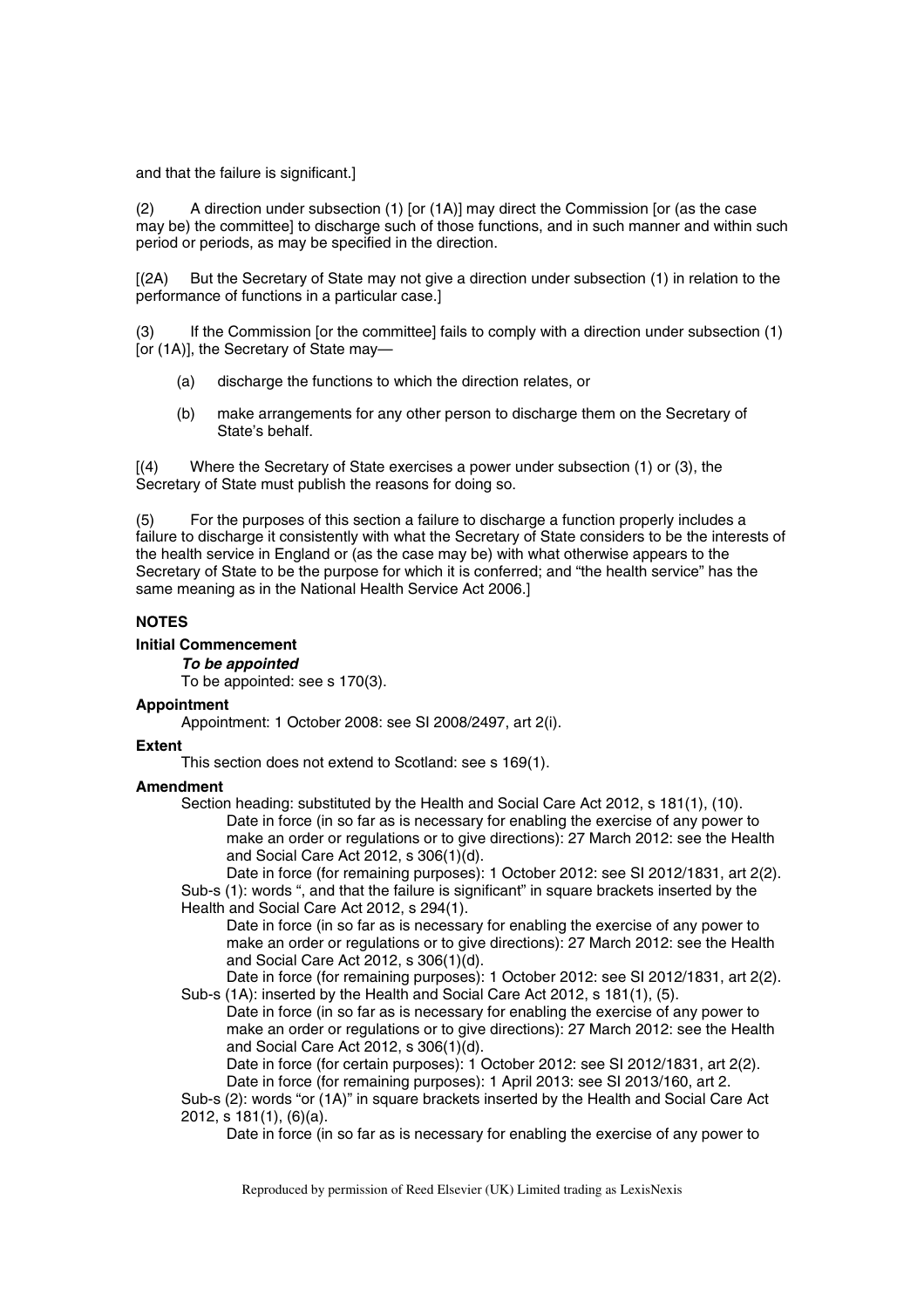make an order or regulations or to give directions): 27 March 2012: see the Health and Social Care Act 2012, s 306(1)(d).

Date in force (for remaining purposes): 1 October 2012: see SI 2012/1831, art 2(2). Sub-s (2): words "or (as the case may be) the committee" in square brackets inserted by the Health and Social Care Act 2012, s 181(1), (6)(b).

Date in force (in so far as is necessary for enabling the exercise of any power to make an order or regulations or to give directions): 27 March 2012: see the Health and Social Care Act 2012, s 306(1)(d).

Date in force (for remaining purposes): 1 October 2012: see SI 2012/1831, art 2(2). Sub-s (2A): inserted by the Health and Social Care Act 2012, s 294(2).

Date in force (in so far as is necessary for enabling the exercise of any power to make an order or regulations or to give directions): 27 March 2012: see the Health and Social Care Act 2012, s 306(1)(d).

Date in force (for remaining purposes): 1 October 2012: see SI 2012/1831, art 2(2). Sub-s (3): words "or the committee" in square brackets inserted by the Health and Social

Care Act 2012, s 181(1), (8)(a). Date in force (in so far as is necessary for enabling the exercise of any power to make an order or regulations or to give directions): 27 March 2012: see the Health and Social Care Act 2012, s 306(1)(d).

Date in force (for remaining purposes): 1 October 2012: see SI 2012/1831, art 2(2). Sub-s (3): words "or (1A)" in square brackets inserted by the Health and Social Care Act 2012, s 181(1), (8)(b).

Date in force (in so far as is necessary for enabling the exercise of any power to make an order or regulations or to give directions): 27 March 2012: see the Health and Social Care Act 2012, s 306(1)(d).

Date in force (for remaining purposes): 1 October 2012: see SI 2012/1831, art 2(2). Sub-ss (4), (5): inserted by the Health and Social Care Act 2012, s 294(3).

Date in force (in so far as is necessary for enabling the exercise of any power to make an order or regulations or to give directions): 27 March 2012: see the Health and Social Care Act 2012, s 306(1)(d).

Date in force (for remaining purposes): 1 October 2012: see SI 2012/1831, art 2(2).

#### **83 Reports for each financial year etc**

(1) As soon as possible after the end of each financial year, the Commission must make a report on each of the following matters—

- (a) the way in which it has exercised its functions during the year,
- (b) the provision of NHS care during the year,
- (c) the provision of adult social services during the year,
- (d) the carrying on of regulated activities during the year, and
- (e) the steps taken by it during the year to implement the proposals in its statement under section 5 (statement on user involvement).

 $[(1A)$  The reference in subsection  $(1)(a)$  to the Commission's functions does not include a reference to its functions under section 45A.]

(2) The Commission may comply with subsection (1) by preparing a single document or separate documents on each of the matters mentioned there.

 $[(2A)$  The reports under subsection  $(1)(b)$  and  $(c)$  must, in particular, set out (and identify as such) the contents of the report made by the Healthwatch England committee under section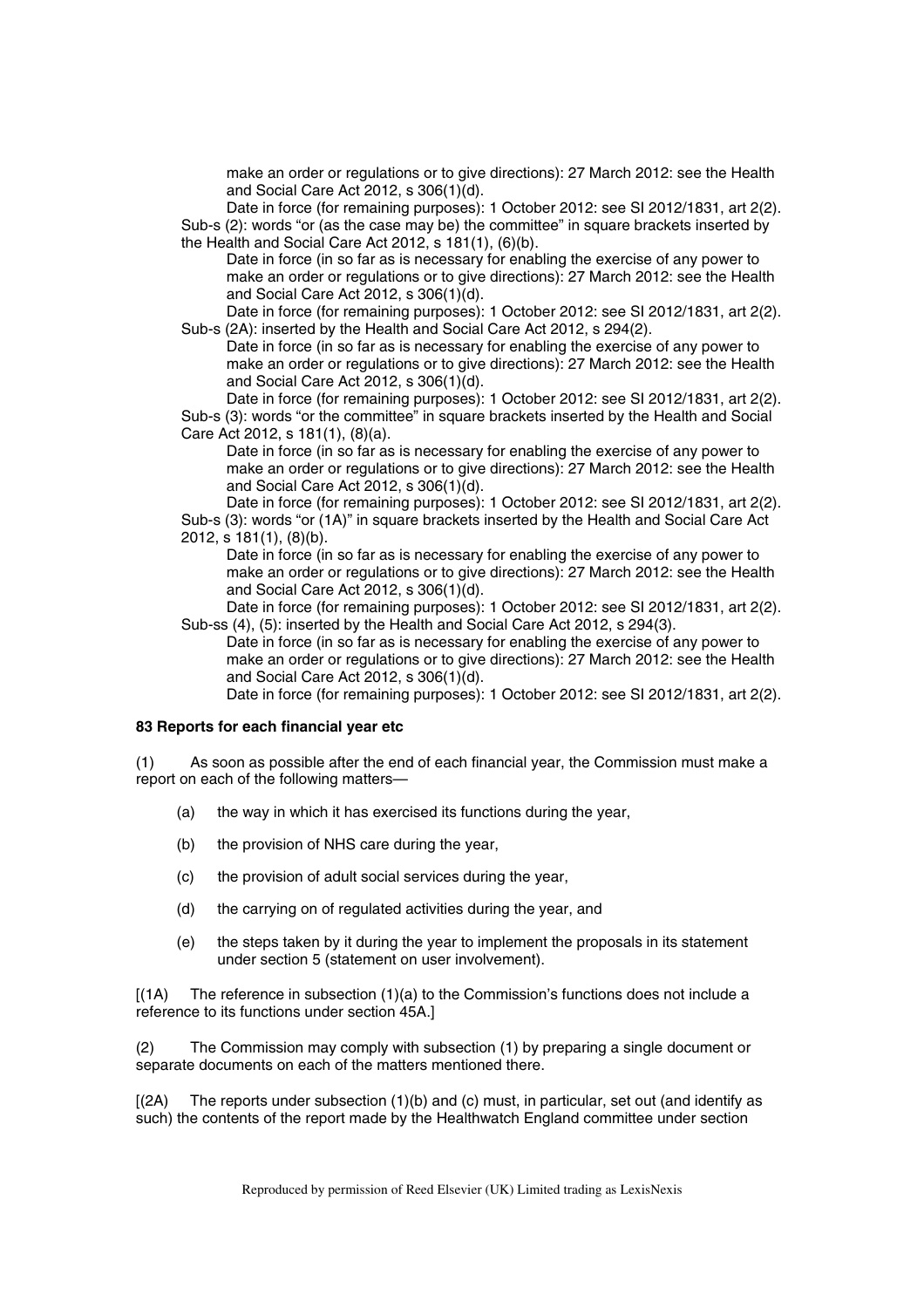45C(1)(a) in respect of the year concerned.]

(3) If the Secretary of State so directs, a report under subsection (1) must include separate reports on such aspects of the matters mentioned in that subsection as may be specified in the direction.

- (4) The Commission must—
	- (a) lay before Parliament a copy of each report made under subsection (1), and
	- (b) send a copy of each such report to the Secretary of State.

(5) The Commission must also provide the Secretary of State with such reports and information relating to the exercise of its functions as the Secretary of State may from time to time request.

(6) Subsection (1)(a) does not apply to the Commission's functions under the Mental Health Act 1983 (c 20).

(7) In this section, "financial year" means—

- (a) the period beginning with the date on which the Commission is established and ending with the next 31 March following that date, and
- (b) each successive period of 12 months ending with 31 March.

### **NOTES**

### **Initial Commencement**

*To be appointed* 

To be appointed: see s 170(3).

# **Appointment**

Appointment: 1 October 2008: see SI 2008/2497, art 2(i).

### **Extent**

This section does not extend to Scotland: see s 169(1).

# **Amendment**

Sub-s (1A): inserted by the Health and Social Care Act 2012, s 181(1), (11).

Date in force (in so far as is necessary for enabling the exercise of any power to make an order or regulations or to give directions): 27 March 2012: see the Health and Social Care Act 2012, s 306(1)(d).

Date in force (for remaining purposes): 1 October 2012: see SI 2012/1831, art 2(2). Sub-s (2A): inserted by the Health and Social Care Act 2012, s 181(1), (12).

Date in force (in so far as is necessary for enabling the exercise of any power to make an order or regulations or to give directions): 27 March 2012: see the Health and Social Care Act 2012, s 306(1)(d).

Date in force (for remaining purposes): 1 October 2012: see SI 2012/1831, art 2(2).

### **84 Reports and information**

(1) Subsections (2) and (3) apply to a report published by the Commission under any provision of this Part or of the Mental Health Act 1983.

(2) The Commission must make copies of the report available for inspection at its offices by any person at any reasonable time.

(3) Any person who requests a copy of the report is entitled to have one on payment of such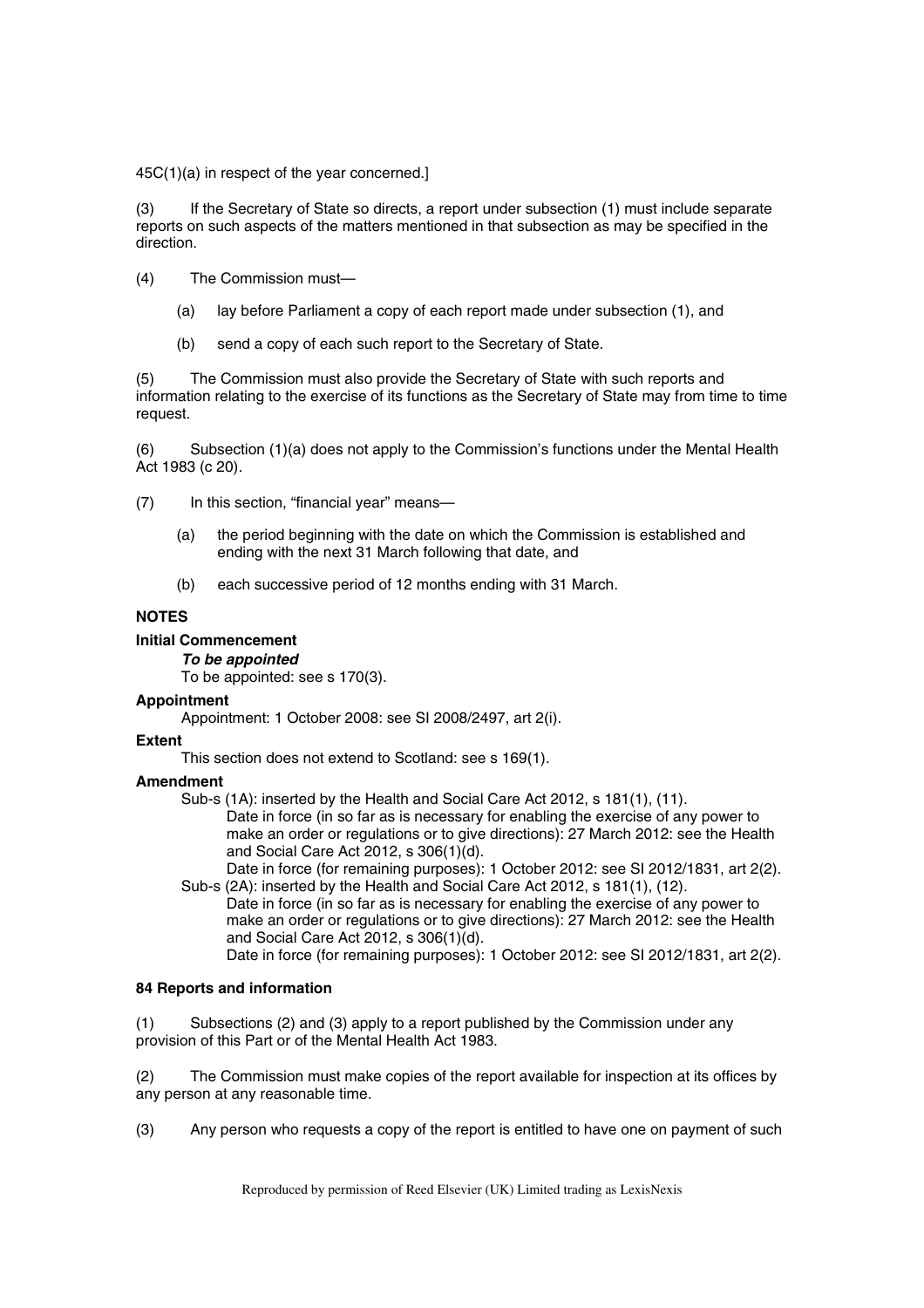reasonable fee (if any) as the Commission considers appropriate.

(4) The Commission may charge a person such reasonable fee as it considers appropriate where it provides the person, on request, with any other information relevant to the exercise of the Commission's functions under this Part.

# **NOTES**

# **Initial Commencement**

*To be appointed* 

To be appointed: see s 170(3).

### **Appointment**

Appointment: 1 April 2009: see SI 2009/462, art 2(1), Sch 1, para 27.

### **Extent**

This section does not extend to Scotland: see s 169(1).

### *Fees*

# **85 Fees**

(1) The Commission may with the consent of the Secretary of State from time to time make and publish provision—

(a) requiring a fee to be paid in respect of—

(i) an application for registration as a service provider or manager under Chapter 2,

- (ii) the grant or subsistence of any such registration, or
- (iii) an application under section 19(1);
- (b) requiring English NHS bodies, English local authorities, persons registered under Chapter 2 and such other persons as may be prescribed to pay a fee in respect of the exercise by the Commission of such of its other functions under this Part as may be prescribed.

(2) The amount of a fee payable under provision under subsection (1) is to be such as may be specified in, or calculated or determined under, the provision.

- (3) Provision under subsection (1) may include provision—
	- (a) for different fees to be paid in different cases,
	- (b) for different fees to be paid by persons of different descriptions,
	- (c) for the amount of a fee to be determined by the Commission in accordance with specified factors, and
	- (d) for determining the time by which a fee is to be payable.

(4) Before making provision under subsection (1) the Commission must consult such persons as it thinks appropriate.

(5) If the Secretary of State considers it necessary or desirable to do so, the Secretary of State may by regulations make provision determining the amount of a fee payable to the Commission by virtue of this section, and the time at which it is payable, instead of those matters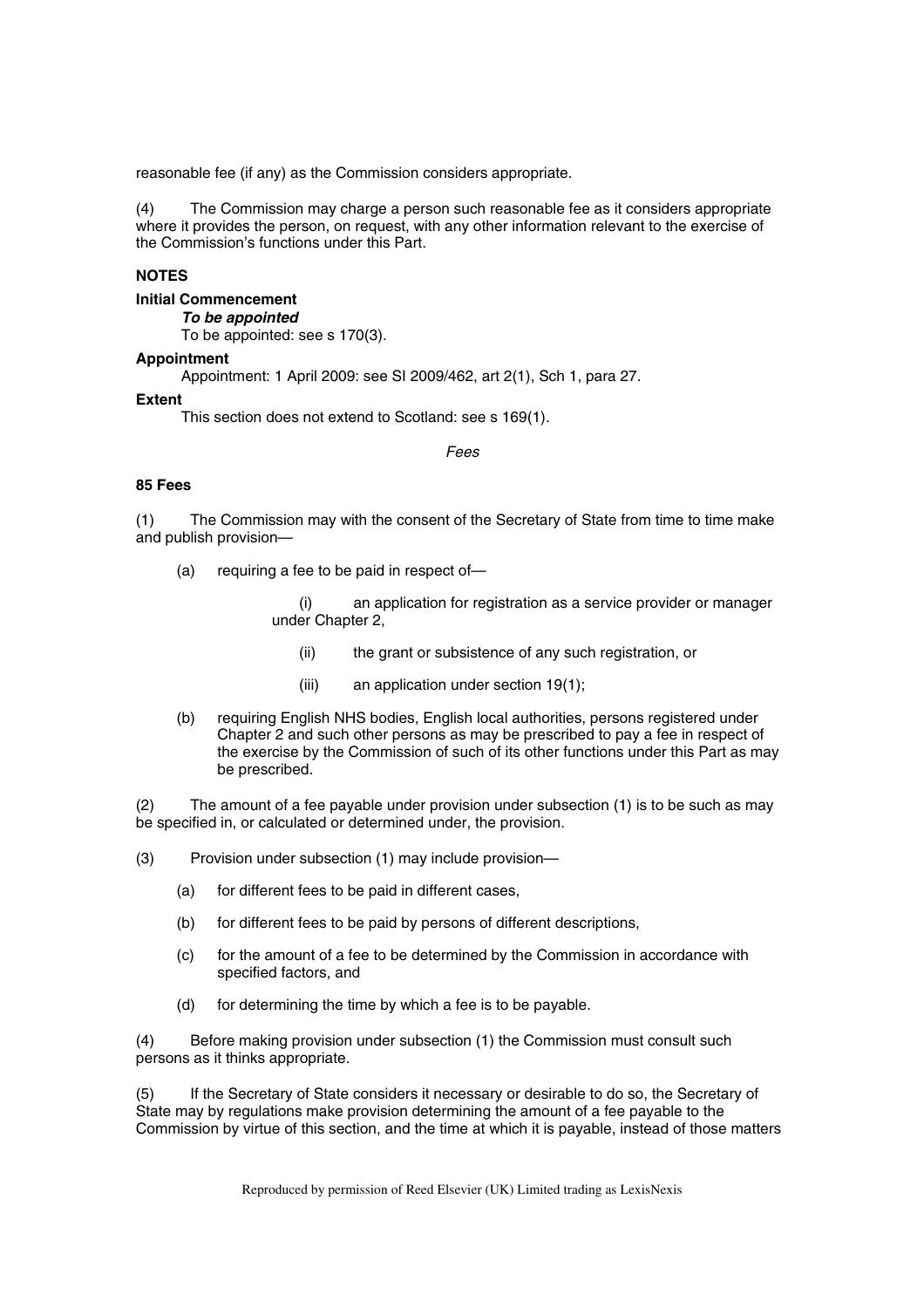being determined in accordance with provision made under subsection (1).

(6) Before making any regulations under this section, the Secretary of State must consult the Commission and such other persons as the Secretary of State thinks appropriate.

(7) For the purpose of determining the fee payable by a person by virtue of this section, the person must provide the Commission with such information, in such form, as the Commission may require.

(8) A fee payable by virtue of this section may, without prejudice to any other method of recovery, be recovered summarily as a civil debt.

# **NOTES**

### **Initial Commencement**

# *Royal Assent*

Royal Assent (in so far as it confers power to make subordinate legislation): 21 July 2008: see s 170(1)(b).

# *To be appointed*

To be appointed (for remaining purposes): see s 170(3).

### **Appointment**

Appointment (for remaining purposes): 1 October 2008: see SI 2008/2497, art 2(j).

### **Extent**

This section does not extend to Scotland: see s 169(1).

### *Enforcement*

# **86 Penalty notices**

(1) Where the Commission is satisfied that a person has committed a fixed penalty offence, the Commission may give the person a penalty notice in respect of the offence.

(2) A fixed penalty offence is any Part 1 offence that is prescribed for the purposes of this section.

(3) A penalty notice is a notice offering the person the opportunity of discharging any liability to conviction for the offence to which the notice relates by payment of a penalty in accordance with the notice.

(4) Where a person is given a penalty notice, proceedings for the offence to which the notice relates may not be instituted before the end of such period as may be prescribed.

(5) Where a person is given a penalty notice, the person cannot be convicted of the offence to which the notice relates if the person pays a penalty in accordance with the notice.

(6) Penalties under this section are payable to the Commission.

(7) Penalties received by the Commission under this section must be paid to the Secretary of State.

# **NOTES**

### **Initial Commencement**

### *Royal Assent*

Royal Assent (in so far as it confers power to make subordinate legislation): 21 July 2008: see s 170(1)(b).

Reproduced by permission of Reed Elsevier (UK) Limited trading as LexisNexis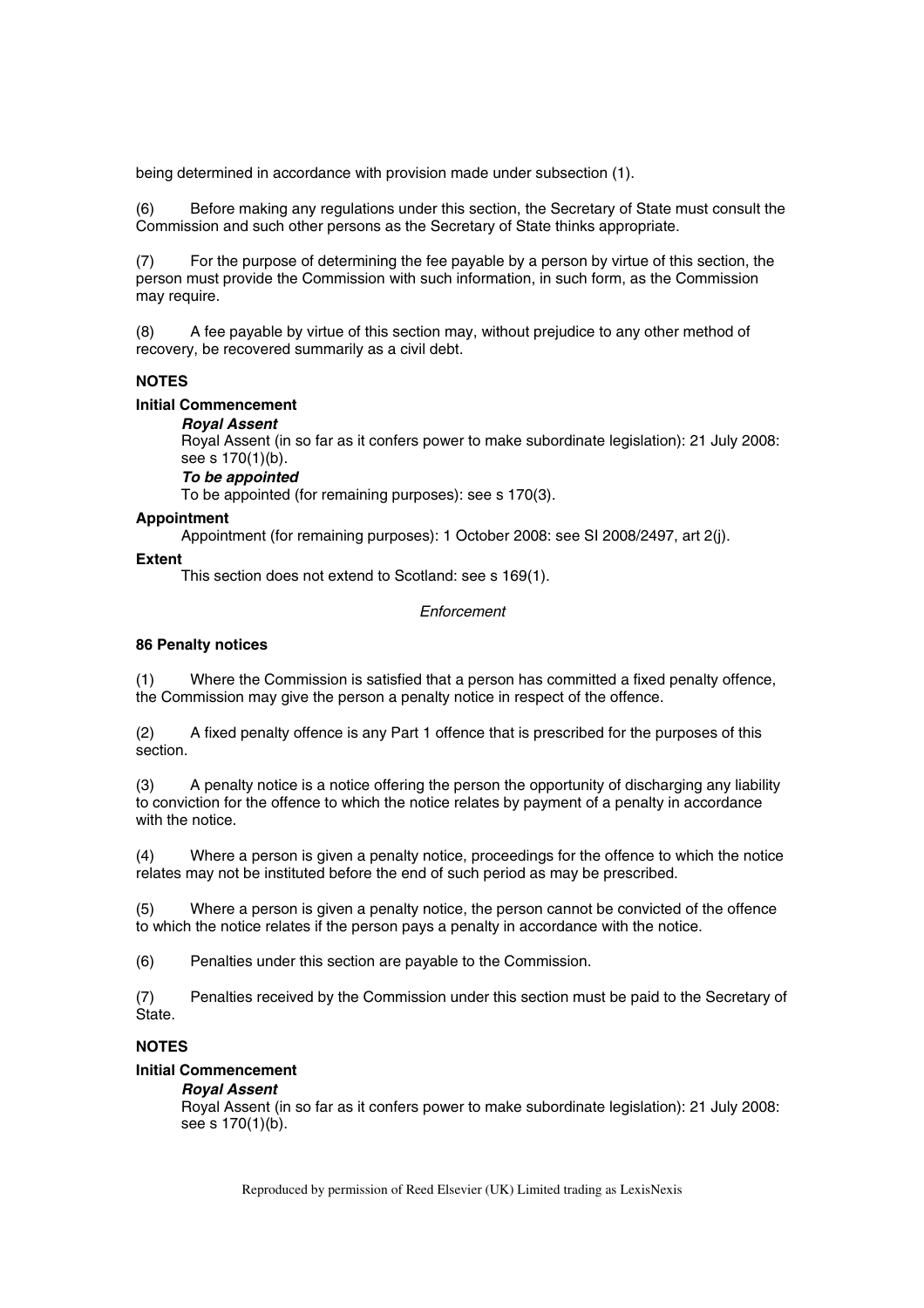# *To be appointed*

To be appointed (for remaining purposes): see s 170(3).

### **Appointment**

Appointment (for remaining purposes): 1 April 2009: see SI 2009/462, art 2(1), Sch 1, para 28.

### **Extent**

This section does not extend to Scotland: see s 169(1).

### **Subordinate Legislation**

Health and Social Care Act 2008 (Regulated Activities) Regulations 2010, SI 2010/781 (made under sub-ss (2), (4)).

Care Quality Commission (Registration) and (Additional Functions) and Health and Social Care Act 2008 (Regulated Activities) (Amendment) Regulations 2012, SI 2012/921 (made under sub-s (2)).

### **87 Penalty notices: supplementary provision**

(1) Regulations may make—

- (a) provision as to the form and content of penalty notices,
- (b) provision as to the monetary amount of the penalty and the time by which it is to be paid,
- (c) provision determining the methods by which penalties may be paid,
- (d) provision as to the records to be kept in relation to penalty notices,
- (e) provision for or in connection with the withdrawal, in prescribed circumstances, of a penalty notice, including—

(i) repayment of any amount paid by way of penalty under a penalty notice which is withdrawn, and

(ii) prohibition of the institution or continuation of proceedings for the offence to which the withdrawn notice relates,

### (f) provision for a certificate—

(i) purporting to be signed by or on behalf of a prescribed person, and

(ii) stating that payment of any amount paid by way of penalty was or, as the case may be, was not received on or before a date specified in the certificate,

to be received in evidence of the matters so stated,

- (g) provision as to the action to be taken if a penalty is not paid in accordance with a penalty notice, and
- (h) such other provision in relation to penalties or penalty notices as the Secretary of State thinks necessary or expedient.
- (2) Regulations under subsection (1)(b)—
	- (a) may make provision for penalties of different amounts to be payable in different cases, including provision for the penalty payable under a penalty notice to differ

Reproduced by permission of Reed Elsevier (UK) Limited trading as LexisNexis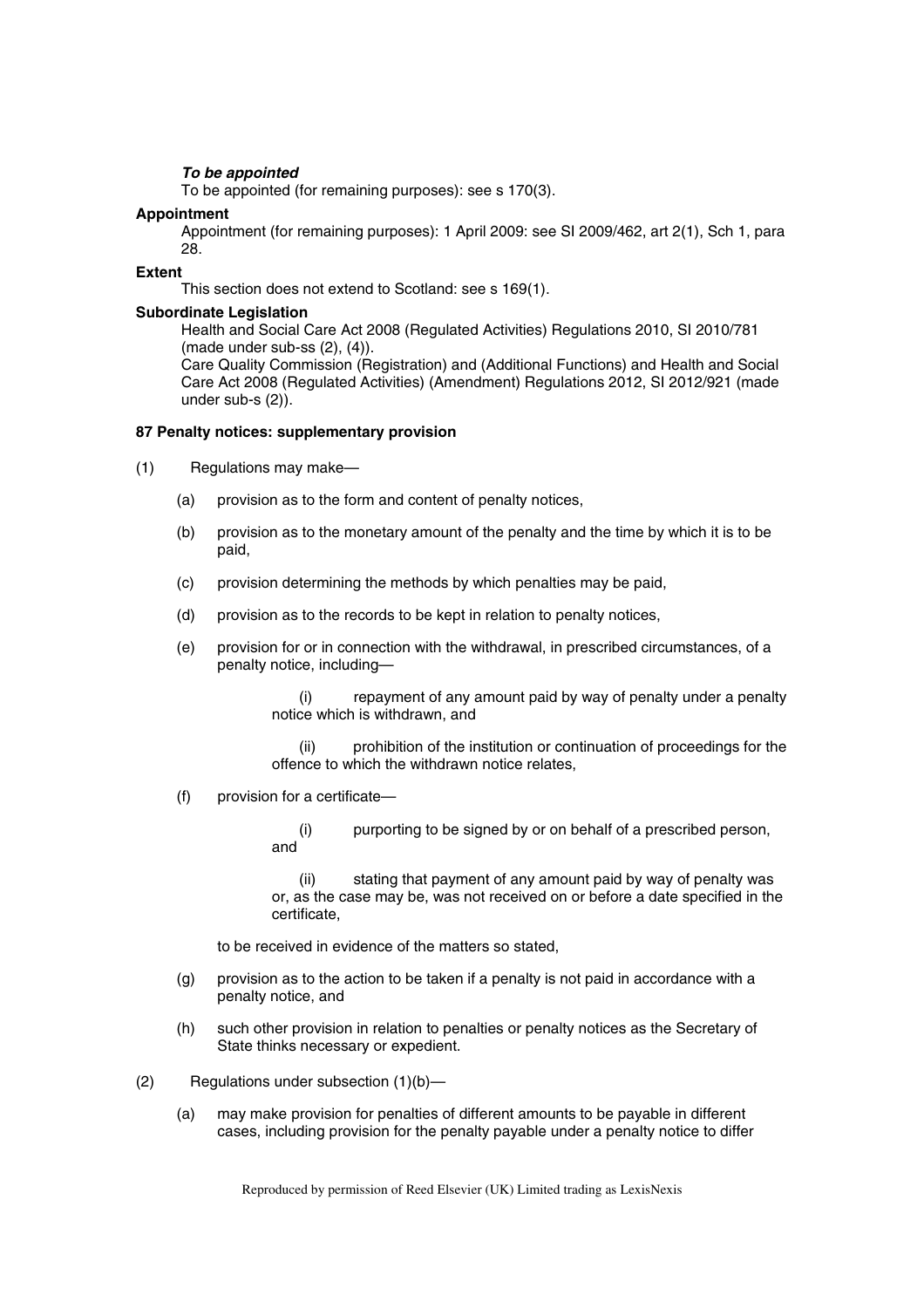according to the time by which it is paid, but

- (b) must secure that the amount of any penalty payable in respect of any offence does not exceed one half of the maximum amount of the fine to which a person committing the offence would be liable on summary conviction.
- (3) In this section—

"penalty" means a penalty under a penalty notice;

"penalty notice" has the meaning given by section 86(3).

# **NOTES**

### **Initial Commencement**

### *Royal Assent*

Royal Assent (in so far as it confers power to make subordinate legislation): 21 July 2008: see s 170(1)(b).

# *To be appointed*

To be appointed (for remaining purposes): see s 170(3).

### **Appointment**

Appointment (for remaining purposes): 1 April 2009: see SI 2009/462, art 2(1), Sch 1, para 28.

### **Extent**

This section does not extend to Scotland: see s 169(1).

### **Subordinate Legislation**

Health and Social Care Act 2008 (Regulated Activities) Regulations 2010, SI 2010/781 (made under sub-ss (1), (2)).

Care Quality Commission (Registration) and (Additional Functions) and Health and Social Care Act 2008 (Regulated Activities) (Amendment) Regulations 2012, SI 2012/921 (made under sub-ss (1), (2)).

### **88 Guidance by the Commission in relation to enforcement action**

(1) The Commission must issue guidance about how it will exercise its functions under any of the following provisions of this Part—

- (a) section 12(5) (variation, removal or imposition of condition in relation to registration as a service provider),
- (b) section 15(5) (variation, removal or imposition of condition in relation to registration as a manager),
- (c) sections 17 and 18 (cancellation or suspension of registration),
- (d) section 29 (warning notice),
- (e) section 86 (penalty notices), and
- (f) section 89 (publication of information).

(2) The guidance may also include guidance, in relation to any Part 1 offence, as to the circumstances in which the Commission is likely to take criminal proceedings for the offence.

(3) The Commission may from time to time revise guidance published by it under this section and issue the revised guidance.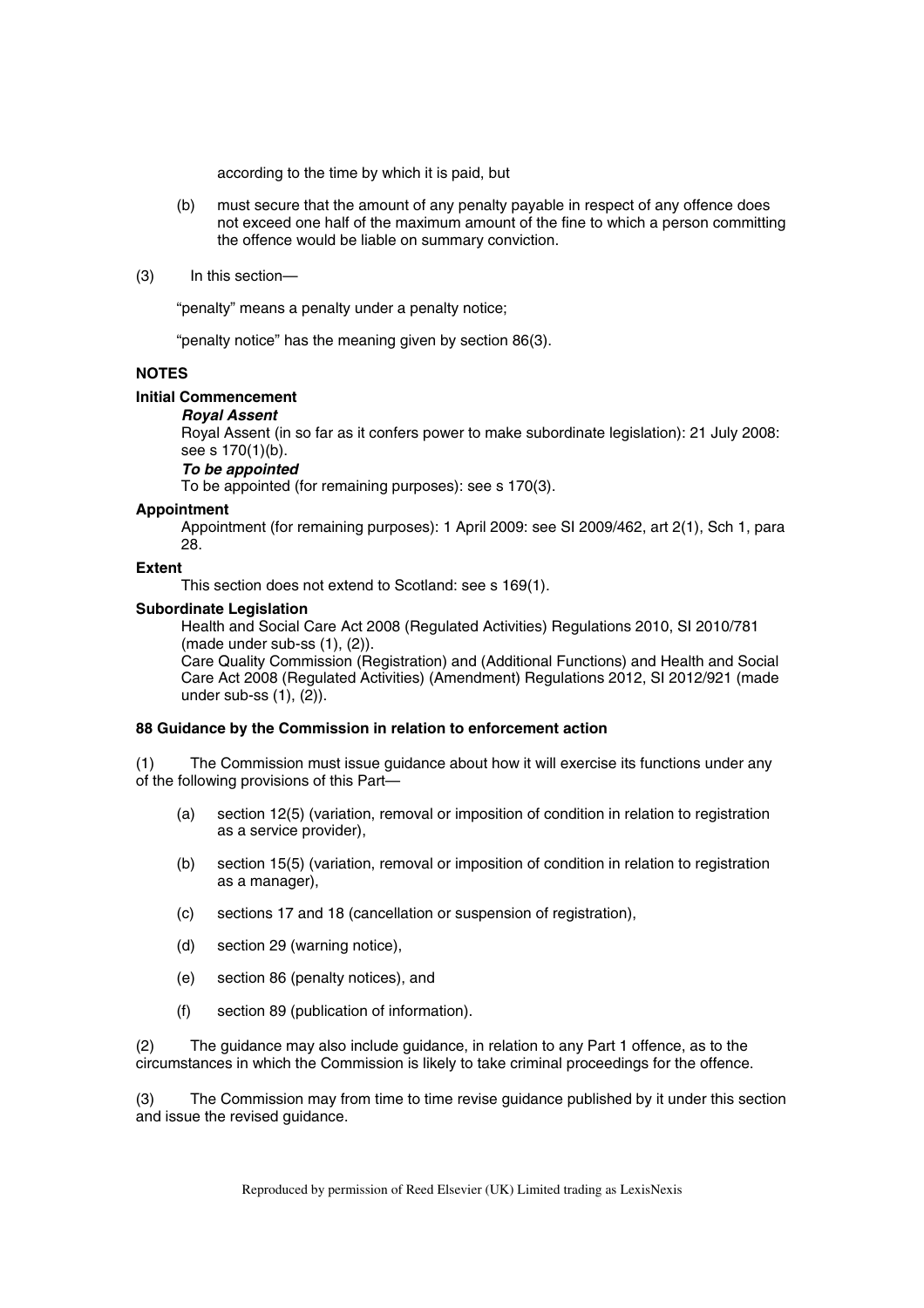(4) Before issuing any guidance or revised guidance under this section, the Commission must consult—

- (a) such persons as may be prescribed, and
- (b) such other persons as the Commission considers appropriate.

### **NOTES**

### **Initial Commencement**

*To be appointed* 

To be appointed: see s 170(3).

## **Appointment**

Appointment: 1 October 2008: see SI 2008/2497, art 2(k).

#### **Extent**

This section does not extend to Scotland: see s 169(1).

#### **89 Publication of information relating to enforcement action etc**

(1) Regulations may authorise or require the publication by the Commission of prescribed information relating to—

- (a) the cancellation or suspension of a person's registration under Chapter 2;
- (b) the conviction of any person in respect of a Part 1 offence and the penalty imposed;
- (c) the variation or removal under section  $12(5)(a)$  or  $15(5)(a)$  of any condition for the time being in force in relation to a person's registration;
- (d) the imposition under section  $12(5)(b)$  or  $15(5)(b)$  of any additional condition;
- (e) a warning notice under section 29;
- (f) the payment by any person of a penalty in accordance with a penalty notice issued under section 86, and the offence to which the notice relates.

(2) Any regulations made by virtue of subsection (1)(e) must require the Commission, before publishing information relating to a warning notice under section 29, to provide the person to whom the notice was given with an opportunity to make representations to the Commission relating to the matters dealt with in the notice.

(3) The regulations may prescribe the time when, and manner in which, any information is to be published.

#### **NOTES**

### **Initial Commencement**

### *Royal Assent*

Royal Assent (in so far as it confers power to make subordinate legislation): 21 July 2008: see s 170(1)(b).

# *To be appointed*

To be appointed (for remaining purposes): see s 170(3).

#### **Appointment**

Appointment (for remaining purposes): 1 April 2009: see SI 2009/462, art 2(1), Sch 1, para 29.

### **Extent**

This section does not extend to Scotland: see s 169(1).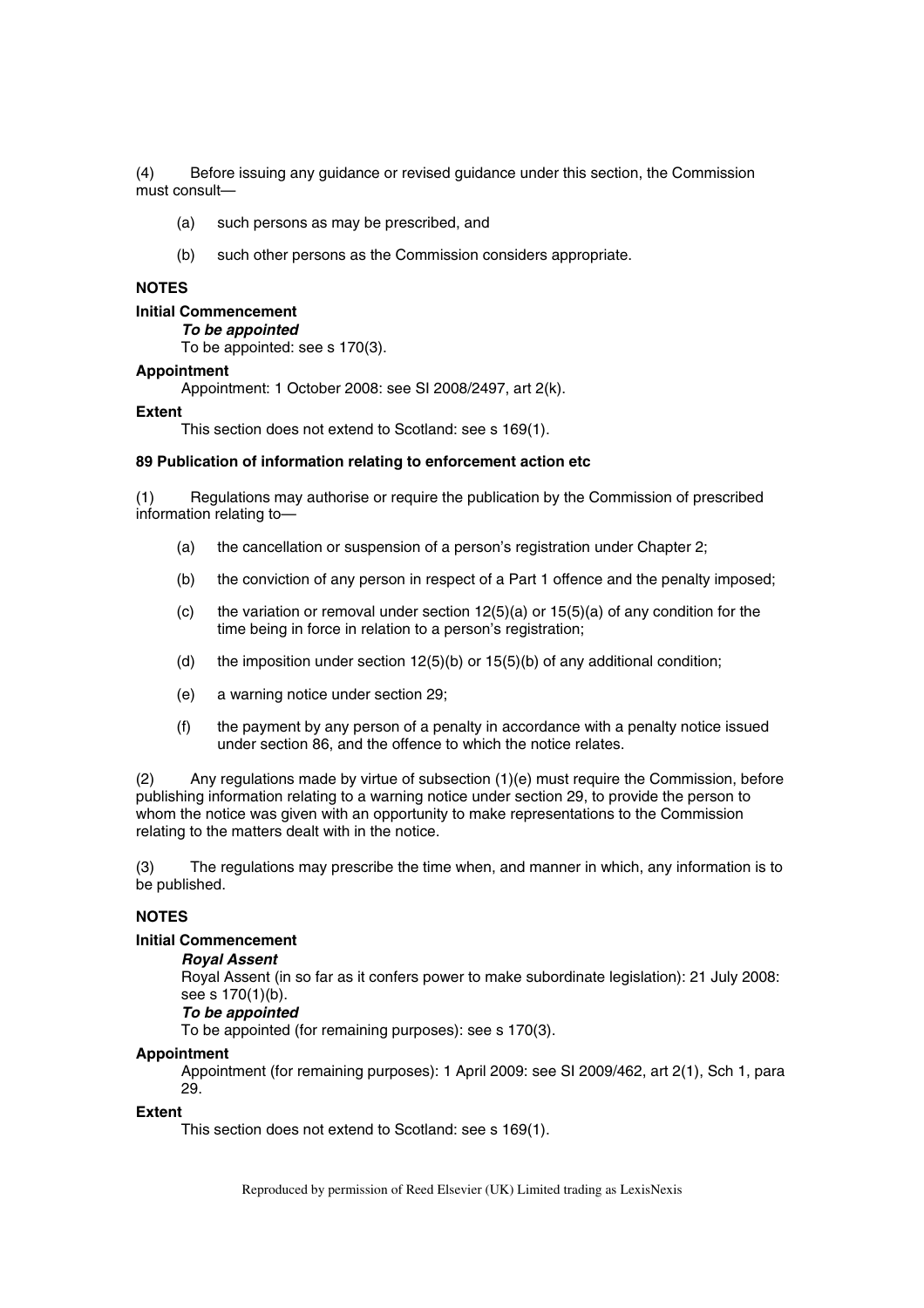# **Subordinate Legislation**

Care Quality Commission (Registration) Regulations 2009, SI 2009/3112.

### **90 Proceedings for offences**

(1) Proceedings in respect of a Part 1 offence may not, without the written consent of the Attorney General, be taken by any person other than—

- (a) the Commission, or
- (b) in relation to any functions of the Commission which the Secretary of State is for the time being discharging by virtue of section 82, the Secretary of State.

(2) Proceedings for a Part 1 offence may be brought within a period of 12 months from the date on which evidence sufficient in the opinion of the prosecutor to warrant the proceedings came to the prosecutor's knowledge; but no such proceedings are to be brought by virtue of this subsection more than 3 years after the commission of the offence.

# **NOTES**

# **Initial Commencement**

*To be appointed* 

To be appointed: see s 170(3).

# **Appointment**

Appointment (except in relation to the registration of managers): 12 January 2009: see SI 2008/3168, art 2(1)(q), (2).

Appointment (for remaining purposes): 6 April 2010: see SI 2010/807, art 2(1), Sch 1, Pt 1, para 14.

### **Extent**

This section does not extend to Scotland: see s 169(1).

# **91 Offences by bodies corporate**

(1) This section applies where a Part 1 offence is committed by a body corporate.

(2) If the offence is proved to have been committed by, or with the consent or connivance of, or to be attributable to any neglect on the part of—

- (a) any director, manager or secretary of the body corporate, or
- (b) any person who was purporting to act in any such capacity,

that director, manager, secretary or person purporting to act as such (as well as the body corporate) is guilty of the offence and liable to be proceeded against and punished accordingly.

(3) The reference in subsection (2) to a director, manager or secretary of a body corporate includes a reference—

- (a) to any other similar officer of the body, and
- (b) where the body is an English NHS body or English local authority, to any officer or member of the NHS body or local authority.

# **NOTES**

# **Initial Commencement**

# *To be appointed*

To be appointed: see s 170(3).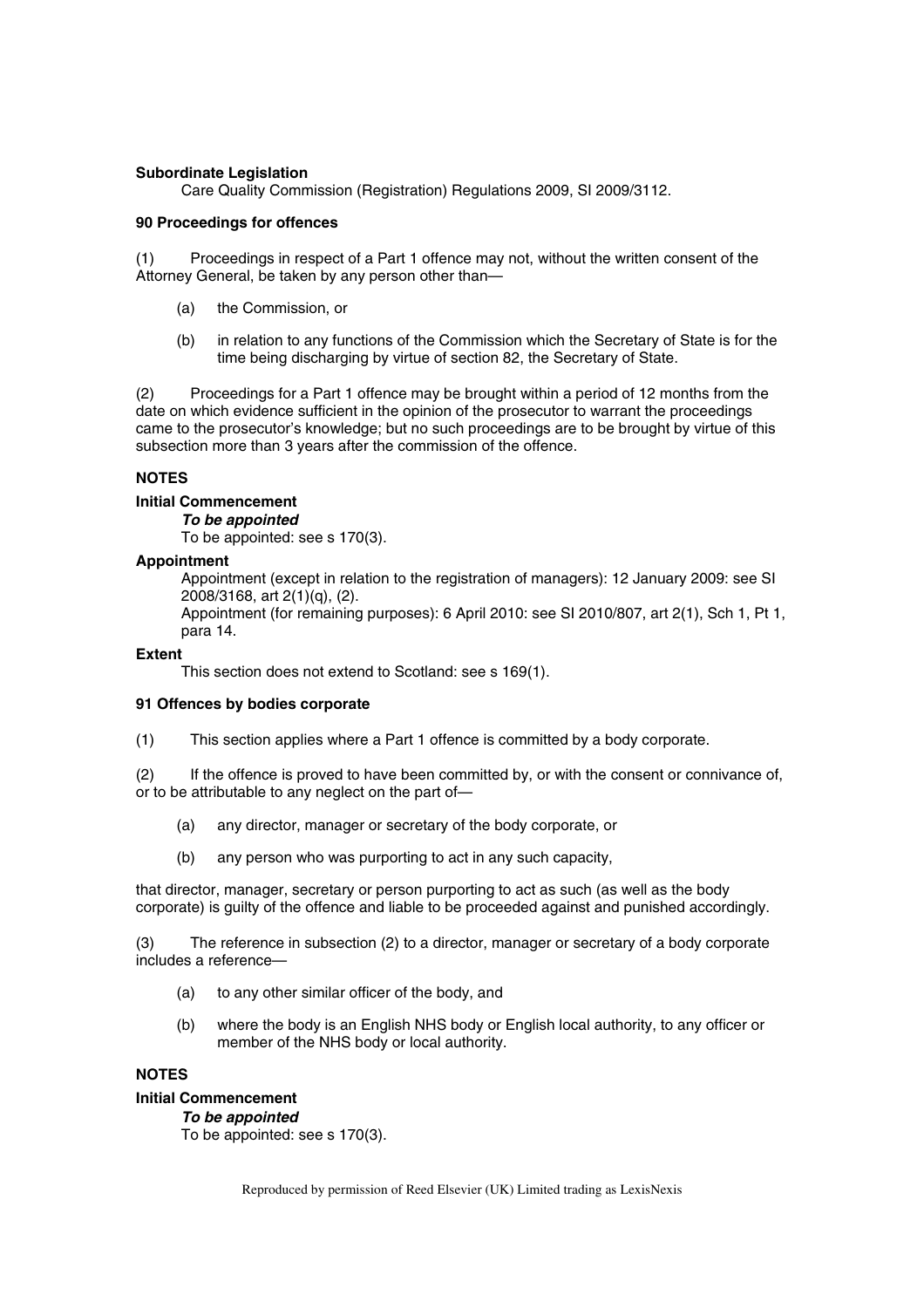### **Appointment**

Appointment (except in relation to the registration of managers): 12 January 2009: see SI 2008/3168, art 2(1)(q), (2).

### **Extent**

This section does not extend to Scotland: see s 169(1).

### **92 Unincorporated associations**

(1) Proceedings for a Part 1 offence alleged to have been committed by an unincorporated association are to be brought in the name of the association (and not in that of any of the members).

(2) Rules of court relating to the service of documents have effect as if the unincorporated association were a body corporate.

(3) In proceedings for a Part 1 offence brought against an unincorporated association, section 33 of the Criminal Justice Act 1925 (c 86) and Schedule 3 to the Magistrates' Courts Act 1980 (c 43) apply as they apply in relation to a body corporate.

(4) A fine imposed on an unincorporated association on its conviction for a Part 1 offence is to be paid out of the funds of the association.

- (5) If a Part 1 offence committed by an unincorporated association is proved—
	- (a) to have been committed with the consent or connivance of an officer of the association or a member of its governing body, or
	- (b) to be attributable to any neglect on the part of such an officer or member,

the officer or member (as well as the association) is guilty of the offence and liable to be proceeded against and punished accordingly.

# **NOTES**

### **Initial Commencement**

*To be appointed* 

To be appointed: see s 170(3).

### **Appointment**

Appointment (except in relation to the registration of managers): 12 January 2009: see SI 2008/3168, art 2(1)(q), (2).

### **Extent**

This section does not extend to Scotland: see s 169(1).

*Service of documents* 

### **93 Service of documents**

- (1) Any notice required under this Part to be given to a person ("R") may be given to R—
	- (a) by being delivered personally to R,
	- (b) by being sent to R—

by a registered post service, as defined by section 125(1) of the Postal Services Act 2000 (c 26), or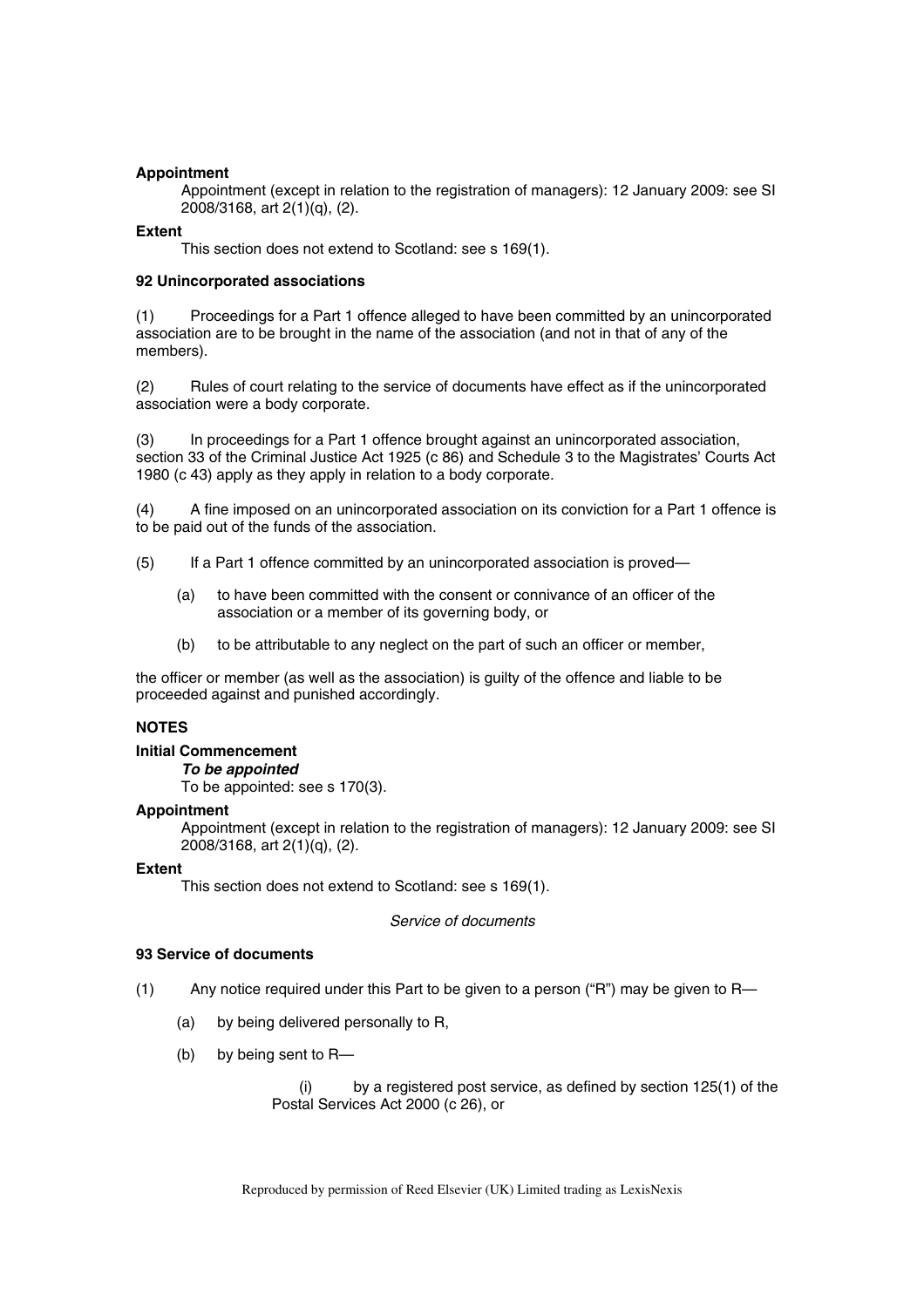(ii) by a postal service which provides for the delivery of the document to be recorded, or

(c) subject to section 94, by being sent to R by an electronic communication.

(2) Where a notice is given as mentioned in subsection (1)(b), it is, unless the contrary is proved, to be taken to have been received on the third day after the day on which it is sent.

 $[(2A)$  Where a notice is given as mentioned in subsection  $(1)(c)$  in accordance with section 94, it is, unless the contrary is proved, to be taken to have been received on the next working day after the day on which it is transmitted; and in this subsection "working day" means any day other than—

- (a) a Saturday or Sunday;
- (b) Christmas Day or Good Friday; or
- (c) a day which is a bank holiday under the Banking and Financial Dealings Act 1971 in England.]

(3) Any notice required under this Part to be given to a body corporate or firm is duly given if it is given to the secretary or clerk of that body or a partner of that firm.

(4) For the purposes of section 7 of the Interpretation Act 1978 (c 30) in its application to this section, the proper address of a person is—

- (a) in the case of a person registered under Chapter 2 who has notified the Commission under regulations under section 16 (regulations about registration) of an address for service, that address, and
- (b) in any other case, the address determined in accordance with subsection (5).
- (5) That address is—
	- (a) in the case of a secretary or clerk of a body corporate, the address of the registered or principal office of the body,
	- (b) in the case of a partner of a firm, the address of the principal office of the firm, and
	- (c) in any other case, the last known address of the person.
- (6) In this section and in section 94—
	- (a) "electronic communication" has the same meaning as in the Electronic Communications Act 2000 (c 7),
	- (b) "notice" includes any other document, and
	- (c) a reference to a notice being given by or to a person includes a reference to a notice being served by or on a person.

# **NOTES**

# **Initial Commencement**

*Royal Assent*  Royal Assent (in so far as it confers power to make subordinate legislation): 21 July 2008: see s 170(1)(b).

*To be appointed*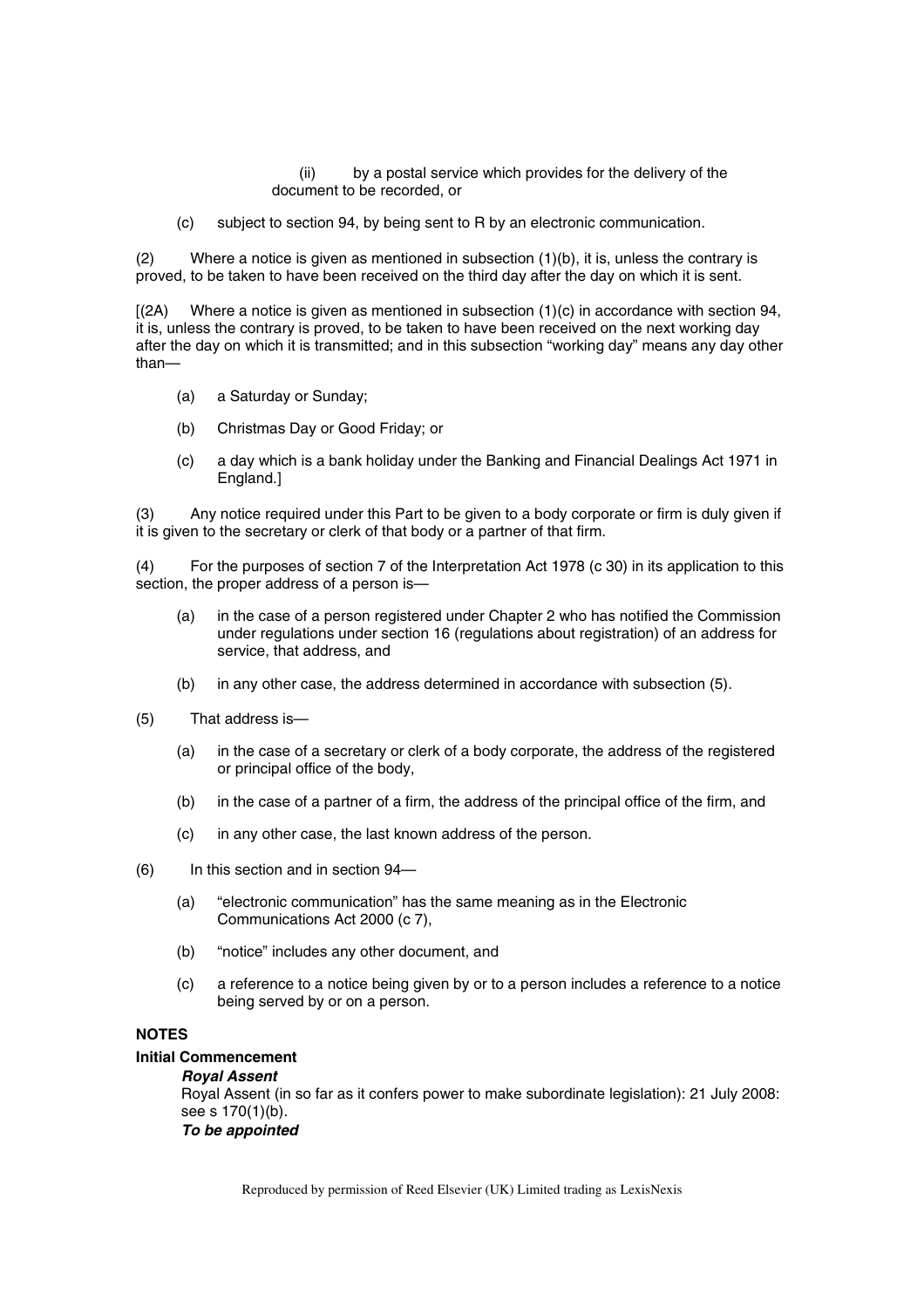To be appointed (for remaining purposes): see s 170(3).

### **Appointment**

Appointment (except in relation to the registration of managers): 12 January 2009: see SI 2008/3168, art 2(1)(q), (2).

Appointment (for remaining purposes): 6 April 2010: see SI 2010/807, art 2(1), Sch 1, Pt 1, para 14; for transitional provisions see art 22 thereof.

### **Extent**

This section does not extend to Scotland: see s 169(1).

### **Amendment**

Sub-s (2A): inserted by SI 2009/3023, art 19.

Date in force: 11 December 2009: see SI 2009/3023, art 1(1).

### **94 Electronic communications**

(1) If a notice required or authorised under this Part to be given by or to a person is sent by an electronic communication, it is to be treated as given only if the requirements of subsection (2) or (3) are met.

(2) If the person required or authorised to give the notice is the Commission—

- (a) the person to whom the notice is required or authorised to be given must have indicated to the Commission the person's willingness to receive notices by an electronic communication and provided an address suitable for that purpose, and
- (b) the notice must be sent to the address provided by that person.

(3) If the person required or authorised to give the notice is not the Commission, the notice must be sent in such manner as the Commission may require.

(4) An indication given for the purposes of subsection (2) may be given generally for the purposes of notices required or authorised to be given by the Commission under this Part or may be limited to notices of a particular description.

(5) A requirement imposed by the Commission under subsection (3) must be published in such manner as the Commission thinks appropriate for the purpose of bringing it to the attention of persons who are likely to be affected by it.

# **NOTES**

# **Initial Commencement**

*To be appointed* 

To be appointed: see s 170(3).

# **Appointment**

Appointment (except in relation to the registration of managers): 12 January 2009: see SI 2008/3168, art 2(1)(q), (2).

Appointment (for remaining purposes): 6 April 2010: see SI 2010/807, art 2(1), Sch 1, Pt 1, para 14; for transitional provisions see art 22 thereof.

### **Extent**

This section does not extend to Scotland: see s 169(1).

*Further amendments* 

### **95 Further amendments relating to Part 1**

Schedule 5 (which contains further amendments relating to the provisions of this Part) has effect.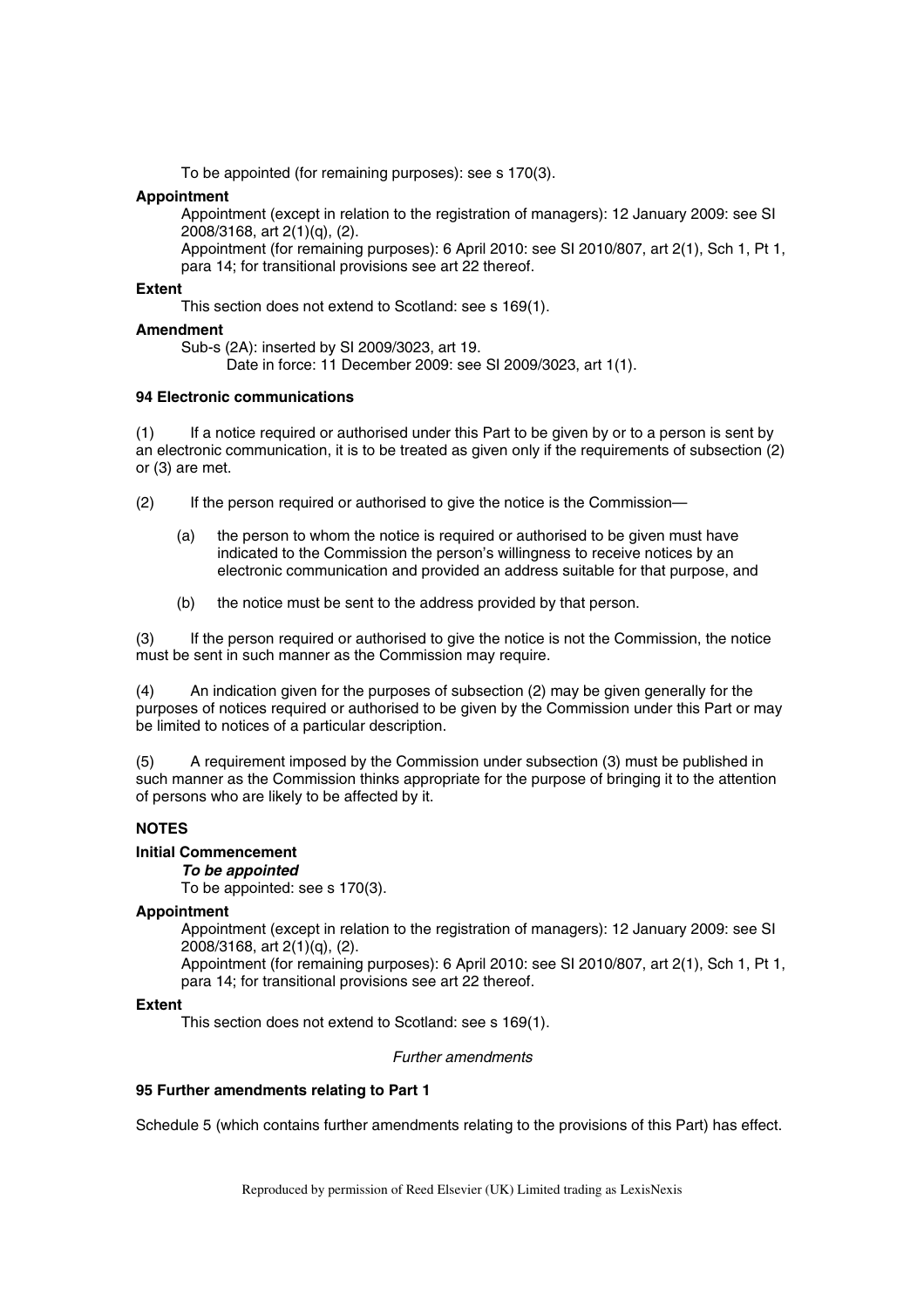# **NOTES**

# **Initial Commencement**

*To be appointed* 

To be appointed: see s 170(3).

### **Appointment**

Appointment (for certain purposes): 1 October 2008: see SI 2008/2497, art 2(l). Appointment (for certain purposes): 1 April 2009: see SI 2009/462, art 2(1), Sch 1, para

30.

Appointment (in relation to England for certain purposes): 2 November 2009: see SI 2009/2862, art 2(d).

Appointment (for certain purposes): 1 April 2010: see SI 2010/708, art 13(b).

Appointment (for certain purposes): 6 April 2010: see SI 2010/807, art 2(1), Sch 1, Pt 1, para 15.

Appointment (for remaining purposes) 1 October 2010: see SI 2010/807, art 2(2), Sch 1, Pt 2, para 27.

# **Extent**

This section does not extend to Scotland: see s 169(1).

### *Crown application*

### **96 Application of Part 1 to Crown**

(1) Any provision made by or under Chapter 2 or 3 or this Chapter binds the Crown, but does not affect Her Majesty in her private capacity.

- (2) Subsection (1)—
	- (a) does not require regulations made under section 8 to be made so as to apply to activities carried on by or on behalf of the Crown, and
	- (b) is to be read as if section 38(3) of the Crown Proceedings Act 1947 (c 44) (references to Her Majesty in her private capacity) were contained in this Act.

(3) No contravention of any provision made by or under Chapter 2 or 3 or this Chapter is to make the Crown criminally liable; but the High Court may declare unlawful any act or omission of the Crown which constitutes such a contravention.

(4) The provisions of Chapters 2 and 3 and this Chapter apply to persons in the public service of the Crown as they apply to other persons.

(5) If the Secretary of State certifies that it appears to the Secretary of State requisite or expedient in the interests of national security that the powers of entry and inspection conferred by sections 62 and 63—

- (a) should not be exercisable in relation to any premises which are used by or on behalf of the Crown and are specified in the certificate, or
- (b) should not be exercisable in relation to any premises which are so used and are specified in the certificate, except in circumstances specified in the certificate,

those powers are not exercisable in relation to those premises or (as the case may be) are not exercisable in relation to those premises except in those circumstances.

# **NOTES**

### **Initial Commencement**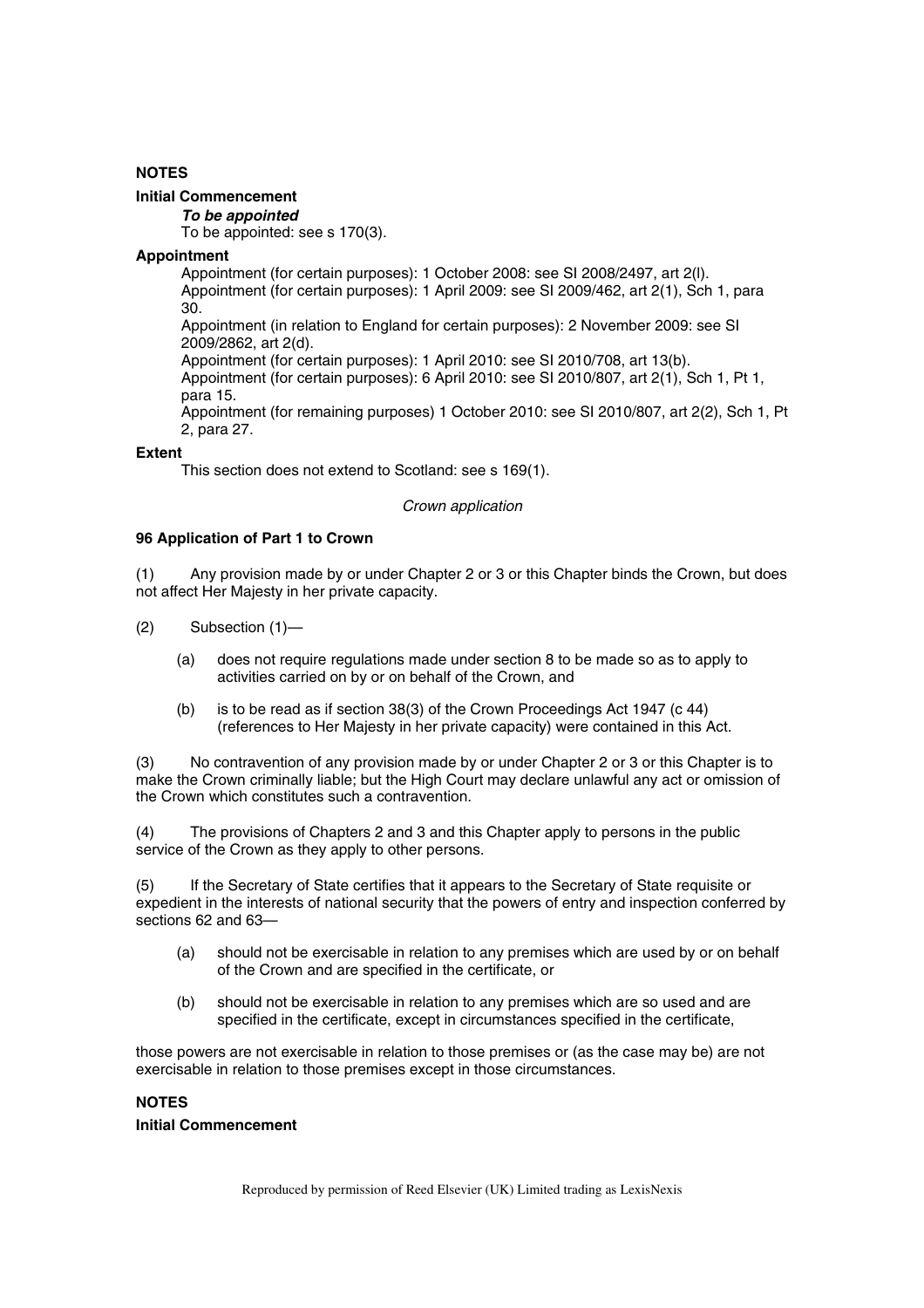### *Royal Assent*

Royal Assent (in so far as it confers power to make subordinate legislation): 21 July 2008: see s 170(1)(b).

# *To be appointed*

To be appointed (for remaining purposes): see s 170(3).

#### **Appointment**

Appointment (for remaining purposes): 1 April 2009: see SI 2009/462, art 2(1), Sch 1, para 31.

#### **Extent**

This section does not extend to Scotland: see s 169(1).

*Interpretation* 

### **97 General interpretation of Part 1**

(1) In this Part—

"adult social services" means—

(a) services which are provided or commissioned by an English local authority in the exercise of its adult social services functions, and

(b) services which are provided or commissioned by an English local authority under section 2(1)(b) of the Local Government Act 2000 (c 22) [or section 1 of the Localism Act 2011] and which are similar in nature to a service which could be provided by the authority in the exercise of any of its adult social services functions;

"adult social services functions" means social services functions (within the meaning of the Local Authority Social Services Act 1970 (c 42)) so far as relating to persons aged 18 or over, excluding any function to which Chapter 4 of Part 8 of the Education and Inspections Act 2006 (c 40) applies;

"the Commission" means the Care Quality Commission;

"cross-border Special Health Authority" means a Special Health Authority not performing functions only or mainly in respect of England or only or mainly in respect of Wales;

"enactment" includes an enactment comprised in subordinate legislation (within the meaning of the Interpretation Act 1978 (c 30));

"English local authority" means—

- (a) a county council in England,
- (b) a metropolitan district council,

(c) a non-metropolitan district council for an area for which there is no county council,

- (d) a London borough council,
- (e) the Common Council of the City of London, or
- (f) the Council of the Isles of Scilly;

"English NHS body" means—

Reproduced by permission of Reed Elsevier (UK) Limited trading as LexisNexis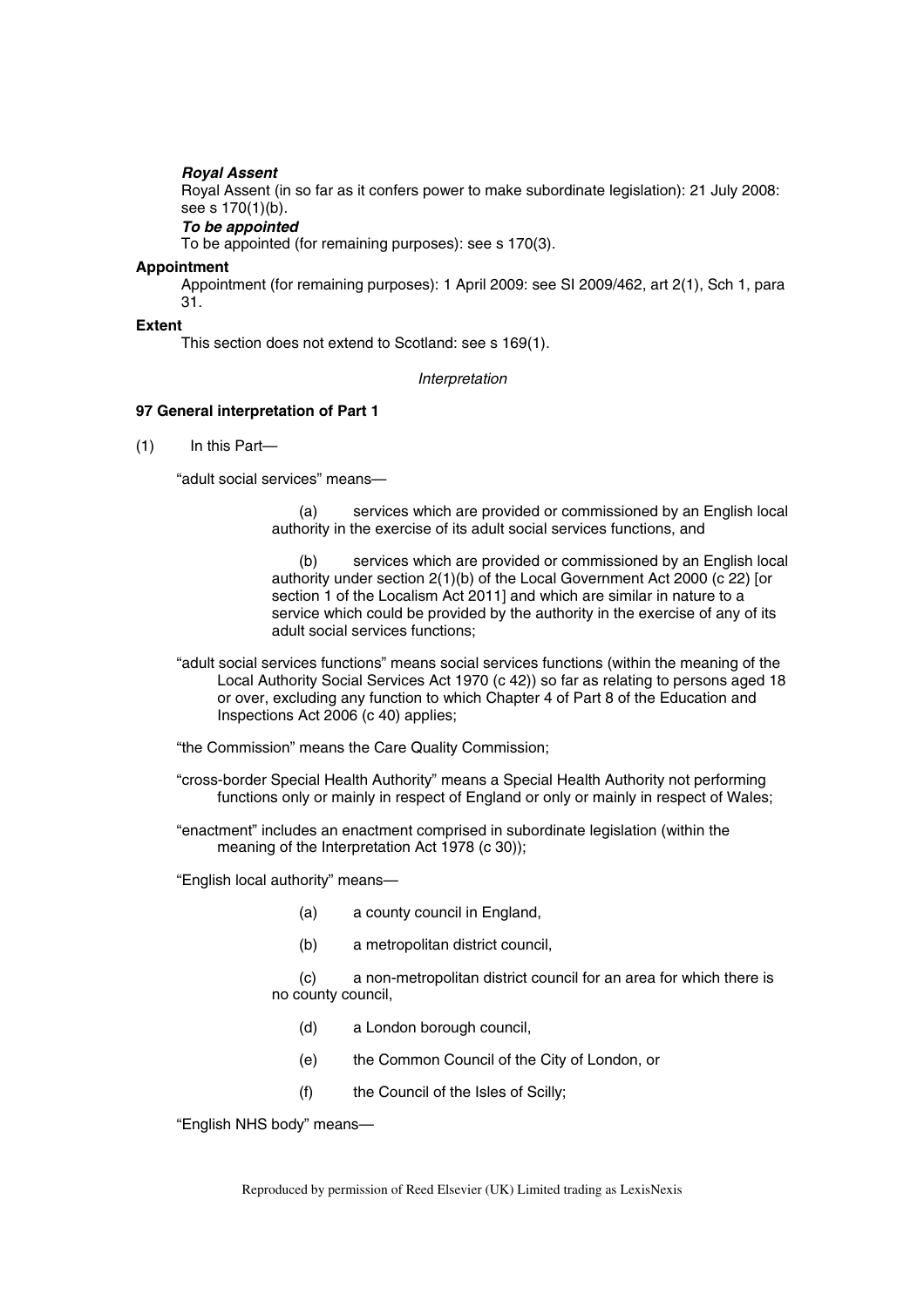- $(a)$  ...
- $(b)$  ...

(c) *a National Health Service trust all or most of whose hospitals, establishments and facilities are situated in England,*

[(ca) the National Health Service Commissioning Board,

- (cb) a clinical commissioning group,]
- (d) an NHS foundation trust, or

(e) a Special Health Authority performing functions only or mainly in respect of England;

"English NHS provider" means—

 $(a)$  ...

(b) *a National Health Service trust all or most of whose hospitals, establishments and facilities are situated in England, or*

(c) an NHS foundation trust;

"health care" has the meaning given by section 9(2) (but see subsection (2) below);

"health or social care" has the meaning given by section 9(4);

"Minister of the Crown" has the same meaning as in the Ministers of the Crown Act 1975 (c 26);

"NHS care" means health care[—

(a) commissioned by the National Health Service Commissioning Board or by a clinical commissioning group (whether from an English NHS provider or not), or] . . .;

"Part 1 offence" means an offence under this Part or under regulations under this Part;

"prescribed" means prescribed by regulations;

"regulated activity" has the meaning given by section 8;

"regulations" means regulations made by the Secretary of State;

"regulatory functions", in relation to the Commission, is to be read in accordance with section 60(2);

"social care" has the meaning given by section 9(3).

(2) Except in Chapter 2, any reference in this Part to the provision of health care includes a reference to—

- (a) the provision of services connected with the provision of health care, and
- (b) the promotion and protection of public health.
- [(2A) Any reference in this Part to health care commissioned by the National Health Service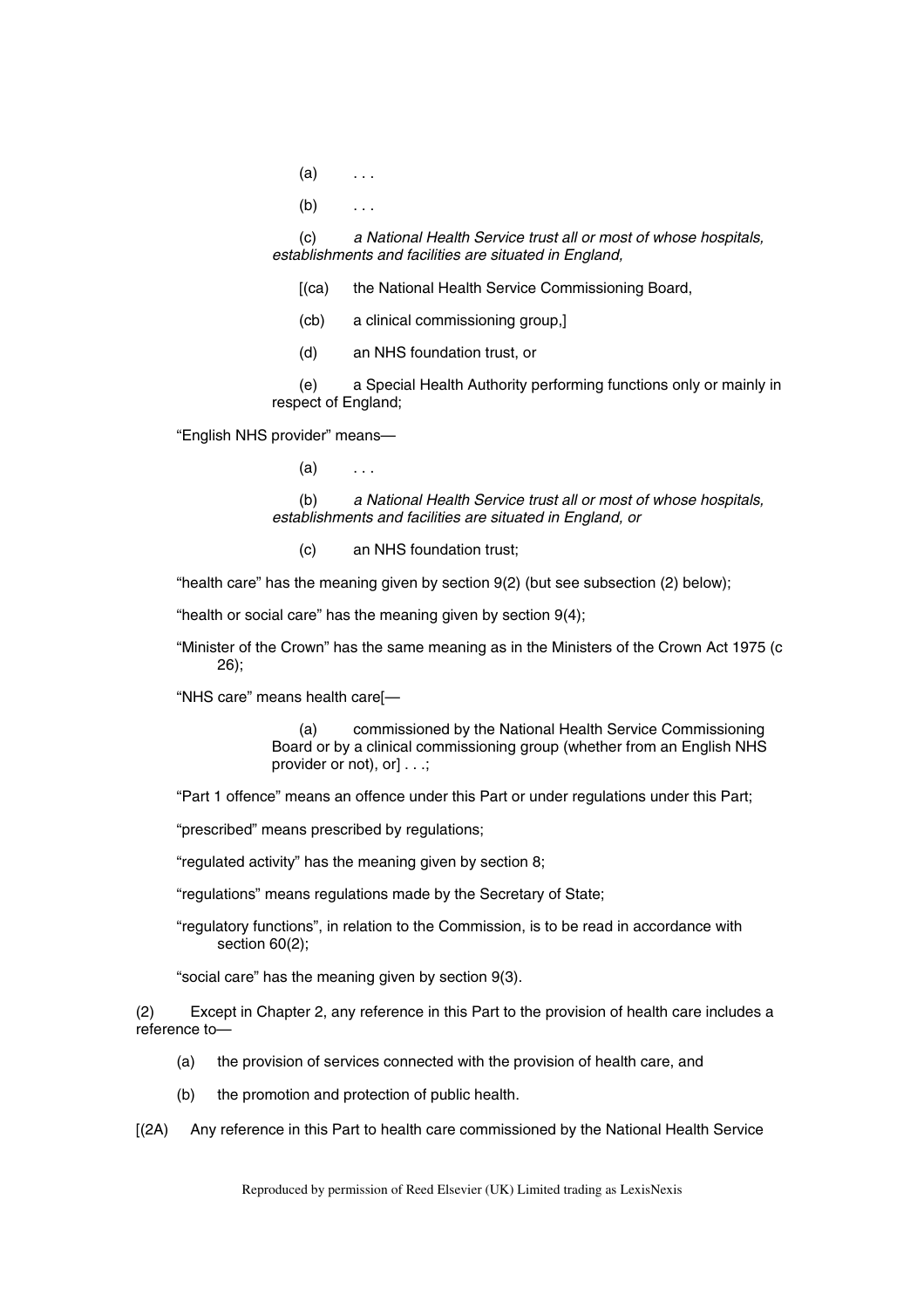Commissioning Board or by a clinical commissioning group is a reference to health care provided by other persons pursuant to arrangements made by the Board or a clinical commissioning group under the National Health Service Act 2006 (including arrangements so made by virtue of section 7A of that Act) [or section 117 of the Mental Health Act 1983 (after-care)].]

 $(3)$  ...

(4) Any reference in this Part to adult social services commissioned by an English local authority is a reference to adult social services provided by other persons pursuant to arrangements made by the authority.

(5) Any reference in this Part to a person who carries on a regulated activity includes a reference to a person who carries it on otherwise than for profit.

(6) Any reference in this Part to the provision of health care, or adult social services, by a person includes a reference to the provision of that care, or those services, by that person's agent or sub-contractor.

In its application to a function conferred on the Commission by regulations under section 59(1)(b), Chapter 6 has effect as if any reference in Chapter 6 to an English NHS body included a reference to a cross-border Special Health Authority.

# **NOTES**

# **Initial Commencement**

*To be appointed*  To be appointed: see s 170(3).

# **Appointment**

Appointment: 1 October 2008: see SI 2008/2497, art 2(m).

# **Amendment**

Sub-s (1): in definition "adult social services" in para (b) words "or section 1 of the Localism Act 2011" in square brackets inserted by SI 2012/961, art 2, Sch 1, para 9.

Date in force: 28 March 2012: see SI 2012/961, art 1(2).

Sub-s (1): in definition "English NHS body" para (a) repealed by the Health and Social Care Act 2012, s 55(2), Sch 5, paras 154, 166(1), (2)(a).

Date in force: 1 April 2013: see SI 2013/160, art 2.

Sub-s (1): in definition "English NHS body" para (b) repealed by the Health and Social Care Act 2012, s 55(2), Sch 5, paras 154, 166(1), (2)(b).

Date in force: 1 April 2013: see SI 2013/160, art 2.

Sub-s (1): in definition "English NHS body" para (c) repealed by the Health and Social Care Act 2012, s 179(6), Sch 14, Pt 2, paras 108, 109(a).

Date in force: to be appointed: see the Health and Social Care Act 2012, s 306(4).

Sub-s (1): in definition "English NHS body" paras (ca), (cb) inserted by the Health and

Social Care Act 2012, s 55(2), Sch 5, paras 154, 166(1), (2)(c).

Date in force: 1 April 2013: see SI 2013/160, art 2.

Sub-s (1): in definition "English NHS provider" para (a) repealed by the Health and Social Care Act 2012, s 55(2), Sch 5, paras 154, 166(1), (3).

Date in force: 1 April 2013: see SI 2013/160, art 2.

Sub-s (1): in definition "English NHS provider" para (b) repealed by the Health and Social Care Act 2012, s 179(6), Sch 14, Pt 2, paras 108, 109(b).

Date in force: to be appointed: see the Health and Social Care Act 2012, s 306(4). Sub-s (1): in definition "NHS care" para (a) inserted by the Health and Social Care Act 2012, s 55(2), Sch 5, paras 154, 166(1), (4)(a).

Date in force: 1 April 2013: see SI 2013/160, art 2.

Sub-s (1): in definition "NHS care" in para (b) words omitted repealed by the Health and Social Care Act 2012, s 55(2), Sch 5, paras 154, 166(1), (4)(b).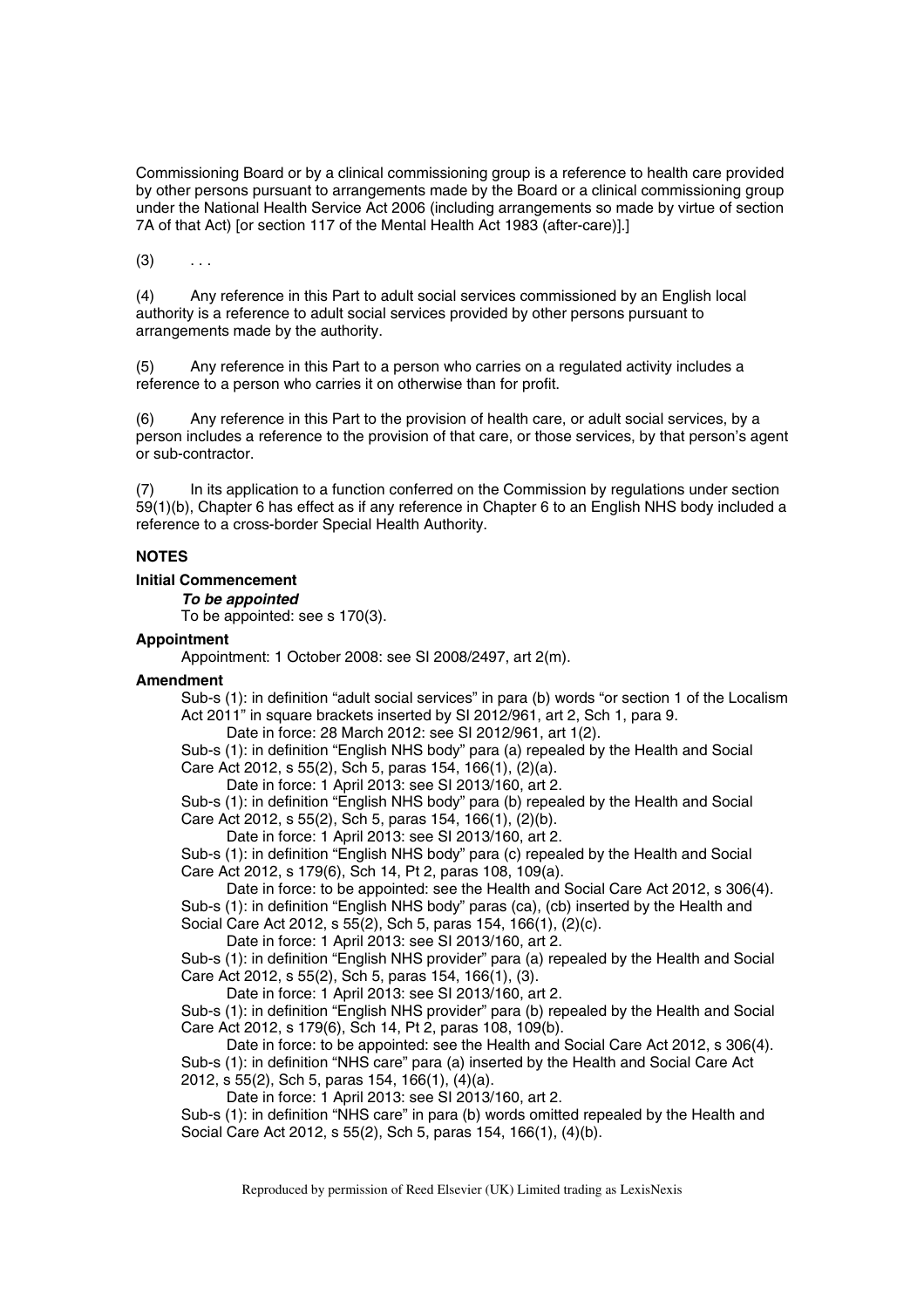Date in force: 1 April 2013: see SI 2013/160, art 2.

Sub-s (2A): inserted by the Health and Social Care Act 2012, s 55(2), Sch 5, paras 154, 166(1), (5).

Date in force: 1 April 2013: see SI 2013/160, art 2.

Sub-s (2A): words "or section 117 of the Mental Health Act 1983 (after-care)" in square brackets inserted by the Health and Social Care Act 2012, s 40(7).

Date in force: 1 April 2013: see SI 2013/160, art 2.

Sub-s (3): repealed by the Health and Social Care Act 2012, s 55(2), Sch 5, paras 154, 166(1), (6).

Date in force: 1 April 2013: see SI 2013/160, art 2.

# Part 2

Regulation of Health Professions and Health and Social Care Workforce

*. . .* 

# **NOTES**

#### **Amendment**

Repealed by the Health and Social Care Act 2012, s 231(2). Date in force: 1 July 2012: see SI 2012/1319, art 2(1), (3).

**98 . . .** 

. . .

### **NOTES**

#### **Amendment**

Repealed by the Health and Social Care Act 2012, s 231(2). Date in force: 1 July 2012: see SI 2012/1319, art 2(1), (3).

### **99 . . .**

. . .

# **NOTES**

#### **Amendment**

Repealed by the Health and Social Care Act 2012, s 231(2). Date in force: 1 July 2012: see SI 2012/1319, art 2(1), (3).

**100 . . .** 

. . .

# **NOTES**

#### **Amendment**

Repealed by the Health and Social Care Act 2012, s 231(2). Date in force: 1 July 2012: see SI 2012/1319, art 2(1), (3).

## **101 . . .**

. . .

# **NOTES**

#### **Amendment**

Repealed by the Health and Social Care Act 2012, s 231(2).

Reproduced by permission of Reed Elsevier (UK) Limited trading as LexisNexis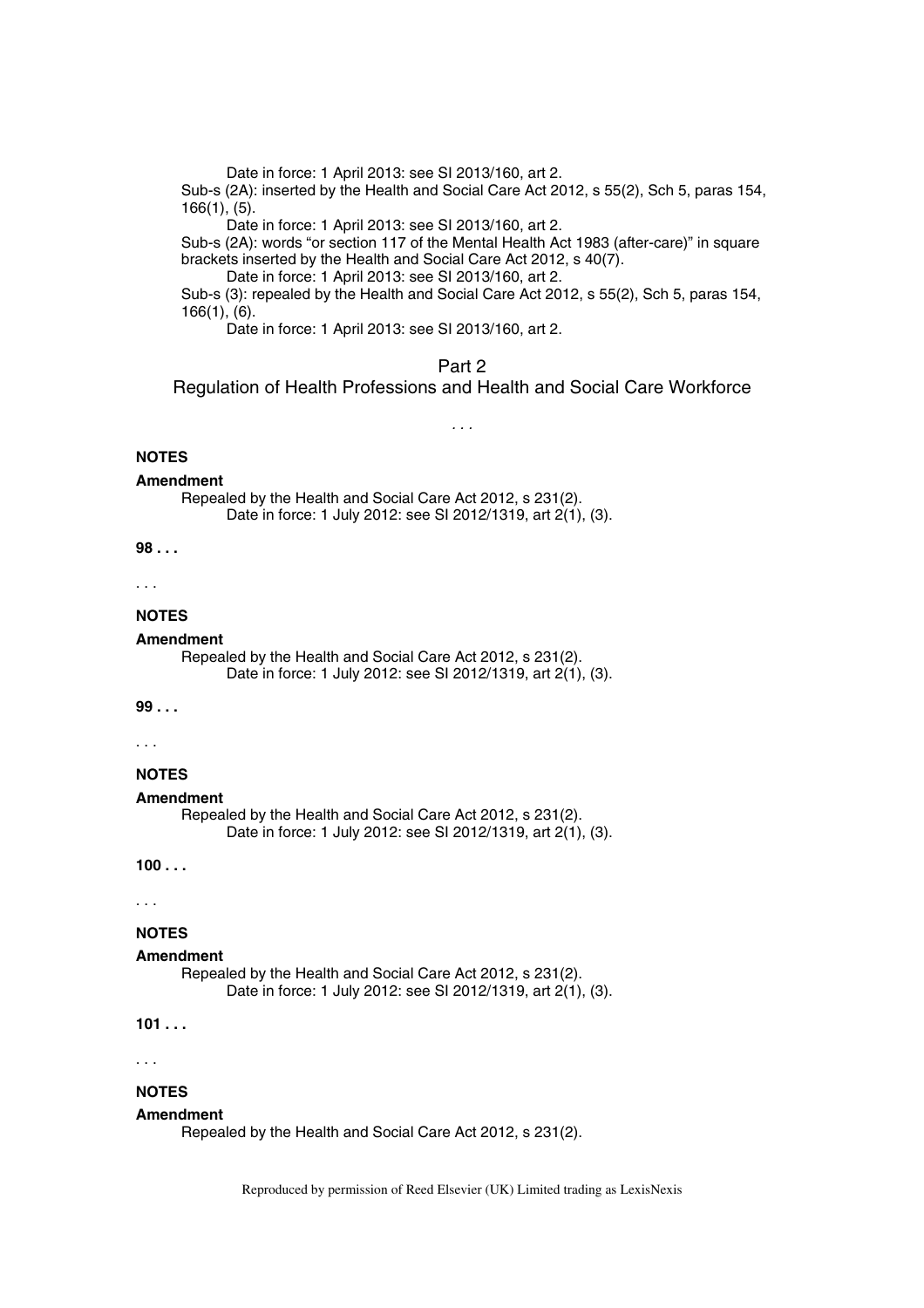Date in force: 1 July 2012: see SI 2012/1319, art 2(1), (3).

**102 . . .** 

. . .

# **NOTES**

### **Amendment**

Repealed by the Health and Social Care Act 2012, s 231(2). Date in force: 1 July 2012: see SI 2012/1319, art 2(1), (3).

**103 . . .** 

. . .

# **NOTES**

### **Amendment**

Repealed by the Health and Social Care Act 2012, s 231(2). Date in force: 1 July 2012: see SI 2012/1319, art 2(1), (3).

**104 . . .** 

#### . . .

#### **NOTES**

#### **Amendment**

Repealed by the Health and Social Care Act 2012, s 231(2). Date in force: 1 July 2012: see SI 2012/1319, art 2(1), (3).

### **105 . . .**

. . .

# **NOTES**

#### **Amendment**

Repealed by the Health and Social Care Act 2012, s 231(2). Date in force: 1 July 2012: see SI 2012/1319, art 2(1), (3).

**106 . . .** 

. . .

# **NOTES**

#### **Amendment**

Repealed by the Health and Social Care Act 2012, s 231(2). Date in force: 1 July 2012: see SI 2012/1319, art 2(1), (3).

# **107 . . .**

. . .

### **NOTES**

#### **Amendment**

Repealed by the Health and Social Care Act 2012, s 231(2). Date in force: 1 July 2012: see SI 2012/1319, art 2(1), (3).

Reproduced by permission of Reed Elsevier (UK) Limited trading as LexisNexis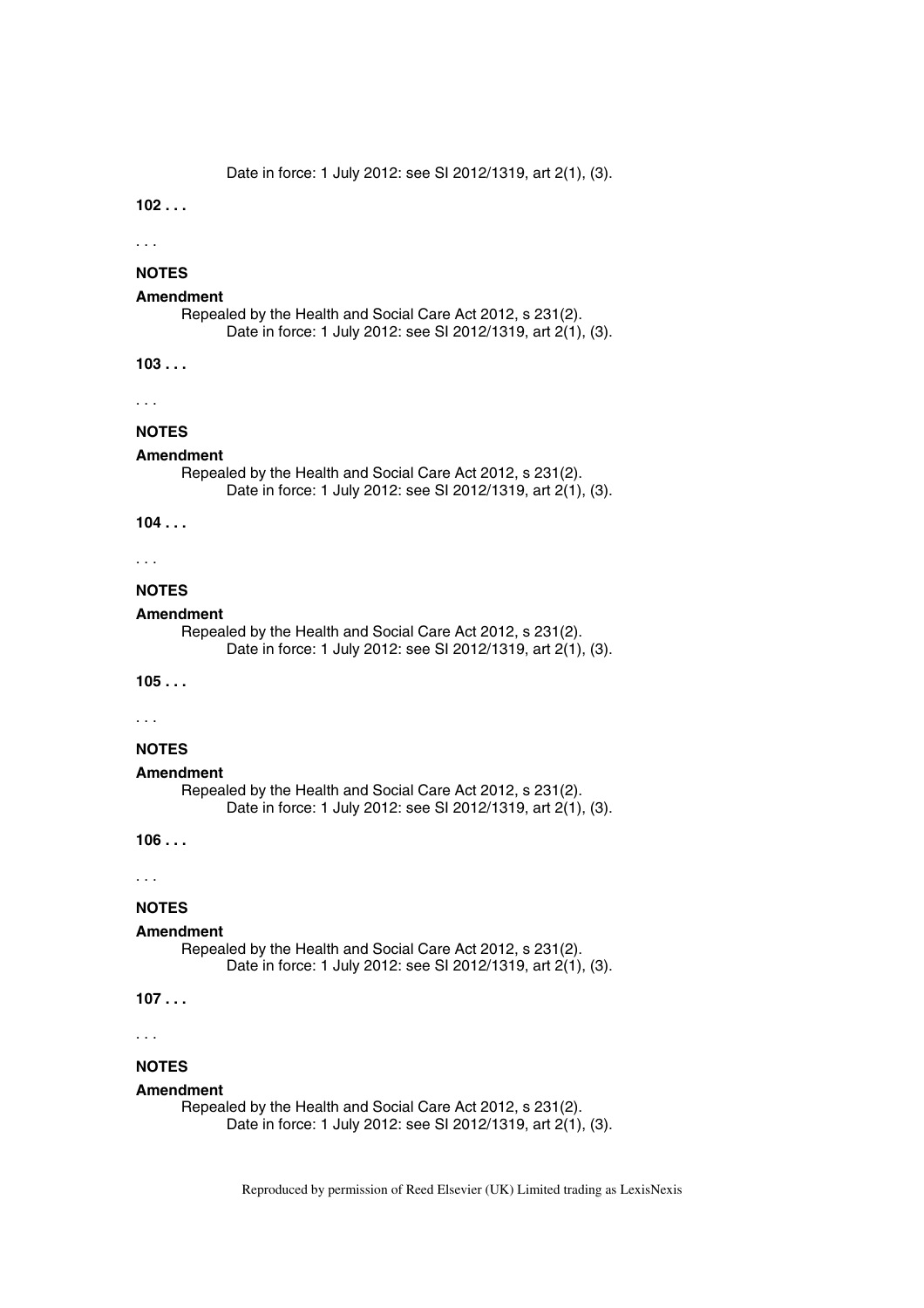**108 . . .** 

. . .

# **NOTES**

# **Amendment**

Repealed by the Health and Social Care Act 2012, s 231(2). Date in force: 1 July 2012: see SI 2012/1319, art 2(1), (3).

**109 . . .** 

. . .

# **NOTES**

## **Amendment**

Repealed by the Health and Social Care Act 2012, s 231(2). Date in force: 1 July 2012: see SI 2012/1319, art 2(1), (3).

**110 . . .** 

. . .

### **NOTES**

#### **Amendment**

Repealed by the Health and Social Care Act 2012, s 231(2). Date in force: 1 July 2012: see SI 2012/1319, art 2(1), (3).

*Amendments of Part 3 of Health Act 1999* 

### **111 Extension of powers under s 60 of Health Act 1999**

Schedule 8 (which contains amendments of section 60 of, and Schedule 3 to, the 1999 Act) has effect.

# **NOTES**

# **Initial Commencement**

*To be appointed* 

To be appointed: see s 170(2), (3).

# **Appointment**

Appointment (for certain purposes): 1 October 2008: see SI 2008/2497, art 3(a). Appointment (for certain purposes): 1 January 2009: see SI 2008/3244, art 3(a), (c).

# **112 Standard of proof in fitness to practise proceedings**

After section 60 of the 1999 Act insert—

### **"60A Standard of proof in fitness to practise proceedings**

(1) The standard of proof applicable to any proceedings to which this subsection applies is that applicable to civil proceedings.

(2) Subsection (1) applies to any proceedings before—

(a) the Office of the Health Professions Adjudicator, or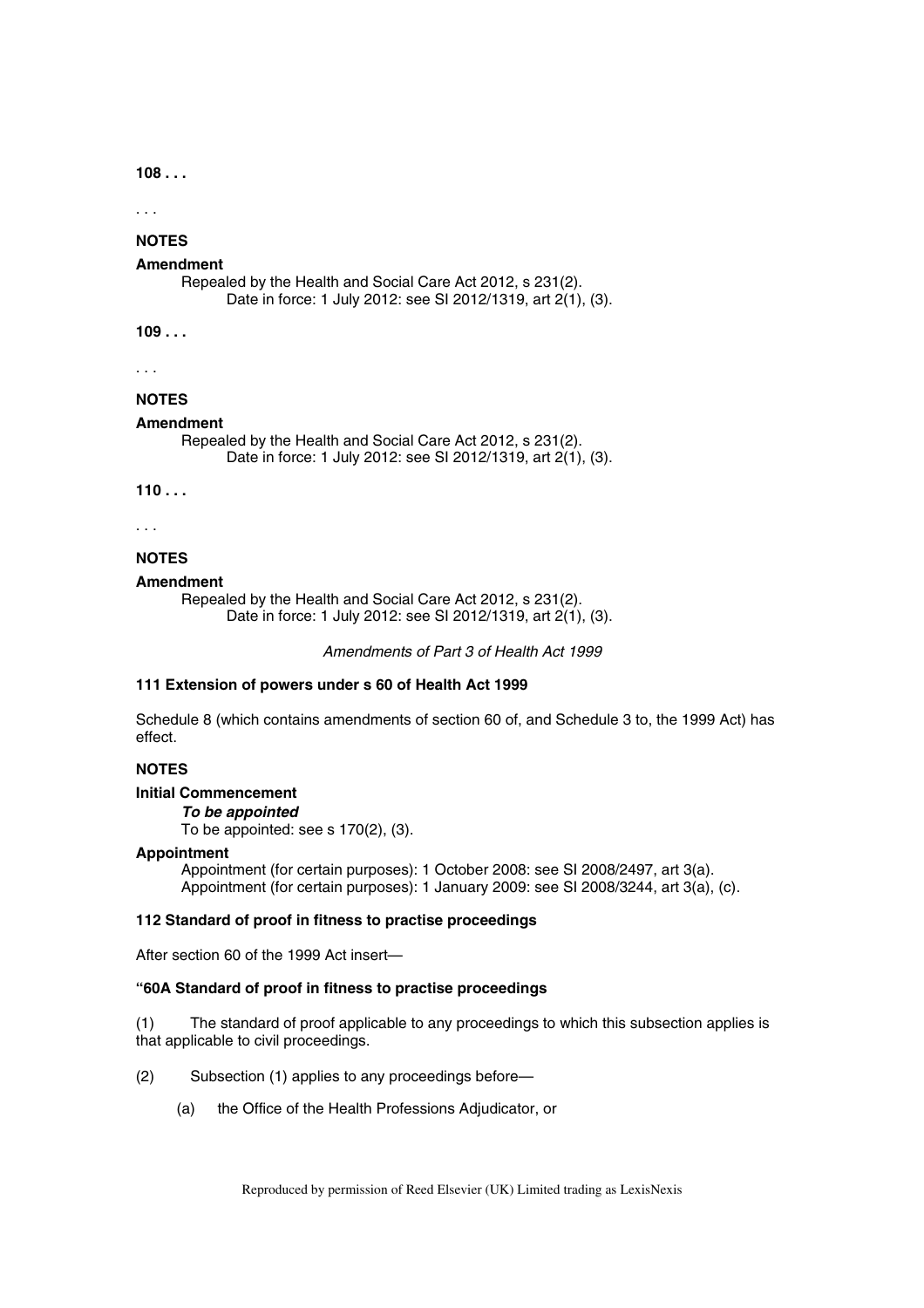(b) a committee of a regulatory body, a regulatory body itself or any officer of a regulatory body,

which relate to a person's fitness to practise a profession to which section 60(2) applies.

(3) In subsection (2) "regulatory body" means the body (or main body) responsible for the regulation of a profession to which section 60(2) applies.

(4) An Order in Council under section 60 may not—

- (a) amend this section, or
- (b) make any provision that is inconsistent with subsection (1)."

# **NOTES**

# **Initial Commencement**

# *Royal Assent*

Royal Assent (in so far as it confers power to make subordinate legislation): 21 July 2008: see s 170(1)(b).

# *To be appointed*

To be appointed (for remaining purposes): see s 170(3).

# **Appointment**

Appointment (for the purposes of new proceedings): 3 November 2008: see SI 2008/2717, art 2.

# *The Council for Healthcare Regulatory Excellence*

# **113 The Council for Healthcare Regulatory Excellence**

(1) The Council for the Regulation of Health Care Professionals is to be known instead as the Council for Healthcare Regulatory Excellence.

(2) Accordingly, in section 25 of the 2002 Act (which establishes the Council), in subsection (1), for "the Council for the Regulation of Health Care Professionals" substitute "the Council for Healthcare Regulatory Excellence".

(3) After subsection (2) of that section insert—

"(2A) The main objective of the Council in exercising its functions under subsection (2)(b) to (d) is to promote the health, safety and well-being of patients and other members of the public."

# **NOTES**

# **Initial Commencement**

*To be appointed* 

To be appointed: see s 170(3).

# **Appointment**

Appointment: 1 January 2009: see SI 2008/3244, art 2(a).

# **114 Constitution etc of Council**

(1) Schedule 7 to the 2002 Act (which contains provisions relating to the Council) is amended as follows.

(2) For paragraph 4 substitute—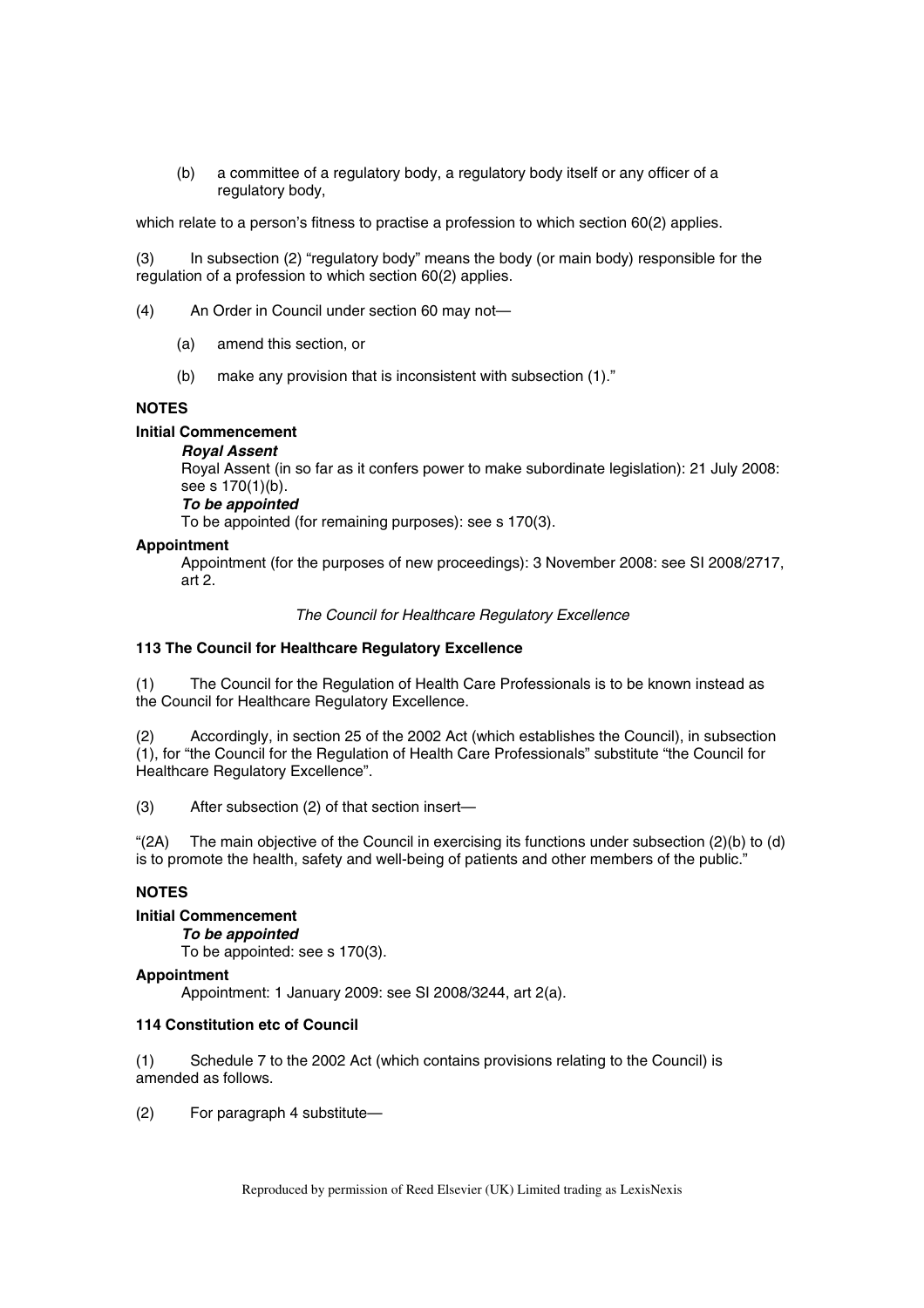The Council is to consist of—

- (a) a chair appointed by the Privy Council,
- (b) one non-executive member appointed by the Scottish Ministers,
- (c) one non-executive member appointed by the Welsh Ministers,
- (d) one non-executive member appointed by the Department of Health, Social Services and Public Safety in Northern Ireland,
- (e) three non-executive members appointed by the Secretary of State, and
- (f) two executive members appointed in accordance with paragraph 11."
- (3) In paragraph 6—
	- (a) for paragraph (a) substitute—
	- "(a) the conditions to be fulfilled for appointment as chair or other member of the Council,",
	- (b) in paragraph (b), for "chairman and other members" substitute "chair and nonexecutive members", and
	- (c) before the "and" at the end of paragraph (b) insert—
	- "(ba) the appointment of a member as deputy chair and the circumstances in which that member ceases to hold, or may be removed from, office as deputy chair,".
- (4) In paragraph 10, for "chairman" (wherever occurring) substitute "chair".
- (5) For paragraph 11 substitute—

**"11** 

(1) The Council may appoint the executive members referred to in paragraph 4(f) on such terms and conditions as the Council may determine.

(2) The executive members must be employees of the Council.

(3) Any decision of the Council under sub-paragraph (1) must be taken by the members appointed under paragraph 4(a) to (e).

(4) The Council may appoint such other employees as it considers appropriate on such terms and conditions as it may determine."

(6) In paragraph 16 after sub-paragraph (1) insert—

"(1A) The report must state—

- (a) how the Council, in exercising its functions, has promoted the health, safety and wellbeing of patients and other members of the public, and
- (b) how far, in the opinion of the Council, each regulatory body has complied with any

Reproduced by permission of Reed Elsevier (UK) Limited trading as LexisNexis

**"4**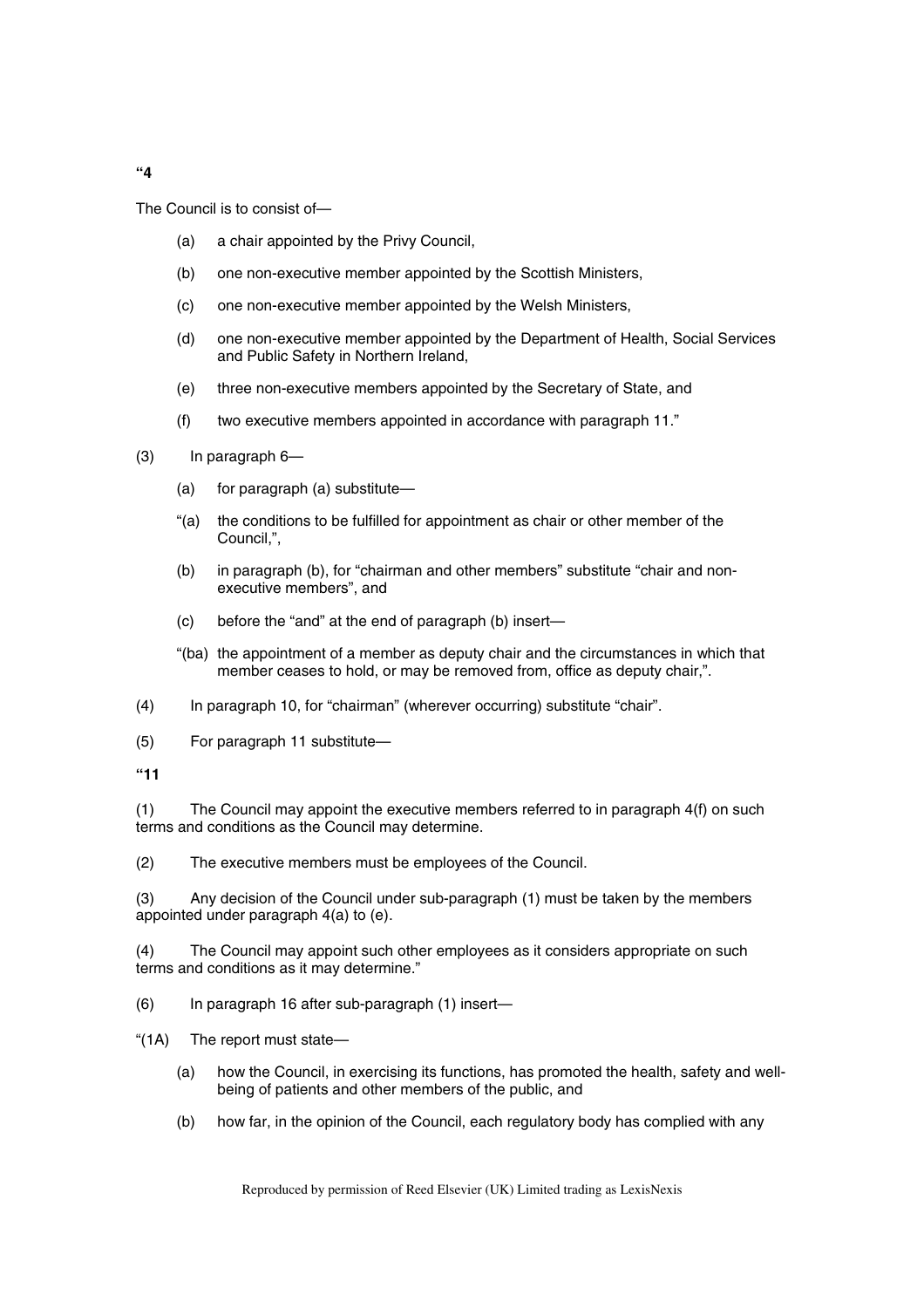duty imposed on it to promote the health, safety and well-being of such persons."

# **NOTES**

# **Initial Commencement**

# *To be appointed*

To be appointed: see s 170(3).

# **Appointment**

Appointment: 1 January 2009: see SI 2008/3244, art 2(b).

# **115 Powers and duties of Council**

In section 26 of the 2002 Act (powers and duties of the Council: general), for subsection (4) substitute—

- "(4) Subsection (3) does not prevent the Council from—
	- (a) taking action under section 28,
	- (b) where section 29 applies, taking action under that section after the regulatory body's proceedings have ended, or
	- (c) investigating particular cases with a view to making general reports on the performance by the regulatory body of its functions or making general recommendations to the regulatory body affecting future cases."

# **NOTES**

# **Initial Commencement**

*To be appointed*  To be appointed: see s 170(3).

# **Appointment**

Appointment: 1 January 2009: see SI 2008/3244, art 2(c).

# **116 Powers of Secretary of State and devolved administrations**

(1) After section 26 of the 2002 Act insert—

# **"26A Powers of Secretary of State and devolved administrations**

(1) The Secretary of State, the Welsh Ministers, the Scottish Ministers or the relevant Northern Ireland department may request the Council for advice on any matter connected with a profession appearing to the person making the request to be a health care profession; and the Council must comply with such a request.

(2) The Secretary of State, the Welsh Ministers, the Scottish Ministers or the relevant Northern Ireland department may require the Council to investigate and report on a particular matter in respect of which the Council's functions are exercisable.

(3) In this section "the relevant Northern Ireland department" means the Department of Health, Social Services and Public Safety in Northern Ireland."

(2) In section 26 of the 2002 Act (powers and duties of the Council: general), omit subsections (7) and (8) (which are superseded by subsection (1) of this section).

# **NOTES**

# **Initial Commencement**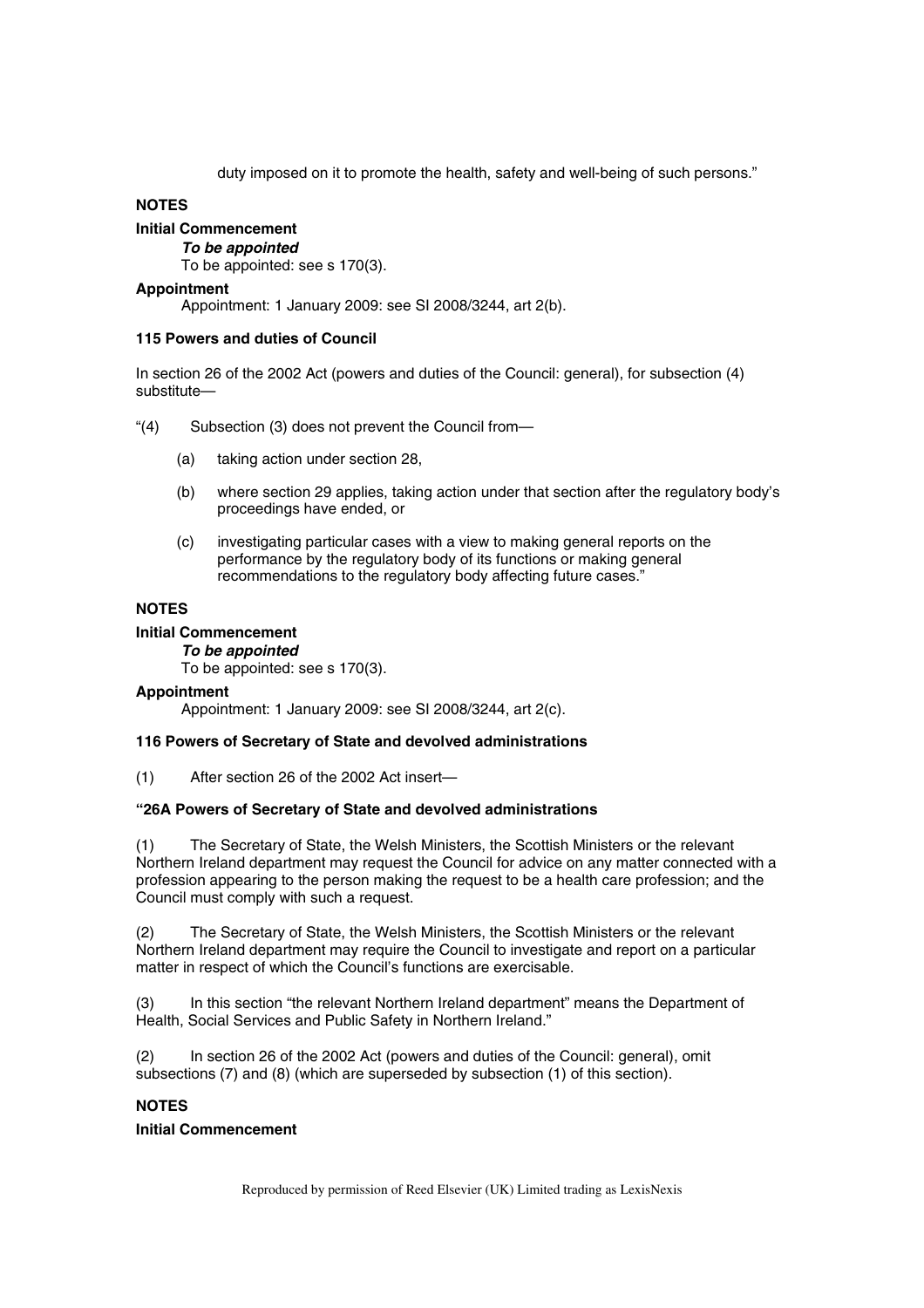# *To be appointed*

To be appointed: see s 170(3).

# **Appointment**

Appointment: 1 January 2009: see SI 2008/3244, art 2(c).

# **117 Duty to inform and consult the public**

After section 26A of the 2002 Act insert—

# **"26B Duty to inform and consult the public**

(1) For the purpose of ensuring that members of the public are informed about the Council and the exercise by it of its functions, the Council must publish or provide in such manner as it thinks fit information about the Council and the exercise of its functions.

(2) Nothing in subsection (1) authorises or requires the publication or provision of information if the publication or provision of that information—

- (a) is prohibited by any enactment, or
- (b) would constitute or be punishable as a contempt of court.

(3) In subsection (2) "enactment" has the same meaning as in Part 2 of the Health and Social Care Act 2008.

(4) The Council must from time to time seek the views of—

- (a) members of the public, and
- (b) bodies which appear to the Council to represent the interests of patients,

on matters relevant to the exercise by it of its functions."

# **NOTES**

## **Initial Commencement**

*To be appointed* 

To be appointed: see s 170(3).

# **Appointment**

Appointment: 1 January 2009: see SI 2008/3244, art 2(c).

# **118 Reference of cases by Council to court**

(1) Section 29 of the 2002 Act (reference of disciplinary cases by Council to court) is amended as follows.

(2) In subsection (1)—

- (a) for paragraph (a) substitute—
- "(a) a direction of—

(i) the Health Committee of the Royal Pharmaceutical Society of Great Britain under article 51 of the Pharmacists and Pharmacy Technicians Order 2007 (powers concerning registration), or

(ii) the Disciplinary Committee of that Society under article 52 of that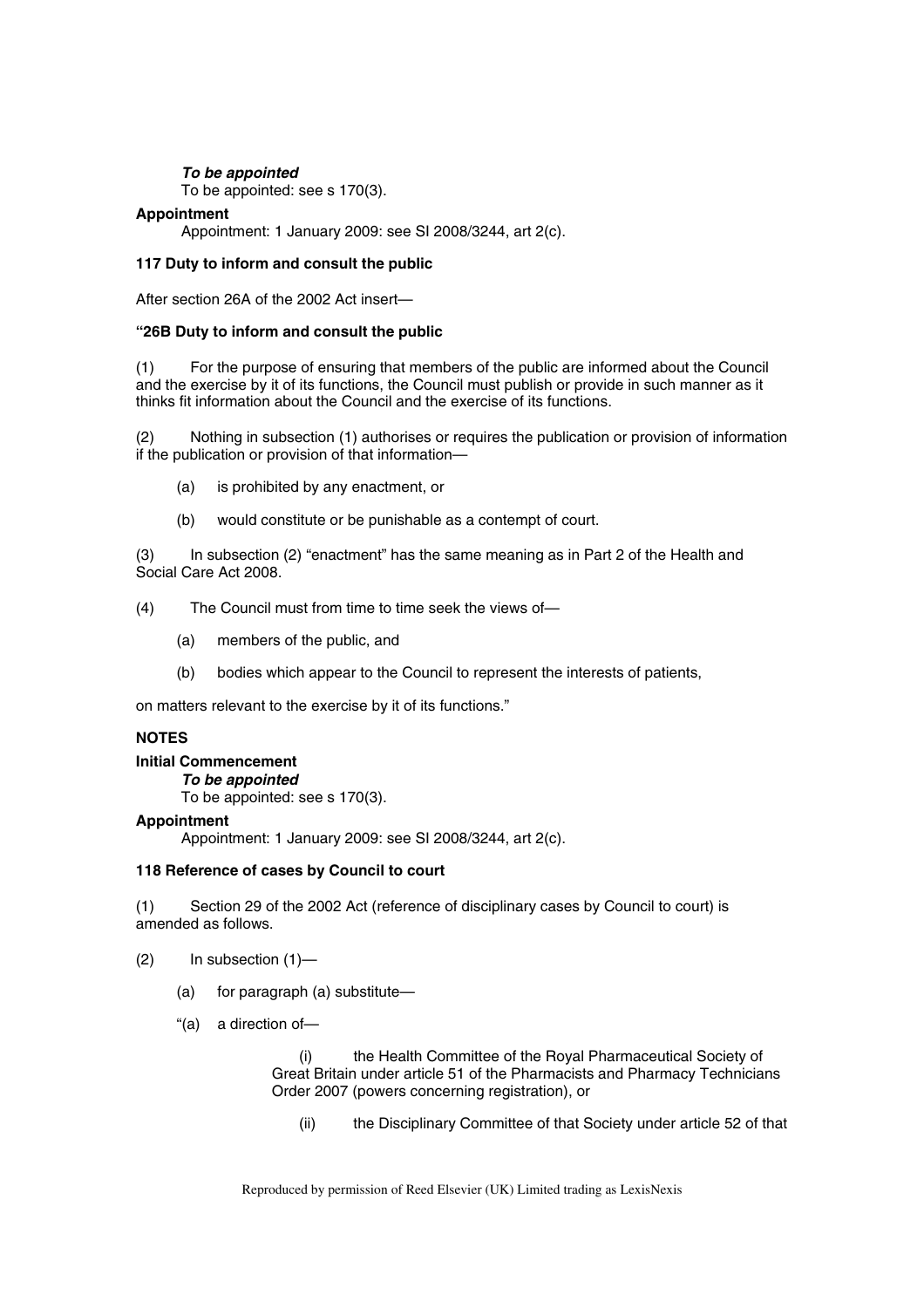Order (powers concerning registration) or under section 80 of the Medicines Act 1968 (power to disqualify and direct removal from register),",

- $(b) \ldots$
- (c) in paragraph (e) omit the words from "(other than a determination" to the end,
- $(d)$  ...
- (e) for paragraph (g) substitute—
- "(g) any step taken—

(i) by the Professional Conduct Committee of the General Osteopathic Council under section 22 of the Osteopaths Act 1993 (which relates to action to be taken in cases of allegations referred to the Professional Conduct Committee), or

(ii) by the Health Committee of the General Osteopathic Council under section 23 of that Act (which relates to action to be taken in cases of allegations referred to the Health Committee),",

- (f) for paragraph (h) substitute—
- "(h) any step taken—

(i) by the Professional Conduct Committee of the General Chiropractic Council under section 22 of the Chiropractors Act 1994 (which relates to action to be taken in cases of allegations referred to the Professional Conduct Committee), or

(ii) by the Health Committee of the General Chiropractic Council under section 23 of that Act (which relates to action to be taken in cases of allegations referred to the Health Committee),", and

- (g) for paragraph (j) substitute—
- "(j) any corresponding measure taken in relation to a member of a profession regulated by the Health Professions Order 2001, under that Order."
- (3) For subsection (5) substitute—
- "(5) In subsection (4), the "relevant court"—
	- (a) in the case of a person who (in accordance with the rules applying to the body making the relevant decision) was, or was required to be, notified of the relevant decision at an address in Scotland, means the Court of Session,
	- (b) in the case of a person who (in accordance with the rules applying to the body making the relevant decision) was, or was required to be, notified of the relevant decision at an address in Northern Ireland, means the High Court of Justice in Northern Ireland, and
	- (c) in the case of any other person, means the High Court of Justice in England and Wales."

(4) In subsection (6) for the words from "four weeks beginning with the last date" to the end substitute "40 days beginning with the day which is the last day on which the practitioner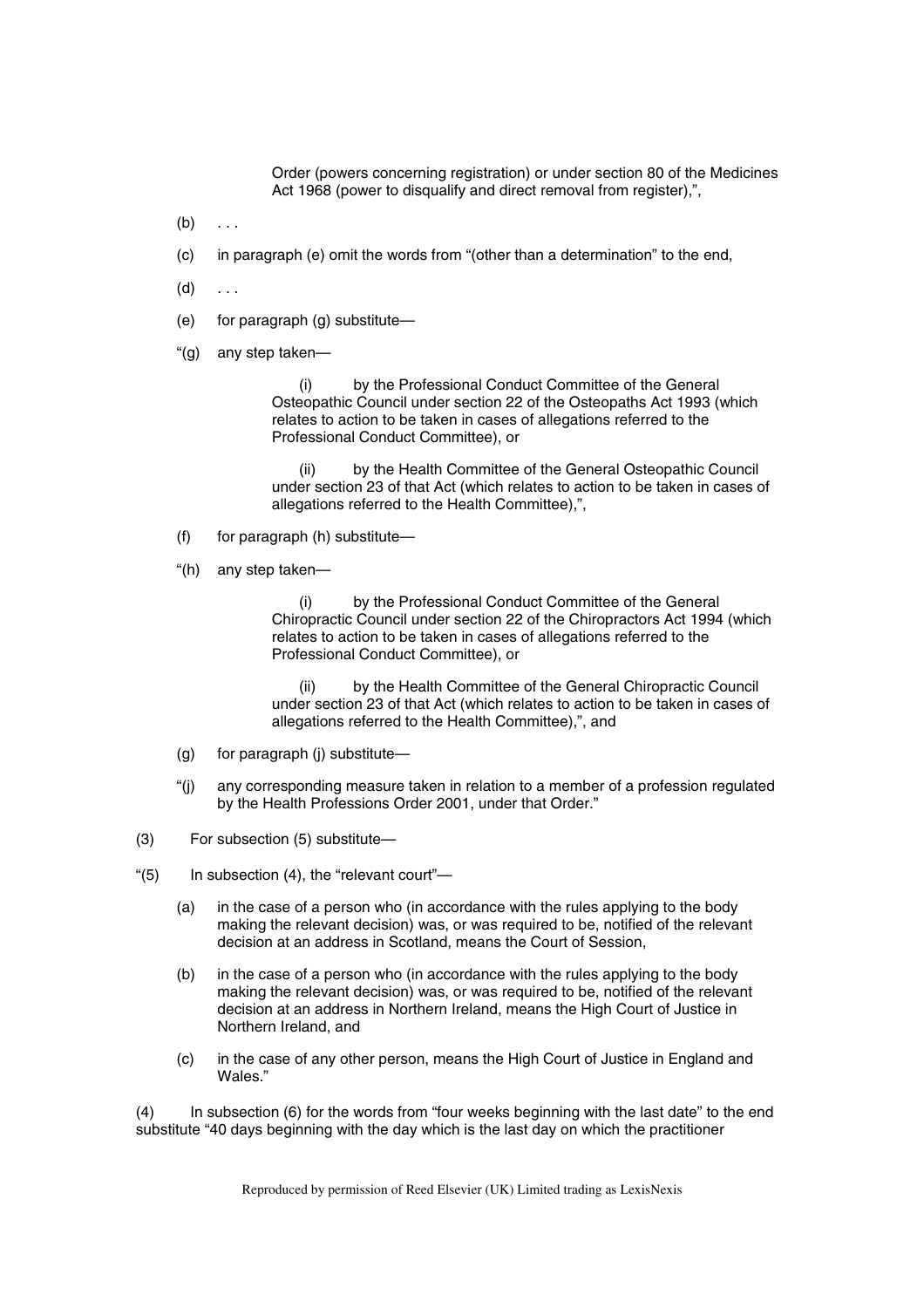concerned can appeal against the relevant decision".

 $(5)$  ...

 $(6)$  ...

# **NOTES**

# **Initial Commencement**

*To be appointed* 

To be appointed: see s 170(3).

# **Appointment**

Sub-s (1): Appointment (for certain purposes): 1 January 2009: see SI 2008/3244, art 2(d). Sub-s (2)(a), (c), (e)–(g): Appointment: 1 January 2009: see SI 2008/3244, art 2(e). Sub-ss (3)–(6): Appointment: 1 January 2009: see SI 2008/3244, art 2(f).

### **Amendment**

Sub-s (2): para (b) repealed by the Health and Social Care Act 2012, s 231(4), Sch 15, Pt 4, para 73(2).

Date in force: 1 July 2012: see SI 2012/1319, art 2(1), (3).

Sub-s (2): para (d) repealed by the Health and Social Care Act 2012, s 231(4), Sch 15, Pt 4, para 73(2).

Date in force: 1 July 2012: see SI 2012/1319, art 2(1), (3).

Sub-ss  $(5)$ ,  $(6)$ : repealed by the Health and Social Care Act  $2012$ , s 231(4), Sch 15, Pt 4, para 73(2).

Date in force: 1 July 2012: see SI 2012/1319, art 2(1), (3).

*Conduct and performance of medical practitioners and other health care workers* 

# **119 Responsible officers and their duties relating to medical profession**

After Part 5 of the Medical Act 1983 (c 54) insert—

# "Part 5A Responsible Officers

### **45A Requirement to nominate or appoint responsible officer**

(1) The appropriate authority may by regulations make provision for or in connection with requiring designated bodies to nominate or appoint persons who are to have such responsibilities as may be conferred on them by virtue of section 45B.

(2) A person who is so nominated or appointed by a designated body is to be known as its responsible officer (but this is subject to any provision made by virtue of subsection (5)(e)).

(3) In this Part "designated body" means—

- (a) a body falling within any description of bodies prescribed for the purposes of this section, or
- (b) any other body prescribed for those purposes.

(4) The descriptions of bodies, or particular bodies, that may be so prescribed are descriptions of bodies, or particular bodies, appearing to the appropriate authority—

(a) to provide, or arrange for the provision of, health care, or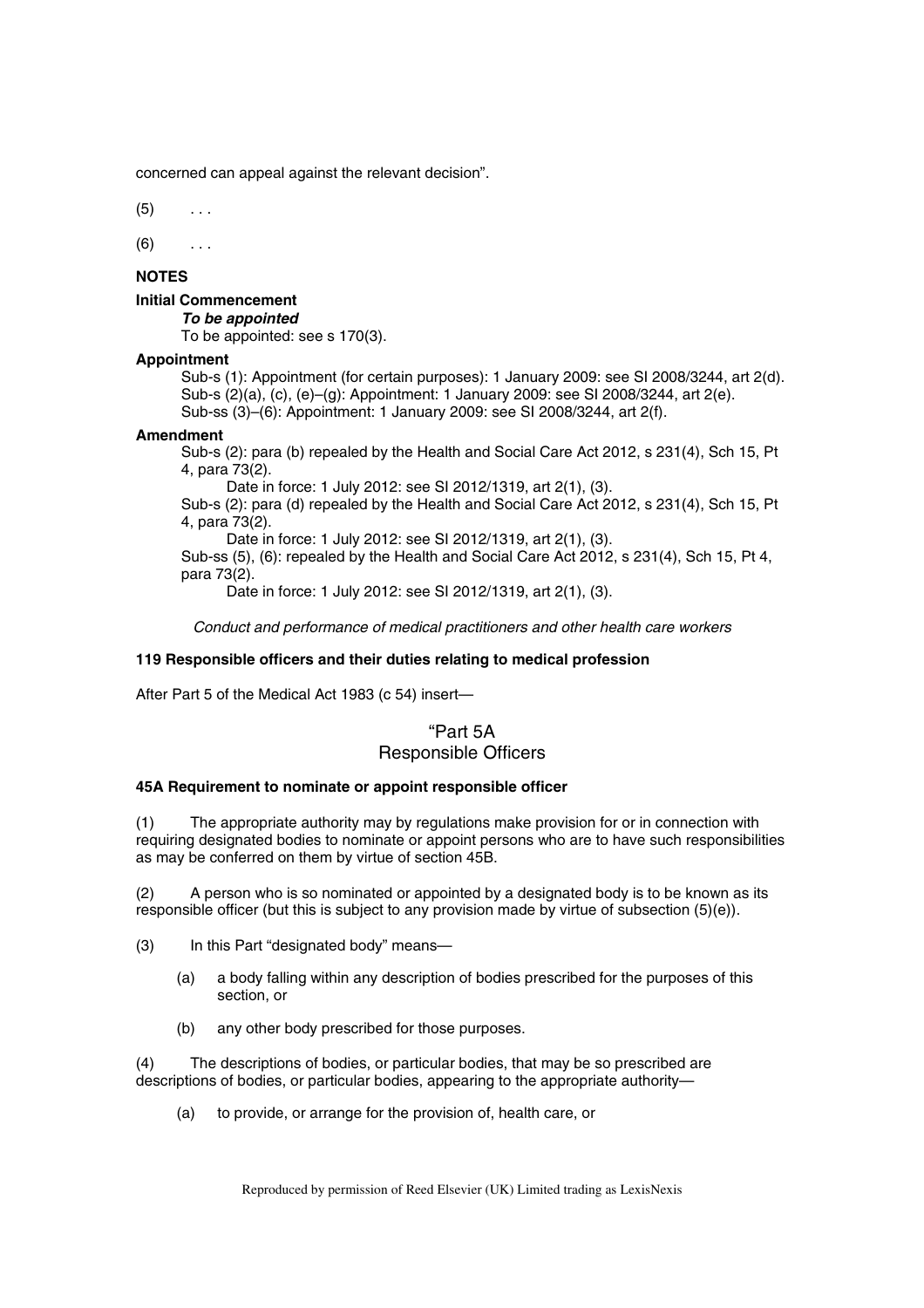- (b) to employ or contract with medical practitioners.
- (5) Regulations under this section may make provision—
	- (a) for conditions that must be satisfied in relation to a person if that person is to be nominated or appointed as, or remain as, a responsible officer of a designated body,
	- (b) authorising or requiring a designated body to nominate or appoint more than one responsible officer,
	- (c) for a single person to be nominated or appointed as the responsible officer for each of two or more designated bodies where those bodies are satisfied as to the prescribed matters,
	- (d) requiring a designated body that has a responsible officer to provide to the officer, or, if that designated body does not employ the officer, to the employer of the officer, funds and other resources necessary for enabling the officer to discharge the officer's prescribed responsibilities as a responsible officer for the designated body,
	- (e) for the persons nominated or appointed as mentioned in subsection (1) to be known by such name as is prescribed, and
	- (f) for making such amendments of any enactment as appear to the appropriate authority to be required in connection with any provision made by virtue of paragraph (e).

(6) The conditions imposed under subsection (5)(a) may in particular include a requirement for the designated body to consult the General Council before nominating or appointing any person as a responsible officer for the body.

(7) Regulations under this section may in prescribed cases provide that a responsible officer for a designated body is to be nominated by the appropriate authority instead of the designated body.

(8) In this section—

"enactment" includes any provision of, or any instrument made under, Northern Ireland legislation;

"health care" means services provided to individuals for or in connection with the prevention, diagnosis or treatment of illness;

"illness" has the same meaning as in section 25(1) of the Health Act 2006.

### **45B Responsibilities of responsible officer**

- (1) Regulations under section 45A may make provision for or in connection with—
	- (a) conferring on the responsible officer or officers for a designated body responsibilities relating to the evaluation of the fitness to practise of medical practitioners having a prescribed connection with that body, and
	- (b) requiring a responsible officer for a designated body to co-operate with the General Council, any of its committees, or any persons authorised by the General Council, in connection with the exercise by any of them of functions under Part 3A or 5 of this Act.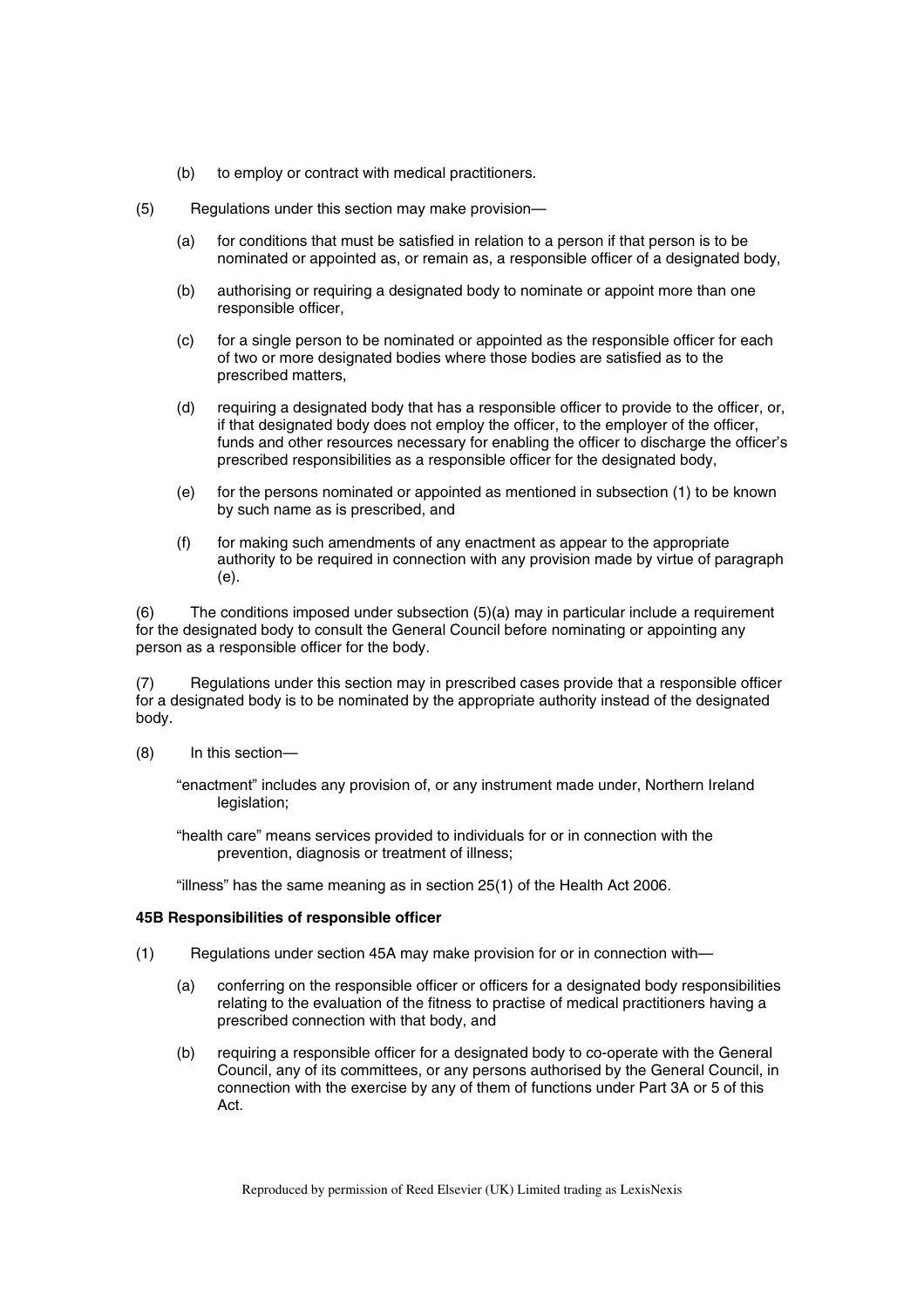(2) Where a designated body has more than one responsible officer, regulations under section 45A may make provision for or in connection with the division of prescribed responsibilities among those officers, including provision for the division to be determined by the designated body.

(3) The power by virtue of subsection (1)(a) to prescribe the connection between a medical practitioner and a designated body includes, in particular, power to prescribe a connection based on any of the following circumstances—

- (a) the practitioner being employed by the designated body,
- (b) the practitioner providing services to the designated body,
- (c) the practitioner being employed by a person who provides services to the designated body,
- (d) the practitioner providing services in the geographical area in relation to which the designated body exercises functions in relation to the provision of the health service, or
- (e) the practitioner being employed by or providing services to, or pursuant to arrangements made by, a body which is located in the geographical area in relation to which the designated body exercises functions in relation to the provision of the health service but is not itself a designated body.

(4) A designated body may confer on any of its responsible officers such powers as it considers appropriate to enable the officer to discharge any of the officer's prescribed responsibilities as a responsible officer for the body.

(5) If a designated body requires any of its responsible officers to carry out any functions other than the officer's prescribed responsibilities, it must in doing so have regard to the officer's prescribed responsibilities.

- (6) In this section "the health service" means—
	- (a) the health service as defined by section 275(1) of the National Health Service Act 2006 or section 206(1) of the National Health Service (Wales) Act 2006,
	- (b) the health service as defined by section 108(1) of the National Health Service (Scotland) Act 1978, or
	- (c) any of the health services under any enactment which extends to Northern Ireland and which corresponds to section 1(1) of the National Health Service Act 2006.

# **45C Regulations under section 45A: further provisions**

- (1) Regulations under section 45A may—
	- (a) create offences punishable on summary conviction by a fine not exceeding level 5 on the standard scale, and
	- (b) create other procedures for enforcing any provisions of the regulations.

(2) Regulations under section 45A may require a designated body or a responsible officer to have regard to any guidance given from time to time by the appropriate authority or any other prescribed person in relation to the nomination or appointment of responsible officers or their prescribed responsibilities.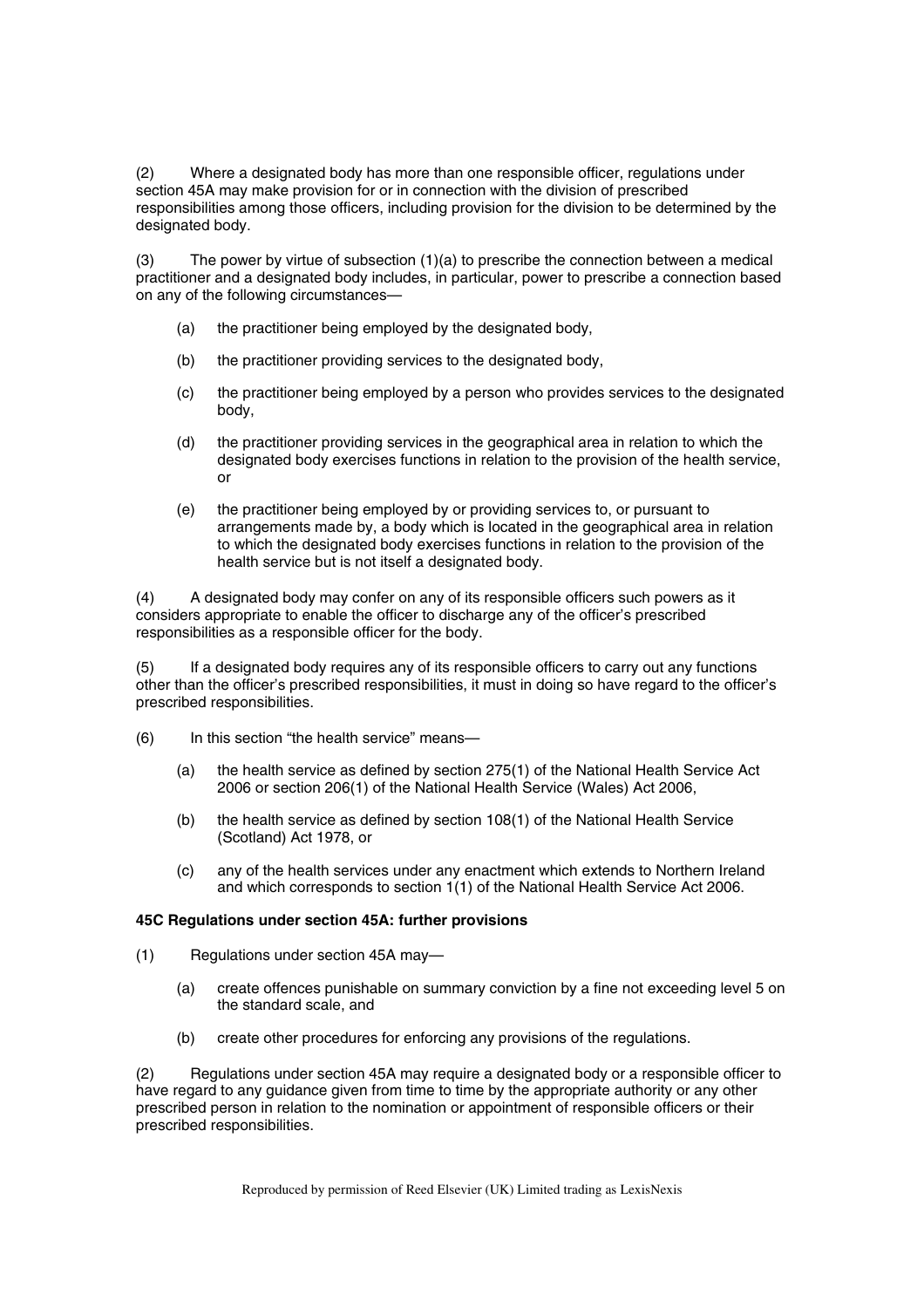- (3) Regulations under section 45A may make provision requiring—
	- (a) a body which employs, or is provided with services by, a medical practitioner, or which arranges for others to be provided with services by a medical practitioner, but which is not a designated body, or
	- (b) a medical practitioner,

to provide, to the responsible officer with prescribed responsibilities relating to that medical practitioner or to the designated body for which the officer is a responsible officer or, if that designated body does not employ the responsible officer, to the employer of the officer, funds and other resources necessary for enabling the responsible officer to discharge the officer's prescribed responsibilities relating to that medical practitioner.

(4) Regulations under section 45A may make provision for or in connection with requiring prescribed persons to supply information or produce documents to a responsible officer in connection with the discharge of the prescribed responsibilities of the responsible officer.

# **45D Crown application**

(1) This Part binds the Crown.

(2) No contravention by the Crown of any provision of this Part or regulations made under this Part makes the Crown criminally liable; but the High Court (or, in Scotland, the Court of Session) may declare unlawful any act or omission of the Crown which constitutes such a contravention.

(3) The provisions of this Part apply to persons in the service of the Crown as they apply to other persons.

(4) Nothing in this section affects Her Majesty in her private capacity; and this subsection is to be read as if section 38(3) of the Crown Proceedings Act 1947 (meaning of Her Majesty in her private capacity) were contained in this Act.

# **45E Regulations under section 45A: supplementary provisions**

(1) The power of the Secretary of State to make regulations under section 45A is exercisable by statutory instrument.

- (2) Before making any regulations under section 45A, the Secretary of State must consult—
	- (a) the Scottish Ministers, if the regulations extend to Scotland, and
	- (b) the Welsh Ministers, if the regulations apply to Wales.
- (3) A statutory instrument that—
	- (a) contains regulations made by the Secretary of State under section 45A, and
	- (b) is not subject to a requirement that a draft of the instrument be laid before, and approved by a resolution of, each House of Parliament,

is subject to annulment in pursuance of a resolution of either House of Parliament.

(4) The Secretary of State may not make a statutory instrument containing (whether alone or with other provision) the first regulations under section 45A that include provision made by the Secretary of State by virtue of section 45B unless a draft of the instrument has been laid before,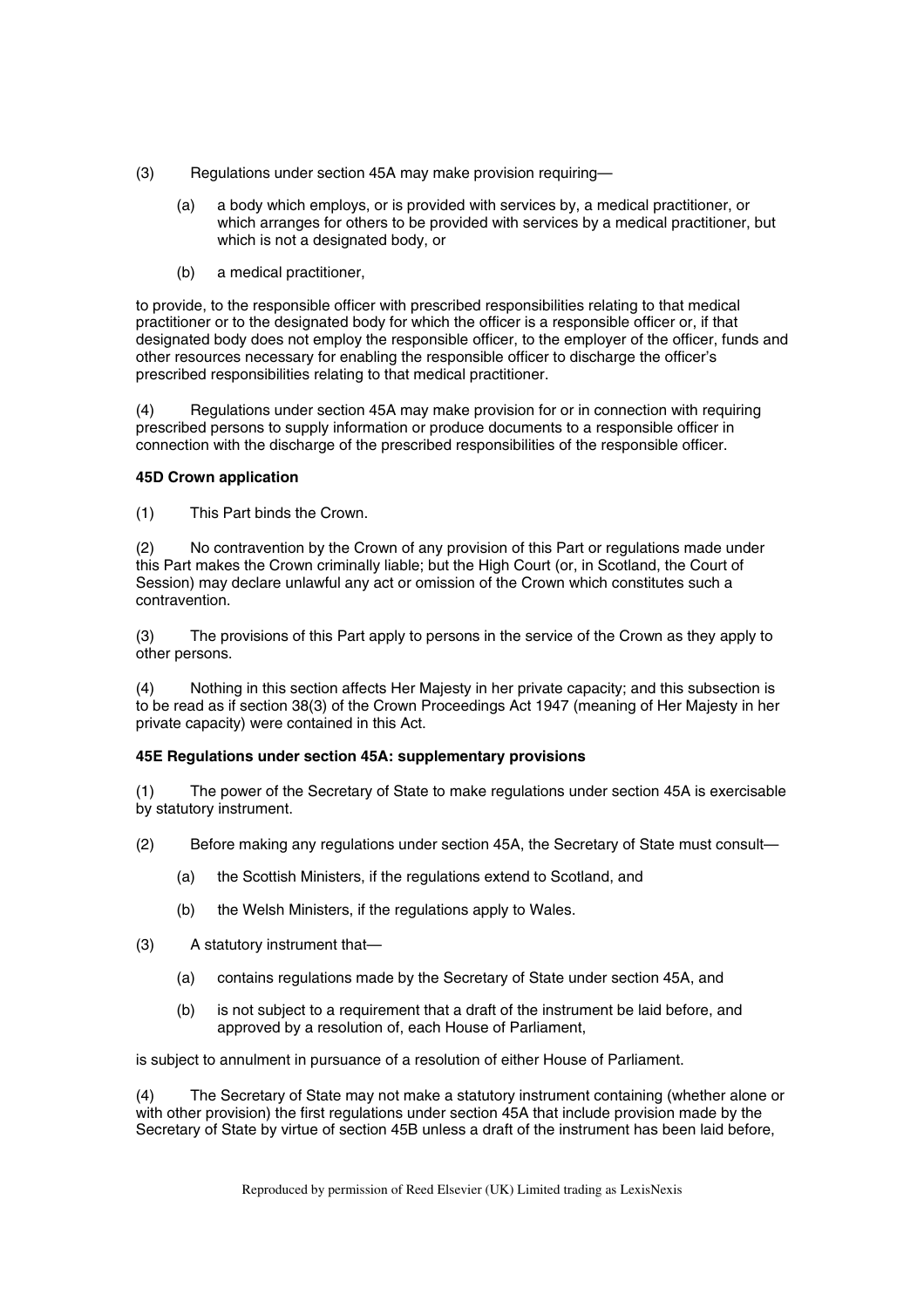and approved by a resolution of, each House of Parliament.

(5) The power of the Department of Health, Social Services and Public Safety in Northern Ireland to make regulations under section 45A is exercisable by statutory rule for the purposes of the Statutory Rules (Northern Ireland) Order 1979.

- (6) A statutory rule that—
	- (a) contains regulations made by the Department of Health, Social Services and Public Safety in Northern Ireland under section 45A, and
	- (b) is not subject to a requirement that a draft of the statutory rule be laid before, and approved by a resolution of, the Northern Ireland Assembly,

is subject to negative resolution within the meaning of section 41(6) of the Interpretation Act (Northern Ireland) 1954.

(7) The Department of Health, Social Services and Public Safety in Northern Ireland may not make a statutory rule containing (whether alone or with other provision) the first regulations under section 45A that include provision made by the Department by virtue of section 45B unless a draft of the statutory rule has been laid before, and approved by a resolution of, the Northern Ireland Assembly.

(8) Regulations under section 45A may make different provision for different cases.

### **45F Interpretation of Part 5A**

In this Part—

"the appropriate authority" means—

(a) in relation to England and Wales or Scotland, the Secretary of State, or

(b) in relation to Northern Ireland, the Department of Health, Social Services and Public Safety in Northern Ireland;

"designated body" has the meaning given by section 45A(3);

"prescribed" means prescribed by regulations under section 45A."

# **NOTES**

# **Initial Commencement**

# *Royal Assent*

Royal Assent (in so far as it confers power to make subordinate legislation): 21 July 2008: see s 170(1)(b).

### *To be appointed*

To be appointed (for remaining purposes): see s 170(3).

### **Appointment**

Appointment (in relation to England, Wales and Scotland for remaining purposes): 1 April 2010: see SI 2010/708, art 3(a).

### **120 Additional responsibilities of responsible officers: England and Wales and Northern Ireland**

(1) Regulations under this section may confer on a responsible officer nominated or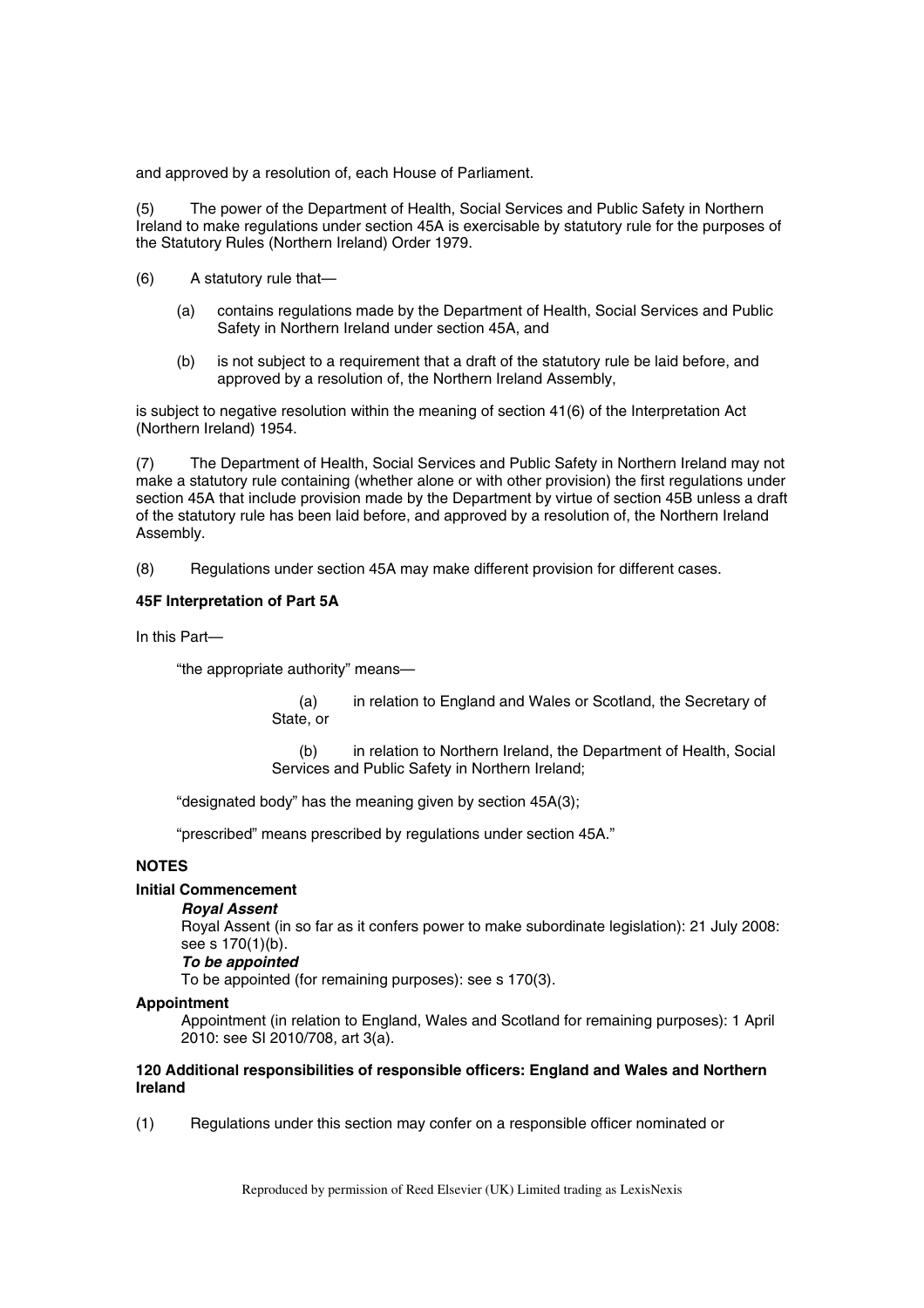appointed for the purposes of regulations under section 45A of the Medical Act 1983 (c 54) (requirement to nominate or appoint responsible officer) additional responsibilities that relate to—

- (a) the entry by the designated body into contracts of employment with medical practitioners or into contracts for the provision of services by such practitioners,
- (b) the monitoring of the conduct or performance of medical practitioners who have a prescribed connection with the designated body, or
- (c) ensuring that appropriate action is taken in response to concerns about such conduct or performance,

but do not relate to the regulation under that Act of the medical profession.

(2) Subject to subsection (3), the power to make regulations under this section is exercisable—

- (a) in relation to England, by the Secretary of State,
- (b) in relation to Wales, by the Welsh Ministers, or
- (c) in relation to Northern Ireland, by the Department of Health, Social Services and Public Safety in Northern Ireland.

(3) In relation to cross-border bodies, the power to make regulations under this section is exercisable by the Secretary of State after consultation with the Welsh Ministers.

- (4) For the purposes of this section a "cross-border body" is a body which—
	- (a) performs (and only performs) functions in respect of England and Wales, and
	- (b) does not perform functions mainly in respect of England or mainly in respect of Wales.

(5) Sections 45A(5)(d), 45B(2) to (5) and 45C(1), (3) and (4) of the Medical Act 1983 (c 54) (provisions that may be included in regulations under section 45A of that Act and responsibilities of responsible officers) apply in relation to regulations under this section as they apply in relation to regulations under section 45A of that Act but as if—

- (a) references to prescribed responsibilities were references to responsibilities conferred by regulations under this section,
- (b) the reference in section 45B(2) to regulations under section 45A were a reference to regulations under this section, and
- (c) the reference in section 45B(3) to subsection  $(1)(a)$  of that section were a reference to subsection (1)(b) of this section.

(6) Subject to subsection (7), regulations under this section may require a designated body or a responsible officer to have regard to any guidance given from time to time by the Secretary of State, the Welsh Ministers or the Department of Health, Social Services and Public Safety in Northern Ireland (as the case may be), or by any other person prescribed by the regulations, in relation to responsibilities conferred on responsible officers by the regulations.

(7) In relation to cross-border bodies, the reference in subsection (6) to the Secretary of State is to be read as a reference to the Secretary of State after consultation with the Welsh Ministers.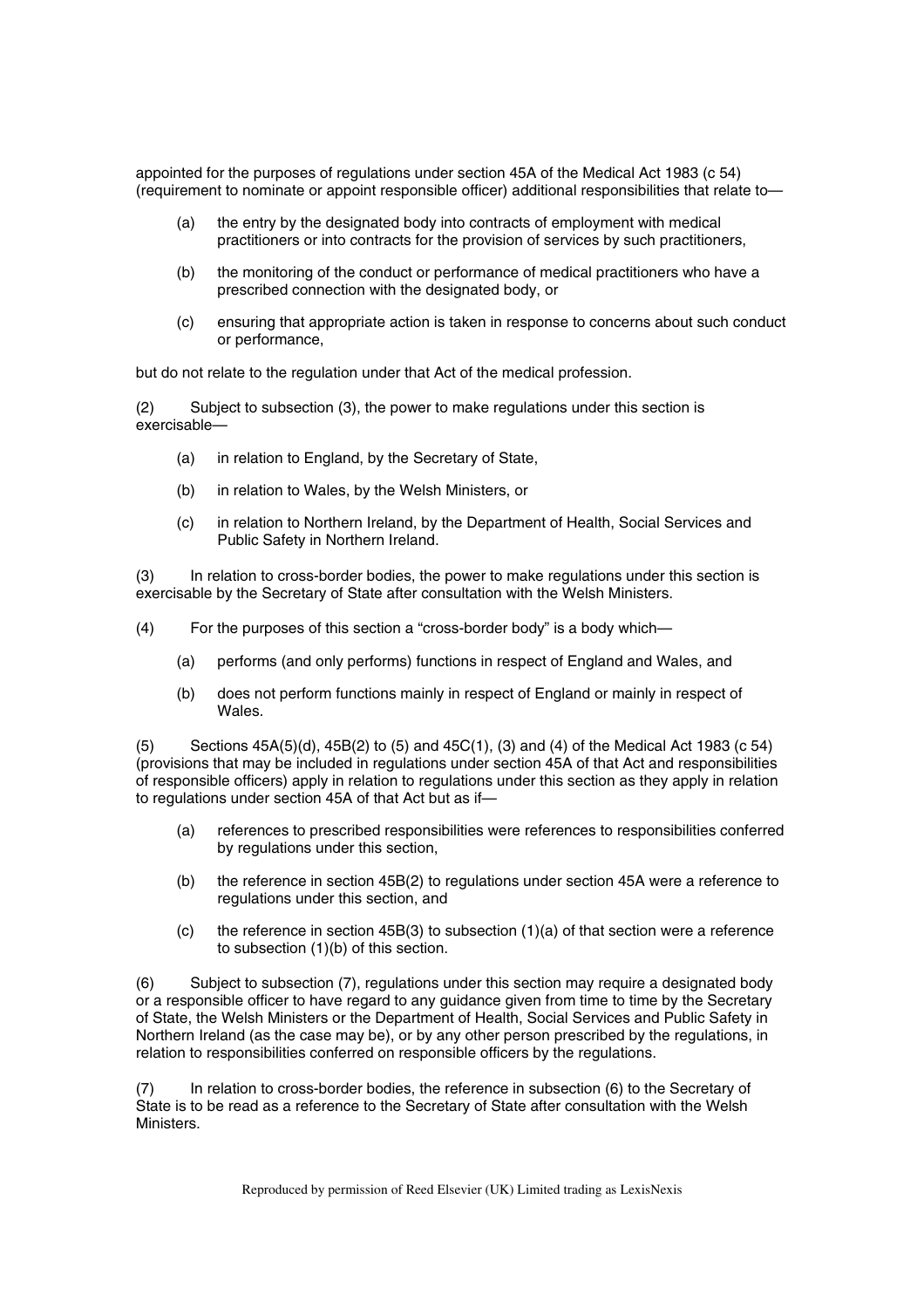(8) Expressions used in this section and in Part 5A of the Medical Act 1983 (responsible officers) have the same meaning in this section as in that Part.

# **NOTES**

# **Initial Commencement**

# *Royal Assent*

Royal Assent (in so far as it confers power to make subordinate legislation): 21 July 2008: see s 170(1)(b).

### *To be appointed*

To be appointed (for remaining purposes): see s 170(3).

# **Appointment**

Appointment (in relation to England and Wales for remaining purposes): 1 April 2010: see SI 2010/708, art 3(b).

### **Extent**

This section does not extend to Scotland: see s 169(1), (4).

### **Subordinate Legislation**

Medical Profession (Responsible Officers) Regulations 2010, SI 2010/2841. Medical Profession (Responsible Officers) (Amendment) Regulations 2013, SI 2013/391.

### **121 Co-operation between prescribed bodies**

(1) The appropriate Minister may by regulations make provision for or in connection with requiring a designated body to co-operate with any other designated body in connection with—

- (a) the sharing of information which relates to the conduct or performance of any health care worker and which may show that that worker is likely to constitute a threat to the health and safety of patients,
- (b) the provision of information in response to requests for information from any other designated body about the conduct or performance of any health care worker,
- (c) the consideration of any issues which arise as a result of the acts mentioned in paragraphs (a) and (b), and
- (d) the taking of any prescribed steps following such consideration.

(2) Regulations under this section may make provision requiring a designated body to disclose the information referred to in subsection (1)(a) and any information disclosed under subsection (1)(b) to any other designated body in prescribed circumstances, or in circumstances where it appears to that body that the prescribed conditions are satisfied, whether or not the disclosure of information has been requested.

- (3) Regulations under this section may—
	- (a) create offences punishable on summary conviction by a fine not exceeding level 5 on the standard scale, and
	- (b) create other procedures for enforcing any provisions of the regulations.

(4) Regulations under this section may require a designated body to have regard to any guidance given from time to time by the appropriate Minister or any other prescribed person.

(5) In making regulations under this section the appropriate Minister must have regard to the importance of avoiding unfair prejudice to health care workers against whom unsubstantiated allegations are made.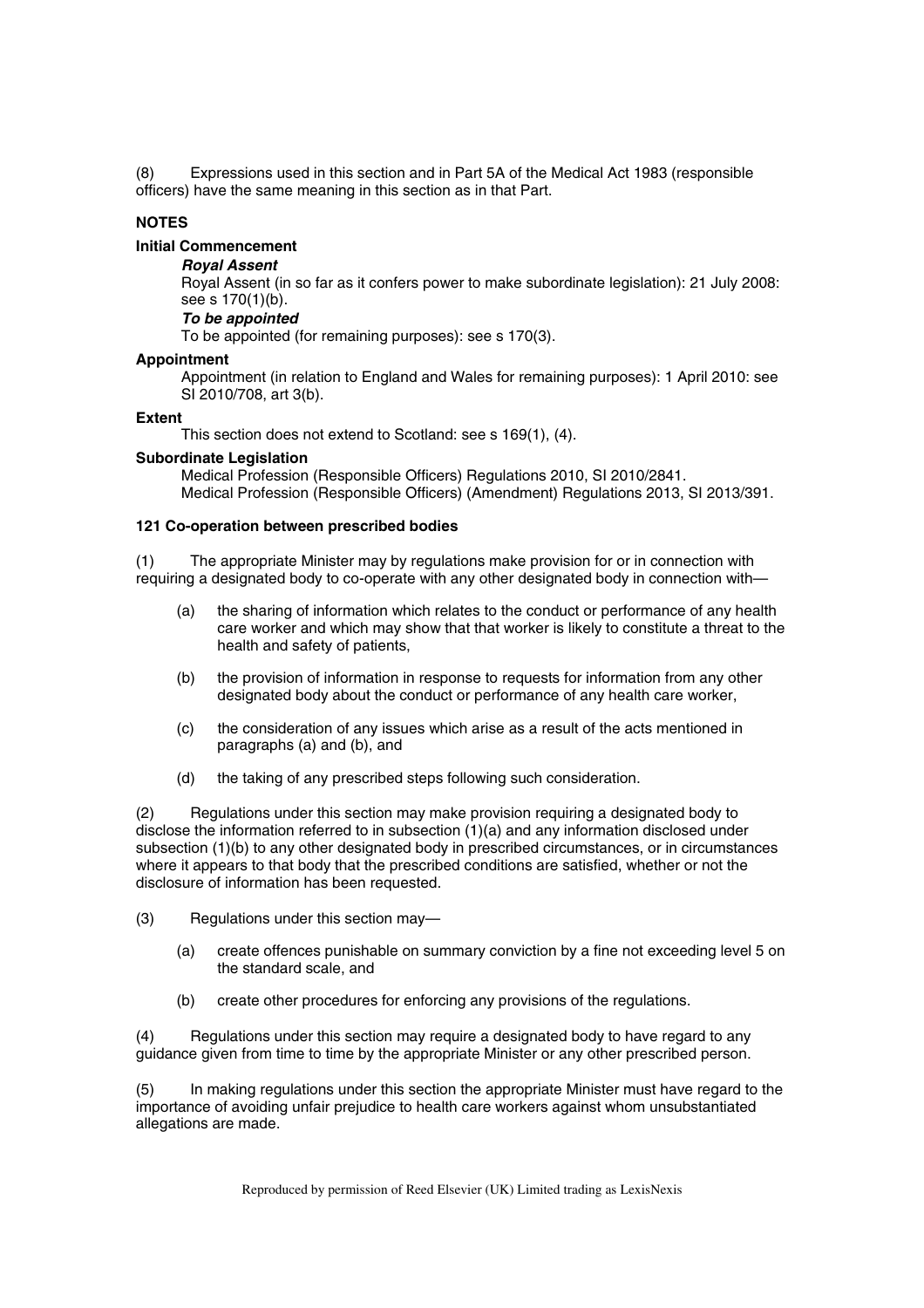(6) In this section—

"the appropriate Minister" means the Secretary of State except that, in relation to cooperation by a Welsh health body or a Welsh social services body, it means the Welsh Ministers;

"designated body" means—

(a) any body which is a designated body for the purposes of Part 5A of the Medical Act 1983 (c 54), and

(b) any other body prescribed for the purposes of this section;

"health care" has the meaning given by section 45A(8) of the Medical Act 1983;

"health care worker" means—

(a) any person who is a member of a prescribed profession concerned with the physical or mental health of individuals, or

- (b) any person who—
	- (i) is employed by a designated body,
	- (ii) provides services to a designated body, or
	- (iii) is employed by a person who provides services to a designated body,

for purposes connected with the provision of health care;

"prescribed" means prescribed by regulations under this section;

"Welsh health body" means—

(a) a Welsh NHS body, as defined by section 148 of the Health and Social Care (Community Health and Standards) Act 2003 (c 43), or

(b) any other person providing or arranging for the provision of health care in Wales;

"Welsh social services body" means—

(a) the council of a county or county borough in Wales, or

(b) a body engaged in the provision of Welsh local authority social services, as defined by section 148 of the Health and Social Care (Community Health and Standards) Act 2003.

# **NOTES**

### **Initial Commencement**

#### *Royal Assent*

Royal Assent (in so far as it confers power to make subordinate legislation): 21 July 2008: see s 170(1)(b).

#### *To be appointed*

To be appointed (for remaining purposes): see s 170(3).

#### **Appointment**

Appointment (for remaining purposes): 1 April 2010: see SI 2010/708, art 3(c).

Reproduced by permission of Reed Elsevier (UK) Limited trading as LexisNexis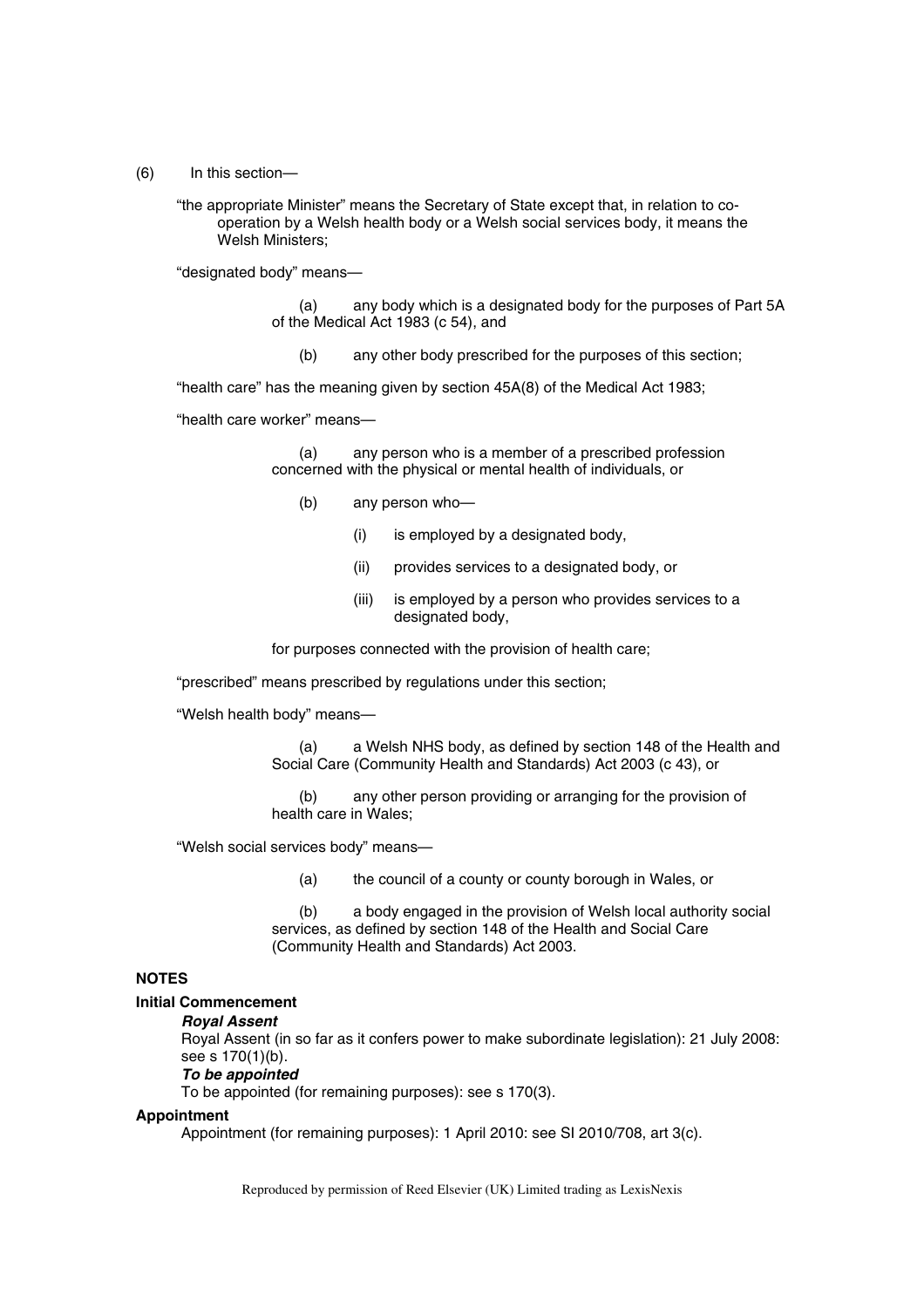### **Extent**

This section does not extend to Scotland: see s 169(1).

### **122 Ss 120 and 121: Crown application**

(1) Sections 120 and 121 bind the Crown.

(2) No contravention by the Crown of any provision of either of those sections or regulations made under them makes the Crown criminally liable; but the High Court may declare unlawful any act or omission of the Crown which constitutes such a contravention.

(3) The provisions of those sections apply to persons in the service of the Crown as they apply to other persons.

Nothing in this section affects Her Majesty in her private capacity; and this subsection is to be read as if section 38(3) of the Crown Proceedings Act 1947 (c 44) (meaning of Her Majesty in her private capacity) were contained in this Act.

### **NOTES**

# **Initial Commencement**

*Royal Assent* 

Royal Assent (in so far as it confers power to make subordinate legislation): 21 July 2008: see s 170(1)(b).

# *To be appointed*

To be appointed (for remaining purposes): see s 170(3).

### **Appointment**

Appointment (in relation to England and Wales for remaining purposes): 1 April 2010: see SI 2010/708, art 3(d).

### **Extent**

This section does not extend to Scotland: see s 169(1) (4).

### *Hearing Aid Council*

### **123 Dissolution of Hearing Aid Council**

(1) The Hearing Aid Council is dissolved.

(2) The Hearing Aid Council Act 1968 (c 50) and the Hearing Aid Council (Extension) Act 1975 (c 39) cease to have effect.

- (3) An order under section 170(3) may not appoint a day for the coming into force of—
	- (a) subsection (1), or
	- (b) subsection  $(2)$ , so far as relating to the profession mentioned in section  $60(2)(ca)$  of the Health Act 1999 (c 8),

unless the following conditions are met.

- (4) Those conditions are—
	- (a) that an Order in Council under section 60 of the Health Act 1999 (regulation of health care and associated professions) has made provision by virtue of subsection (2)(ca) of that section (regulation of dispensers of hearing aids), and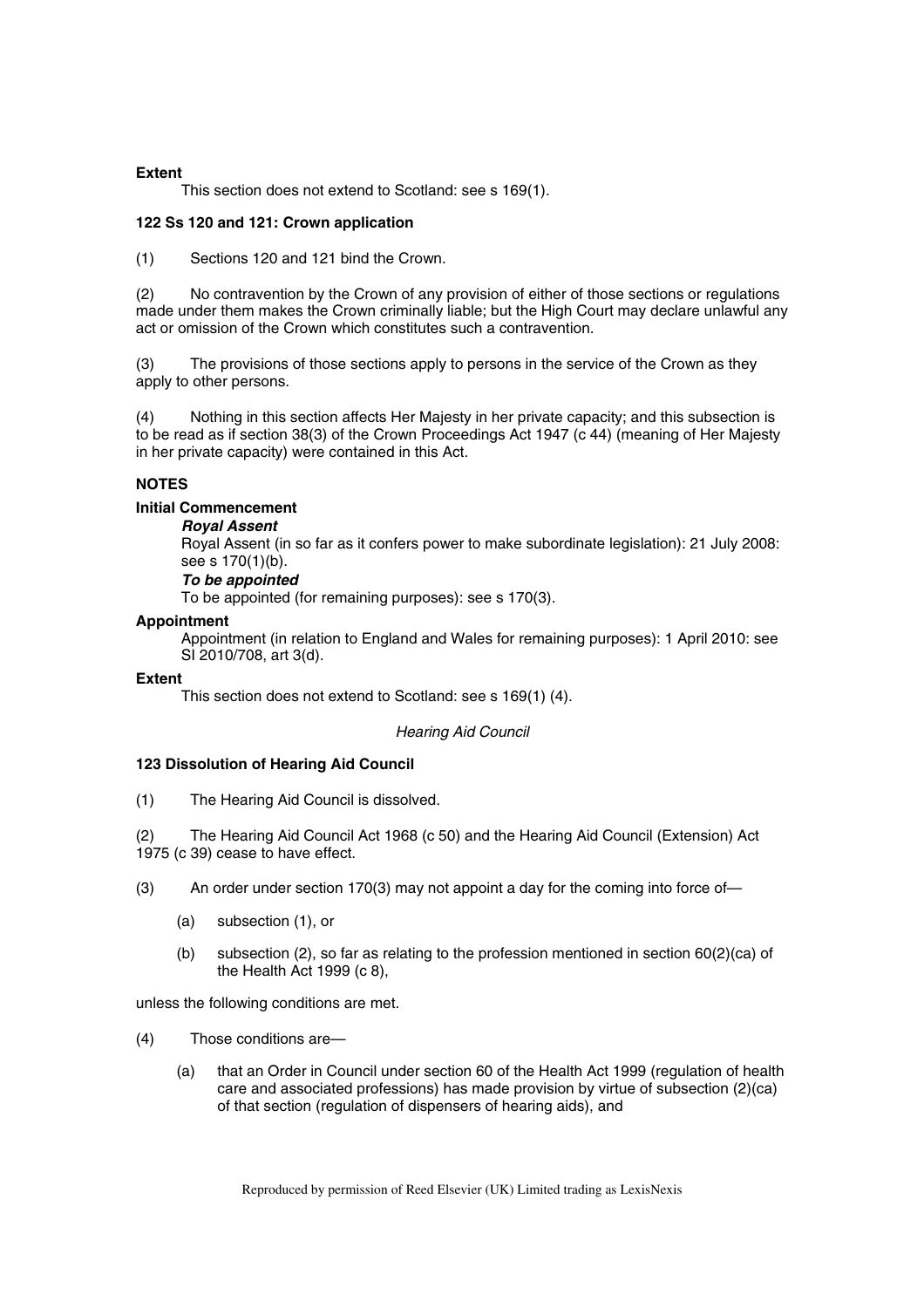(b) that the day appointed under section 170(3) is not earlier than the day on which the Order in Council, so far as making such provision, comes into force.

(5) The Secretary of State may by order make provision for the transfer of property, rights and liabilities of the Hearing Aid Council to any relevant regulatory body or to the Secretary of State.

(6) For that purpose a "relevant regulatory body" is any body which under an Order in Council under section 60 of the Health Act 1999 (c 8) is responsible for the regulation of the profession mentioned in subsection (2)(ca) of that section.

# **NOTES**

# **Initial Commencement**

### *Royal Assent*

Royal Assent (in so far as it confers power to make subordinate legislation): 21 July 2008: see s 170(1)(b).

# *To be appointed*

To be appointed (for remaining purposes): see s 170(3).

# **Appointment**

Sub-s (1): Appointment (for remaining purposes): 1 August 2010: see SI 2010/708, art 4(2)(a).

Sub-s (2): Appointment (for certain purposes): 1 April 2010: see SI 2010/708, art 4(1)(a). Sub-s (2): Appointment (for remaining purposes): 1 August 2010: see SI 2010/708, art  $4(2)(b)$ .

Sub-ss (3)–(6): Appointment (for remaining purposes): 1 October 2008: see SI 2008/2497, art 4.

# **Subordinate Legislation**

Hearing Aid Council (Transfer of Property, Rights and Liabilities) Order 2010, SI 2010/913 (made under sub-s (5)).

### *Regulation of social care workforce*

# **124 [Regulation of social care workers: Wales]**

(1) The [Welsh Ministers] may by regulations make provision modifying the regulation of social care workers, so far as appears to the [Welsh Ministers] to be necessary or expedient for the purpose of securing or improving [the regulation of social care workers] or the services which they provide or to which they contribute.

(2) Schedule 9 (which makes further provision about regulations under this section) has effect.

(3) In this section and that Schedule—

. . .

"social care worker" means a person who falls within any of paragraphs (a) to (d) of subsection (2) of, or paragraphs (a) to (g) of subsection (3) of, section 55 of the Care Standards Act 2000 (c 14) (which sets out the persons who are, or may by virtue of regulations be treated as, social care workers for the purposes of Part 4 of that Act).

(4) The references in subsection (1) to the regulation of social care workers include references to—

(a) the regulation of social care workers of a description in relation to which no provision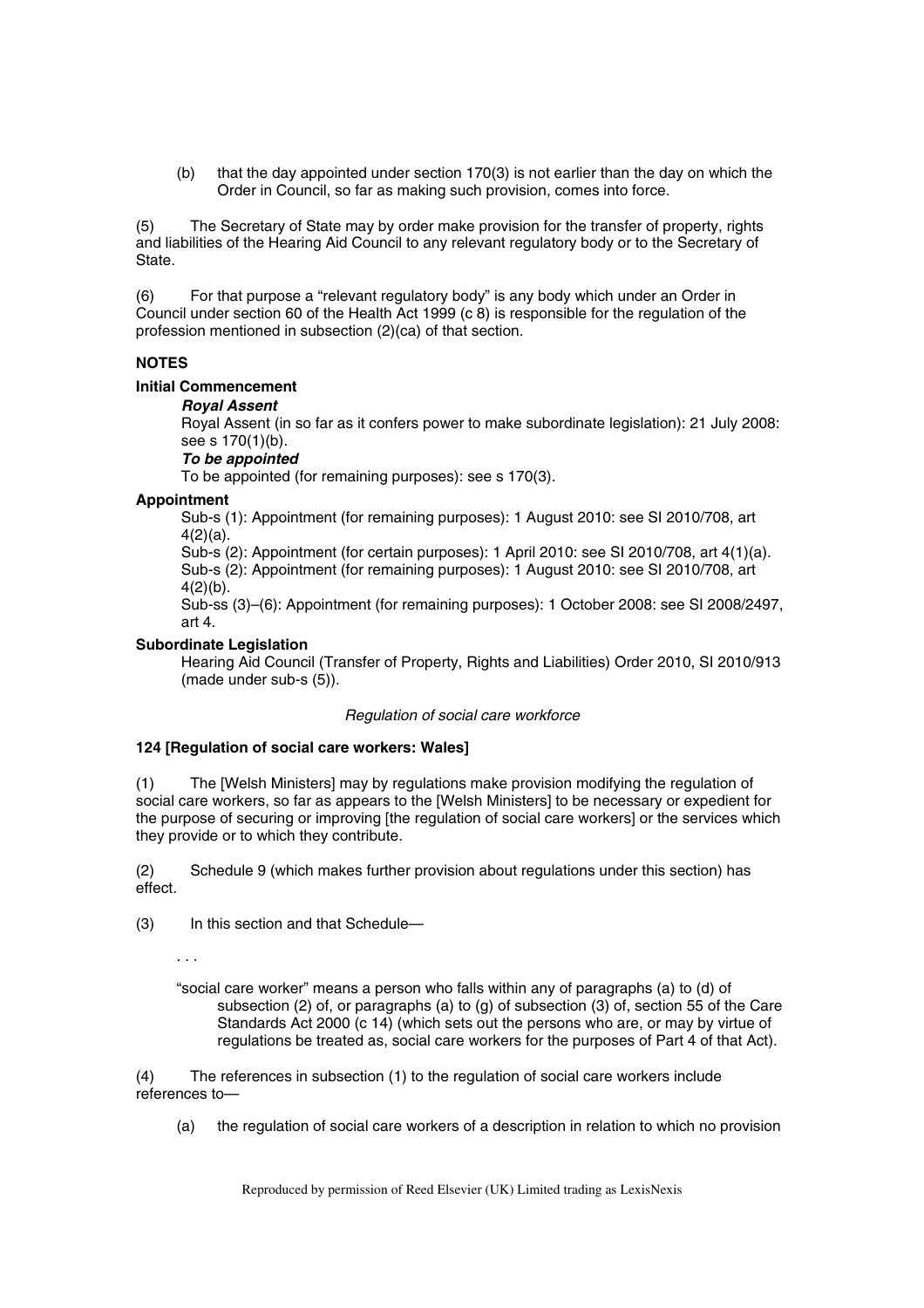for registration for the time being applies,

- (b) the regulation of those seeking registration as social care workers of any description or of persons who were, but are no longer, registered as social care workers of any description, and
- (c) the regulation of activities carried on by persons who are not social care workers but which are carried on in connection with the activities carried on by social care workers.

# **NOTES**

# **Initial Commencement**

# *Royal Assent*

Royal Assent (in so far as it confers power to make subordinate legislation): 21 July 2008: see s 170(1)(b).

# *To be appointed*

To be appointed (for remaining purposes): see s 170(3).

# **Extent**

This section does not extend to Scotland: see s 169(1).

# **Amendment**

Section heading: substituted by the Health and Social Care Act 2012, s 230(1), Sch 15, Pt 1, paras 44, 45(1), (2).

Date in force (in so far as is necessary for enabling the exercise of any power to make an order or regulations or to give directions): 27 March 2012: see the Health and Social Care Act 2012, s 306(1)(d).

Date in force (for remaining purposes): 1 August 2012: see SI 2012/1319, art 2(1),  $(4).$ 

Sub-s (1): words "Welsh Ministers" in square brackets in both places they occur substituted by the Health and Social Care Act 2012, s 230(1), Sch 15, Pt 1, paras 44, 45(1)(a).

Date in force (in so far as is necessary for enabling the exercise of any power to make an order or regulations or to give directions): 27 March 2012: see the Health and Social Care Act 2012, s 306(1)(d).

Date in force (for remaining purposes): 1 August 2012: see SI 2012/1319, art 2(1),  $(4).$ 

Sub-s (1): words "the regulation of social care workers" in square brackets substituted by the Health and Social Care Act 2012, s 230(1), Sch 15, Pt 1, paras 44, 45(1)(b).

Date in force (in so far as is necessary for enabling the exercise of any power to make an order or regulations or to give directions): 27 March 2012: see the Health and Social Care Act 2012, s 306(1)(d).

Date in force (for remaining purposes): 1 August 2012: see SI 2012/1319, art 2(1),  $(4).$ 

Sub-s (3): definition "the appropriate Minister" (omitted) repealed by the Health and Social Care Act 2012, s 230(1), Sch 15, Pt 1, paras 44, 45(1)(c).

Date in force: 1 August 2012: see SI 2012/1319, art 2(1), (4).

# **125 Standard of proof in proceedings relating to registration of social care worker**

(1) The standard of proof applicable to any proceedings to which this subsection applies is that applicable to civil proceedings.

(2) Subsection (1) applies to any proceedings before [the Care Council for Wales, a committee of the Council or any officer of the Council] which relate to a person's suitability to be or remain registered as a social care worker of any description.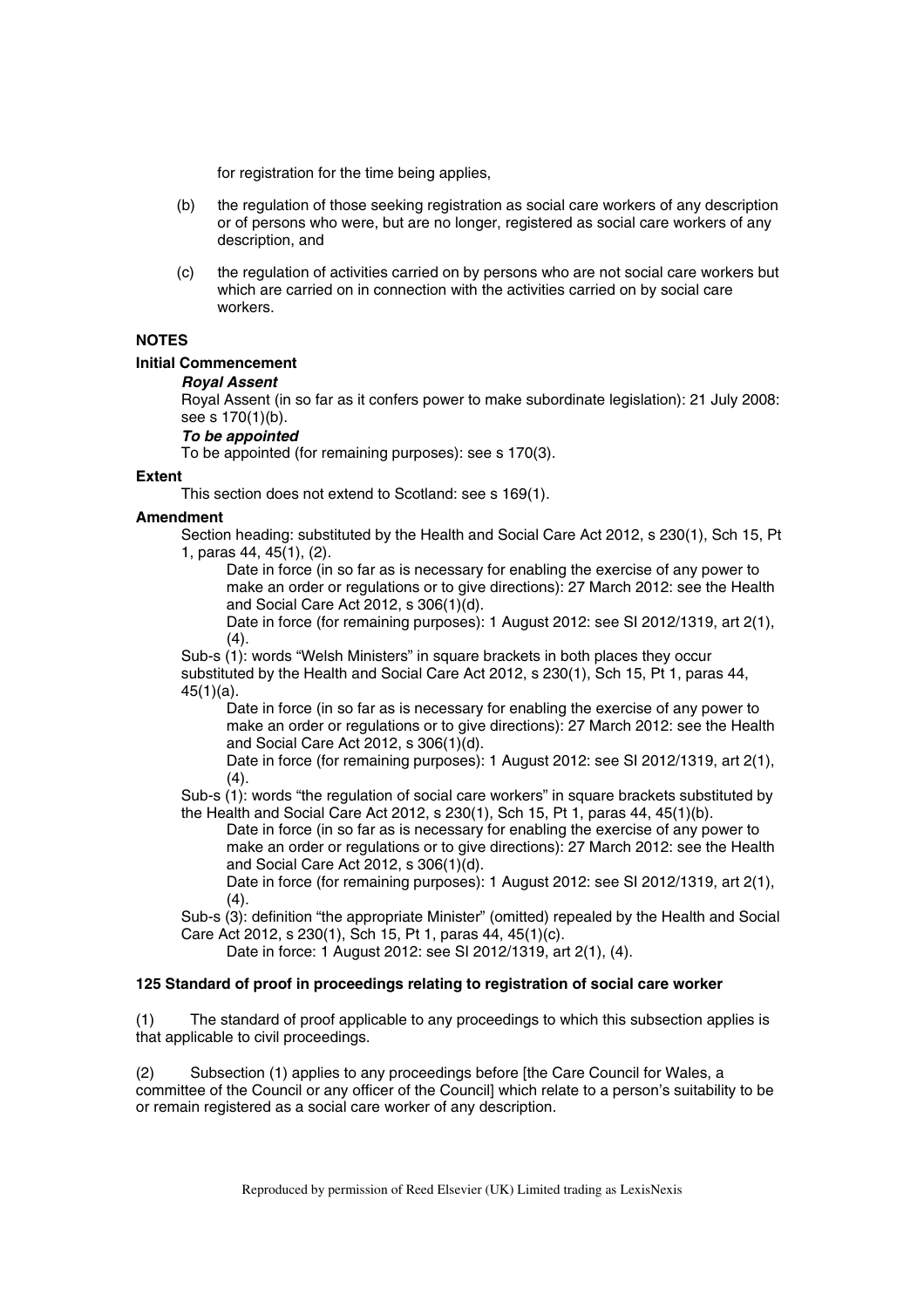(3) In subsection (2)—

 $(a) \dots$ 

(b) "social care worker" has the same meaning as in section 124.

(4) Regulations under section 124 may not—

- (a) amend this section, or
- (b) make any provision that is inconsistent with subsection (1).

# **NOTES**

# **Initial Commencement**

# *Royal Assent*

Royal Assent (in so far as it confers power to make subordinate legislation): 21 July 2008: see s 170(1)(b).

# *To be appointed*

To be appointed (for remaining purposes): see s 170(3).

### **Extent**

This section does not extend to Scotland: see s 169(1).

# **Amendment**

Sub-s (2): words from "the Care Council" to "of the Council" in square brackets substituted by the Health and Social Care Act 2012, s 230(1), Sch 15, Pt 1, paras 44, 46(a).

Date in force: 1 August 2012: see SI 2012/1319, art 2(1), (4).

Sub-s (3): para (a) repealed by the Health and Social Care Act 2012, s 230(1), Sch 15, Pt 1, paras 44, 46(b).

Date in force: 1 August 2012: see SI 2012/1319, art 2(1), (4).

# *Approved mental health professionals*

# **[126 Education and training of approved mental health professionals: Wales]**

(1) The [Welsh Ministers] may by regulations make provision modifying the functions of . . . the Care Council for Wales in relation to the education and training of persons who are or wish to become approved mental health professionals.

(2) The power to make regulations under subsection (1) may be exercised by amending, repealing or applying (with or without modifications) any provision of any enactment and any other instrument or document.

(3) Paragraphs 4 to 6 and 9 and 10 of Schedule 9 apply to the making of regulations under subsection (1) as they apply to the making of regulations under section 124 but as if the references in paragraphs 9 and 10 to social care workers were references to approved mental health professionals.

(4) In this section—

. . .

"approved mental health professional" has the same meaning as in section 114 of the Mental Health Act 1983 (c 20);

"functions" includes powers and duties.

# **NOTES**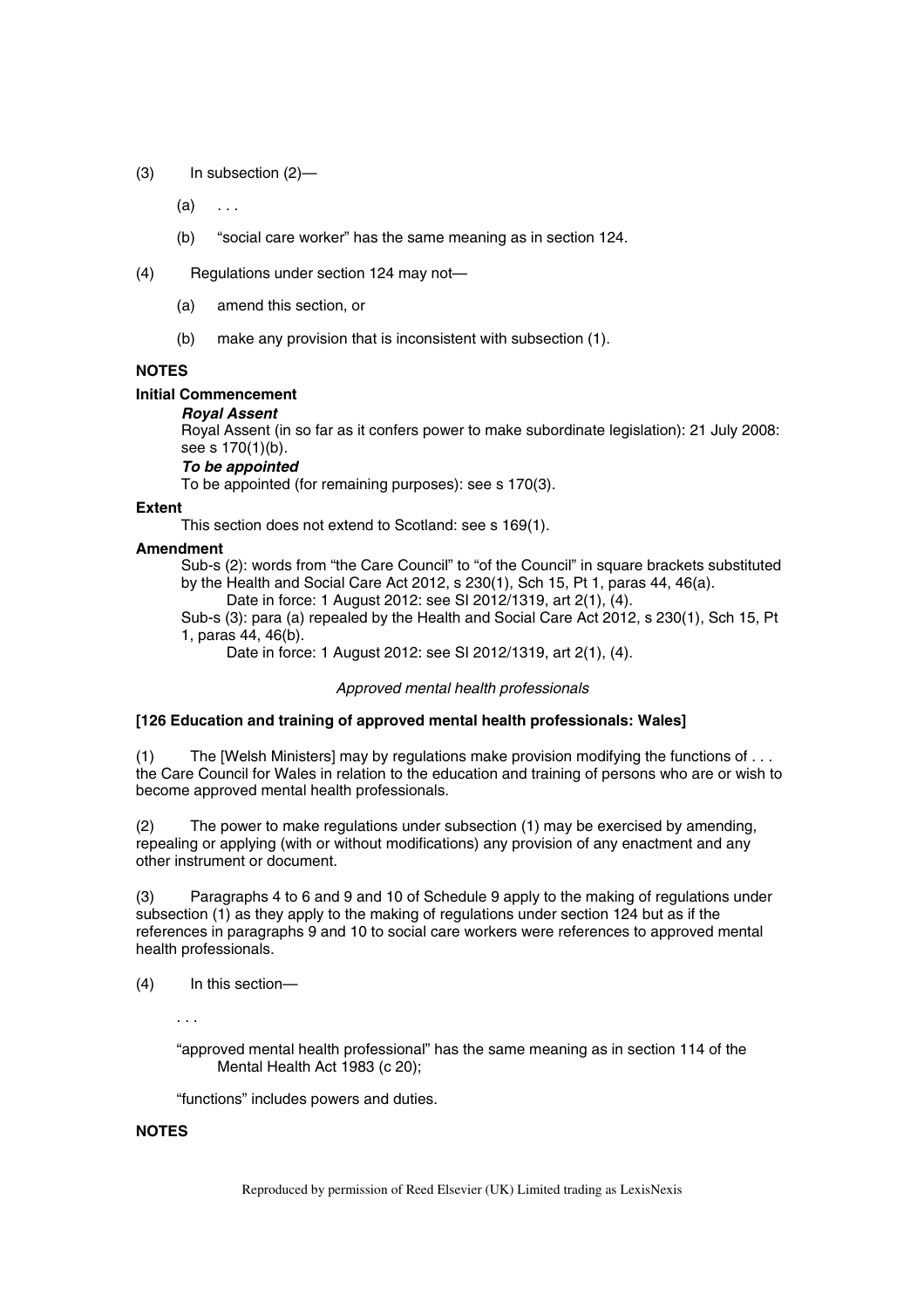### **Initial Commencement**

### *Royal Assent*

Royal Assent (in so far as it confers power to make subordinate legislation): 21 July 2008: see s 170(1)(b).

# *To be appointed*

To be appointed (for remaining purposes): see s 170(3).

### **Extent**

This section does not extend to Scotland: see s 169(1).

### **Amendment**

Section heading: substituted by the Health and Social Care Act 2012, S 230(1), Sch 15, Pt 1, paras 1, 47(1), (4).

Date in force (in so far as is necessary for enabling the exercise of any power to make an order or regulations or to give directions): 27 March 2012: see the Health and Social Care Act 2012, s 306(1)(d).

Date in force (for remaining purposes): 1 August 2012: see SI 2012/1319, art 2(1),  $(4).$ 

Sub-s (1): words "Welsh Ministers" in square brackets substituted by the Health and Social Care Act 2012, s 230(1), Sch 15, Pt 1, paras 45, 47(1), (2)(a).

Date in force (in so far as is necessary for enabling the exercise of any power to make an order or regulations or to give directions): 27 March 2012: see the Health and Social Care Act 2012, s 306(1)(d).

Date in force (for remaining purposes): 1 August 2012: see SI 2012/1319, art 2(1),  $(4).$ 

Sub-s (1): words omitted repealed by the Health and Social Care Act 2012, s 230(1), Sch 15, Pt 1, paras 44, 47(1), (2)(b).

Date in force: 1 August 2012: see SI 2012/1319, art 2(1), (4).

Sub-s (4): definition "the appropriate Minister" (omitted) repealed by the Health and Social Care Act 2012, s 230(1), Sch 15, Pt 1, paras 44, 47(1), (3).

Date in force: 1 August 2012: see SI 2012/1319, art 2(1), (4).

### *General*

# **127 Further amendments relating to Part 2**

Schedule 10 (which contains further amendments relating to this Part) has effect.

# **NOTES**

# **Initial Commencement**

*To be appointed* 

To be appointed: see s 170(3).

# **Appointment**

Appointment (for certain purposes): 25 August 2008: see SI 2008/2214, art 2(a). Appointment (for certain purposes): 1 January 2009: see SI 2008/3244, art 2(g), (i). Appointment (for certain purposes): 1 January 2009: see SI 2008/3244, art 3(b), (d). Appointment (for certain purposes): 4 June 2009: see SI 2009/1310, art 2(b). Appointment (for certain purposes): 28 September 2009: see SI 2009/2567, art 2(b). Appointment (for certain purposes): 25 January 2010: see SI 2010/23, art 2(f).

# **128 Interpretation of Part 2**

In this Part—

"the 1999 Act" means the Health Act 1999 (c 8);

"the 2002 Act" means the National Health Service Reform and Health Care Professions Act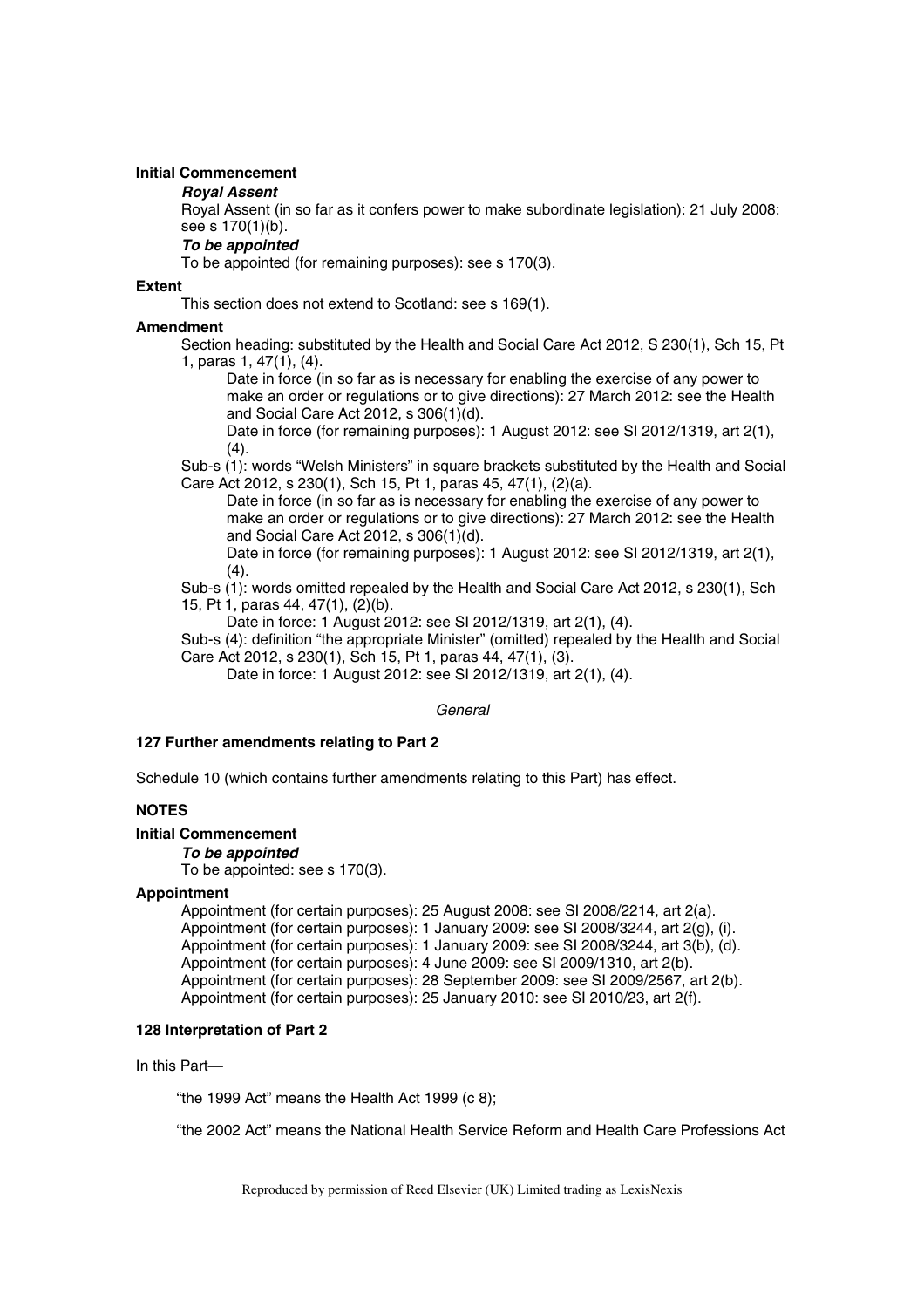2002 (c 17);

"enactment" means an enactment contained in, or in an instrument made under—

- (a) an Act of Parliament,
- (b) an Act of the Scottish Parliament,
- (c) a Measure or Act of the National Assembly for Wales, or
- (d) Northern Ireland legislation;

. . ..

# **NOTES**

### **Initial Commencement**

*To be appointed* 

To be appointed: see s 170(3).

### **Amendment**

Definition "the OHPA" (omitted) repealed by the Health and Social Care Act 2012, s 231(4), Sch 15, Pt 4, para 75(1), (2). Date in force: 1 July 2012: see SI 2012/1319, art 2(1), (3).

# Part 3 Public Health Protection

### **129 Public health protection**

Before Part 3 of the Public Health (Control of Disease) Act 1984 (c 22) insert—

# "Part 2A Public Health Protection

# *Introductory*

# **45A Infection or contamination**

(1) The following provisions have effect for the interpretation of this Part.

(2) "Contamination" includes radiation.

(3) Any reference to infection or contamination is a reference to infection or contamination which presents or could present significant harm to human health.

(4) Any reference to the spread of contamination includes a reference to the spread of any source of contamination.

(5) Any reference to disinfection or decontamination includes a reference to the removal of any vector, agent or source of the infection or contamination.

(6) Related expressions are to be read accordingly.

### *Power to make regulations*

### **45B Health protection regulations: international travel etc**

Reproduced by permission of Reed Elsevier (UK) Limited trading as LexisNexis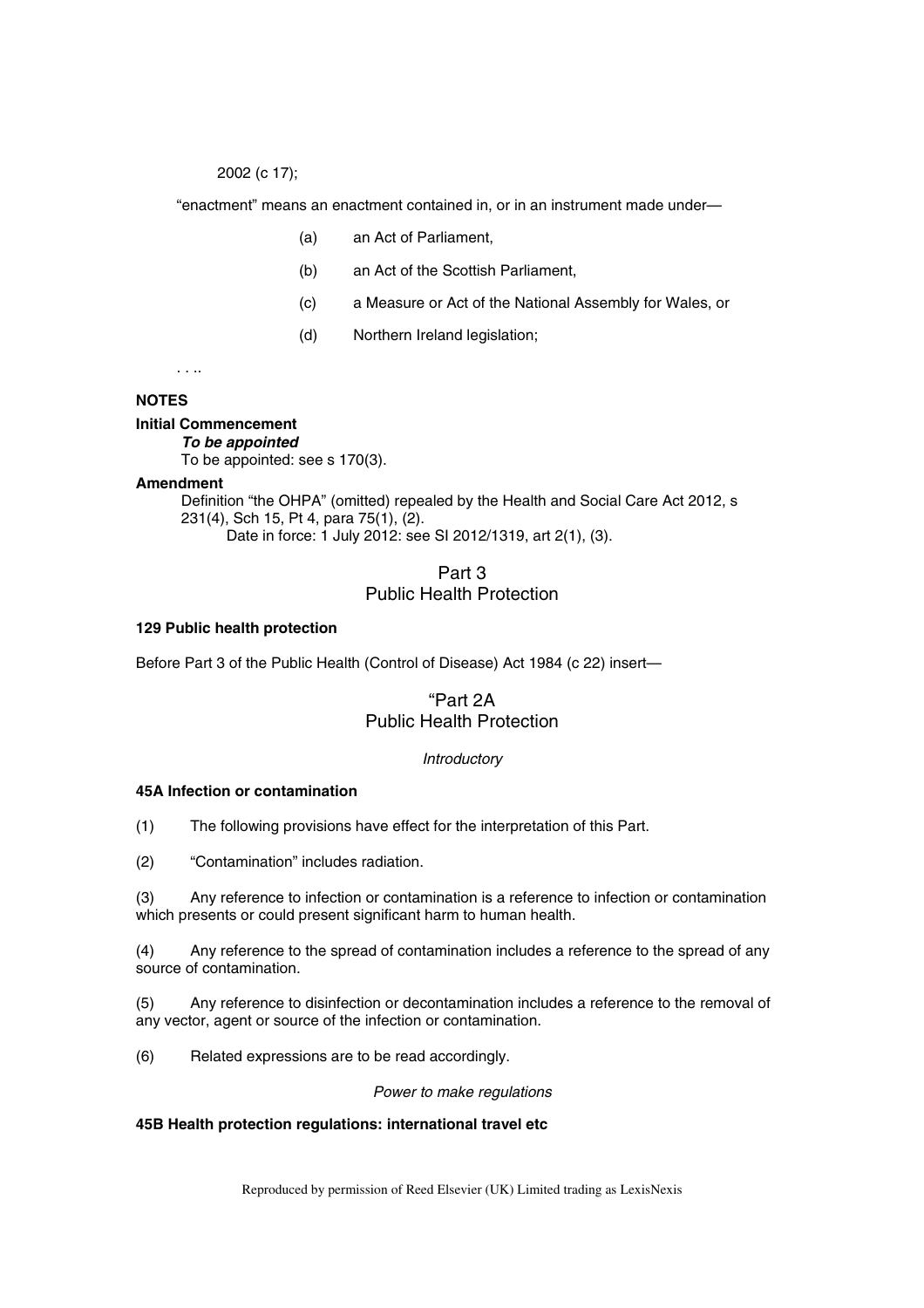- (1) The appropriate Minister may by regulations make provision—
	- (a) for preventing danger to public health from vessels, aircraft, trains or other conveyances arriving at any place,
	- (b) for preventing the spread of infection or contamination by means of any vessel, aircraft, train or other conveyance leaving any place, and
	- (c) for giving effect to any international agreement or arrangement relating to the spread of infection or contamination.
- (2) Regulations under subsection (1) may in particular include provision—
	- (a) for the detention of conveyances,
	- (b) for the medical examination, detention, isolation or quarantine of persons,
	- (c) for the inspection, analysis, retention, isolation, quarantine or destruction of things,
	- (d) for the disinfection or decontamination of conveyances, persons or things or the application of other sanitary measures,
	- (e) for prohibiting or regulating the arrival or departure of conveyances and the entry or exit of persons or things,
	- (f) imposing duties on masters, pilots, train managers and other persons on board conveyances and on owners and managers of ports, airports and other points of entry, and
	- (g) requiring persons to provide information or answer questions (including information or questions relating to their health).

#### **45C Health protection regulations: domestic**

(1) The appropriate Minister may by regulations make provision for the purpose of preventing, protecting against, controlling or providing a public health response to the incidence or spread of infection or contamination in England and Wales (whether from risks originating there or elsewhere).

- (2) The power in subsection (1) may be exercised—
	- (a) in relation to infection or contamination generally or in relation to particular forms of infection or contamination, and
	- (b) so as to make provision of a general nature, to make contingent provision or to make specific provision in response to a particular set of circumstances.
- (3) Regulations under subsection (1) may in particular include provision—
	- (a) imposing duties on registered medical practitioners or other persons to record and notify cases or suspected cases of infection or contamination,
	- (b) conferring on local authorities or other persons functions in relation to the monitoring of public health risks, and
	- (c) imposing or enabling the imposition of restrictions or requirements on or in relation to persons, things or premises in the event of, or in response to, a threat to public health.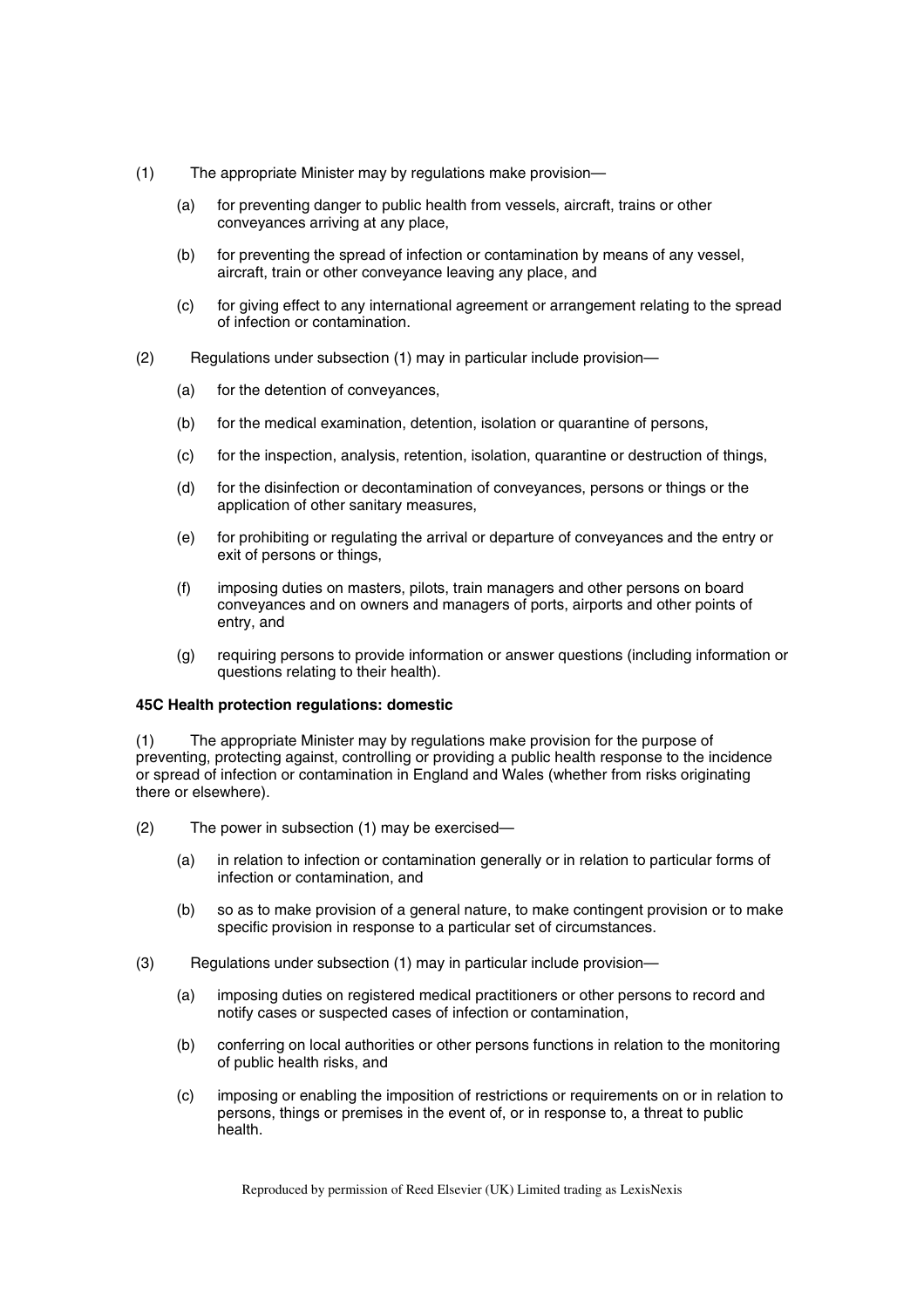- (4) The restrictions or requirements mentioned in subsection (3)(c) include in particular—
	- (a) a requirement that a child is to be kept away from school,
	- (b) a prohibition or restriction relating to the holding of an event or gathering,
	- (c) a restriction or requirement relating to the handling, transport, burial or cremation of dead bodies or the handling, transport or disposal of human remains, and
	- (d) a special restriction or requirement.
- (5) The power in subsection (1) is subject to section 45D.
- (6) For the purposes of this Part—
	- (a) a "special restriction or requirement" means a restriction or requirement which can be imposed by a justice of the peace by virtue of section 45G(2), 45H(2) or 45I(2), but
	- (b) a restriction or requirement mentioned in subsection  $(4)(a)$ , (b) or (c) is not to be regarded as a special restriction or requirement.

# **45D Restrictions on power to make regulations under section 45C**

(1) Regulations under section 45C may not include provision imposing a restriction or requirement by virtue of subsection (3)(c) of that section unless the appropriate Minister considers, when making the regulations, that the restriction or requirement is proportionate to what is sought to be achieved by imposing it.

(2) Regulations under section 45C may not include provision enabling the imposition of a restriction or requirement by virtue of subsection (3)(c) of that section unless the regulations provide that a decision to impose such a restriction or requirement may only be taken if the person taking it considers, when taking the decision, that the restriction or requirement is proportionate to what is sought to be achieved by imposing it.

(3) Regulations under section 45C may not include provision imposing a special restriction or requirement mentioned in section 45G(2)(a), (b), (c) or (d).

(4) Regulations under section 45C may not include provision enabling the imposition of a special restriction or requirement unless—

- (a) the regulations are made in response to a serious and imminent threat to public health, or
- (b) imposition of the restriction or requirement is expressed to be contingent on there being such a threat at the time when it is imposed.
- (5) For the purposes of this section—
	- (a) regulations "enable the imposition of a restriction or requirement" if the restriction or requirement is imposed by virtue of a decision taken under the regulations by the appropriate Minister, a local authority or other person;
	- (b) regulations "impose a restriction or requirement" if the restriction or requirement is imposed without any such decision.

# **45E Medical treatment**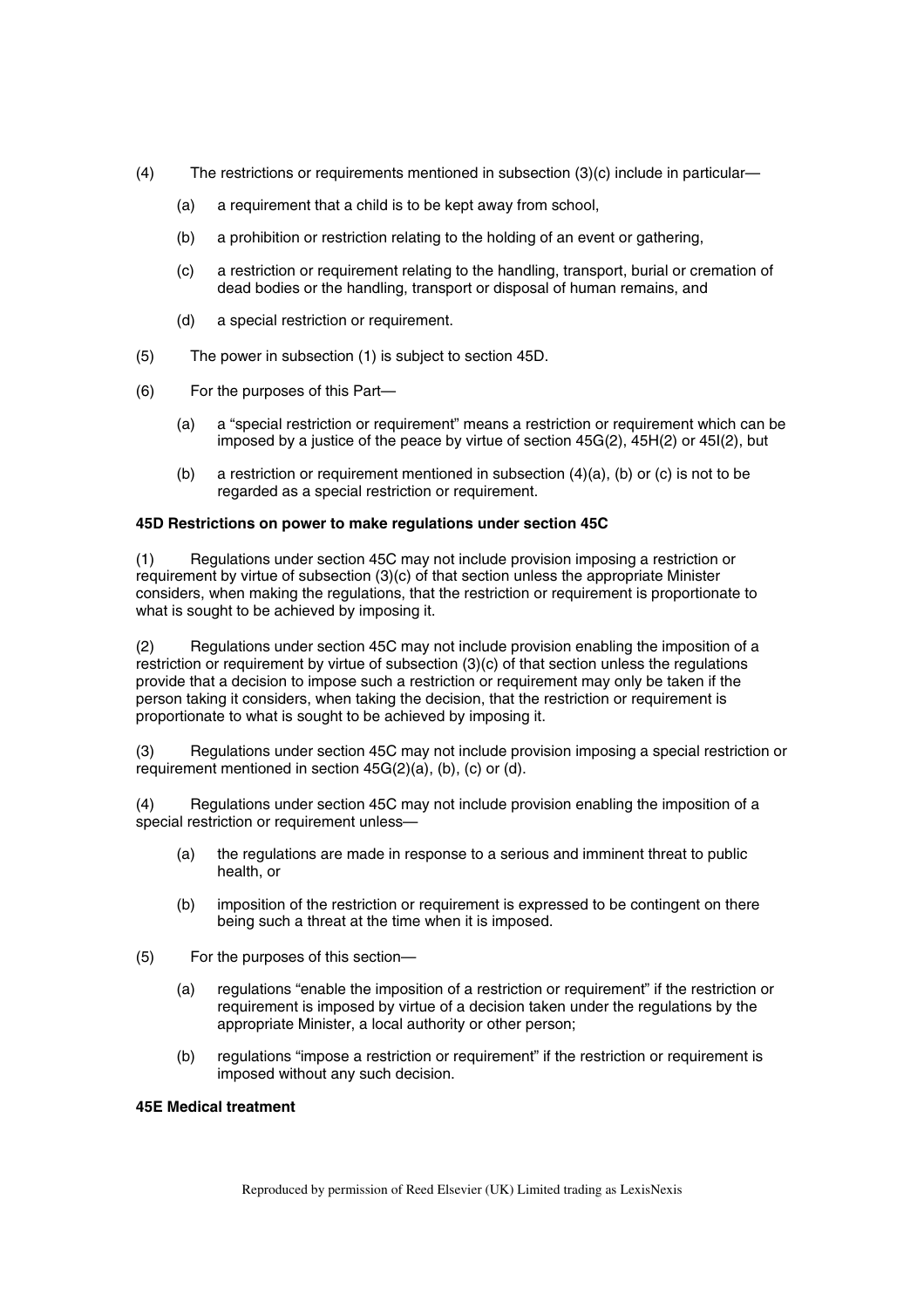(1) Regulations under section 45B or 45C may not include provision requiring a person to undergo medical treatment.

(2) "Medical treatment" includes vaccination and other prophylactic treatment.

#### **45F Health protection regulations: supplementary**

(1) This section makes further provision about regulations under section 45B or 45C ("health protection regulations").

- (2) Health protection regulations may—
	- (a) confer functions on local authorities and other persons;
	- (b) create offences;
	- (c) enable a court to order a person convicted of any such offence to take or pay for remedial action in appropriate circumstances;
	- (d) provide for the execution and enforcement of restrictions and requirements imposed by or under the regulations;
	- (e) provide for appeals from and reviews of decisions taken under the regulations;
	- (f) permit or prohibit the levy of charges;
	- (g) permit or require the payment of incentive payments, compensation and expenses;
	- (h) provide for the resolution of disputes.

(3) Health protection regulations may, for the purposes of giving effect to an international agreement or arrangement, amend any enactment.

(4) Health protection regulations may not confer functions on officers of Revenue and Customs unless the regulations are made with the consent of the Commissioners for Her Majesty's Revenue and Customs.

(5) Health protection regulations may not create an offence triable on indictment or punishable with—

- (a) imprisonment,
- (b) a fine exceeding £20,000, or
- (c) a further fine exceeding an amount equal to 2% of level 5 on the standard scale for each day on which the default continues after conviction.

(6) Regulations under section 45C must provide for a right of appeal to a magistrates' court against any decision taken under the regulations by virtue of which a special restriction or requirement is imposed on or in relation to a person, thing or premises.

(7) Regulations under section 45C which enable a special restriction or requirement to be imposed by virtue of a decision taken under the regulations must also provide that, if the restriction or requirement is capable of remaining in force in relation to any person, thing or premises for more than a specified period, a specified person may require the continuation of the restriction or requirement to be reviewed in accordance with the regulations at specified intervals by a person determined in accordance with the regulations.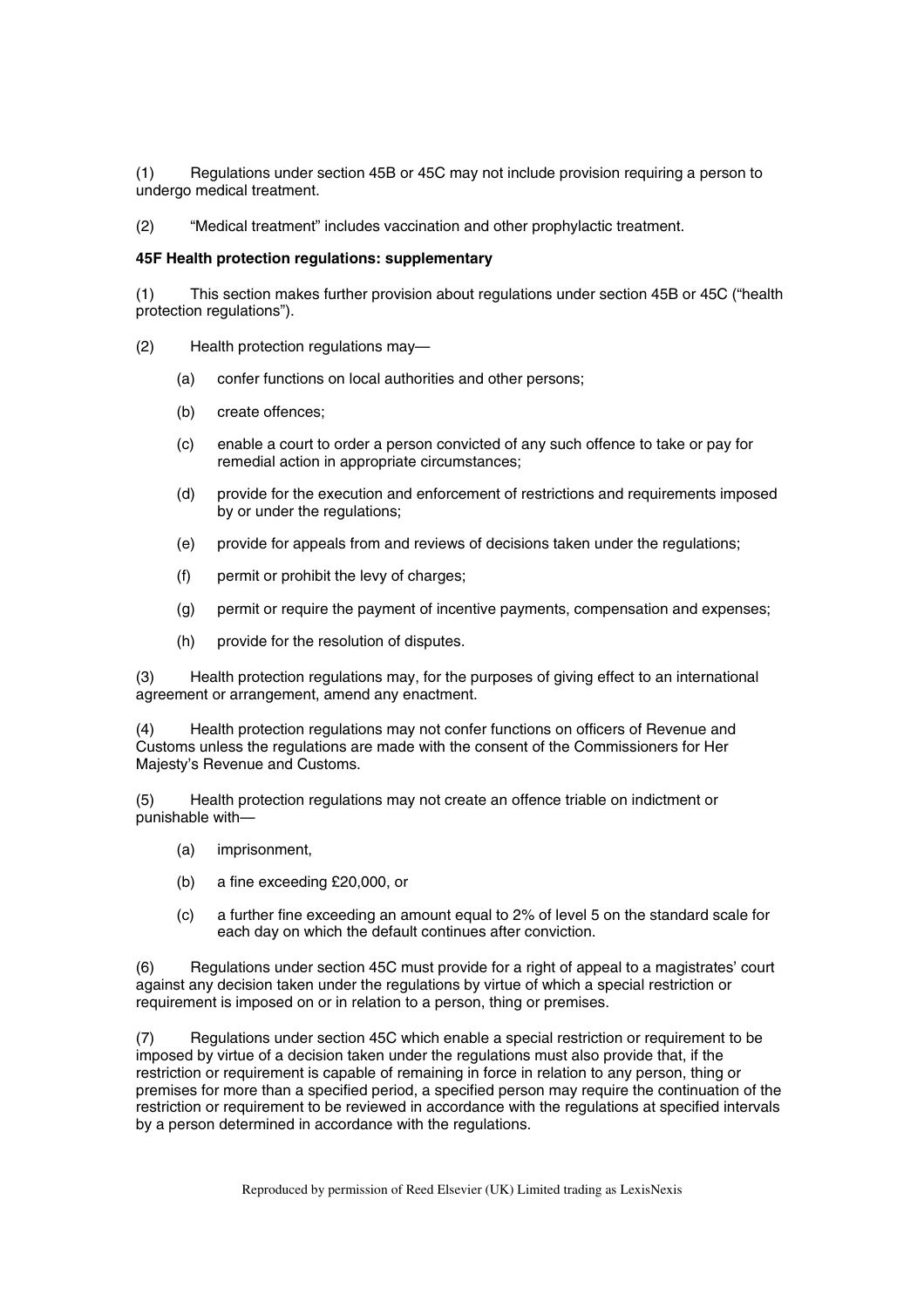- (8) In relation to a special restriction or requirement mentioned in section  $45G(2)(c)$  or (d)—
	- (a) the period specified by virtue of subsection (7) and the intervals specified by virtue of that subsection must be 28 days or less, and
	- (b) the regulations must require the continuation of the restriction or requirement to be reviewed without an application being made.

#### *Orders that may be made by justice of the peace*

#### **45G Power to order health measures in relation to persons**

A justice of the peace may make an order under subsection (2) in relation to a person ("P") if the justice is satisfied that—

- (a) P is or may be infected or contaminated,
- (b) the infection or contamination is one which presents or could present significant harm to human health,
- (c) there is a risk that P might infect or contaminate others, and
- (d) it is necessary to make the order in order to remove or reduce that risk.

(2) The order may impose on or in relation to P one or more of the following restrictions or requirements—

- (a) that P submit to medical examination;
- (b) that P be removed to a hospital or other suitable establishment;
- (c) that P be detained in a hospital or other suitable establishment;
- (d) that P be kept in isolation or quarantine;
- (e) that P be disinfected or decontaminated;
- (f) that P wear protective clothing;
- (g) that P provide information or answer questions about P's health or other circumstances;
- (h) that P's health be monitored and the results reported;
- (i) that P attend training or advice sessions on how to reduce the risk of infecting or contaminating others;
- (j) that P be subject to restrictions on where P goes or with whom P has contact;
- (k) that P abstain from working or trading.

(3) A justice of the peace may make an order under subsection (4) in relation to a person ("P") if the justice is satisfied that—

- (a) P is or may be infected or contaminated,
- (b) the infection or contamination is one which presents or could present significant harm to human health,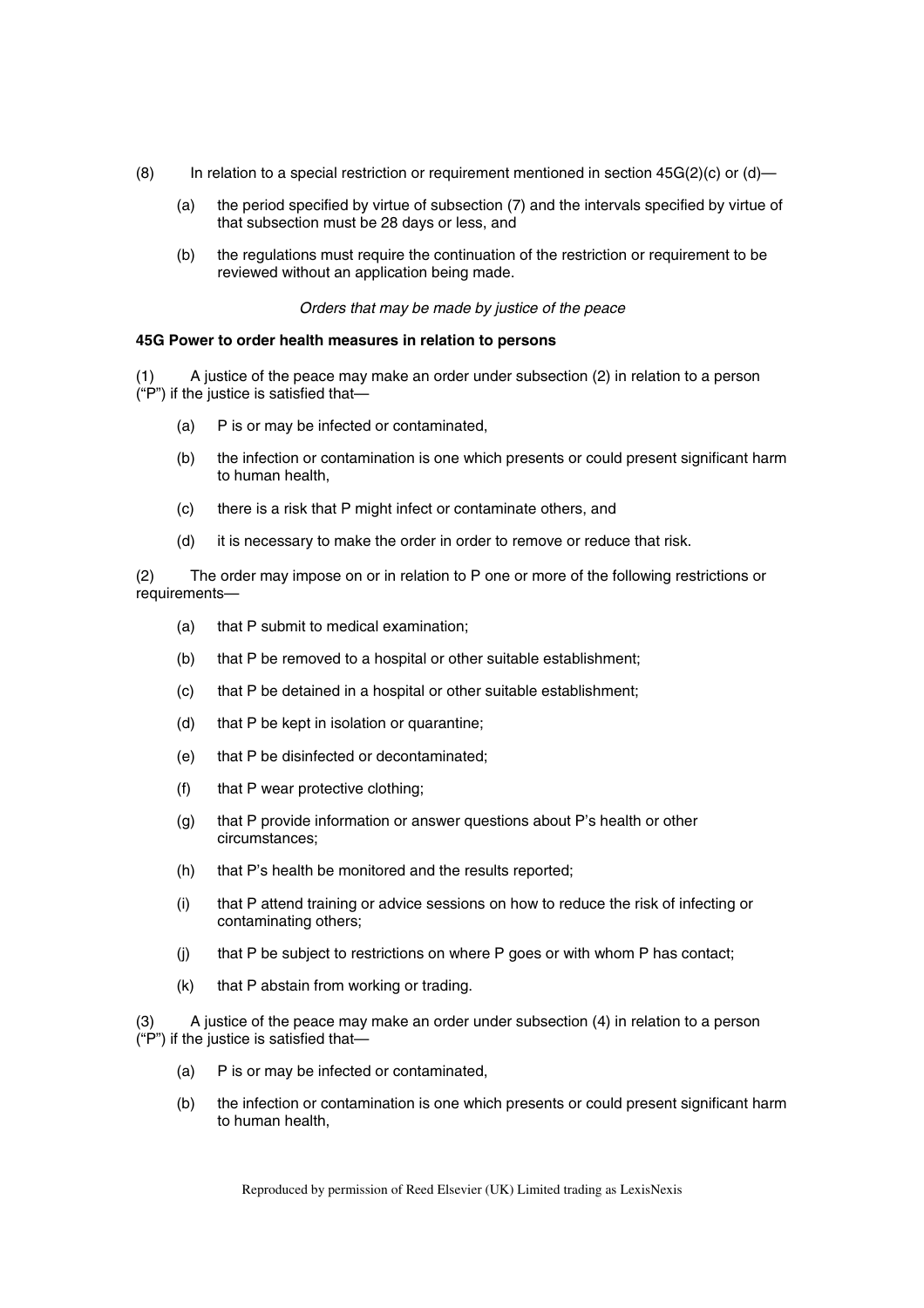- (c) there is a risk that a related party might infect or contaminate others, and
- (d) it is necessary to make the order in order to remove or reduce that risk.

(4) The order may impose on or in relation to P a requirement that P provide information or answer questions about P's health or other circumstances (including, in particular, information or questions about the identity of a related party).

- (5) "Related party" means—
	- (a) a person who has or may have infected or contaminated P, or
	- (b) a person whom P has or may have infected or contaminated.

(6) An order under this section may also order a person with parental responsibility (within the meaning of the Children Act 1989) for P to secure that P submits to or complies with the restrictions or requirements imposed by the order.

(7) The appropriate Minister must by regulations make provision about the evidence that must be available to a justice of the peace before the justice can be satisfied as mentioned in subsection (1) or (3).

(8) Any reference in this section to a person who is infected or contaminated includes a reference to a person who carries the source of an infection or contamination, and any reference to infecting or contaminating others includes a reference to passing that source to others.

#### **45H Power to order health measures in relation to things**

(1) A justice of the peace may make an order under subsection (2) in relation to a thing if the justice is satisfied that—

- (a) the thing is or may be infected or contaminated,
- (b) the infection or contamination is one which presents or could present significant harm to human health,
- (c) there is a risk that the thing might infect or contaminate humans, and
- (d) it is necessary to make the order in order to remove or reduce that risk.

(2) The order may impose in relation to the thing one or more of the following restrictions or requirements—

- (a) that the thing be seized or retained;
- (b) that the thing be kept in isolation or quarantine;
- (c) that the thing be disinfected or decontaminated;
- (d) in the case of a dead body, that the body be buried or cremated;
- (e) in any other case, that the thing be destroyed or disposed of.

(3) A justice of the peace may make an order under subsection (4) in relation to a thing if the justice is satisfied that—

(a) the thing is or may be infected or contaminated,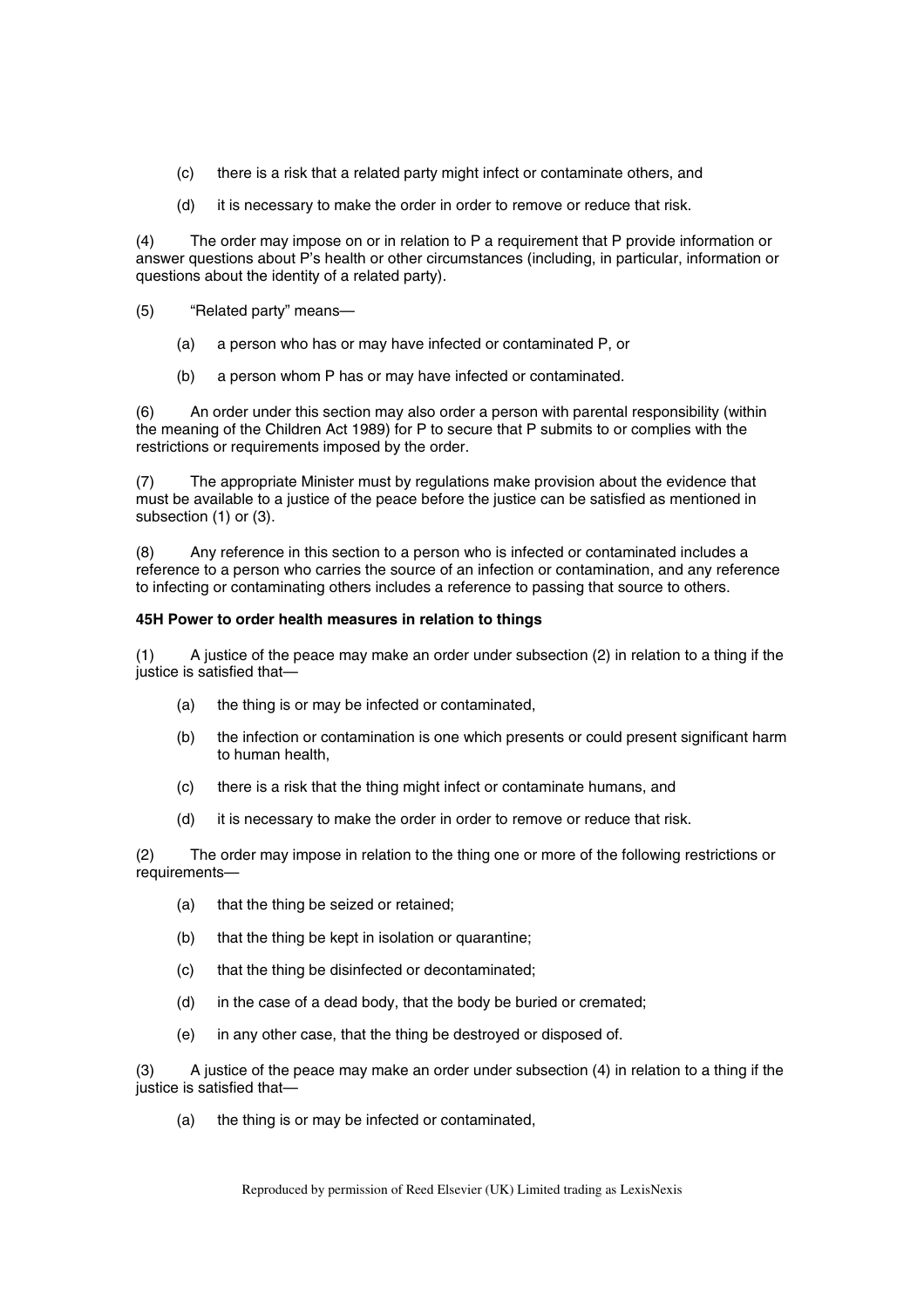- (b) the infection or contamination is one which presents or could present significant harm to human health,
- (c) there is a risk that a related person or related thing might infect or contaminate humans, and
- (d) it is necessary to make the order in order to remove or reduce that risk.
- (4) The order may require—
	- (a) the owner of the thing, or
	- (b) any person who has or has had custody or control of the thing,

to provide information or answer questions about the thing (including, in particular, information or questions about where the thing has been or about the identity of any related person or the whereabouts of any related thing).

- (5) "Related person" means—
	- (a) a person who has or may have infected or contaminated the thing mentioned in subsection (3)(a), or
	- (b) a person whom the thing has or may have infected or contaminated.
- (6) "Related thing" means—
	- (a) a thing which has or may have infected or contaminated the thing mentioned in subsection (3)(a), or
	- (b) a thing which the thing mentioned in subsection (3)(a) has or may have infected or contaminated.

(7) The appropriate Minister may by regulations make provision about the evidence that must be available to a justice of the peace before the justice can be satisfied as mentioned in subsection (1) or (3).

- (8) In this section—
	- (a) any reference to being infected or contaminated includes a reference to carrying the source of an infection or contamination, and
	- (b) any reference to infecting or contaminating humans, or a person or thing, includes a reference to passing the source of an infection or contamination to humans, or to the person or thing.

#### **45I Power to order health measures in relation to premises**

(1) A justice of the peace may make an order under subsection (2) in relation to premises if the justice is satisfied that—

- (a) the premises are or may be infected or contaminated,
- (b) the infection or contamination is one which presents or could present significant harm to human health,
- (c) there is a risk that the premises might infect or contaminate humans, and

Reproduced by permission of Reed Elsevier (UK) Limited trading as LexisNexis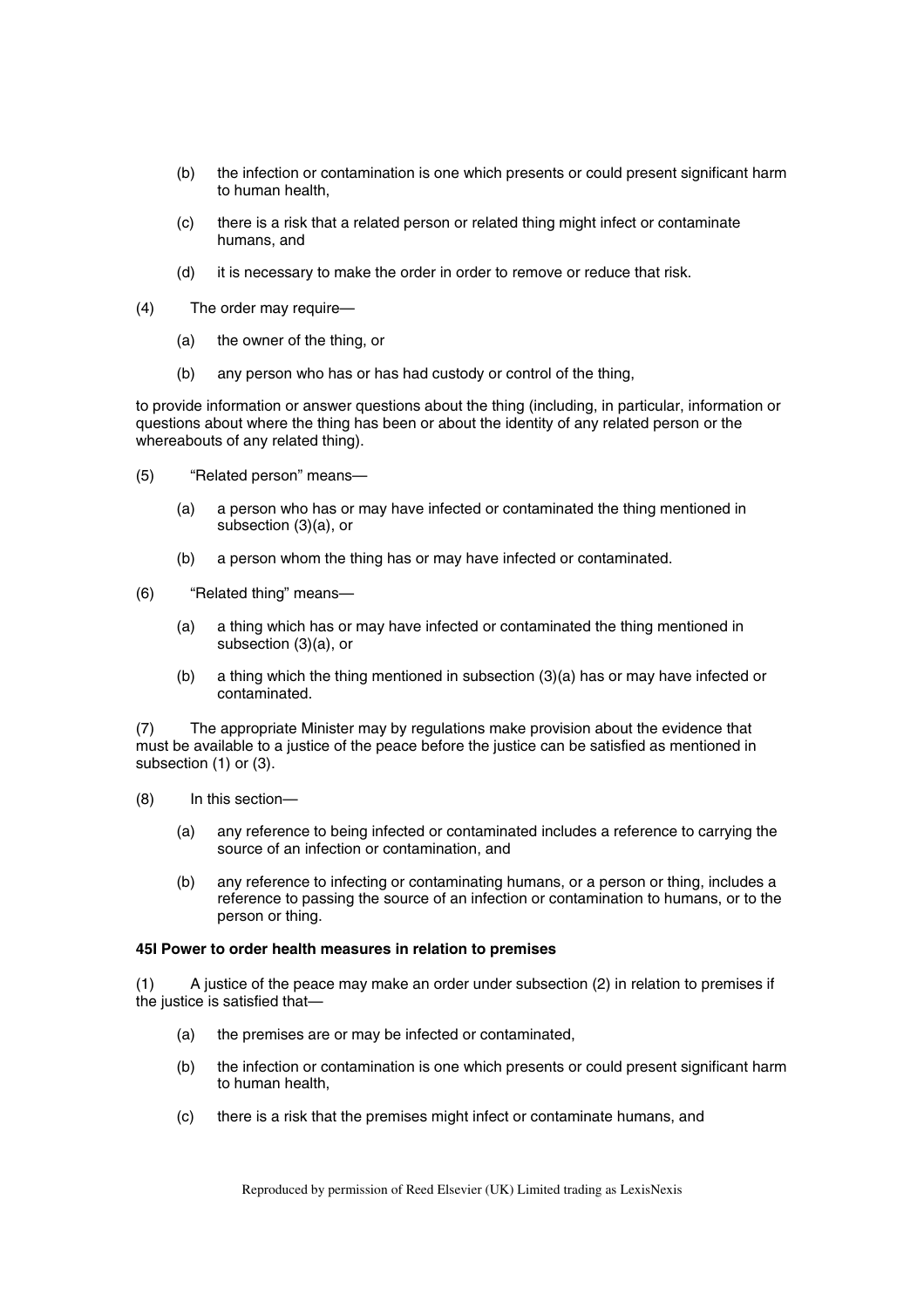(d) it is necessary to make the order in order to remove or reduce that risk.

(2) The order may impose in relation to the premises one or more of the following restrictions or requirements—

- (a) that the premises be closed;
- (b) that, in the case of a conveyance or movable structure, the conveyance or structure be detained;
- (c) that the premises be disinfected or decontaminated;
- (d) that, in the case of a building, conveyance or structure, the premises be destroyed.

(3) A justice of the peace may make an order under subsection (4) in relation to premises if the justice is satisfied that—

- (a) the premises are or may be infected or contaminated or are or may be a place where infection or contamination was spread between persons or things,
- (b) the infection or contamination is one which presents or could present significant harm to human health,
- (c) there is a risk that a related person or related thing might infect or contaminate humans, and
- (d) it is necessary to make the order in order to remove or reduce that risk.

(4) The order may require the owner or any occupier of the premises to provide information or answer questions about the premises (including, in particular, information about the identity of any related person or the whereabouts of any related thing).

- (5) "Related person" means—
	- (a) a person who has or may have infected or contaminated the premises,
	- (b) a person who has or may have infected or contaminated a person who or thing which is or has been on the premises,
	- (c) a person whom the premises have or may have infected or contaminated, or
	- (d) a person who has or may have been infected or contaminated by a person who or thing which is or has been on the premises.
- (6) "Related thing" means—
	- (a) a thing which has or may have infected or contaminated the premises,
	- (b) a thing which has or may have infected or contaminated a person who or thing which is or has been on the premises,
	- (c) a thing which the premises have or may have infected or contaminated, or
	- (d) a thing which has or may have been infected or contaminated by a person who or thing which is or has been on the premises.

(7) The appropriate Minister may by regulations make provision about the evidence that must be available to a justice of the peace before the justice can be satisfied as mentioned in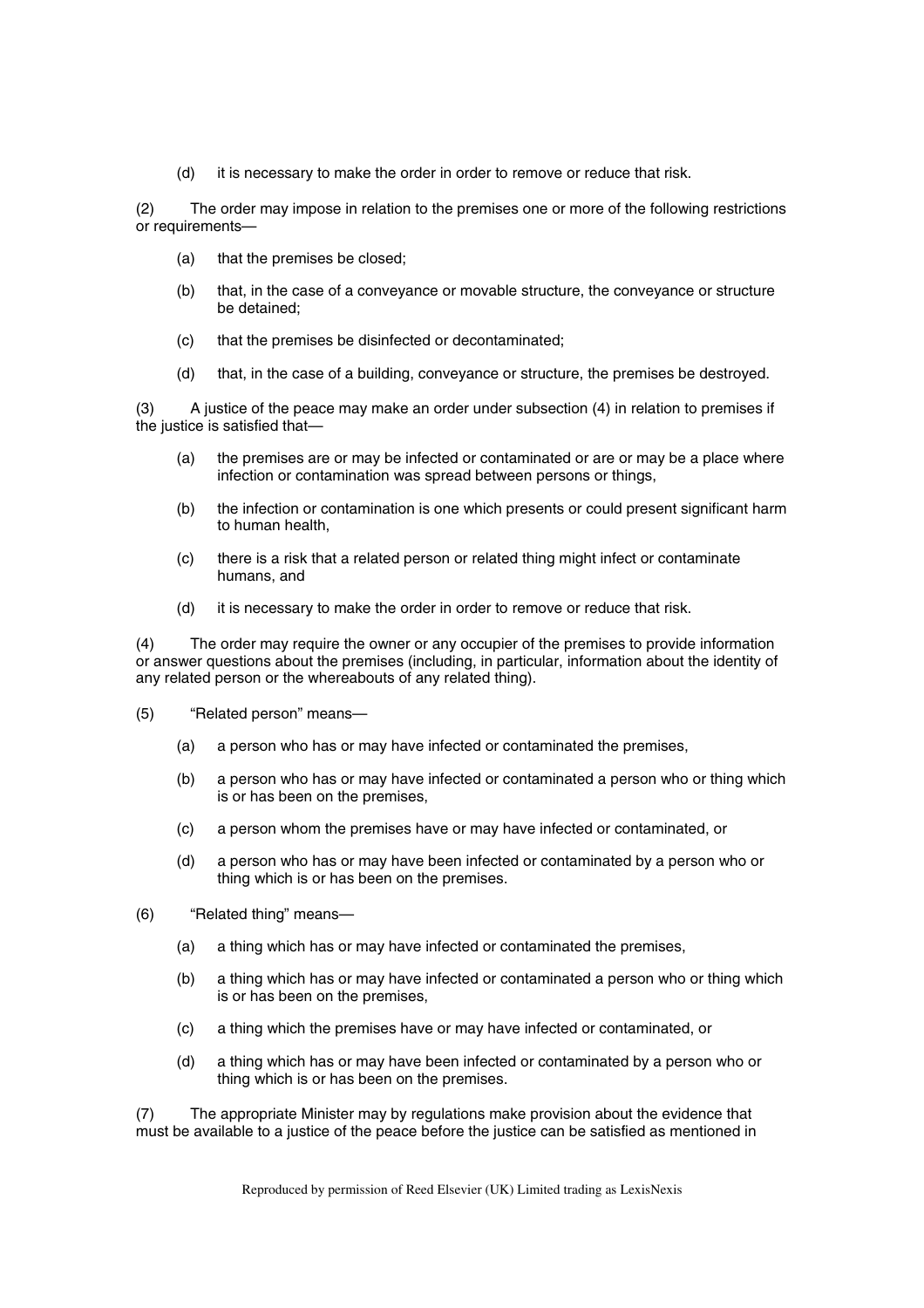subsection (1) or (3).

- (8) In this section—
	- (a) any reference to being infected or contaminated includes a reference to carrying the source of an infection or contamination, and
	- (b) any reference to infecting or contaminating humans, or a person, thing or premises, includes a reference to passing the source of an infection or contamination to humans, or to the person, thing or premises.

#### **45J Orders in respect of groups**

(1) The powers in sections 45G, 45H and 45I include power to make an order in relation to a group of persons, things or premises.

- (2) For those purposes, the sections have effect as follows.
- (3) In section 45G—
	- (a) in subsections  $(1)(a)$  and  $(c)$  and  $(3)(a)$ , the reference to P is a reference to each person in the group, and
	- (b) in subsections (2) and (4), any reference to P is a reference to any one or more of the persons in the group.
- (4) In section 45H—
	- (a) in subsections  $(1)(a)$  and  $(c)$  and  $(3)(a)$ , the reference to the thing is a reference to each thing in the group, and
	- (b) in subsections (2) and (4) any reference to the thing is a reference to any one or more of the things in the group.
- (5) In section 45I—
	- (a) in subsections (1)(a) and (c) and (3)(a), the reference to the premises is a reference to each set of premises in the group, and
	- (b) in subsections (2) and (4), any reference to the premises is a reference to any one or more of the sets of premises in the group.

#### **45K Part 2A orders: supplementary**

(1) This section makes further provision about orders under sections 45G, 45H and 45I (referred to in this Part as "Part 2A orders").

(2) A Part 2A order may include, in addition to the restrictions or requirements mentioned in the provision under which it is made, such other restrictions or requirements as the justice considers necessary for the purpose of reducing or removing the risk in question.

(3) A restriction or requirement contained in a Part 2A order may be expressed to take effect subject to conditions specified in the order.

- (4) Two or more Part 2A orders may be combined in a single order.
- (5) A Part 2A order may contain such directions as the justice considers appropriate to give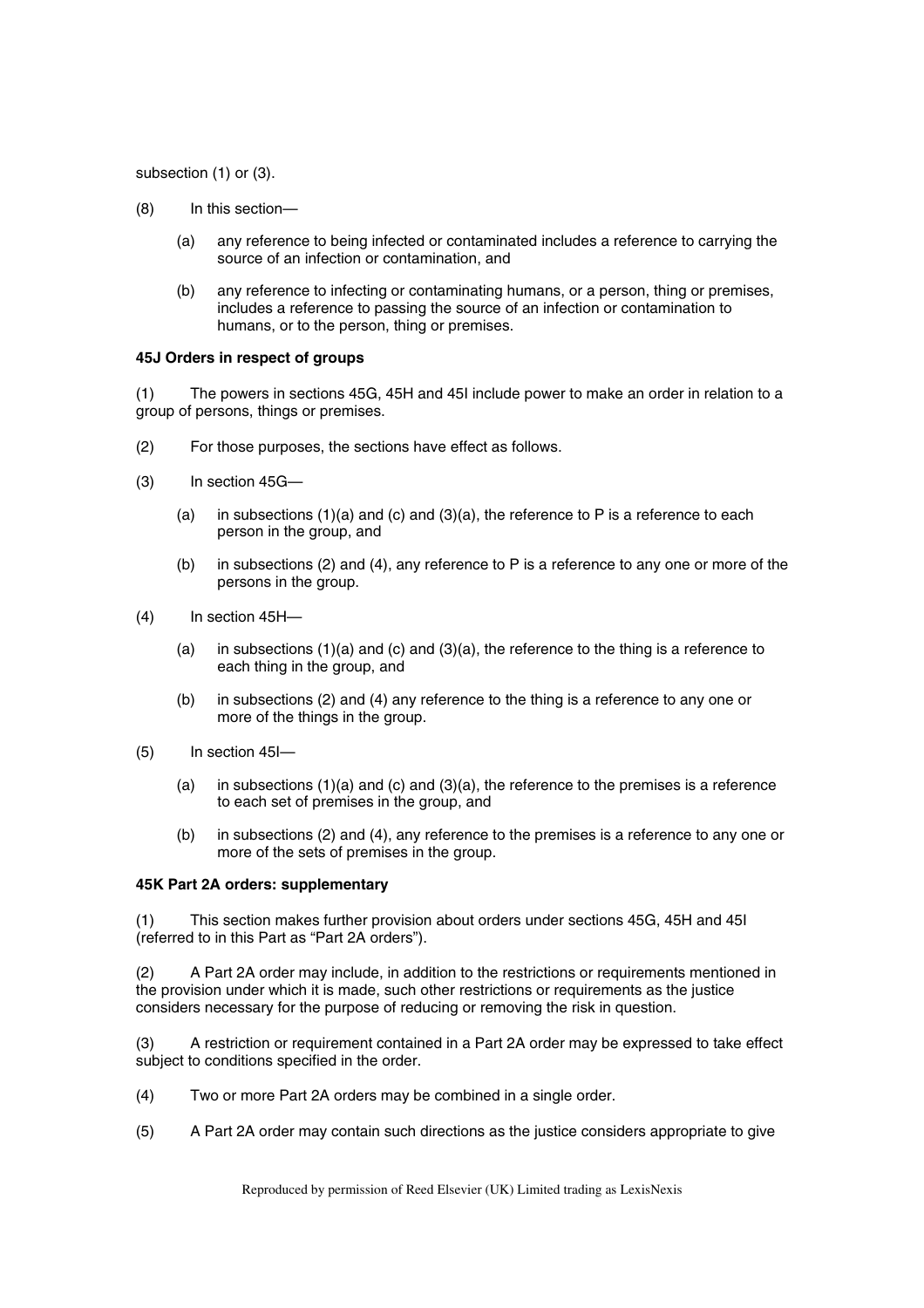effect to it.

- (6) Without prejudice to subsection (5)—
	- (a) a Part 2A order may, if the justice is satisfied as mentioned in subsection (4) of section 61, authorise anything which may be authorised by warrant under subsection (3) of that section, and
	- (b) if the order does so, section 62(1) and (1A) have effect as if—
		- (i) the order were a warrant issued under section 61, and
		- (ii) the person so authorised were a proper officer.

(7) A Part 2A order may order the payment of compensation or expenses in connection with the taking of measures pursuant to the order.

(8) A Part 2A order is authority for those persons to whom it is addressed to do such things as may be necessary to give effect to it.

# **45L Period for which Part 2A order may be in force**

(1) A Part 2A order must specify the period for which any restriction or requirement imposed by or under the order is to remain in force.

(2) That period may be extended by further order of a justice of the peace.

(3) In relation to restrictions or requirements mentioned in section  $45G(2)(c)$  or (d), neither the period specified under subsection (1) nor the period of any extension under subsection (2) may exceed 28 days or such shorter period as the appropriate Minister may by regulations prescribe.

(4) The appropriate Minister may by regulations prescribe, in relation to any other restrictions or requirements, the maximum period which may be specified under subsection (1) and the maximum period of any extension under subsection (2).

# **45M Procedure for making, varying and revoking Part 2A orders**

(1) The power of a justice of the peace to make a Part 2A order is exercisable on the application of a local authority.

(2) Local authorities must co-operate with each other in deciding which of them should apply for a Part 2A order in any particular case.

(3) The appropriate Minister must by regulations require a local authority to give notice to such persons as may be prescribed by the regulations of the making of an application for a Part 2A order, but this is subject to subsection (4).

(4) If a justice of the peace considers it necessary to do so, the justice may make a Part 2A order without a person having been given such notice as is otherwise required to be given to that person under rules of court or regulations under subsection (3).

(5) A Part 2A order may be varied or revoked by a justice of the peace on the application of—

(a) an affected person,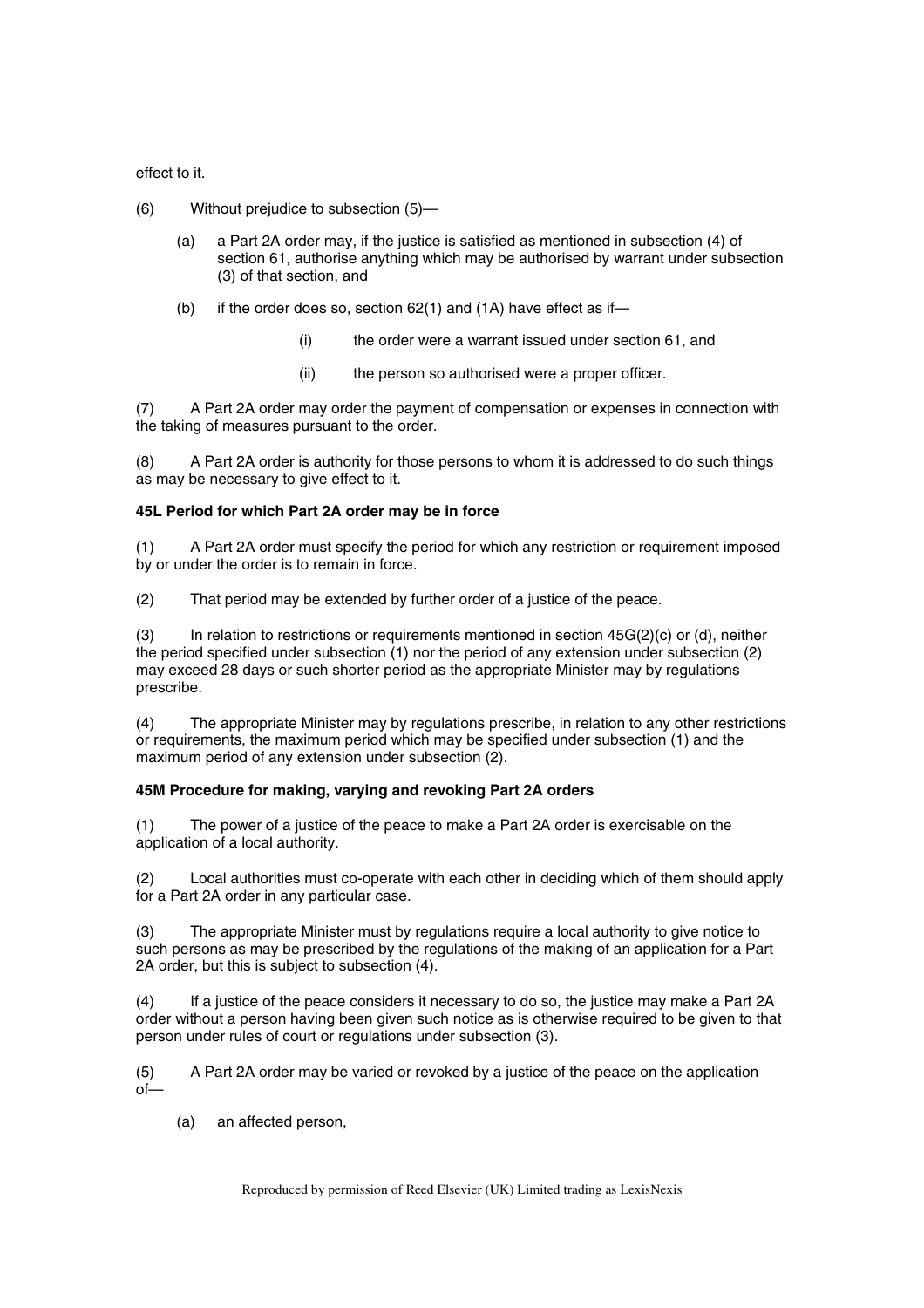- (b) a local authority, or
- (c) any other authority with the function of executing or enforcing the order in question.
- (6) In the case of an order under section 45G, the following persons are affected persons—
	- $(a)$   $P$ .
	- (b) a person with parental responsibility (within the meaning of the Children Act 1989) for P,
	- (c) P's husband, wife or civil partner,
	- (d) a person living with P as P's husband, wife or civil partner, and
	- (e) such other persons as may be prescribed by regulations.

(7) In the case of an order under section 45H(2), the following persons are affected persons—

- (a) the owner of the thing,
- (b) any person with custody or control of the thing, and
- (c) such other persons as may be prescribed by regulations.

 $(8)$  In the case of an order under section 45I $(2)$ , the following persons are affected persons—

- (a) the owner of the premises,
- (b) any occupier of the premises, and
- (c) such other persons as may be prescribed by regulations.

(9) In the case of an order under section 45H(4) or 45I(4), the person required to provide information or answer questions and such other persons as may be prescribed by regulations are affected persons.

(10) Variation or revocation of a Part 2A order does not invalidate anything done under the order prior to the variation or revocation.

(11) In this section "regulations" means regulations made by the appropriate Minister.

# **45N Power to make further provision by regulations**

(1) The appropriate Minister may by regulations make provision about the taking of measures pursuant to Part 2A orders.

- (2) The regulations may in particular make provision about—
	- (a) the type of investigation which may be carried out as part of a medical examination;
	- (b) the manner in which measures are to be taken;
	- (c) who is to be responsible for executing and enforcing measures;
	- (d) who is to be liable for the costs of measures;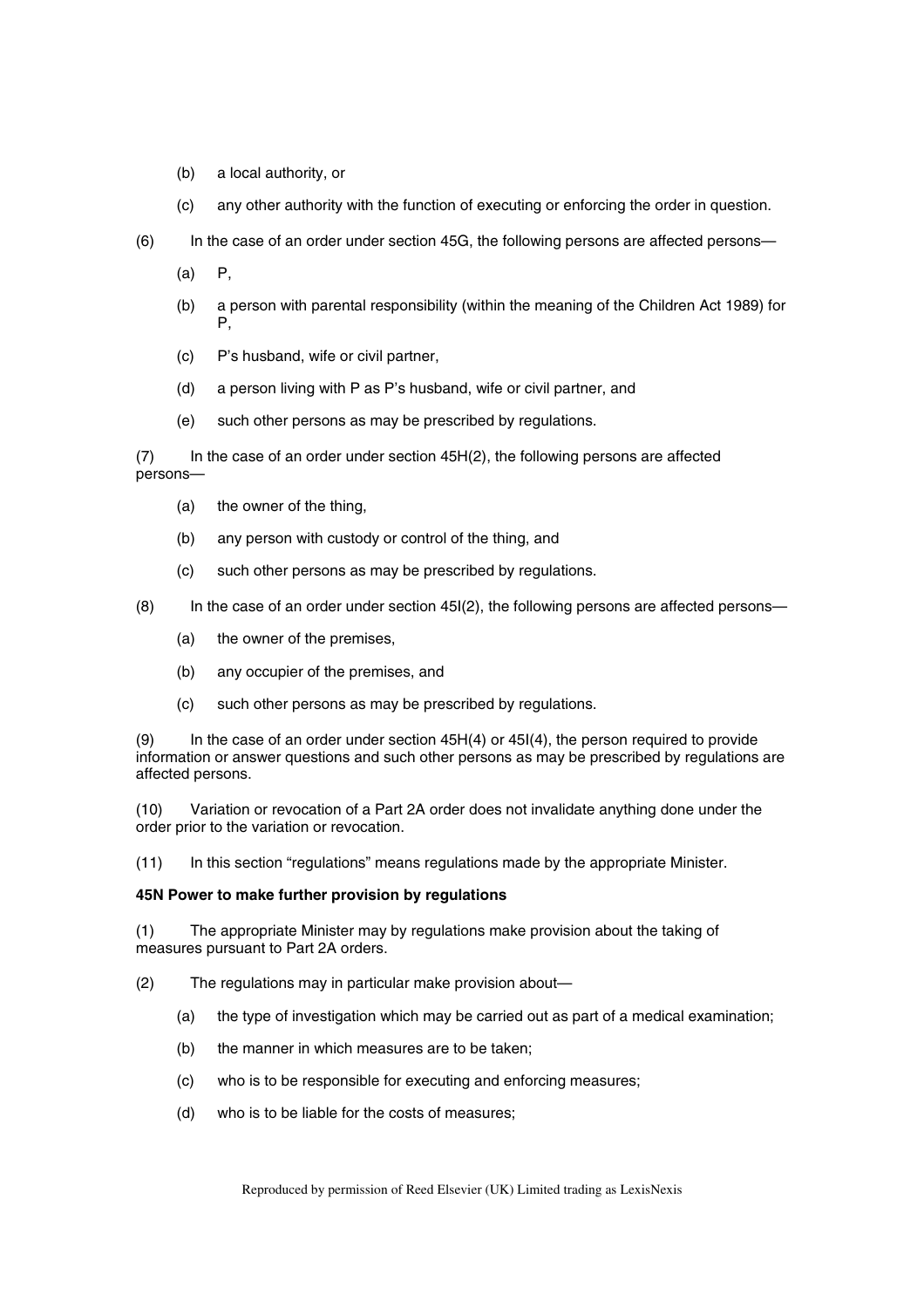(e) the payment of compensation or expenses in connection with the taking of measures.

(3) But the regulations may not confer functions on officers of Revenue and Customs to execute or enforce Part 2A orders unless the regulations are made with the consent of the Commissioners for Her Majesty's Revenue and Customs.

# **45O Enforcement of Part 2A orders**

- (1) A person commits an offence if the person—
	- (a) fails without reasonable excuse to comply with a restriction or requirement imposed by or under a Part 2A order, or
	- (b) wilfully obstructs anyone acting in the execution of a Part 2A order.

(2) A person guilty of an offence under subsection (1) is liable on summary conviction to a fine not exceeding £20,000.

- $(3)$  If—
	- (a) a person is convicted of an offence under subsection (1), and
	- (b) the court by which the person is convicted is satisfied that the failure or wilful obstruction constituting the offence has caused premises or things to become infected or contaminated or otherwise damaged them in a material way,

the court may, if it considers it appropriate to do so, order the person to take or pay for such remedial action as may be specified in the order.

- (4) Subsection (5) applies if—
	- (a) a Part 2A order imposes a requirement that a person be detained or kept in isolation or quarantine in a place, and
	- (b) the person leaves that place contrary to the requirement.
- (5) A constable may take the person into custody and return the person to that place.

(6) But a person may not be taken into custody under subsection (5) after expiry of the period for which the requirement is in force.

# *Regulations under Part 2A: general*

# **45P General provision about regulations**

(1) A power to make regulations under this Part is exercisable by statutory instrument.

(2) A power to make regulations under this Part includes power to make different provision for different cases or different areas.

# **45Q Parliamentary control**

(1) An instrument containing regulations under this Part, except one to which subsection (4) applies, is subject to annulment—

(a) in the case of English regulations, in pursuance of a resolution of either House of Parliament;

Reproduced by permission of Reed Elsevier (UK) Limited trading as LexisNexis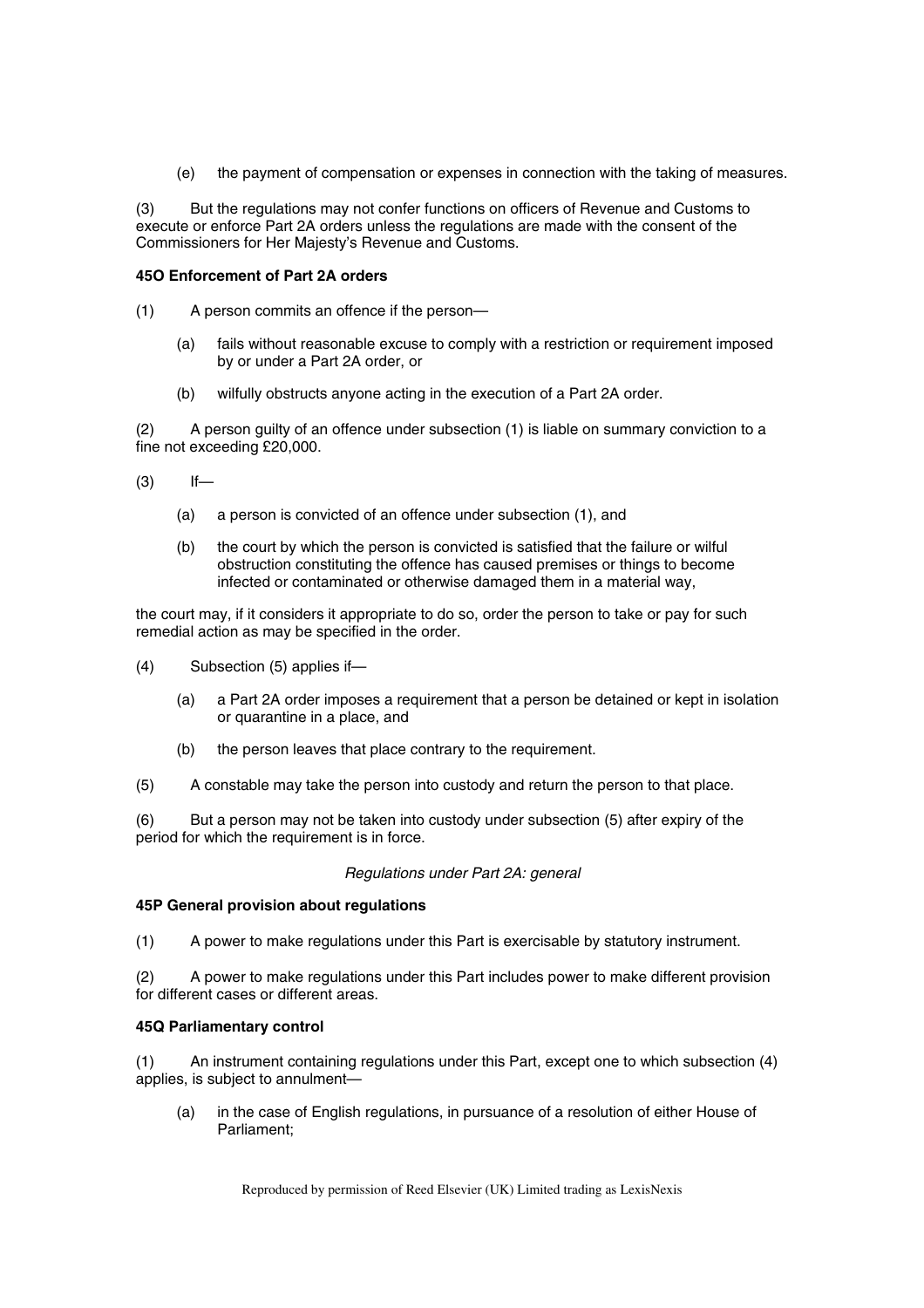(b) in the case of Welsh regulations, in pursuance of a resolution of the National Assembly for Wales.

(2) Subject to subsection (3), subsection (4) applies to an instrument containing (whether alone or with other provisions)—

- (a) regulations under section 45C,
- (b) regulations which amend an enactment pursuant to section 45F(3),
- (c) the first regulations to be made under section 45G(7),
- (d) the first regulations to be made under section 45L(4), or
- (e) the first regulations to be made under section 45N.

(3) Subsection (4) does not apply by virtue of subsection  $(2)(a)$  if the instrument contains a declaration that the person making it is of the opinion that the instrument does not contain any provision made by virtue of section 45C(3)(c) which imposes or enables the imposition of—

- (a) a special restriction or requirement, or
- (b) any other restriction or requirement which has or would have a significant effect on a person's rights.

(4) Subject to section 45R, an instrument to which this subsection applies may not be made unless—

- (a) in the case of English regulations, a draft of the instrument has been laid before, and approved by a resolution of, each House of Parliament;
- (b) in the case of Welsh regulations, a draft of the instrument has been laid before, and approved by a resolution of, the National Assembly for Wales.

(5) If an instrument, or a draft of an instrument, containing regulations under section 45B or 45C would, apart from this subsection, be treated for the purposes of the Standing Orders of either House of Parliament as a hybrid instrument, it is to proceed in that House as if it were not such an instrument.

(6) In this section—

"English regulations" means regulations made by the Secretary of State;

"Welsh regulations" means regulations made by the Welsh Ministers.

# **45R Emergency procedure**

(1) This section applies to an instrument to which subsection (4) of section 45Q applies by virtue of subsection (2)(a) or (b) of that section.

(2) The instrument may be made without a draft having been laid and approved as mentioned in subsection (4) of that section if the instrument contains a declaration that the person making it is of the opinion that, by reason of urgency, it is necessary to make the order without a draft being so laid and approved.

(3) After an instrument is made in accordance with subsection (2), it must be laid—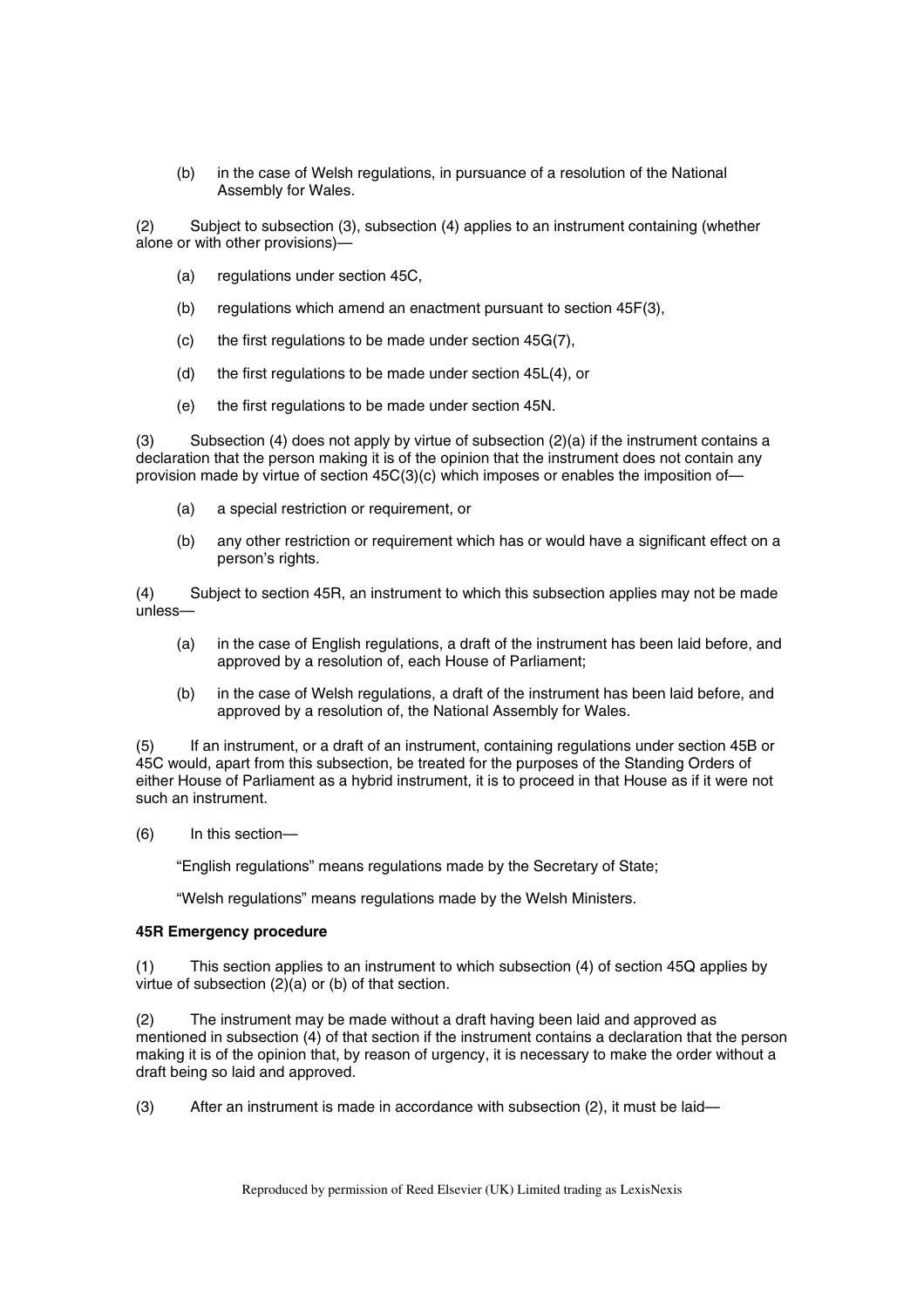- (a) in the case of English regulations, before each House of Parliament;
- (b) in the case of Welsh regulations, before the National Assembly for Wales.

(4) Regulations contained in an instrument made in accordance with subsection (2) cease to have effect at the end of the period of 28 days beginning with the day on which the instrument is made unless, during that period, the instrument is approved—

- (a) in the case of English regulations, by a resolution of each House of Parliament;
- (b) in the case of Welsh regulations, by a resolution of the National Assembly for Wales.

(5) But if on any day during that period, on proceedings on a motion that (or to the effect that) the instrument be so approved, either House of Parliament or, as the case may be, the National Assembly for Wales comes to a decision rejecting the instrument, the regulations cease to have effect at the end of that day instead.

- (6) In reckoning any such period of 28 days, no account is to be taken—
	- (a) in the case of English regulations, of any time during which Parliament is prorogued or dissolved or during which both Houses are adjourned for more than 4 days;
	- (b) in the case of Welsh regulations, of any time during which the National Assembly for Wales is dissolved or is in recess for more than 4 days.
- (7) Subsections (4) and (5) do not—
	- (a) affect anything done in reliance on the regulations before they ceased to have effect, or
	- (b) prevent the making of new regulations.

(8) In this section "English regulations" and "Welsh regulations" have the same meaning as in section 45Q.

# *General*

# **45S Application to territorial sea**

The provisions of this Part have effect in relation to the territorial sea adjacent to England or Wales.

# **45T Part 2A: further definitions**

(1) This Part is to be read in accordance with this section.

(2) "Enactment" means an enactment whenever passed or made, and includes an enactment comprised in subordinate legislation (within the meaning of the Interpretation Act 1978).

- (3) "Medical examination" includes microbiological, radiological and toxicological tests.
- (4) "Special restriction or requirement" has the meaning given by section 45C(6).
- (5) "Thing" includes—
	- (a) human tissue,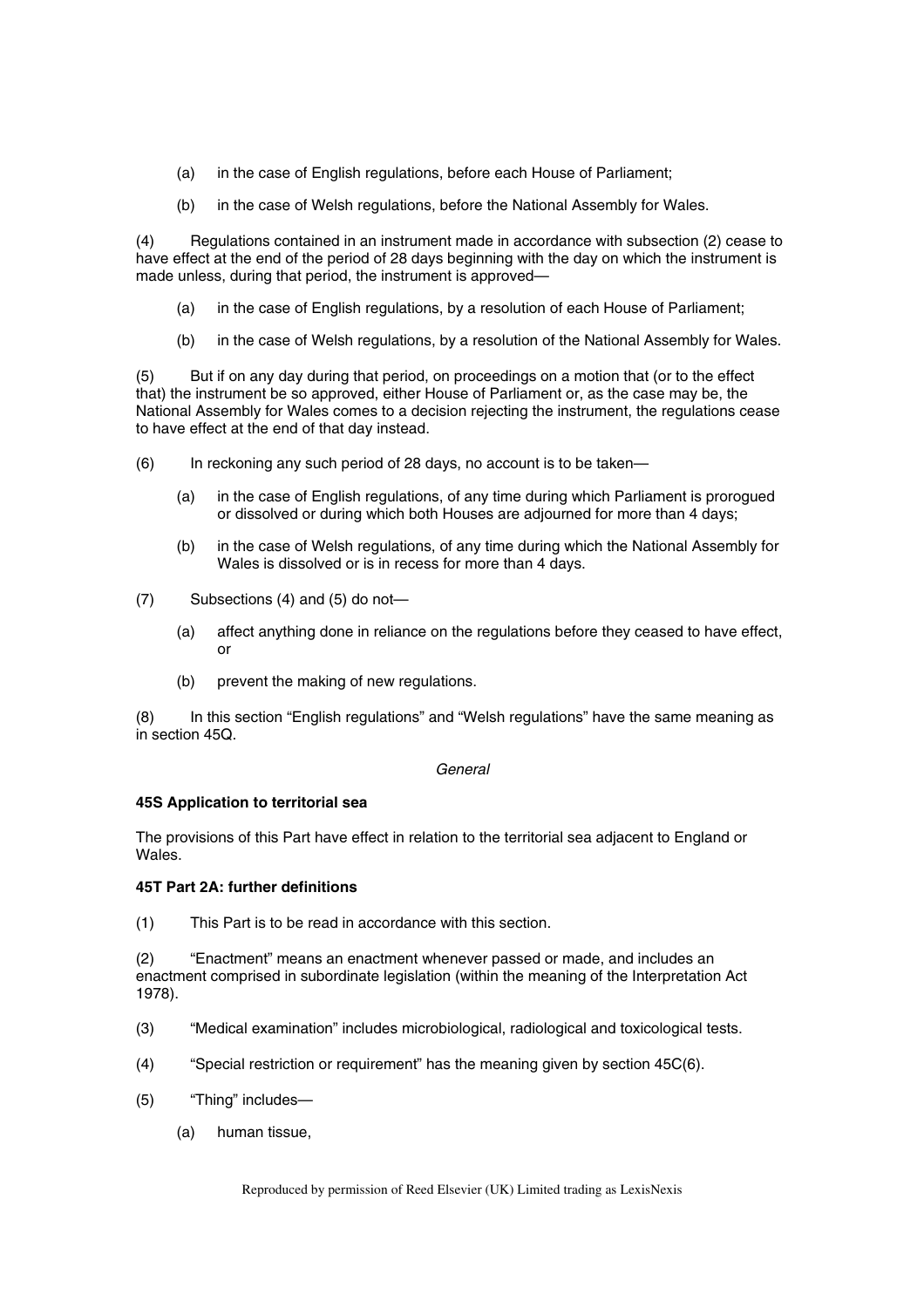- (b) a dead body or human remains,
- (c) animals, and
- (d) plant material.
- (6) "The appropriate Minister" means—
	- (a) the Secretary of State, as respects England (including the sea adjacent to England out as far as the seaward boundary of the territorial sea);
	- (b) the Welsh Ministers, as respects Wales (including the sea adjacent to Wales out as far as that boundary).

(7) An order made under section 158(3) of the Government of Wales Act 2006 (orders to determine boundary of the sea adjacent to Wales) applies for the purposes of subsection (6) as it applies for the purposes of that Act.

(8) Any reference to amending an enactment includes a reference to repealing, revoking or modifying the application of an enactment, and "amendment" is to be read accordingly.

(9) Any reference to giving effect to an international agreement or arrangement includes a reference to giving effect to a recommendation issued under such an agreement or arrangement."

# **NOTES**

# **Initial Commencement**

## *Royal Assent*

Royal Assent (in so far as it confers power to make subordinate legislation): 21 July 2008: see s 170(1)(b).

*To be appointed* 

To be appointed (for remaining purposes): see s 170(3).

#### **Appointment**

Appointment (for certain purposes): 1 April 2009: see SI 2009/462, art 3. Appointment (in relation to England for remaining purposes): 6 April 2010: see SI 2010/708, art 6(a). Appointment (in relation to Wales for remaining purposes): 26 July 2010: see SI 2010/1547, art 2(a).

#### **Extent**

This section does not extend to Scotland: see s 169(1).

#### **130 Further amendments relating to public health protection**

(1) Part 2 of the Public Health (Control of Disease) Act 1984 (c 22) (which is superseded by the new Part 2A inserted by section 129) ceases to have effect.

(2) Schedule 11 (which contains further amendments of that Act and other Acts) has effect.

# **NOTES**

#### **Initial Commencement**

*To be appointed* 

To be appointed: see s 170(3).

#### **Appointment**

Sub-s (1): Appointment (in relation to England for certain purposes): 6 April 2010: see SI 2010/708, art 6(b); for transitional provisions see art 9, Sch 2, paras1, 3–12 thereto. Sub-s (1): Appointment (in relation to Wales for certain purposes): 26 July 2010: see SI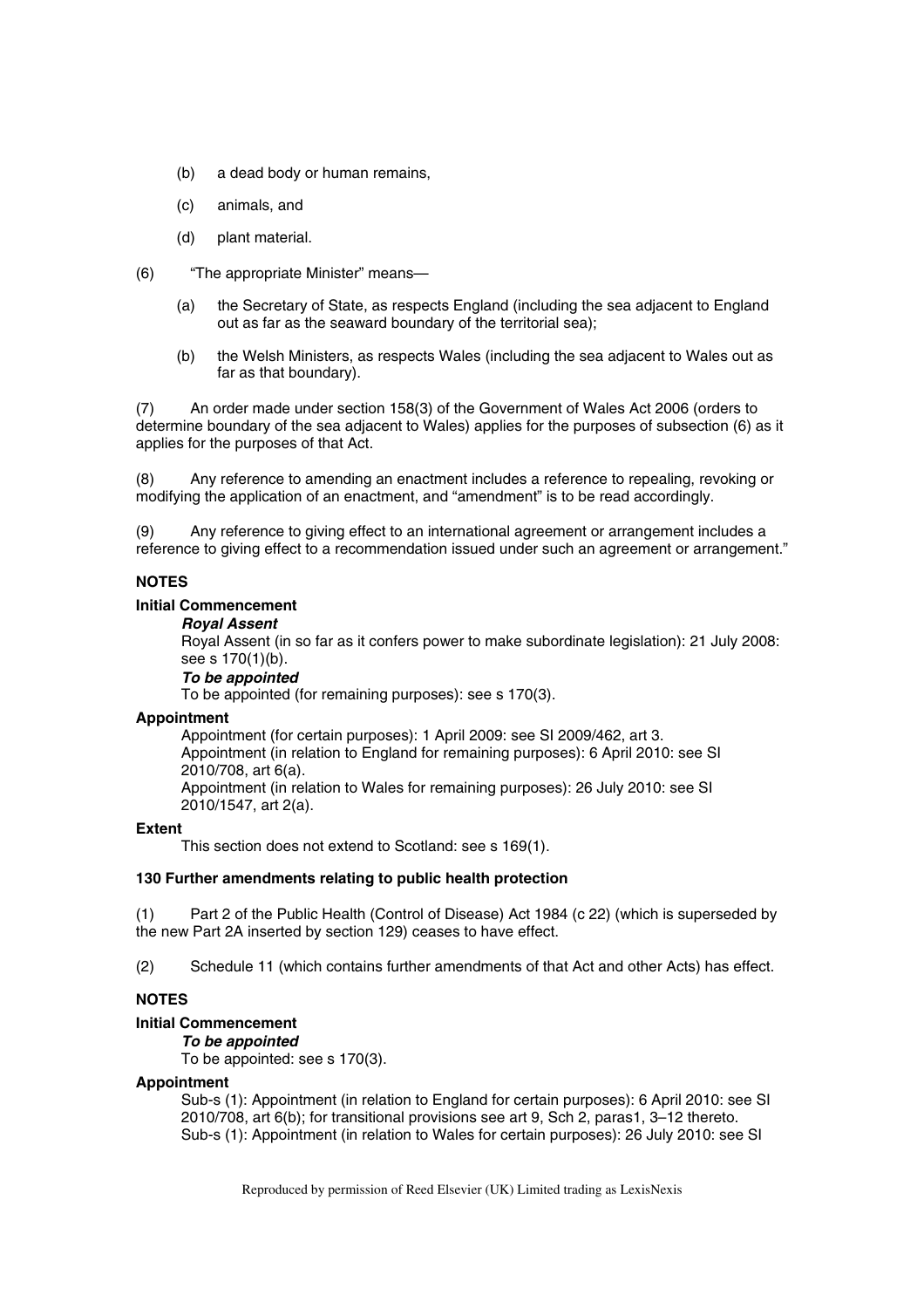2010/1547, art 2(b).

Sub-s (2): Appointment (in relation to England): 6 April 2010: see SI 2010/708, art 6(c). Sub-s (2): Appointment (in relation to Wales): 26 July 2010: see SI 2010/1547, art 2(c).

# **Extent**

This section does not extend to Scotland: see s 169(1).

# Part 4 Health in Pregnancy Grant

# *England, Wales and Scotland*

# **131 Entitlement: Great Britain**

After Part 8 of the Social Security Contributions and Benefits Act 1992 (c 4) insert—

# "Part 8A Health in Pregnancy Grant

# **140A Entitlement**

(1) A woman who satisfies prescribed conditions in relation to a pregnancy of hers is entitled to payment of a lump sum (to be known as "health in pregnancy grant").

(2) A condition prescribed under subsection (1) may, in particular, require a woman to have reached a specified stage of her pregnancy.

- (3) A woman is not entitled to health in pregnancy grant unless—
	- (a) she has received advice on matters relating to maternal health from a health professional;
	- (b) she is in Great Britain at the time she makes a claim for the grant in accordance with the Administration Act.

(4) Circumstances may be prescribed in which a woman is to be treated for the purposes of subsection (3)(b) as being, or as not being, in Great Britain.

(5) In this section—

"health professional" has such meaning as may be prescribed,

"prescribed" means prescribed by regulations, and

"woman" means a female of any age.

(6) The power to make regulations under this section is exercisable by the Treasury.

# **140B Amount**

(1) Health in pregnancy grant is to be of an amount prescribed by regulations made by the Treasury.

(2) Different amounts may be prescribed in relation to different cases."

# **NOTES**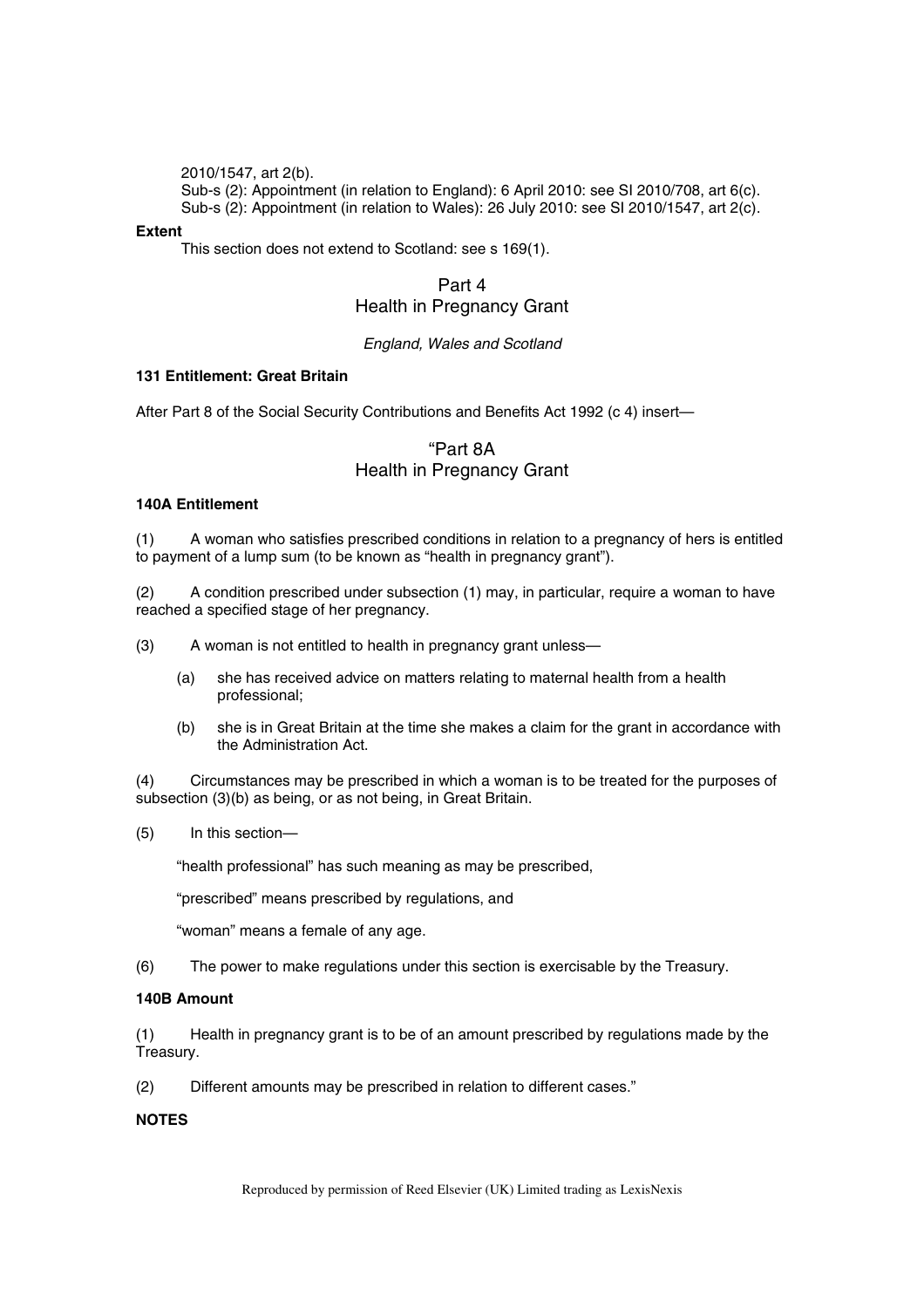# **Initial Commencement**

#### *Royal Assent*

Royal Assent (in so far as it confers power to make subordinate legislation): 21 July 2008: see s 170(1)(b).

*To be appointed* 

To be appointed (for remaining purposes): see s 170(3).

#### **Appointment**

Appointment (in relation to England and Wales for remaining purposes): 1 January 2009: see SI 2008/3137, art 2.

# **132 Administration: Great Britain**

(1) In section 5 of the Social Security Administration Act 1992 (c 5) (claims and payments regulations), in subsection (2), after paragraph (f), insert—

"(fa) health in pregnancy grant;".

(2) The power to make regulations under that section in relation to health in pregnancy grant is exercisable by the Commissioners for Her Majesty's Revenue and Customs.

(3) After section 12 of that Act insert—

#### *"Health in pregnancy grant*

# **12A Necessity of application for health in pregnancy grant**

(1) No person is entitled to health in pregnancy grant unless she claims it in the manner, and within the time, prescribed in relation to health in pregnancy grant by regulations under section 5.

(2) No person is entitled to health in pregnancy grant unless subsection (3) or (4) is satisfied in relation to her.

(3) This subsection is satisfied in relation to a person if her claim for health in pregnancy grant is accompanied by—

- (a) a statement of her national insurance number and information or evidence establishing that that number has been allocated to her; or
- (b) information or evidence enabling the national insurance number that has been allocated to her to be ascertained.

(4) This subsection is satisfied in relation to a person if she makes an application for a national insurance number to be allocated to her which is accompanied by information or evidence enabling a national insurance number to be allocated to her.

(5) The Commissioners for Her Majesty's Revenue and Customs may by regulations make provision disapplying subsection (2) in the case of prescribed descriptions of persons making a claim."

(4) In section 71 of that Act (benefits in relation to which overpayments may be recovered), in subsection (11), after paragraph (e), insert—

"(ea) health in pregnancy grant; and".

In the application of that section in relation to health in pregnancy grant, references to the Secretary of State are to be read as references to the Commissioners for Her Majesty's Revenue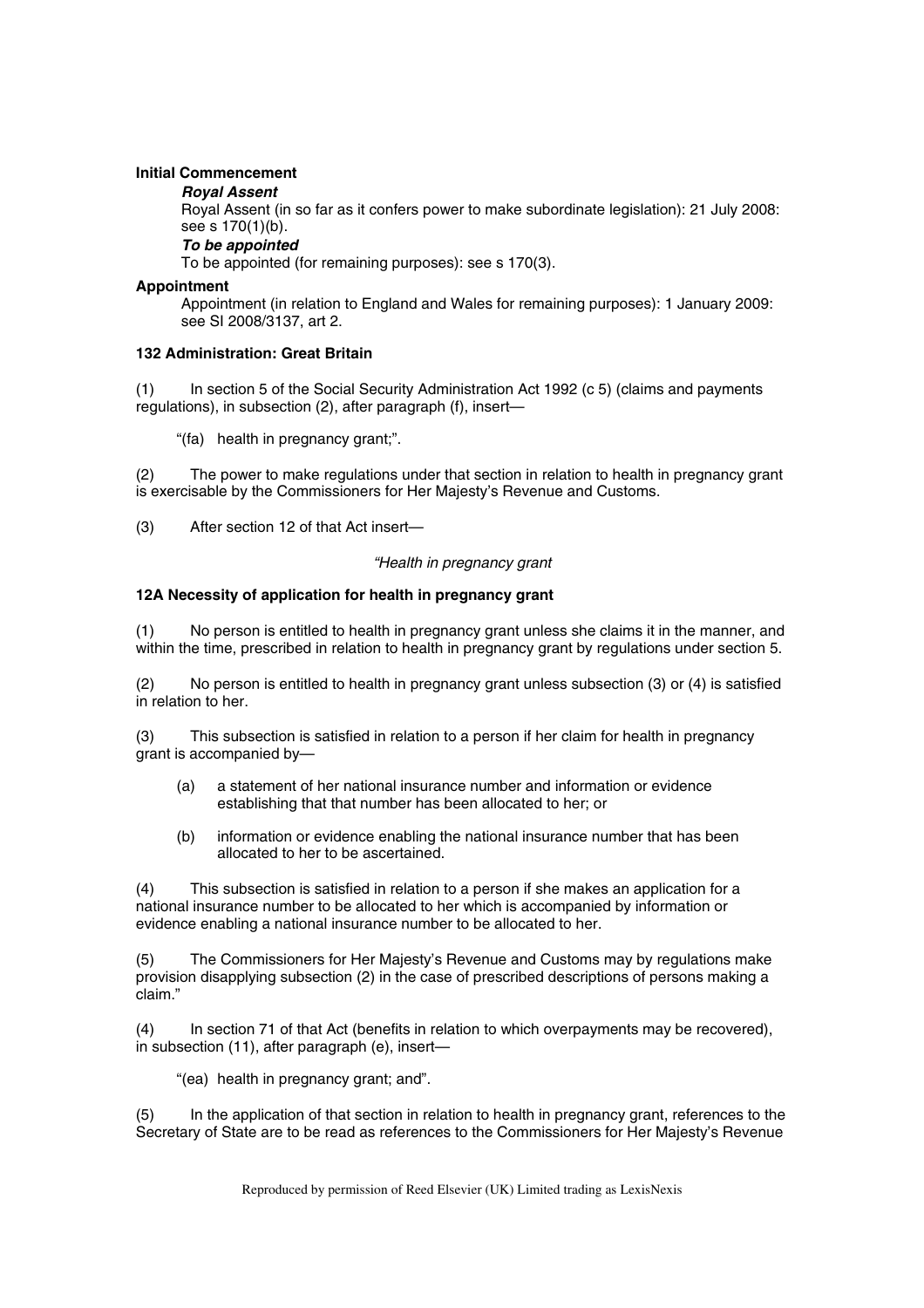and Customs.

(6) In section 121E of that Act (supply of information by Her Majesty's Revenue and Customs), in subsection (1), after "contributions," insert "health in pregnancy grant,".

(7) In section 121F of that Act (supply of information to Her Majesty's Revenue and Customs), in subsection (2), after "contributions," insert "health in pregnancy grant,".

(8) Chapter 2 of Part 1 of the Social Security Act 1998 (c 14) (decisions and appeals) is to have effect as if health in pregnancy grant were a relevant benefit for the purposes of that Chapter; and the functions of the Secretary of State under that Act are, in relation to that grant, exercisable by the Commissioners for Her Majesty's Revenue and Customs.

# **NOTES**

# **Initial Commencement**

# *Royal Assent*

Royal Assent (in so far as it confers power to make subordinate legislation): 21 July 2008: see s 170(1)(b).

# *To be appointed*

To be appointed (for remaining purposes): see s 170(3).

# **Appointment**

Appointment (in relation to England and Wales for remaining purposes): 1 January 2009: see SI 2008/3137, art 2.

# **Subordinate Legislation**

Health in Pregnancy Grant (Administration) Regulations 2008, SI 2008/3109 (made under sub-s (2)).

Health in Pregnancy Grant (Notices, Revisions and Appeals) (No 2) Regulations 2009, SI 2009/751 (made under sub-s (8)).

# **133 Penalty: Great Britain**

(1) After section 113B of the Social Security Administration Act 1992 (c 5) insert—

# **"113C Health in pregnancy grant: civil penalty for fraud, etc**

Schedule 3A (health in pregnancy grant: civil penalty for fraud, etc) has effect."

(2) Before Schedule 4 to that Act, insert—

# **SCHEDULE 3A HEALTH IN PREGNANCY GRANT: CIVIL PENALTY FOR FRAUD, ETC**

# *Penalty*

**1** 

- (1) This paragraph applies where a person fraudulently or negligently—
	- (a) makes an incorrect statement or declaration in or in connection with a claim for health in pregnancy grant, or
	- (b) gives incorrect information or evidence in response to a requirement imposed on the person by virtue of section 5.
- (2) The Commissioners for Her Majesty's Revenue and Customs may make a determination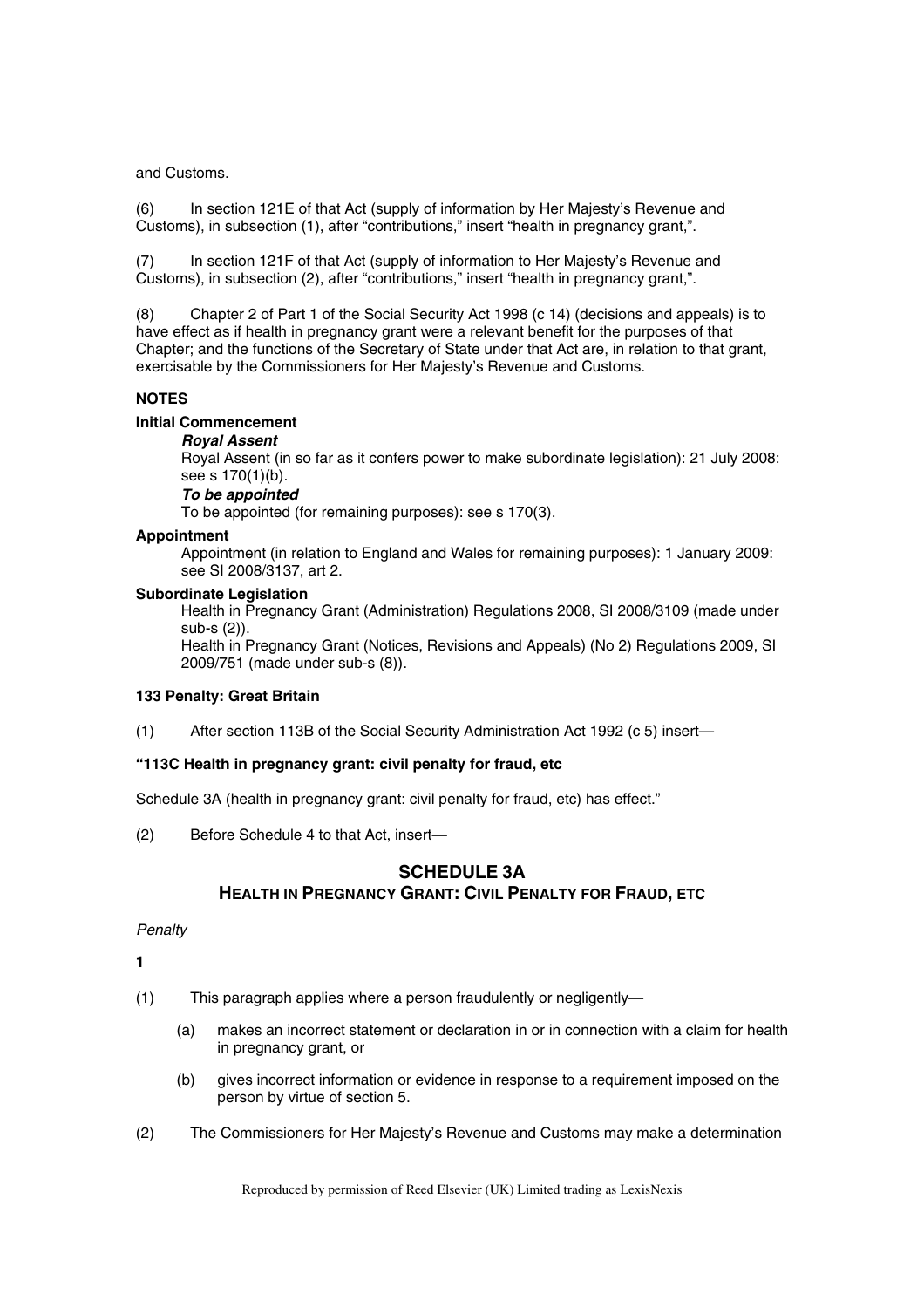imposing a penalty on the person.

- (3) The amount of a penalty imposed under this paragraph—
	- (a) is to be determined by the Commissioners, but
	- (b) may not exceed the amount of the grant.

(4) A penalty imposed under this paragraph becomes payable at the end of the period of 30 days beginning with the date on which the notice is given.

(5) The Commissioners must give notice of a determination imposing a penalty under this paragraph to the person on whom it is imposed.

- (6) The notice must—
	- (a) state the date on which the notice is given,
	- (b) state the date on or before which payment is due in accordance with sub-paragraph (4), and
	- (c) give details of the right to appeal under paragraph 2.

#### *Appeal*

**2** 

(1) A person on whom a penalty is imposed under paragraph 1 may appeal to an appeal tribunal against the determination imposing it.

(2) On an appeal under sub-paragraph (1), an appeal tribunal may—

- (a) set the determination aside,
- (b) confirm the determination,
- (c) reduce the amount of the penalty, or
- (d) increase the amount of it (but not so as to exceed the amount of the grant).

(3) An appeal lies to a Commissioner from a decision of an appeal tribunal under subparagraph (2).

(4) On an appeal under sub-paragraph (3), a Commissioner has a similar jurisdiction to that conferred on an appeal tribunal by sub-paragraph (2).

(5) In sub-paragraphs (1) to (4), "appeal tribunal" and "Commissioner" have the same meaning as in Chapter 2 of Part 1 of the Social Security Act 1998 (decisions, etc).

(6) The Commissioners for Her Majesty's Revenue and Customs may by regulations apply provision contained in that Act in relation to an appeal under this paragraph (with such modifications as are prescribed).

## *Mitigation*

**3**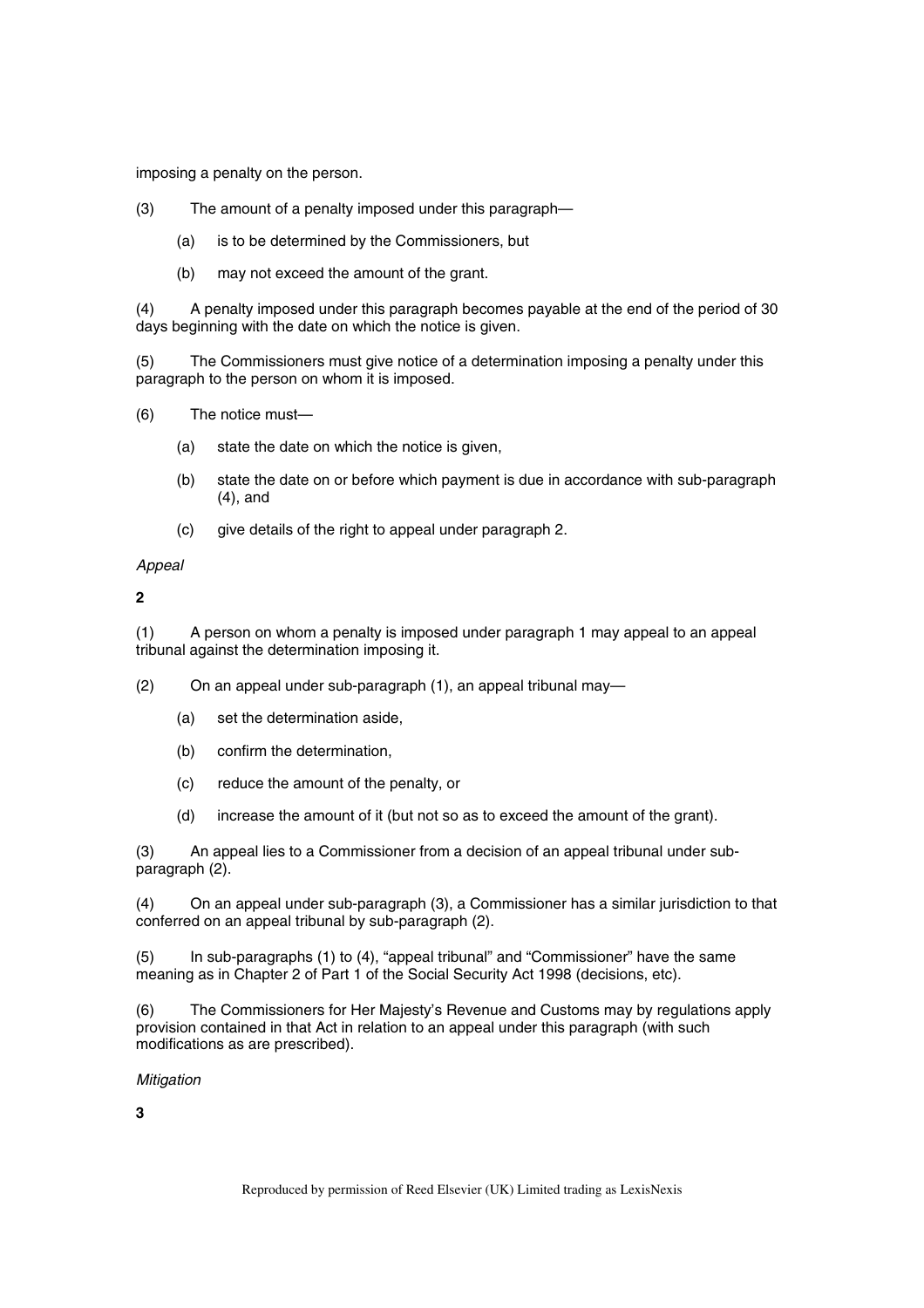The Commissioners for Her Majesty's Revenue and Customs may mitigate or entirely remit a penalty under this Schedule.

#### *Time limit*

**4** 

(1) The Commissioners for Her Majesty's Revenue and Customs may make a determination imposing a penalty under paragraph 1 at any time before the end of the period of two years beginning with the relevant day.

(2) In sub-paragraph (1), the "relevant day" is the day on which the statement or declaration, or information or evidence, referred to in paragraph 1(1) is made or given.

*Recovery* 

**5** 

A penalty payable under this Schedule is to be treated for the purposes of Part 6 of the Taxes Management Act 1970 (collection and recovery) as if it were tax charged in an assessment and due and payable."

# **NOTES**

## **Initial Commencement**

# *Royal Assent*

Royal Assent (in so far as it confers power to make subordinate legislation): 21 July 2008: see s 170(1)(b).

#### *To be appointed*

To be appointed (for remaining purposes): see s 170(3).

# **Appointment**

Appointment (in relation to England and Wales for remaining purposes): 1 January 2009: see SI 2008/3137, art 2.

#### *Northern Ireland*

# **134 Entitlement: Northern Ireland**

After Part 8 of the Social Security Contributions and Benefits (Northern Ireland) Act 1992 (c 7) insert—

# "Part 8A Health in Pregnancy Grant

#### **136A Entitlement**

(1) A woman who satisfies prescribed conditions in relation to a pregnancy of hers is entitled to payment of a lump sum (to be known as "health in pregnancy grant").

(2) A condition prescribed under subsection (1) may, in particular, require a woman to have reached a specified stage of her pregnancy.

- (3) A woman is not entitled to health in pregnancy grant unless—
	- (a) she has received advice on matters relating to maternal health from a health professional;

Reproduced by permission of Reed Elsevier (UK) Limited trading as LexisNexis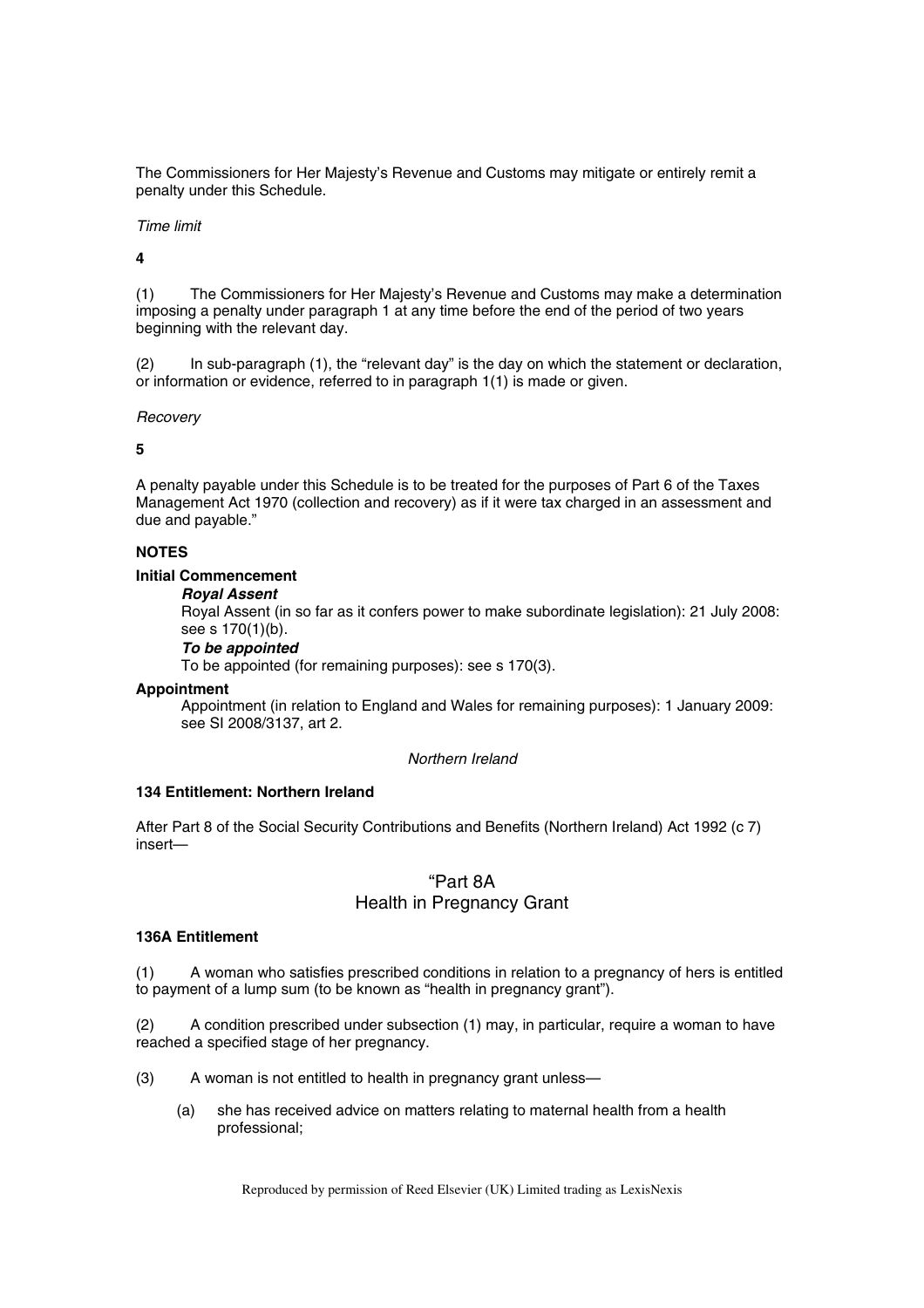(b) she is in Northern Ireland at the time she makes a claim for the grant in accordance with the Administration Act.

(4) Circumstances may be prescribed in which a woman is to be treated for the purposes of subsection (3)(b) as being, or as not being, in Northern Ireland.

(5) In this section—

"health professional" has such meaning as may be prescribed,

"prescribed" means prescribed by regulations, and

"woman" means a female of any age.

(6) The power to make regulations under this section is exercisable by the Treasury.

#### **136B Amount**

(1) Health in pregnancy grant is to be of an amount prescribed by regulations made by the Treasury.

(2) Different amounts may be prescribed in relation to different cases."

# **NOTES**

# **Initial Commencement**

#### *Royal Assent*

Royal Assent (in so far as it confers power to make subordinate legislation): 21 July 2008: see s 170(1)(b).

# *To be appointed*

To be appointed (for remaining purposes): see s 170(3).

#### **Appointment**

Appointment (for remaining purposes): 1 January 2009: see SI 2008/3137, art 2.

# **135 Administration: Northern Ireland**

(1) In section 5 of the Social Security Administration (Northern Ireland) Act 1992 (c 8) (claims and payments regulations), in subsection (2), after paragraph (f), insert—

"(fa) health in pregnancy grant;".

(2) The power to make regulations under that section in relation to health in pregnancy grant is exercisable by the Commissioners for Her Majesty's Revenue and Customs.

(3) After section 10 of that Act insert—

# *"Health in pregnancy grant*

# **10A Necessity of application for health in pregnancy grant**

(1) No person is entitled to health in pregnancy grant unless she claims it in the manner, and within the time, prescribed in relation to health in pregnancy grant by regulations under section 5.

(2) No person is entitled to health in pregnancy grant unless subsection (3) or (4) is satisfied in relation to her.

(3) This subsection is satisfied in relation to a person if her claim for health in pregnancy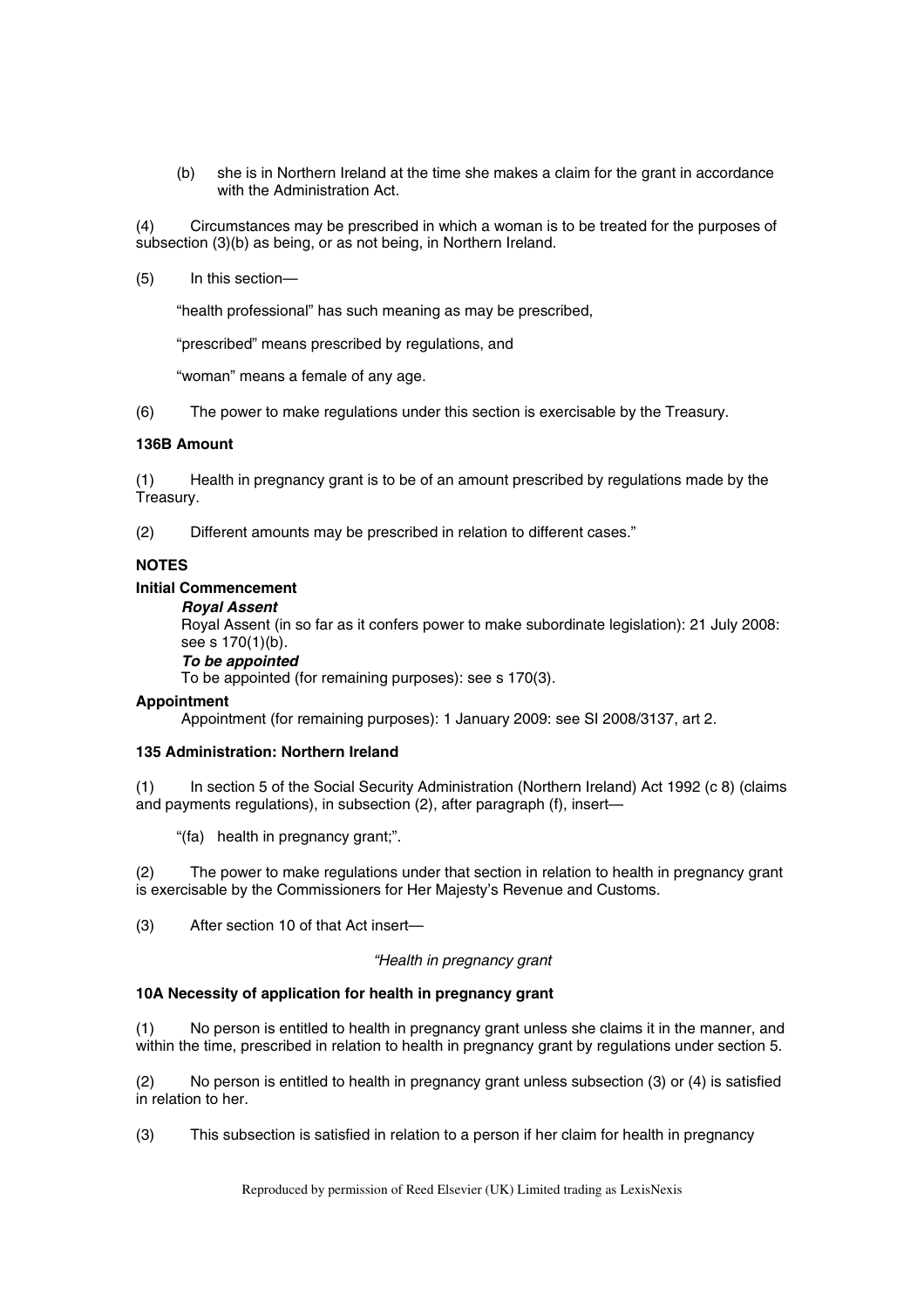grant is accompanied by—

- (a) a statement of her national insurance number and information or evidence establishing that that number has been allocated to her; or
- (b) information or evidence enabling the national insurance number that has been allocated to her to be ascertained.

(4) This subsection is satisfied in relation to a person if she makes an application for a national insurance number to be allocated to her which is accompanied by information or evidence enabling a national insurance number to be allocated to her.

(5) The Commissioners for Her Majesty's Revenue and Customs may by regulations make provision disapplying subsection (2) in the case of prescribed descriptions of persons making a claim."

(4) In section 69 of that Act (benefits in relation to which overpayments may be recovered), in subsection (11), after paragraph (e), insert—

"(ea) health in pregnancy grant; and".

(5) In the application of that section in relation to health in pregnancy grant, references to the Northern Ireland Department are to be read as references to the Commissioners for Her Majesty's Revenue and Customs.

(6) In section 115D of that Act (supply of information by Her Majesty's Revenue and Customs), in subsection (1), after "contributions," insert "health in pregnancy grant,".

(7) In section 115E of that Act (supply of information to Her Majesty's Revenue and Customs), in subsection (2), after "contributions," insert "health in pregnancy grant,".

(8) Chapter 2 of Part 2 of the Social Security (Northern Ireland) Order 1998 (SI 1998/1506 (NI 10)) (decisions and appeals) is to have effect as if health in pregnancy grant were a relevant benefit for the purposes of that Chapter; and the functions of the Northern Ireland Department under that Order are, in relation to that grant, exercisable by the Commissioners for Her Majesty's Revenue and Customs.

(9) In subsections (5) and (8), "the Northern Ireland Department" means the Department for Social Development in Northern Ireland.

# **NOTES**

# **Initial Commencement**

# *Royal Assent*

Royal Assent (in so far as it confers power to make subordinate legislation): 21 July 2008: see s 170(1)(b).

# *To be appointed*

To be appointed (for remaining purposes): see s 170(3).

#### **Appointment**

Appointment (for remaining purposes): 1 January 2009: see SI 2008/3137, art 2.

#### **Subordinate Legislation**

Health in Pregnancy Grant (Administration) Regulations 2008, SI 2008/3109 (made under sub-s (2)).

Health in Pregnancy Grant (Notices, Revisions and Appeals) (No 2) Regulations 2009, SI 2009/751 (made under sub-ss (8), (9)).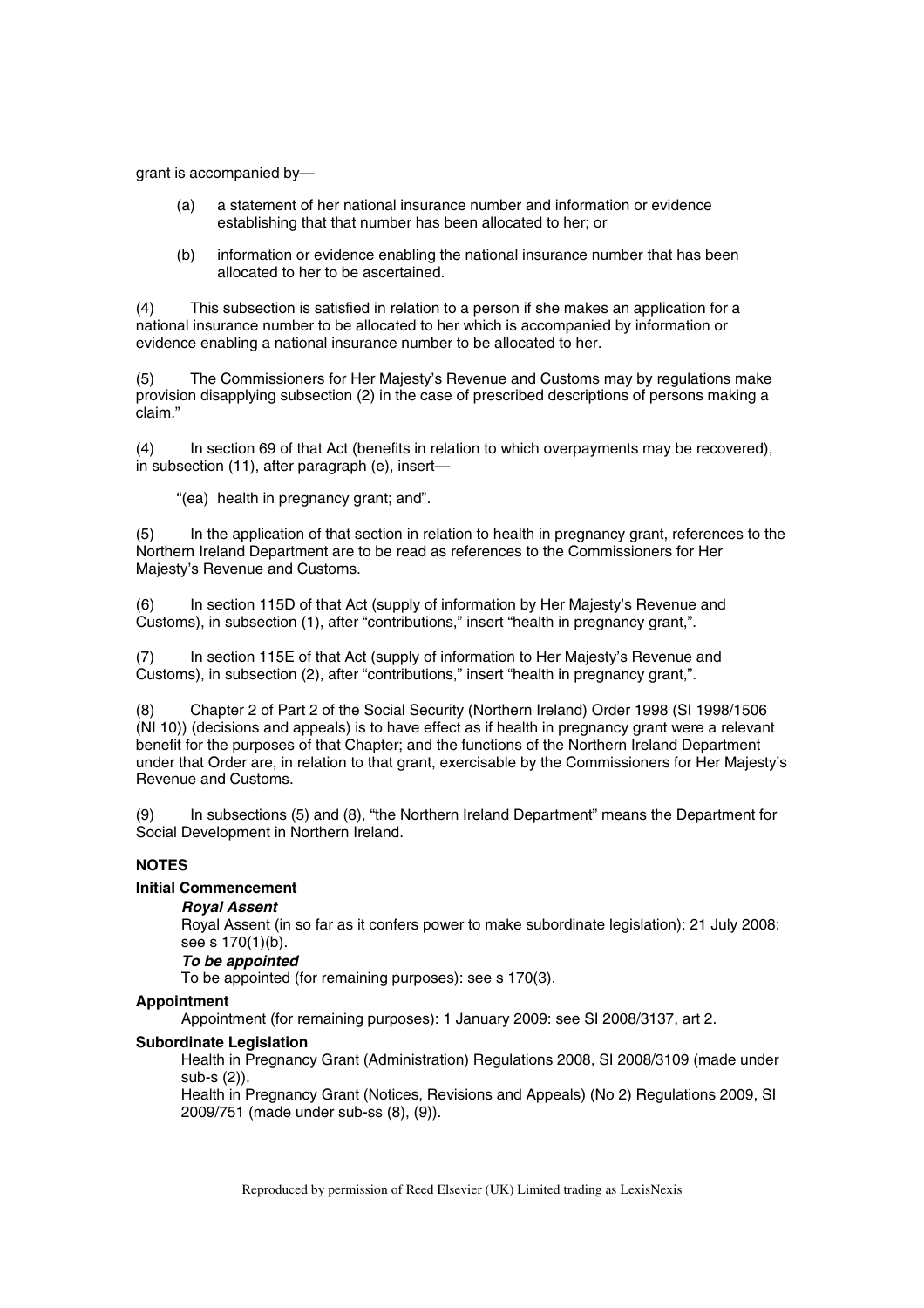# **136 Penalty: Northern Ireland**

(1) After section 107B of the Social Security Administration (Northern Ireland) Act 1992 (c 8) insert—

# **"107C Health in pregnancy grant: civil penalty for fraud, etc**

Schedule 3A (health in pregnancy grant: civil penalty for fraud, etc) has effect."

(2) Before Schedule 4 to that Act, insert—

# **"SCHEDULE 3A HEALTH IN PREGNANCY GRANT: CIVIL PENALTY FOR FRAUD, ETC**

*Penalty* 

**1** 

- (1) This paragraph applies where a person fraudulently or negligently—
	- (a) makes an incorrect statement or declaration in or in connection with a claim for health in pregnancy grant, or
	- (b) gives incorrect information or evidence in response to a requirement imposed on the person by virtue of section 5.

(2) The Commissioners for Her Majesty's Revenue and Customs may make a determination imposing a penalty on the person.

- (3) The amount of a penalty imposed under this paragraph—
	- (a) is to be determined by the Commissioners, but
	- (b) may not exceed the amount of the grant.

(4) A penalty imposed under this paragraph becomes payable at the end of the period of 30 days beginning with the date on which the notice is given.

(5) The Commissioners must give notice of a determination imposing a penalty under this paragraph to the person on whom it is imposed.

- (6) The notice must—
	- (a) state the date on which the notice is given,
	- (b) state the date on or before which payment is due in accordance with sub-paragraph (4), and
	- (c) give details of the right to appeal under paragraph 2.

*Appeal* 

**2** 

(1) A person on whom a penalty is imposed under paragraph 1 may appeal to an appeal tribunal against the determination imposing it.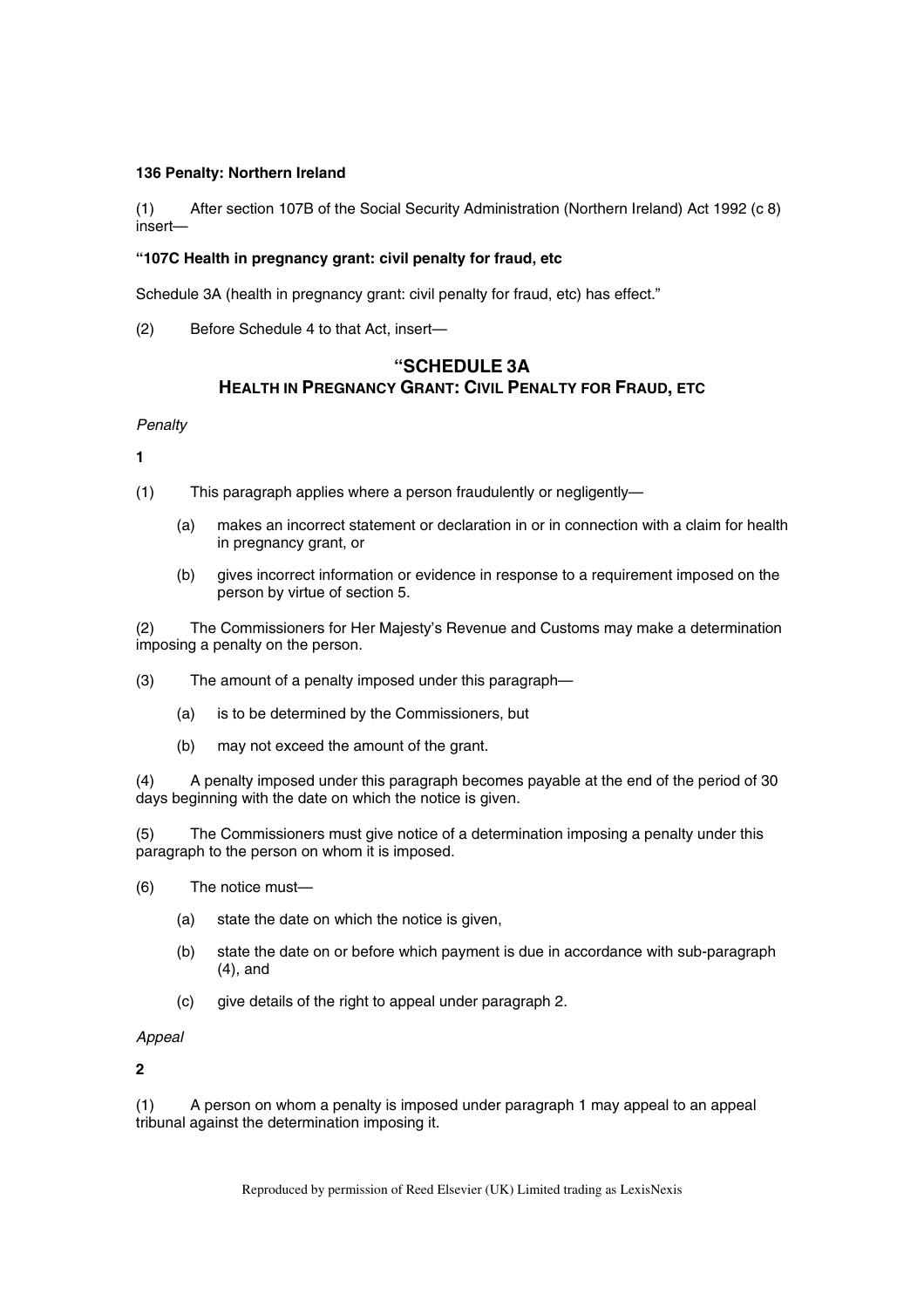- (2) On an appeal under sub-paragraph (1), an appeal tribunal may—
	- (a) set the determination aside,
	- (b) confirm the determination,
	- (c) reduce the amount of the penalty, or
	- (d) increase the amount of it (but not so as to exceed the amount of the grant).

(3) An appeal lies to a Commissioner from a decision of an appeal tribunal under subparagraph (2).

(4) On an appeal under sub-paragraph (3), a Commissioner has a similar jurisdiction to that conferred on an appeal tribunal by sub-paragraph (2).

(5) In sub-paragraphs (1) to (4), "appeal tribunal" has the same meaning as in Chapter 2 of Part 2 of the Social Security (Northern Ireland) Order 1998 (decisions, etc).

(6) The Commissioners for Her Majesty's Revenue and Customs may by regulations apply provision contained in that Order in relation to an appeal under this paragraph (with such modifications as are prescribed).

# *Mitigation*

# **3**

The Commissioners for Her Majesty's Revenue and Customs may mitigate or entirely remit a penalty under this Schedule.

# *Time limit*

# **4**

(1) The Commissioners for Her Majesty's Revenue and Customs may make a determination imposing a penalty under paragraph 1 at any time before the end of the period of two years beginning with the relevant day.

(2) In sub-paragraph (1), the "relevant day" is the day on which the statement or declaration, or information or evidence, referred to in paragraph 1(1) is made or given.

# *Recovery*

# **5**

A penalty payable under this Schedule is to be treated for the purposes of Part 6 of the Taxes Management Act 1970 (collection and recovery) as if it were tax charged in an assessment and due and payable."

# **NOTES**

# **Initial Commencement**

# *Royal Assent*

Royal Assent (in so far as it confers power to make subordinate legislation): 21 July 2008: see s 170(1)(b). *To be appointed* 

To be appointed (for remaining purposes): see s 170(3).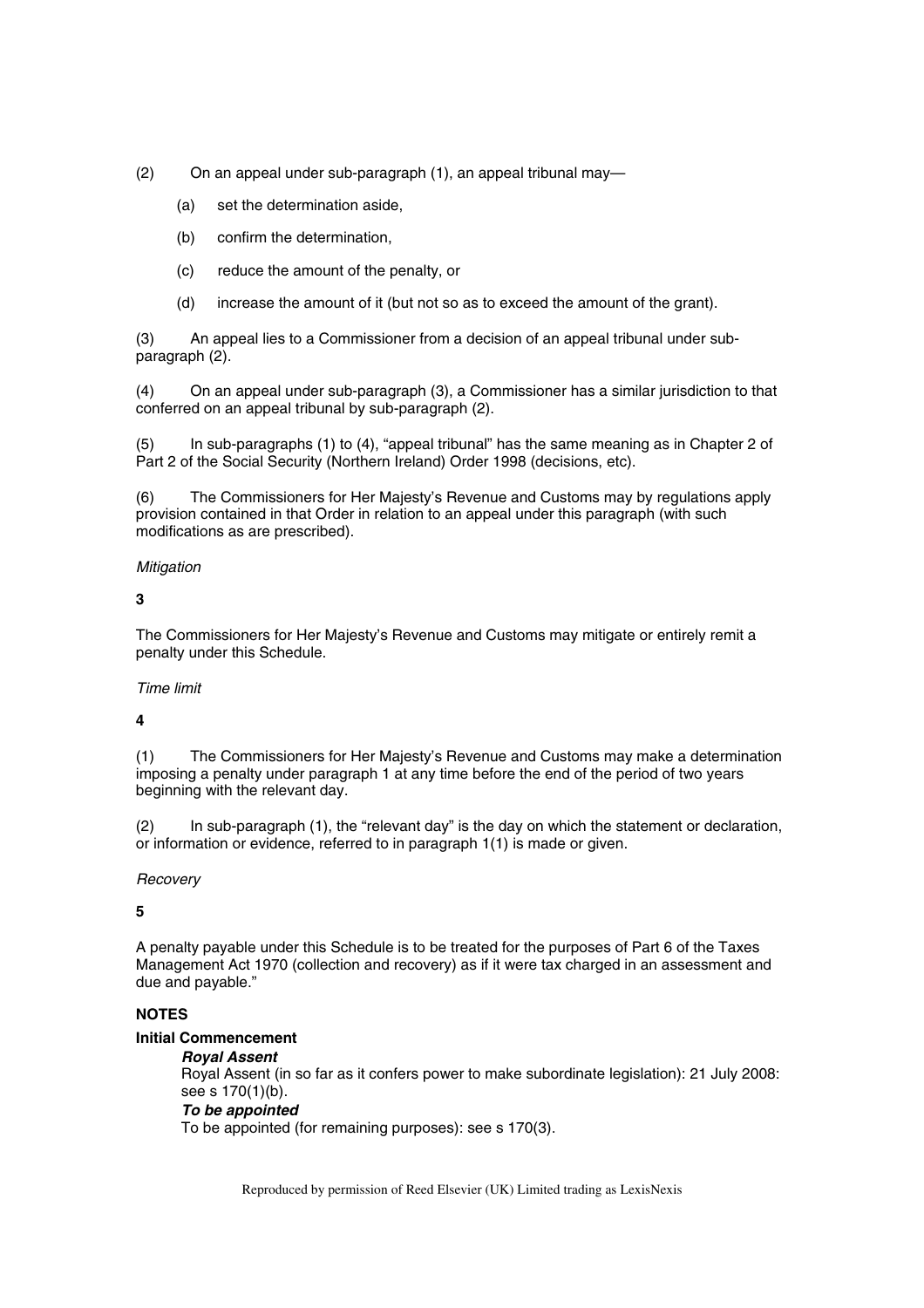## **Appointment**

Appointment (for remaining purposes): 1 January 2009: see SI 2008/3137, art 2.

#### **137 Northern Ireland: health in pregnancy grant to be excepted matter**

In Schedule 2 to the Northern Ireland Act 1998 (c 47) (excepted matters), at the beginning of paragraph 10B insert "Health in pregnancy grant,".

## **NOTES**

# **Initial Commencement**

*To be appointed* 

To be appointed: see s 170(3).

#### **Appointment**

Appointment: 1 January 2009: see SI 2008/3137, art 2.

*General and supplementary* 

#### **138 General and supplementary**

(1) The Commissioners for Her Majesty's Revenue and Customs are responsible for the payment and management of health in pregnancy grant.

(2) In section 115 of the Immigration and Asylum Act 1999 (c 33) (exclusion from entitlement to benefits), in subsection (1), after paragraph (h), insert—

"(ha) health in pregnancy grant,".

(3) In subsections (5) and (6) of that section, before "child benefit" insert "health in pregnancy grant or".

(4) In section 677(1) of the Income Tax (Earnings and Pensions) Act 2003 (c 1) (benefits wholly exempt from income tax), in Part 1 of Table B, at the appropriate place insert—

# **[FTB**

"Health in pregnancy grant SSCBA 1992 Section 140A

SSCB(NI)A 1992 Section 136A".

# **NOTES**

# **Initial Commencement**

#### *To be appointed*

To be appointed: see s 170(3).

# **Appointment**

Appointment: 1 January 2009: see SI 2008/3137, art 2.

# Part 5 Miscellaneous

*Amendments relating to National Health Service* 

# **139 Duty of Primary Care Trusts**

After section 23 of the National Health Service Act 2006 (c 41) insert—

Reproduced by permission of Reed Elsevier (UK) Limited trading as LexisNexis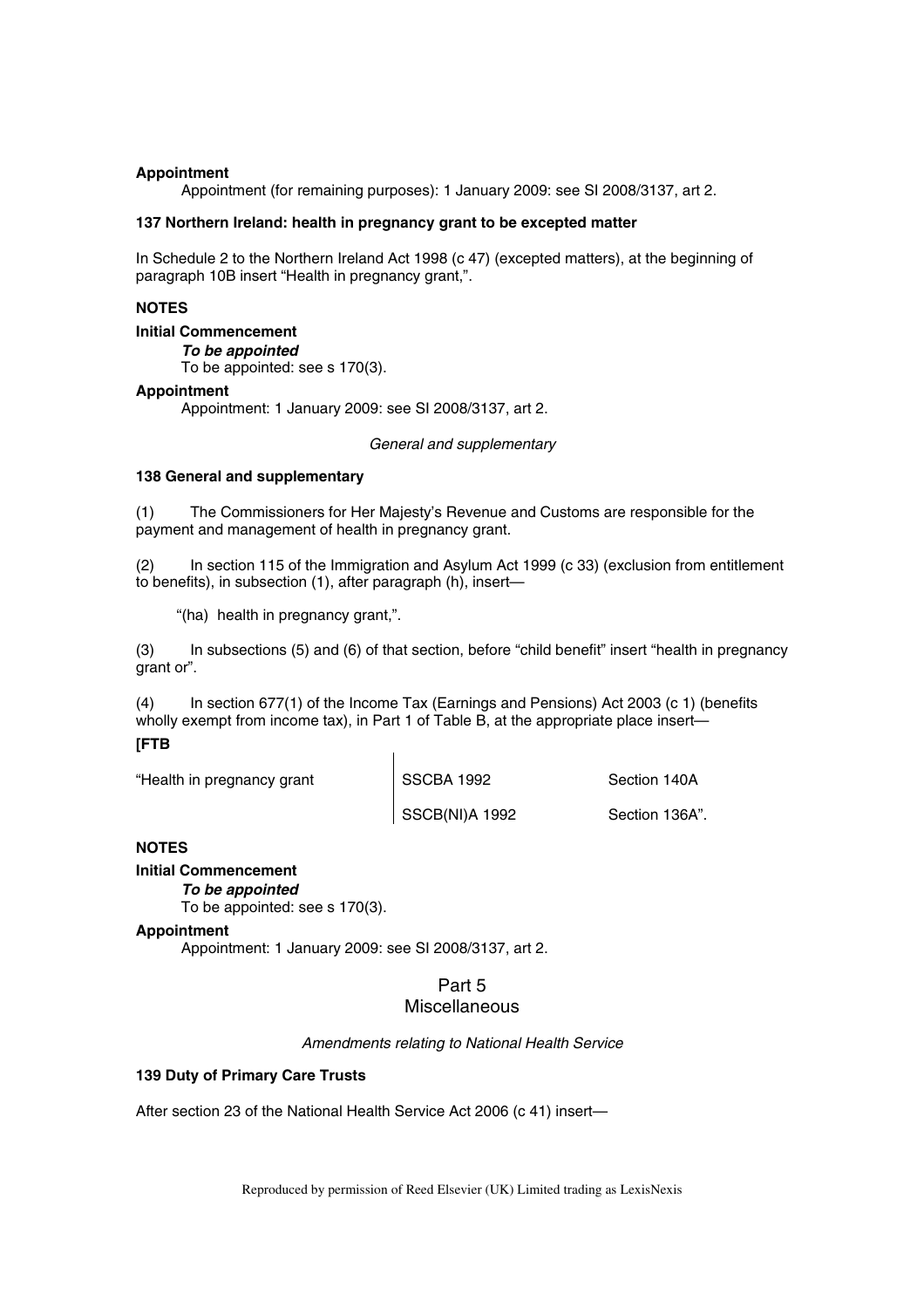## **"23A Arrangements for improving quality of health care**

(1) Each Primary Care Trust must make arrangements to secure continuous improvement in the quality of health care provided by it and by other persons pursuant to arrangements made by it.

(2) In discharging its duty under subsection (1) a Primary Care Trust must have regard to the standards set out in statements under section 45 of the Health and Social Care Act 2008.

- (3) "Health care" means—
	- (a) services provided to individuals for or in connection with the prevention, diagnosis or treatment of illness, and
	- (b) the promotion and protection of public health."

## **NOTES**

#### **Initial Commencement**

*To be appointed* 

To be appointed: see s 170(3).

#### **Appointment**

Appointment: 1 April 2010: see SI 2010/708, art 13(c).

#### **Extent**

This section does not extend to Scotland: see s 169(1).

# **140 Pharmaceutical services**

Schedule 12 (which contains amendments of the National Health Service Act 2006 and the National Health Service (Wales) Act 2006 (c 42) relating to expenditure in connection with the provision of pharmaceutical services) has effect.

# **NOTES**

#### **Initial Commencement**

*To be appointed*  To be appointed: see s 170(3).

#### **Appointment**

Appointment (for certain purposes): 1 April 2010: see SI 2010/708, art 2(a). Appointment (for remaining purposes): 21 May 2010: see SI 2010/1457, art 2(a).

#### **Extent**

This section does not extend to Scotland: see s 169(1).

# **141 Remuneration for persons providing pharmaceutical services**

(1) In section 164 of the National Health Service Act 2006 (remuneration for persons providing pharmaceutical services)—

- (a) after subsection (4) insert—
- "(4A) An instrument of appointment—
	- (a) must be contained in regulations if it provides for the appointment of a Primary Care Trust or other person as a determining authority in relation to the remuneration to be paid to persons who provide services under section 126, and
	- (b) if paragraph (a) does not apply, may be contained in regulations.", and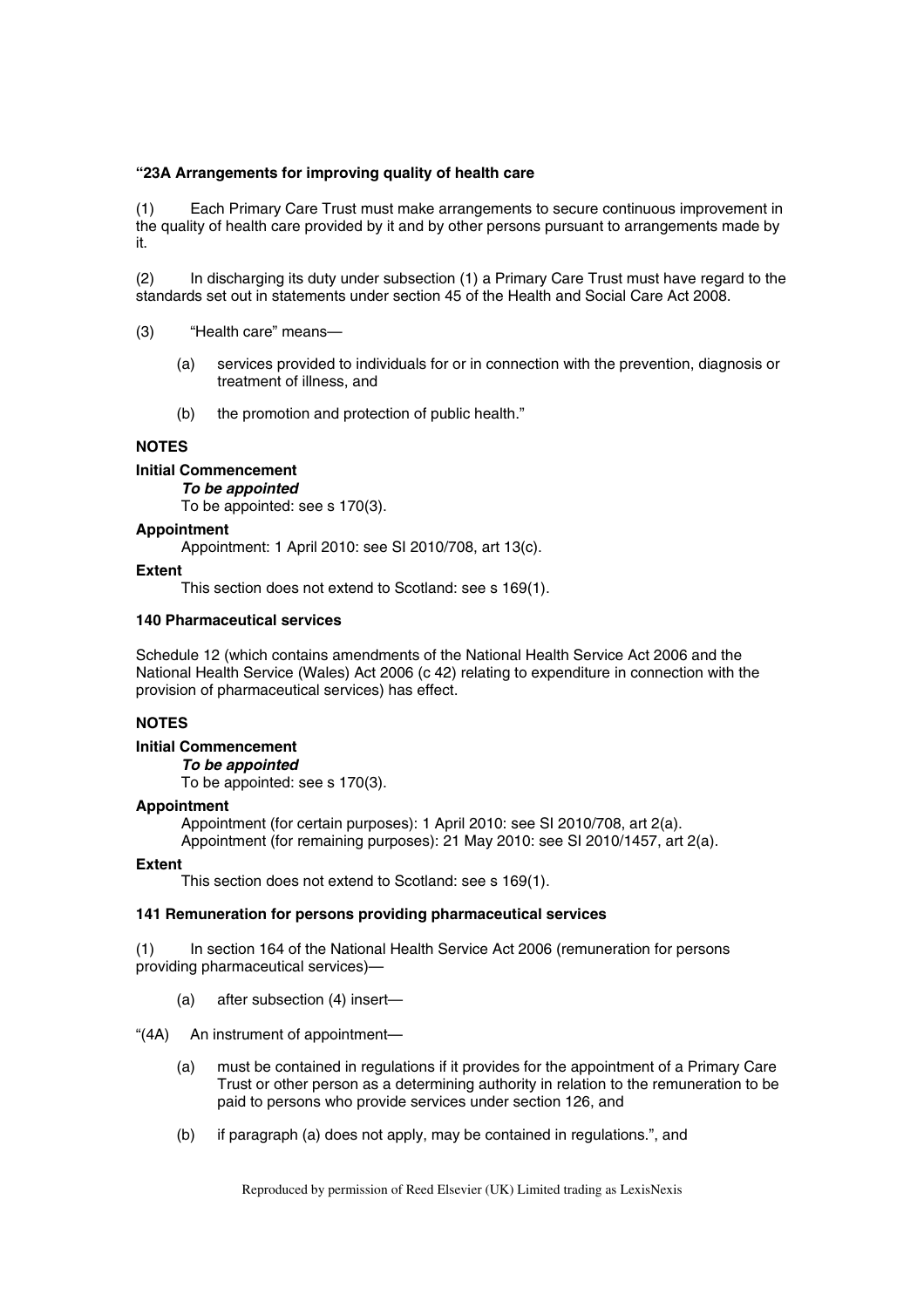(b) in subsection (5), omit paragraph (b) and the word "and" immediately preceding it.

(2) In section 88 of the National Health Service (Wales) Act 2006 (c 42) (remuneration for persons providing pharmaceutical services)—

(a) after subsection (4) insert—

"(4A) An instrument of appointment—

- (a) must be contained in regulations if it provides for the appointment of a Local Health Board or other person as a determining authority in relation to the remuneration to be paid to persons who provide services under section 80, and
- (b) if paragraph (a) does not apply, may be contained in regulations.", and
- (b) in subsection (5), omit paragraph (b) and the word "and" immediately preceding it.

### **NOTES**

### **Initial Commencement**

#### *Royal Assent*

Royal Assent (in so far as it confers power to make subordinate legislation): 21 July 2008: see s 170(1)(b).

## *To be appointed*

To be appointed (for remaining purposes): see s 170(3).

#### **Appointment**

Sub-s (1): Appointment (for remaining purposes): 1 April 2013: see SI 2013/159, art 2(a).

#### **Extent**

This section does not extend to Scotland: see s 169(1).

#### **142 Indemnity schemes in connection with provision of health services**

(1) Section 71 of the National Health Service Act 2006 (c 41) (schemes for meeting losses and liabilities of health service bodies) is amended as follows.

- (2) In subsection (1), after "the bodies" (in each place) insert "or other persons".
- (3) In subsection (2)—
	- (a) after "The bodies" insert "and other persons",
	- (b) after paragraph (g) insert—
	- "(h) the Secretary of State, and
	- (i) a body or other person (other than a body or other person within any of paragraphs (a) to (h)) providing, or arranging the provision of, health services whose provision is the subject of arrangements with a body or other person within any of paragraphs (a) to (h),", and
	- (c) after "bodies which" insert ", or other persons who,".
- (4) After subsection (2) insert—
- "(2A) In subsection (1)(b) "functions"—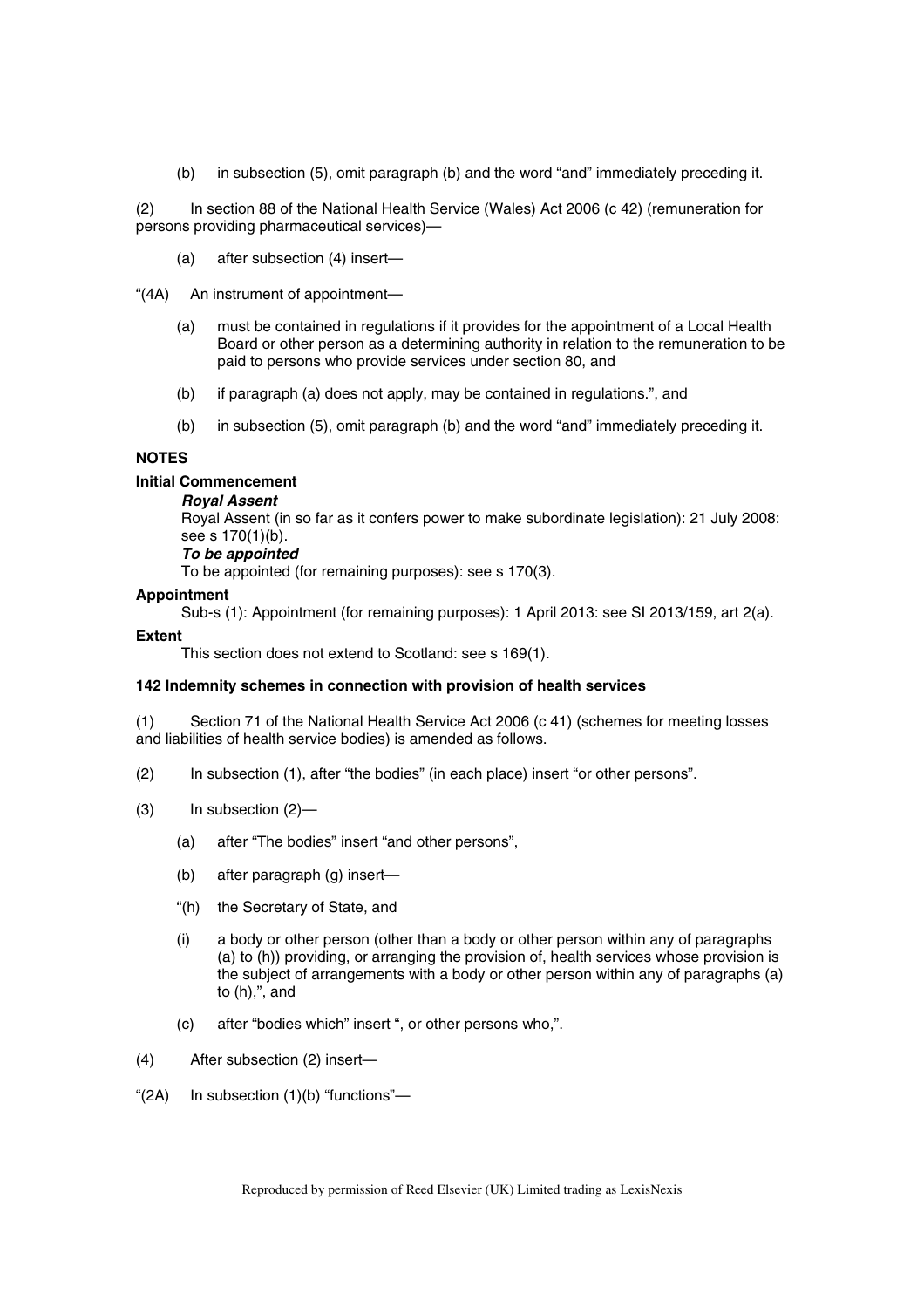- (a) in relation to the Secretary of State, means the Secretary of State's functions in connection with the health service;
- (b) in relation to a body or other person within paragraph (i) of subsection (2), means the body's or person's functions of providing, or arranging the provision of, health services whose provision is the subject of arrangements with a body or other person within any of paragraphs (a) to (h) of that subsection."
- (5) In subsection (3)—
	- (a) in paragraph (b), after "body which" insert ", or other person who,", and
	- (b) in paragraph (c), after "Secretary of State" insert "(whether or not a participator in the scheme and, if a participator, whether or not required to make payments as a participator)".

(6) For subsection (5) substitute—

"(5) The Secretary of State may make a direction under subsection (4) in respect of a body only if the body is within any of paragraphs (a) to (d), (f) and (g) of subsection (2)."

(7) After subsection (8) insert—

 $"$ (9) In subsection (2)(i), the reference to a person providing health services does not include a person providing health services under a contract of employment.

(10) In this section "health services" means services provided as part of the health service."

# **NOTES**

# **Initial Commencement**

## *To be appointed*

To be appointed: see s 170(3).

#### **Appointment**

Appointment: 1 October 2008: see SI 2008/2497, art 5.

#### **Extent**

This section does not extend to Scotland: see s 169(1).

*Weighing and measuring of children* 

## **143 Weighing and measuring of children: England**

(1) In Schedule 1 to the National Health Service Act 2006 (c 41) (further provision about the Secretary of State and services under that Act) after paragraph 7 insert—

*"Weighing and measuring of children* 

# **7A**

(1) The Secretary of State may, by arrangement with any local education authority, provide for the weighing and measuring of junior pupils in attendance at any school which is maintained by the authority.

(2) The Secretary of State may, by arrangement with the proprietor of any school which is not maintained by a local education authority, provide for the weighing and measuring of junior pupils in attendance at that school.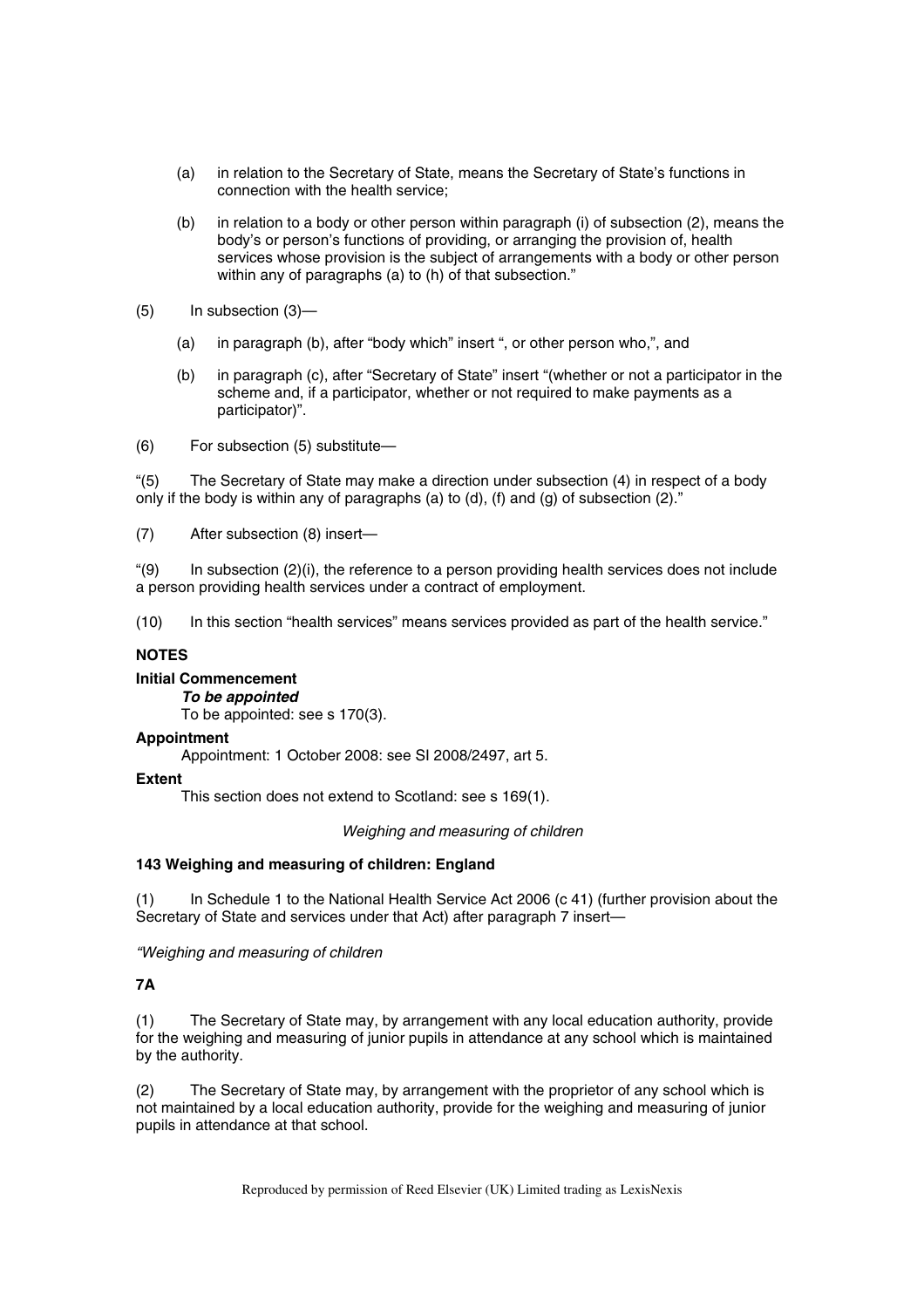(3) The Secretary of State may, by arrangement with any person who is registered under Chapter 2 of Part 3 of the Childcare Act 2006 in respect of early years provision, provide for the weighing and measuring of young children for whom childcare is provided by that person.

(4) In sub-paragraphs (1) and (2) any expression to which a meaning is given for the purposes of the Education Act 1996 or the School Standards and Framework Act 1998 has the same meaning as in that Act; and in sub-paragraph (3) any expression to which a meaning is given for the purposes of Part 3 of the Childcare Act 2006 has the same meaning as in that Part.

# **7B**

- (1) The Secretary of State may by regulations—
	- (a) authorise the disclosure by any person with whom arrangements under paragraph 7A are made, to any person carrying out the weighing or measuring, of prescribed information relating to the children concerned,
	- (b) require any weighing and measuring provided for by the Secretary of State under paragraph 7A to be carried out in a prescribed manner and after compliance with any prescribed requirements,
	- (c) make provision authorising any resulting information relating to a child, together with any advisory material authorised by or under the regulations, to be communicated in a prescribed manner to a person who is, or is treated by the regulations as being, a parent of the child, and
	- (d) make other provision regulating the processing of information resulting from any weighing or measuring provided for by the Secretary of State under paragraph 7A.

(2) Regulations made under sub-paragraph (1) may require any person exercising functions in relation to any weighing or measuring to which the regulations apply or in relation to information resulting from such weighing or measuring to have regard to any guidance given from time to time by the Secretary of State.

(3) In sub-paragraph (1)(d), "processing", in relation to information, has the same meaning as in the Data Protection Act 1998.

(4) Regulations under this paragraph cannot include provision by virtue of section 272(8)(a) amending or repealing an Act."

(2) Until the commencement of Chapter 2 of Part 3 of the Childcare Act 2006 (c 21), the reference in paragraph 7A(3) of Schedule 1 to the National Health Service Act 2006 (c 41) (as inserted by subsection (1) of this section) to a person registered under Chapter 2 of Part 3 of the Childcare Act 2006 in respect of early years provision is to be read as a reference to a person registered under Part 10A of the Children Act 1989 (c 41) in respect of child minding or the provision of day care (within the meaning of that Part).

# **NOTES**

# **Initial Commencement**

# *Royal Assent*

Royal Assent (in so far as it confers power to make subordinate legislation): 21 July 2008: see s 170(1)(b).

# *To be appointed*

To be appointed (for remaining purposes): see s 170(3).

# **Appointment**

Appointment (for remaining purposes): 1 October 2008: see SI 2008/2497, art 6.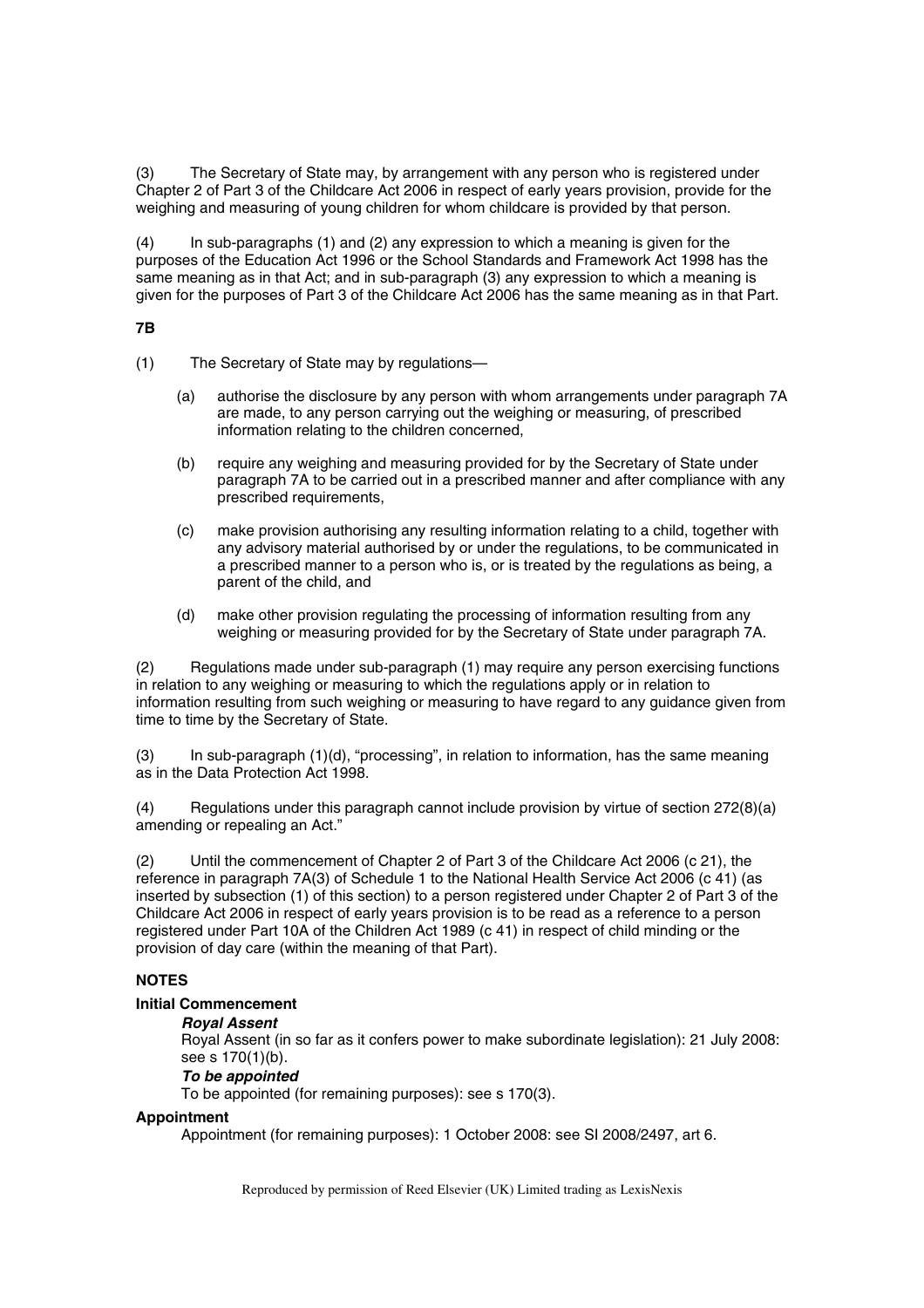## **Extent**

This section does not extend to Scotland: see s 169(1).

# **144 Weighing and measuring of children: Wales**

In Schedule 1 to the National Health Service (Wales) Act 2006 (c 42) (further provision about the Welsh Ministers and services under that Act) after paragraph 7 insert—

#### *"Weighing and measuring of children*

# **7A**

(1) The Welsh Ministers may, by arrangement with any [local authority], provide for the weighing and measuring of junior pupils in attendance at any school which is maintained by the authority.

(2) The Welsh Ministers may, by arrangement with the proprietor of any school which is not maintained by a [local authority], provide for the weighing and measuring of junior pupils in attendance at that school.

(3) The Welsh Ministers may, by arrangement with any person who is registered under Part 10A of the Children Act 1989 (child minding and day care for children in Wales) in respect of child minding or the provision of day care, provide for the weighing and measuring of children looked after by that person.

(4) In sub-paragraphs (1) and (2) any expression to which a meaning is given for the purposes of the Education Act 1996 or the School Standards and Framework Act 1998 has the same meaning as in that Act; and in sub-paragraph (3) any expression to which a meaning is given for the purposes of Part 10A of the Children Act 1989 has the same meaning as in that Part.

# **7B**

(1) The Welsh Ministers may by regulations—

- (a) authorise the disclosure by any person with whom arrangements under paragraph 7A are made, to any person carrying out the weighing or measuring, of prescribed information relating to the children concerned,
- (b) require any weighing and measuring provided for by the Welsh Ministers under paragraph 7A to be carried out in a prescribed manner and after compliance with any prescribed requirements,
- (c) make provision authorising any resulting information relating to a child, together with any advisory material authorised by or under the regulations, to be communicated in a prescribed manner to a person who is, or is treated by the regulations as being, a parent of the child, and
- (d) make other provision regulating the processing of information resulting from any weighing or measuring provided for by the Welsh Ministers under paragraph 7A.

(2) Regulations made under sub-paragraph (1) may require any person exercising functions in relation to any weighing or measuring to which the regulations apply or in relation to information resulting from such weighing or measuring to have regard to any guidance given from time to time by the Welsh Ministers.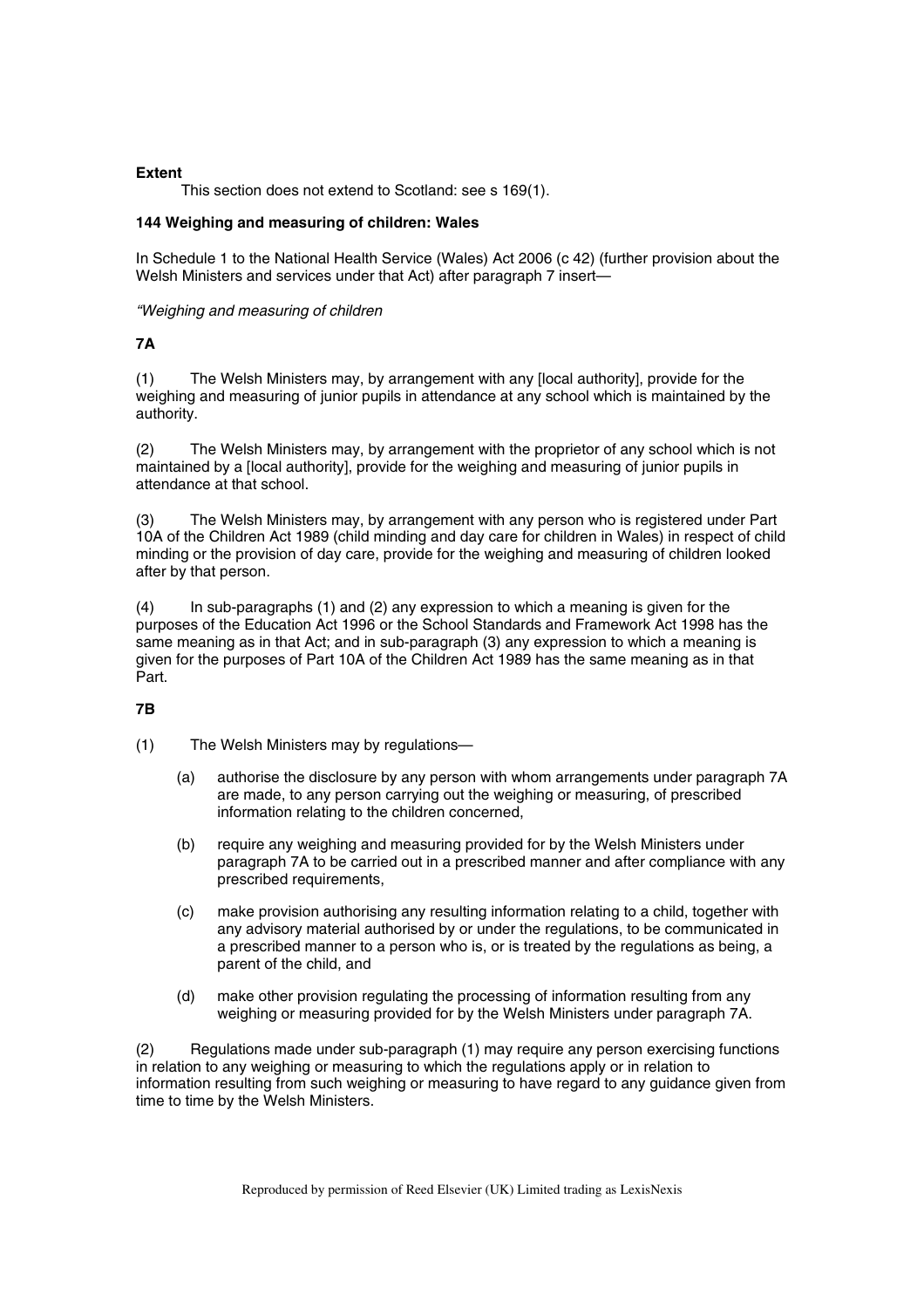$(3)$  In sub-paragraph  $(1)(d)$ , "processing", in relation to information, has the same meaning as in the Data Protection Act 1998.

(4) Regulations under this paragraph cannot include provision by virtue of section 203(10)(a) amending or repealing an Act."

# **NOTES**

**Initial Commencement** 

# *Royal Assent*

Royal Assent (in so far as it confers power to make subordinate legislation): 21 July 2008: see s 170(1)(b).

#### *To be appointed*

To be appointed (for remaining purposes): see s 170(3).

#### **Appointment**

Appointment (for remaining purposes): 1 August 2011: see SI 2011/986, art 2(2).

#### **Extent**

This section does not extend to Scotland: see s 169(1).

#### **Amendment**

In the National Health Service (Wales) Act 2006, Sch 1, para 7A(1) (as set out) words "local authority" in square brackets substituted by SI 2010/1158, art 5(1), Sch 2, Pt 2, para 64.

Date in force: 5 May 2010: see SI 2010/1158, art 1.

In the National Health Service (Wales) Act 2006, Sch 1, para 7A(2) (as set out) words "local authority" in square brackets substituted by SI 2010/1158, art 5(1), Sch 2, Pt 2, para 64.

Date in force: 5 May 2010: see SI 2010/1158, art 1.

#### *Social care*

#### **145 Human Rights Act 1998: provision of certain social care to be public function**

(1) A person ("P") who provides accommodation, together with nursing or personal care, in a care home for an individual under arrangements made with P under the relevant statutory provisions is to be taken for the purposes of subsection (3)(b) of section 6 of the Human Rights Act 1998 (c 42) (acts of public authorities) to be exercising a function of a public nature in doing so.

- (2) The "relevant statutory provisions" are—
	- (a) in relation to England and Wales, sections 21(1)(a) and 26 of the National Assistance Act 1948 (c 29),
	- (b) in relation to Scotland, section 12 or 13A of the Social Work (Scotland) Act 1968 (c 49), and
	- (c) in relation to Northern Ireland, Articles 15 and 36 of the Health and Personal Social Services (Northern Ireland) Order 1972 (SI 1972/1265 (NI 14)).

## (3) In subsection (1) "care home"—

- (a) in relation to England and Wales, has the same meaning as in the Care Standards Act 2000 (c 14), and
- (b) in relation to Northern Ireland, means a residential care home as defined by Article 10 of the Health and Personal Social Services (Quality, Improvement and Regulation)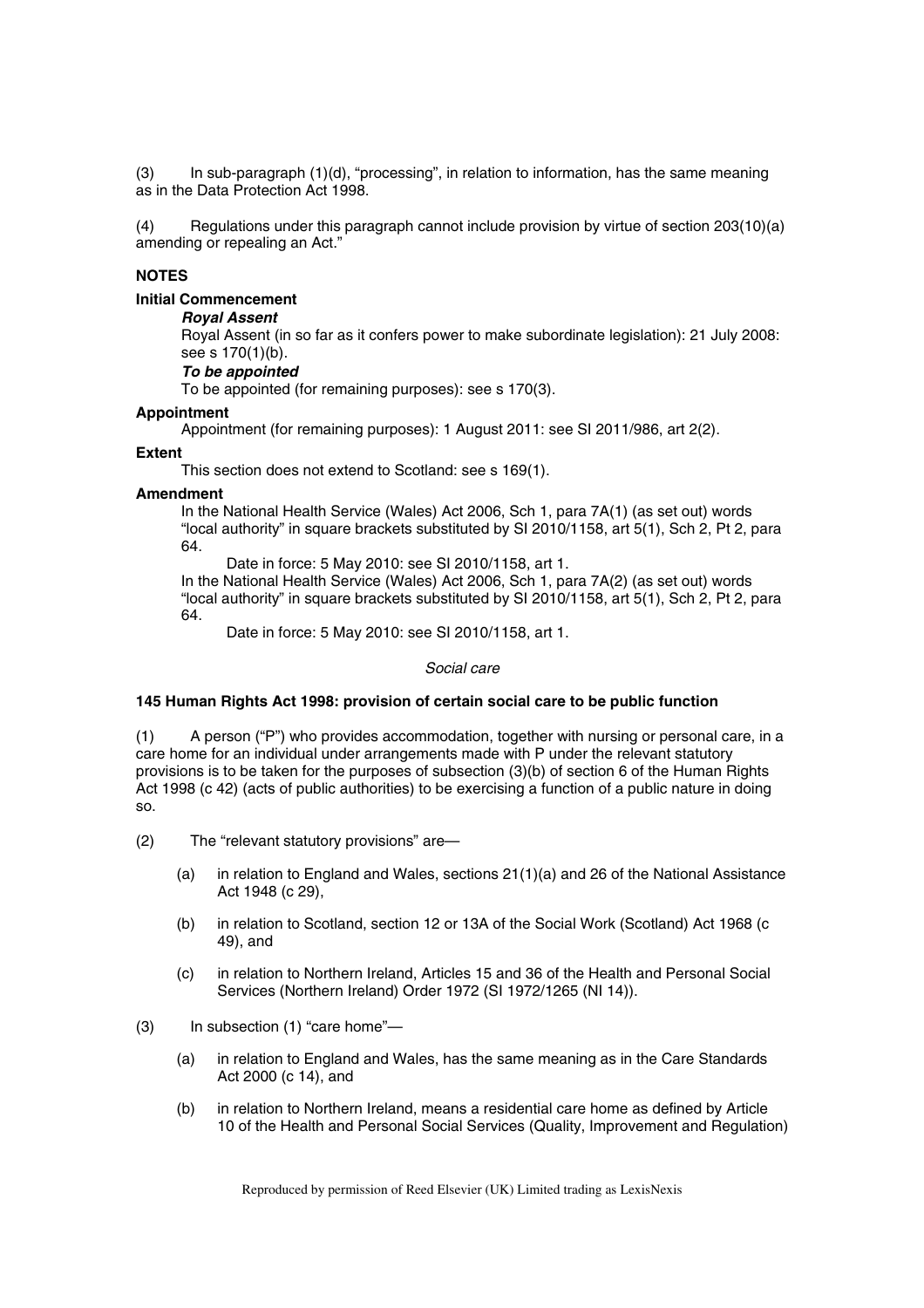(Northern Ireland) Order 2003 (SI 2003/431 (NI 9)) or a nursing home as defined by Article 11 of that Order.

(4) In relation to Scotland, the reference in subsection (1) to the provision of accommodation, together with nursing or personal care, in a care home is to be read as a reference to the provision of accommodation, together with nursing, personal care or personal support, as a care home service as defined by [paragraph 2 of schedule 12 to the Public Services Reform (Scotland) Act 2010 (asp 8)].

(5) Subsection (1) does not apply to acts (within the meaning of section 6 of the Human Rights Act 1998 (c 42)) taking place before the coming into force of this section.

# **NOTES**

# **Initial Commencement**

*To be appointed* 

To be appointed: see s 170(3).

#### **Appointment**

Appointment (in relation to England, Scotland and Northern Ireland): 1 December 2008: see SI 2008/2994, art 2.

Appointment (in relation to Wales for certain purposes): 1 December 2008: see SI 2008/2994, art 2.

#### **Amendment**

Sub-s (4): words "paragraph 2 of schedule 12 to the Public Services Reform (Scotland) Act 2010 (asp 8)" in square brackets substituted by SI 2011/2581, art 2, Sch 2, Pt 1, para 10. Date in force: 28 October 2011: see SI 2011/2581, art 1(2)(b).

## **146 Direct payments in lieu of provision of care services**

(1) Section 57 of the Health and Social Care Act 2001 (c 15) (regulations may require or authorise direct payments to a person, with the person's consent, in respect of the person securing the provision to the person of certain care services) is amended as follows.

(2) After subsection (1) insert—

"(1A) Regulations may make provision for and in connection with requiring or authorising the responsible authority in the case of a person ("P") of a prescribed description—

- (a) who falls within subsection (2)(a), and
- (b) who falls within subsection (5A) or is reasonably believed by the authority to fall within that subsection.

to make, with the requisite consent, such payments as the authority may determine in accordance with the regulations to a suitable person other than P in respect of the other person's securing the provision for P of the service mentioned in subsection (2)(a).

- (1B) In subsection (1A) "the requisite consent" means—
	- (a) the consent of the other person; and
	- (b) where the other person is not a surrogate of P but there is at least one person who is a surrogate of P, the consent also of a surrogate of P.

(1C) For the purposes of subsection (1A), a person (whether or not an individual) is "suitable" if—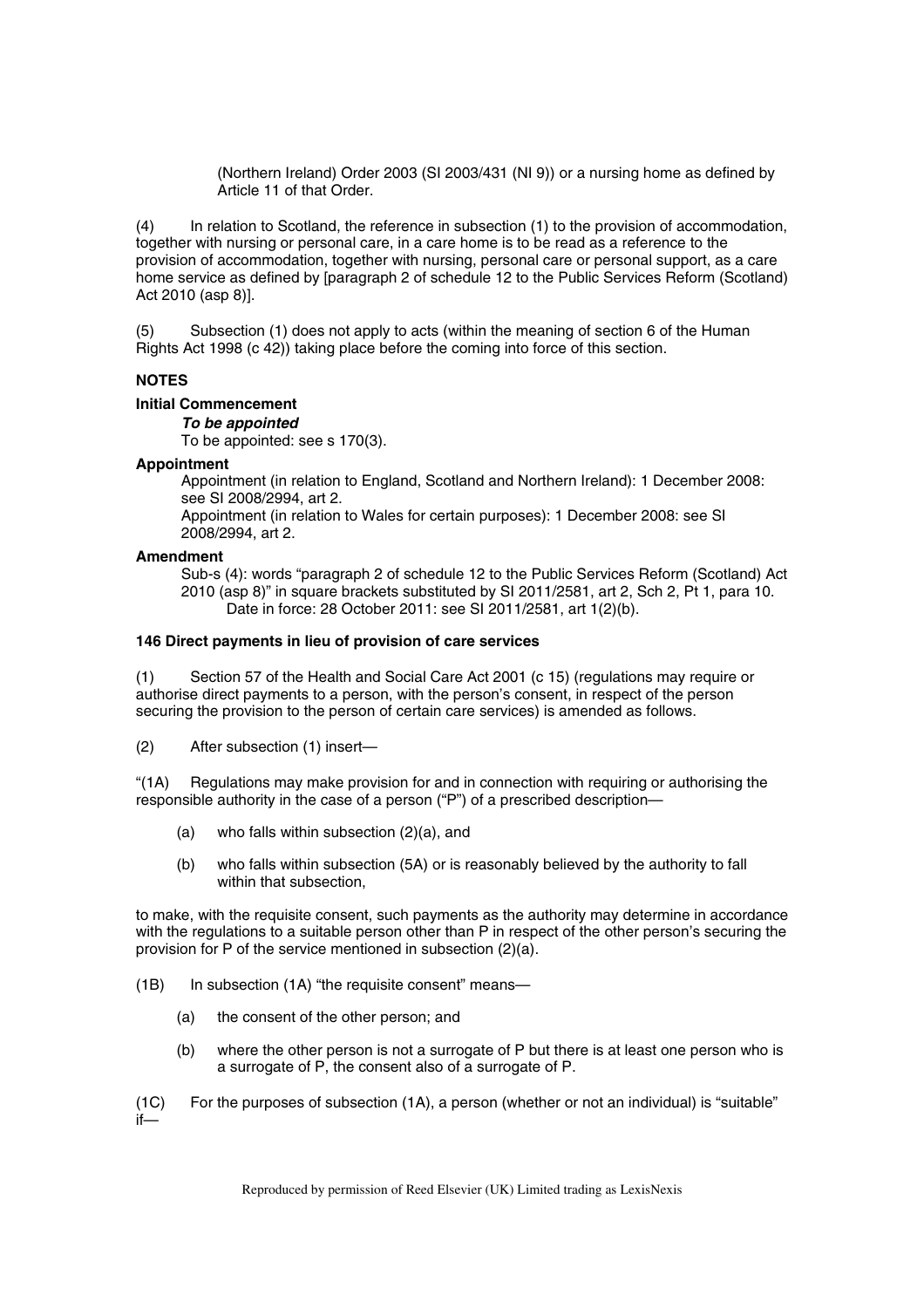- (a) that person is a representative of P;
- (b) that person is not a representative of P (or there is no-one who is a representative of P), but—
	- (i) a surrogate of P, and
	- (ii) the responsible authority,

consider that person to be a suitable person to receive the payments for the purpose of securing provision for P of the service concerned; or

- (c) that person is not a representative of P (or there is no-one who is a representative of P), and there is no-one who is a surrogate of P, but the responsible authority considers that person to be a suitable person to receive the payments for that purpose."
- (3) In subsection (3) (provision which may be included in regulations under the section)—
	- (a) in paragraph (a) (provision as to circumstances in which payments not to be made), after "to a person" insert "or in respect of a person",
	- (b) in paragraph (c)(i) (provision about determination of payee's means), after "the payee's means" insert "in the case of direct payments under subsection (1) or, in the case of direct payments under subsection (1A), the means of the person ("the beneficiary") in respect of whom the payments are required or authorised to be made",
	- (c) in each of paragraphs (d) and (e)(ii) (provision as to conditions to be complied with by payee, and provision as to repayments by payee or otherwise), after "payee" insert "in the case of direct payments under subsection (1), or by the payee or by the beneficiary in the case of direct payments under subsection (1A)," and
	- (d) after paragraph (h) insert—
	- "(j) as to matters to which the responsible authority must, or may, have regard when making a decision for the purposes of a provision of the regulations;
	- (k) as to steps which the responsible authority must, or may, take before, or after, the authority makes a decision for the purposes of a provision of the regulations;
	- (l) specifying circumstances in which a person who has fallen within subsection (5A) but no longer does so (whether because of fluctuating capacity, or regaining or gaining of capacity) is to be treated, or may be treated, as falling within subsection (5A) for purposes of this section or for purposes of regulations under this section."

(4) In subsection (4)(b) (gross payments: condition that payee pays amounts by way of reimbursement), after "payee" insert "in the case of direct payments under subsection (1), or the beneficiary in the case of direct payments under subsection (1A),".

(5) In subsection (5) (payments made net on basis that payee will contribute to cost of service)—

- (a) in paragraph (a), after "the payee will himself" insert "in the case of direct payments under subsection (1), or the beneficiary will in the case of direct payments under subsection (1A)," and
- (b) in paragraph (b), after "payee" insert "or (as the case may be) the beneficiary".

Reproduced by permission of Reed Elsevier (UK) Limited trading as LexisNexis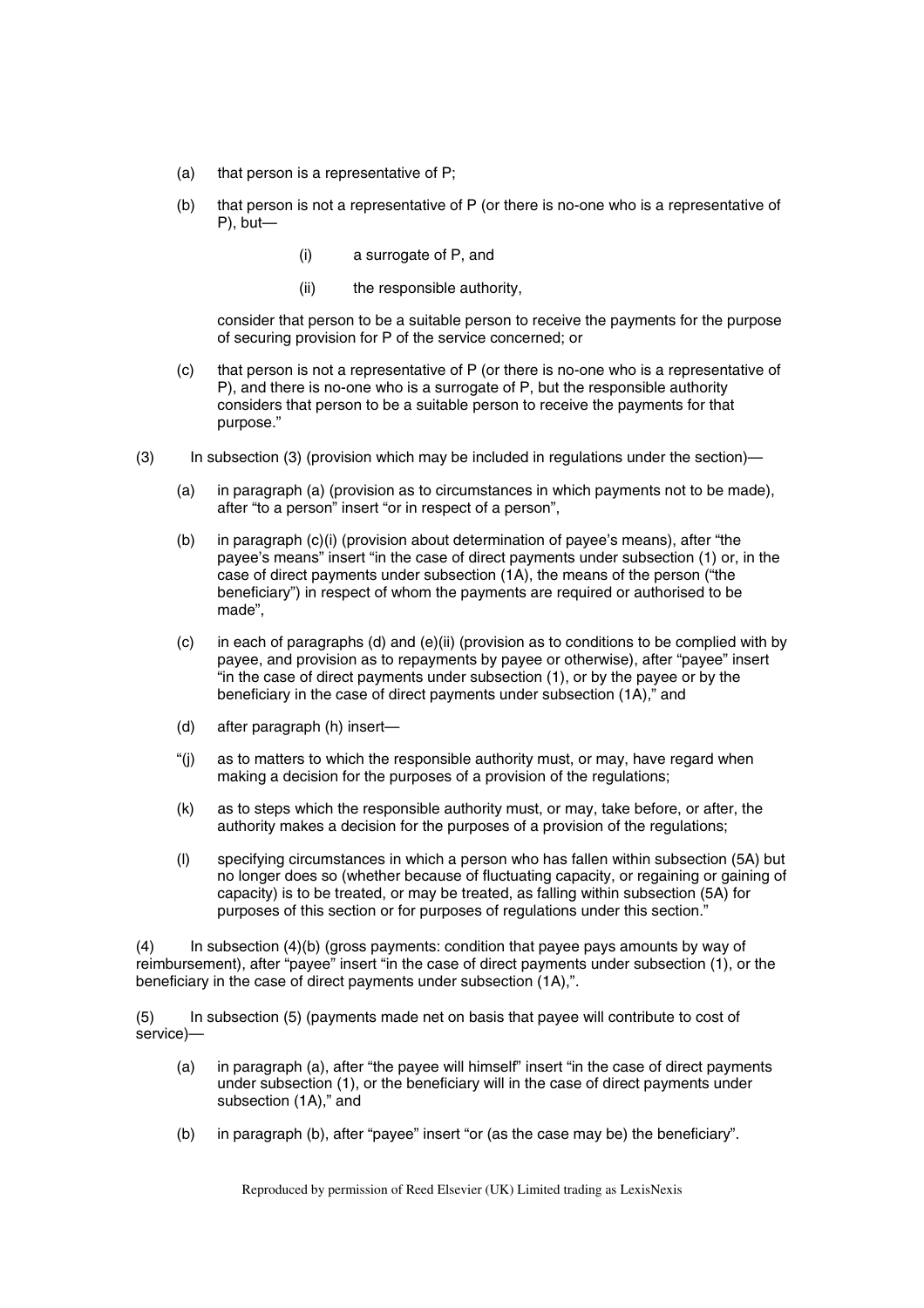(6) After subsection (5) insert—

"(5A) A person falls within this subsection if the person lacks capacity, within the meaning of the Mental Capacity Act 2005, to consent to the making of direct payments.

(5B) In this section "representative", in relation to a person, means such other person (whether or not an individual) as may be prescribed.

(5C) In this section "surrogate", in relation to a person, means—

- (a) a deputy appointed for the person by the Court of Protection under section  $16(2)(b)$ of the Mental Capacity Act 2005, or
- (b) a donee of a lasting power of attorney created by the person,

whose powers, as deputy or donee, consist of or include such powers as may be prescribed."

(7) After subsection (7) insert—

"(7A) For the purposes of subsection (3)(d), the conditions that are to be taken to be conditions in relation to direct payments include, in particular, conditions in relation to—

- (a) the securing of the provision of the service concerned,
- (b) the provider of the service,
- (c) the person to whom payments are made in respect of the provision of the service, or
- (d) the provision of the service."

(8) In section 64 of the Health and Social Care Act 2001 (c 15) (regulations and orders), after subsection (4) insert—

"(4A) A statutory instrument containing—

- (a) regulations made by the Welsh Ministers under section 57, or
- (b) regulations made by the Welsh Ministers under section 65 that make provision for the purposes of, in consequence of or for giving full effect to section 57,

is subject to annulment in pursuance of a resolution of the National Assembly for Wales."

# **NOTES**

#### **Initial Commencement**

#### *Royal Assent*

Royal Assent (in so far as it confers power to make subordinate legislation): 21 July 2008: see s 170(1)(b).

# *To be appointed*

To be appointed (for remaining purposes): see s 170(3).

#### **Appointment**

Sub-ss (1)–(7): Appointment (in relation to England for remaining purposes): 9 November 2009: see SI 2009/2567, art 3.

Sub-ss (1)–(7): Appointment (in relation to Wales for remaining purposes): 29 March 2011: see SI 2011/986, art 3.

Sub-s (8): Appointment: 29 March 2011: see SI 2011/986, art 2(1).

# **Extent**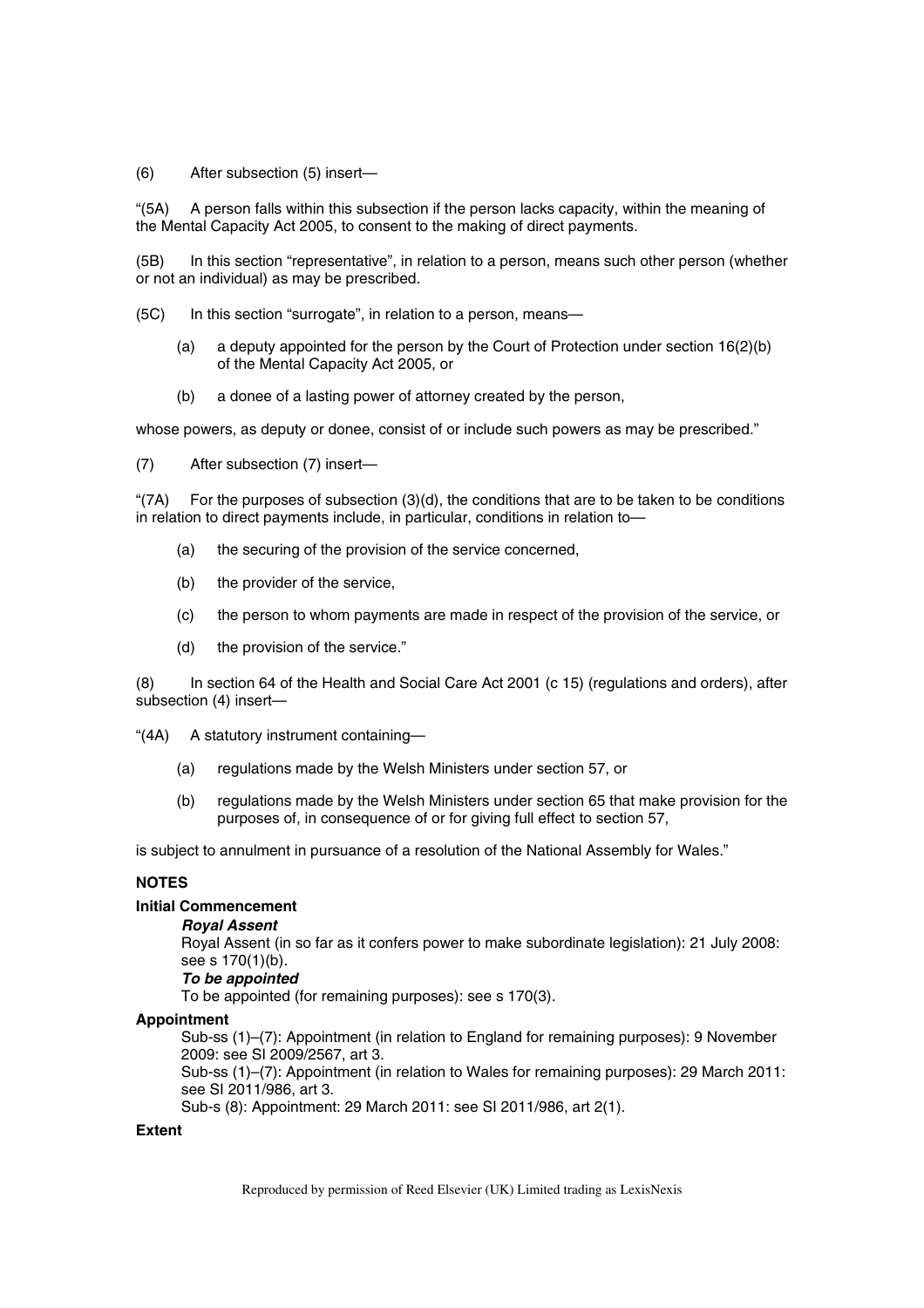This section does not extend to Scotland: see s 169(1).

#### **147 Abolition of maintenance liability of relatives**

- (1) The following provisions cease to have effect—
	- (a) section 43 of the National Assistance Act 1948 (c 29) (recovery from liable relative of local authority's costs of assistance),
	- (b) in section 47(9) of that Act (liability of maintained person, or person's relatives, for expenditure incurred under section 47(8)), the words "or from any person who for the purposes of this Act is liable to maintain that person",
	- (c) in section 48(3) of that Act (liability of person in hospital etc, or person's relatives, for costs of protecting person's property), the words ", or from any person who for the purposes of this Act is liable to maintain him,",
	- (d) in section 51(1) of that Act (offence where person fails to maintain himself or any person he is liable to maintain), the words "or any person whom he is liable to maintain for the purposes of this Act",
	- (e) in paragraph 19(1) of Schedule 6 to that Act (which ended a saved liability to maintain a person where there was no liability to maintain that person for the purposes of that Act), the words "whom he is not liable to maintain for the purposes of this Act",
	- (f) paragraph 19(2) of that Schedule (which gave continuing effect to certain saved liabilities not ended by paragraph 19(1)), and
	- (g) in section 46(5) of the Public Health (Control of Disease) Act 1984 (c 22) (liability of person's estate, or person's relatives, for cost of burial or cremation under the section), the words "or from any person who for the purposes of the National Assistance Act 1948 was liable to maintain the deceased person immediately before his death".

(2) In section 29(4A)(c) of the National Assistance Act 1948 (c 29) (which provides for section 43 to apply where accommodation in a hostel is provided under section 29(4)(c)), for "sections 32 and 43 of this Act shall apply as they apply" substitute "section 32 shall apply as it applies".

(3) In section 51(1) of that Act, for ", himself or any other person" substitute "him".

(4) In section 87(3) of the Social Work (Scotland) Act 1968 (c 49) (provision of accommodation treated as being under Part 3 of the National Assistance Act 1948), for the words from "(as amended", where first occurring, to "etc)" substitute "(as amended by any enactment within the meaning of the Scotland Act 1998 (c 46)) of the said Act of 1948".

(5) In Schedule 1 to the Local Authority Social Services Act 1970 (c 42) (definition of "social services functions" for purposes of the 1970 Act), in the entry relating to sections 43 to 45 of the National Assistance Act 1948, for "Sections 43 to" substitute "Section".

(6) The provisions of this section have effect subject to, and in accordance with, Schedule 13.

# **NOTES**

#### **Initial Commencement**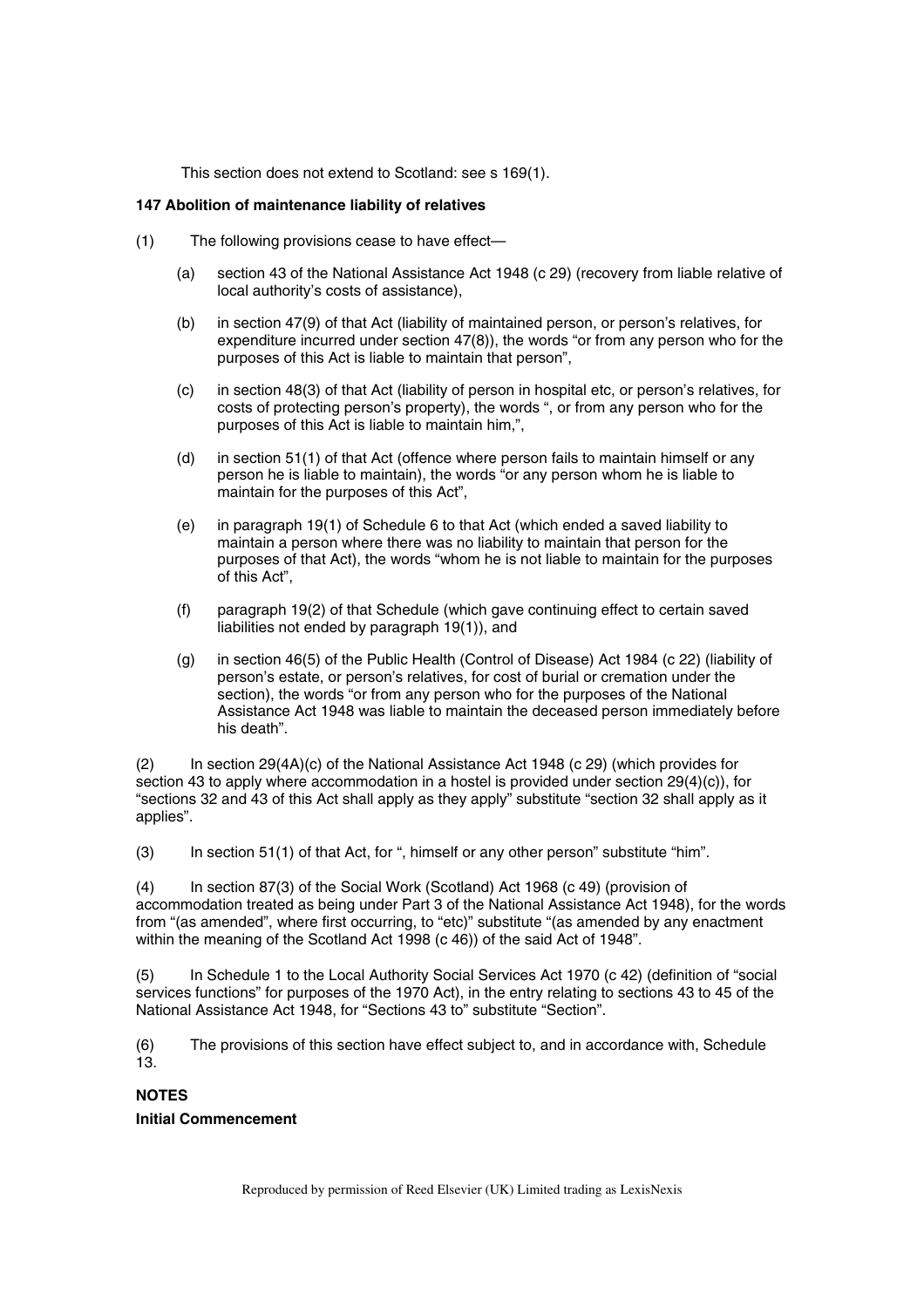# *To be appointed*

To be appointed: see s 170(3).

## **Appointment**

Appointment (in relation to England): 6 April 2009: see SI 2009/462, art 4(a). Appointment (in relation to Wales): 6 April 2009: see SI 2009/631, art 2(a).

#### **148 Ordinary residence for certain purposes of National Assistance Act 1948 etc**

(1) In section 24 of the National Assistance Act 1948 (authority liable for provision of accommodation) for subsections (6) and (7) substitute—

"(6) For the purposes of the provision of residential accommodation under this Part, a patient ("P") for whom NHS accommodation is provided shall be deemed to be ordinarily resident in the area, if any, in which P was resident before the NHS accommodation was provided for P, whether or not P in fact continues to be ordinarily resident in that area.

(6A) In subsection (6) "NHS accommodation" means—

- (a) accommodation (at a hospital or elsewhere) provided under the National Health Service Act 2006 or the National Health Service (Wales) Act 2006, or
- (b) accommodation provided under section 117 of the Mental Health Act 1983 by a Primary Care Trust or Local Health Board, other than accommodation so provided jointly with a local authority."

(2) In section 32 of that Act (adjustments between authority providing accommodation, etc, and authority of area of residence) for subsection (3) substitute—

Any question arising under this Part as to a person's ordinary residence shall be determined by the Secretary of State or by the Welsh Ministers.

(4) The Secretary of State and the Welsh Ministers shall make and publish arrangements for determining which cases are to be dealt with by the Secretary of State and which are to be dealt with by the Welsh Ministers.

(5) Those arrangements may include provision for the Secretary of State and the Welsh Ministers to agree, in relation to any question that has arisen, which of them is to deal with the case."

(3) In section 2 of the Chronically Sick and Disabled Persons Act 1970 (c 44) (provision of welfare services) after subsection (1) insert—

"(1A) Subsections (3) to (5) of section 32 of the National Assistance Act 1948 (which relate to the determination of any question arising under Part 3 of that Act as to a person's ordinary residence) apply in relation to any question arising under this section as to a person's ordinary residence as they apply in relation to such a question arising under Part 3 of that Act."

# **NOTES**

# **Initial Commencement**

*To be appointed* 

To be appointed: see s 170(3).

## **Appointment**

Appointment (in relation to England): 19 April 2010: see SI 2010/708, art 11; for transitional provisions see art 12 thereof.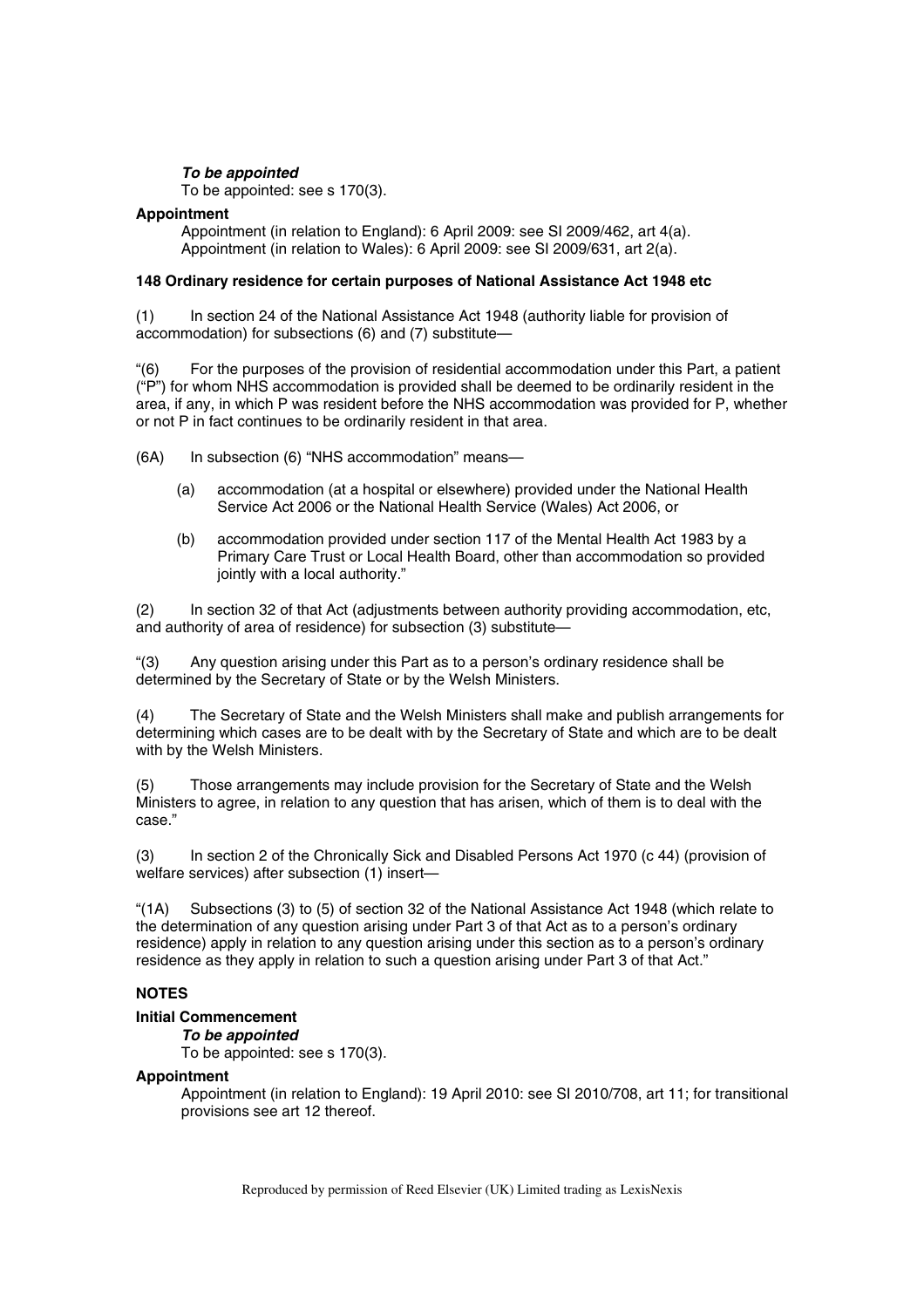Appointment (in relation to Wales): 19 April 2010: see SI 2010/989, art 2; for transitional provisions see arts 3, 4 thereof.

#### **Extent**

This section does not extend to Scotland: see s 169(1).

*Financial assistance related to provision of health or social care services* 

## **149 Power of Secretary of State to give financial assistance**

(1) The Secretary of State may give financial assistance to qualifying bodies which are engaged in—

- (a) the provision in England of health services or of social care services, or
- (b) the provision to other persons of services that are connected with the provision in England by those other persons of health services or of social care services.

(2) The Secretary of State may also give financial assistance to persons for the purposes of the establishment by them of qualifying bodies which satisfy any conditions prescribed for the purposes of this subsection and which are to be engaged in—

- (a) the provision in England of health services or of social care services, or
- (b) the provision to other persons of services that will be connected with the provision in England by those other persons of health services or of social care services.

# **NOTES**

#### **Initial Commencement**

#### *Royal Assent*

Royal Assent (in so far as it confers power to make subordinate legislation): 21 July 2008: see s 170(1)(b).

# *To be appointed*

To be appointed (for remaining purposes): see s 170(3).

#### **Appointment**

Appointment (for remaining purposes): 1 April 2009: see SI 2008/2994, art 3(2)(a).

#### **Extent**

This section does not extend to Scotland: see s 169(1).

# **150 Qualifying bodies**

- (1) A body is a qualifying body for the purposes of this group of sections if—
	- (a) a reasonable person might consider that its activities are being carried on for the benefit of the community in England,
	- (b) except in the case of a body of a prescribed kind, it satisfies prescribed conditions relating to the distribution of its profits,
	- (c) it is carrying on a business, and
	- (d) it satisfies such other conditions as may be prescribed.
- (2) Regulations may provide that—
	- (a) a body may only be a qualifying body if it is of a prescribed kind;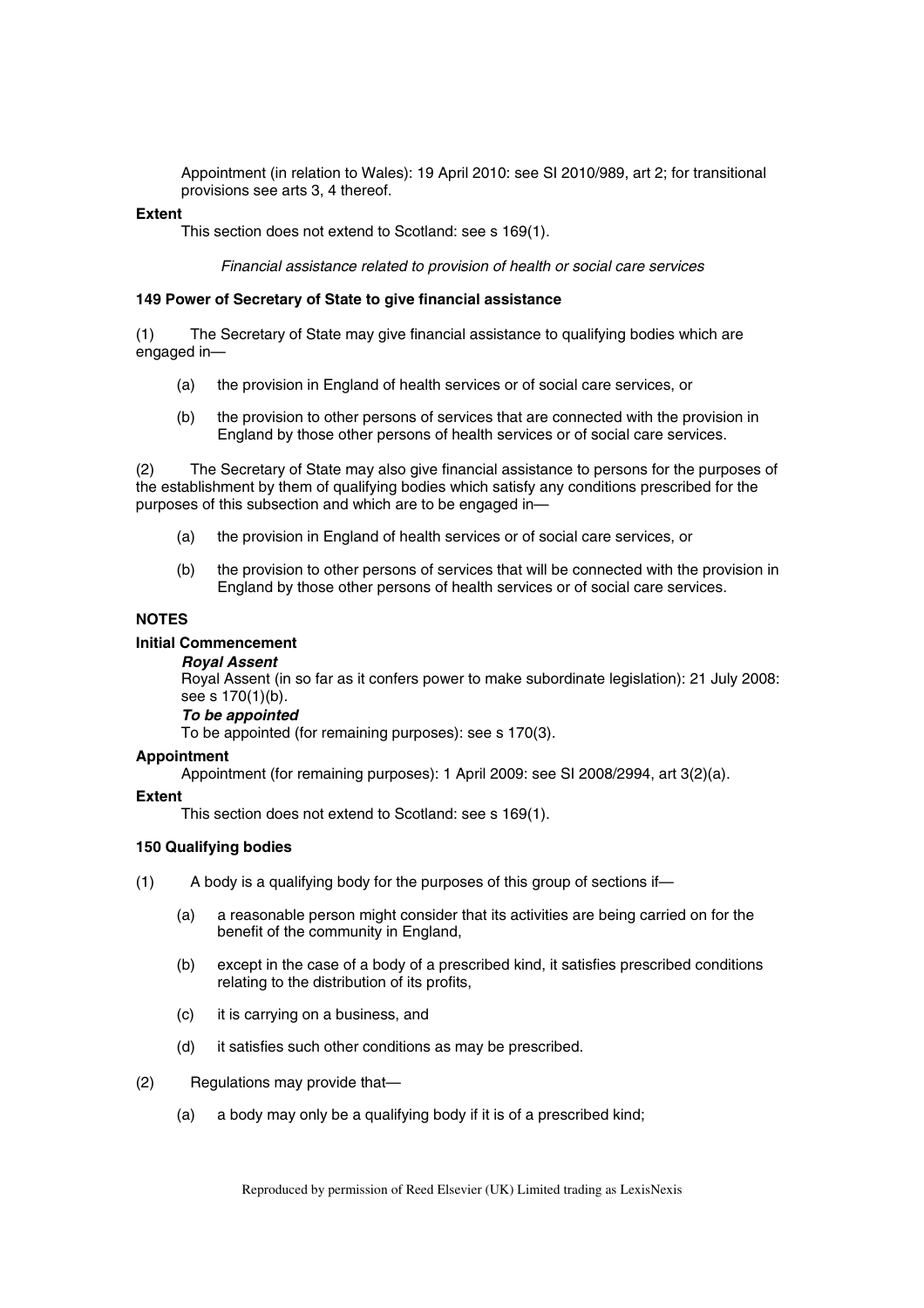(b) activities of a prescribed description are to be treated as being, or as not being, activities which a reasonable person might consider are activities carried on for the benefit of the community in England.

(3) "Community" includes a section of the community; and regulations may make provision about what does, does not or may constitute a section of the community.

## **NOTES**

#### **Initial Commencement**

#### *Royal Assent*

Royal Assent (in so far as it confers power to make subordinate legislation): 21 July 2008: see s 170(1)(b).

## *To be appointed*

To be appointed (for remaining purposes): see s 170(3).

#### **Appointment**

Appointment (for remaining purposes): 1 April 2009: see SI 2008/2994, art 3(2)(b).

#### **Extent**

This section does not extend to Scotland: see s 169(1).

#### **Subordinate Legislation**

Health and Social Care (Financial Assistance) Regulations 2009, SI 2009/649.

## **151 Forms of assistance under s 149**

(1) Subject to subsection (3), financial assistance under section 149 may be given in any form.

(2) Assistance may, in particular, be given by way of—

- (a) grants,
- (b) loans,
- (c) guarantees, or
- (d) in the case of assistance under section  $149(1)$  given to a company, purchasing share capital of the company.

(3) Financial assistance under section 149(2) given to a company may not be given by way of purchasing share capital of the company.

## **NOTES**

## **Initial Commencement**

*To be appointed* 

To be appointed: see s 170(3).

# **Appointment**

Appointment: 1 April 2009: see SI 2008/2994, art 3(2)(c).

#### **Extent**

This section does not extend to Scotland: see s 169(1).

#### **152 Terms on which assistance under s 149 is given**

(1) Financial assistance under section 149 may be given on such terms as the Secretary of State considers appropriate.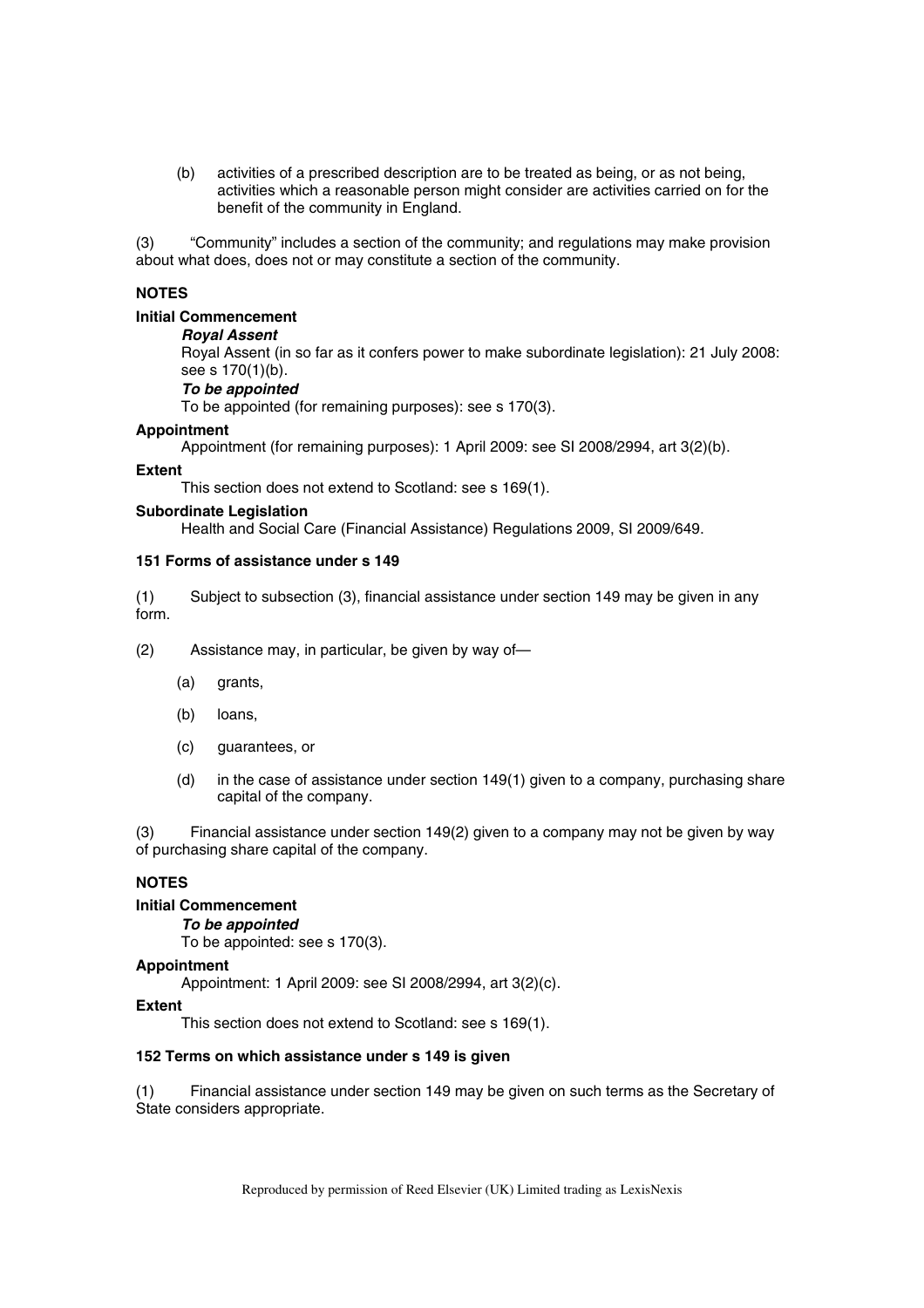(2) The terms may, in particular, include provisions as to—

- (a) circumstances in which the assistance is to be repaid, or otherwise made good, to the Secretary of State, and the manner in which that is to be done;
- (b) the keeping, and making available for inspection, of accounts and other records.

(3) The person receiving assistance under section 149 must comply with the terms on which it is given, and compliance may be enforced by the Secretary of State.

#### **NOTES**

## **Initial Commencement**

*To be appointed* 

To be appointed: see s 170(3).

#### **Appointment**

Appointment: 1 April 2009: see SI 2008/2994, art 3(2)(d).

#### **Extent**

This section does not extend to Scotland: see s 169(1).

#### **153 Directions to certain NHS bodies**

- (1) The Secretary of State may direct—
	- $(a) \dots$
	- $(b) \ldots$
	- (c) *a National Health Service trust all or most of whose hospitals, establishments and facilities are situated in England, or*
	- (d) a Special Health Authority performing functions only or mainly in respect of England,

to exercise any functions of the Secretary of State in relation to financial assistance under section 149.

(2) The Secretary of State may give directions to any of the bodies mentioned in subsection (1) about the exercise by it of any function of the Secretary of State which it exercises by virtue of that subsection.

## **NOTES**

## **Initial Commencement**

#### *To be appointed*

To be appointed: see s 170(3).

#### **Appointment**

Appointment: 1 April 2009: see SI 2008/2994, art 3(2)(e).

#### **Extent**

This section does not extend to Scotland: see s 169(1).

#### **Amendment**

Sub-s (1): para (a) repealed by the Health and Social Care Act 2012, s 55(2), Sch 5, paras 154, 167(a).

Date in force: 1 April 2013: see SI 2013/160, art 2.

Sub-s (1): para (b) repealed by the Health and Social Care Act 2012, s 55(2), Sch 5, paras 154, 167(b).

Date in force: 1 April 2013: see SI 2013/160, art 2.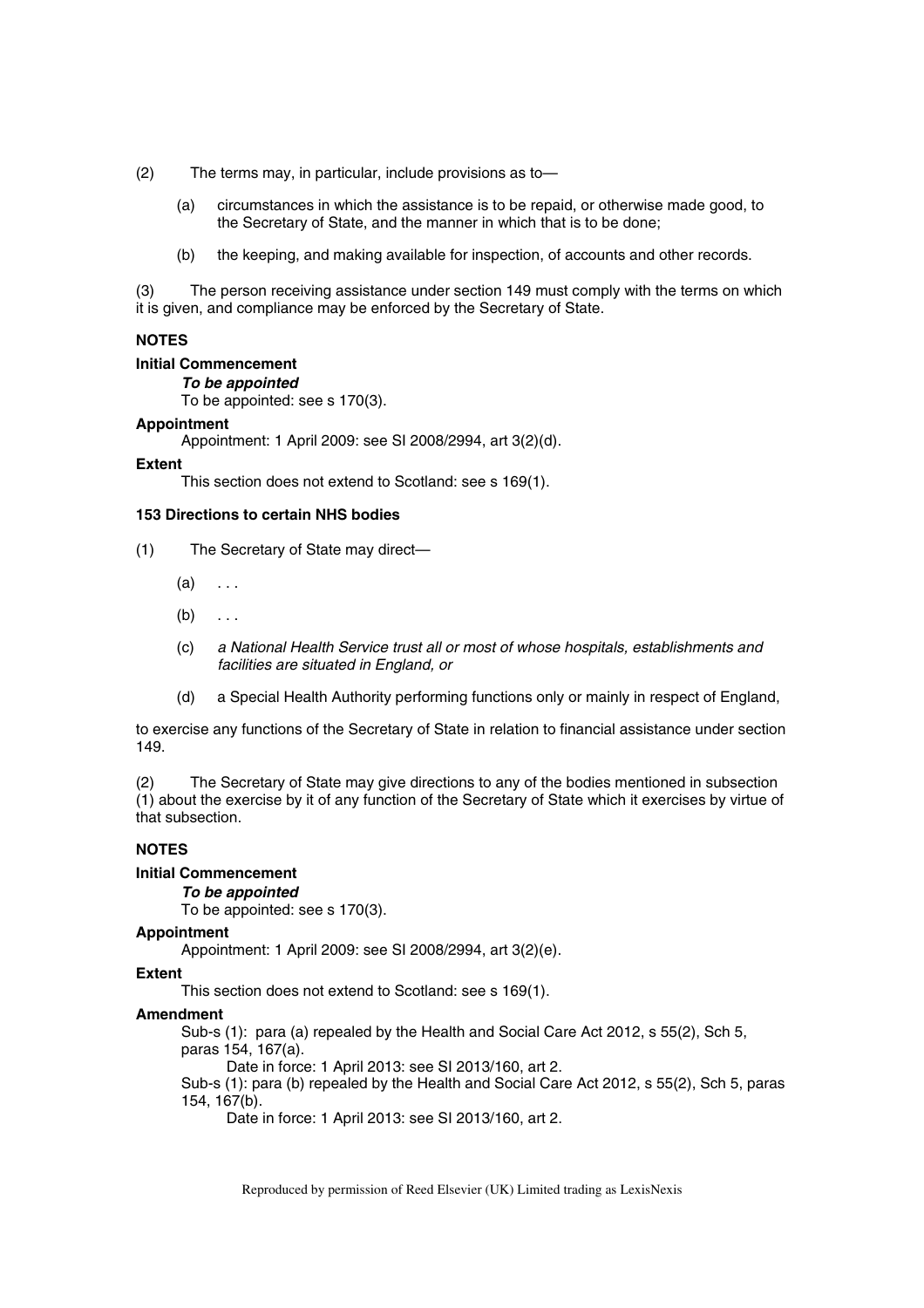Sub-s (1): para (c) repealed by the Health and Social Care Act 2012, s 179(6), Sch 14, Pt 2, paras 108, 110.

Date in force: to be appointed: see the Health and Social Care Act 2012, s 306(4).

#### **154 Arrangements with other third parties**

(1) The Secretary of State may make arrangements for—

- (a) financial assistance under section 149 to be given, or
- (b) other functions relating to such assistance to be exercised,

by a person other than a body mentioned in section 153(1) or an English local authority.

(2) A person with whom the Secretary of State makes arrangements under subsection (1) is referred to in this section as P.

(3) Arrangements under subsection (1) may provide for the functions concerned to be exercised by P—

- (a) either wholly or to such extent as may be specified in the arrangements, and
- (b) either generally or in such cases or circumstances as may be so specified.
- (4) Arrangements under subsection (1) may make provision—
	- (a) subject to section 151(3), as to the forms of financial assistance which may be given by P, and
	- (b) as to the terms on which financial assistance may be given by P.
- (5) Arrangements under subsection (1) may—
	- (a) provide for the Secretary of State to make payments to P, and
	- (b) make provision as to the circumstances in which any such payments are to be repaid to the Secretary of State.

(6) In subsection (1) "English local authority" includes a non-metropolitan district council for an area for which there is a county council.

## **NOTES**

#### **Initial Commencement**

## *To be appointed*

To be appointed: see s 170(3).

#### **Appointment**

Appointment: 1 April 2009: see SI 2008/2994, art 3(2)(f).

#### **Extent**

This section does not extend to Scotland: see s 169(1).

#### **155 Power to form company**

The Secretary of State may form, or participate in forming, one or more companies with a view to making arrangements under section 154(1) with the companies for financial assistance under section 149 to be given, or other functions relating to such assistance to be exercised, by the company.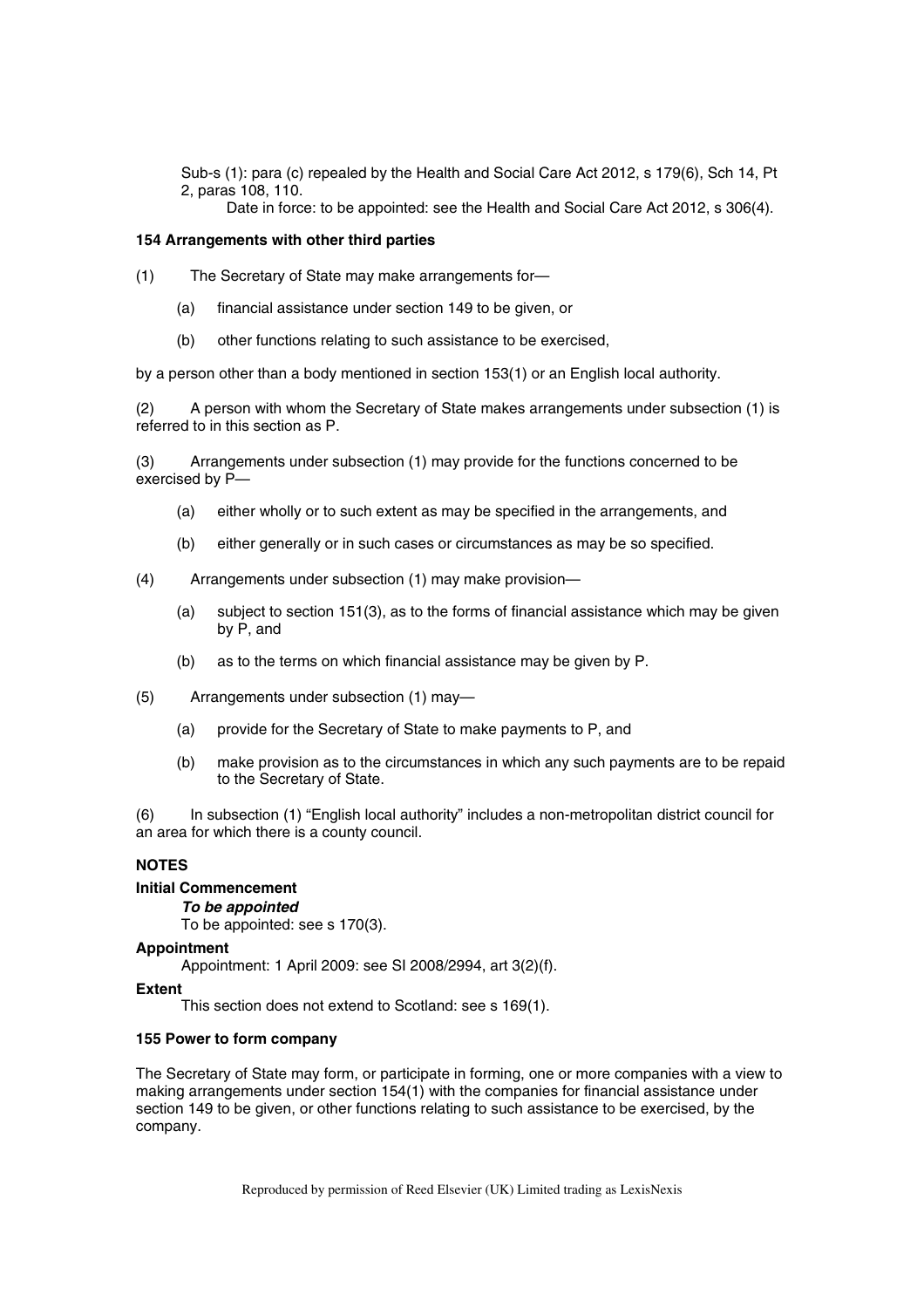## **NOTES**

## **Initial Commencement**

*To be appointed* 

To be appointed: see s 170(3).

#### **Appointment**

Appointment: 1 December 2008: see SI 2008/2994, art 3(1)(a).

#### **Extent**

This section does not extend to Scotland: see s 169(1).

### **156 Interpretation of group of sections**

(1) In this section and sections 149 to 155 "this group of sections" means this section and those sections.

(2) In this group of sections—

"company" means a company as defined by section 1 of the Companies Act 2006 (c 46);

"English local authority" means—

- (a) a county council in England,
- (b) a metropolitan district council,

(c) a non-metropolitan district council for an area for which there is no county council,

- (d) a London borough council,
- (e) the Common Council of the City of London, or
- (f) the Council of the Isles of Scilly;

"health services" means services which must or may be provided for the purposes of the health service continued under section 1(1) of the National Health Service Act 2006 (c 41) or services which are similar to such services;

"prescribed" means prescribed by regulations;

"qualifying body" has the meaning given by section 150;

"regulations" means regulations made by the Secretary of State;

"social care services" means services which an English local authority must or may provide or arrange to be provided under any of the following provisions—

- (a) Part 3 of the National Assistance Act 1948 (c 29),
- (b) section 45 of the Health Services and Public Health Act 1968 (c 46),
	- (c) section 117 of the Mental Health Act 1983 (c 20), and

(d) section 254 of, and Schedule 20 to, the National Health Service Act 2006 (c 41),

or services which are similar to such services.

Reproduced by permission of Reed Elsevier (UK) Limited trading as LexisNexis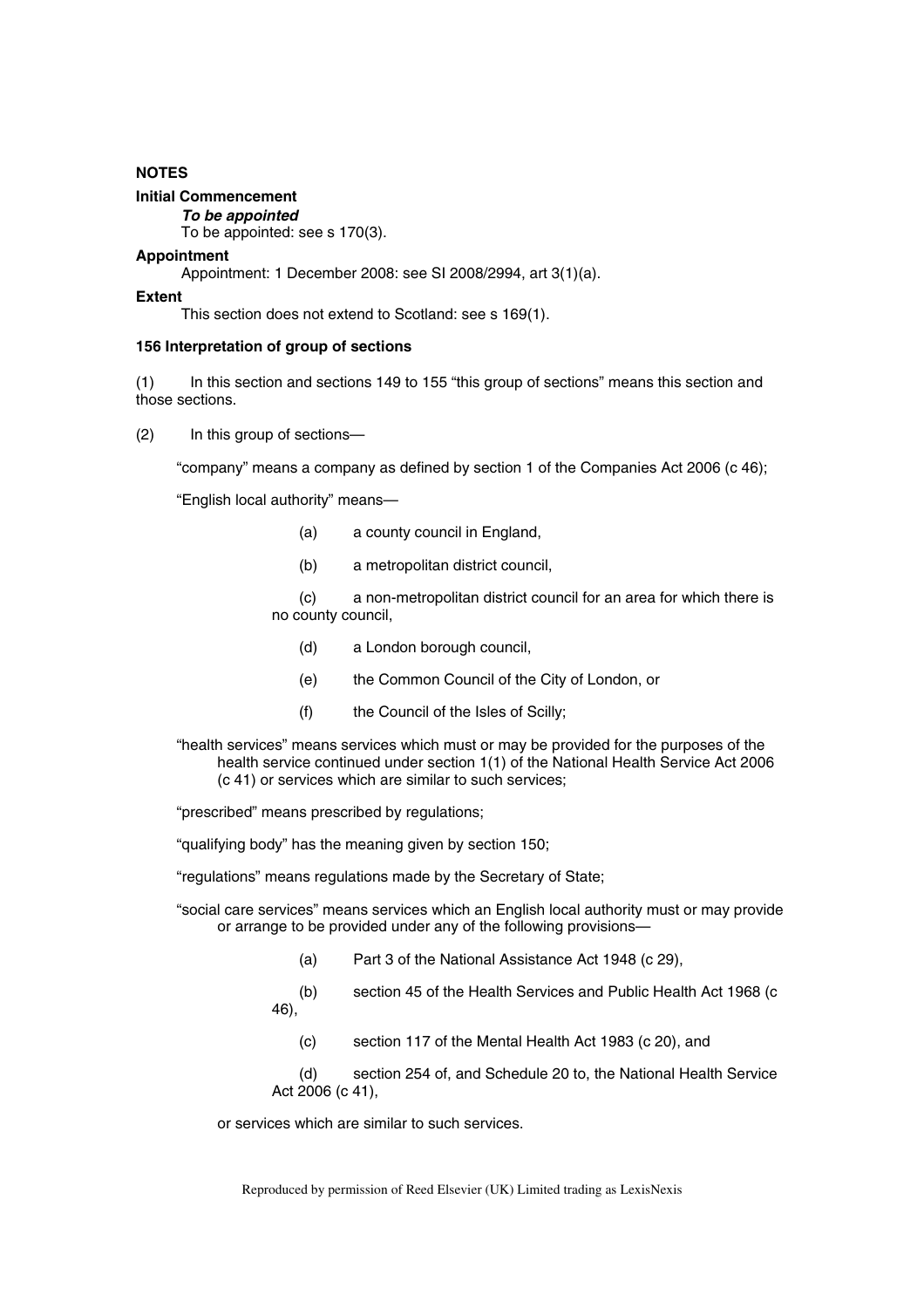## **NOTES**

## **Initial Commencement**

#### *Royal Assent*

Royal Assent (in so far as it confers power to make subordinate legislation): 21 July 2008: see s 170(1)(b).

#### *To be appointed*

To be appointed (for remaining purposes): see s 170(3).

#### **Appointment**

Sub-s (1): Appointment: 1 December 2008: see SI 2008/2994, art 3(1)(b)(i). Sub-s (2): Appointment (in so far as it defines "company"): 1 December 2008: see SI 2008/2994, art 3(1)(b)(ii).

Sub-s (2): Appointment (for remaining purposes): 1 April 2009: see SI 2008/2994, art  $3(2)(g)$ .

### **Extent**

This section does not extend to Scotland: see s 169(1).

*National Information Governance Board for Health and Social Care* 

#### **157 National Information Governance Board for Health and Social Care**

 $(1)$  ...

(2) The Patient Information Advisory Group (as continued by section 252 of the National Health Service Act 2006 (c 41)) is abolished.

#### **NOTES**

#### **Initial Commencement**

*Royal Assent* 

Royal Assent (in so far as it confers power to make subordinate legislation): 21 July 2008: see s 170(1)(b).

*To be appointed* 

To be appointed (for remaining purposes): see s 170(3).

#### **Appointment**

Sub-s (1): Appointment (for certain purposes): 1 October 2008: see SI 2008/2497, art 7(1)(a).

Sub-s (1): Appointment (for remaining purposes): 1 January 2009: see SI 2008/2497, art 7(2)(a).

Sub-s (2): Appointment: 1 January 2009: see SI 2008/2497, art 7(2)(a).

## **Extent**

This section does not extend to Scotland: see s 169(1).

## **Amendment**

Sub-s (1): repealed by the Health and Social Care Act 2012, s 208(8), Sch 20, Pt 3, para 11; for savings see s 280(8), Sch 20, para 12(1), (3) thereof. Date in force: 1 April 2013: see SI 2013/160, art 2.

**158 . . .** 

## . . .

## **NOTES**

#### **Extent**

This section does not extend to Scotland: see s 169(1).

## **Amendment**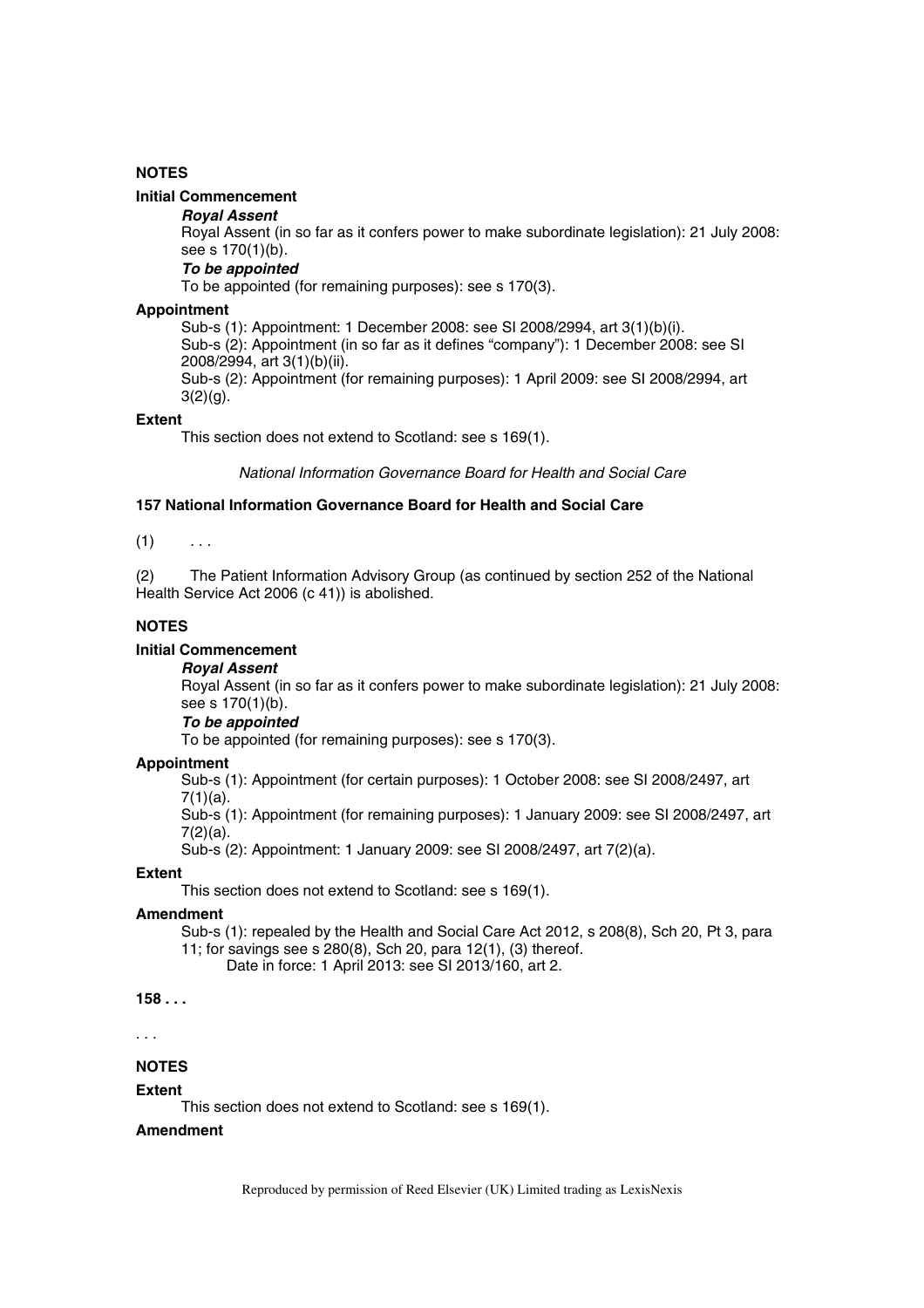Repealed by the Health and Social Care Act 2012, s 208(8), Sch 20, Pt 3, para 11; for savings see s 280(8), Sch 20, para 12(1), (3) thereof. Date in force: 1 April 2013: see SI 2013/160, art 2.

*Functions of Health Protection Agency in relation to biological substances* 

## **159 Functions of Health Protection Agency in relation to biological substances**

(1) The National Biological Standards Board is abolished (and, accordingly, the Biological Standards Act 1975 (c 4) ceases to have effect).

- $(2) \quad \ldots$
- $(3)$  ...
- $(4)$  ...
- $(5)$  ...
- $(6)$  ...

## **NOTES**

#### **Initial Commencement**

*Royal Assent* 

Royal Assent (in so far as it confers power to make subordinate legislation): 21 July 2008: see s 170(1)(b).

#### *To be appointed*

To be appointed (for remaining purposes): see s 170(3).

#### **Appointment**

Sub-ss (1)–(4), (6): Appointment (for remaining purposes): 1 April 2009: see SI 2009/270, art 2(2)(a).

Sub-s (5): Appointment (for certain purposes): 1 March 2009: see SI 2009/270, art 2(1).

#### **Amendment**

Sub-ss (2)–(6): repealed by the Health and Social Care Act 2012, s 56(4), Sch 7, para 24. Date in force: 1 April 2013: see SI 2013/160, art 2.

#### *Further amendments*

#### **160 Minor and consequential amendments relating to Part 5**

Schedule 14 (which contains further amendments related to the provisions of this Part) has effect.

## **NOTES**

#### **Initial Commencement**

*To be appointed* 

To be appointed: see s 170(3).

#### **Appointment**

Appointment (for certain purposes): 1 October 2008: see SI 2008/2497, art 7(1)(b).

Appointment (for certain purposes): 1 January 2009: see SI 2008/2497, art 7(2)(c).

#### **Extent**

This section does not extend to Scotland: see s 169(1).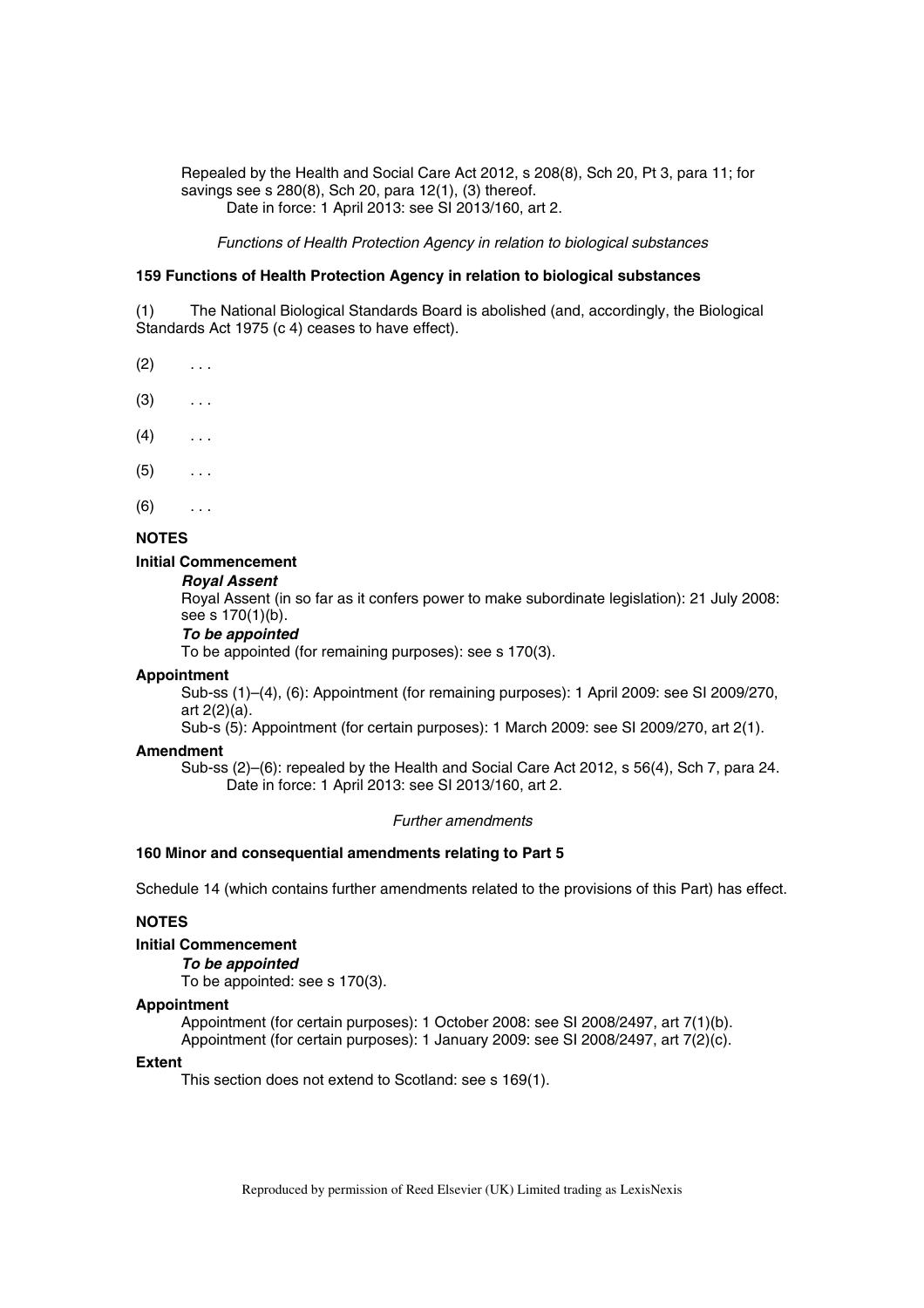## Part 6 **General**

#### **161 Orders, regulations and directions: general provisions**

(1) Orders and regulations made under this Act by the Secretary of State, the Treasury, the Privy Council or the Welsh Ministers are to be made by statutory instrument.

(2) Regulations made by the Department of Health, Social Services and Public Safety in Northern Ireland under section 120 and orders made by that Department under section 170(3) are to be made by statutory rule for the purposes of the Statutory Rules (Northern Ireland) Order 1979 (SI 1979/1573 (NI 12)).

(3) Any power to make orders or regulations mentioned in subsection (1) or (2) and [(subject to section 82(2A))] any power of the Secretary of State to give directions under this Act—

- (a) may be exercised either in relation to all cases to which the power extends, or in relation to all cases subject to specified exceptions, or in relation to any specified cases or classes of case,
- (b) may be exercised so as to make, as respects the cases in relation to which it is exercised—

(i) the full provision to which the power extends or any less provision (whether by way of exception or otherwise),

the same provision for all cases in relation to which the power is exercised, or different provision for different cases or different classes of case, or different provision as respects the same case or class of case for different purposes of this Act,

(iii) any such provision either unconditionally or subject to any specified condition, and

- (c) may, in particular, be exercised so as to make different provision for different areas.
- (4) Any such power includes power—
	- (a) to make such supplementary, incidental, consequential or transitional provision or savings as the person exercising the power considers to be appropriate, and
	- (b) to provide for a person to exercise a discretion in dealing with any matter.

## **NOTES**

#### **Initial Commencement**

#### *Royal Assent*

Royal Assent: 21 July 2008: see s 170(1)(a).

#### **Amendment**

Sub-s (3): words "(subject to section 82(2A))" in square brackets inserted by the Health and Social Care Act 2012, s 294(4).

Date in force (in so far as is necessary for enabling the exercise of any power to make an order or regulations or to give directions): 27 March 2012: see the Health and Social Care Act 2012, s 306(1)(d).

Date in force (for remaining purposes): 1 October 2012: see SI 2012/1831, art 2(2).

#### **Subordinate Legislation**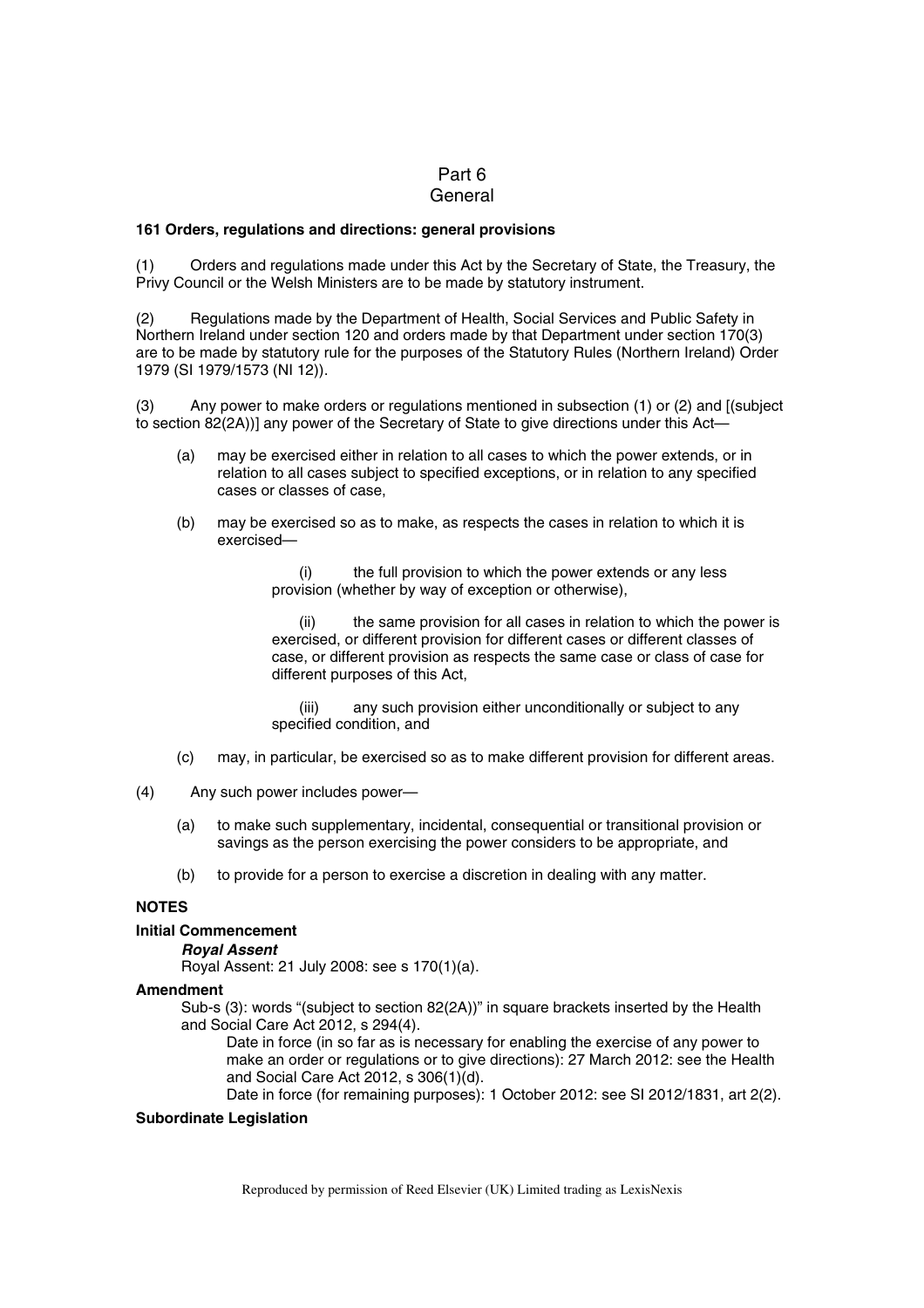Care Quality Commission (Healthwatch England Committee) Regulations 2012, SI 2012/1640 (made under sub-ss (3), (4)).

#### **162 Orders and regulations: Parliamentary control**

- (1) Subject to subsection (2), a statutory instrument containing—
	- (a) an order or regulations made by the Secretary of State under this Act,
	- $(b) \ldots$
	- $(c) \quad \ldots$

is subject to annulment in pursuance of a resolution of either House of Parliament.

- (2) Subsection (1) does not apply to—
	- (a) a statutory instrument to which subsection (3) or (4) applies, or
	- (b) a statutory instrument containing an order made only under section 170(3) (commencement).

(3) The Secretary of State may not make a statutory instrument containing (whether alone or with other provision)—

- (a) regulations under section 8(1) (regulated activities),
- (b) regulations under section 20 (regulation of regulated activities) which provide that a contravention of or failure to comply with a specified provision of the regulations is an offence punishable with a maximum fine exceeding level 4 on the standard scale,
- (c) regulations under section 43 (power to modify Chapter 2 of Part 1 in relation to newly regulated activities),
- (d) regulations under section 87(1)(b) (penalty notices: monetary amount of the penalty) which make provision for a penalty payable under a penalty notice to be of an amount which exceeds that equal to level 4 on the standard scale,
- (e) the first regulations made by the Secretary of State under section 120 (additional responsibilities of responsible officers),
- (f) regulations under section 124 (regulation of social care workers) or section 126 (education and training of approved mental health professionals), or
- (g) an order under section 167 which amends or repeals any provision of an Act of Parliament,

unless a draft of the instrument has been laid before, and approved by a resolution of, each House of Parliament.

 $(4)$  ...

#### **NOTES**

## **Initial Commencement**

*Royal Assent*  Royal Assent: 21 July 2008: see s 170(1)(a).

#### **Amendment**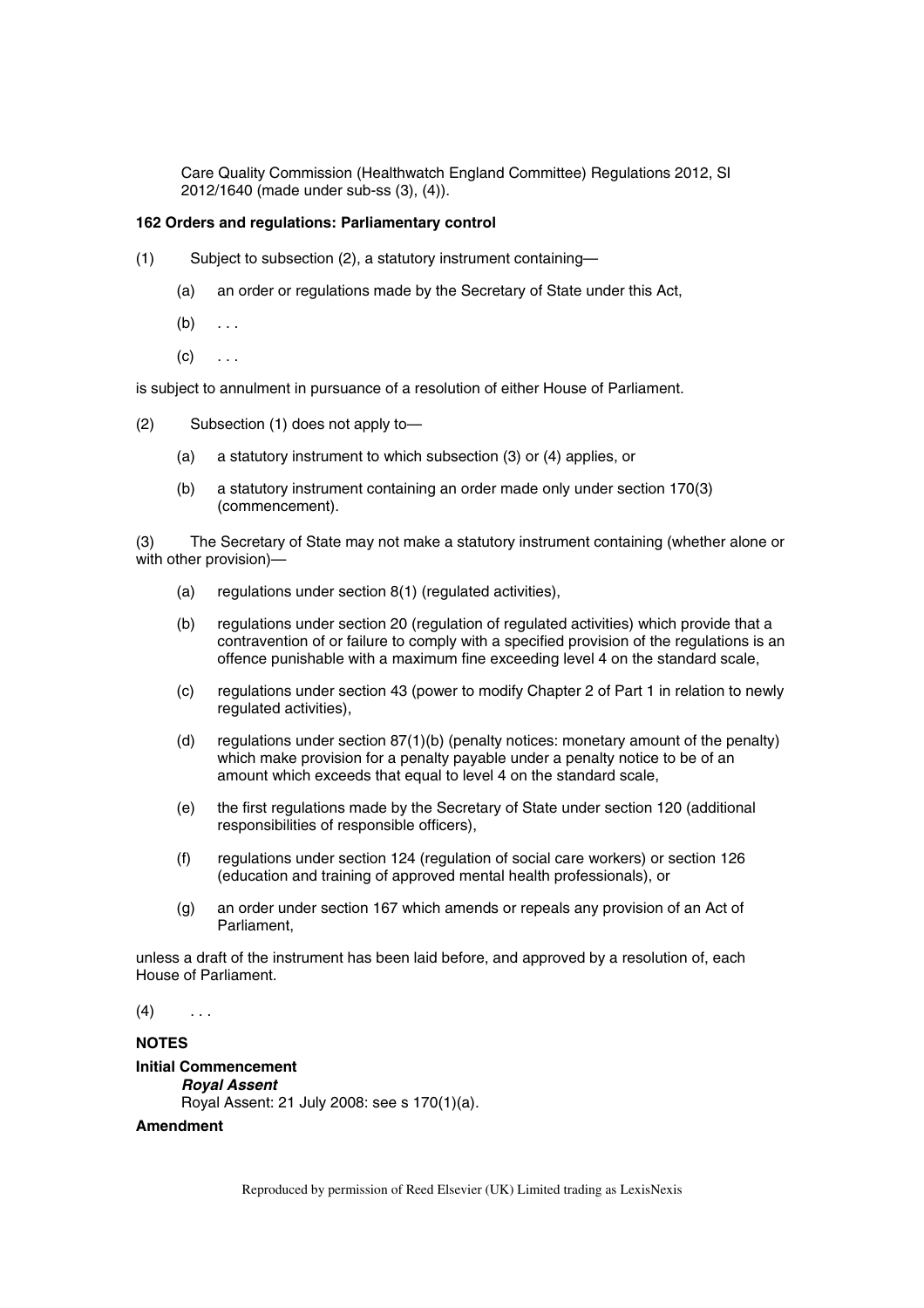Sub-s (1): paras (b), (c) repealed by the Health and Social Care Act 2012, s 231(4), Sch 15, Pt 4, paras 75(1), (3).

Date in force: 1 July 2012: see SI 2012/1319, art 2(1), (3).

Sub-s (4): repealed by the Health and Social Care Act 2012, s 231(4), Sch 15, Pt 4, para 75(1), (3).

Date in force: 1 July 2012: see SI 2012/1319, art 2(1), (3).

#### **163 Orders and regulations: control by National Assembly for Wales**

- (1) Subject to subsection (2), a statutory instrument containing—
	- (a) regulations made under this Act by the Welsh Ministers, or
	- (b) an order under section 167(2) (transitional provision etc) made by the Welsh Ministers,

is subject to annulment in pursuance of a resolution of the National Assembly for Wales.

(2) Subsection (1) does not apply to a statutory instrument to which subsection (3) applies.

(3) The Welsh Ministers may not make a statutory instrument containing (whether alone or with other provision)—

- (a) the first regulations made by the Welsh Ministers under section 120 (additional responsibilities of responsible officers), or
- (b) regulations under section 124 (regulation of social care workers) or section 126 (education and training of approved mental health professionals),

unless a draft of the instrument has been laid before, and approved by a resolution of, the National Assembly for Wales.

## **NOTES**

#### **Initial Commencement**

*Royal Assent* 

Royal Assent: 21 July 2008: see s 170(1)(a).

#### **Extent**

This section does not extend to Scotland: see s 169(1).

## **164 Regulations: control by Northern Ireland Assembly**

(1) A statutory rule containing regulations made by the Department of Health, Social Services and Public Safety in Northern Ireland under section 120 (additional responsibilities of responsible officers), other than a statutory rule to which subsection (2) applies, is subject to negative resolution within the meaning of section 41(6) of the Interpretation Act (Northern Ireland) 1954 (c 33 (NI)).

(2) The Department of Health, Social Services and Public Safety in Northern Ireland may not make a statutory rule containing (whether alone or with other provision) the first regulations made by the Department under section 120 unless a draft of the statutory rule has been laid before, and approved by a resolution of, the Northern Ireland Assembly.

## **NOTES**

**Initial Commencement**  *Royal Assent* 

Royal Assent: 21 July 2008: see s 170(1)(a).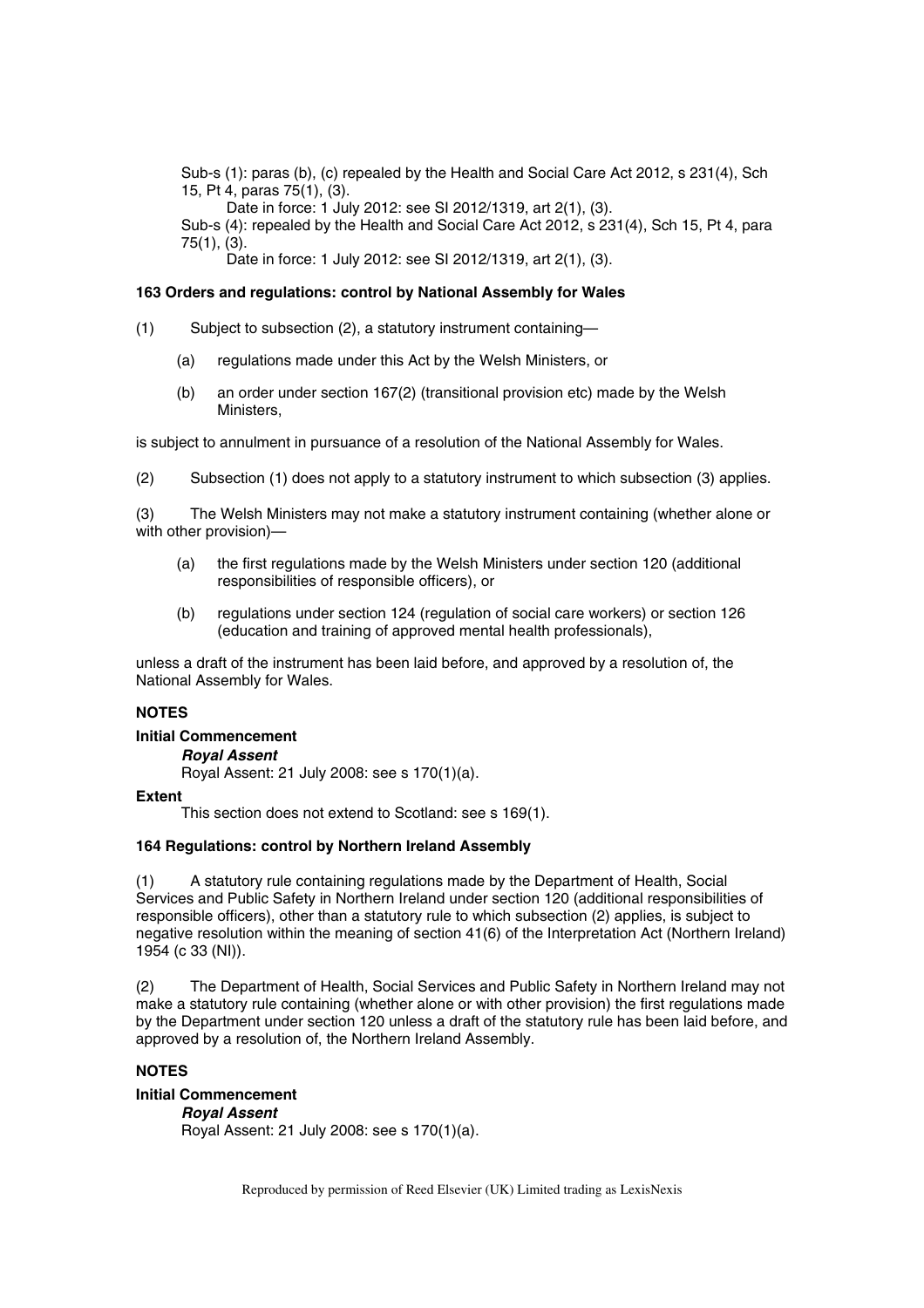## **165 Directions**

(1) Any power of the Secretary of State or the Privy Council to give directions under this Act includes power to vary or revoke the directions by subsequent directions.

(2) [Subject to subsection (3),] a direction under this Act by the Secretary of State or the Privy Council must be given by an instrument in writing.

[(3) A direction under section 82 must be given by regulations or by an instrument in writing.]

## **NOTES**

#### **Initial Commencement**

#### *Royal Assent*

Royal Assent: 21 July 2008: see s 170(1)(a).

#### **Amendment**

Sub-s (2): words "Subject to subsection (3)," in square brackets inserted by the Health and Social Care Act 2012, s 294(5).

Date in force (in so far as is necessary for enabling the exercise of any power to make an order or regulations or to give directions): 27 March 2012: see the Health and Social Care Act 2012, s 306(1)(d).

Date in force (for remaining purposes): 1 October 2012: see SI 2012/1831, art 2(2). Sub-s (3): inserted by the Health and Social Care Act 2012, s 294(6).

Date in force (in so far as is necessary for enabling the exercise of any power to make an order or regulations or to give directions): 27 March 2012: see the Health and Social Care Act 2012, s 306(1)(d).

Date in force (for remaining purposes): 1 October 2012: see SI 2012/1831, art 2(2).

## **166 Repeals**

The enactments mentioned in Schedule 15 are repealed to the extent specified.

## **NOTES**

## **Initial Commencement**

*To be appointed* 

To be appointed: see s 170(3).

## **Appointment**

Appointment (for certain purposes): 1 January 2009: see SI 2008/2497, art 7(2)(d). Appointment (for certain purposes): 1 January 2009: see SI 2008/3244, art 2(h), (j). Appointment (for certain purposes): 1 April 2009: see SI 2009/270, art 2(2)(b). Appointment (for certain purposes): 1 April 2009: see SI 2009/462, art 2(1), Sch 1, para 32. Appointment (for certain purposes): 6 April 2009: see SI 2009/462, art 4(c). Appointment (for certain purposes): 6 April 2009: see SI 2009/631, art 2(c). Appointment (for certain purposes): 1 April 2010: see SI 2010/708, art 2(b). Appointment (for certain purposes): 1 April 2010: see SI 2010/708, arts 4(1)(b), 13(d). Appointment (in relation to England for certain purposes): 6 April 2010: see SI 2010/708, art 6(d). Appointment (for certain purposes): 1 August 2010: see SI 2010/708, art 4(2)(c). Appointment (for certain purposes): 6 April 2010: see SI 2010/807, art 2(1), Sch 1, Pt 1, para 16. Appointment (for certain purposes): 1 October 2010: see SI 2010/807, art 2(2), Sch 1, Pt 2, para 28. Appointment (for certain purposes): 1 April 2013: see SI 2013/159, art 2(b). Appointment (in relation to Wales for certain purposes): 21 May 2010: see SI 2010/1457, art 2(b).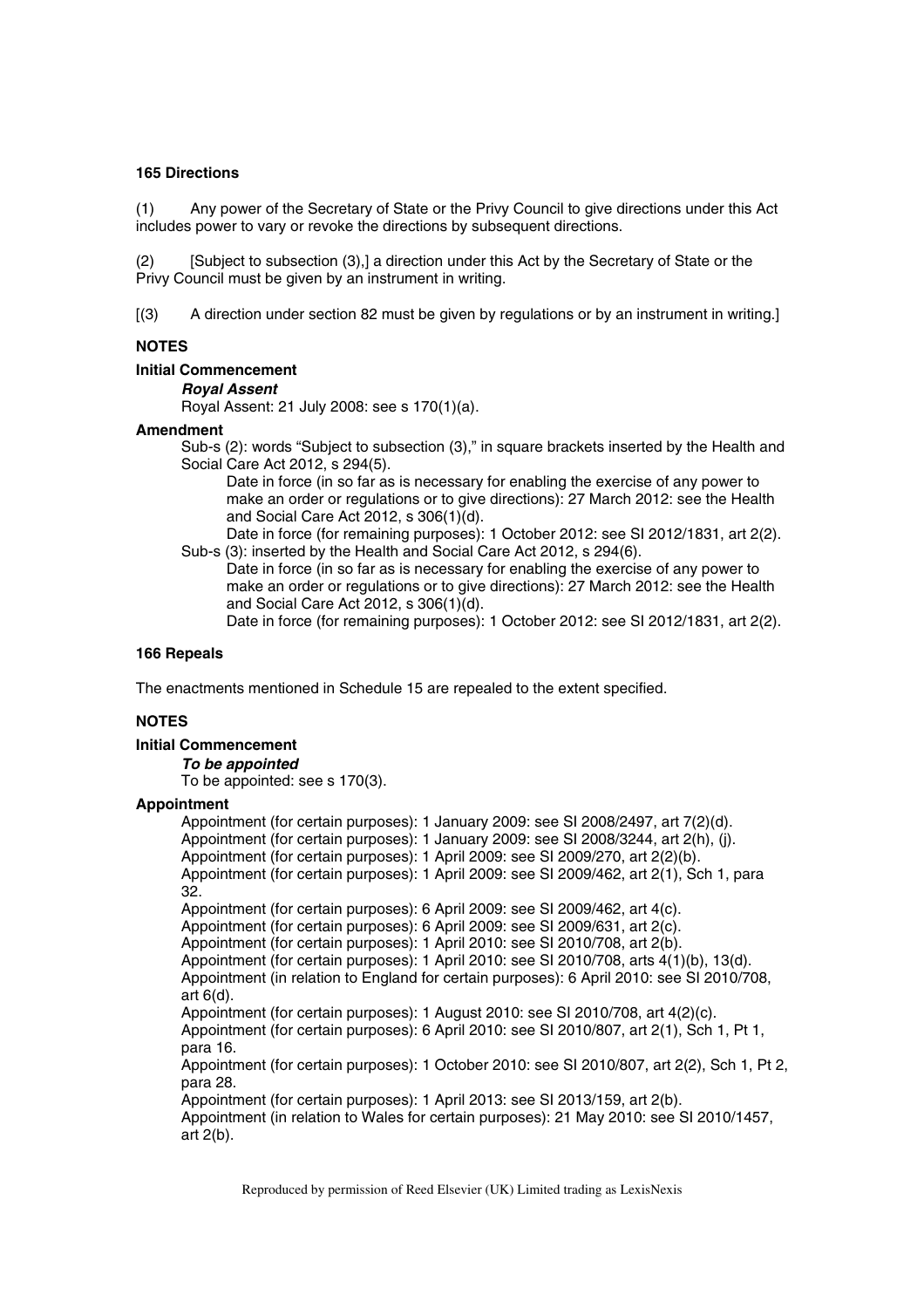Appointment (in relation to Wales for certain purposes): 26 July 2010: see SI 2010/1547, art 2(d).

#### **Extent**

This section does not extend to Scotland: see s 169(1).

## **167 Power to make transitional and consequential provision etc**

- (1) The Secretary of State may by order make—
	- (a) such transitional or transitory provisions or savings as the Secretary of State considers appropriate in connection with the coming into force of any provision of this Act in relation to which the Secretary of State is the appropriate authority for the purposes of section 170(3), and
	- (b) such supplementary, incidental or consequential provision as the Secretary of State considers appropriate for the purposes of, in consequence of, or for giving full effect to, any provision of this Act.

(2) The Welsh Ministers may by order make such transitional or transitory provisions or savings as the Welsh Ministers consider appropriate in connection with the coming into force of any provision of this Act in relation to which the Welsh Ministers are the appropriate authority for the purposes of section 170(3).

(3) An order under this section may amend, repeal, revoke or otherwise modify any enactment.

(4) An order under this section may, in particular, provide for any provision of this Act which comes into force before another such provision has come into force to have effect, until that other provision has come into force, with such modifications as are specified in the order.

(5) Before making an order under this section containing provision which would, if included in an Act of the Scottish Parliament, fall within the legislative competence of that Parliament, the Secretary of State must consult the Scottish Ministers.

(6) The power under this section is not restricted by any other provision of this Act.

(7) In this section "enactment" means an enactment contained in, or in an instrument made under—

- (a) an Act of Parliament,
- (b) an Act of the Scottish Parliament,
- (c) a Measure or Act of the National Assembly for Wales, or
- (d) Northern Ireland legislation.

# **NOTES**

#### **Initial Commencement**

*Royal Assent* 

Royal Assent: 21 July 2008: see s 170(1)(a).

#### **Subordinate Legislation**

Health and Social Care Act 2008 (Consequential Amendments and Transitory Provisions) Order 2008, SI 2008/2250.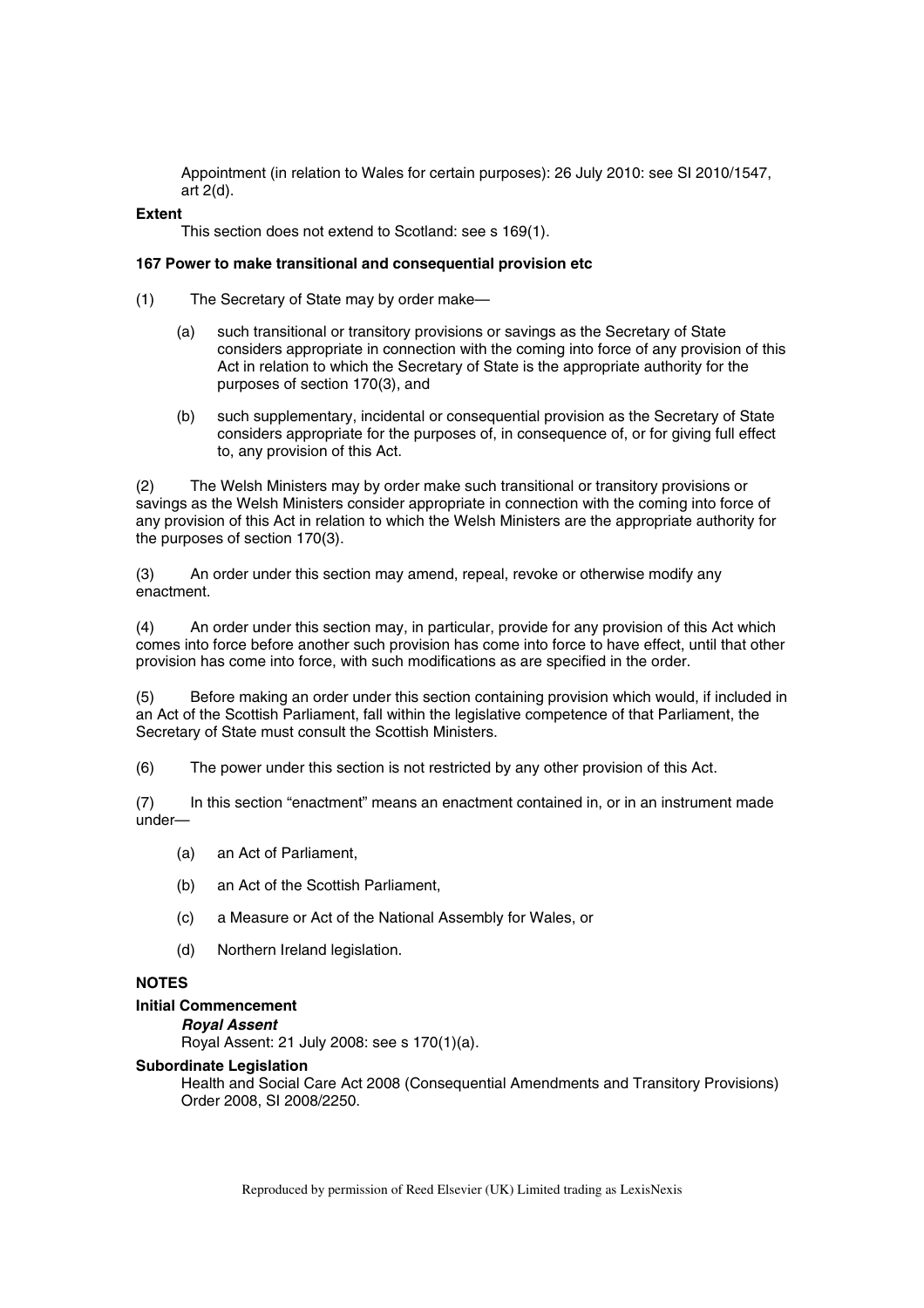Health and Social Care Act 2008 (Commencement No 6, Transitory and Transitional Provisions) Order 2008, SI 2008/3168.

Health and Social Care Act 2008 (Commencement No 9, Consequential Amendments and Transitory, Transitional and Saving Provisions) Order 2009, SI 2009/462 (made under subss (1), (3)).

Health and Social Care Act 2008 (Commencement No 9, Consequential Amendments and Transitory, Transitional and Saving Provisions) Amendment Order 2009, SI 2009/580 (made under sub-ss (1), (3)).

Health and Social Care Act 2008 (Commencement No 13, Transitory and Transitional Provisions and Electronic Communications) Order 2009, SI 2009/3023.

Health and Social Care Act 2008 (Commencement No 13, Transitory and Transitional Provisions and Electronic Communications) Amendment Order 2010, SI 2010/47.

Health and Social Care Act 2008 (Commencement No 15, Consequential Amendments and Transitional and Savings Provisions) Order 2010, SI 2010/708 (made under sub-ss  $(1), (3)$ ).

Health and Social Care Act 2008 (Consequential Amendments) Order 2010, SI 2010/750 (made under sub-ss  $(1)(b)$ ,  $(3)$ ).

Health and Social Care Act 2008 (Commencement No 16, Transitory and Transitional Provisions) Order 2010, SI 2010/807.

Health and Social Care Act 2008 (Consequential Amendments No 2) Order 2010, SI 2010/813.

Health and Social Care Act 2008 (Commencement No 2 and Transitional Provisions) (Wales) Order 2010, SI 2010/989 (made under sub-s (2)).

Health and Social Care Act 2008 (Commencement No 4, Transitional and Savings Provisions) (Wales) Order 2010, SI 2010/1547 (made under sub-s (2)).

Health and Social Care Act 2008 (Consequential Amendments) (Wales) Order 2010, SI 2010/1593 (made under sub-ss (1)(b), (3)).

Health and Social Care Act 2008 (Miscellaneous Consequential Amendments) Order 2010, SI 2010/1881.

Health and Social Care Act 2008 (Consequential Amendments No 3) Order 2010, SI 2010/2224 (made under sub-ss (1), (3)).

Health and Social Care Act 2008 (Primary Dental Services, Private Ambulance Services and Primary Medical Services) (Regulated Activities) (Transitory and Transitional Provisions) Order 2010, SI 2010/2484 (made under sub-ss (1), (3)).

Health and Social Care Act 2008 (Primary Dental Services, Private Ambulance Services and Primary Medical Services) (Regulated Activities) (Transitory and Transitional Provisions) (Amendment) Order 2011, SI 2011/2948 (made under sub-ss (1), (3)). Health and Social Care Act 2008 (Consequential Amendments) (Council Tax) Order 2012, SI 2012/1915 (made under sub-ss (1)(b), (3)).

## **168 Financial provisions**

- (1) There is to be paid out of money provided by Parliament—
	- (a) any expenditure incurred by virtue of this Act by a Minister of the Crown or government department, and
	- (b) any increase attributable to this Act in the sums payable under any other Act out of money so provided.

(2) There are to be paid into the Consolidated Fund sums received by a Minister of the Crown or government department by virtue of this Act.

## **NOTES**

**Initial Commencement**  *Royal Assent*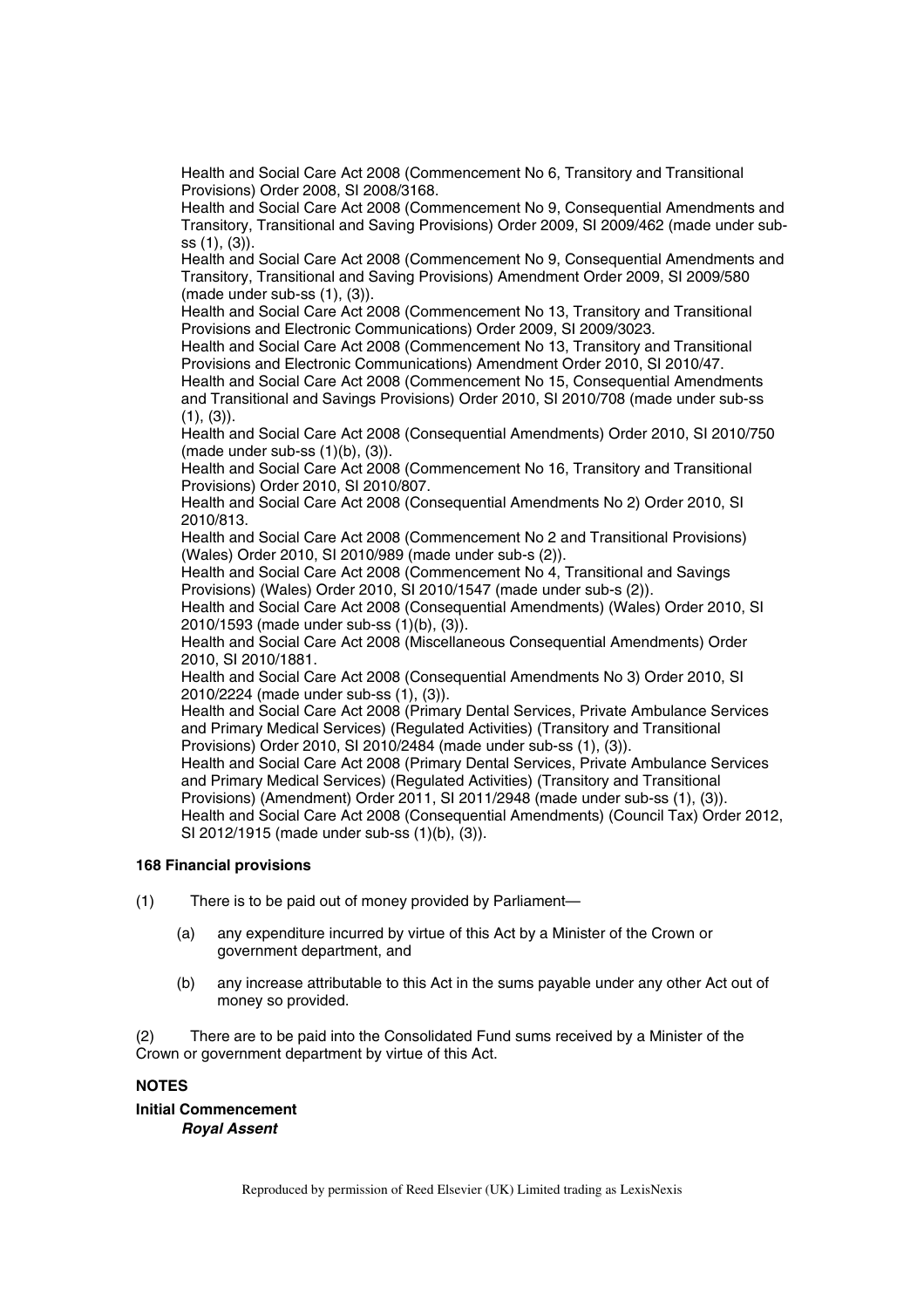Royal Assent: 21 July 2008: see s 170(1)(a).

#### **169 Extent**

(1) Subject to the following provisions of this section, this Act extends to England and Wales only.

- (2) The following provisions extend to England and Wales, Scotland and Northern Ireland—
	- (a) section 73 (arrangements between Care Quality Commission and Ministers),
	- (b) section 97 (general interpretation of Part 1),
	- (c) sections 98 to 119, 123, 127 and 128 and Schedules 6, 7, 8 and 10 (regulation of the health professions),
	- (d) sections 137 and 138 (health in pregnancy grant),
	- (e) section 145 (Human Rights Act 1998: provision of certain social care to be public function),
	- (f) section 159 (functions of Health Protection Agency in relation to biological substances), and
	- (g) sections 161, 162, 165, 167, 168, this section and sections 170 to 173 (general provisions).
- (3) The following provisions extend to England and Wales and Scotland only—
	- (a) sections 131 to 133 (health in pregnancy grant: Great Britain),
	- (b) the repeal effected by this Act in section  $16(2)(a)(v)$  of the Maintenance Orders Act 1950 (c 37), and
	- (c) section 147(6), and Schedule 13, so far as relating to that repeal.
- (4) The following provisions extend to England and Wales and Northern Ireland only—
	- (a) section 74 (arrangements between Care Quality Commission and Northern Ireland Ministers), and
	- (b) section 120 (additional responsibilities of responsible officers: England and Wales and Northern Ireland) and section 122 (Crown application) so far as relating to that section.
- (5) The following provisions extend to Northern Ireland only—
	- (a) sections 134 to 136 (health in pregnancy grant: Northern Ireland), and
	- (b) section 164 (regulations: control by Northern Ireland Assembly).

(6) The amendment, repeal or revocation by this Act of any enactment has the same extent as the enactment amended, revoked or repealed, but subject to subsection (7).

(7) Subsection (6) does not apply to the repeals in Part 5 of Schedule 15; and accordingly those repeals, apart from the repeal mentioned in subsection (3)(b), extend to England and Wales only.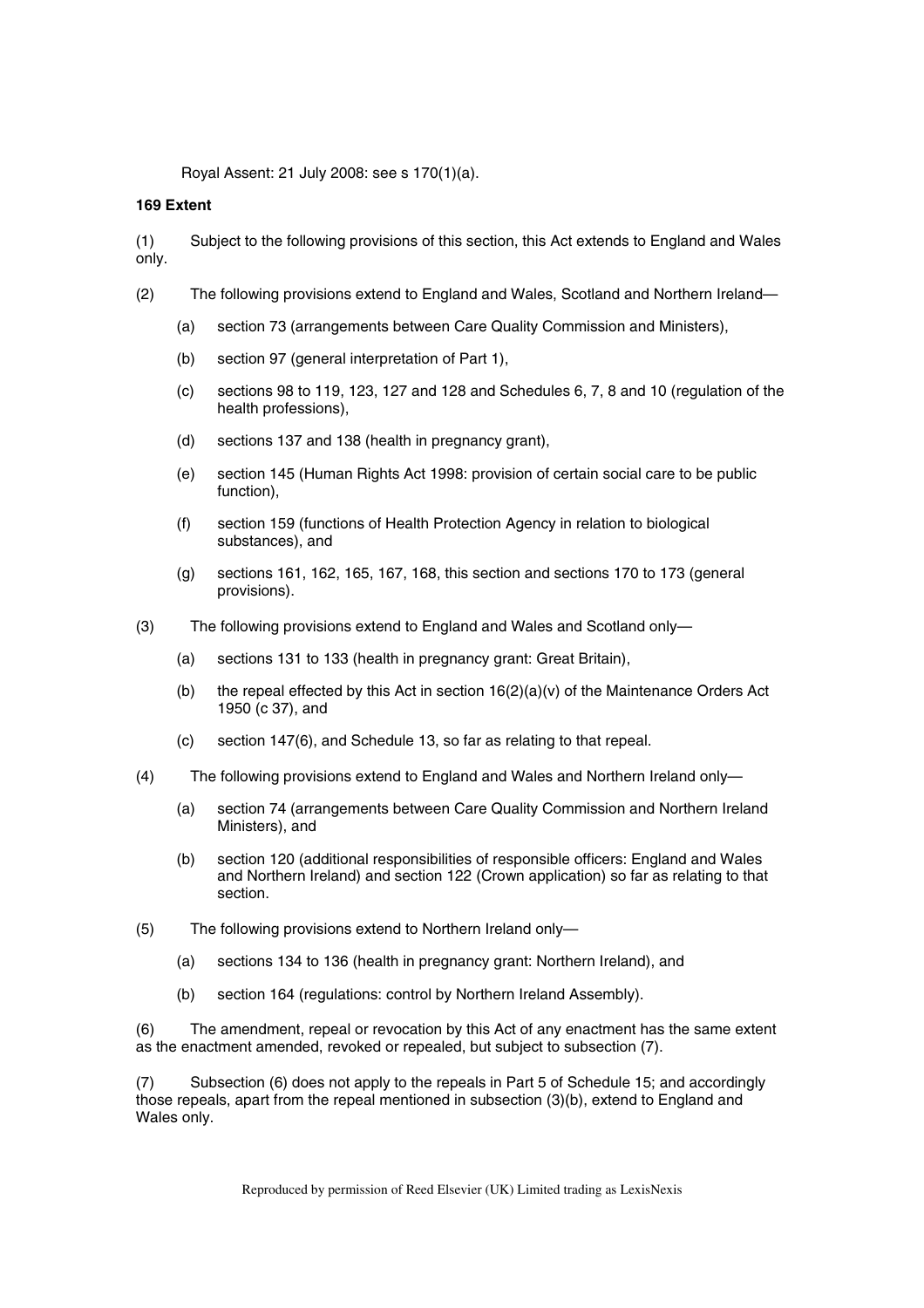## **NOTES**

## **Initial Commencement**

*Royal Assent*  Royal Assent: 21 July 2008: see s 170(1)(a).

#### **170 Commencement**

- (1) The following provisions come into force on the day on which this Act is passed—
	- (a) the provisions of this Part, except section 166 and Schedule 15 (repeals), and
	- (b) any other provision of this Act—

(i) so far as is necessary for enabling the exercise on or after the day on which this Act is passed of any power to make orders or regulations that is conferred by the provision or by any amendment made by the provision, or

(ii) so far as the provision, or any amendment made by the provision, defines any expression relevant to the exercise of any such power.

(2) Subsection (1)(b) does not apply to section 111 or Schedule 8 (extension of powers under s 60 of Health Act 1999).

(3) Except as provided by subsection (1), the provisions of this Act come into force on such day as the appropriate authority (as determined by section 171) may by order appoint.

(4) Different days may be appointed under subsection (3) for different purposes.

## **NOTES**

## **Initial Commencement**

#### *Royal Assent*

Royal Assent: 21 July 2008: see s 170(1)(a).

#### **Subordinate Legislation**

Health and Social Care Act 2008 (Commencement No 1) Order 2008, SI 2008/2214 (made under sub-ss (3), (4)).

Health and Social Care Act 2008 (Commencement No 2) Order 2008, SI 2008/2497 (made under sub-ss (3), (4)).

Health and Social Care Act 2008 (Commencement No 3) Order 2008, SI 2008/2717 (made under sub-ss (3), (4)).

Health and Social Care Act 2008 (Commencement No 4) Order 2008, SI 2008/2994 (made under sub-ss (3), (4)).

Health and Social Care Act 2008 (Commencement No 5) Order 2008, SI 2008/3137 (made under sub-ss (3), (4)).

Health and Social Care Act 2008 (Commencement No 6, Transitory and Transitional Provisions) Order 2008, SI 2008/3168 (made under sub-ss (3), (4)).

Health and Social Care Act 2008 (Commencement No 7) Order 2008, SI 2008/3244 (made under sub-ss (3), (4)).

Health and Social Care Act 2008 (Commencement No 8) Order 2009, SI 2009/270 (made under sub-ss (3), (4)).

Health and Social Care Act 2008 (Commencement No 9, Consequential Amendments and Transitory, Transitional and Saving Provisions) Order 2009, SI 2009/462 (made under subss (3), (4)).

Health and Social Care Act 2008 (Commencement No 1) (Wales) Order 2009, SI 2009/631 (made under sub-s (3)).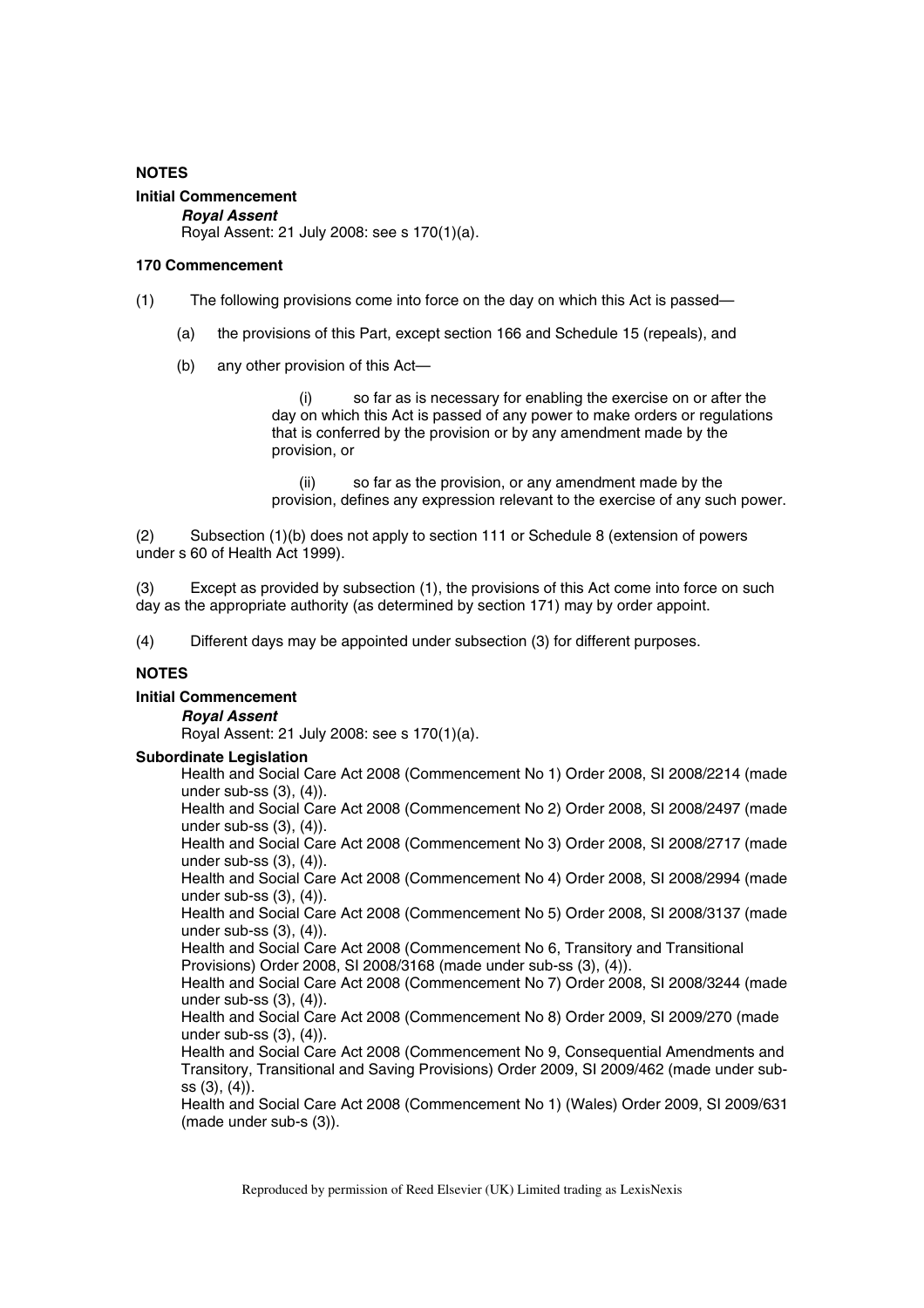Health and Social Care Act 2008 (Commencement No 10) Order 2009, SI 2009/1310 (made under sub-ss (3), (4)).

Health and Social Care Act 2008 (Commencement No 11) Order 2009, SI 2009/2567 (made under sub-ss (3), (4)).

Health and Social Care Act 2008 (Commencement No 12) Order 2009, SI 2009/2862 (made under sub-ss (3), (4)).

Health and Social Care Act 2008 (Commencement No 13, Transitory and Transitional Provisions and Electronic Communications) Order 2009, SI 2009/3023 (made under subss (3), (4)).

Health and Social Care Act 2008 (Commencement No 14) Order 2010, SI 2010/23 (made under sub-ss (3), (4)).

Health and Social Care Act 2008 (Commencement No 15, Consequential Amendments and Transitional and Savings Provisions) Order 2010, SI 2010/708 (made under sub-ss  $(3), (4)$ .

Health and Social Care Act 2008 (Commencement No 16, Transitory and Transitional Provisions) Order 2010, SI 2010/807 (made under sub-ss (3), (4)).

Health and Social Care Act 2008 (Commencement No 2 and Transitional Provisions) (Wales) Order 2010, SI 2010/989 (made under sub-s (3)).

Health and Social Care Act 2008 (Commencement No 3) (Wales) Order 2010, SI 2010/1457 (made under sub-s (3)).

Health and Social Care Act 2008 (Commencement No 4, Transitional and Savings Provisions) (Wales) Order 2010, SI 2010/1547 (made under sub-s (3)).

Health and Social Care Act 2008 (Commencement No 17) Order 2011, SI 2011/986 (made under sub-s (3)).

Health and Social Care Act 2008 (Commencement No 18) Order 2013, SI 2013/159 (made under sub-ss (3), (4)).

## **171 The appropriate authority by whom commencement order is made**

(1) This section has effect to determine who is the appropriate authority for the purposes of section 170(3).

(2) Except as provided by subsections (3) to (5), the appropriate authority is the Secretary of State.

(3) In relation to sections 119, 120 and 122 (responsible officers), so far as they relate to Northern Ireland, the appropriate authority is the Department of Health, Social Services and Public Safety in Northern Ireland.

- (4) In relation to the following provisions—
	- [(za) sections 124 and 125 and Schedule 9 (regulation of social care workers: Wales) and section 126 (education and training of approved mental health professionals: Wales),]
	- (a) Part 3 (public health protection), including Schedule 11, and Part 3 of Schedule 15 so far as they relate to Wales (and section 166 so far as it relates to that Part of Schedule 15 in its application to Wales),
	- (b) section 140 (pharmaceutical services), so far as relating to Part 2 of Schedule 12, together with that Part of that Schedule,
	- (c) section 141(2) (remuneration for persons providing pharmaceutical services: appointment of determining authorities in relation to Wales),
	- (d) section 144 (weighing and measuring of children: Wales),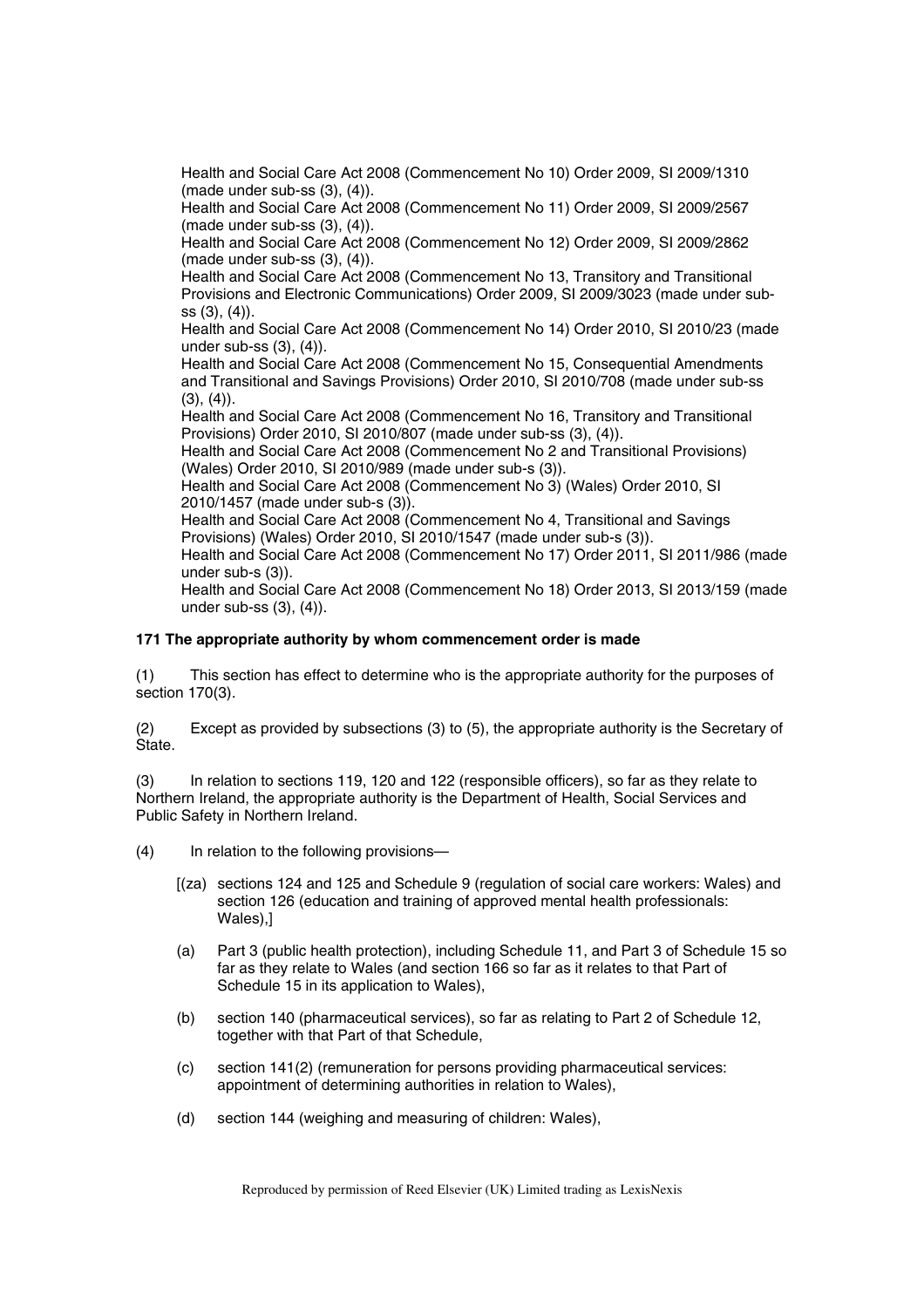- (e) subsections (1) to (7) of section 146 (direct payments in lieu of provision of care services), so far as they relate to Wales,
- (f) subsection (8) of that section,
- (g) section 147 (abolition of maintenance liability of relatives), Schedule 13 and Part 5 of Schedule 15, so far as they relate to local authorities in Wales (and section 166 so far as relating to Part 5 of Schedule 15 in its application to local authorities in Wales),
- (h) section 148 (ordinary residence for certain purposes of National Assistance Act 1948 (c 29) etc), so far as relating to Wales, and
- (i) the repeals in the National Health Service (Wales) Act 2006 (c 42) in Part 4 of Schedule 15 (and section 166 so far as relating to those repeals),

the appropriate authority is the Welsh Ministers.

(5) In relation to Part 4 (health in pregnancy grant), the appropriate authority is the Treasury.

#### **NOTES**

#### **Initial Commencement**

#### *Royal Assent*

Royal Assent: 21 July 2008: see s 170(1)(a).

#### **Amendment**

Sub-s (4): para (za) inserted by the Health and Social Care Act 2012, s 230(1), Sch 15, Pt 1, paras 44, 48.

Date in force: 1 August 2012: see SI 2012/1319, art 2(1), (4).

#### **Subordinate Legislation**

Health and Social Care Act 2008 (Commencement No 5) Order 2008, SI 2008/3137 (made under sub-s (5)).

#### **172 Consultation in relation to commencement**

- (1) Before making a commencement order relating to—
	- (a) section 111 and Schedule 8 (extension of powers under section 60 of the Health Act 1999 (c 8)) so far as relating to—
		- (i) subsection (2A) of section 60 of the Health Act 1999,
		- (ii) the repeal of paragraph 7(3) of Schedule 3 to that Act,

(iii) the amendments of paragraphs 8 and 9 of Schedule 3 to that Act, so far as relating to a profession that is not a reserved profession for Scotland, or

(iv) the meaning of "enactment" for the purposes of Schedule 3 to that Act,

- (b) section 112 (standard of proof in fitness to practise proceedings) so far as relating to a profession that is not a reserved profession for Scotland, or
- (c) section 116 (powers of Secretary of State and devolved administrations), so far as relating to the functions of the Scottish Ministers,

the Secretary of State must consult the Scottish Ministers.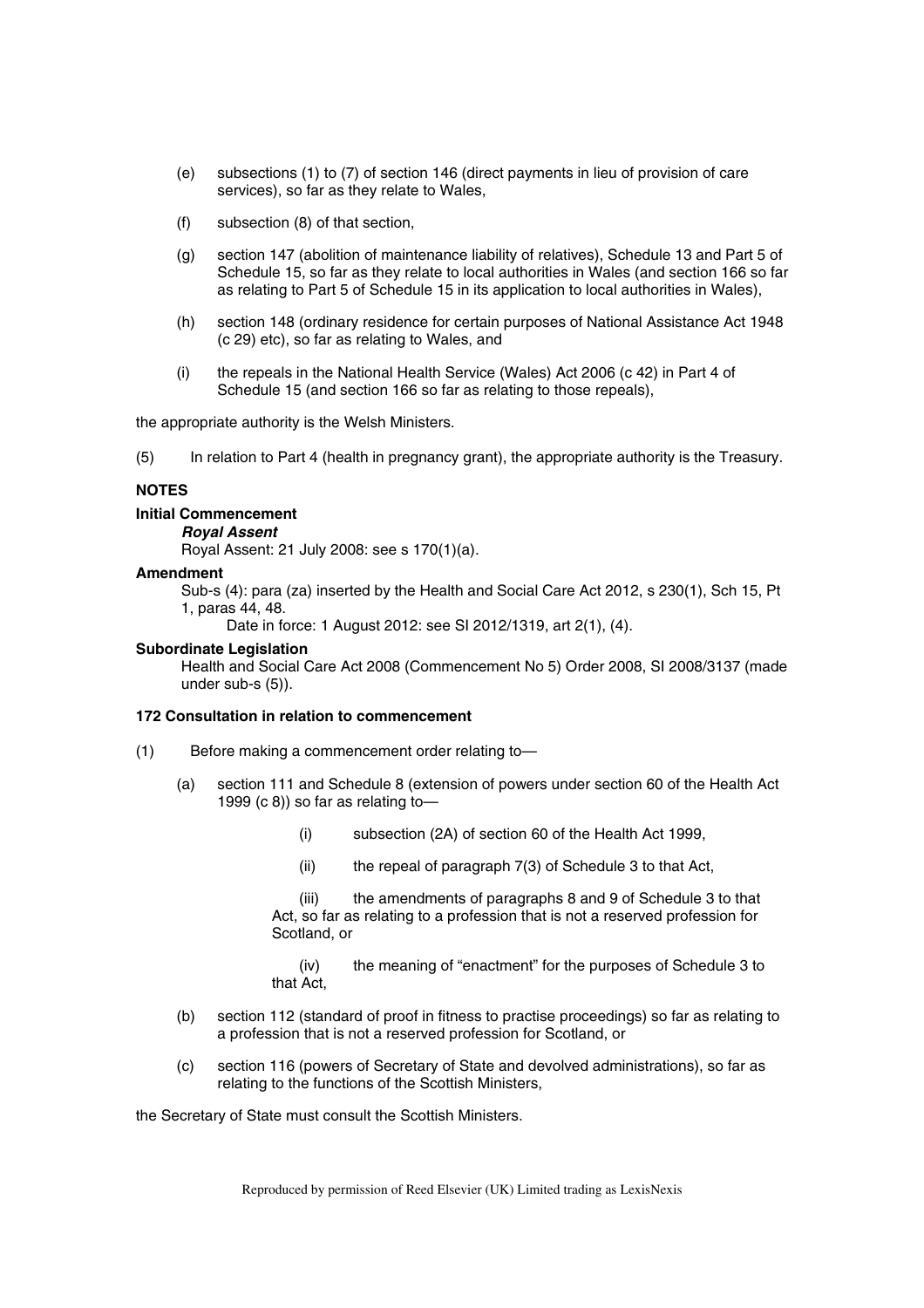(2) For the purposes of subsection (1)(a)(iii) and (b), a profession is a reserved profession for Scotland if it falls within Section G2 (health professions) of Part 2 of Schedule 5 to the Scotland Act 1998 (c 46).

- (3) Before making a commencement order relating to—
	- (a) paragraph 13, 14(a), (b)(i) or (c), 16, 17, 18, 19, 20, 22, 23, 24(b) or (c), 25, 26, 32 or 33 of Schedule 5,
	- (b) section 95 so far as relating to those paragraphs, or
	- (c) Part 1 of Schedule 15 so far as relating to those paragraphs (or section 166 so far as relating to that Part of that Schedule),

the Secretary of State must consult the Welsh Ministers.

(4) Before making a commencement order relating to section 148 (ordinary residence for certain purposes of National Assistance Act 1948 etc) in relation to England, the Secretary of State must consult the Welsh Ministers; and, before making a commencement order relating to that section in relation to Wales, the Welsh Ministers must consult the Secretary of State.

- (5) Before making a commencement order relating to—
	- (a) section 159 (functions of Health Protection Agency in relation to biological substances), or
	- (b) Part 7 of Schedule 15 (or section 166 so far as relating to that Part of that Schedule),

the Secretary of State must consult the Department of Health, Social Services and Public Safety in Northern Ireland.

(6) In this section "commencement order" means an order under section 170(3).

## **NOTES**

#### **Initial Commencement**

*Royal Assent* 

Royal Assent: 21 July 2008: see s 170(1)(a).

## **173 Short title**

This Act may be cited as the Health and Social Care Act 2008.

## **NOTES**

## **Initial Commencement**

#### *Royal Assent*

Royal Assent: 21 July 2008: see s 170(1)(a).

# **SCHEDULE 1 THE CARE QUALITY COMMISSION**

Section 1

## *Status*

**1**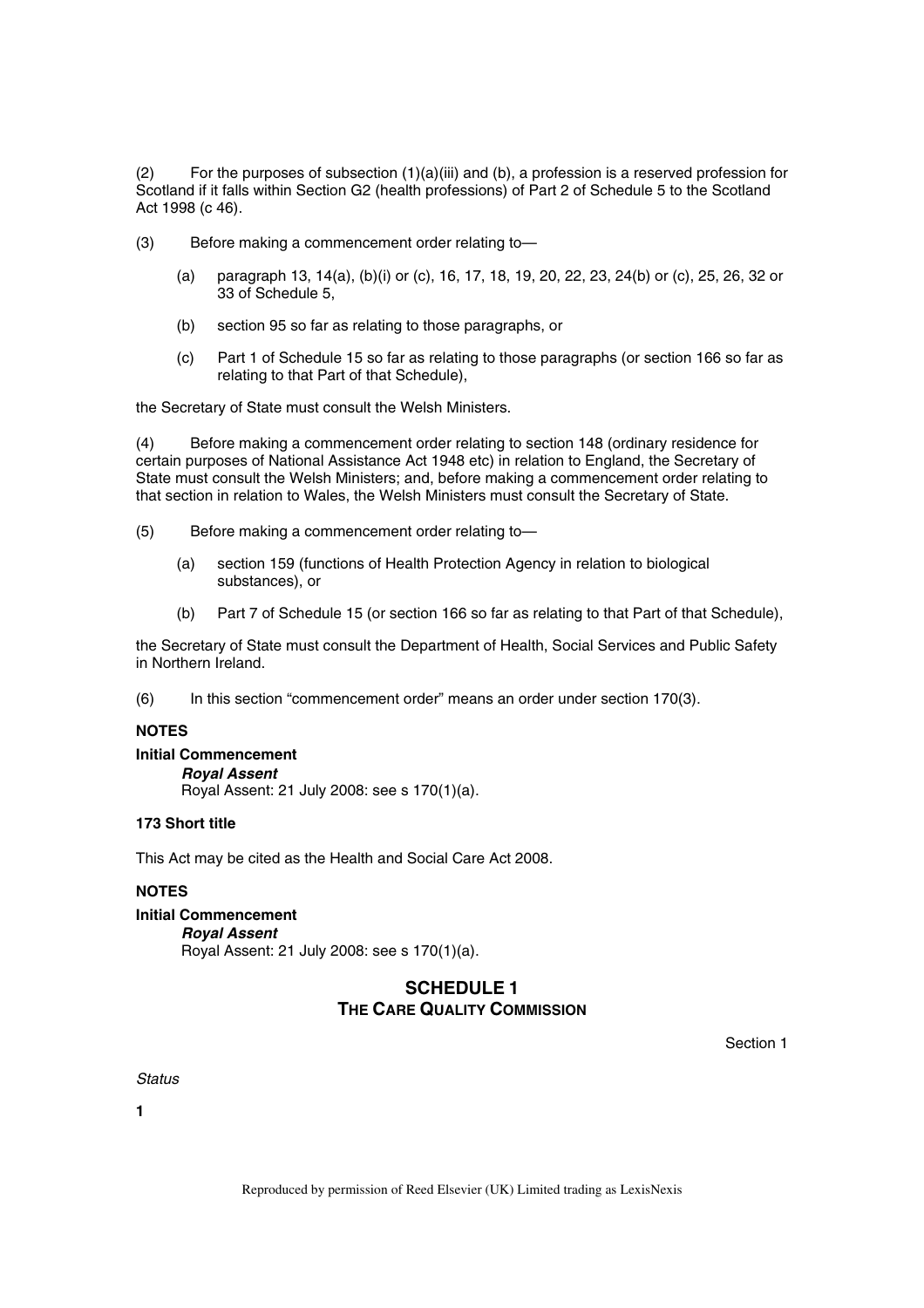(1) The Commission is not to be regarded as the servant or agent of the Crown or as enjoying any status, immunity or privilege of the Crown.

(2) The Commission's property is not to be regarded as property of, or property held on behalf of, the Crown.

## *General powers and duties*

**2** 

(1) The Commission may do anything which appears to it to be necessary or expedient for the purposes of, or in connection with, the exercise of its functions.

(2) This includes, in particular—

- (a) co-operating with other public authorities in the United Kingdom,
- (b) acquiring and disposing of land and other property,
- (c) entering into contracts,
- (d) providing training, and
- (e) doing things outside (as well as within) the United Kingdom.

(3) It is the duty of the Commission to carry out its functions effectively, efficiently and economically.

## *Membership*

**3** 

- (1) The Commission is to consist of—
	- (a) a chair appointed by the Secretary of State, and
	- (b) other members so appointed.

(2) The Secretary of State must exercise the powers in sub-paragraph (1) so as to secure that the knowledge and experience of the members of the Commission (taken together) includes knowledge and experience relating to health care, social care and the Mental Health Act 1983 (c 20).

(3) The Secretary of State may, in the prescribed manner, remove the chair or any other member from office if (but only if) the Secretary of State is satisfied that the person—

- (a) is unable or unfit to carry out the duties of that office,
- (b) is failing to carry out those duties, or
- (c) is disqualified from holding office (or was disqualified at the time of appointment).

(4) The Secretary of State may by regulations make provision as to—

(a) the appointment of the chair and other members (including the number, or limits on the number, of members who may be appointed and any conditions to be fulfilled for appointment), and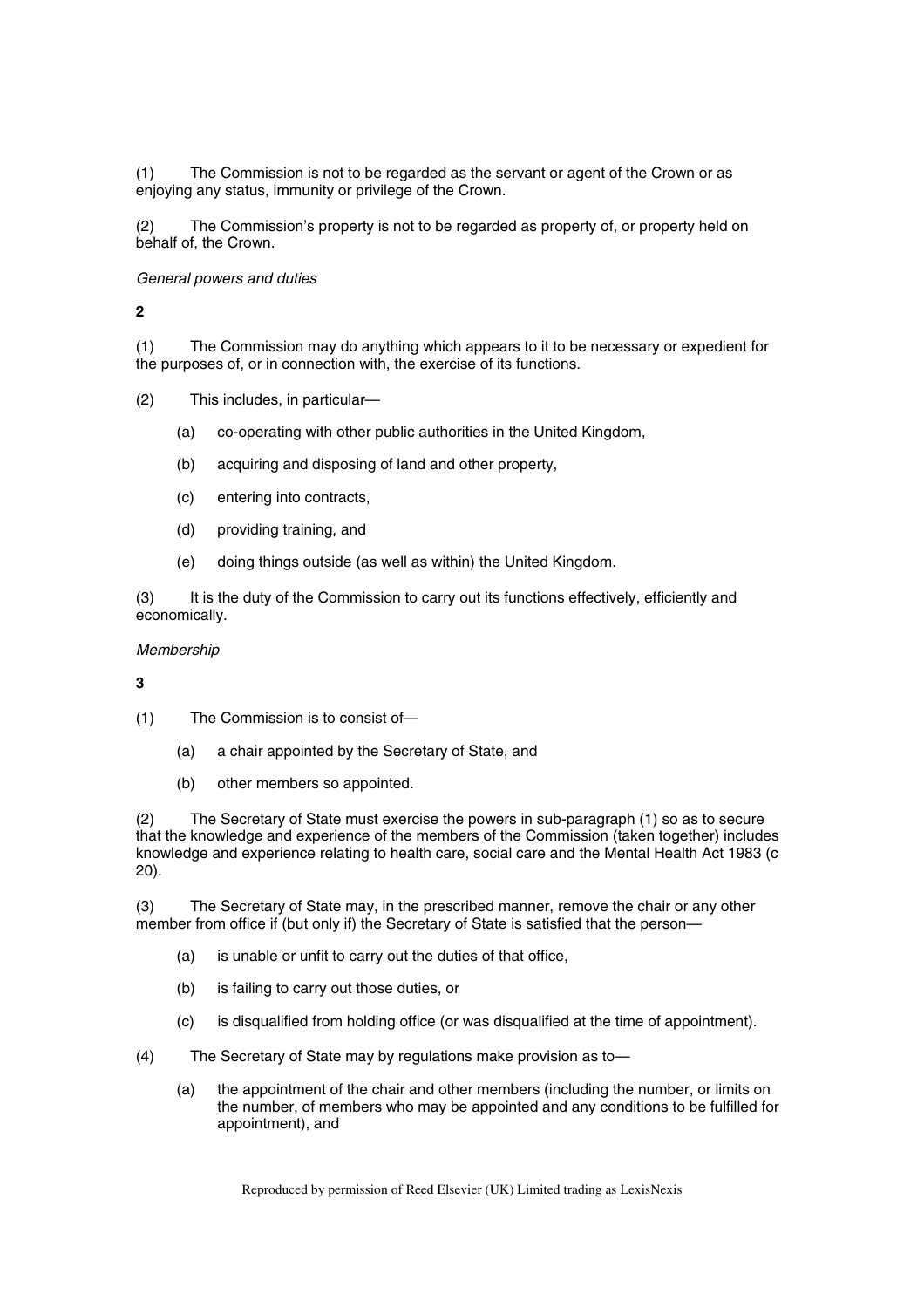(b) subject to this paragraph of this Schedule, the tenure of office of the chair and other members (including the circumstances in which they are to cease to hold office, are disqualified from holding office or may be suspended from office).

(5) Regulations under sub-paragraph (4)(b) relating to the suspension of a person from office may only provide for suspension where it appears to the Secretary of State that one of the conditions in sub-paragraph (3) is or may be satisfied in relation to that person.

## *Remuneration and allowances*

**4** 

(1) The Commission must pay to its chair, or to any other member, such remuneration and allowances as the Secretary of State may determine.

(2) If the Secretary of State so determines, the Commission must pay or make provision for the payment of such pension, allowances or gratuities as the Secretary of State may determine to or in respect of a person who is or has been the chair or any other member of the Commission.

(3) If the Secretary of State determines that there are special circumstances that make it right for a person ceasing to hold office as chair of the Commission to receive compensation, the Commission must—

- (a) pay to that person, or
- (b) make provision for the payment to that person of,

such compensation as the Secretary of State may determine.

## *Employees*

**5** 

(1) The Commission must appoint a chief executive, who is to be an employee of the Commission.

(2) The Commission may appoint such other employees as it considers appropriate.

(3) Employees of the Commission are to be appointed on such terms and conditions as the Commission may determine.

(4) Without prejudice to its other powers, the Commission may pay, or make provision for the payment of—

- (a) pensions, allowances and gratuities, or
- (b) compensation for loss of employment or reduction of remuneration,

to or in respect of its employees.

[(5) Before making a determination as to remuneration, pensions, allowances or gratuities for the purposes of sub-paragraph (3) or (4), the Commission must obtain the approval of the Secretary of State to its policy on that matter.]

*Procedure* 

**6**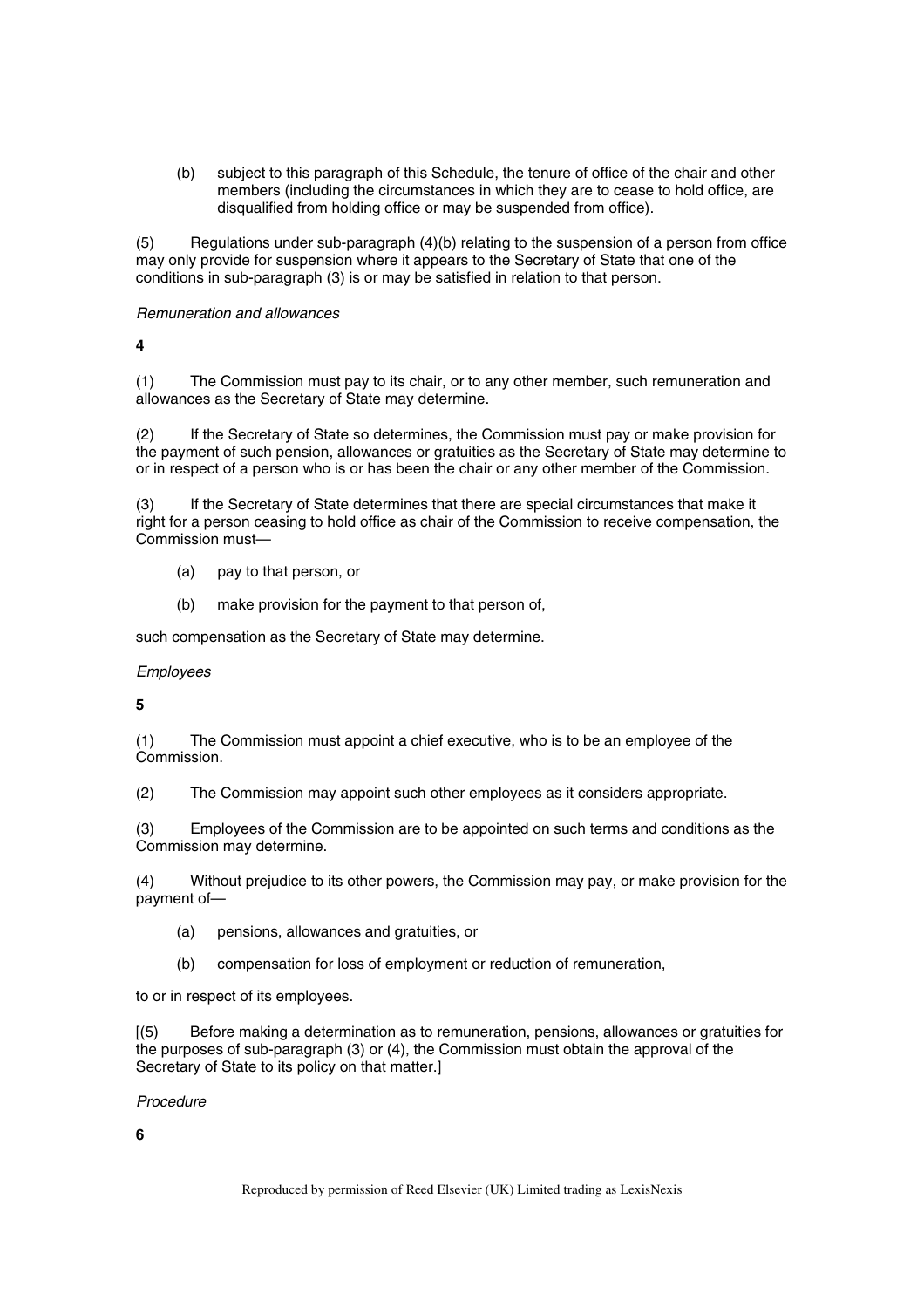(1) The Commission must appoint an advisory committee ("the advisory committee") for the purpose of giving advice or information to it about matters connected with its functions.

[(1A) A committee of the Commission known as "the Healthwatch England committee" is to be appointed in accordance with regulations.

(1B) The purpose of the Healthwatch England committee is to provide the Commission or other persons with advice, information or other assistance in accordance with provision made by or under this or any other Act.]

(2) In considering how to exercise its functions, the Commission must have regard to relevant advice and information given to it by the advisory committee (whether or not given at its request).

(3) The Commission may appoint such other committees and sub-committees as it thinks fit.

(4) The advisory committee and any committee or sub-committee appointed under subparagraph (3) may consist of or include persons who are not members of the Commission.

(5) The advisory committee must include persons of a prescribed description.

[(5A) Regulations under sub-paragraph (1A) must make provision requiring a person who has power to appoint a member of the Healthwatch England committee to secure that a majority of the members of the committee are not members of the Commission.

(5B) Regulations under sub-paragraph (1A) may specify other results which a person who has power to appoint a member of the committee must secure.

(5C) Regulations under sub-paragraph (1A) may, in particular, make provision as to—

- (a) eligibility for appointment;
- (b) procedures for selecting or proposing persons for appointment.
- (5D) Regulations under sub-paragraph (1A) may, in particular, make provision as to—
	- (a) the removal or suspension of members of the committee;
	- (b) the payment of remuneration and allowances to members.]

(6) The Commission may pay such remuneration and allowances as it thinks fit to persons who—

- (a) are members of its committees and sub-committees, but
- (b) are not members of the Commission.
- (7) The Commission may in all other respects regulate its own procedure.
- (8) The validity of proceedings of the Commission is not affected—
	- (a) by any vacancy in its membership,
	- (b) by any defect in the appointment of a member, or
	- (c) by any person—

Reproduced by permission of Reed Elsevier (UK) Limited trading as LexisNexis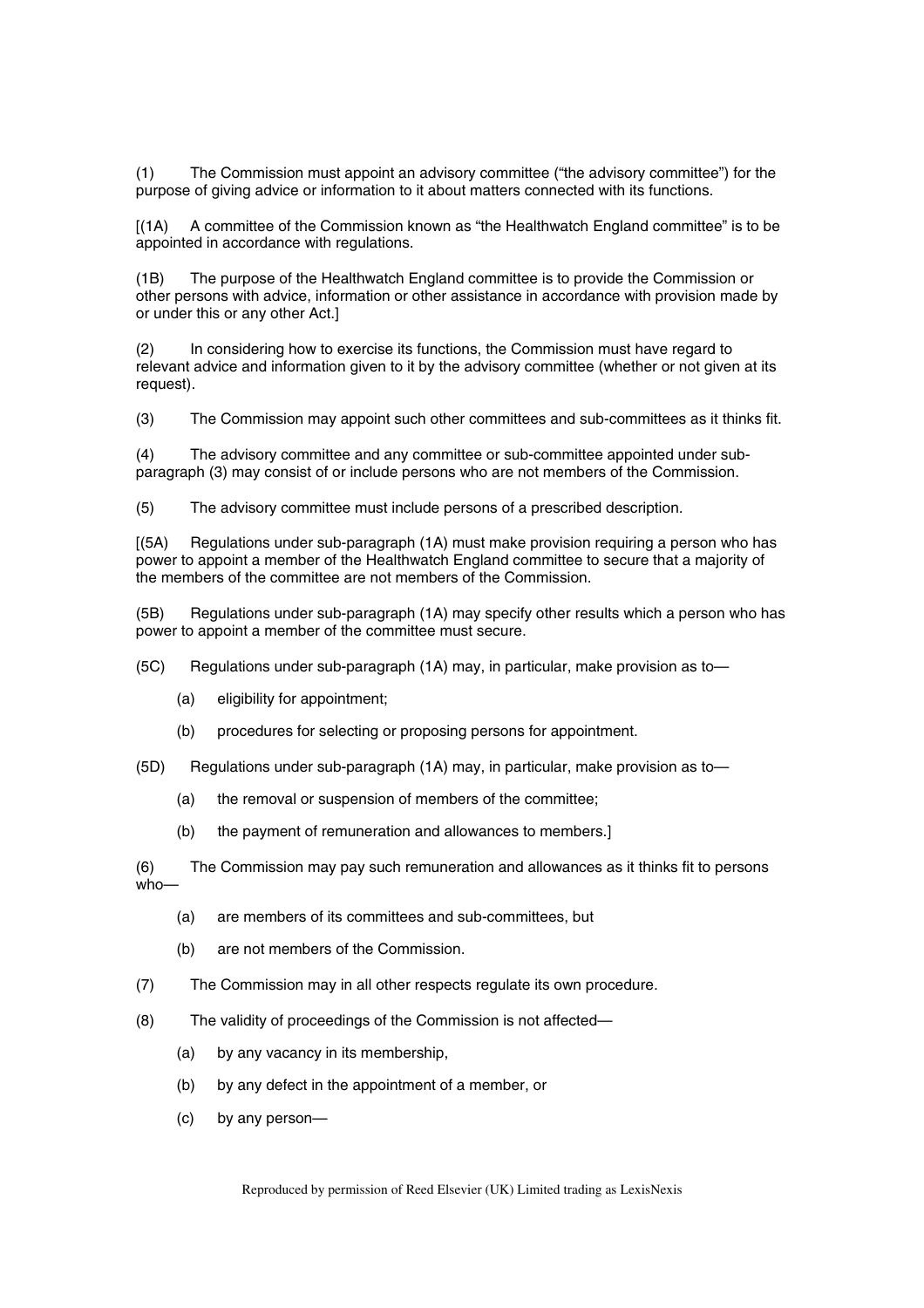(i) acting as a member even though ineligible for appointment when purportedly appointed, or

(ii) acting as a member after having ceased to be a member.

#### *Exercise of functions*

**7** 

(1) The Commission may arrange for—

- (a) any of its committees, sub-committees, members or employees, or
- (b) any other person,

to exercise any of its functions on its behalf.

(2) If the Commission arranges for the exercise of any function as mentioned in subparagraph (1)(b), the arrangements may include provision with respect to the payment of remuneration and allowances to, or amounts in respect of, any such person.

(3) The reference in sub-paragraph (1) to any of the Commission's committees does not include the advisory committee.

## *Assistance*

**8** 

(1) The Commission may arrange for such persons as it thinks fit to assist it in the exercise of any of its functions in relation to—

- (a) a particular case, or
- (b) cases of a particular description.

(2) Such arrangements may include provision with respect to the payment of remuneration and allowances to, or amounts in respect of, such persons.

*Payments and loans to the Commission* 

**9** 

(1) The Secretary of State may make payments to the Commission of such amounts, at such times and on such conditions (if any) as the Secretary of State considers appropriate.

(2) The Secretary of State may, with the approval of the Treasury, lend money to the Commission on such terms (including terms as to repayment and interest) as the Secretary of State may determine.

(3) Except as provided by sub-paragraph (2), the Commission has no power to borrow money.

*Accounts* 

**10**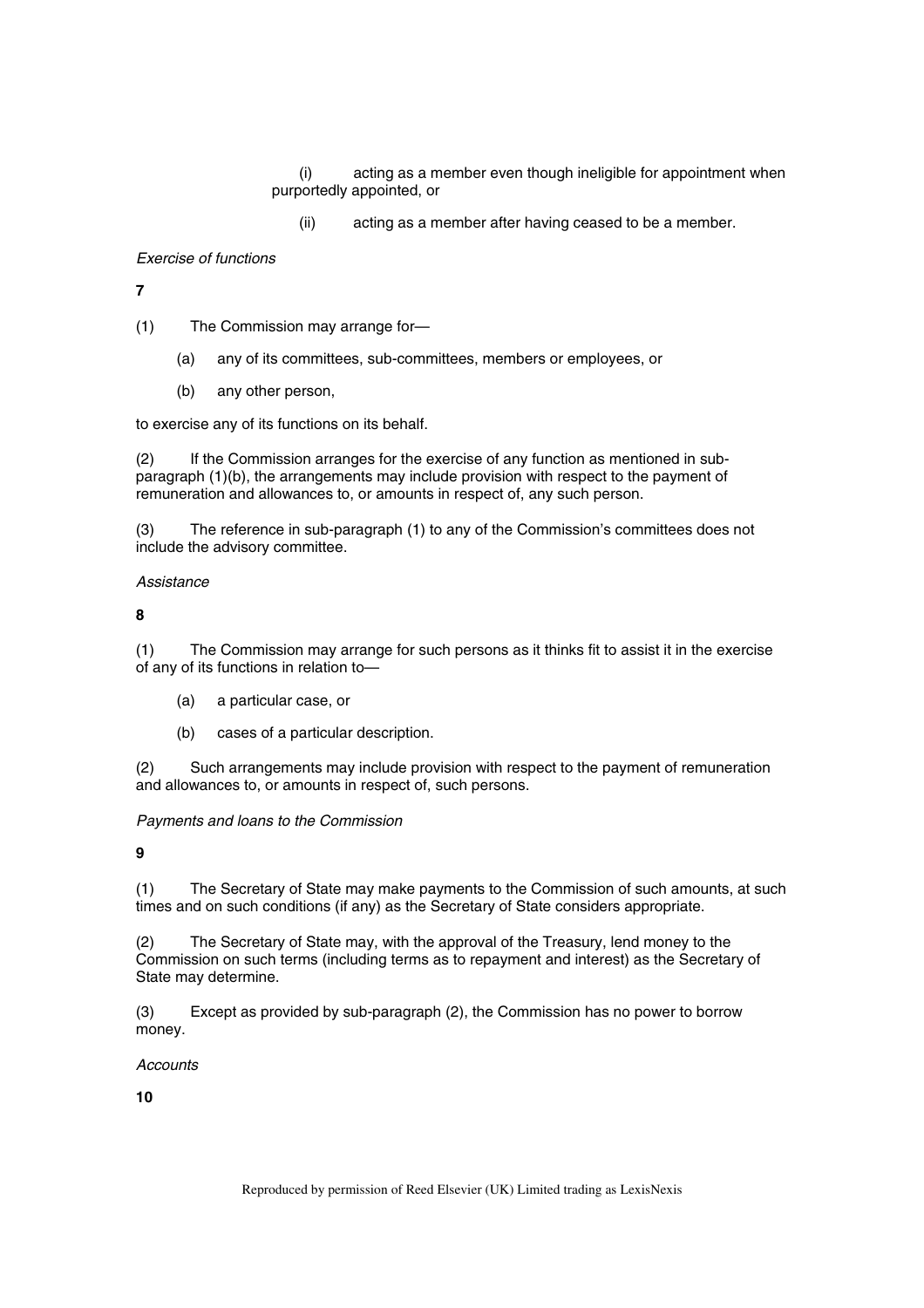(1) The Commission must keep accounts in such form as the Secretary of State may determine.

(2) The Commission must prepare annual accounts in respect of each financial year in such form as the Secretary of State may determine.

(3) The Commission must send copies of the annual accounts to—

- (a) the Secretary of State, and
- (b) the Comptroller and Auditor General,

within such period after the end of the financial year to which the accounts relate as the Secretary of State may determine.

(4) The Comptroller and Auditor General must examine, certify and report on the annual accounts and must lay copies of the accounts, and of the report on them, before Parliament.

- (5) In this paragraph "financial year" means—
	- (a) the period beginning with the day on which the Commission is established and ending with the next 31 March following that day, and
	- (b) each successive period of 12 months ending with 31 March.

#### *Seal and evidence*

#### **11**

The application of the seal of the Commission must be authenticated by the signature—

- (a) of any member of the Commission, or
- (b) of any other person who has been authorised by the Commission (whether generally or specifically) for that purpose.

## **12**

A document—

- (a) purporting to be duly executed under the seal of the Commission, or
- (b) purporting to be signed on behalf of the Commission,

is to be received in evidence and, unless the contrary is proved, taken to be so executed or signed.

## **NOTES**

#### **Initial Commencement**

#### *Royal Assent*

Paras 3, 6: Royal Assent (in so far as they confer power to make subordinate legislation): 21 July 2008: see s 170(1)(b).

#### *To be appointed*

Paras 1, 2, 4, 5, 7–12: To be appointed: see s 170(3).

Paras 3, 6: To be appointed (for remaining purposes): see s 170(3).

## **Appointment**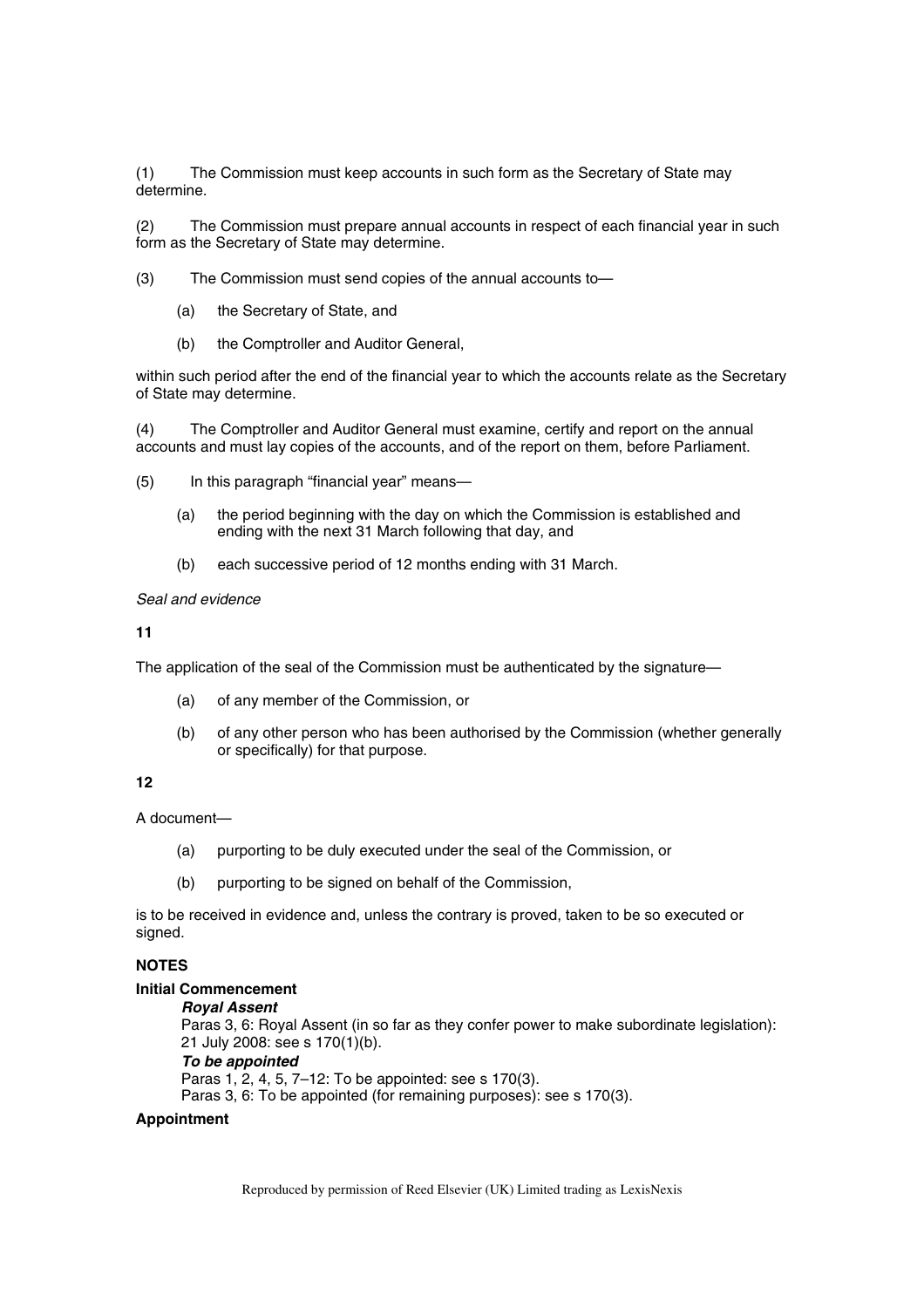Paras 1, 2, 4, 5: Appointment: 1 October 2008: see SI 2008/2497, art 2(n)(i). Para 3: Appointment (for remaining purposes): 1 October 2008: see SI 2008/2497, art 2(n)(i).

Paras 6(1), (2), (5), 7(3): Appointment: 1 April 2009: see SI 2009/462, art 2(1), Sch 1, para 2.

Para 6(3), (6)–(8): Appointment (for remaining purposes): 1 October 2008: see SI 2008/2497, art 2(n)(ii), (iv).

Para 6(4): Appointment (for certain purposes): 1 October 2008: see SI 2008/2497, art 2(n)(iii).

Para 6(4): Appointment (for remaining purposes): 1 April 2009: see SI 2009/462, art 2(1), Sch 1, para 2.

Para 7(1), (2): Appointment: 1 October 2008: see SI 2008/2497, art 2(n)(v).

Paras 8–12: Appointment: 1 October 2008: see SI 2008/2497, art 2(n)(vi).

#### **Extent**

This Schedule does not extend to Scotland: see s 169(1).

#### **Amendment**

Para 5: sub-para (5) inserted by the Health and Social Care Act 2012, s 292.

Date in force: 1 April 2013: see SI 2013/160, art 2.

Para 6: sub-paras (1A), (1B) inserted by the Health and Social Care Act 2012, s 181(1),  $(2).$ 

Date in force (in so far as is necessary for enabling the exercise of any power to make an order or regulations or to give directions): 27 March 2012: see the Health and Social Care Act 2012, s 306(1)(d).

Date in force (for remaining purposes): 1 October 2012: see SI 2012/1831, art 2(2). Para 6: sub-paras (5A)–(5D) inserted by the Health and Social Care Act 2012, s 181(1), (3).

Date in force (in so far as is necessary for enabling the exercise of any power to make an order or regulations or to give directions): 27 March 2012: see the Health and Social Care Act 2012, s 306(1)(d).

Date in force (for remaining purposes): 1 October 2012: see SI 2012/1831, art 2(2).

#### **Subordinate Legislation**

Care Quality Commission (Membership) Regulations 2008, SI 2008/2252 (made under para 3(3)–(5)).

Care Quality Commission (Membership) (Amendment) Regulations 2011, SI 2011/2547 (made under para 3(4)).

Care Quality Commission (Registration and Membership) (Amendment) Regulations 2012, SI 2012/1186 (made under para 3(4)).

Care Quality Commission (Healthwatch England Committee) Regulations 2012, SI 2012/1640 (made under para 6(1A), (5A)–(5D)).

# **SCHEDULE 2 TRANSFERS OF PROPERTY AND STAFF ETC**

Section 6

## *Transfer schemes*

**1** 

(1) The Secretary of State may make one or more transfer schemes for—

(a) the transfer of property, rights and liabilities of the Commission for Healthcare Audit and Inspection to the Care Quality Commission or the Crown;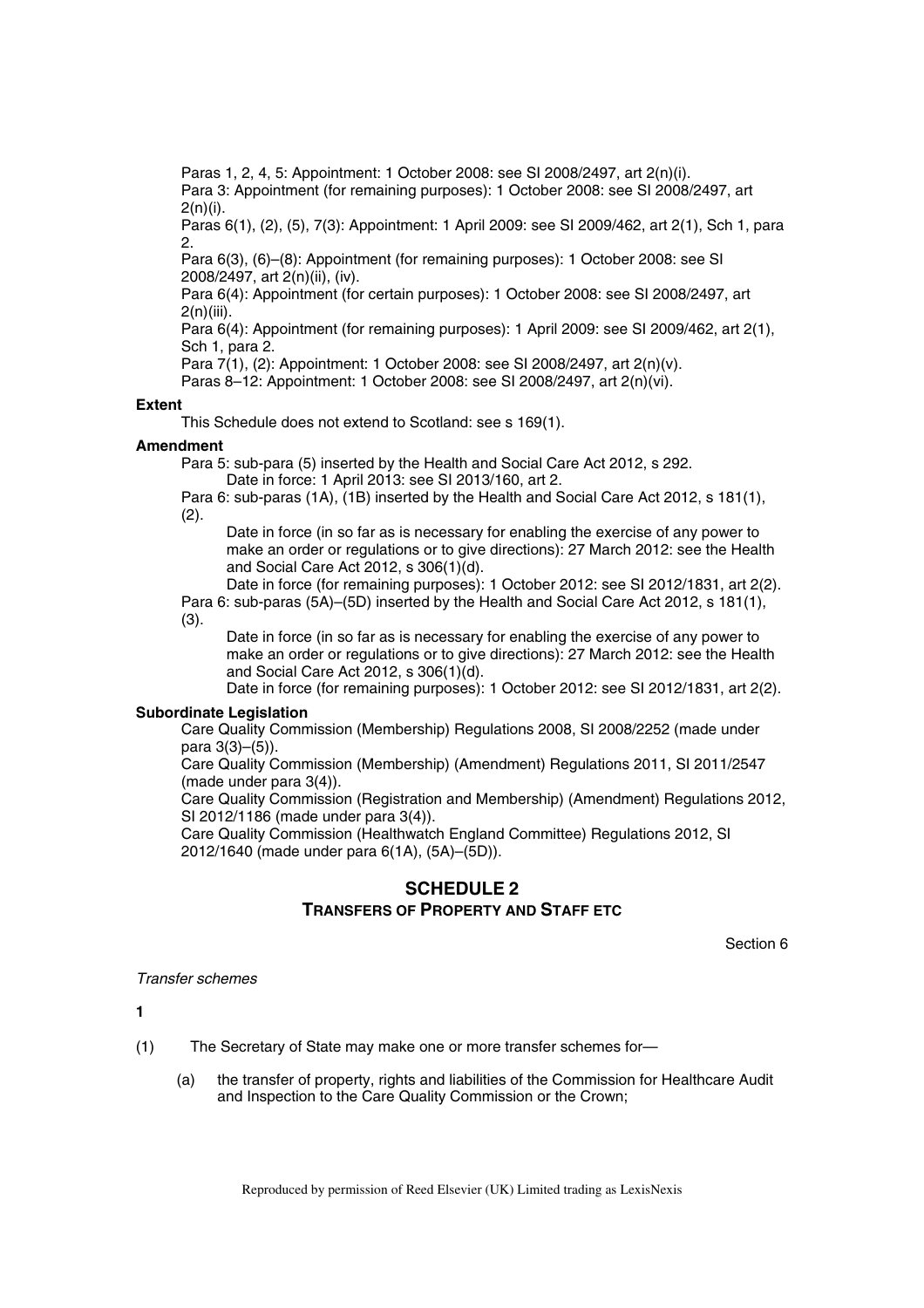- (b) the transfer of property, rights and liabilities of the Commission for Social Care Inspection to the Care Quality Commission or the Crown;
- (c) the transfer of property, rights and liabilities of the Mental Health Act Commission—
	- (i) to the Care Quality Commission or the Welsh Ministers, or
	- (ii) to the Crown;
- (d) the transfer of property, rights and liabilities of the Crown to the Care Quality **Commission**
- (2) The property, rights and liabilities which may be the subject of a scheme include—
	- (a) any that would otherwise be incapable of being transferred or assigned,
	- (b) rights and liabilities under a contract of employment, and
	- (c) criminal liabilities.

(3) A scheme under this paragraph may define the property, rights and liabilities to be transferred by specifying or describing them (including describing them by reference to a specified part of the transferor's undertaking).

(4) A scheme under this paragraph may contain provision for the payment of compensation by the Secretary of State to any person or body (other than one mentioned in sub-paragraph (1)) whose interests are adversely affected by the scheme.

(5) A scheme under this paragraph may include supplementary, incidental, transitional and consequential provision.

(6) The Secretary of State may not make a scheme under this paragraph for the transfer of property, rights or liabilities to the Welsh Ministers unless the scheme is made with the consent of the Welsh Ministers.

*Transfer* 

**2** 

The property, rights and liabilities which are the subject of a scheme under paragraph 1 are, by virtue of this paragraph, transferred on the day appointed by the scheme in accordance with the provisions of the scheme.

## *Employment*

**3** 

The transfer by paragraph 2 of the rights and liabilities relating to an individual's contract of employment does not break the continuity of the individual's employment and, accordingly—

- (a) the individual is not to be regarded for the purposes of Part 2 of the Employment Rights Act 1996 (c 18) as having been dismissed by virtue of the transfer, and
- (b) the individual's period of employment with the transferor counts as a period of employment with the transferee for the purposes of that Act.

**4**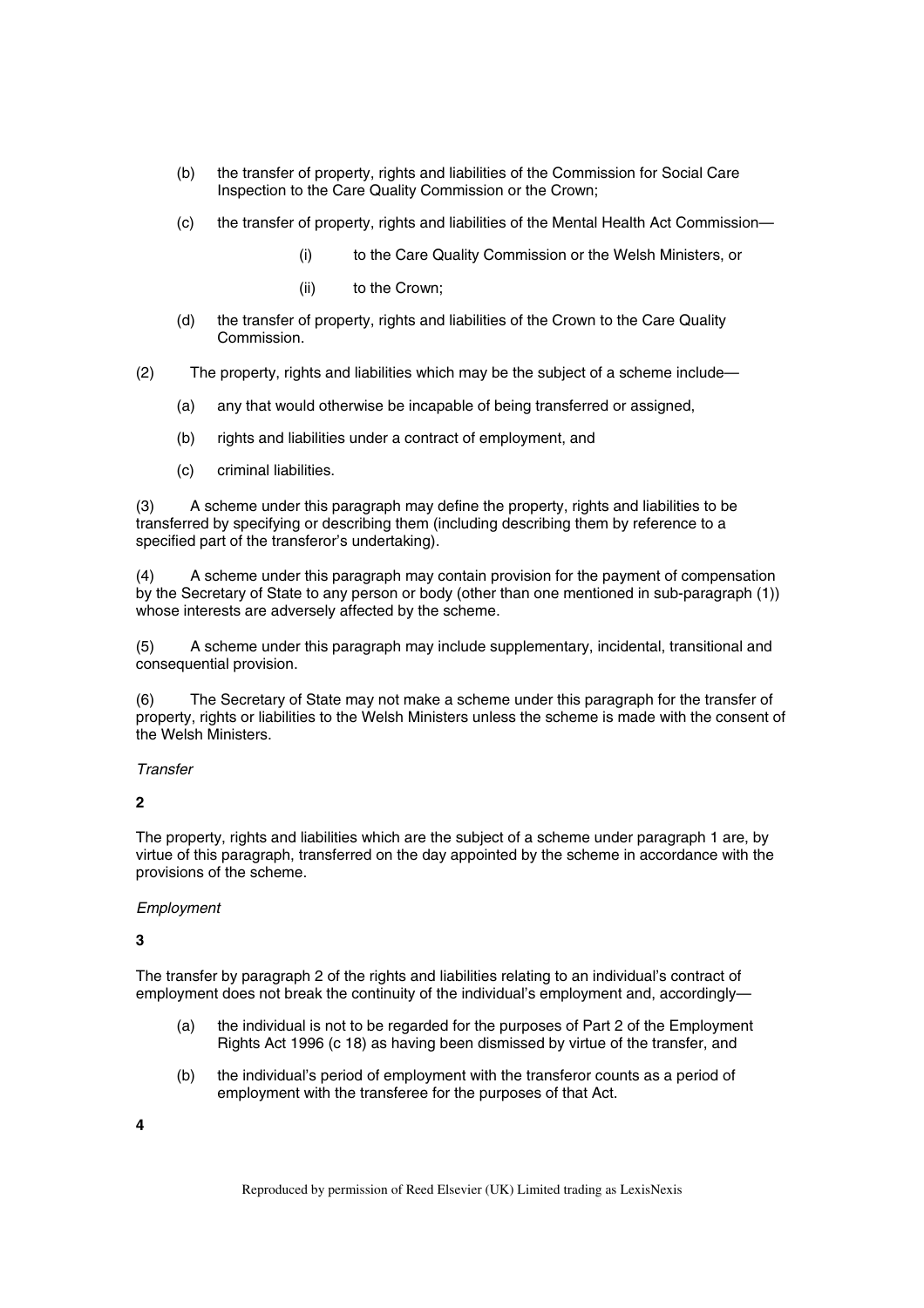(1) Paragraph 2 does not operate to transfer the rights and liabilities under an individual's contract of employment if, before the transfer takes effect, the individual informs the transferor or transferee that the individual objects to the transfer.

(2) Where an individual does inform the transferor or transferee as specified in subparagraph (1), the individual's contract of employment with the transferor is terminated immediately before the date on which the transfer would occur; but the individual is not, for any purpose, to be regarded as having been dismissed by the transferor.

(3) This paragraph is without prejudice to any right of an individual employed by a transferor to terminate the individual's contract of employment if (apart from the change of employer) a substantial change is made to the individual's detriment in the individual's working conditions.

## *Transitional*

**5** 

(1) Anything done by or in relation to the transferor for the purposes of or in connection with anything transferred by paragraph 2 which is in effect immediately before it is transferred is to be treated as if done by or in relation to the transferee.

(2) There may be continued by or in relation to the transferee anything (including legal proceedings) relating to anything so transferred which is in the process of being done by or in relation to the transferor immediately before it is transferred.

(3) A reference to the transferor in any document relating to anything so transferred is to be taken (so far as necessary for the purposes of or in consequence of the transfer) as a reference to the transferee.

(4) A transfer under paragraph 2 does not affect the validity of anything done by or in relation to the transferor before the transfer takes effect.

## **NOTES**

## **Initial Commencement**

*To be appointed* 

To be appointed: see s 170(3).

## **Appointment**

Appointment: 1 October 2008: see SI 2008/2497, art 2(o).

## **Extent**

This Schedule does not extend to Scotland: see s 169(1).

# **SCHEDULE 3 AMENDMENTS OF MENTAL HEALTH ACT 1983**

Section 52

## **1**

In this Schedule "the MHA" means the Mental Health Act 1983 (c 20).

## **2**

In section 57 of the MHA (treatment requiring consent and a second opinion), in subsection (2)(a), for "the Secretary of State" (in both places) substitute "the regulatory authority".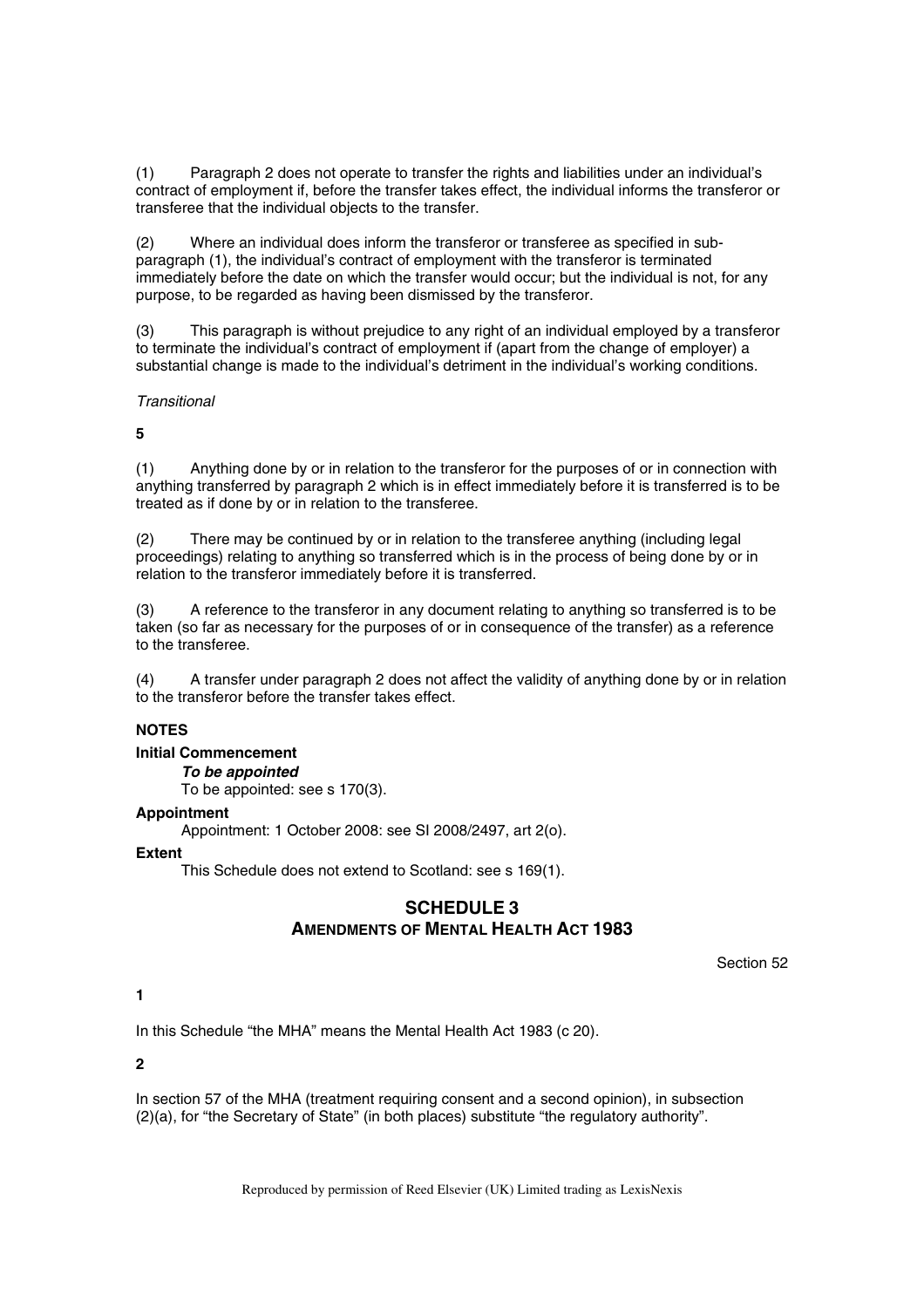**3** 

In section 58 of the MHA (treatment requiring consent or a second opinion), in subsection (3)(a), for "the Secretary of State" substitute "the regulatory authority".

**4** 

(1) Section 61 of the MHA (review of treatment) is amended as follows.

(2) For "the Secretary of State" (wherever occurring) substitute "the regulatory authority".

(3) In subsection (3), after "to him" insert "(whether in England or Wales)".

**5** 

In section 64H of the MHA (certificates: supplementary provision), in subsections (4) and (5), for "appropriate national authority" substitute "regulatory authority".

**6** 

(1) Section 118 of the MHA (code of practice) is amended as follows.

(2) In subsection (2), for "appointed for the purposes of this section by the Secretary of State" substitute "appointed for the purposes of this section by the regulatory authority".

(3) After subsection (6) insert—

"(7) The Care Quality Commission may at any time make proposals to the Secretary of State as to the content of the code of practice which the Secretary of State must prepare, and from time to time revise, under this section in relation to England."

## **7**

(1) Section 119 of the MHA (practitioners approved for Part 4 and section 118) is amended as follows.

- (2) In subsection (1)—
	- (a) for "The Secretary of State" substitute "The regulatory authority",
	- (b) for "he" substitute "it", and
	- (c) for "by him" substitute "by the authority".

(3) In subsection (2), omit "by the Secretary of State".

## **8**

For section 120 of the MHA substitute—

## **"120 General protection of relevant patients**

(1) The regulatory authority must keep under review and, where appropriate, investigate the exercise of the powers and the discharge of the duties conferred or imposed by this Act so far as relating to the detention of patients or their reception into guardianship or to relevant patients.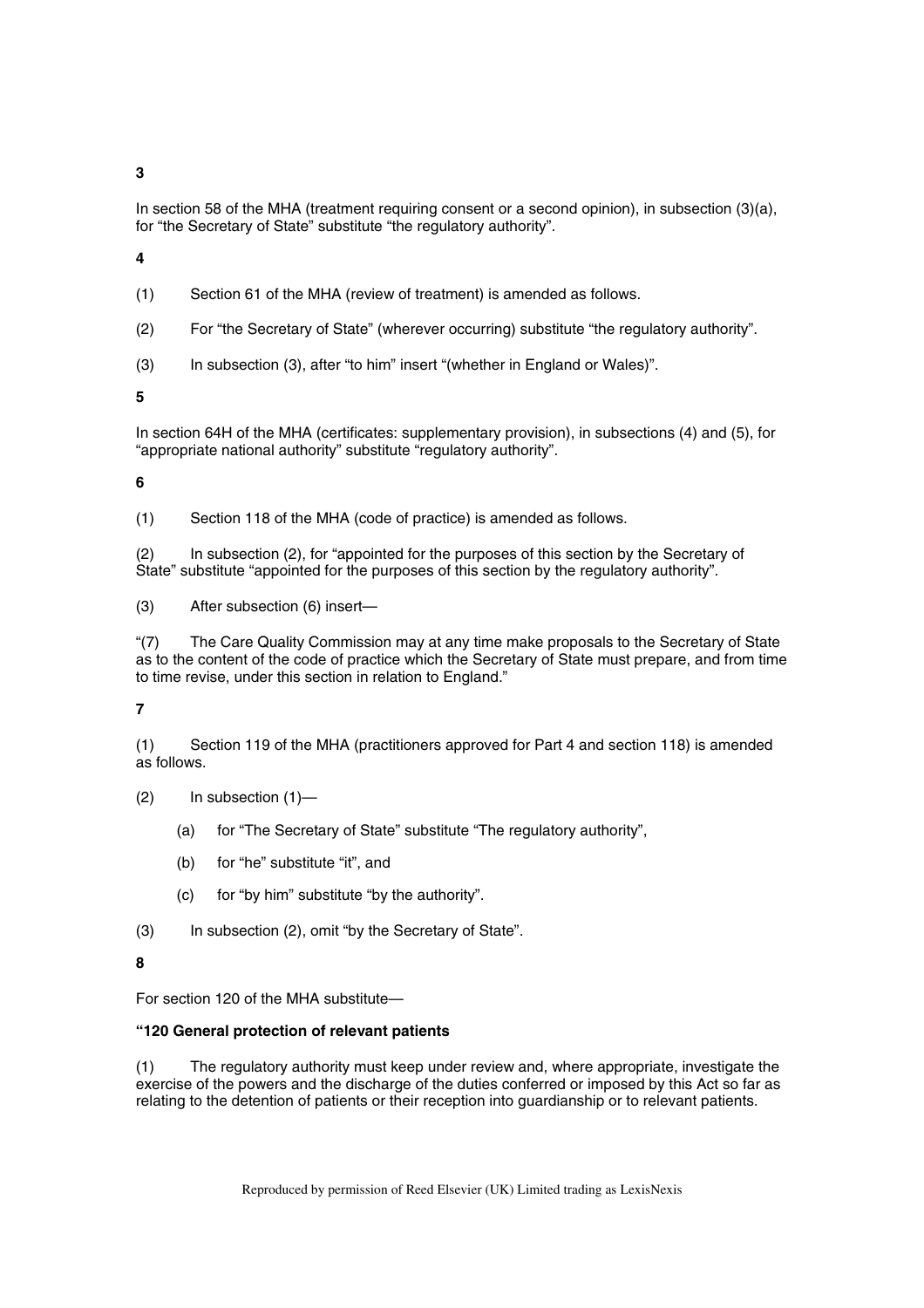- (2) Relevant patients are—
	- (a) patients liable to be detained under this Act,
	- (b) community patients, and
	- (c) patients subject to guardianship.

(3) The regulatory authority must make arrangements for persons authorised by it to visit and interview relevant patients in private—

- (a) in the case of relevant patients detained under this Act, in the place where they are detained, and
- (b) in the case of other relevant patients, in hospitals and regulated establishments and, if access is granted, other places.

(4) The regulatory authority must also make arrangements for persons authorised by it to investigate any complaint as to the exercise of the powers or the discharge of the duties conferred or imposed by this Act in respect of a patient who is or has been detained under this Act or who is or has been a relevant patient.

- (5) The arrangements made under subsection (4)—
	- (a) may exclude matters from investigation in specified circumstances, and
	- (b) do not require any person exercising functions under the arrangements to undertake or continue with any investigation where the person does not consider it appropriate to do so.

(6) Where any such complaint as is mentioned in subsection (4) is made by a Member of Parliament or a member of the National Assembly for Wales, the results of the investigation must be reported to the Member of Parliament or member of the Assembly.

(7) For the purposes of a review or investigation under subsection (1) or the exercise of functions under arrangements made under this section, a person authorised by the regulatory authority may at any reasonable time—

- (a) visit and interview in private any patient in a hospital or regulated establishment,
- (b) if the authorised person is a registered medical practitioner or approved clinician, examine the patient in private there, and
- (c) require the production of and inspect any records relating to the detention or treatment of any person who is or has been detained under this Act or who is or has been a community patient or a patient subject to guardianship.

(8) The regulatory authority may make provision for the payment of remuneration, allowances, pensions or gratuities to or in respect of persons exercising functions in relation to any review or investigation for which it is responsible under subsection (1) or functions under arrangements made by it under this section.

- (9) In this section "regulated establishment" means—
	- (a) an establishment in respect of which a person is registered under Part 2 of the Care Standards Act 2000, or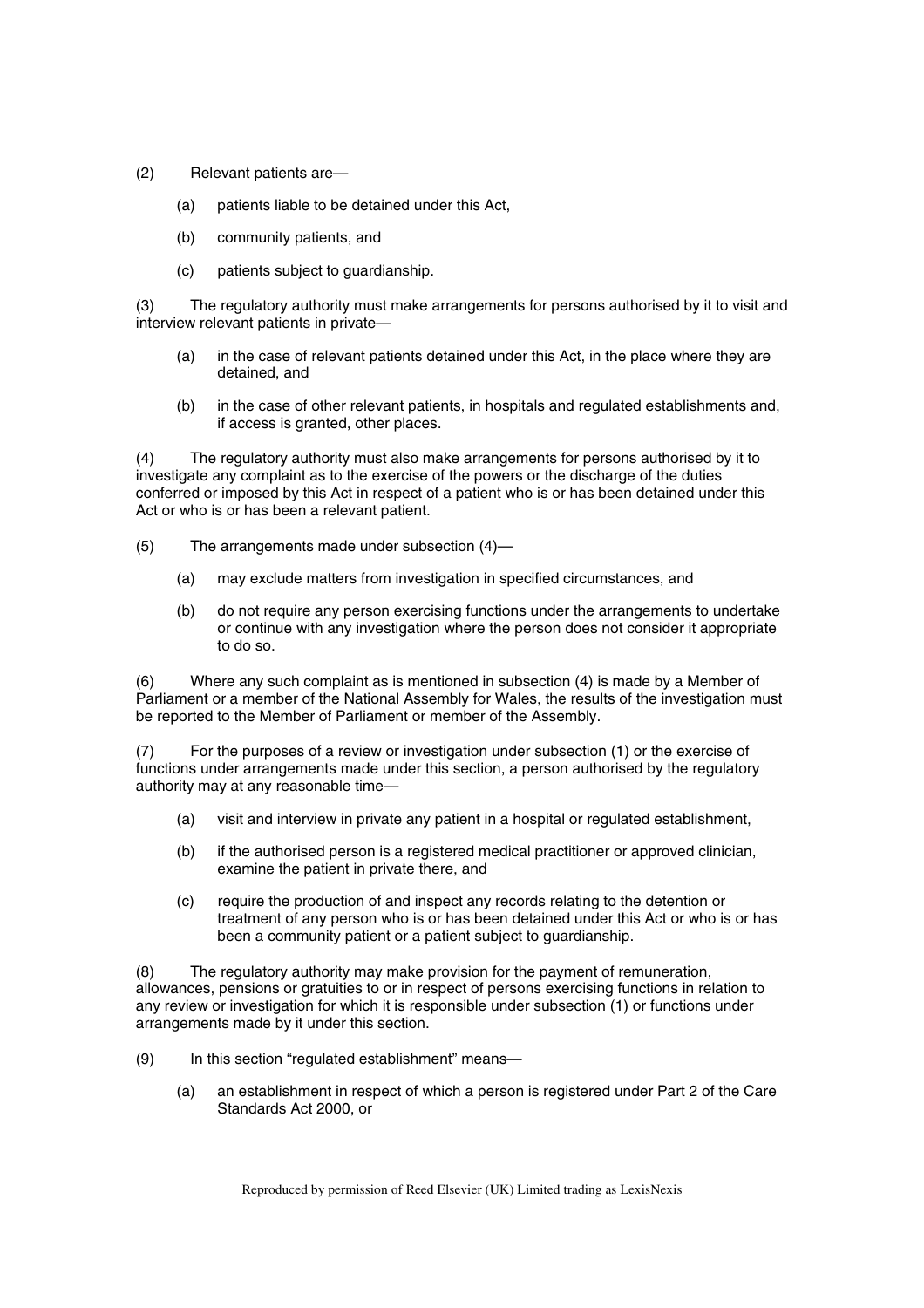(b) premises used for the carrying on of a regulated activity (within the meaning of Part 1 of the Health and Social Care Act 2008) in respect of which a person is registered under Chapter 2 of that Part."

**9** 

After section 120 of the MHA insert—

### **"120A Investigation reports**

(1) The regulatory authority may publish a report of a review or investigation carried out by it under section 120(1).

(2) The Secretary of State may by regulations make provision as to the procedure to be followed in respect of the making of representations to the Care Quality Commission before the publication of a report by the Commission under subsection (1).

(3) The Secretary of State must consult the Care Quality Commission before making any such regulations.

(4) The Welsh Ministers may by regulations make provision as to the procedure to be followed in respect of the making of representations to them before the publication of a report by them under subsection (1).

#### **120B Action statements**

(1) The regulatory authority may direct a person mentioned in subsection (2) to publish a statement as to the action the person proposes to take as a result of a review or investigation under section 120(1).

(2) The persons are—

- (a) the managers of a hospital within the meaning of Part 2 of this Act;
- (b) a local social services authority;
- (c) persons of any other description prescribed in regulations.

(3) Regulations may make further provision about the content and publication of statements under this section.

- (4) "Regulations" means regulations made—
	- (a) by the Secretary of State, in relation to England;
	- (b) by the Welsh Ministers, in relation to Wales.

## **120C Provision of information**

- (1) This section applies to the following persons—
	- (a) the managers of a hospital within the meaning of Part 2 of this Act;
	- (b) a local social services authority;
	- (c) persons of any other description prescribed in regulations.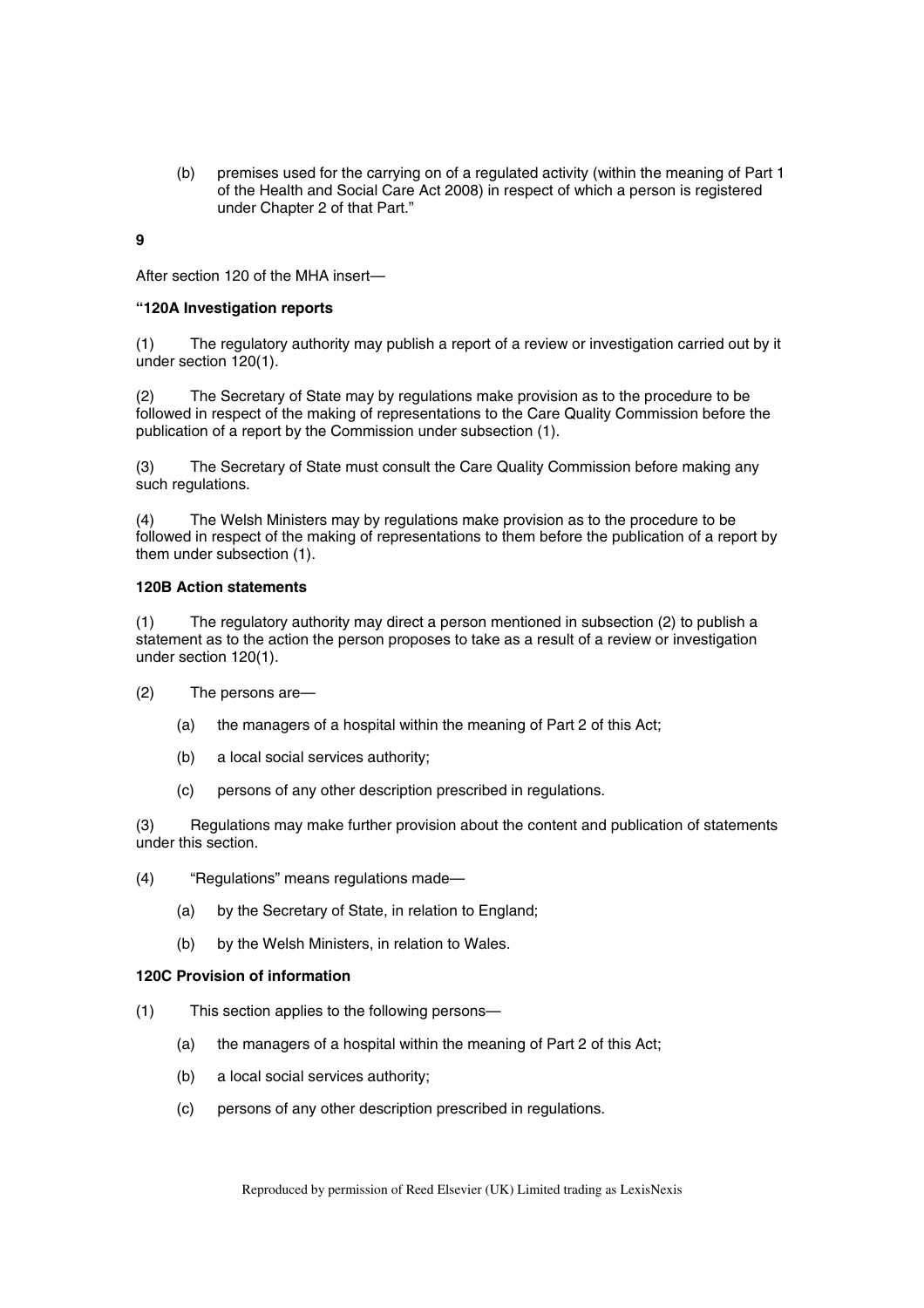(2) A person to whom this section applies must provide the regulatory authority with such information as the authority may reasonably request for or in connection with the exercise of its functions under section 120.

(3) A person to whom this section applies must provide a person authorised under section 120 with such information as the person so authorised may reasonably request for or in connection with the exercise of functions under arrangements made under that section.

- (4) This section is in addition to the requirements of section 120(7)(c).
- (5) "Information" includes documents and records.
- (6) "Regulations" means regulations made—
	- (a) by the Secretary of State, in relation to England;
	- (b) by the Welsh Ministers, in relation to Wales.

## **120D Annual reports**

(1) The regulatory authority must publish an annual report on its activities in the exercise of its functions under this Act.

(2) The report must be published as soon as possible after the end of each financial year.

(3) The Care Quality Commission must send a copy of its annual report to the Secretary of State who must lay the copy before Parliament.

(4) The Welsh Ministers must lay a copy of their annual report before the National Assembly for Wales.

- (5) In this section "financial year" means—
	- (a) the period beginning with the date on which section 52 of the Health and Social Care Act 2008 comes into force and ending with the next 31 March following that date, and
	- (b) each successive period of 12 months ending with 31 March."

## **10**

In section 129 of the MHA (obstruction), in subsection (1), after paragraph (c) insert—

"(ca) fails to comply with a request made under section 120C; or".

**11** 

- (1) Section 134 of the MHA (correspondence of patients) is amended as follows.
- (2) In subsection (3), after paragraph (c) insert—

"(ca) the Care Quality Commission;".

- (3) In subsection (6), for "section 121(7) and (8) above" substitute "section 134A(1) to (4)".
- (4) In subsection (9), after "this section" insert "and section 134A".
- **12**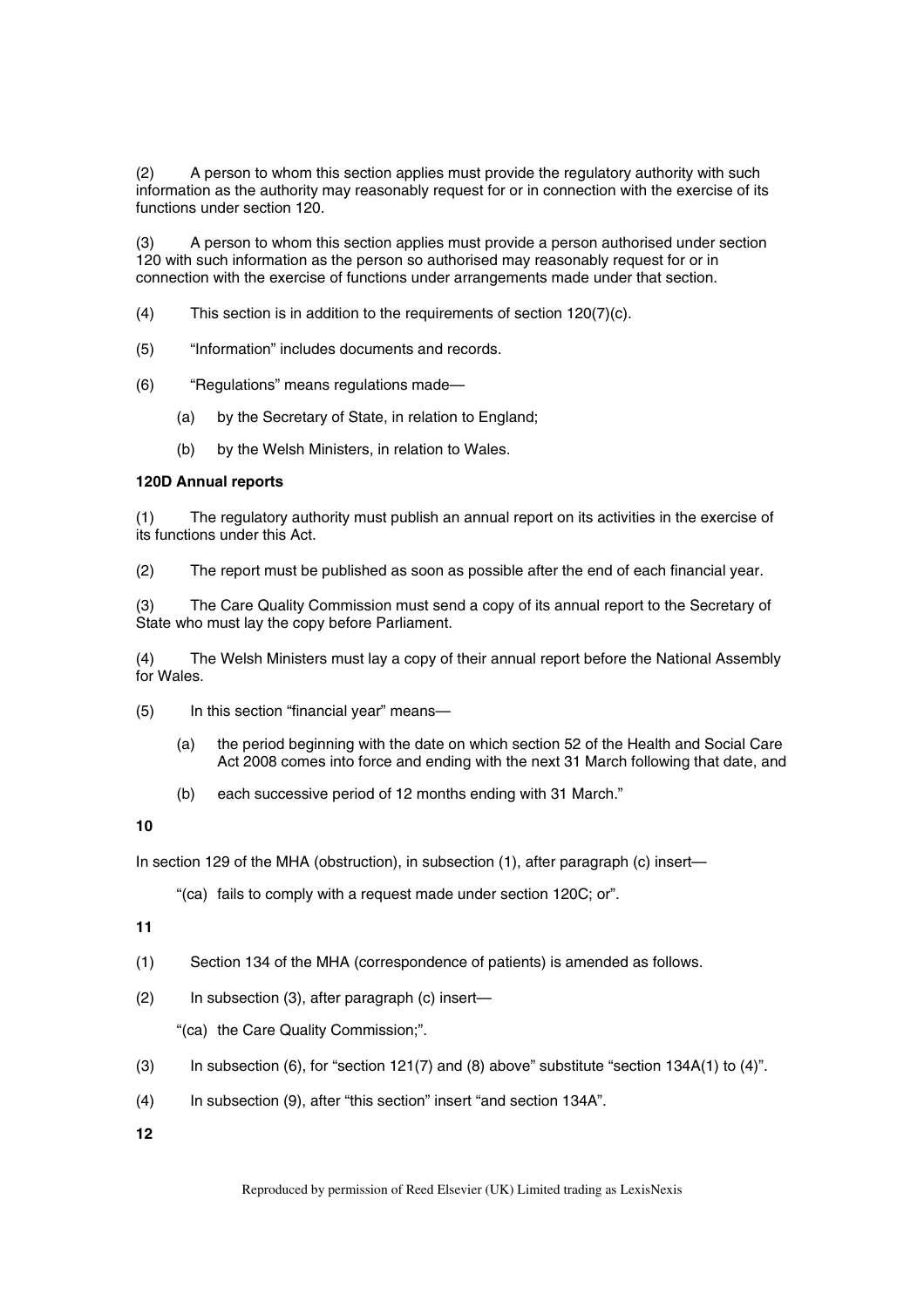After section 134 of the MHA insert—

#### **"134A Review of decisions to withhold correspondence**

(1) The regulatory authority must review any decision to withhold a postal packet (or anything contained in it) under subsection (1)(b) or (2) of section 134 if an application for a review of the decision is made—

- (a) in a case under subsection (1)(b) of that section, by the patient; or
- (b) in a case under subsection (2) of that section, either by the patient or by the person by whom the postal packet was sent.

(2) An application under subsection (1) must be made within 6 months of receipt by the applicant of the notice referred to in section 134(6).

(3) On an application under subsection (1), the regulatory authority may direct that the postal packet (or anything contained in it) is not to be withheld.

(4) The managers of the hospital concerned must comply with any such direction.

(5) The Secretary of State may by regulations make provision in connection with the making to and determination by the Care Quality Commission of applications under subsection (1), including provision for the production to the Commission of any postal packet which is the subject of such an application.

(6) The Welsh Ministers may by regulations make provision in connection with the making to them of applications under subsection (1), including provision for the production to them of any postal packet which is the subject of such an application."

## **13**

In section 145 of the MHA (general interpretation), in subsection (1), insert at the appropriate place—

""the regulatory authority" means—

- (a) in relation to England, the Care Quality Commission;
- (b) in relation to Wales, the Welsh Ministers;".

## **NOTES**

## **Initial Commencement**

*Royal Assent* 

Paras 9, 12: Royal Assent (in so far as they confer power to make subordinate legislation): 21 July 2008: see s 170(1)(b).

#### *To be appointed*

Paras 1–8, 10, 11, 13: To be appointed: see s 170(3).

Paras 9, 12: To be appointed (for remaining purposes): see s 170(3).

## **Appointment**

Paras 1–8, 10, 11, 13: Appointment: 1 April 2009: see SI 2009/462, art 2(1), Sch 1, para 33.

Paras 9, 12: Appointment (for remaining purposes): 1 April 2009: see SI 2009/462, art 2(1), Sch 1, para 33.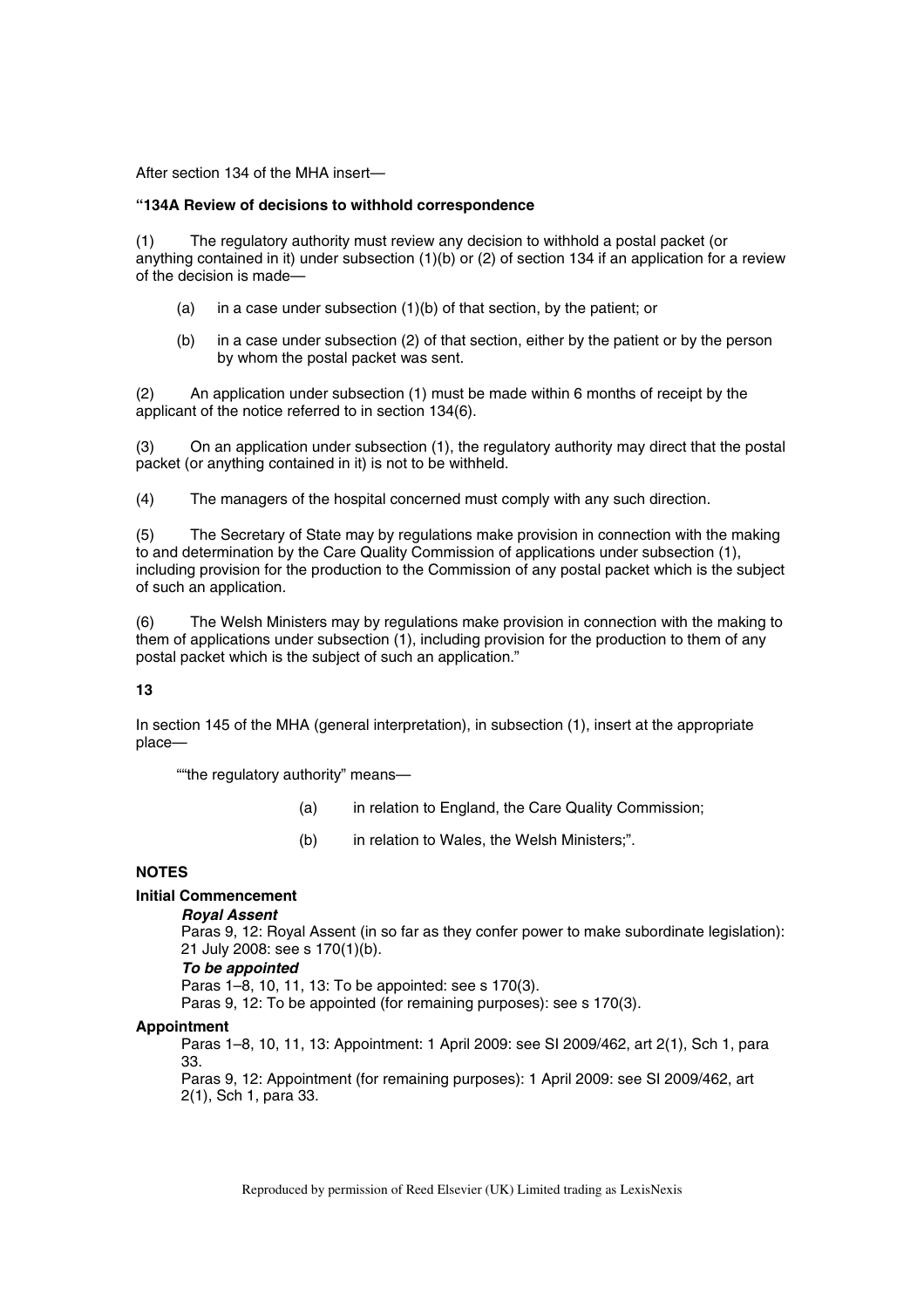# **SCHEDULE 4 INTERACTION WITH OTHER AUTHORITIES**

Section 66

# Part 1 Interpretation

#### *Inspection authorities*

**1** 

(1) In this Schedule references to inspection authorities are to be read in accordance with sub-paragraph (2) or (3), as the case may be.

- (2) For the purposes of paragraph 5 or 6 the inspection authorities are—
	- (a) Her Majesty's Chief Inspector of Prisons,
	- (b) Her Majesty's Chief Inspector of Constabulary,
	- (c) Her Majesty's Chief Inspector of the Crown Prosecution Service,
	- (d) Her Majesty's Chief Inspector of the National Probation Service for England and Wales,
	- $(e) \quad \ldots$
	- (f) Her Majesty's Chief Inspector of Education, Children's Services and Skills, and
	- (g) the Audit Commission for Local Authorities and the National Health Service in England.
- (3) For the purposes of paragraph 7 the inspection authorities are—
	- (a) Her Majesty's Chief Inspector of Prisons,
	- (b) Her Majesty's Inspectors of Constabulary,
	- (c) Her Majesty's Chief Inspector of the Crown Prosecution Service,
	- (d) Her Majesty's Inspectorate of the National Probation Service for England and Wales,
	- $(e) \quad \ldots$
	- (f) Her Majesty's Chief Inspector of Education, Children's Services and Skills, and
	- (g) the Audit Commission for Local Authorities and the National Health Service in England.

#### *Inspection functions*

## **2**

In this Schedule "inspection functions" means functions relating to, or connected with, inspections carried out by the Commission under section 60.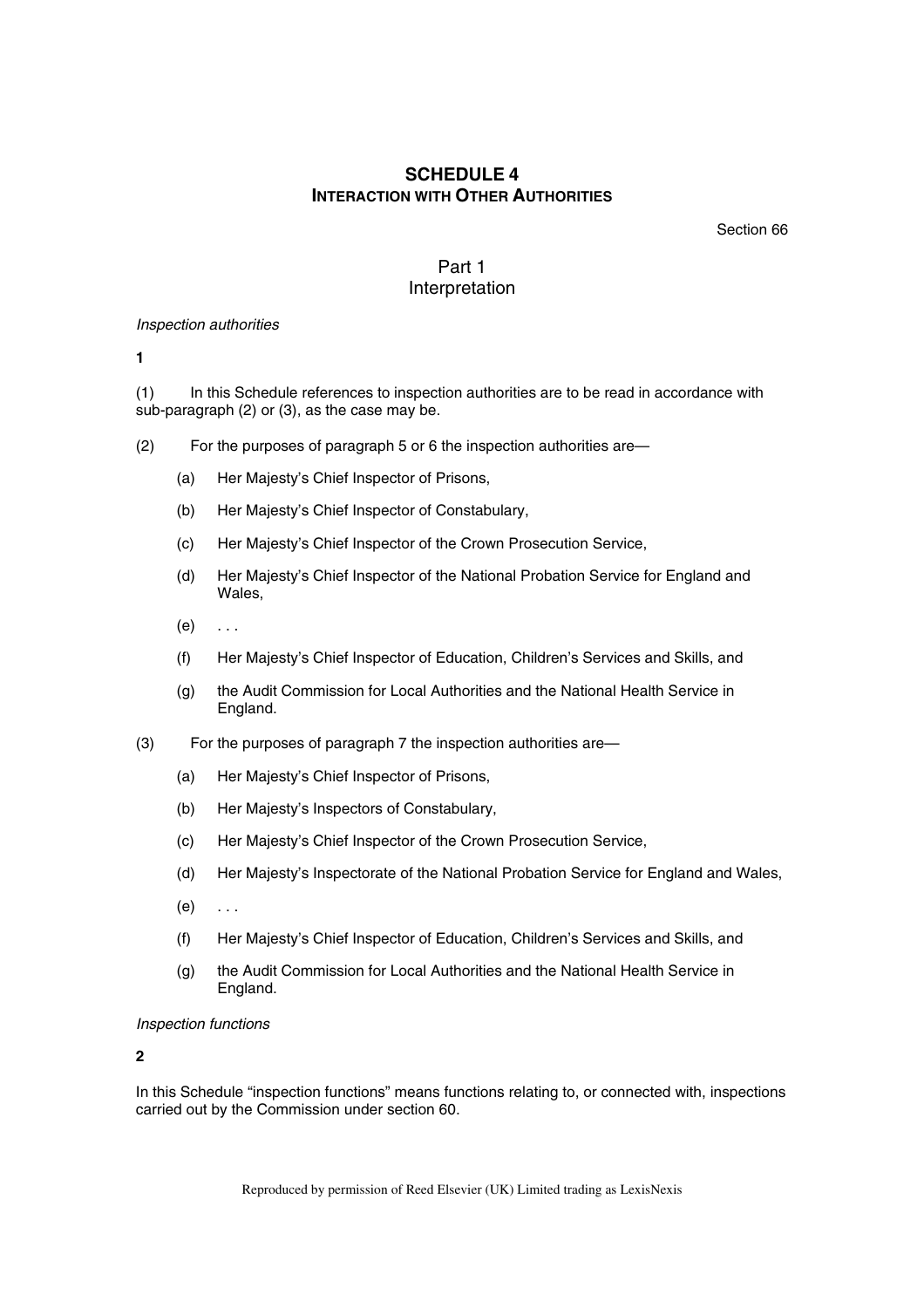## *Public authorities*

## **3**

(1) In this Schedule "public authority"—

- (a) includes any person certain of whose functions are functions of a public nature, but
- (b) does not include either House of Parliament or a person exercising functions in connection with proceedings in Parliament.

(2) Subject to paragraph 9(3), references in this Schedule to a public authority do not include a public authority outside the United Kingdom.

(3) In relation to a particular act, a person is not a public authority by virtue of sub-paragraph (1) if the nature of the act is private.

## **NOTES**

## **Initial Commencement**

*To be appointed* 

To be appointed: see s 170(3).

## **Appointment**

Paras 1, 3: Appointment: 1 October 2008: see SI 2008/2497, art 2(p)(i), (ii).

Para 2: Appointment: 1 April 2009: see SI 2009/462, art 2(1), Sch 1, para 34(a).

## **Extent**

This section does not extend to Scotland: see s 169(1).

## **Amendment**

Para 1: sub-para (2)(e) repealed by SI 2012/2401, art 2(6), Sch 1, paras 30, 31(a). Date in force: 18 September 2012: see SI 2012/2401, art 1(2).

Para 1: sub-para (3)(e) repealed by SI 2012/2401, art 2(6), Sch 1, paras 30, 31(b). Date in force: 18 September 2012: see SI 2012/2401, art 1(2).

## Part 2 Exercise of Functions

*Delegation of inspection functions to public authorities* 

## **4**

(1) The Commission may delegate any of its inspection functions (to such extent as it may determine) to another public authority.

(2) If the carrying out of an inspection is delegated under sub-paragraph (1) it is nevertheless to be regarded for the purposes of any enactment as carried out by the Commission.

*Inspection programmes and inspection frameworks* 

**5** 

(1) The Commission must from time to time, or at such times as the Secretary of State may specify by order, prepare—

(a) a document setting out what inspections it proposes to carry out (an "inspection programme"), and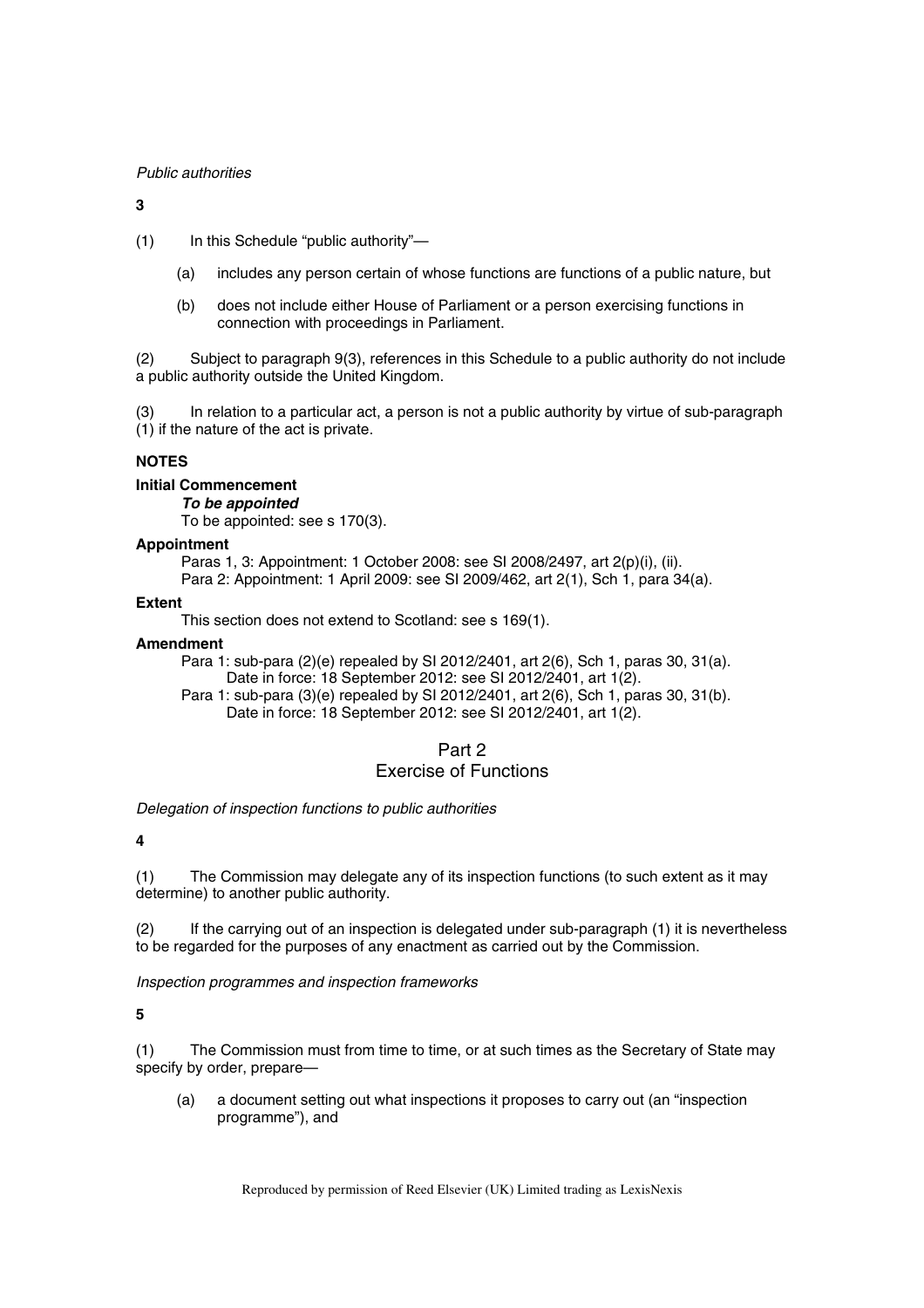(b) a document setting out the manner in which it proposes to exercise its functions of inspecting and reporting (an "inspection framework").

(2) Before preparing an inspection programme or an inspection framework the Commission must consult—

- (a) the Secretary of State,
- (b) the inspection authorities, and
- (c) any other person or body specified by an order made by the Secretary of State,

and it must send to each of those persons or bodies a copy of each programme or framework once it is prepared.

(3) The Secretary of State may by order specify the form that inspection programmes or inspection frameworks are to take.

(4) The Commission may determine that any document or combination of documents prepared for the purposes of any other enactment or enactments is to be treated as a document prepared for the purposes of sub-paragraph (1)(b) (so long as any requirements applying under or by virtue of this paragraph are complied with in relation to the document or documents concerned).

(5) Nothing in any inspection programme or inspection framework is to be read as preventing the Commission from making visits without notice.

*Inspections by other inspectors of activities within Commission's remit* 

**6** 

 $(1)$  If—

- (a) a specified inspector is proposing to carry out an inspection that would involve inspecting a specified organisation, and
- (b) the Commission considers that the proposed inspection would impose an unreasonable burden on the specified organisation, or would do so if carried out in a particular way,

the Commission must, subject to sub-paragraph (6), give a notice to the specified inspector requiring the inspector not to carry out the proposed inspection, or not to carry it out in that way.

(2) In this paragraph "specified inspector" means—

- (a) an inspection authority, or
- (b) any other person or body specified by order made by the Secretary of State.

(3) In this paragraph "specified organisation" means a person or body specified by order made by the Secretary of State.

(4) A person or body may be specified under sub-paragraph (3) in relation to particular functions or particular activities.

(5) In the case of a person or body so specified, sub-paragraph (1)(a) is to be read as referring to an inspection that would involve inspecting the discharge by that person or body of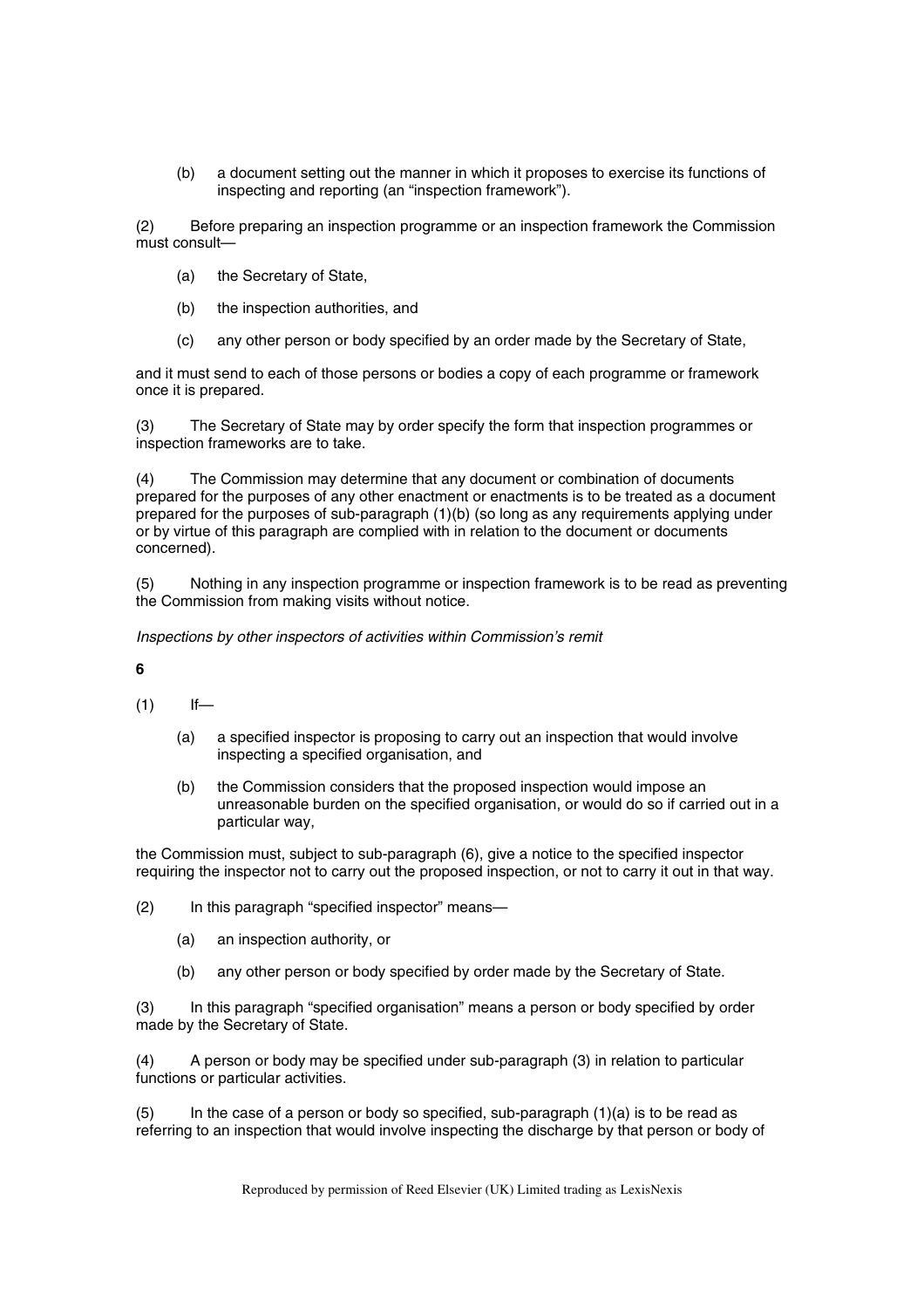any of the functions, or the carrying on by that person or body of any of the activities, in relation to which it is specified.

(6) The Secretary of State may by order specify cases or circumstances in which a notice need not, or may not, be given under this paragraph.

(7) Where a notice is given under this paragraph, the proposed inspection is not to be carried out, or (as the case may be) is not to be carried out in the manner mentioned in the notice; but this is subject to sub-paragraph (8).

(8) The Secretary of State, if satisfied that the proposed inspection—

- (a) would not impose an unreasonable burden on the specified organisation in question, or
- (b) would not do so if carried out in a particular manner,

may give consent to the inspection being carried out, or being carried out in that manner.

(9) The Secretary of State may by order make provision supplementing that made by this paragraph, including in particular—

- (a) provision about the form of notices;
- (b) provision prescribing the period within which notices are to be given;
- (c) provision prescribing circumstances in which notices are, or are not, to be made public;
- (d) provision for revising or withdrawing notices;
- (e) provision for setting aside notices not validly given.

#### *Co-operation*

**7** 

The Commission must co-operate with—

- (a) the inspection authorities, and
- (b) any other public authority specified by order made by the Secretary of State,

where it is appropriate to do so for the efficient and effective exercise of the Commission's functions.

#### *Joint action*

**8** 

(1) The Commission may act jointly with another public authority where it is appropriate to do so for the efficient and effective exercise of the Commission's functions.

(2) Sub-paragraph (1) is without prejudice to any other power the Commission may have to act jointly with another public authority.

#### *Advice or assistance for other public authorities*

Reproduced by permission of Reed Elsevier (UK) Limited trading as LexisNexis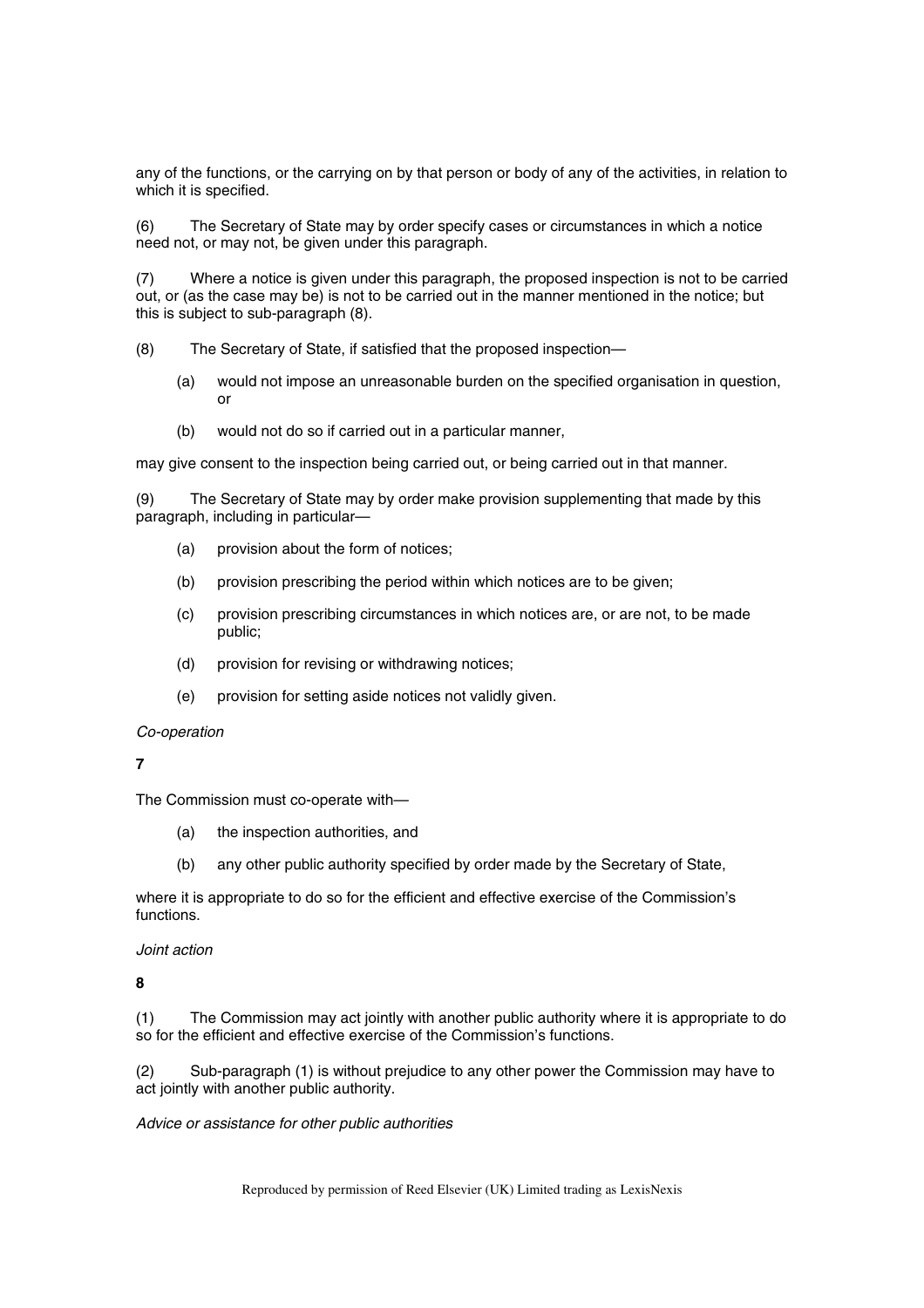#### **9**

(1) The Commission may, if it thinks it appropriate to do so, provide advice or assistance to another public authority for the purpose of the exercise by that authority of that authority's functions.

(2) Advice or assistance under this paragraph may be provided on such terms, including terms as to payment, as the Commission thinks fit.

(3) In this paragraph the reference to another public authority includes a public authority in the Channel Islands or the Isle of Man.

*Inspections carried out under arrangements* 

## **10**

(1) The Commission may make arrangements with—

- (a) an inspection authority, or
- (b) any other public authority specified by order made by the Secretary of State,

to carry out, on behalf of the authority, inspections in England of any institution or matter which the Commission is not required or authorised to carry out by virtue of any other enactment.

(2) Inspections under this paragraph may be carried out on such terms, including terms as to payment, as the Commission thinks fit.

# **NOTES**

## **Initial Commencement**

*To be appointed* 

To be appointed: see s 170(3).

#### **Appointment**

Paras 4, 6, 9, 10: Appointment: 1 April 2009: see SI 2009/462, art 2(1), Sch 1, para 34(b)– (e).

Para 5: Appointment (for certain purposes): 1 October 2008: see SI 2008/2497, art 2(p)(iii). Para 5: Appointment (for remaining purposes): 1 October 2010: see SI 2010/807, art 2(2), Sch 1, Pt 2, para 29.

Paras 7, 8: Appointment: 1 October 2008: see SI 2008/2497, art 2(p)(iv).

#### **Extent**

This section does not extend to Scotland: see s 169(1).

#### **Subordinate Legislation**

Care Quality Commission (Specified Organisations etc) Order 2010, SI 2010/496 (made under para 6(3), (4) and (6)).

# **SCHEDULE 5 FURTHER AMENDMENTS RELATING TO PART 1**

Section 95

Part 1 Amendments of Care Standards Act 2000

**1**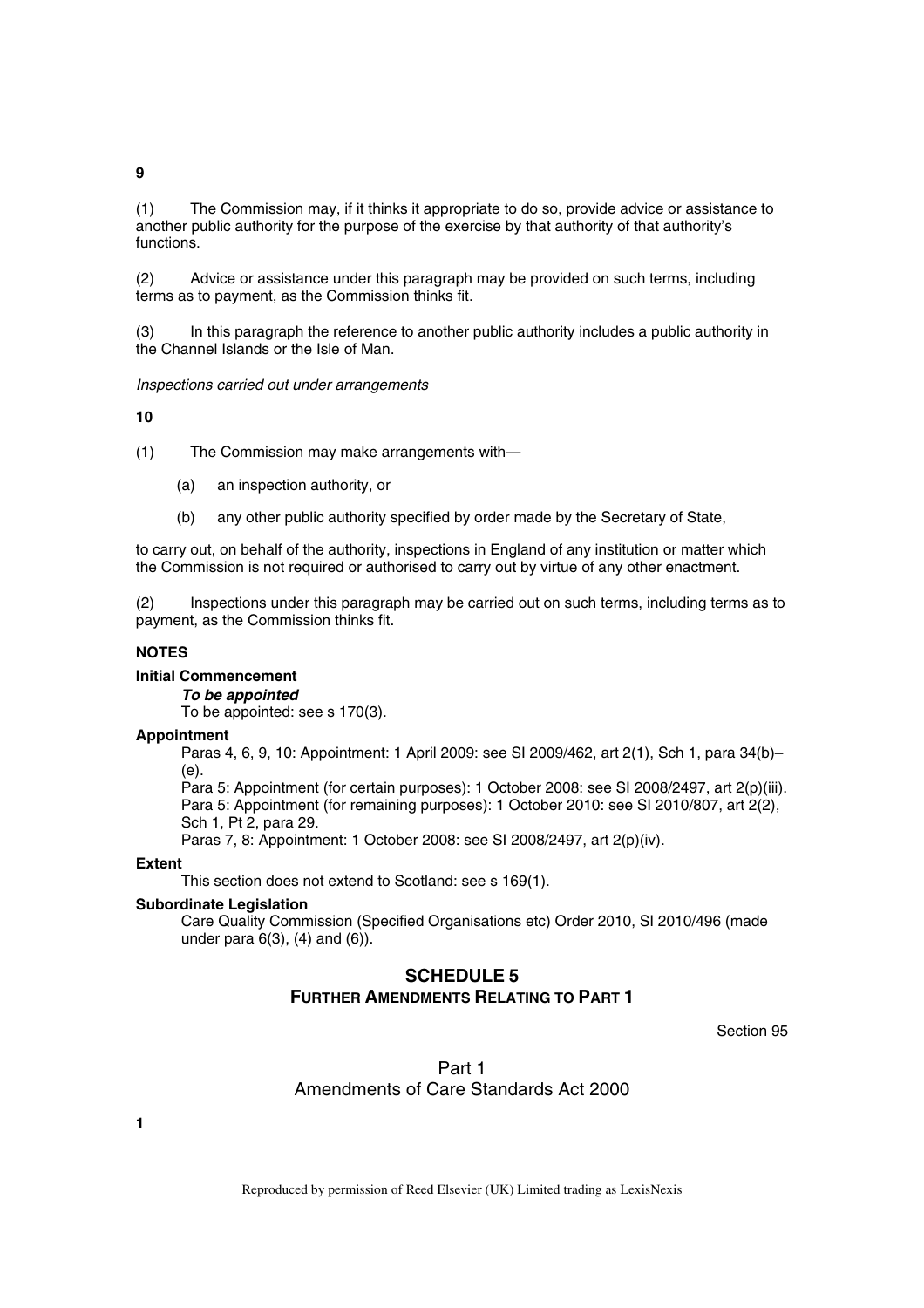In this Part of this Schedule "the 2000 Act" means the Care Standards Act 2000 (c 14).

**2** 

- (1) Section 1 of the 2000 Act (children's homes) is amended as follows.
- (2) In subsection (4), after "establishment" insert "in Wales".
- (3) After that subsection insert—
- "(4A) An establishment in England is not a children's home if it is—
	- (a) a hospital (within the meaning of the National Health Service Act 2006); or
	- (b) a residential family centre,

or if it is of a description excepted by regulations."

**3** 

In section 2 of the 2000 Act (independent hospitals etc), in subsection (1), after "this Act" insert "as it applies in relation to Wales".

**4** 

- (1) Section 3 of the 2000 Act (care homes) is amended as follows.
- (2) In subsection (3), after "establishment" insert "in Wales".
- (3) After that subsection insert—
- "(4) And an establishment in England is not a care home if it is—
	- (a) a hospital (within the meaning of the National Health Service Act 2006); or
	- (b) a children's home,

or if it is of a description excepted by regulations."

**5** 

- (1) Section 4 of the 2000 Act (other basic definitions) is amended as follows.
- (2) In subsection (8), for paragraph (a) substitute—
	- "(a) any reference to a description of establishment is a reference to—
		- (i) a children's home,

(ii) a children's home providing accommodation for the purpose of restricting liberty,

(iii) an independent hospital in Wales,

(iv) an independent hospital in Wales in which treatment or nursing (or both) are provided for persons liable to be detained under the Mental Health Act 1983,

Reproduced by permission of Reed Elsevier (UK) Limited trading as LexisNexis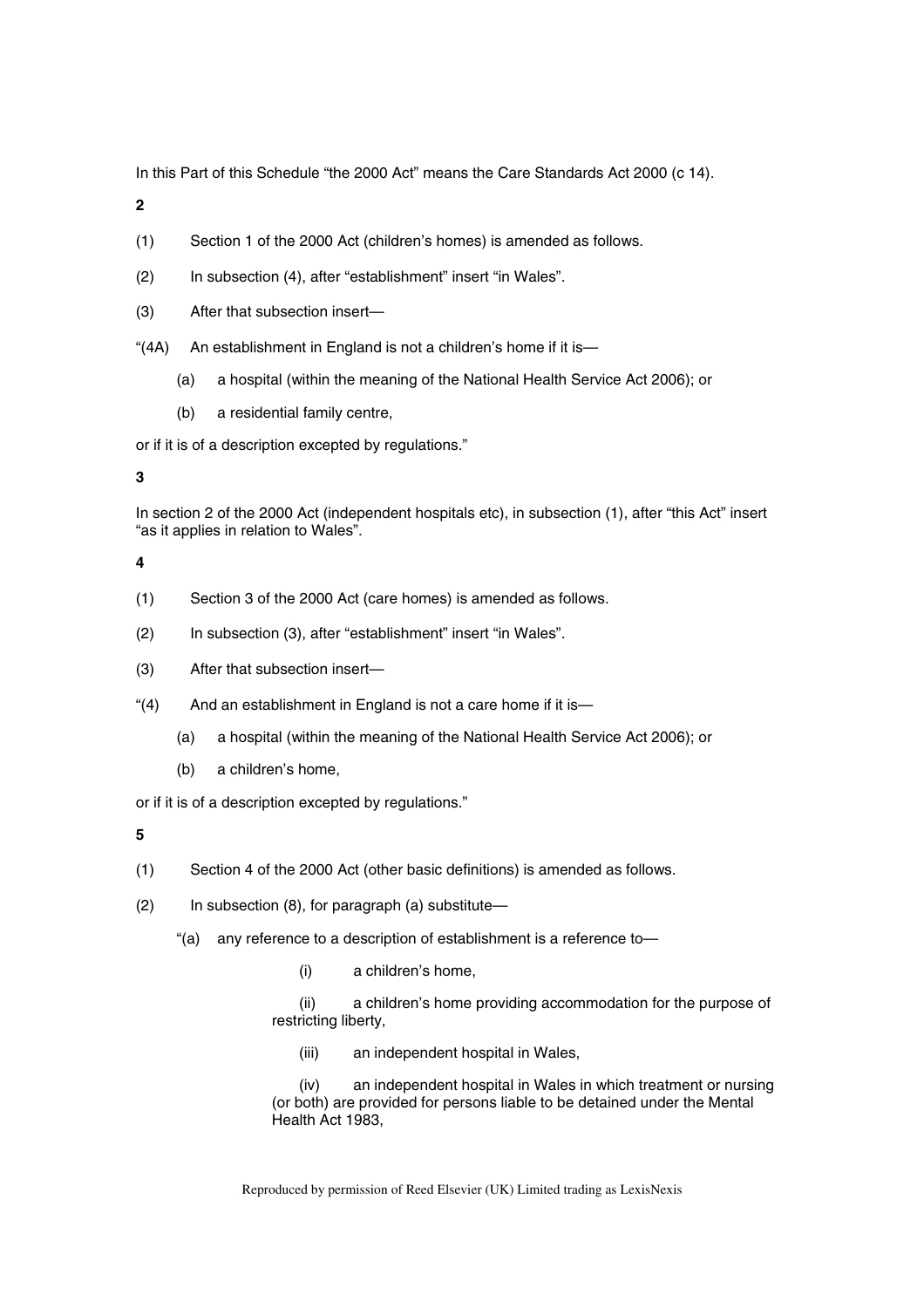- (v) an independent clinic in Wales,
- (vi) a care home in Wales, or
- (vii) a residential family centre;".
- (3) For subsection (9) substitute—
- "(9) Below in this Act—
	- (a) any reference to a description of agency is a reference to—

an independent medical agency in Wales or, where the activities of an independent medical agency are carried on from two or more branches, a branch in Wales of an independent medical agency,

(ii) a domiciliary care agency in Wales or, where the activities of a domiciliary care agency are carried on from two or more branches, a branch in Wales of a domiciliary care agency,

(iii) a nurses agency in Wales or, where the activities of a nurses agency are carried on from two or more branches, a branch in Wales of a nurses agency,

(iv) a fostering agency or, where the activities of a fostering agency are carried on from two or more branches, a branch of a fostering agency,

(v) a voluntary adoption agency, or

(vi) an adoption support agency or, where the activities of an adoption support agency are carried on from two or more branches, a branch of an adoption support agency;

(b) a reference to any agency is a reference to an agency or branch of any of those descriptions."

# **6**

- (1) Section 5 of the 2000 Act (registration authorities) is amended as follows.
- (2) In subsection (1)—
	- (a) for paragraph (a) substitute—
	- "(a) the registration authority in the case of establishments and agencies mentioned in subsection (1A) is Her Majesty's Chief Inspector of Education, Children's Services and Skills (referred to in this Act as "the CIECSS");", and
	- (b) in paragraph (b) for "in relation to Wales" substitute "in any other case".
- (3) After subsection (1) insert—
- "(1A) The establishments and agencies are—
	- (a) children's homes in England,
	- (b) residential family centres in England,

Reproduced by permission of Reed Elsevier (UK) Limited trading as LexisNexis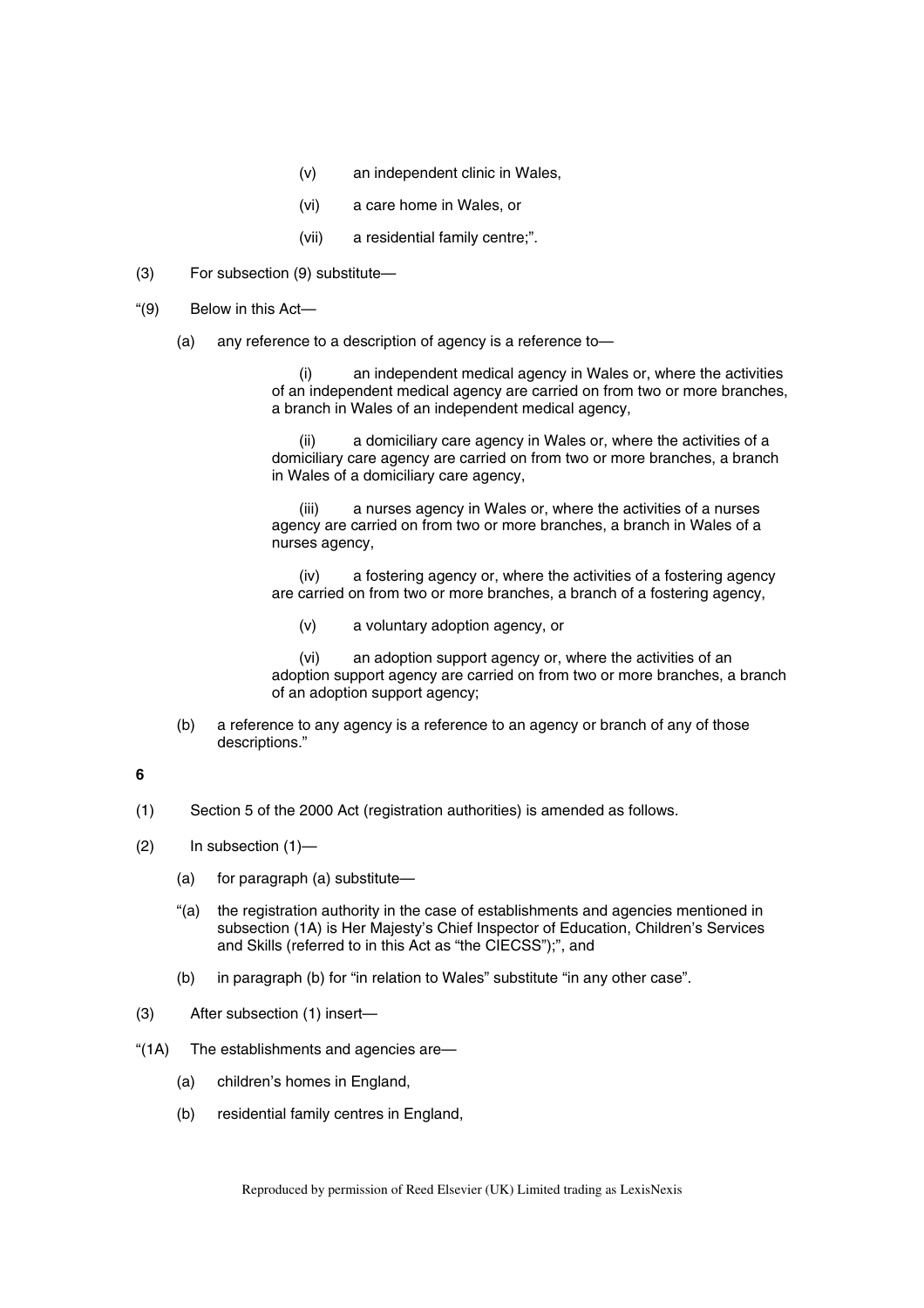- (c) fostering agencies in England or, where the activities of a fostering agency are carried on from two or more branches, the branches in England,
- (d) voluntary adoption agencies whose principal office is in England, and
- (e) adoption support agencies in England or, where the activities of an adoption support agency are carried on from two or more branches, the branches in England."

**7** 

Omit section 5A (general duties of Commission for Healthcare Audit and Inspection) and section 5B (general duties of Commission for Social Care Inspection) of the 2000 Act.

**8** 

(1) Section 8 of the 2000 Act (general functions of the Welsh Ministers) is amended as follows.

(2) For subsection (3A) substitute—

"(3A) But the functions which may be so specified do not include functions of making, confirming or approving subordinate legislation (as defined by section 158(1) of the Government of Wales Act 2006)."

- (3) In subsection (6)(b)(i), for "the CSCI" substitute "the Care Quality Commission".
- (4) In subsection (7), omit the words from ", other than" to the end.

**9** 

In section 10 of the 2000 Act (inquiries), omit subsection (6).

# **10**

In section 11 of the 2000 Act (requirement to register)—

- (a) omit subsection (2),
- (b) in subsection (3), for "subsections (1) and (2)" substitute "subsection (1)", and
- (c) in subsection (4), omit "the CHAI, the CSCI or".

**11** 

In section 12 of the 2000 Act (applications for registration), in subsection (2), for the words from "the amount determined" to the end substitute "the prescribed amount".

# **12**

In section 14 of the 2000 Act (cancellation of registration), in subsection (2), after paragraph (e) insert—

"(f) an offence under Part 1 of the Health and Social Care Act 2008 or regulations made under that Part."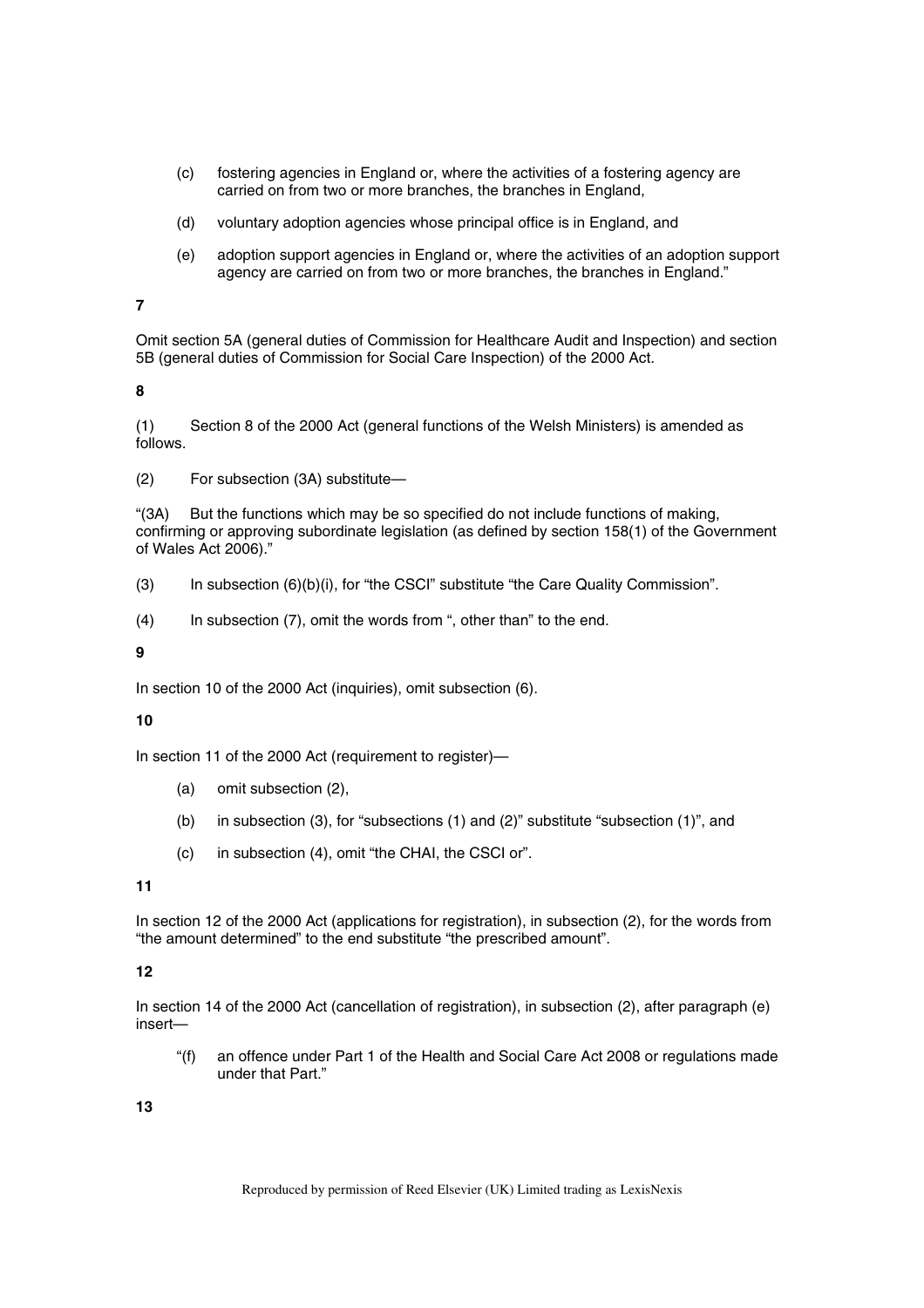After section 14 of the 2000 Act insert—

## **"14A Suspension of registration**

(1) The Welsh Ministers may at any time suspend for a specified period the registration of a person in respect of an establishment or agency for which the Welsh Ministers are the registration authority.

(2) Except where the Welsh Ministers give notice under section 20B, the power conferred by subsection (1) is exercisable only on the ground that the establishment or agency is being, or has at any time been, carried on otherwise than in accordance with the relevant requirements.

(3) The suspension of a person's registration does not affect the continuation of the registration (but see sections 24A and 26 as to offences).

(4) A period of suspension may be extended under subsection (1) on one or more occasions.

(5) Reference in this Part to the suspension of a person's registration is to suspension under this section, and related expressions are to be read accordingly.

(6) In this section "relevant requirements" has the same meaning as in section 14."

# **14**

In section 15 of the 2000 Act (applications by registered persons)—

(a) in subsection (1), at the end of paragraph (b) insert

"; or

- (c) for the cancellation of, or the variation of the period of, any suspension of the registration.",
- (b) in subsection (3)—
	- (i) after "(a)" insert "or (c)", and

(ii) for the words from "a fee of—" to the end substitute "a fee of the prescribed amount",

(c) after subsection (4) insert—

" $(4A)$  If the Welsh Ministers decide to grant an application under subsection  $(1)(c)$ , they must serve notice in writing of their decision on the applicant (stating, where applicable, the period as varied).", and

(d) for subsection (5) substitute—

"(5) If different amounts are prescribed under subsection (3), the regulations may provide for the appropriate Minister to determine which amount is payable in a particular case."

#### **15**

In section 16 of the 2000 Act (regulations about registration), in subsection (3), for the words from "an annual fee—" to the end substitute "an annual fee of the prescribed amount".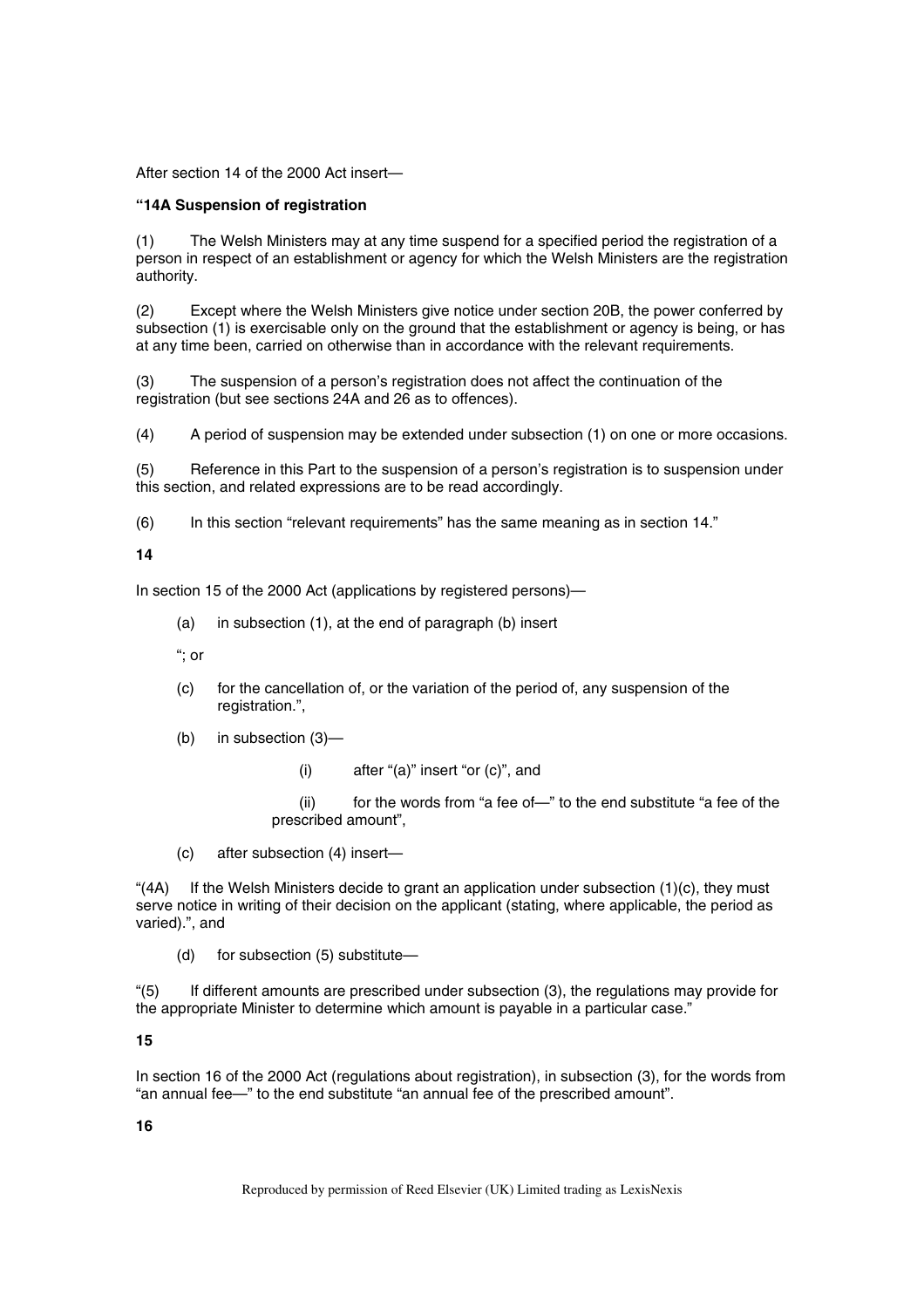In section 17 of the 2000 Act (notice of proposals)—

- (a) in subsection (4), after "section 20" insert "or 20A or gives notice under section 20B",
- (b) after paragraph (a) of that subsection insert—
- "(aa) to suspend the registration or extend a period of suspension;", and
- (c) in subsection (5), after "(a)" insert "or (c)".

# **17**

In section 19 of the 2000 Act (notice of decisions), in subsection (4)—

- (a) omit the word "and" at the end of paragraph (b), and
- (b) after that paragraph insert—
- "(ba) in the case of a decision to adopt a proposal under section  $17(4)(aa)$ , state the period (or extended period) of suspension; and".

### **18**

- (1) Section 20 of the 2000 Act (urgent procedure for cancellation etc) is amended as follows.
- (2) In subsection (1)—
	- (a) after "If" insert "in respect of an establishment or agency for which the CIECSS is the registration authority",
	- (b) in paragraph (a), for "the registration authority" substitute "the CIECSS", and
	- (c) in sub-paragraph (i) of that paragraph, for "an" substitute "the".
- (3) In subsection (3), for "the registration authority" substitute "the CIECSS".
- (4) In subsection (5), for "the registration authority" substitute "the CIECSS".
- (5) For subsection (6) substitute—
- "(6) For the purposes of this section the appropriate authorities are—
	- (a) the local authority in whose area the establishment or agency is situated; and
	- (b) any other statutory authority whom the CIECSS thinks it appropriate to notify."

# (6) Accordingly, for the heading of section 20 substitute "**Urgent procedure for cancellation, variation etc: England".**

#### **19**

After section 20 of the 2000 Act insert—

## **"20A Urgent procedure for cancellation: Wales**

(1) If in respect of an establishment or agency for which the Welsh Ministers are the registration authority—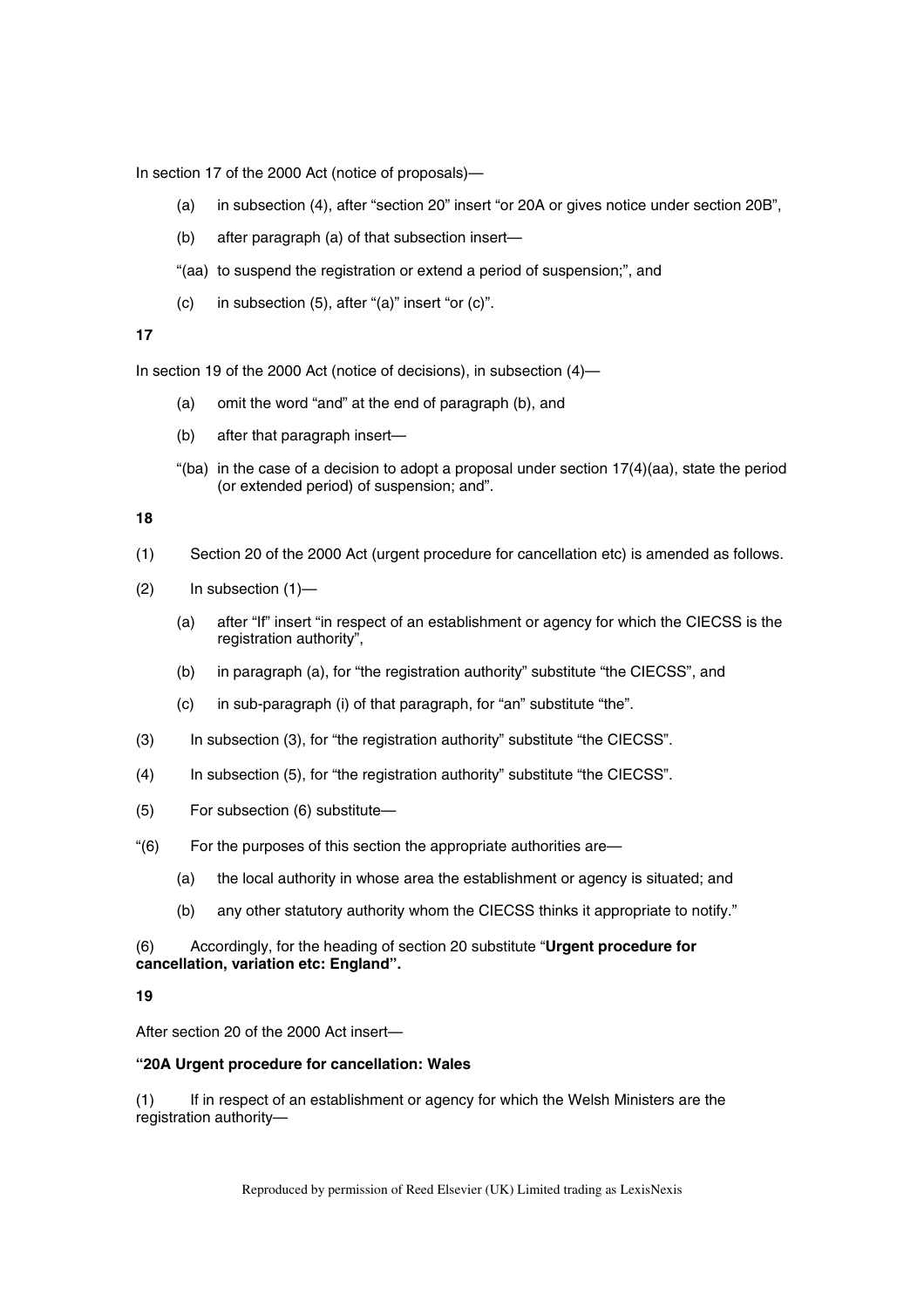- (a) the Welsh Ministers apply to a justice of the peace for an order cancelling the registration of a person in respect of the establishment or agency, and
- (b) it appears to the justice that, unless the order is made, there will be a serious risk to a person's life, health or well-being,

the justice may make the order, and the cancellation has effect from the time when the order is made.

(2) An application under subsection (1) may, if the justice thinks fit, be made without notice.

(3) As soon as practicable after the making of an application under this section, the Welsh Ministers must notify the appropriate authorities of the making of the application.

(4) An order under subsection (1) is to be in writing.

(5) Where such an order is made, the Welsh Ministers must, as soon as practicable after the making of the order, serve on the person registered in respect of the establishment or agency—

- (a) a copy of the order, and
- (b) notice of the right of appeal conferred by section 21.
- (6) For the purposes of this section the appropriate authorities are—
	- (a) the local authority in whose area the establishment or agency is situated,
	- (b) the Local Health Board in whose area the establishment or agency is situated, and
	- (c) any statutory authority not falling within paragraph (a) or (b) whom the Welsh Ministers think it appropriate to notify.
- (7) In this section "statutory authority" has the same meaning as in section 20.

#### **20B Urgent procedure for suspension or variation etc: Wales**

- (1) Subsection (2) applies where—
	- (a) a person is registered under this Part in respect of an establishment or agency for which the Welsh Ministers are the registration authority, and
	- (b) the Welsh Ministers have reasonable cause to believe that unless they act under this section any person will or may be exposed to the risk of harm.

(2) Where this subsection applies, the Welsh Ministers may, by giving notice in writing under this section to the person registered in respect of the establishment or agency, provide for any decision of the Welsh Ministers that is mentioned in subsection (3) to take effect from the time when the notice is given.

- (3) Those decisions are—
	- (a) a decision under section 13(5) to vary or remove a condition for the time being in force in relation to the registration or to impose an additional condition;
	- (b) a decision under section 14A to suspend the registration or extend the period of suspension.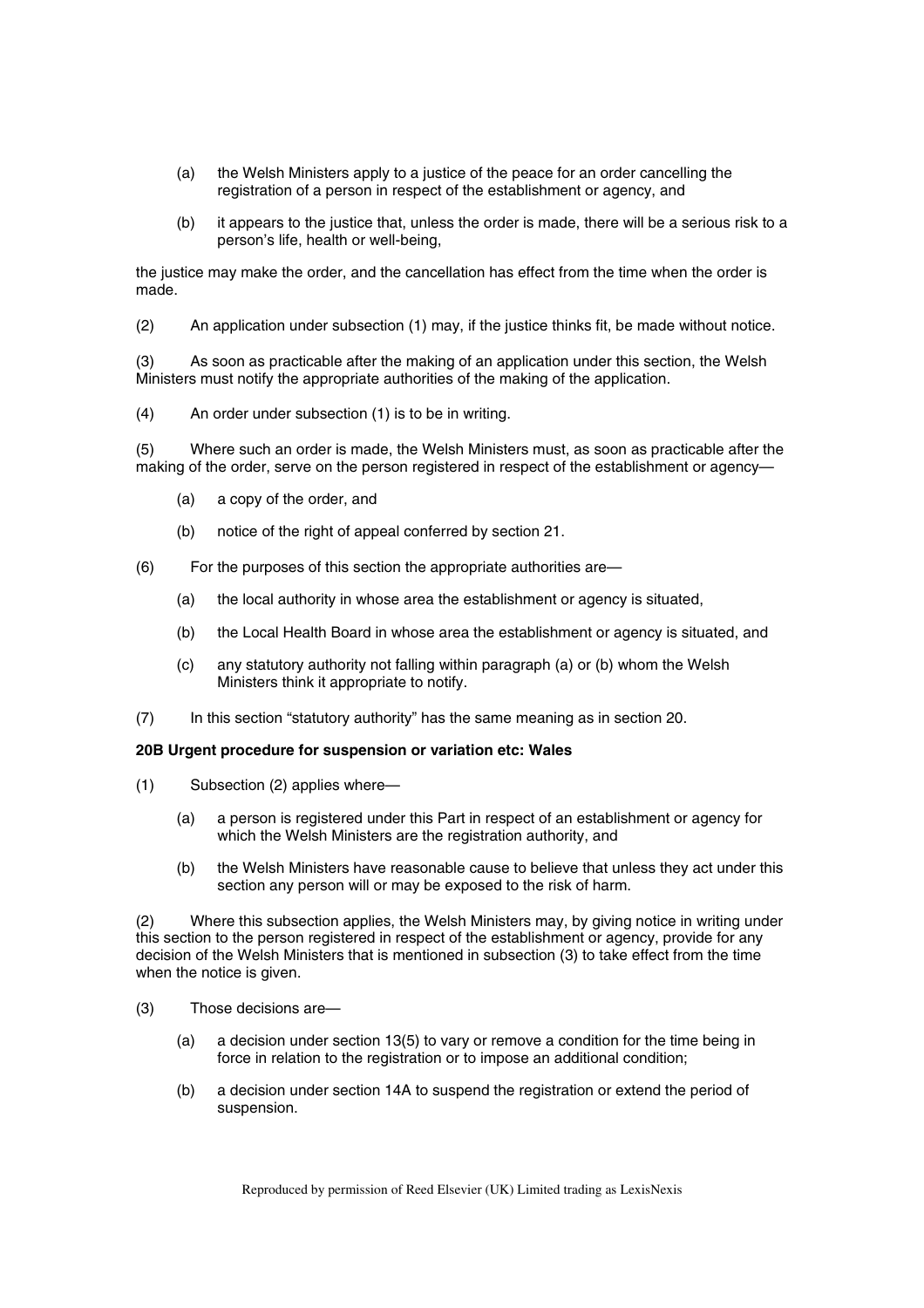- (4) The notice must—
	- (a) state that it is given under this section,
	- (b) state the Welsh Ministers' reasons for believing that the circumstances fall within subsection (1)(b),
	- (c) specify the condition as varied, removed or imposed or the period (or extended period) of suspension, and
	- (d) explain the right of appeal conferred by section 21."

**20** 

- (1) Section 21 of the 2000 Act (appeals to the Tribunal) is amended as follows.
- $(2)$  In subsection  $(1)(b)$ , after "20" insert "or 20A".

(3) In subsection (3), after "authority" insert ", other than a decision to which a notice under section 20B relates,".

(4) After subsection (4) insert—

"(4ZA) On an appeal against a decision to which a notice under section 20B relates, the Tribunal may confirm the decision or direct that it shall cease to have effect."

- (5) In subsection (5)—
	- (a) omit the word "or" at the end of paragraph (b), and
	- (b) after paragraph (c) insert

"; or

(d) to vary the period of any suspension."

(6) After subsection (5) insert—

"(6) Subsection (1) does not apply to a decision of the Welsh Ministers under section 30ZA (penalty notices)."

**21** 

In section 22 of the 2000 Act (regulation of establishments and agencies), in subsection (7)(i), for the words from "a fee of—" to the end substitute "a fee of the prescribed amount;".

**22** 

After section 24 of the 2000 Act insert—

# **"24A Offences relating to suspension**

(1) If a person who is registered under this Part in respect of an establishment or agency carries on or (as the case may be) manages the establishment or agency while the person's registration is suspended, the person is guilty of an offence.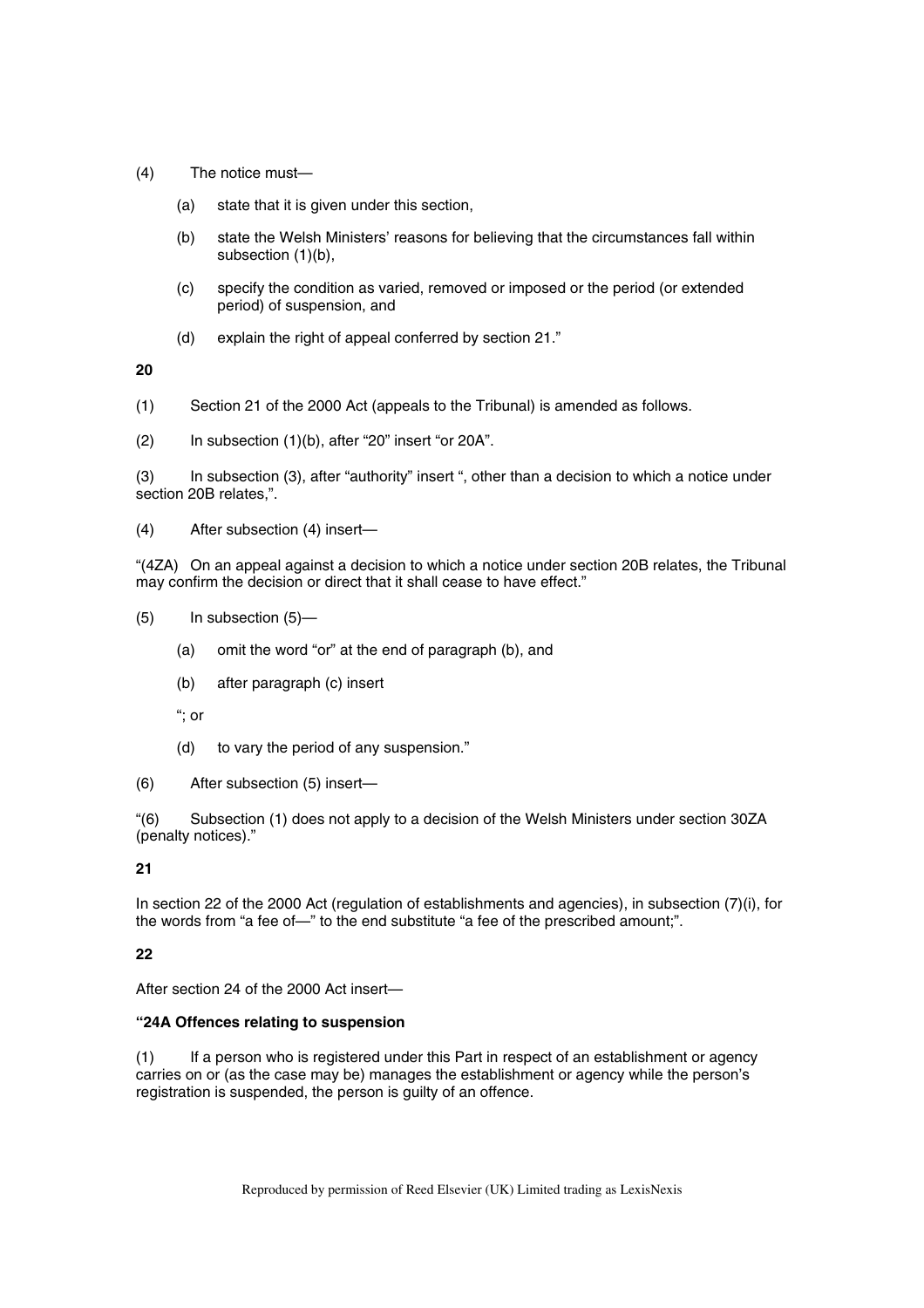(2) A person guilty of an offence under subsection (1) is liable on summary conviction to a fine not exceeding level 5 on the standard scale."

**23** 

In section 26 of the 2000 Act (false descriptions of establishments and agencies), after subsection (1) insert—

"(1A) If a person's registration under this Part has been suspended, the registration is to be treated for the purposes of subsection (1) as if it had not been effected."

# **24**

In section 29 of the 2000 Act (proceedings for offences)—

(a) for subsection (1) substitute—

"(1) Proceedings in respect of an offence under this Part or regulations made under it shall not, without the written consent of the Attorney General, be taken by any person other than the CIECSS or the Welsh Ministers.",

- (b) in subsection (2), for "a period of six months" substitute "the permitted period", and
- (c) after subsection (2) insert—

"(3) "The permitted period" means—

- (a) in the case of proceedings brought by the Welsh Ministers, a period of 12 months;
- (b) in any other case, a period of 6 months."

## **25**

After section 30 of the 2000 Act insert—

#### *"Penalty notices*

# **30ZA Penalty notices**

(1) Where the Welsh Ministers are satisfied that a person has committed a fixed penalty offence, they may give the person a penalty notice in respect of the offence.

(2) A fixed penalty offence is any relevant offence which—

- (a) relates to an establishment or agency for which the Welsh Ministers are the registration authority, and
- (b) is prescribed for the purposes of this section.
- (3) A relevant offence is—
	- (a) an offence under this Part or under regulations made under this Part, or
	- (b) an offence under regulations made under section 9 of the Adoption and Children Act 2002.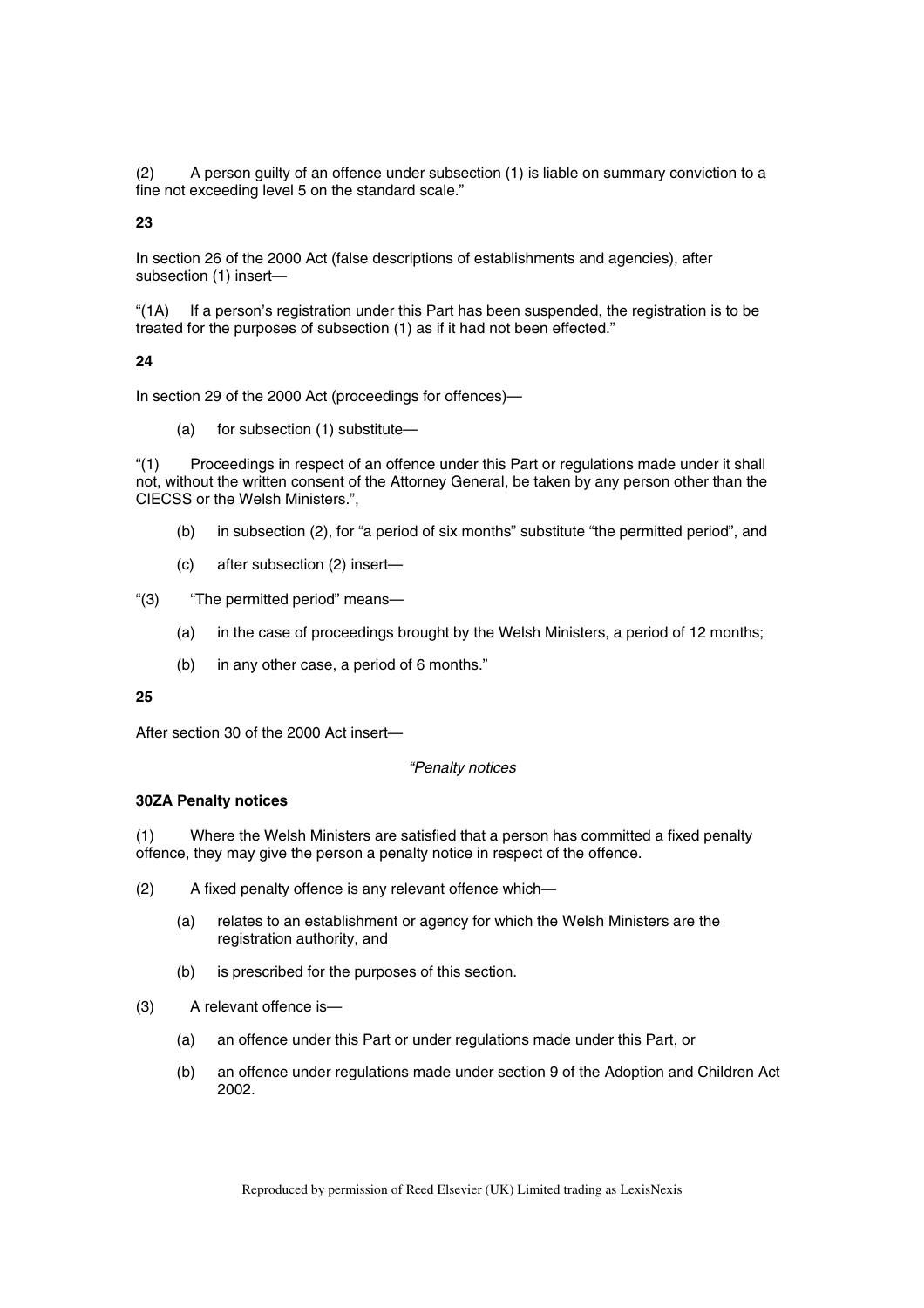(4) A penalty notice is a notice offering the person the opportunity of discharging any liability to conviction for the offence to which the notice relates by payment of a penalty in accordance with the notice.

(5) Where a person is given a penalty notice, proceedings for the offence to which the notice relates may not be instituted before the end of such period as may be prescribed.

(6) Where a person is given a penalty notice, the person cannot be convicted of the offence to which the notice relates if the person pays the penalty in accordance with the notice.

(7) Penalties under this section are payable to the Welsh Ministers.

(8) In this section "prescribed" means prescribed by regulations made by the Welsh Ministers.

### **30ZB Penalty notices: supplementary provision**

(1) The Welsh Ministers may by regulations make—

- (a) provision as to the form and content of penalty notices,
- (b) provision as to the monetary amount of the penalty and the time by which it is to be paid,
- (c) provision determining the methods by which penalties may be paid,
- (d) provision as to the records to be kept in relation to penalty notices,
- (e) provision for or in connection with the withdrawal, in prescribed circumstances, of a penalty notice, including—

(i) repayment of any amount paid by way of penalty under a penalty notice which is withdrawn, and

prohibition of the institution or continuation of proceedings for the offence to which the withdrawn notice relates,

(f) provision for a certificate—

(i) purporting to be signed by or on behalf of a prescribed person, and

(ii) stating that payment of any amount paid by way of penalty was or, as the case may be, was not received on or before a date specified in the certificate,

to be received in evidence of the matters so stated,

- (g) provision as to action to be taken if a penalty is not paid in accordance with a penalty notice, and
- (h) such other provision in relation to penalties or penalty notices as the Welsh Ministers think necessary or expedient.
- (2) Regulations under subsection (1)(b)—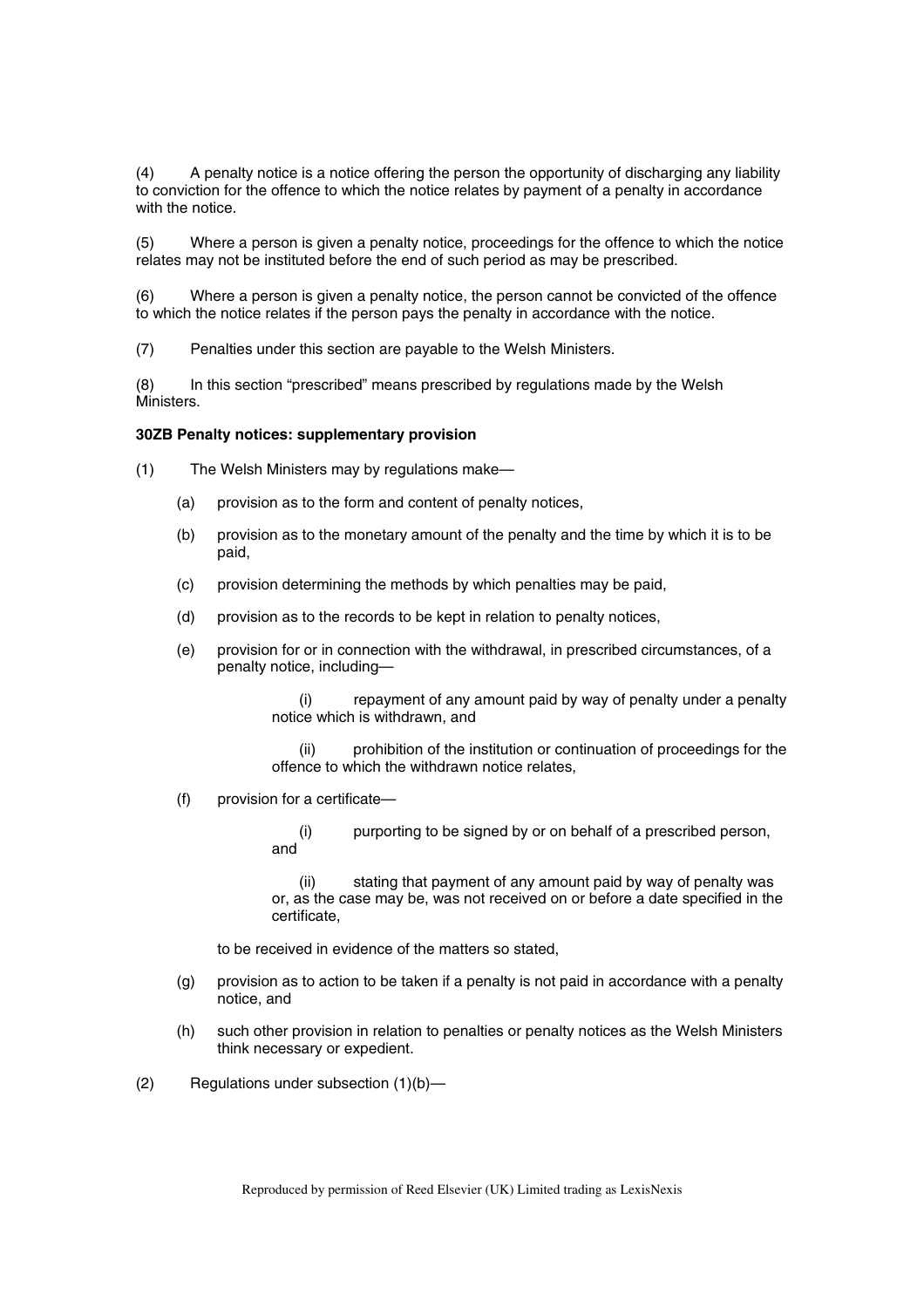- (a) may make provision for penalties of different amounts to be payable in different cases, including provision for the penalty payable under a penalty notice to differ according to the time by which it is paid, but
- (b) must secure that the amount of any penalty payable in respect of any offence does not exceed one half of the maximum amount of the fine to which a person committing the offence would be liable on summary conviction.
- (3) In this section—

"penalty" means a penalty under a penalty notice;

"penalty notice" has the meaning given by section 30ZA(4)."

**26** 

(1) In section 30A of the 2000 Act (notification of matters relating to persons carrying on or managing certain establishments or agencies), inserted by the Children and Young Persons Act 2008, subsection (2) is amended as follows.

- (2) After paragraph (a) insert—
	- "(aa) has decided to adopt a proposal under section  $17(4)(aa)$  to suspend the registration of P in respect of the establishment or agency or to extend any such suspension,
	- (ab) has given a notice under section 20B to suspend the registration of P in respect of the establishment or agency or to extend any such suspension,".
- (3) Omit the word "or" at the end of paragraph (b).
- (4) At the end of paragraph (c) insert

"or

(d) has given P a penalty notice under section 30ZA in respect of an offence which it alleges P committed in relation to the establishment or agency and P has paid the penalty in accordance with the notice,".

# **27**

In section 31 of the 2000 Act (inspections by persons authorised by registration authority), in subsection (7), for the words from "require" to "the CIECSS" substitute "require the CIECSS".

# **28**

(1) Section 42 of the 2000 Act (power to extend the application of Part 2) is amended as follows.

- $(2)$  In subsection  $(1)$ , after " $(2)$ " insert ",  $(2A)$ ".
- (3) For subsection (2) substitute—
- "(2) This subsection applies to—
	- (a) Welsh local authorities providing services in the exercise of their social services functions, and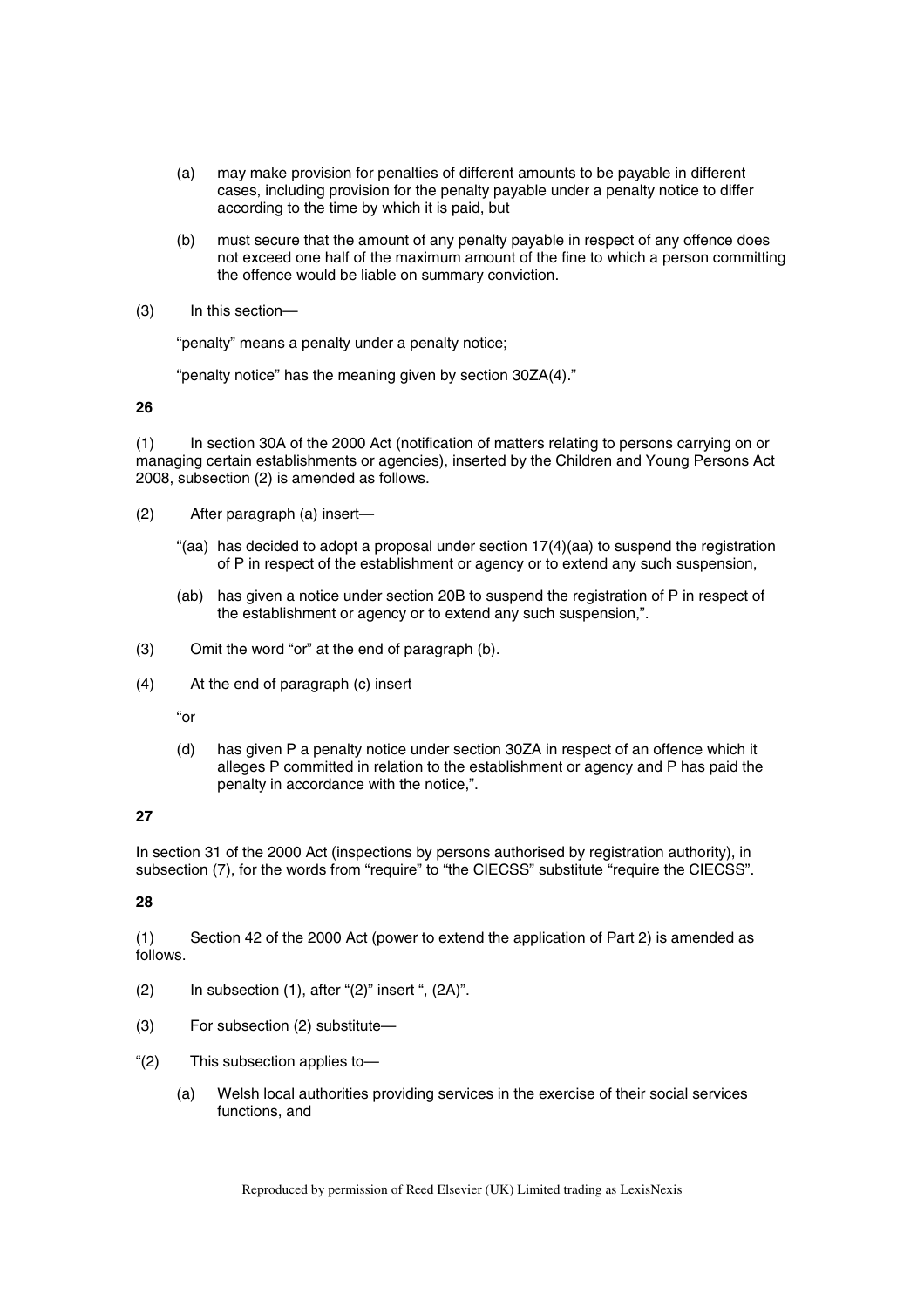- (b) persons who provide services which are similar to services which—
	- (i) may or must be so provided by Welsh local authorities, or
	- (ii) may or must be provided by Welsh NHS bodies.
- (2A) This subsection applies to—
	- (a) English local authorities providing services in the exercise of their social services functions so far as relating to persons aged under 18, and
	- (b) persons who provide services which are similar to services which may or must be so provided by English local authorities."
- (4) In subsection (4), after "(2)" insert "or (2A)".
- (5) Omit subsection (5).
- (6) After subsection (5) insert—

 $\degree$ (6) For the purposes of this section, functions mentioned in section 135(1)(e) of the Education and Inspections Act 2006 are taken to be social services functions relating to persons aged under 18.

(7) In this section—

"cross-border Special Health Authorities" means Special Health Authorities not performing functions only or mainly in respect of England or only or mainly in respect of Wales,

"English local authorities" means local authorities in England,

"Welsh local authorities" means local authorities in Wales, and

"Welsh NHS bodies" means—

(a) Local Health Boards,

(b) National Health Service trusts all or most of whose hospitals, establishments and facilities are situated in Wales,

(c) Special Health Authorities performing functions only or mainly in respect of Wales, and

(d) cross-border Special Health Authorities but only so far as their functions are performed in respect of Wales."

# **29**

(1) Section 55 of the 2000 Act (interpretation of Part 4) is amended as follows.

(2) In subsection (2)(c), for "an establishment, or an agency, of a description" substitute "a home, centre or agency of a kind".

- (3) In subsection (3)—
	- (a) in paragraph (e) omit "the CSCI,", and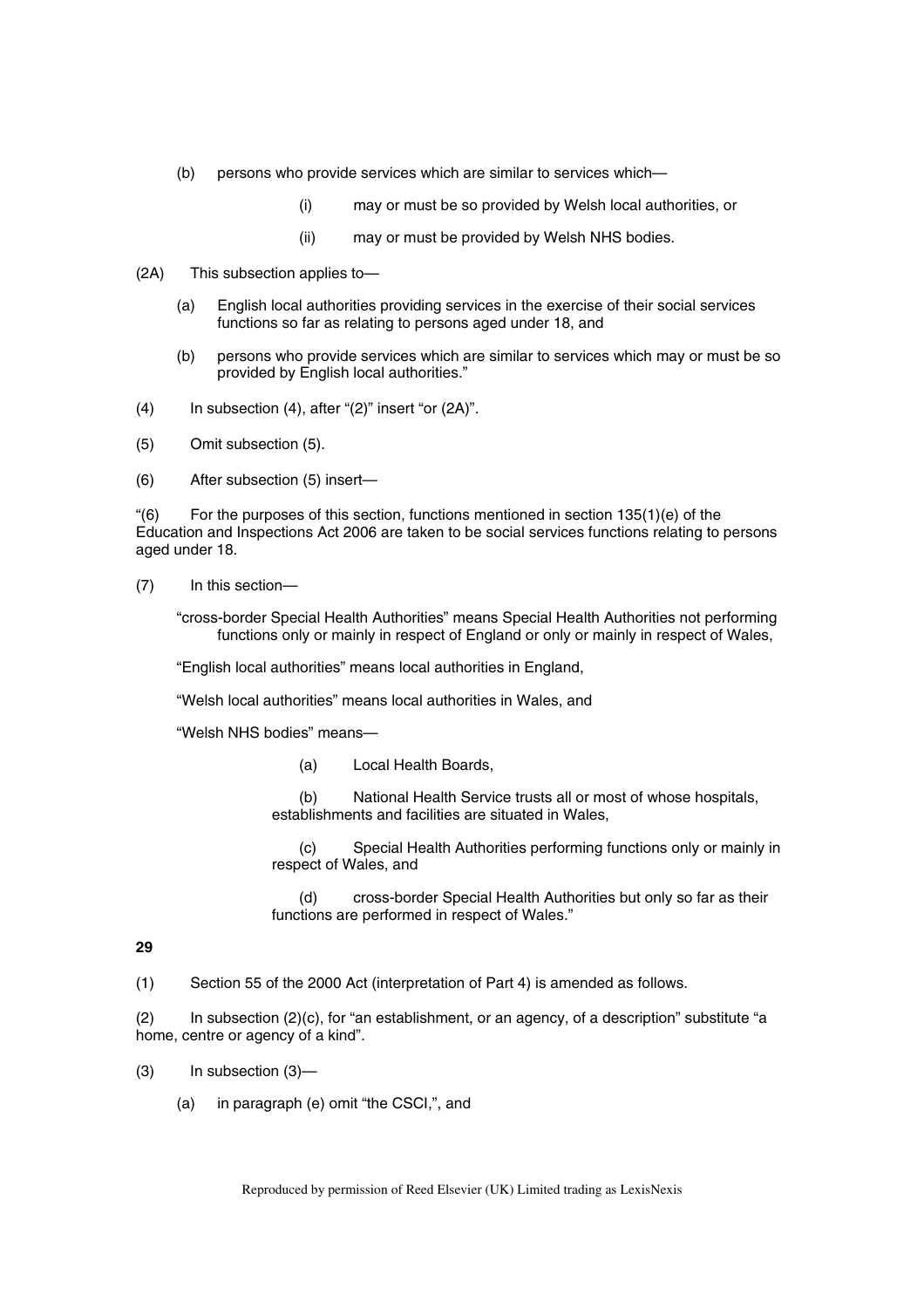- (b) after that paragraph insert—
- "(ea) staff of the Care Quality Commission who inspect premises under Part 1 of the Health and Social Care Act 2008 used for or in connection with the provision of social care (within the meaning of that Part) or who are responsible for persons who do so;".

# **30**

In section 113 of the 2000 Act (default powers of appropriate Minister) omit subsection (1A).

**31** 

Omit section 113A of the 2000 Act (fees payable under Part 2).

**32** 

After section 118 of the 2000 Act insert—

# **"118A Regulations: Wales**

(1) This section has effect where a power to make regulations under this Act is conferred on the Welsh Ministers other than by or by virtue of the Government of Wales Act 2006.

(2) Subsections (1) and (5) to (7) of section 118 apply to the exercise of that power as they apply to the exercise of a power conferred on the Welsh Ministers by or by virtue of that Act.

(3) A statutory instrument containing regulations made in the exercise of that power is subject to annulment in pursuance of a resolution of the Assembly."

# **33**

In section 120 of the 2000 Act (Wales) omit subsection (1).

# **34**

In section 121 of the 2000 Act (general interpretation etc), in the Table in subsection (13), omit the entries for the expressions "CHAI" and "CSCI".

# **NOTES**

# **Initial Commencement**

*Royal Assent* 

Paras 2, 4, 12, 14, 15, 21, 24, 25, 32: Royal Assent (in so far as they confer power to make subordinate legislation): 21 July 2008: see s 170(1)(b). *To be appointed* 

Paras 1, 3, 5–11, 13, 16–20, 22, 23, 26–31, 33, 34: To be appointed: see s 170(3). Paras 2, 4, 12, 14, 15, 21, 24, 25, 32: To be appointed (for remaining purposes): see s 170(3).

# **Appointment**

Paras 1, 7, 8, 9, 16(b), (c), 17, 20(5), (6), 22, 23, 29, 30, 33, 34: Appointment: 1 April 2009: see SI 2009/462, art 2(1), Sch 1, para 35(a)–(d), (g), (h), (j), (m), (n). Paras 2, 4, 12, 13, 20(1), 21, 24(a): Appointment (for remaining purposes): 1 October 2010: see SI 2010/807, art 2(2), Sch 1, Pt 2, para 30; for transitional provisions see arts 3, 5, 10–12, 14–21 thereof. Paras 3, 5, 6, 10, 14(d), 16(a), 18, 19, 20(2), (3), 26–28, 31: Appointment: 1 October 2010: see SI 2010/807, art 2(2), Sch 1, Pt 2, para 30; for transitional provisions see arts 3, 5, 10–

12, 14–21 thereof.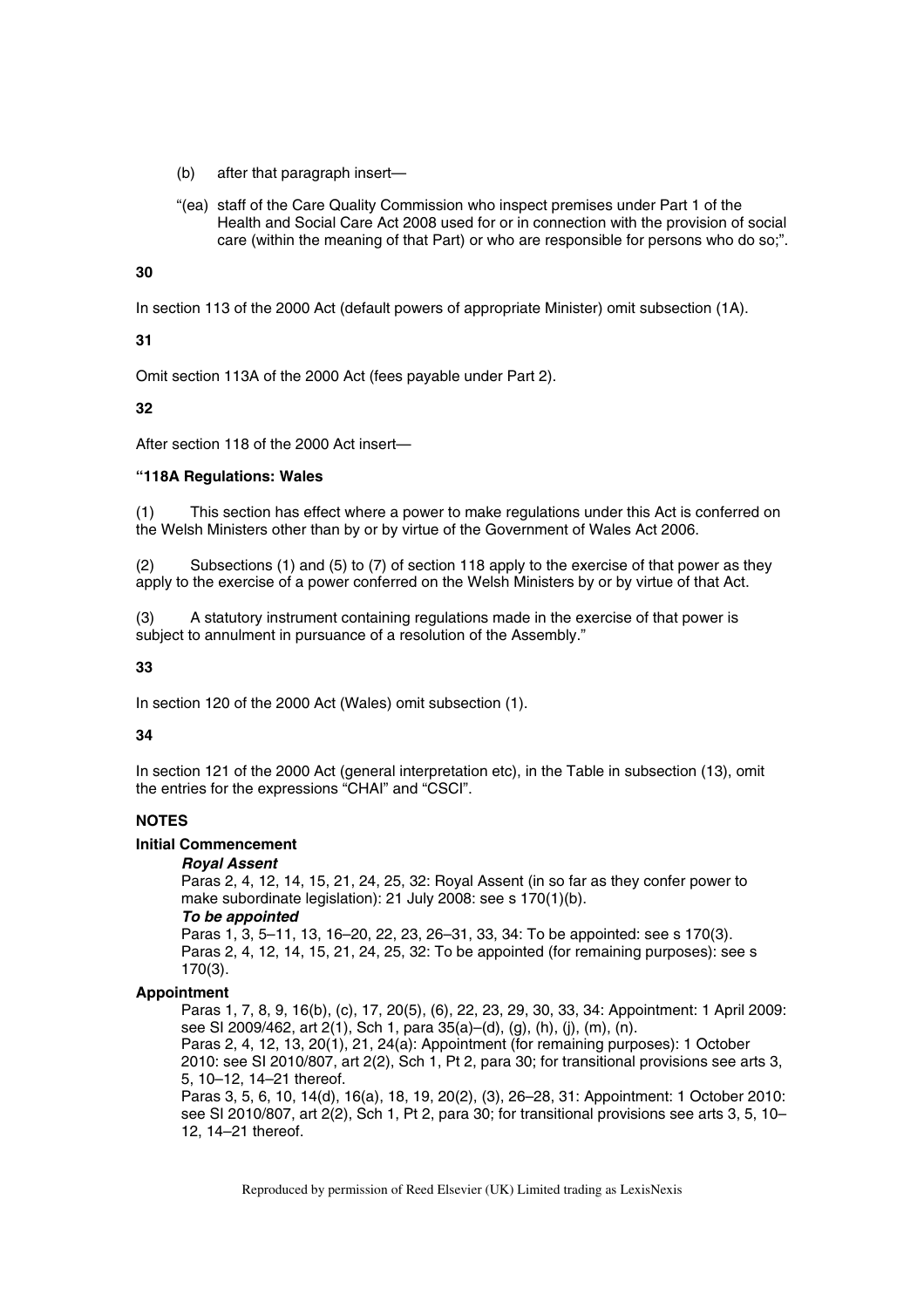Paras 11, 14(b)(ii), 15: Appointment (in relation to England): 2 November 2009: see SI 2009/2862, art 2(a)–(c).

Paras 11, 14(b)(ii), 15: Appointment (in relation to Wales): 1 October 2010: see SI 2010/807, art 2(2), Sch 1, Pt 2, para 30; for transitional provisions see arts 3, 5, 10–12, 14–21 thereof.

Paras 13, 20(1): Appointment (for certain purposes): 1 April 2009: see SI 2009/462, art 2(1), Sch 1, para 35(e), (i).

paras 14(a), (b)(i), (c), 24(b), (c), 25, 32: Appointment (for remaining purposes): 1 April 2009: see SI 2009/462, art 2(1), Sch 1, para 35(f), (k), (l), (n).

# **Extent**

This Schedule does not extend to Scotland: see s 169(1).

# Part 2 Amendments of Health and Social Care (Community Health and Standards) Act 2003

# **35**

In this Part of this Schedule "the 2003 Act" means the Health and Social Care (Community Health and Standards) Act 2003 (c 43).

# **36**

Omit sections 41 to 44 of the 2003 Act (regulatory bodies).

# **37**

In section 45 of the 2003 Act (quality in health care), in subsection (1), after "each" insert "Welsh".

# **38**

Omit section 46 of the 2003 Act (standards set by Secretary of State).

# **39**

Omit sections 47A to 47C of the 2003 Act (code of practice relating to health care associated infections).

# **40**

Omit sections 48 to 69A of the 2003 Act (NHS health care: functions of CHAI).

# **41**

Omit sections 76 to 91 of the 2003 Act (social services: functions of CSCI).

# **42**

In section 96 of the 2003 Act (additional functions of Welsh Ministers), in subsection (2), for paragraph (a) substitute—

"(a) functions of the Care Quality Commission under Part 1 of the Health and Social Care Act 2008, and".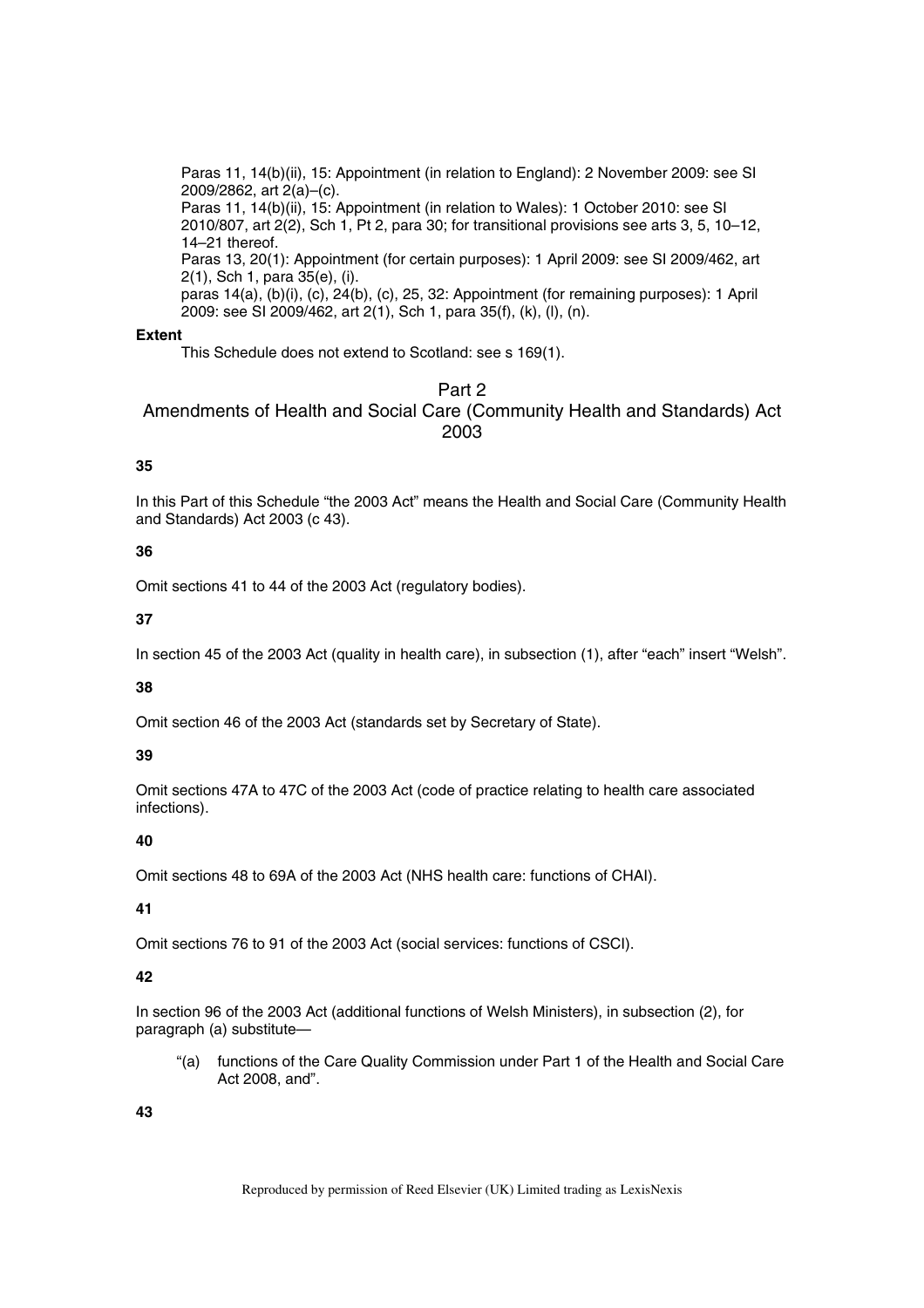In section 100 of the 2003 Act (power of Welsh Ministers to require information), in subsection (2)(c), for "NHS body" substitute "Welsh NHS body or cross-border SHA".

# **44**

Omit sections 102 to 104 of the 2003 Act (functions of CHAI and CSCI under Care Standards Act).

# **45**

In section 113 of the 2003 Act (complaints about health care), in subsection (3), omit paragraph (b).

# **46**

In section 114 of the 2003 Act (complaints about social services), in subsection (2), omit paragraph (b).

# **47**

Omit sections 120 to 141 of the 2003 Act (supplementary provision about CHAI and CSCI).

# **48**

For section 143 of the 2003 Act substitute—

# **"143 Use by Welsh Ministers of information**

(1) The Welsh Ministers may use any information they obtain, or documents produced to them, in the course of exercising any function of the Welsh Ministers referred to in any paragraph of subsection (2) for the purposes of any function of the Welsh Ministers referred to in any other paragraph of that subsection.

- (2) The functions of the Welsh Ministers referred to in subsection (1) are—
	- (a) their functions under Chapter 4 of this Part;
	- (b) their functions under Chapter 6 of this Part;
	- (c) their functions exercisable by virtue of section  $5(1)(b)$  or  $8(1)$  to (3) of the Care Standards Act 2000;
	- (d) their functions under section 80 of the Children Act 1989;
	- (e) their functions under the Mental Health Act 1983 in their capacity as the regulatory authority (within the meaning of that Act);
	- (f) any functions exercisable by them by virtue of paragraph 163(1) of Schedule A1 to the Mental Capacity Act 2005.
- (3) References to functions in subsection (2) do not include functions of making regulations."

**49** 

Omit section 144 of the 2003 Act (inquiries: Wales).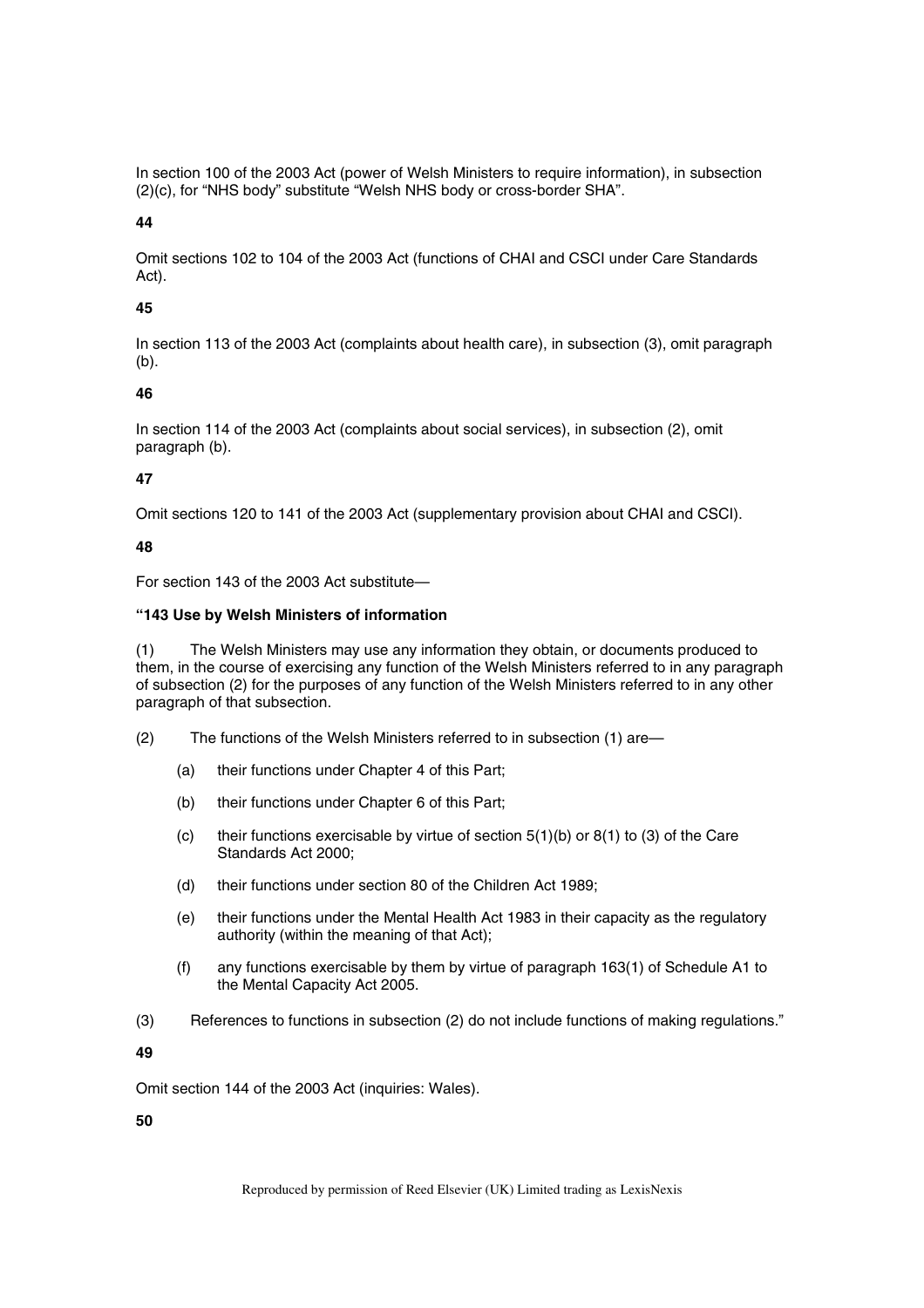Omit sections 145 and 145A of the 2003 Act (CHAI duties to co-operate).

**51** 

In section 148 of the 2003 Act (interpretation of Part 2), omit the following definitions—

- (a) "the CHAI",
- (b) "the CSCI",
- (c) "financial year", and
- (d) "Minister of the Crown".

**52** 

Omit Schedules 6 to 8 to the 2003 Act (supplementary provision about CHAI and CSCI).

# **NOTES**

# **Initial Commencement**

*To be appointed* 

To be appointed: see s 170(3).

# **Appointment**

Paras 35, 36, 39, 42–46, 48–52: Appointment: 1 April 2009: see SI 2009/462, art 2(1), Sch 1, para 35(n), (o), (r), (t). Paras 37, 38: Appointment: 1 April 2010: see SI 2010/708, art 13(e). Paras 40, 41: Appointment (for remaining purposes): 6 April 2010: see SI 2010/807, art 2(1), Sch 1, Pt 1, para 17(a). Paras 40, 41, 47: Appointment (for certain purposes): 1 April 2009: see SI 2009/462, art 2(1), Sch 1, para 35(p), (q), (s). Para 47: Appointment (for remaining purposes): 6 April 2010: see SI 2010/807, Sch 1, Pt

1, para 17(b).

# **Extent**

This Schedule does not extend to Scotland: see s 169(1).

# Part 3 Amendments of Other Acts

*Prison Act 1952 (c 52)* 

**53** 

(1) Schedule A1 to the Prison Act 1952 (further provision about Her Majesty's Chief Inspector of Prisons) is amended as follows.

 $(2)$  In paragraph  $2(2)$ —

- (a) omit paragraph (f), and
- (b) for paragraph (g) substitute—
- "(g) the Care Quality Commission,".
- $(3)$  In paragraph  $3(2)$ 
	- (a) omit paragraph (c), and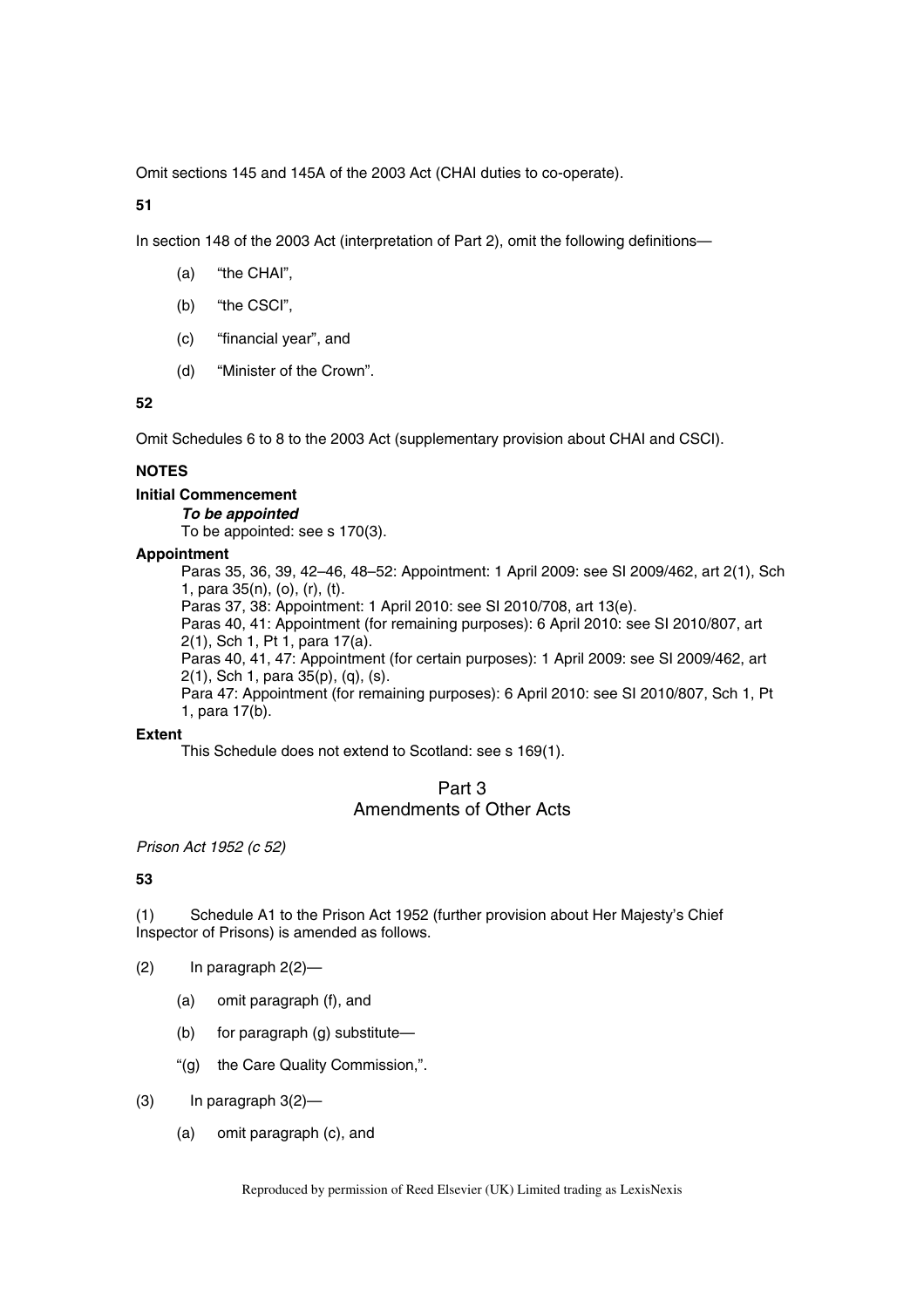- (b) for paragraph (d) substitute—
- "(d) the Care Quality Commission;".

*Public Records Act 1958 (c 51)* 

**54** 

In Schedule 1 to the Public Records Act 1958 (definition of public records), in Part 2 of the Table at the end of paragraph 3—

- (a) omit the entry for the Commission for Healthcare Audit and Inspection and the entry for the Commission for Social Care Inspection, and
- (b) at the appropriate place insert—

"the Care Quality Commission."

*Public Bodies (Admission to Meetings) Act 1960 (c 67)* 

# **55**

In paragraph 1 of the Schedule to the Public Bodies (Admission to Meetings) Act 1960 (bodies in England and Wales to which the Act applies)—

- (a) omit paragraphs (bg) and (bh), and
- (b) after paragraph (bh) insert—
- "(bj) the Care Quality Commission;".

*Parliamentary Commissioner Act 1967 (c 13)* 

# **56**

In Schedule 2 to the Parliamentary Commissioner Act 1967 (departments etc subject to investigation)—

- (a) omit the entry for the Commission for Healthcare Audit and Inspection and the entry for the Commission for Social Care Inspection, and
- (b) at the appropriate place insert—

"Care Quality Commission."

*House of Commons Disqualification Act 1975 (c 24)* 

# **57**

(1) Schedule 1 to the House of Commons Disqualification Act 1975 (offices disqualified for membership) is amended as follows.

- (2) In Part 2 (bodies of which all members are disqualified)—
	- (a) omit the entry for the Commission for Healthcare Audit and Inspection and the entry for the Commission for Social Care Inspection, and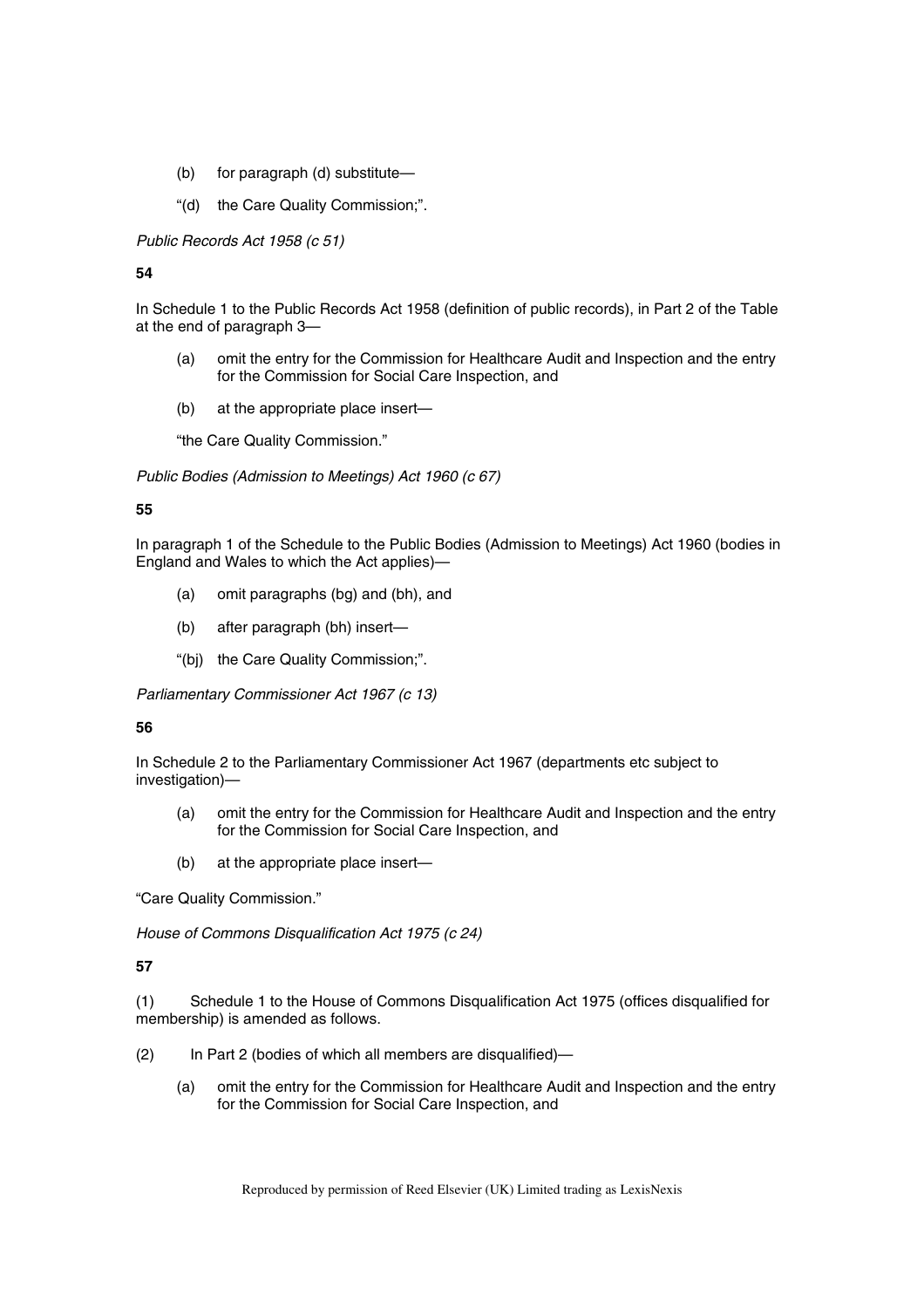(b) at the appropriate place insert—

"The Care Quality Commission."

(3) In Part 3 (other disqualifying offices), omit the entry for members of the Mental Health Act Commission in receipt of remuneration.

*Northern Ireland Assembly Disqualification Act 1975 (c 25)* 

## **58**

In Part 2 of Schedule 1 to the Northern Ireland Assembly Disqualification Act 1975 (bodies of which all members are disqualified)—

- (a) omit the entry for the Commission for Healthcare Audit and Inspection and the entry for the Commission for Social Care Inspection, and
- (b) at the appropriate place insert—

"The Care Quality Commission."

*. . .* 

**59** 

. . .

*Copyright, Designs and Patents Act 1988 (c 48)* 

**60** 

In section 48(6) of the Copyright, Designs and Patents Act 1988 ("the Crown" includes certain bodies with health-related functions), for "the Commission for Social Care Inspection, the Commission for Healthcare Audit and Inspection" substitute "the Care Quality Commission".

*Road Traffic Act 1988 (c 52)* 

# **61**

In section 144 of the Road Traffic Act 1988 (exceptions from requirement of third-party insurance or security), in subsection (2)—

- (a) in paragraph (da) for the words from ", by a Local Health Board" to "Inspection" substitute "or by a Local Health Board established under section 11 of the National Health Service (Wales) Act 2006", and
- (b) in paragraph (g) for "the Commission for Social Care Inspection" substitute "the Care Quality Commission".

*Vehicle Excise and Registration Act 1994 (c 22)* 

**62** 

In paragraph 7 of Schedule 2 to the Vehicle Excise and Registration Act 1994 (exempt health service vehicles)—

(a) omit paragraph (c) (together with the word "or" at the end of it), and

Reproduced by permission of Reed Elsevier (UK) Limited trading as LexisNexis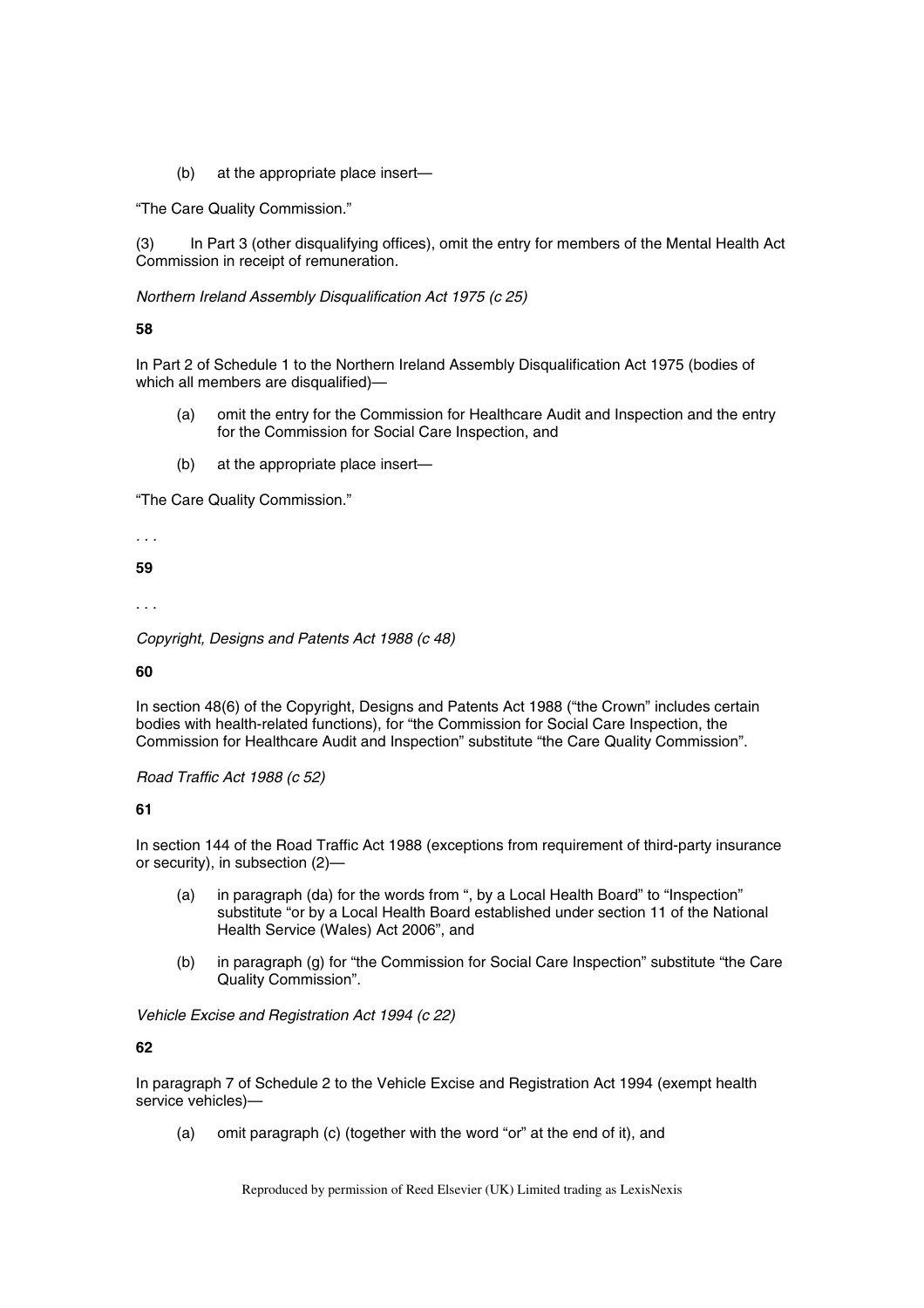- (b) for paragraph (f) substitute—
- "(f) the Care Quality Commission."

*Police Act 1996 (c 16)* 

**63** 

(1) Schedule 4A to the Police Act 1996 (further provision about Her Majesty's Inspectors of Constabulary) is amended as follows.

- $(2)$  In paragraph  $2(2)$ 
	- (a) omit paragraph (f), and
	- (b) for paragraph (g) substitute—
	- "(g) the Care Quality Commission,".
- (3) In paragraph 3(2), for paragraph (d) substitute—
	- "(d) the Care Quality Commission;".
- (4) In paragraph 4—
	- (a) omit paragraph (f), and
	- (b) for paragraph (g) substitute—
	- "(g) the Care Quality Commission,".

*Audit Commission Act 1998 (c 18)* 

# **64**

(1) Section 4 of the Audit Commission Act 1998 (code of audit practice) is amended as follows.

- (2) In subsection (7)—
	- (a) in paragraph (a) omit "the Commission for Healthcare Audit and Inspection and",
	- (b) in paragraph (b) omit "the Commission for Social Care Inspection and", and
	- (c) in paragraph (c) before "and such bodies" insert ", the Care Quality Commission".

In subsection (8), for "the Commission for Healthcare Audit and Inspection" substitute (3) In subsection (8), for "the Care Quality Commission".

- (1) Section 7 of the Audit Commission Act 1998 (fees) is amended as follows.
- (2) In subsection (2)—
	- (a) in paragraph (a) for "the Commission for Healthcare Audit and Inspection and such other" substitute "such", and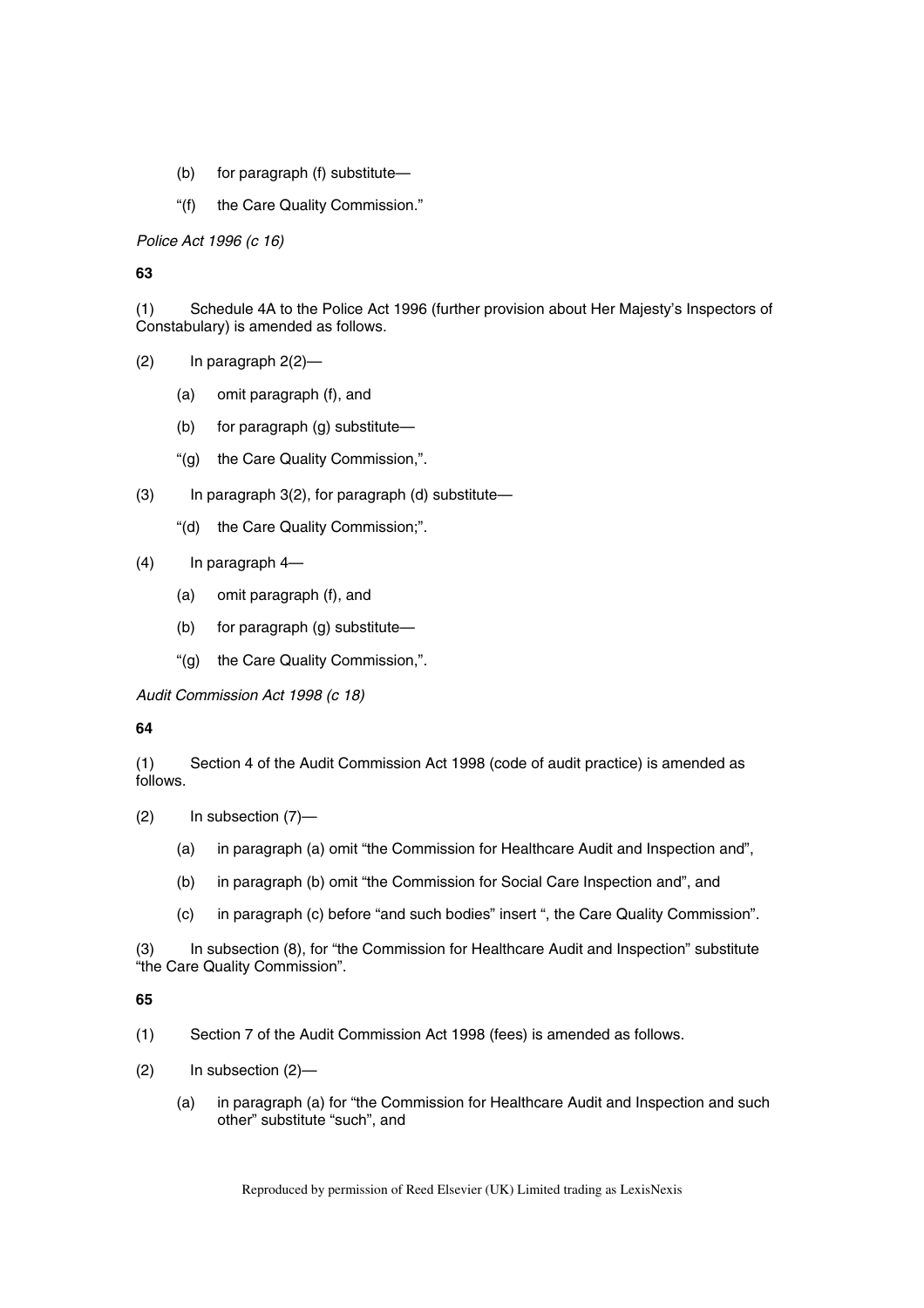(b) in paragraph (c) before "such bodies" insert "the Care Quality Commission and".

(3) In subsection (9) for paragraph (aa) substitute—

"(aa) the Care Quality Commission,".

# **66**

(1) In section 33 of the Audit Commission Act 1998 (studies for improving economy etc in services), subsection (6) is amended as follows.

(2) In paragraph (c), for "the Commission for Healthcare Audit and Inspection" substitute "the Care Quality Commission".

- (3) For paragraph (d) substitute—
	- "(d) in the case of a study which has a connection with adult social services (within the meaning of Part 1 of the Health and Social Care Act 2008), also consult the Care Quality Commission; and".

(4) In paragraph (e) for "that Part of that Act" substitute "Part 2 of the Health and Social Care (Community Health and Standards) Act 2003".

# **67**

(1) In section 34 of the Audit Commission Act 1998 (reports on impact of statutory provisions), subsection (6) is amended as follows.

(2) For paragraph (ba) substitute—

"(ba) in the case of a study which has a connection with adult social services (within the meaning of Part 1 of the Health and Social Care Act 2008), the Care Quality Commission;".

(3) In paragraph (bb) for "that Part of that Act" substitute "Part 2 of the Health and Social Care (Community Health and Standards) Act 2003".

# **68**

(1) In section 49 of the Audit Commission Act 1998 (disclosure), subsection (1) is amended as follows.

(2) Omit paragraph (ba).

(3) In paragraph (bb), for "that Part of that Act" substitute "Part 2 of the Health and Social Care (Community Health and Standards) Act 2003".

(4) In paragraph (c) omit the words from "or for the purposes of the functions of the Commission" to the end.

- (5) After paragraph (ca) insert—
	- "(cb) for the purposes of the functions of the Care Quality Commission under Part 1 of the Health and Social Care Act 2008;".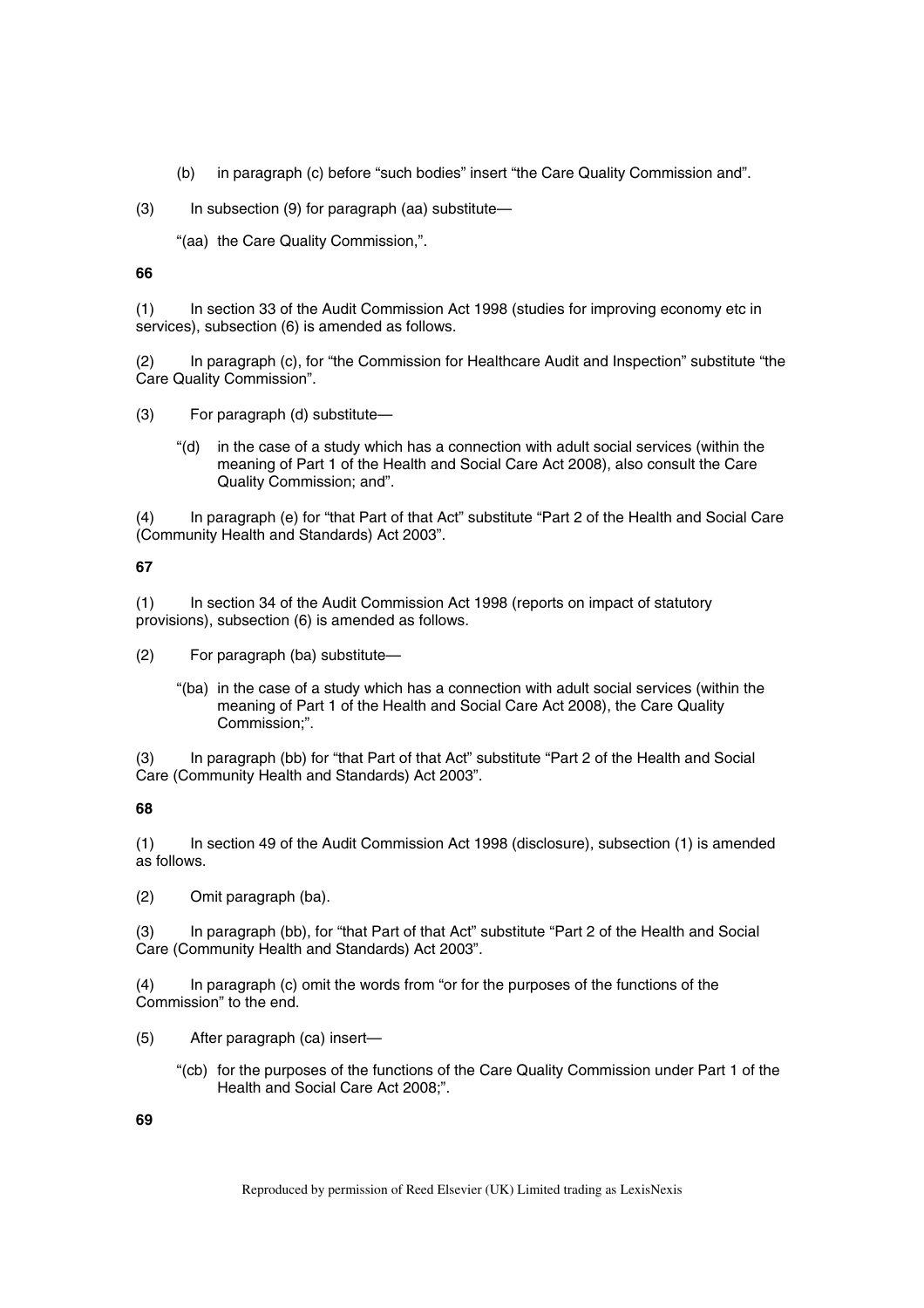In Schedule 2A to the Audit Commission Act 1998 (interaction with other authorities), in paragraph 1(1)—

- (a) at the end of paragraph (f) insert the word "or",
- (b) omit paragraph (g) (together with the word "or" at the end of it), and
- (c) for paragraph (h) substitute—
- "(h) the Care Quality Commission."

*Local Government Act 1999 (c 27)* 

**70** 

In section 25 of the Local Government Act 1999 (co-ordination of inspections etc), in subsection (2)(e), for "Commission for Social Care Inspection" substitute "Care Quality Commission".

*Crown Prosecution Service Inspectorate Act 2000 (c 10)* 

# **71**

(1) The Schedule to the Crown Prosecution Service Inspectorate Act 2000 (further provision about Her Majesty's Chief Inspector of the Crown Prosecution Service) is amended as follows.

- $(2)$  In paragraph  $2(2)$ 
	- (a) omit paragraph (f), and
	- (b) for paragraph (g) substitute—
	- "(g) the Care Quality Commission,".
- (3) In paragraph 4—
	- (a) omit paragraph (f), and
	- (b) for paragraph (g) substitute—
	- "(g) the Care Quality Commission,".

*Regulation of Investigatory Powers Act 2000 (c 23)* 

# **72**

In Schedule 1 to the Regulation of Investigatory Powers Act 2000 (surveillance authorisation: relevant authorities), for paragraph 20F substitute—

# **"20F**

The Care Quality Commission."

*Freedom of Information Act 2000 (c 36)*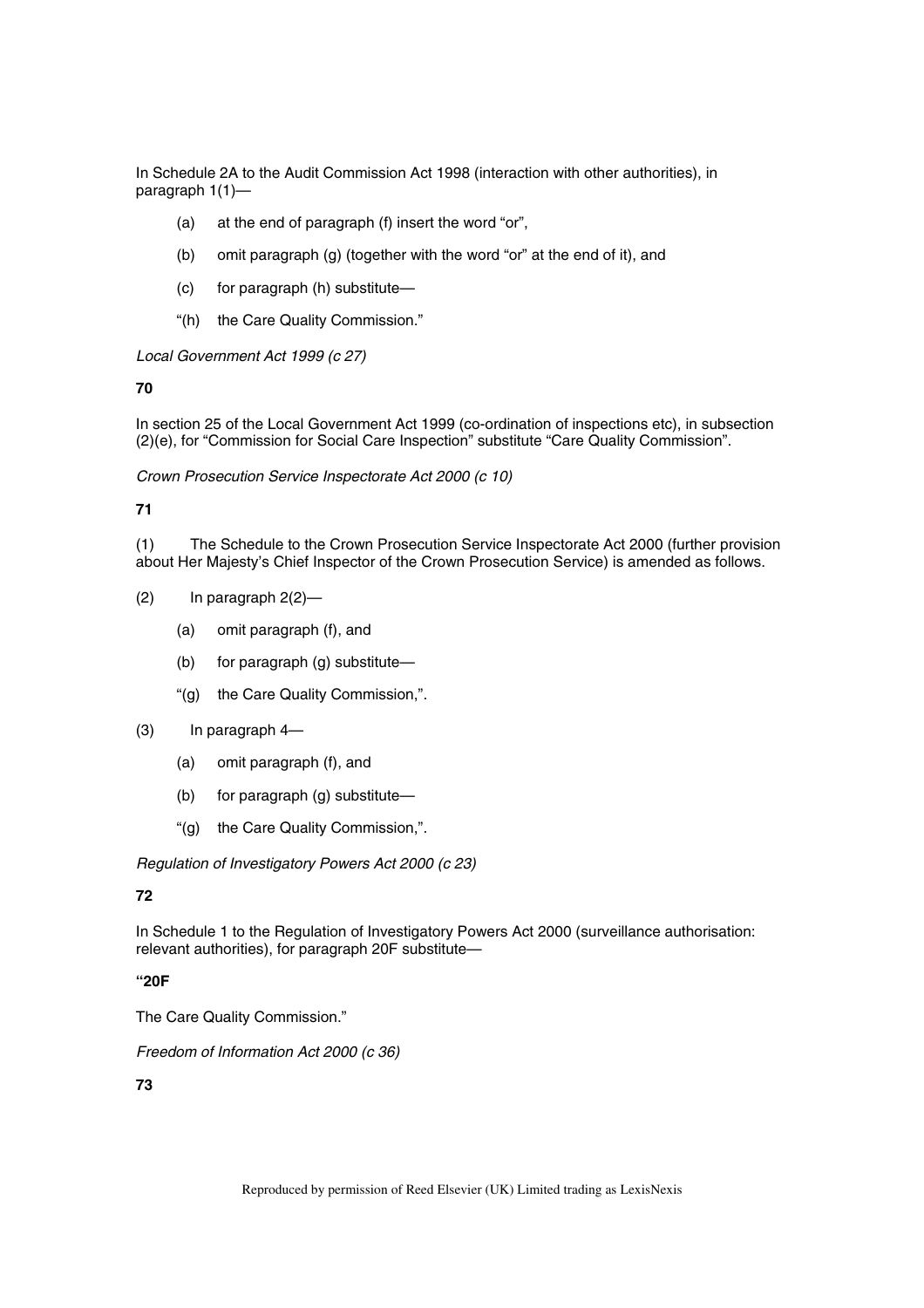In Schedule 1 to the Freedom of Information Act 2000 (public authorities), in Part 6 (other public bodies and offices: general)—

- (a) omit the entry for the Commission for Healthcare Audit and Inspection and the entry for the Commission for Social Care Inspection, and
- (b) at the appropriate place insert—

"The Care Quality Commission."

*Criminal Justice and Court Services Act 2000 (c 43)* 

**74** 

(1) Schedule 1A to the Criminal Justice and Court Services Act 2000 (further provision about the Inspectorate) is amended as follows.

- $(2)$  In paragraph  $2(2)$ 
	- (a) omit paragraph (f), and
	- (b) for paragraph (g) substitute—
	- "(g) the Care Quality Commission,".
- $(3)$  In paragraph  $3(2)$ 
	- (a) omit paragraph (c), and
	- (b) for paragraph (d) substitute—
	- "(d) the Care Quality Commission;".
- (4) In paragraph 4—
	- (a) omit paragraph (f), and
	- (b) for paragraph (g) substitute—
	- "(g) the Care Quality Commission,".

*. . .* 

**75** 

. . .

*Public Audit (Wales) Act 2004 (c 23)* 

# **76**

In section 62 of the Public Audit (Wales) Act 2004 (co-operation), for paragraph (c) substitute—

"(c) the Care Quality Commission,".

# **77**

In section 64 of the Public Audit (Wales) Act 2004 (provision of information by CHAI)—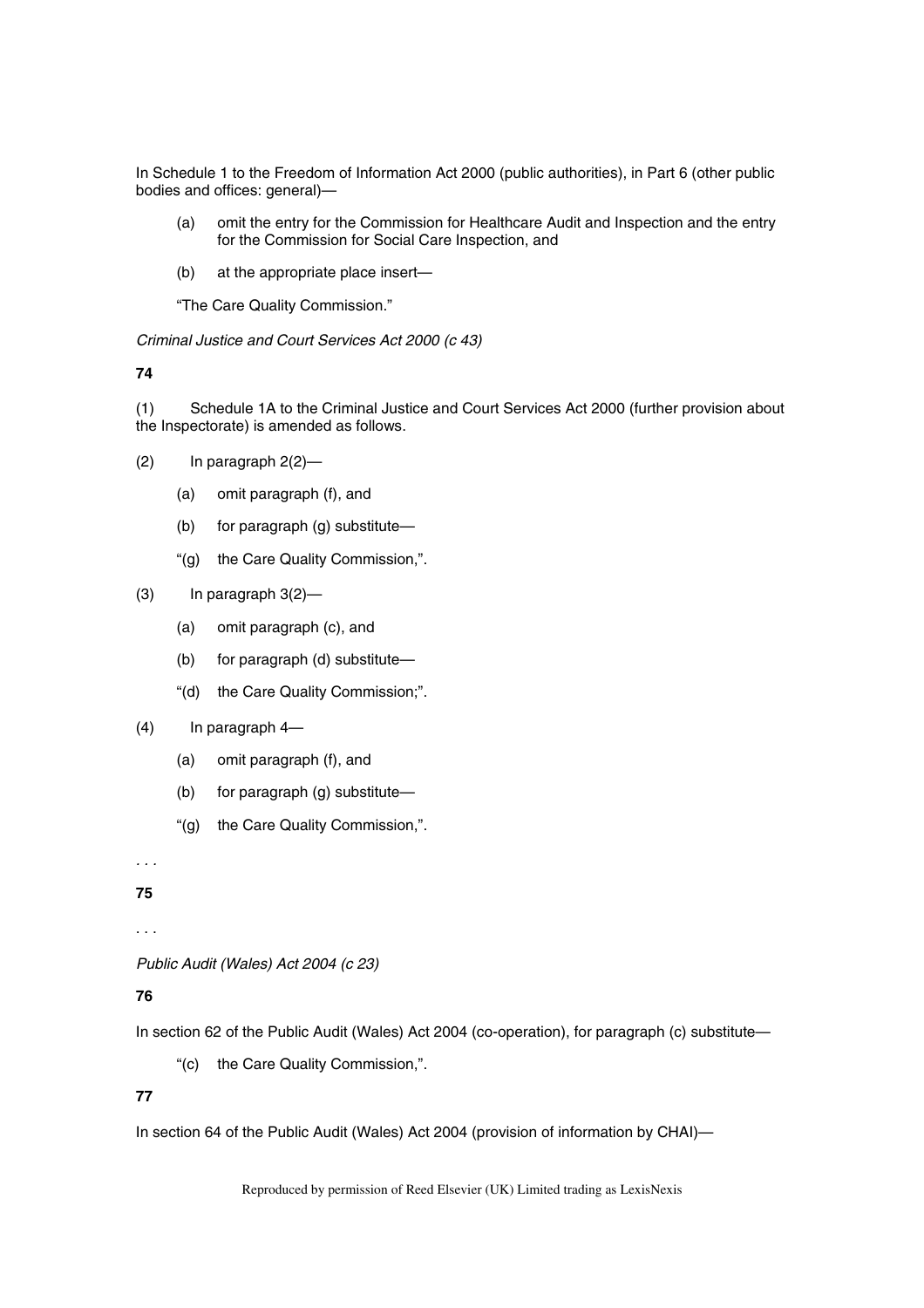- (a) in subsection (1), for "The Commission for Healthcare Audit and Inspection" substitute "The Care Quality Commission",
- (b) in subsection (2), for the words from "section 136" to the end substitute "section 76 of the Health and Social Care Act 2008 (disclosure of confidential personal information: offence).", and
- (c) for subsection (3) substitute—
- "(3) In this section—

"English NHS body" has the meaning given by subsection (1) of section 97 of that Act; and

"cross-border SHA" means a cross-border Special Health Authority as defined by that subsection."

*Children Act 2004 (c 31)* 

# **78**

In section 20 of the Children Act 2004 (joint area reviews), in subsection (4), for paragraph (d) substitute—

"(d) the Care Quality Commission;".

*. . .* 

**79** 

. . .

**80** 

. . .

*Education and Inspections Act 2006 (c 40)* 

**81** 

(1) Paragraph 1 of Schedule 13 to the Education and Inspections Act 2006 (interaction with other authorities) is amended as follows.

- (2) In sub-paragraph (2)—
	- (a) omit paragraph (f), and
	- (b) for paragraph (g) substitute—
	- "(g) the Care Quality Commission, and".
- (3) In sub-paragraph  $(3)(f)$ , for " $(2)(f)$  to  $(h)$ " substitute " $(2)(g)$  and  $(h)$ ".

*National Health Service Act 2006 (c 41)*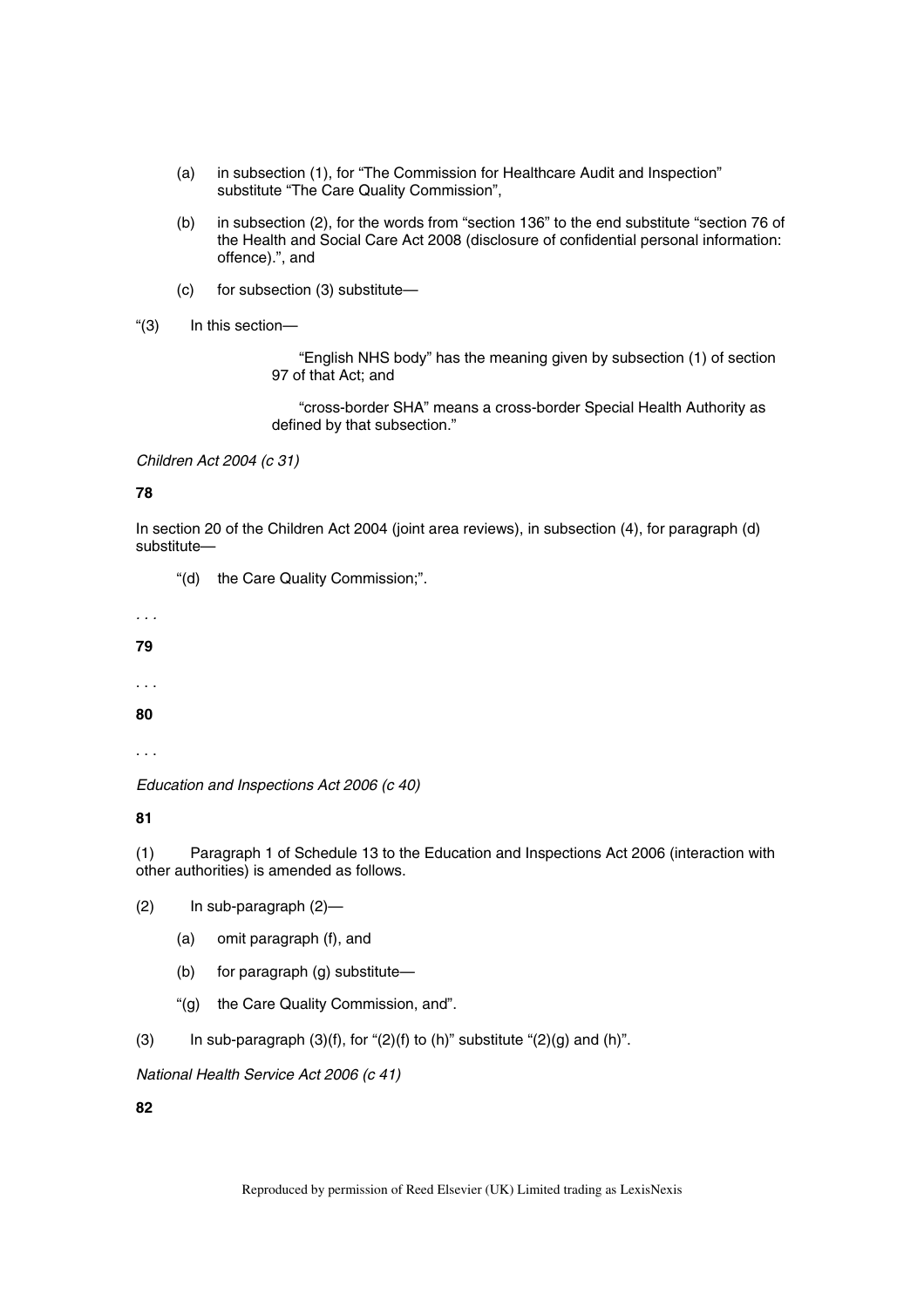In section 9 of the National Health Service Act 2006 (NHS contracts), in subsection (4), for paragraph (k) substitute—

"(k) the Care Quality Commission,".

# **83**

In section 35 of the National Health Service Act 2006 (authorisation of NHS foundation trusts), in subsection (3)(a), for "the Commission for Healthcare Audit and Inspection" substitute "the Care Quality Commission".

### **84**

*In section 56 of the National Health Service Act 2006 (mergers), in subsection (6)(a), for "the Commission for Healthcare Audit and Inspection" substitute "the Care Quality Commission".*

## **85**

In section 71 of the National Health Service Act 2006 (schemes for meeting losses and liabilities etc of certain health service bodies), in subsection (2)(f), for "the Commission for Healthcare Audit and Inspection" substitute "the Care Quality Commission".

### **86**

In Schedule 10 to the National Health Service Act 2006 (audit of accounts of NHS foundation trusts), in paragraph 8(1)(e), for the words from "the Commission" to the end substitute "the Care Quality Commission".

*National Health Service (Wales) Act 2006 (c 42)* 

# **87**

In section 7 of the National Health Service (Wales) Act 2006 (NHS contracts), in subsection (4), for paragraph (k) substitute—

"(k) the Care Quality Commission,".

# **88**

In section 30 of the National Health Service (Wales) Act 2006 (schemes for meeting losses and liabilities etc of certain health service bodies), in subsection (2)—

- (a) at the end of paragraph (c) insert "and", and
- (b) omit paragraph (d) (together with the word "and" at the end of it).

*NHS Redress Act 2006 (c 44)* 

# **89**

In section 5 of the NHS Redress Act 2006 (duty to consider potential application of scheme), in subsection (2), for paragraph (b) substitute—

"(b) the Care Quality Commission."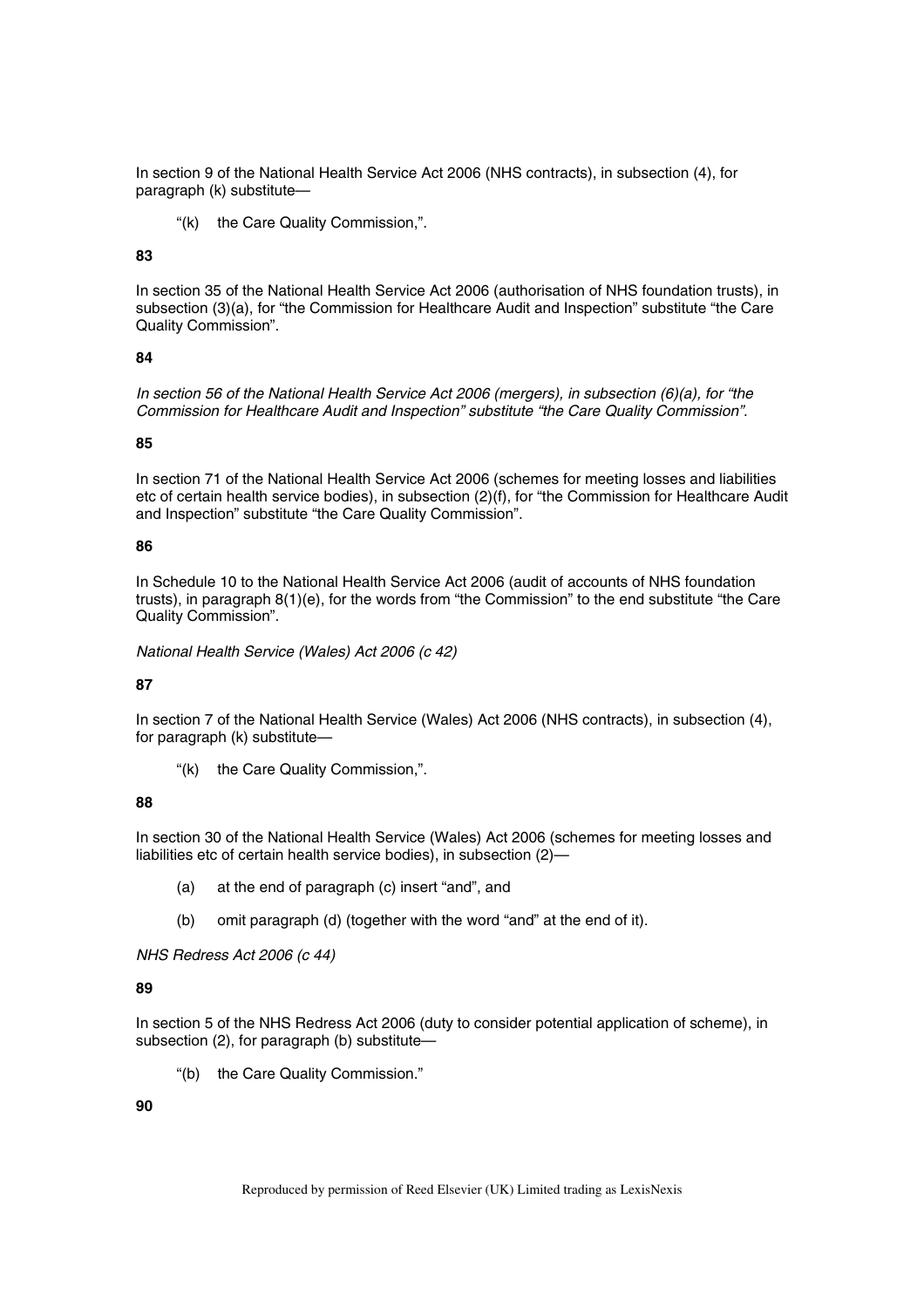In section 13 of the NHS Redress Act 2006 (duties of co-operation), in subsection (1), for "the Commission for Healthcare Audit and Inspection" substitute "the Care Quality Commission".

*Safeguarding Vulnerable Groups Act 2006 (c 47)* 

**91** 

In section 45 of the Safeguarding Vulnerable Groups Act 2006 (supervisory authorities: duty to refer), in subsection (7)—

- (a) for paragraph (c) substitute—
- "(c) the Care Quality Commission in respect of its functions under Part 1 of the Health and Social Care Act 2008;",
- (b) omit paragraph (d), and
- (c) in paragraph (e), for "that Act" substitute "the Health and Social Care (Community Health and Standards) Act 2003".

**92** 

. . .

**93** 

. . .

*Local Government and Public Involvement in Health Act 2007 (c 28)* 

#### **94**

In section 227 of the Local Government and Public Involvement in Health Act 2007 (local involvement networks: annual reports), in subsection (4), after paragraph (c) insert—

"(ca) the Care Quality Commission;".

# **NOTES**

**Initial Commencement** 

# *To be appointed*

To be appointed: see s 170(3).

### **Appointment**

Paras 53, 54(a), 55, 56(a), 58(a), 57(2)(a), (3), 59(2)(a), (3), 60–72, 73(a), 74–79, 80(a), 81–93: Appointment: 1 April 2009: see SI 2009/462, art 2(1), Sch 1, para 35(t)–(z), (aa), (bb).

Paras 54(b), 56(b), 57(2)(b), 58(b), 59(2)(b), 73(b), 80(b), 94: Appointment: 1 October 2008: see SI 2008/2497, art 2(q)(i), (ii), (iv), (v), (vii)–(x).

Para 57(1), 59(1): Appointment (for remaining purposes): 1 April 2009: see SI 2009/462, art 2(1), Sch 1, para 35(w).

Paras 57(1), 59(1): Appointment (for certain purposes): 1 October 2008: see SI 2008/2497, art 2(p)(iii), (vi).

# **Amendment**

Para 59: repealed by the Equality Act 2010, s 211(2), Sch 27, Pt 1A (as inserted by SI 2011/1060, art 3(1), (3)(a), Sch 3).

Date in force: 4 April 2011: see SI 2011/1060, art 1(2).

Para 75: repealed by SI 2012/2401, art 2(6), Sch 1, paras 30, 32.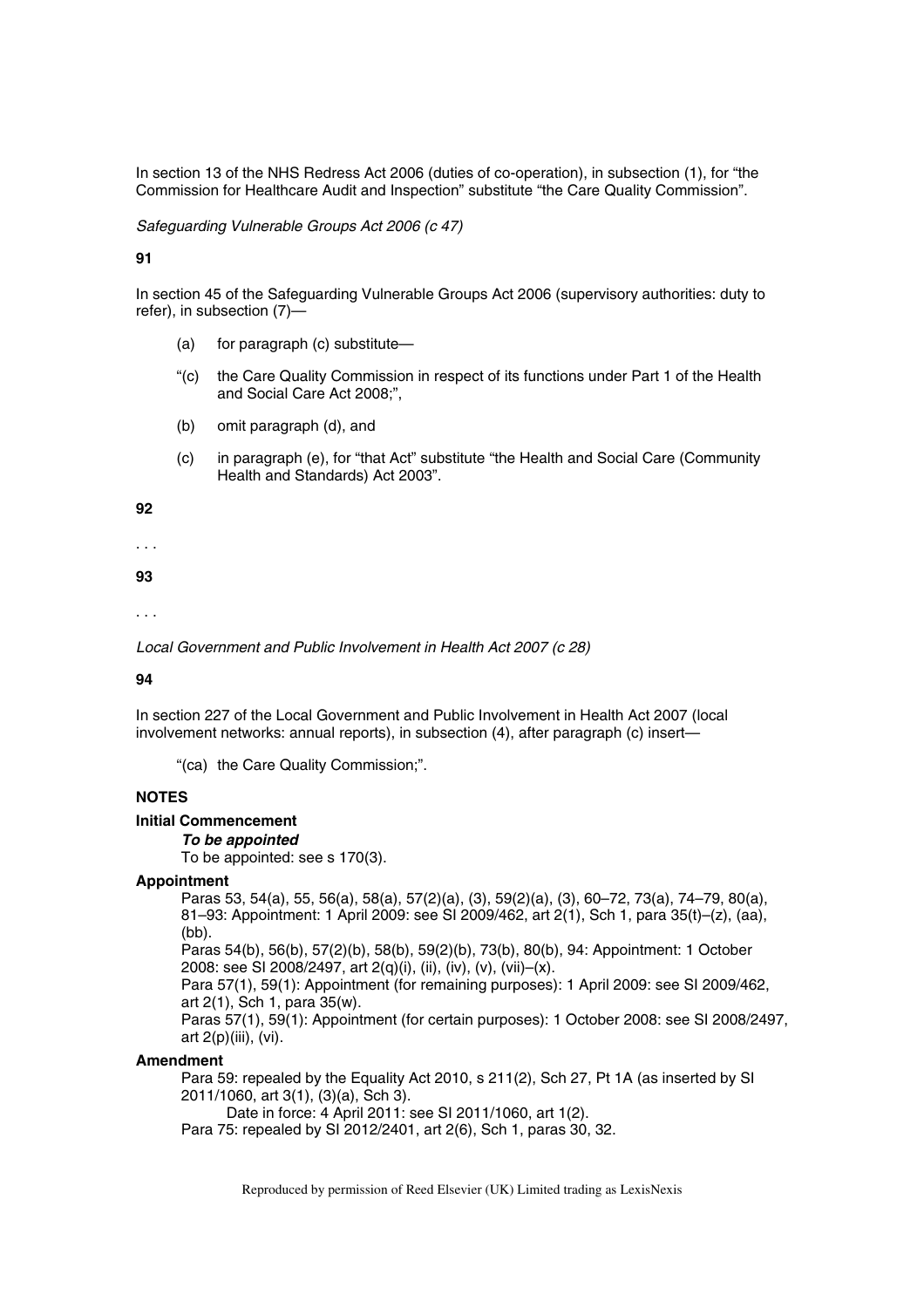Date in force: 18 September 2012: see SI 2012/2401, art 1(2).

Paras 79, 80: repealed by the Health and Social Care Act 2012, s 279(3), Sch 20, Pt 2, para 7(b).

Date in force: 31 October 2012: see SI 2012/1831, art 2(3).

Para 84: repealed by the Health and Social Care Act 2012, s 179, Sch 14, Pt 1, para 40. Date in force: to be appointed: see the Health and Social Care Act 2012, s 306(4).

Paras 92, 93: repealed by the Protection of Freedoms Act 2012, s 115(2), Sch 10, Pt 5. Date in force: 10 September 2012 (immediately after the coming into force of the Safeguarding Vulnerable Groups (Miscellaneous Amendments) Order 2012, SI 2012/2157): see SI 2012/2234, art 2(y), (bb).

# **SCHEDULE 6**

# **. . .**

# **NOTES**

#### **Amendment**

Repealed by the Health and Social Care Act 2012, s 231(2); for savings see s 231(4), Sch 15, Pt 4, paras 76–78 thereto.

. . .

. . .

Date in force: 1 July 2012: see SI 2012/1319, art 2(1), (3).

## **NOTES**

## **Amendment**

Repealed by the Health and Social Care Act 2012, s 231(2); for savings see s 231(4), Sch 15, Pt 4, paras 76–78 thereto.

Date in force: 1 July 2012: see SI 2012/1319, art 2(1), (3).

#### *. . .*

# **NOTES**

#### **Amendment**

Repealed by the Health and Social Care Act 2012, s 231(2); for savings see s 231(4), Sch 15, Pt 4, paras 76–78 thereto.

Date in force: 1 July 2012: see SI 2012/1319, art 2(1), (3).

## **SCHEDULE 7**

**. . .** 

# **NOTES**

#### **Amendment**

Repealed by the Health and Social Care Act 2012, s 231(2). Date in force: 1 July 2012: see SI 2012/1319, art 2(1), (3).

# **NOTES**

#### **Amendment**

Repealed by the Health and Social Care Act 2012, s 231(2). Date in force: 1 July 2012: see SI 2012/1319, art 2(1), (3).

### Part 1

. . .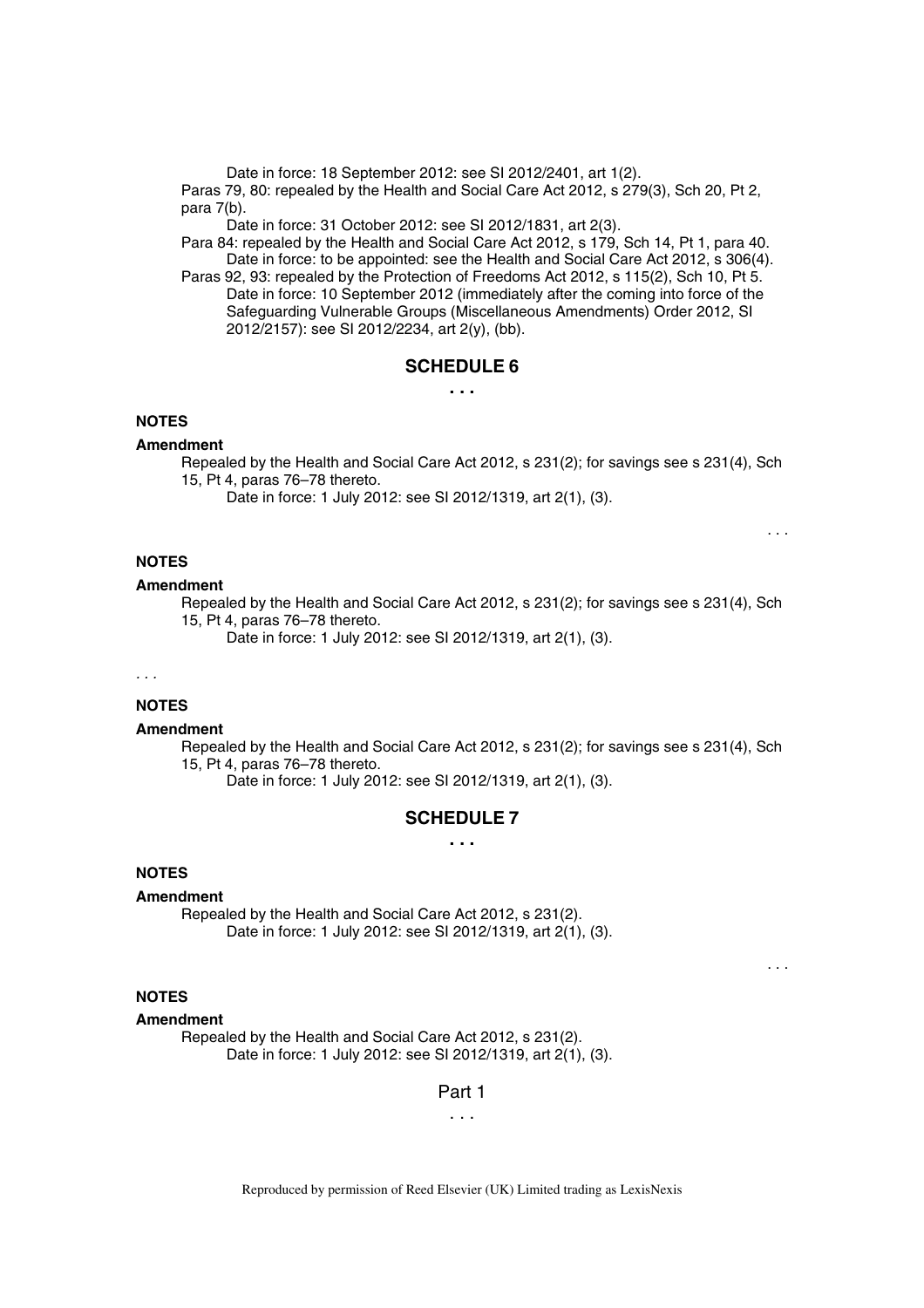# **NOTES**

# **Amendment**

Repealed by the Health and Social Care Act 2012, s 231(2). Date in force: 1 July 2012: see SI 2012/1319, art 2(1), (3).

**. . .** 

# **NOTES**

## **Amendment**

Repealed by the Health and Social Care Act 2012, s 231(2). Date in force: 1 July 2012: see SI 2012/1319, art 2(1), (3).

Part 2

. . .

# **NOTES**

### **Amendment**

Repealed by the Health and Social Care Act 2012, s 231(2). Date in force: 1 July 2012: see SI 2012/1319, art 2(1), (3).

**. . .** 

### **NOTES**

#### **Amendment**

Repealed by the Health and Social Care Act 2012, s 231(2). Date in force: 1 July 2012: see SI 2012/1319, art 2(1), (3).

# **SCHEDULE 8 EXTENSION OF POWERS UNDER S 60 OF HEALTH ACT 1999**

Section 111

#### **1**

(1) Section 60 of the 1999 Act (regulation of health care and associated professions) is amended as follows.

 $(2) \quad . . .$ 

- (3) In subsection (2)—
	- (a) in paragraph (a), omit "the Pharmacy Act 1954,",
	- (b) after that paragraph insert—
	- "(aa) the professions regulated by the Pharmacists and Pharmacy Technicians Order 2007 and the Pharmacy (Northern Ireland) Order 1976,", and
	- (c) after paragraph (c) insert—
	- "(ca) the profession regulated by so much of the Hearing Aid Council Act 1968 as relates to dispensers of hearing aids,".
- (4) After subsection (2) insert—

Reproduced by permission of Reed Elsevier (UK) Limited trading as LexisNexis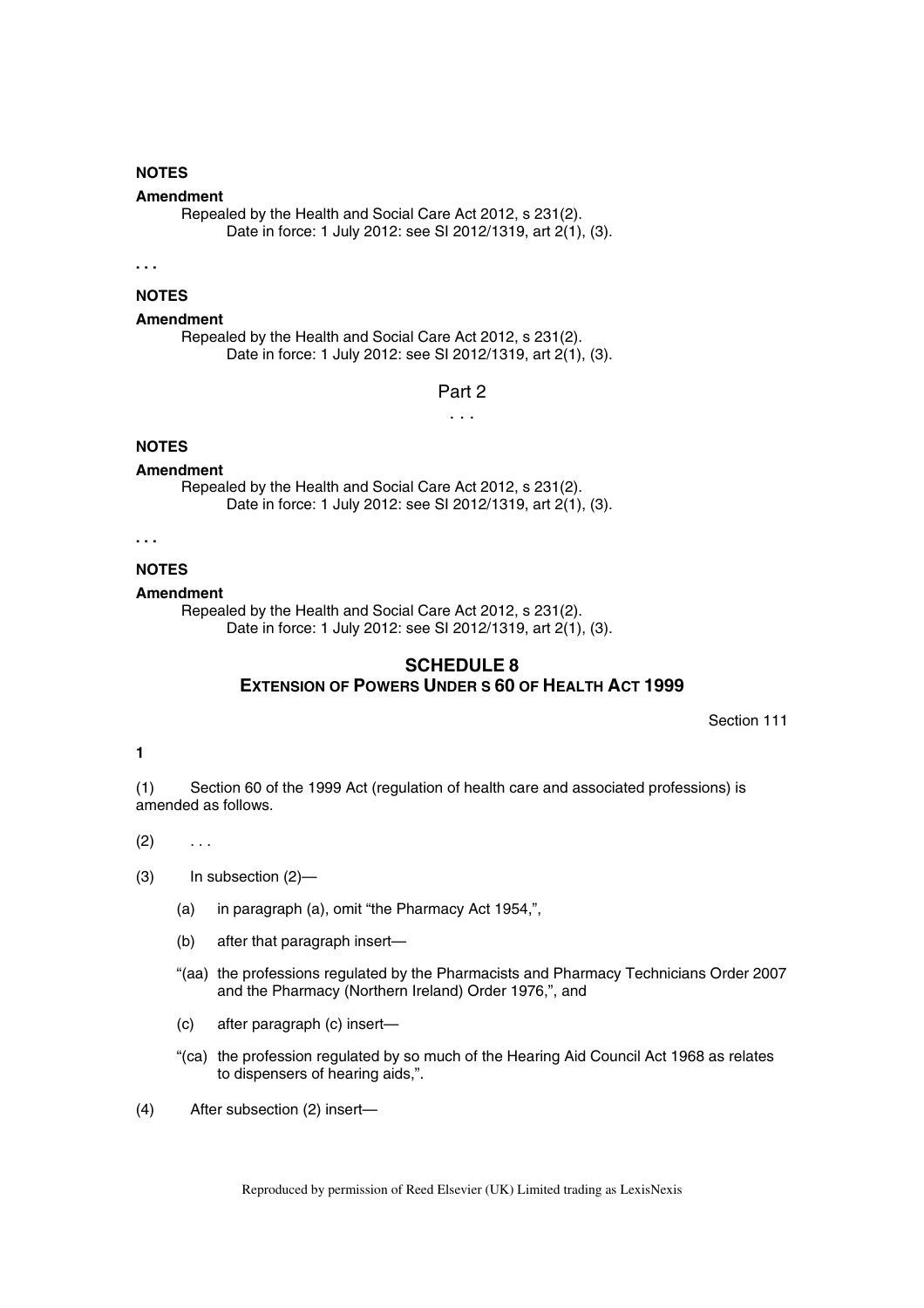"(2A) Her Majesty may also by Order in Council make provision relating to, or connected with, the functions of the relevant regulatory body in relation to—

- (a) the registration of premises under Part 4 of the Medicines Act 1968 (pharmacies),
- (b) the regulation of the use of premises for the purposes of a retail pharmacy business, within the meaning of the Medicines Act 1968,
- (c) compliance with the provisions of that Act,
- (d) compliance with the provisions of the Poisons Act 1972 or the Poisons (Northern Ireland) Order 1976 by persons admitted to practice and persons carrying on a retail pharmacy business, and
- (e) the grant of authorisations under section 28 of the Regulation of Investigatory Powers Act 2000 (authorisation of directed surveillance).

(2B) In subsection (2A) "the relevant regulatory body" means the body (or main body) responsible for the regulation of the professions referred to in subsection (2)(aa)."

# **2**

In section 62 of the 1999 Act (regulations and orders), in subsection (10), after "that Parliament" insert "and is not merely incidental to, or consequential on, provision that (if so included) would be outside that competence".

# **3**

Schedule 3 to the 1999 Act (which relates to the power in section 60 of the Act) is amended as follows.

# **4**

In paragraph 5 (exercise of power so as to confer and modify functions), in paragraph (a), after "the Scottish Ministers" insert ", a Northern Ireland department".

# **5**

- (1) Paragraph 7 (matters outside the scope of the Orders) is amended as follows.
- (2) For sub-paragraph (1) substitute—
- "(1) An Order may not abolish—
	- (a) the regulatory body of any profession to which section  $60(2)(a)$  applies,
	- (b) the Royal Pharmaceutical Society of Great Britain or the Pharmaceutical Society of Northern Ireland,
	- (c) the Health Professions Council,
	- (d) the Nursing and Midwifery Council, or
	- (e) any other regulatory body established by an Order.

(1A) Sub-paragraph (1)(b) does not prevent an Order in Council from establishing a new regulatory body for the professions mentioned in section 60(2)(aa) and transferring to it any of the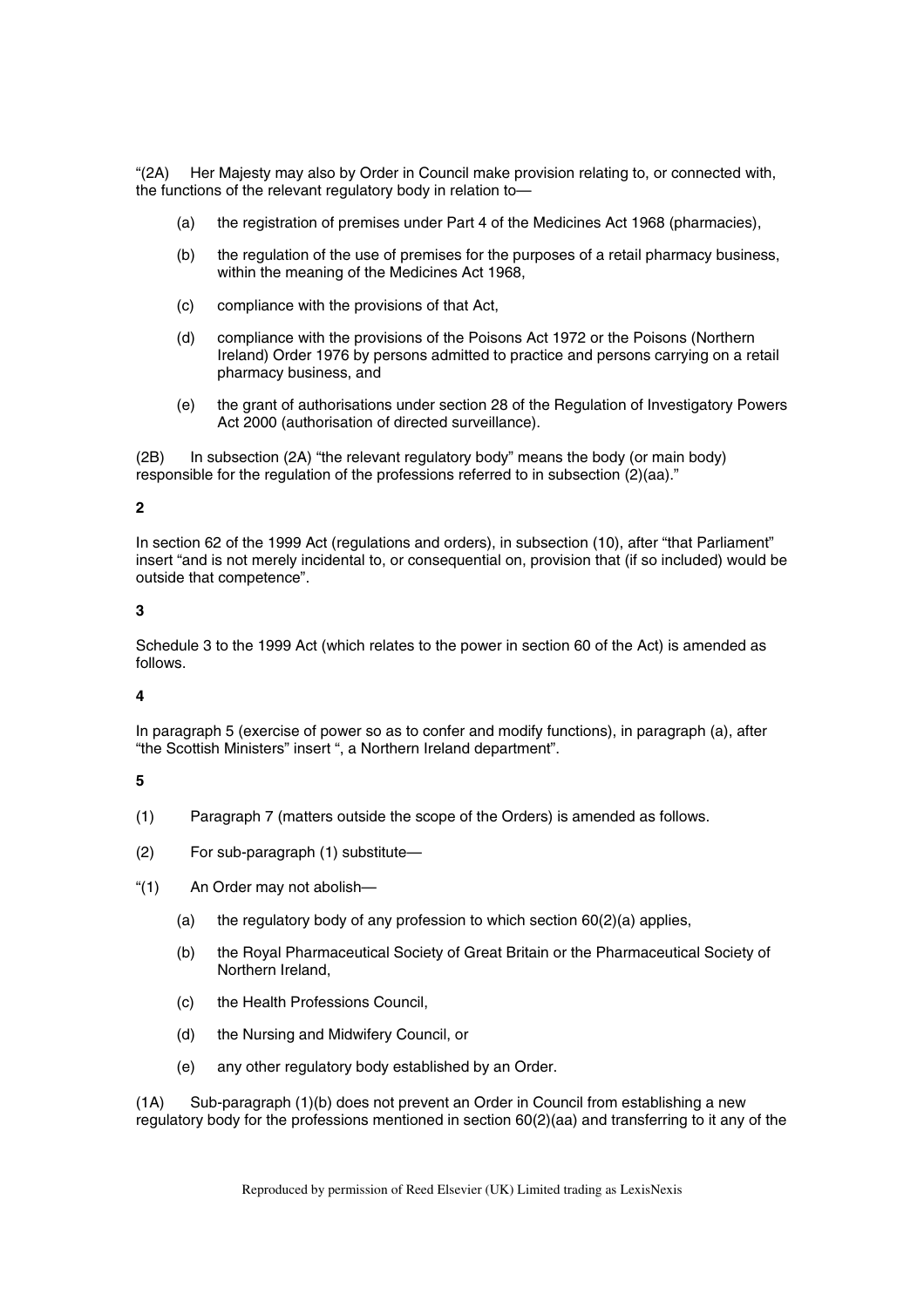functions of the Royal Pharmaceutical Society of Great Britain or the Pharmaceutical Society of Northern Ireland."

(3) Omit sub-paragraph (2) (which prevents an Order in Council under section 60 of the 1999 Act from imposing a requirement which would have the effect that a majority of the members of the regulatory body of a profession would be persons not included in the register of members admitted to practice).

(4) Omit sub-paragraph (3) (which prevents an Order in Council under section 60 of the 1999 Act from providing for a function conferred on the Privy Council, in relation to any profession to which subsection  $(2)(a)$  of that section applies, to be exercised by a different person).

**6** 

- (1) Paragraph 8 (other matters outside the scope of the Orders) is amended as follows.
- (2) In sub-paragraph (2) omit paragraph (d).
- (3) After that sub-paragraph insert—

"(2A) Where an enactment provides, in relation to any profession, for any function of administering procedures (including making rules) relating to misconduct, unfitness to practise and similar matters to be exercised by the regulatory body or any of its committees or officers, an Order may not provide for any person other than that regulatory body or any of its committees or officers or the Office of the Health Professions Adjudicator to exercise that function.

(2B) In sub-paragraphs (1) and (2A) references to a regulatory body do not include references to any of the following—

- (a) the Royal Pharmaceutical Society of Great Britain,
- (b) the Pharmaceutical Society of Northern Ireland, and
- (c) the Hearing Aid Council."

**7** 

- (1) Paragraph 9 (preliminary procedure for making Orders) is amended as follows.
- $(2)$  In sub-paragraph  $(1)(b)$ 
	- (a) for "the profession", where it first occurs, substitute "any profession", and
	- (b) for "by the profession" substitute "by any profession to be regulated".
- (3) After sub-paragraph (1) insert—
- "(1A) In the case of a draft Order which amends or repeals-
	- (a) an enactment contained in an Act of the Scottish Parliament or in an instrument made under such an Act, or
	- (b) any other enactment that extends to Scotland and relates to matters falling within the legislative competence of the Scottish Parliament,

but does not contain provision of the kind mentioned in sub-paragraph (3), the persons consulted by the Secretary of State under sub-paragraph (1)(b) must include the Scottish Ministers."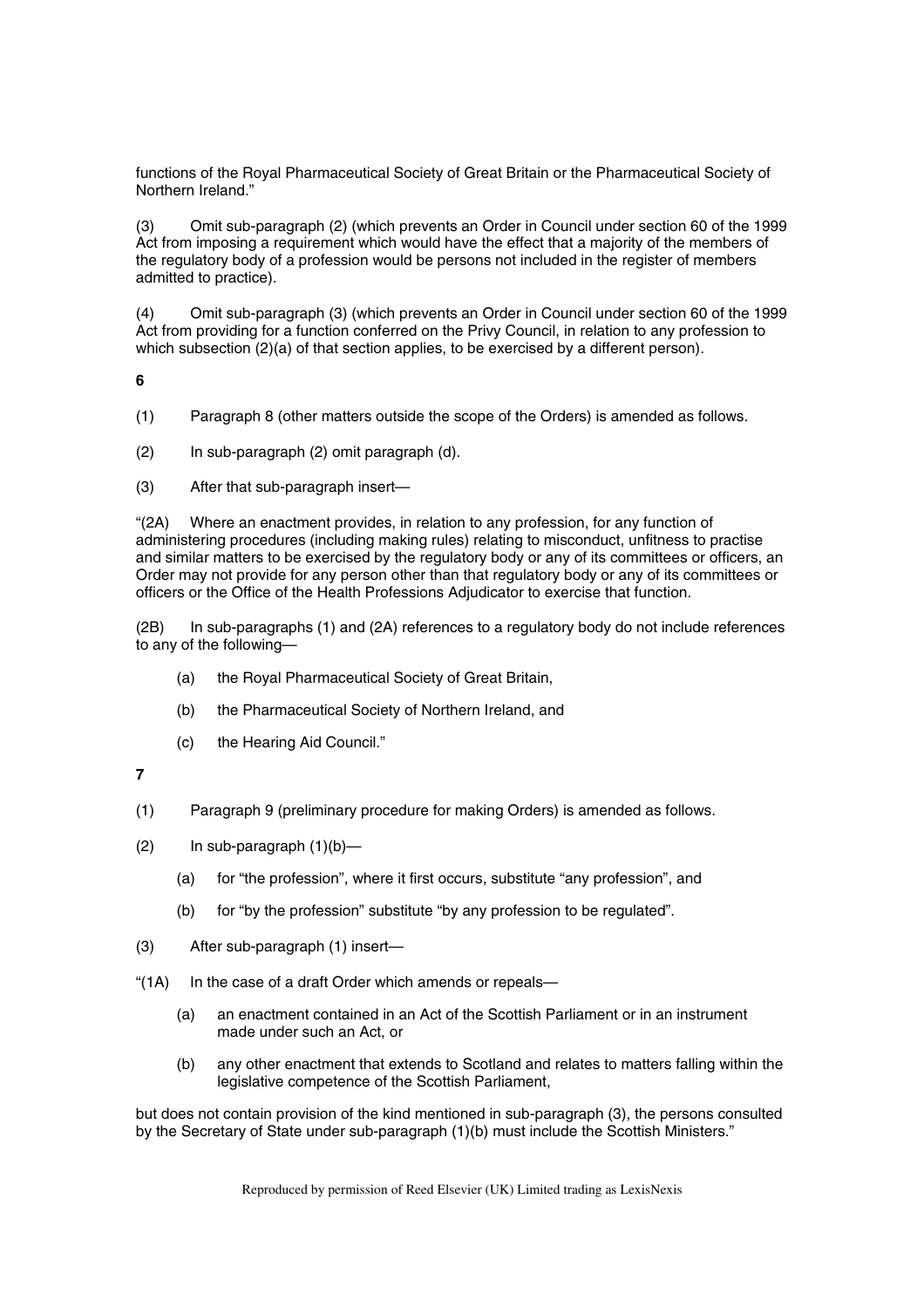(4) In sub-paragraph (3) after "that Parliament" insert "and is not merely incidental to, or consequential on, provision that (if so included) would be outside that competence".

#### **8**

In paragraph 10 (interpretation of the Schedule)—

(a) before the definition of "Order" insert—

""dental practitioner" means a person registered in the dentists register under the Dentists Act 1984,

"enactment" means an enactment contained in, or in an instrument made under—

- (a) an Act of Parliament,
- (b) an Act of the Scottish Parliament,
- (c) a Measure or Act of the National Assembly for Wales, or
- (d) Northern Ireland legislation,

"functions" includes powers and duties,

"medical practitioner" means a registered medical practitioner as defined by Schedule 1 to the Interpretation Act 1978,", and

(b) omit the words from "and other expressions" to the end.

#### **9**

In paragraph 11 (which contains further interpretative provisions), in sub-paragraph (2)—

- (a) in paragraph (c), for "Part 1 of the 1977 Act" substitute "Part 4 of the National Health Service Act 2006 or Part 4 of the National Health Service (Wales) Act 2006", and
- (b) in paragraph (d), for "Part 1 of the 1977 Act" substitute "Part 5 of the National Health Service Act 2006 or Part 5 of the National Health Service (Wales) Act 2006".

## **10**

Omit paragraph 12 (which confers limited powers in relation to the profession regulated by the Pharmacy (Northern Ireland) Order 1976 (SI 1976/1213 (NI 22))).

# **NOTES**

# **Initial Commencement**

#### *To be appointed*

To be appointed: see s 170(2), (3).

#### **Appointment**

Paras 1, 2, 4, 5(1)–(3), 6, 7, 8(b), 9: Appointment: 1 January 2009: see SI 2008/3244, art 3(c)(i), (iii).

Para 3: Appointment (for certain purposes): 1 October 2008: see SI 2008/2497, art 3(b)(i). Para 3: Appointment (for certain purposes): 1 January 2009: see SI 2008/3244, art 3(c)(ii). Paras 5(4), 8(a): Appointment: 1 October 2008: see SI 2008/2497, art 3(b)(ii), (iii).

### **Amendment**

Para 1: sub-para (2) repealed by the Health and Social Care Act 2012, s 231(4), Sch 15, Pt 4, para 72(3).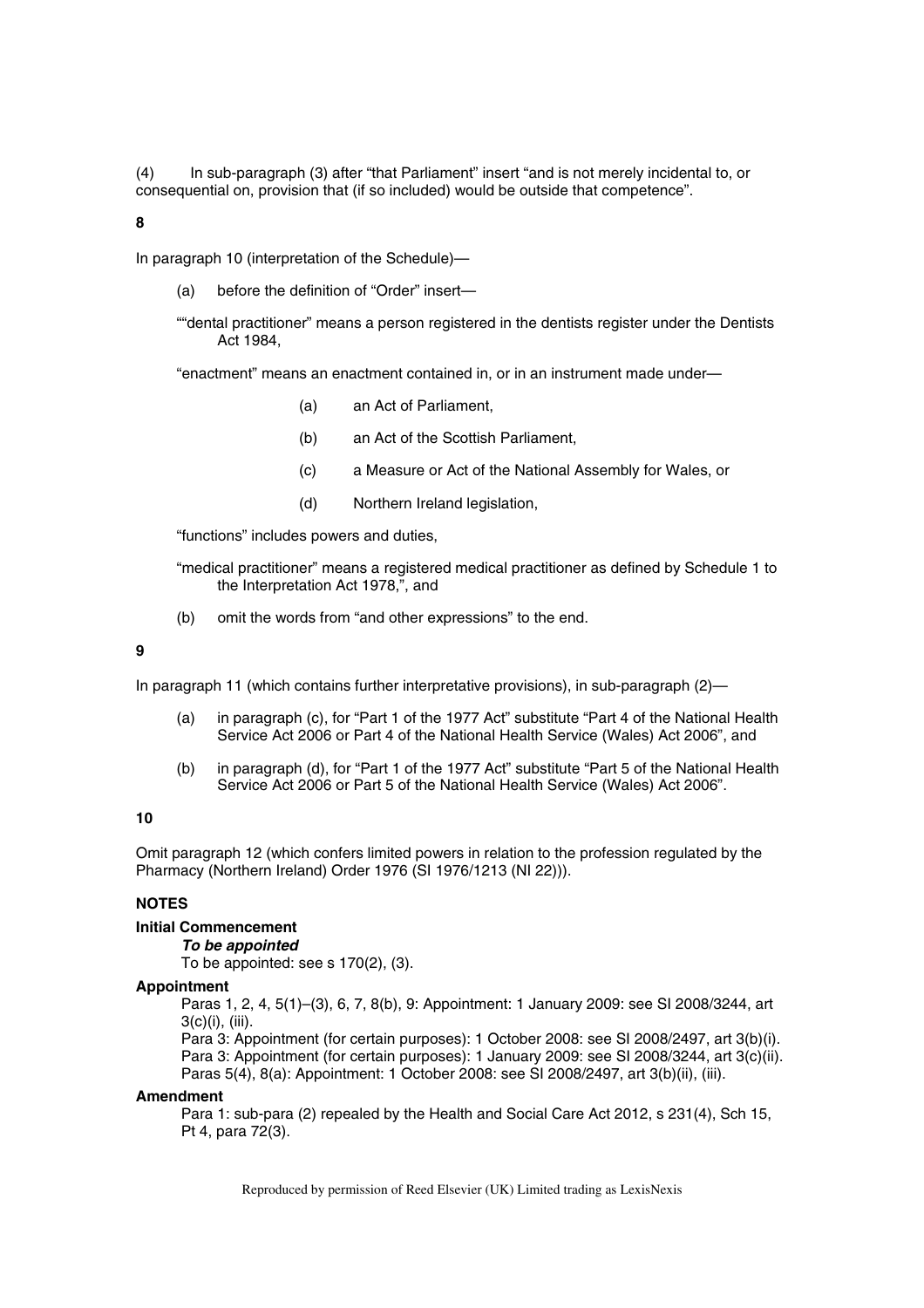Date in force: 1 July 2012: see SI 2012/1319, art 2(1), (3).

# **SCHEDULE 9 [REGULATION OF SOCIAL CARE WORKERS: WALES]**

# **NOTES**

#### **Amendment**

Schedule heading: substituted by the Health and Social Care Act 2012, s 230(1), Sch 15, Pt 1, Paras 44, 49(1), (8).

Date in force (in so far as is necessary for enabling the exercise of any power to make an order or regulations or to give directions): 27 March 2012: see the Health and Social Care Act 2012, s 306(1)(d).

Date in force (for remaining purposes): 1 August 2012: see SI 2012/1319, art 2(1),  $(4).$ 

Section 124

#### *Interpretation*

# **1**

In this Schedule—

"functions" includes powers and duties;

"regulations" means regulations under section 124;

["the Council" means the Care Council for Wales].

*Matters generally within the scope of regulations* 

# **2**

Regulations may make provision for the following matters (among others)—

- (a) the functions of [the Council];
- (b) the keeping of registers of social care workers of any description;
- (c) education and training;
- (d) privileges of registered persons;
- (e) standards of conduct and performance (including standards of conduct and performance of social care workers carrying out the functions of an approved mental health professional within the meaning of section 114 of the Mental Health Act 1983  $(c 20)$ :
- (f) discipline;
- (g) removal or suspension from registration or the imposition of conditions on registration;
- (h) investigation and enforcement by or on behalf of [the Council];
- (i) appeals;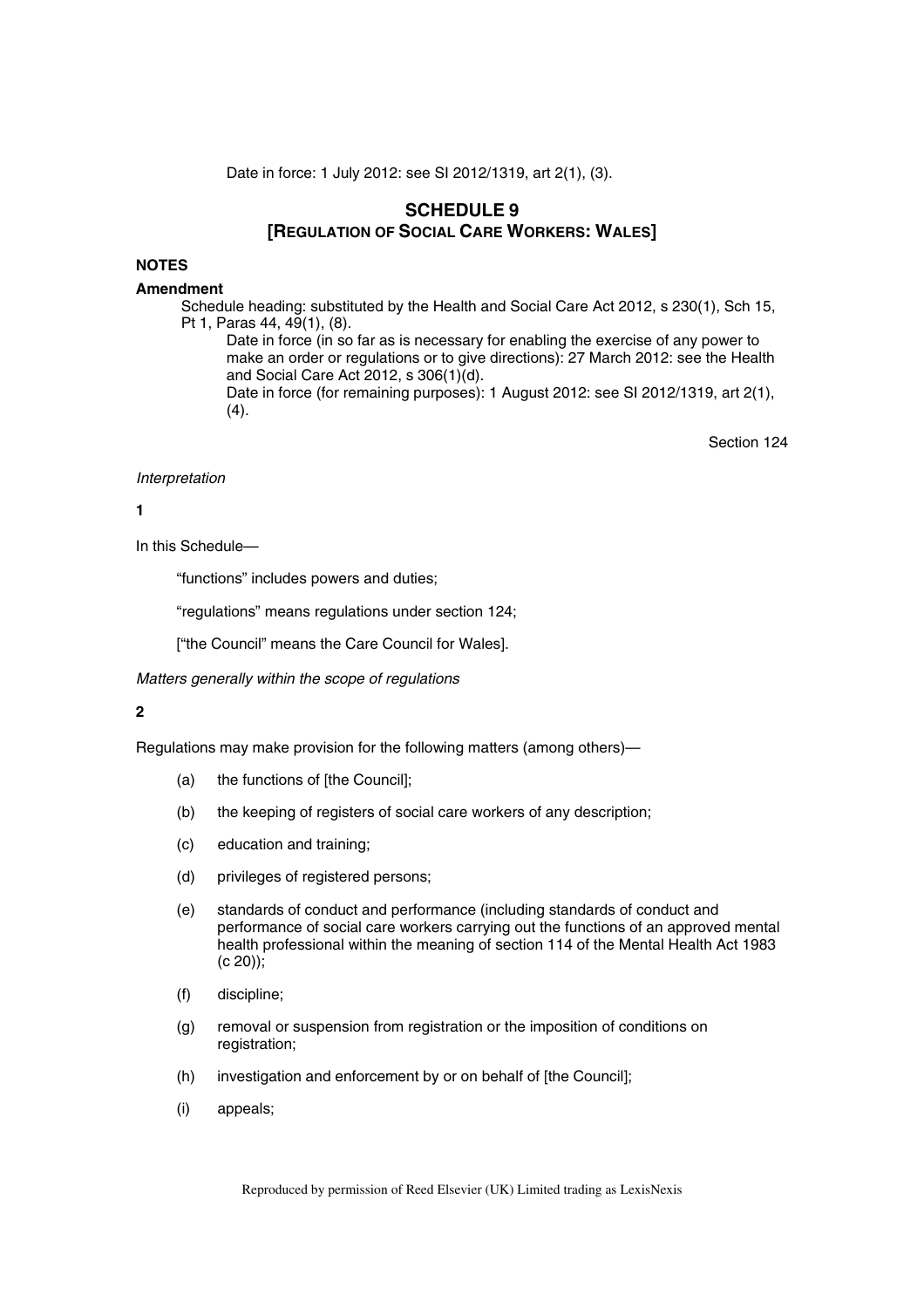(j) codes of practice or guidance for persons employing or seeking to employ social care workers.

## *Manner of exercise of power*

## **3**

The power to make regulations may be exercised by amending or repealing any provision (other than section 55) of the Care Standards Act 2000 (c 14) and any other enactment and any other instrument or document.

# **4**

The power may be exercised so as to make provision for the delegation of functions, including provision conferring power to make, confirm or approve subordinate legislation.

## **5**

The power may be exercised so as to make provision—

- (a) for the charging of fees, and
- (b) for the making of payments by [the Council].

#### **6**

The power may be exercised so as to—

- (a) confer functions (including power to pay grants) on . . . the Welsh Ministers, or
- (b) modify their functions.

#### **7**

The power may not be exercised so as to create any criminal offence, except an offence punishable on summary conviction with a fine not exceeding the amount specified as level 5 on the standard scale.

#### *Matters outside the scope of regulations*

## **8**

(1) Regulations may not abolish . . . the Care Council for Wales.

(2) Where the Care Standards Act 2000 provides for any function mentioned in subparagraph (3) to be exercised by [the Council] or any of its committees or officers, regulations may not provide for any person other than [the Council] or any of its committees or officers to exercise that function.

- (3) Those functions are—
	- (a) keeping the register of social care workers of any description,
	- (b) determining standards of education and training required as a condition of registration,
	- (c) giving advice about standards of conduct and performance, and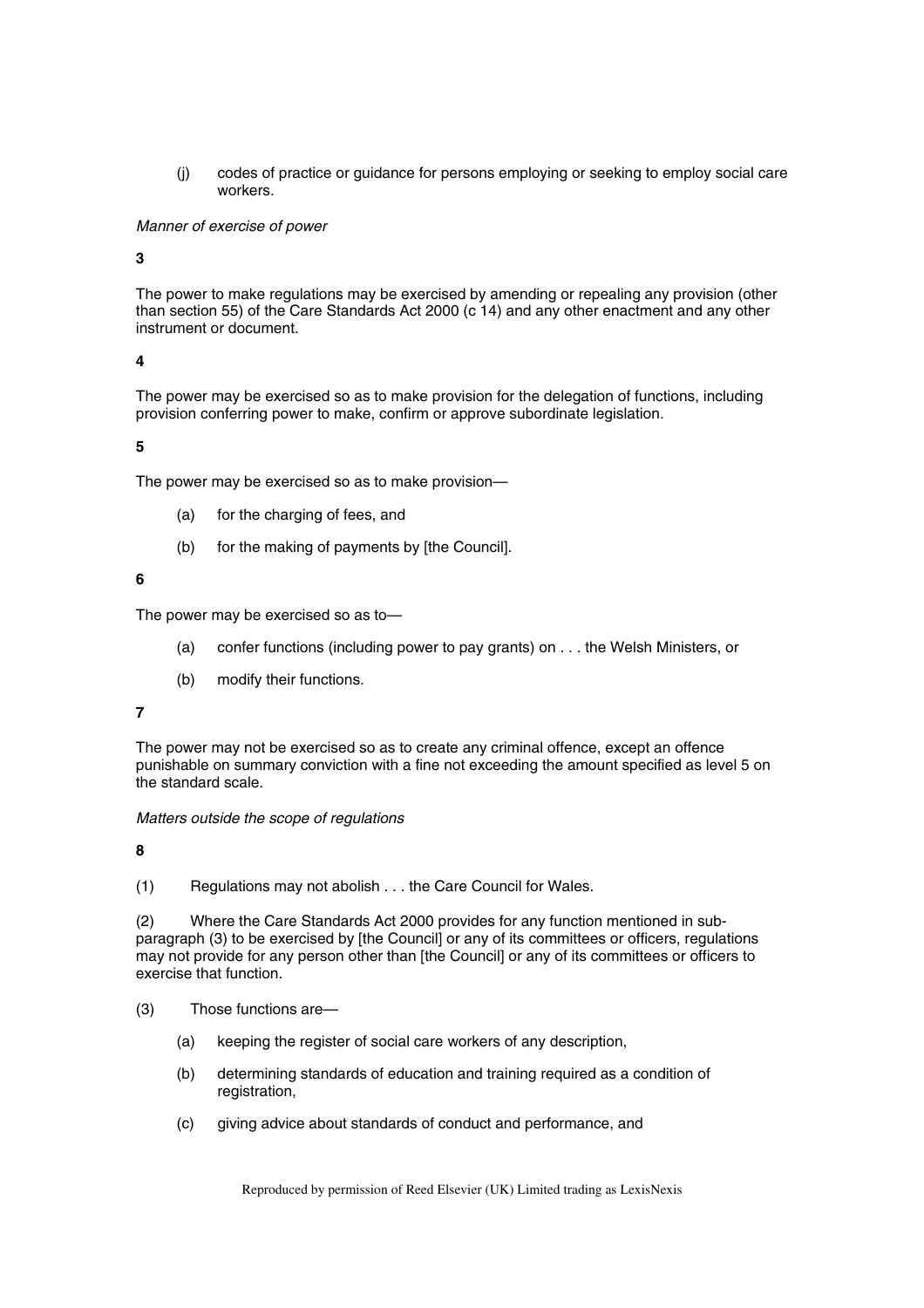- (d) administering procedures (including making rules) relating to misconduct, removal from registration and similar matters.
- . . ..
- *. . .*
- **9**

. . .

*Preliminary procedure for making regulations: Wales* 

**10** 

(1) If the Welsh Ministers propose to lay a draft of regulations before the National Assembly for Wales, the Welsh Ministers must first—

- (a) publish a draft of the regulations, and
- (b) invite representations to be made to the Welsh Ministers about the draft by—

persons appearing to the Welsh Ministers appropriate to represent social care workers affected by the regulations,

(ii) persons appearing to the Welsh Ministers appropriate to represent those provided with services by such social care workers, and

(iii) any other persons appearing to the Welsh Ministers appropriate to consult about the draft.

(2) After the end of the period of 3 months beginning with the publication of the draft, the Welsh Ministers may lay the draft as published, or that draft with any modifications they consider appropriate, together with a report about the consultation, before the National Assembly for Wales.

# **NOTES**

# **Initial Commencement**

# *Royal Assent*

Royal Assent (in so far as it confers power to make subordinate legislation): 21 July 2008: see s 170(1)(b).

# *To be appointed*

To be appointed (for remaining purposes): see s 170(3).

# **Extent**

This Schedule does not extend to Scotland: see s 169(1).

# **Amendment**

Para 1: definition "the Council" substituted, for definition "the appropriate Council" as originally enacted, by the Health and Social Care Act 2012, s 230(1), Sch 15, Pt 1, paras 44, 49(1), (2).

Date in force: 1 August 2012: see SI 2012/1319, art 2(1), (4).

Para 2: in sub-para (a) words "the Council" in square brackets substituted by the Health and Social Care Act 2012, s 230(1), Sch 15, Pt 1, paras 44, 49(1), (3).

Date in force (in so far as is necessary for enabling the exercise of any power to make an order or regulations or to give directions): 27 March 2012: see the Health and Social Care Act 2012, s 306(1)(d).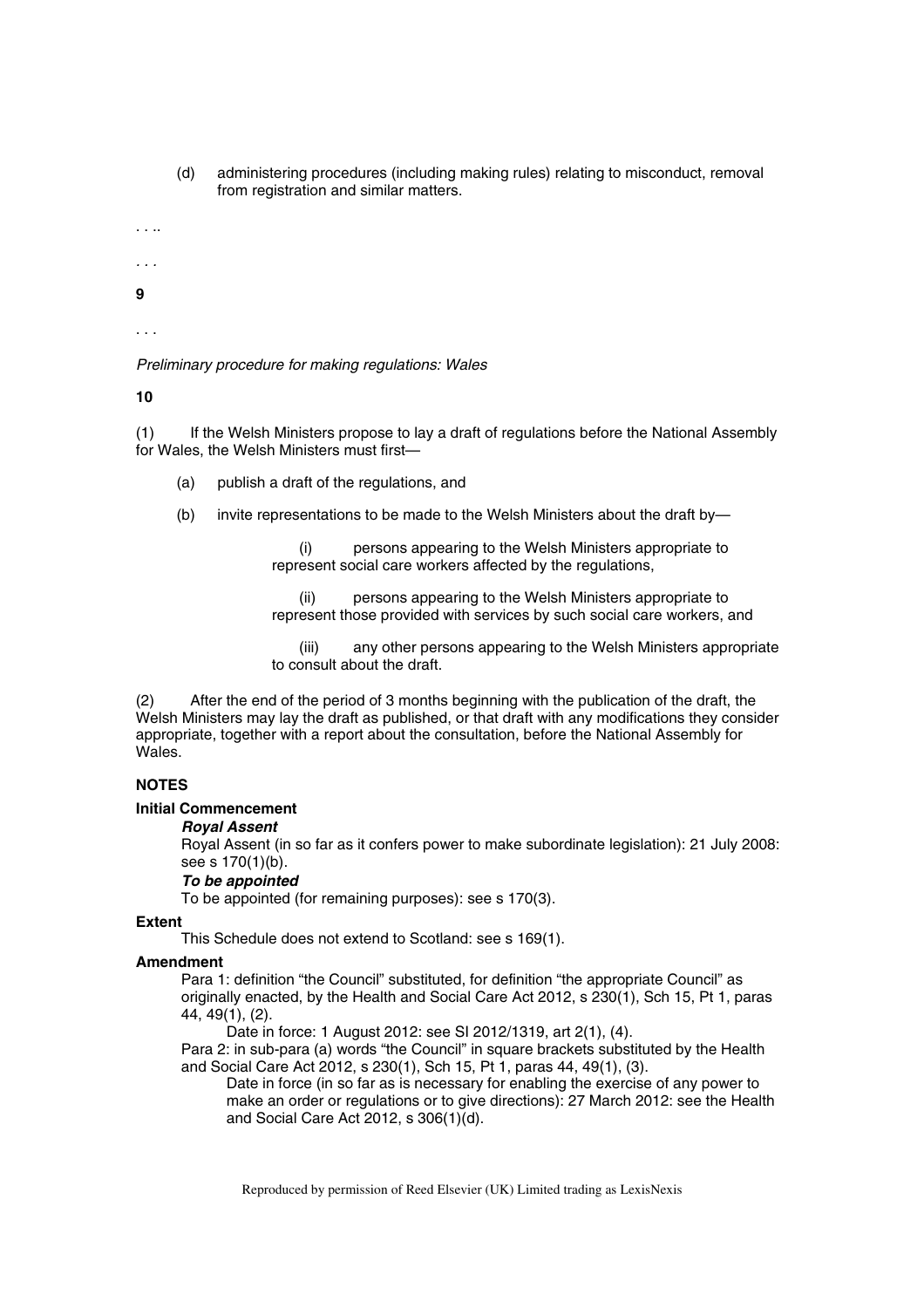Date in force (for remaining purposes): 1 August 2012: see SI 2012/1319, art 2(1),  $(4).$ 

Para 2: in sub-para (h) words "the Council" in square brackets substituted by the Health and Social Care Act 2012, s 230(1), Sch 15, Pt 1, paras 44, 49(1), (3).

Date in force (in so far as is necessary for enabling the exercise of any power to make an order or regulations or to give directions): 27 March 2012: see the Health and Social Care Act 2012, s 306(1)(d).

Date in force (for remaining purposes): 1 August 2012: see SI 2012/1319, art 2(1),  $(4).$ 

Para 5: in sub-para (b) words "the Council" in square brackets substituted by the Health and Social Care Act 2012, s 230(1), Sch 15, Pt 1, paras 44, 49(1), (4).

Date in force (in so far as is necessary for enabling the exercise of any power to make an order or regulations or to give directions): 27 March 2012: see the Health and Social Care Act 2012, s 306(1)(d).

Date in force (for remaining purposes): 1 August 2012: see SI 2012/1319, art 2(1),  $(4).$ 

Para 6: in sub-para (a) words omitted repealed by the Health and Social Care Act 2012, s 230(1), Sch 15, Pt 1, paras 44, 49(1), (5).

Date in force: 1 August 2012: see SI 2012/1319, art 2(1), (4).

Para 8: in sub-para (1) words omitted repealed by the Health and Social Care Act 2012, s 230(1), Sch 15, Pt 1, paras 44, 49(1), (6)(a).

Date in force: 1 August 2012: see SI 2012/1319, art 2(1), (4).

Para 8: in sub-para (2) words "the Council" in square brackets in the first place they occur substituted by the Health and Social Care Act 2012, s 230(1), Sch 15, Pt 1, paras 44, 49(1), (6)(b).

Date in force (in so far as is necessary for enabling the exercise of any power to make an order or regulations or to give directions): 27 March 2012: see the Health and Social Care Act 2012, s 306(1)(d).

Date in force (for remaining purposes): 1 August 2012: see SI 2012/1319, art 2(1),  $(4).$ 

Para 8: in sub-para (2) words "the Council" in square brackets in the second place they occur substituted by the Health and Social Care Act 2012, s 230(1), Sch 15, Pt 1, paras 44, 49(1), (6)(c).

Date in force (in so far as is necessary for enabling the exercise of any power to make an order or regulations or to give directions): 27 March 2012: see the Health and Social Care Act 2012, s 306(1)(d).

Date in force (for remaining purposes): 1 August 2012: see SI 2012/1319, art 2(1),  $(4).$ 

Para 9: repealed by the Health and Social Care Act 2012, s 230(1), Sch 15, Pt 1, paras 44, 49(1), (7).

Date in force: 1 August 2012: see SI 2012/1319, art 2(1), (4).

# **SCHEDULE 10 FURTHER AMENDMENTS RELATING TO PART 2**

Section 127

*Provision consequential on section 113(1)* 

**1** 

(1) Any reference in any instrument or document to the Council for the Regulation of Health Care Professionals is to be read, in relation to any time after the commencement of section 113(1), as a reference to the Council for Healthcare Regulatory Excellence.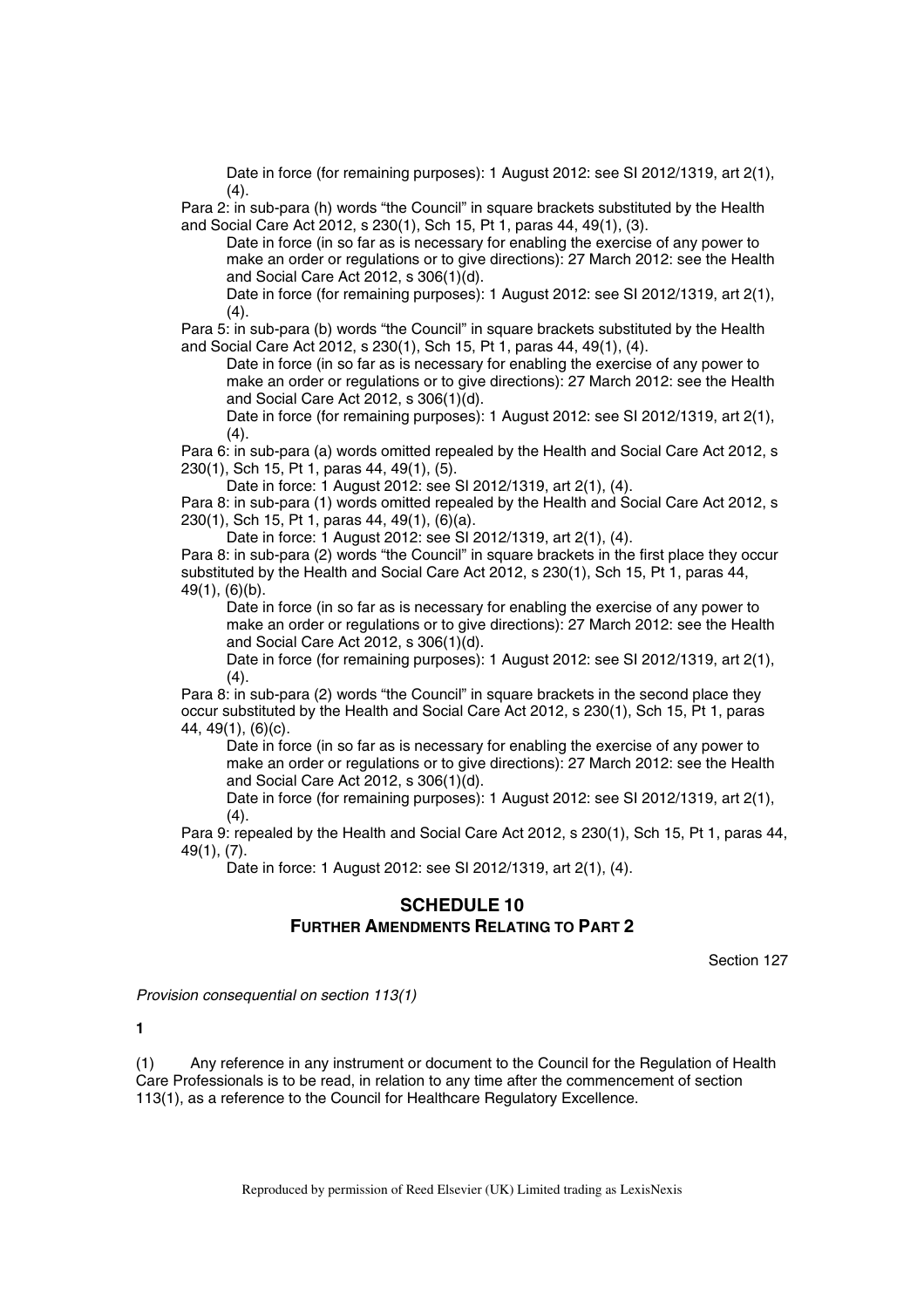(2) Any reference in this Act or in any other enactment, instrument or document to the Council for Healthcare Regulatory Excellence is to be read, in relation to any time before the commencement of section 113(1), as a reference to the Council for the Regulation of Health Care Professionals.

*Public Records Act 1958 (c 51)* 

# **2**

In Schedule 1 to the Public Records Act 1958 (definition of public records), in Part 2 of the table set out in paragraph 3 of that Schedule—

- (a) for "Council for the Regulation of Health Care Professionals" substitute "Council for Healthcare Regulatory Excellence", and
- (b) at the appropriate place insert—

"The Office of the Health Professions Adjudicator."

*Public Bodies (Admission to Meetings) Act 1960 (c 67)* 

**3** 

In the Schedule to the Public Bodies (Admission to Meetings) Act 1960—

(a) in paragraph 1 (bodies to which in England and Wales Act applies), for the paragraph (bd) inserted by paragraph 21 of Schedule 7 to the 2002 Act substitute—

"(bca) the Council for Healthcare Regulatory Excellence;

- (bcb) the Office of the Health Professions Adjudicator;", and
- (b) in paragraph 2 (bodies to which in Scotland Act applies), before paragraph (d) insert—
- "(ca) the Council for Healthcare Regulatory Excellence;
- (cb) the Office of the Health Professions Adjudicator;".

*House of Commons Disqualification Act 1975 (c 24)* 

**4** 

In Part 2 of Schedule 1 to the House of Commons Disqualification Act 1975 (bodies of which all members are disqualified)-

- (a) for "The Council for the Regulation of Health Care Professionals" substitute "The Council for Healthcare Regulatory Excellence", . . .
- $(b) \ldots$

*Northern Ireland Assembly Disqualification Act 1975 (c 25)* 

**5** 

In Part 2 of Schedule 1 to the Northern Ireland Assembly Disqualification Act 1975 (bodies of which all members are disqualified)—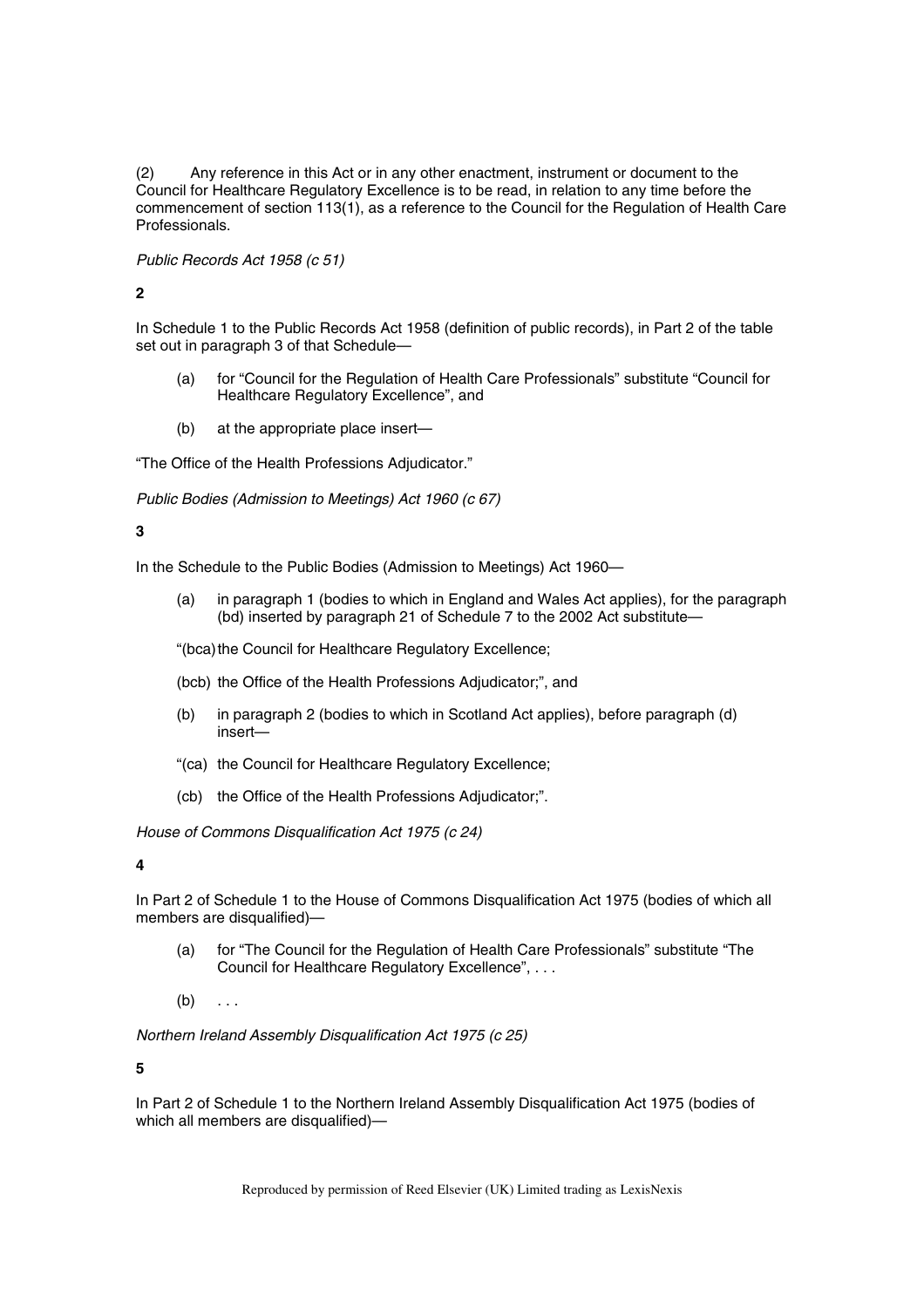(a) for "The Council for the Regulation of Health Care Professionals" substitute "The Council for Healthcare Regulatory Excellence", . . .

 $(b) \ldots$ 

*. . .* 

**6** 

. . .

*Dentists Act 1984 (c 24)* 

**7** 

. . .

**8** 

In section 36A of the Dentists Act 1984 (professions complementary to dentistry), in subsection (1)(b), for "the Council for the Regulation of Health Care Professionals" substitute "the Council for Healthcare Regulatory Excellence".

**9** 

. . .

*Health Act 1999 (c 8)* 

**10** 

In section 60 of the 1999 Act (regulation of health care and associated professions), in subsection (1)(c), for "the Council for the Regulation of Health Care Professionals" substitute "the Council for Healthcare Regulatory Excellence".

# **11**

In section 62 of the 1999 Act (regulations and orders), for subsection (4) substitute—

"(4) Any power under this Act to make Orders in Council or orders—

- (a) may be exercised either in relation to all cases to which the power extends, or in relation to all cases subject to specified exceptions, or in relation to any specified cases or classes of case,
- (b) may be exercised so as to make, as respects the cases in relation to which it is exercised—

(i) the full provision to which the power extends or any less provision (whether by way of exception or otherwise),

(ii) the same provision for all cases in relation to which the power is exercised, or different provision for different cases or different classes of case, or different provision as respects the same case or class of case for different purposes of this Act,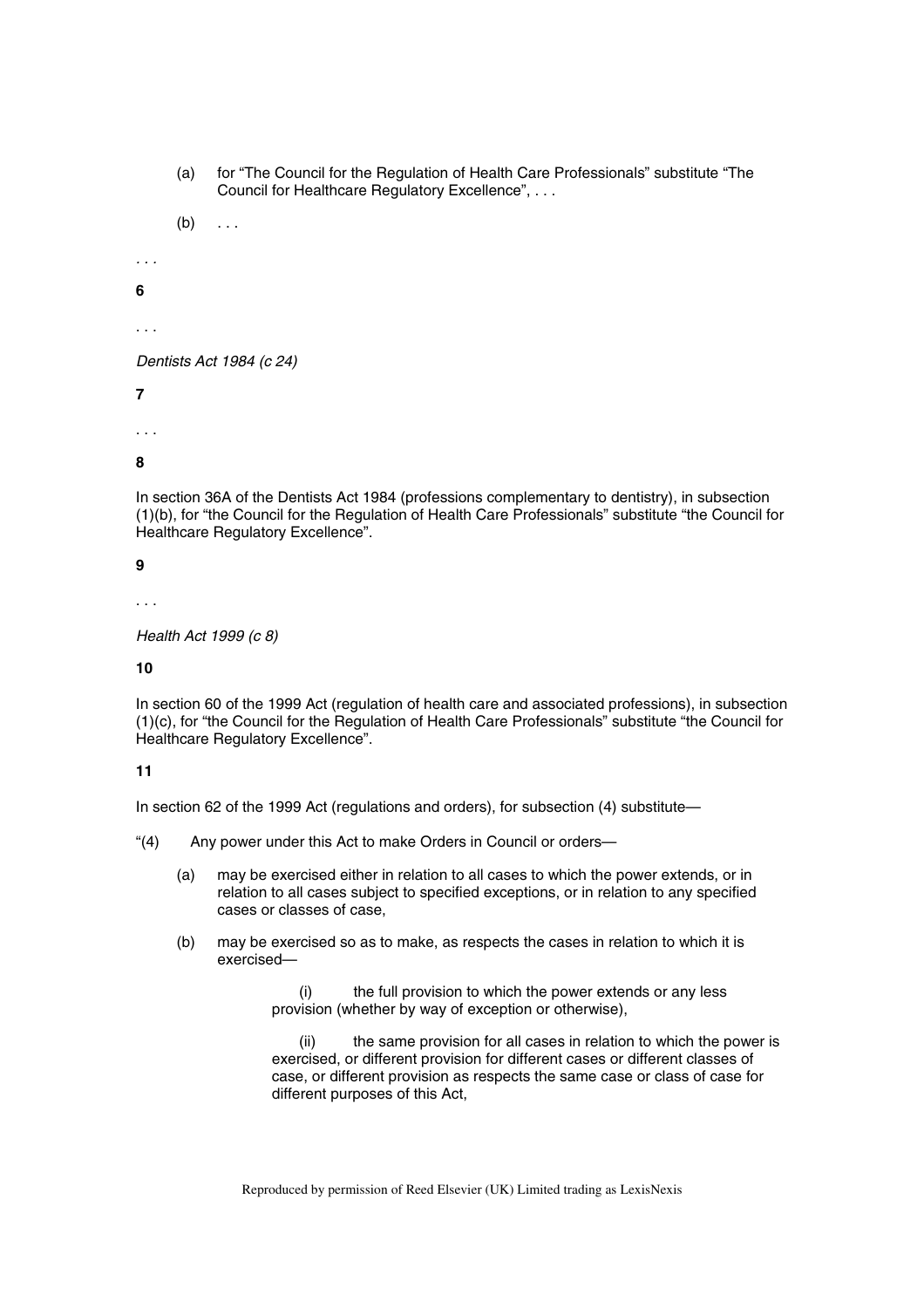(iii) any such provision either unconditionally or subject to any specified condition, and

- (c) may, in particular, be exercised so as to make different provision for different areas.
- (4A) Any such power includes power—
	- (a) to make such incidental, supplementary, consequential, saving or transitional provision (including provision amending, repealing or revoking enactments) as the person exercising the power considers to be expedient, and
	- (b) to provide for a person to exercise a discretion in dealing with any matter."

**12** 

In Schedule 3 to the 1999 Act (regulation of health care and associated professions), in paragraph 7(4), for "the Council for the Regulation of Health Care Professionals" substitute "the Council for Healthcare Regulatory Excellence".

### *Freedom of Information Act 2000 (c 36)*

### **13**

In Part 6 of Schedule 1 to the Freedom of Information Act 2000 (public authorities)—

- (a) for "The Council for the Regulation of Health Care Professionals" substitute "The Council for Healthcare Regulatory Excellence", . . .
- $(b) \ldots$
- *. . .*
- **14**
- . . .

**15** 

. . .

*National Health Service Reform and Health Care Professions Act 2002 (c 17)* 

**16** 

For the title to section 25 of the 2002 Act, and for the heading immediately preceding the section, substitute "The Council for Healthcare Regulatory Excellence".

- (1) Section 25 of the 2002 Act is amended as follows.
- (2) In subsection (3), for paragraphs (h) and (i) substitute—
	- "(ga) the Nursing and Midwifery Council,
	- (gb) the Health Professions Council, and".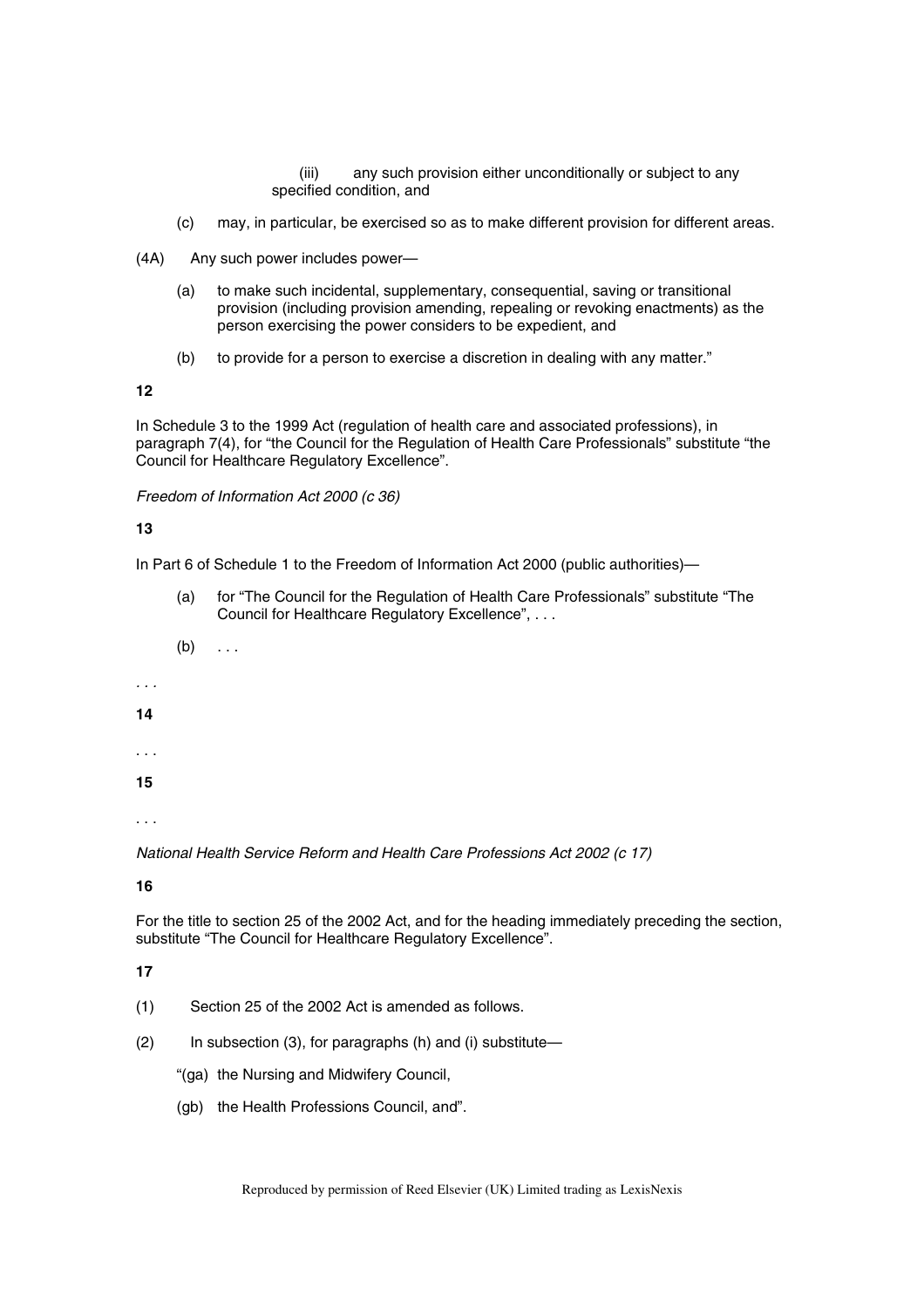- (3) In that subsection, for paragraph (j) substitute—
	- "(j) any other regulatory body (within the meaning of Schedule 3 to the 1999 Act) established by an Order in Council under section 60 of that Act."
- (4) In subsection (6), omit "and (3)".

**18** 

. . .

**19** 

For the title to Schedule 7 to the 2002 Act substitute "The Council for Healthcare Regulatory Excellence".

*. . .*  **20**  . . . **21**  . . . **22**  . . . **23**  . . .

*National Health Service Act 2006 (c 41)* 

**24** 

In section 201 of the National Health Service Act 2006 (disclosure of information), in subsection (4)(b), for "Council for the Regulation of Health Care Professionals" substitute "Council for Healthcare Regulatory Excellence".

*National Health Service (Wales) Act 2006 (c 42)* 

**25** 

In section 149 of the National Health Service (Wales) Act 2006 (disclosure of information), in subsection (4)(b), for "Council for the Regulation of Health Care Professionals" substitute "Council for Healthcare Regulatory Excellence".

*National Assembly for Wales (Disqualification) Order 2006 (SI 2006/3335)* 

**26** 

In Part 1 of the Schedule to the National Assembly for Wales (Disqualification) Order 2006 (bodies of which all members are disqualified)—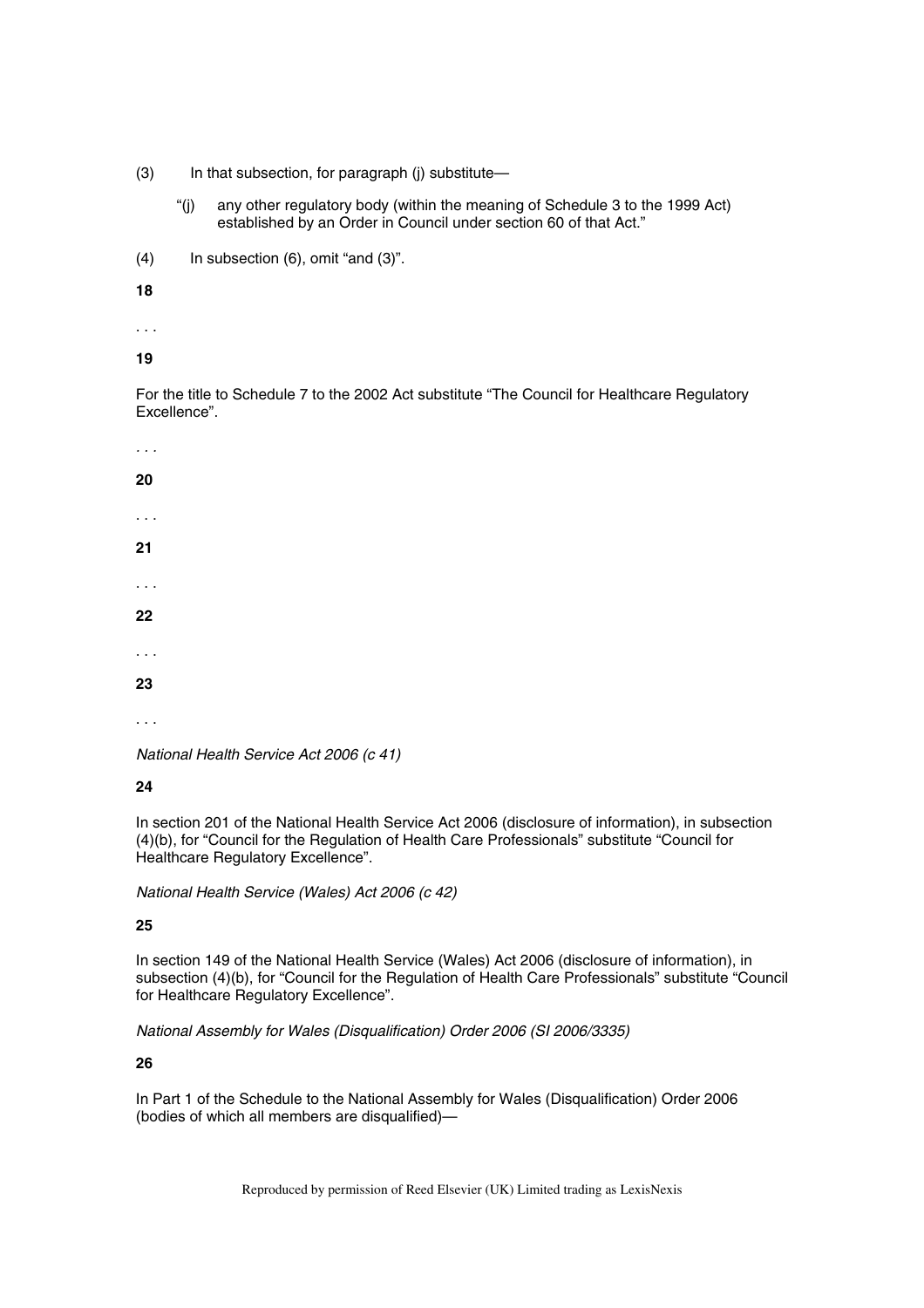- $(a) \quad \ldots$
- $(b) \quad \ldots$

*. . .* 

**27** 

. . .

# **NOTES**

# **Initial Commencement**

### *Royal Assent*

Para 11: Royal Assent (in so far as it confers power to make subordinate legislation): 21 July 2008: see s 170(1)(b).

### *To be appointed*

Paras 1–10, 12–27: To be appointed: see s 170(3).

Para 11: To be appointed (for remaining purposes): see s 170(3).

### **Appointment**

Paras 1, 2(a), 4(a), 5(a), 6(b), 8, 10, 12, 13(a), 16, 17, 19, 23–25, 26(a): Appointment: 1 January 2009: see SI 2008/3244, art 2(i)(i), (ii), (iv)–(xv).

Paras 2(b), 6(a), 13(b), 22: Appointment: 25 January 2010: see SI 2010/23, art 2(h)(i), (iii)– (v).

Para 3: Appointment (for remaining purposes): 25 January 2010: see SI 2010/23, art 2(h)(ii).

Para 3: Appointment (for certain purposes): 1 January 2009: see SI 2008/3244, art 2(i)(iii). Paras 4(b), 5(b), 26(b): Appointment: 28 September 2009: see SI 2009/2567, art 2(d)(i)– (iii).

Para 11: Appointment: 1 January 2009: see SI 2008/3244, art 3(d).

Para 20: Appointment: 25 August 2008: see SI 2008/2214, art 2(b).

Para 21: Appointment (for certain purposes): 25 August 2008: see SI 2008/2214, art 2(c).

# **Amendment**

Para 4: sub-para (b) and word omitted immediately preceding it repealed by the Health and Social Care Act 2012, s 231(4), Sch 15, Pt 4, para 71(2).

Date in force: 1 July 2012: see SI 2012/1319, art 2(1), (3).

Para 5: sub-para (b) and word omitted immediately preceding it repealed by the Health and Social Care Act 2012, s 231(4), Sch 15, Pt 4, para 71(2).

Date in force: 1 July 2012: see SI 2012/1319, art 2(1), (3).

Para 6: repealed by the Equality Act 2010, s 211(2), Sch 27, Pt 1A (as inserted by SI 2011/1060, art 3(1), (3)(a), Sch 3).

Date in force: 4 April 2011: see SI 2011/1060, art 1(2).

Paras 7, 9: repealed by the Health and Social Care Act 2012, s 231(4), Sch 15, Pt 4, paras 75(1), (4).

Date in force: 1 July 2012: see SI 2012/1319, art 2(1), (3).

Para 13: sub-para (b) and word omitted immediately preceding it repealed by the Health and Social Care Act 2012, s 231(4), Sch 15, Pt 4, para 71(2).

Date in force: 1 July 2012: see SI 2012/1319, art 2(1), (3).

Paras 14, 15: repealed by the Health and Social Care Act 2012, s 231(4), Sch 15, Pt 4, paras 75(1), (4).

Date in force: 1 July 2012: see SI 2012/1319, art 2(1), (3).

Para 18: repealed by the Health and Social Care Act 2012, s 231(4), Sch 15, Pt 4, paras 75(1), (4).

Date in force: 1 July 2012: see SI 2012/1319, art 2(1), (3).

Paras 20, 21: repealed by the Health and Social Care Act 2012, s 279(3), Sch 20, Pt 2, para 7(c).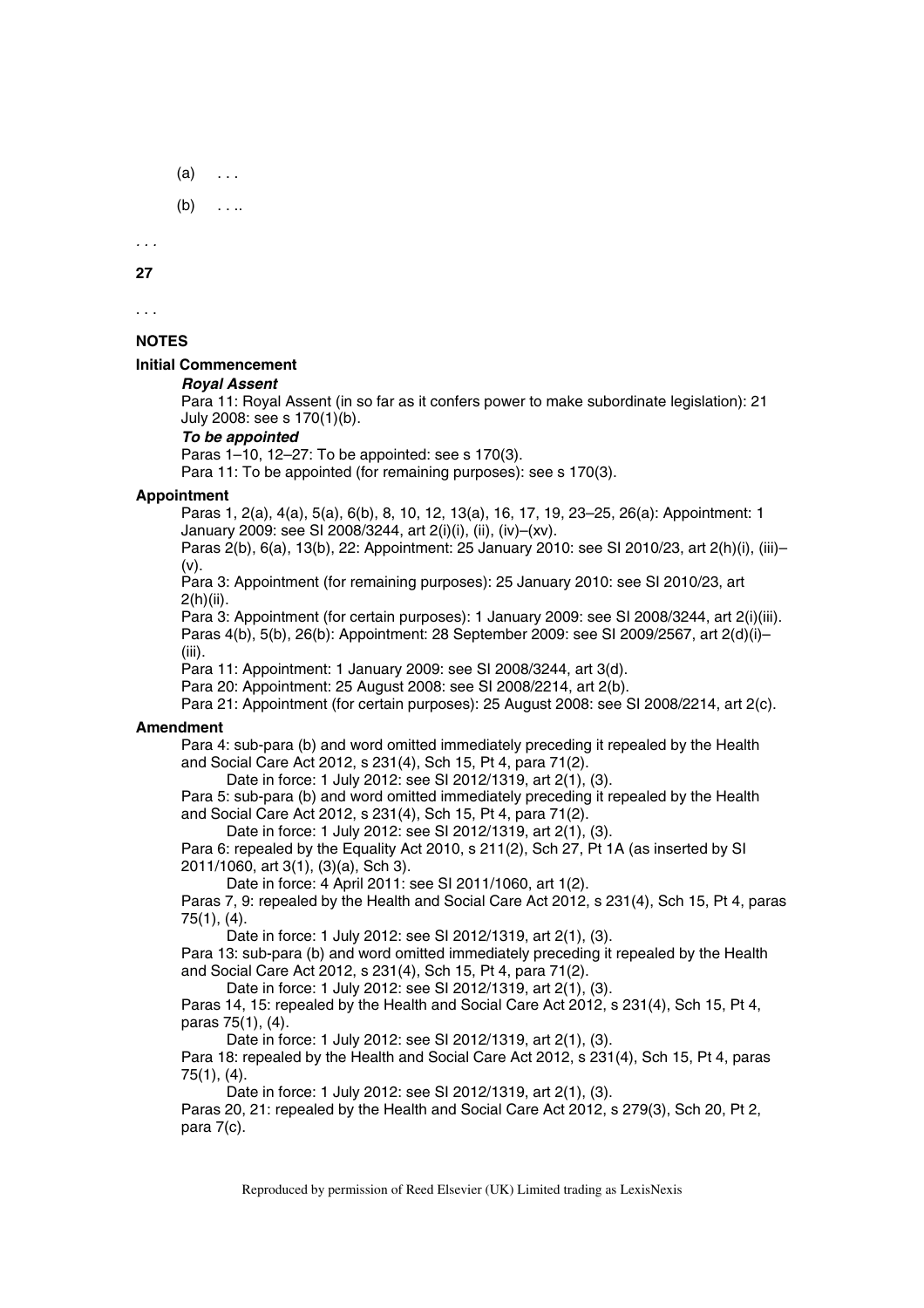Date in force: 31 October 2012: see SI 2012/1831, art 2(3). Para 22: repealed by the Health and Social Care Act 2012, ss 231(4), 249(3), Sch 15, Pt 4, para 74(3), Sch 20, Pt 2, para 7(c).

Date in force: 1 July 2012: see SI 2012/1319, art 2(1), (3).

Para 23: repealed by the Health and Social Care Act 2012, s 279(3), Sch 20, Pt 2, para  $7(c)$ .

Date in force: 31 October 2012: see SI 2012/1831, art 2(3). Para 26: sub-para (a) repealed by the Health and Social Care Act 2012, s 230(1), Sch 15, Pt 3, para 69(3).

Date in force: 1 December 2012: see SI 2012/2657, art 2(1), (3). Para 26: para (b) and word omitted immediately preceding it repealed by the Health and Social Care Act 2012, s 231(4), Sch 15, Pt 4, para 71(3).

Date in force: 1 July 2012: see SI 2012/1319, art 2(1), (3). Para 27: repealed by the Health and Social Care Act 2012, s 231(4), Sch 15, Pt 4, para 71(4).

Date in force: 1 July 2012: see SI 2012/1319, art 2(1), (3).

# **SCHEDULE 11 PUBLIC HEALTH PROTECTION: FURTHER AMENDMENTS**

Section 130

*Introductory* 

**1** 

In this Schedule "the 1984 Act" means the Public Health (Control of Disease) Act 1984 (c 22).

*Local Government, Planning and Land Act 1980 (c 65)* 

**2** 

In section 159 of the Local Government, Planning and Land Act 1980 (public health etc), in subsection (1), omit paragraph (e) and the word "and" immediately preceding it.

*Public Health (Control of Disease) Act 1984* 

**3** 

(1) Section 1 (authorities administering Act) of the 1984 Act is amended as follows.

(2) For subsection (1) substitute—

"(1) In this Act "local authority" means any of the following-

- (a) a district council;
- (b) in England, a county council for an area for which there is no district council;
- (c) in Wales, a county council or county borough council;
- (d) a London borough council;
- (e) the Common Council of the City of London;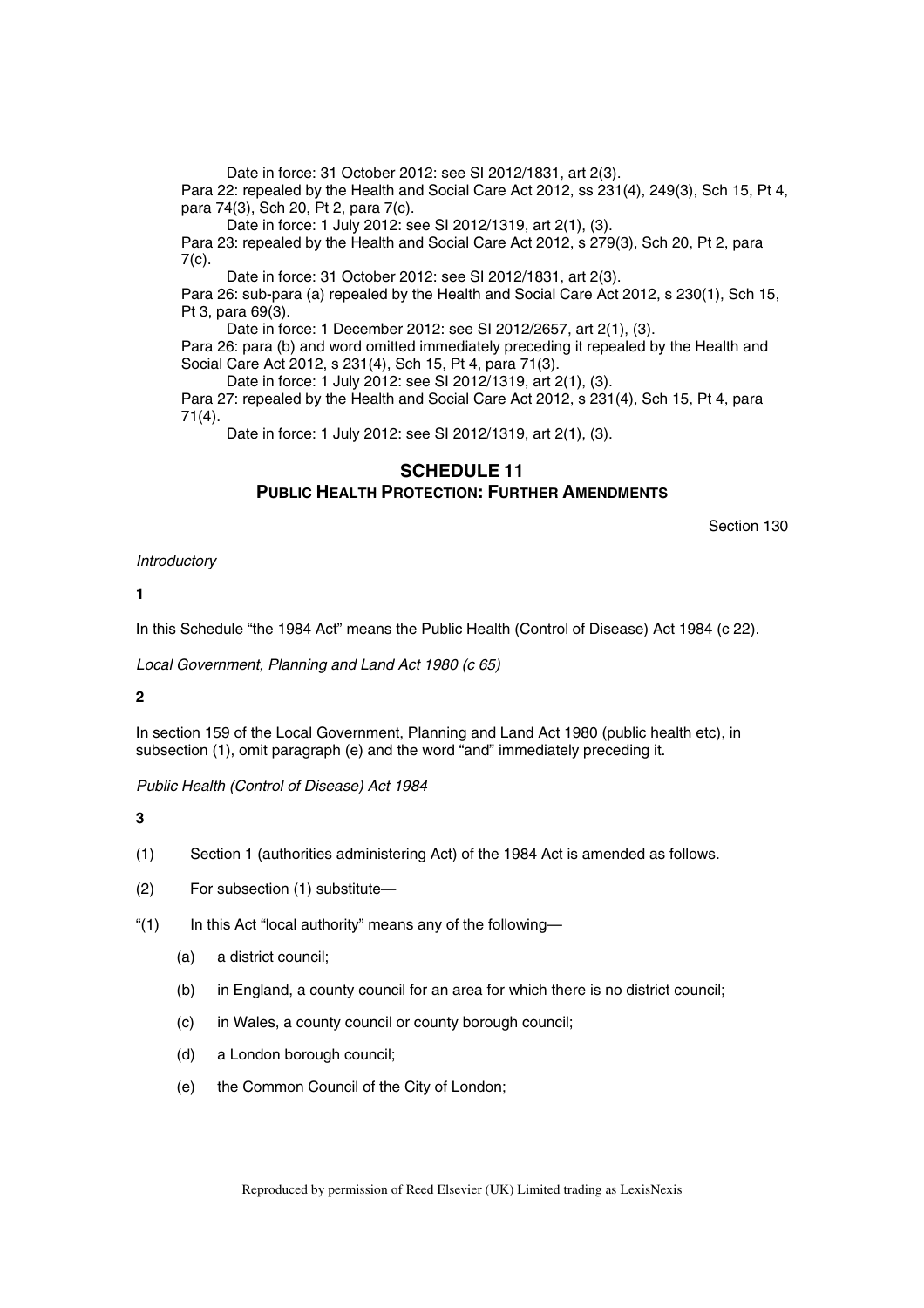- (f) the Sub-Treasurer of the Inner Temple and the Under Treasurer of the Middle Temple;
- (g) the Council of the Isles of Scilly."
- (3) Omit subsections (2) and (4).

# **4**

(1) Section 5 of the 1984 Act (financial provisions as to port health authorities) is amended as follows.

(2) In subsection (2), for the words from "shall" onwards substitute "shall be defrayed by the constituent districts in such proportions and in such manner as may be determined by or in accordance with the order."

(3) In subsection (3), omit "or rating districts".

# **5**

In section 7 of the 1984 Act (port health district and authority for Port of London), in subsection (4), omit paragraphs (c) and (d).

# **6**

Omit section 9 of the 1984 Act (vessels in inland or coastal waters).

# **7**

In section 48 of the 1984 Act (removal of body to mortuary or for immediate burial), in subsection (1), for the words from "in any building" to "neighbouring building" substitute "in any place would endanger the health of any person".

# **8**

In section 49 of the 1984 Act (regulations as to canal boats), in subsection (1)—

- (a) at the end of paragraph (a) insert "and",
- (b) omit paragraph (c) and the word "and" immediately preceding it.

# **9**

. . .

**10** 

In section 51 of the 1984 Act (duties of local authorities and port health authorities under Part  $4)$ —

- (a) omit subsection (1), and
- (b) in subsection (2) omit the words "the provisions of this Part of this Act and".

### **11**

Omit section 52 of the 1984 Act (prosecution of offences under Part 4).

Reproduced by permission of Reed Elsevier (UK) Limited trading as LexisNexis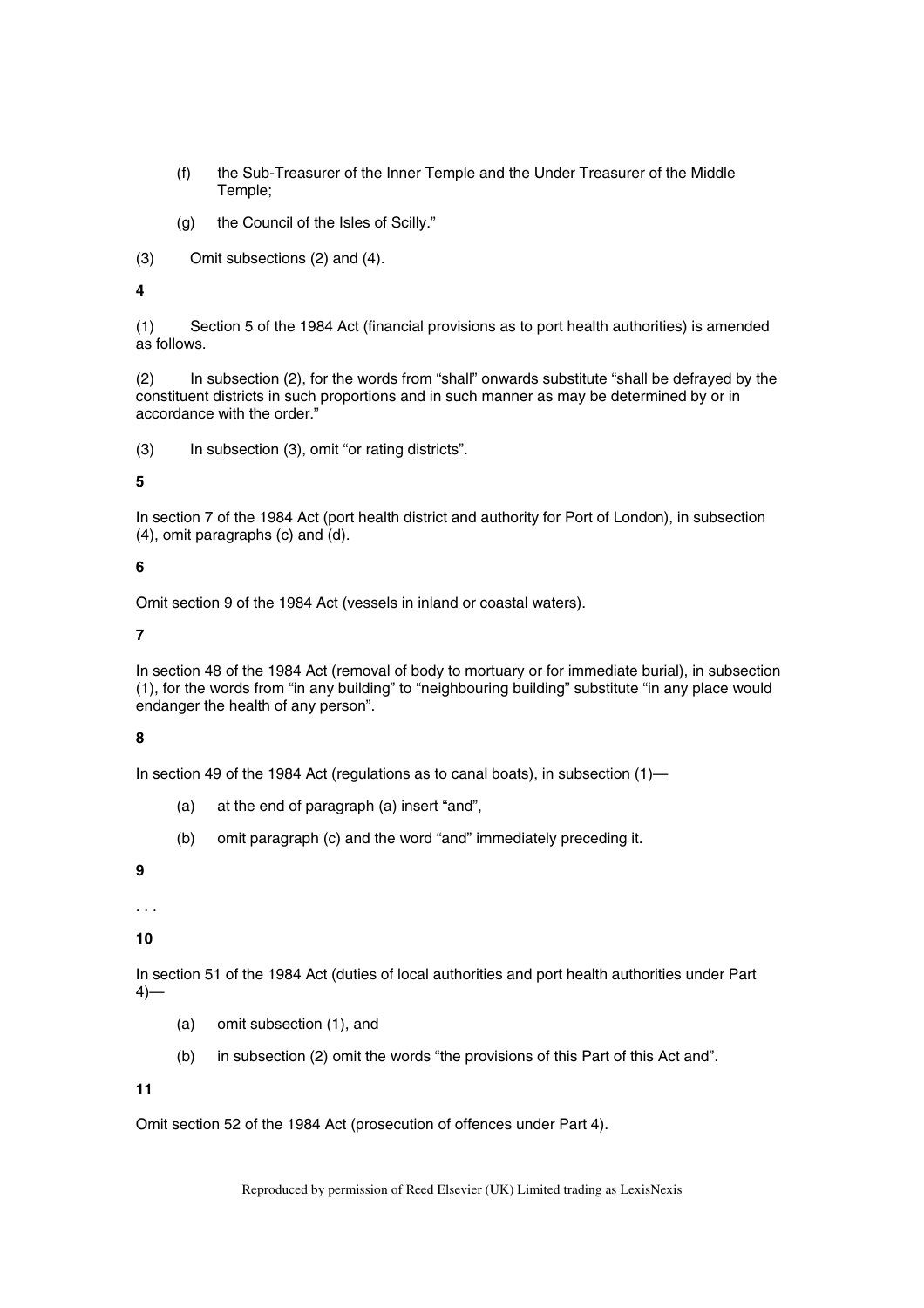# **12**

Omit sections 54 to 57 of the 1984 Act.

**13** 

In section 58 of the 1984 Act (form of notices and other documents), in subsection (1) for "local authority" (in each place it occurs) substitute "relevant health protection authority".

# **14**

In section 59 of the 1984 Act (authentication of documents)—

- (a) for "local authority" (wherever it occurs) substitute "relevant health protection authority", and
- (b) in subsection (2) for "byelaws" substitute "regulations".

### **15**

In section 60 of the 1984 Act (service of notices and other documents) for "made by this Act" substitute "made by or under this Act".

### **16**

After section 60 of the 1984 Act insert—

### **"60A Electronic communications**

(1) The appropriate Minister may by regulations make provision enabling notices, orders and other documents specified in the regulations to be given or served by an electronic communication.

(2) Such provision must however secure that the notices, orders and other documents specified in the regulations may only be so given or served if—

- (a) the person to whom they are to be given or on whom they are to be served has consented in writing to the receipt of notices, orders and other documents by an electronic communication, and
- (b) the communication is sent to the number or address specified by that person when giving consent.
- (3) The power to make regulations under this section is exercisable by statutory instrument.
- (4) An instrument containing any such regulations is subject to annulment—
	- (a) in the case of regulations made by the Secretary of State, in pursuance of a resolution of either House of Parliament;
	- (b) in the case of regulations made by the Welsh Ministers, in pursuance of a resolution of the National Assembly for Wales.

(5) Sections 58 to 60 are to be read subject to any provision made in regulations under this section.

(6) In this section—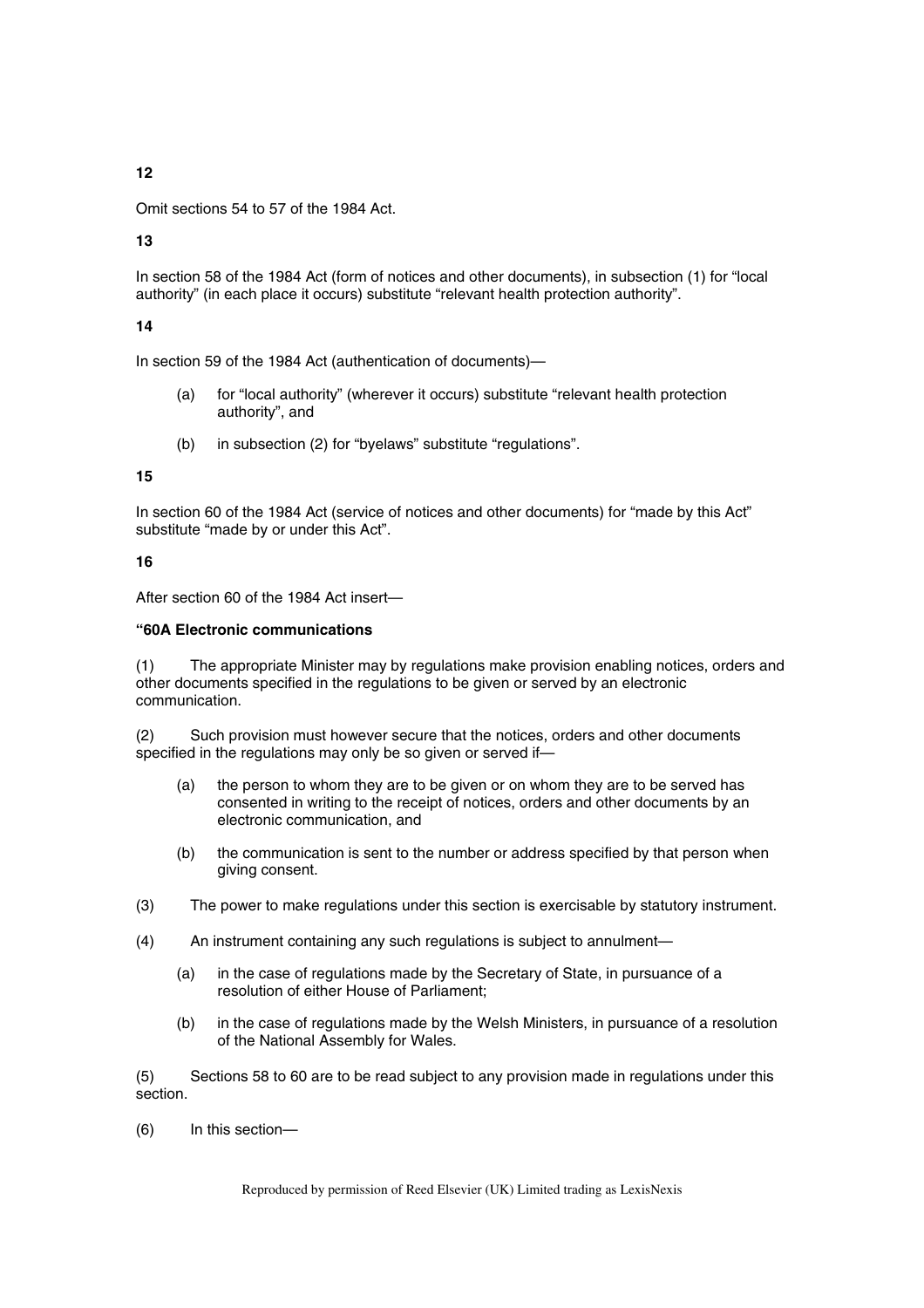"electronic communication" has the same meaning as in the Electronic Communications Act 2000,

"notices, orders and other documents" means notices, orders and other documents authorised or required by or under this Act to be given or served, and

"the appropriate Minister" means—

- (a) the Secretary of State, in relation to England;
- (b) the Welsh Ministers, in relation to Wales."

**17** 

- (1) Section 61 of the 1984 Act (power to enter premises) is amended as follows.
- (2) In subsection (1)—
	- (a) for "authorised officer of a local authority" substitute "proper officer of a relevant health protection authority",
	- (b) for paragraph (a) substitute—
	- "(a) for the purposes of ascertaining whether there is, or has been, any contravention of a relevant provision of this Act, or of an order made by a justice of the peace under Part 2A of this Act, which it is the function of the relevant health protection authority to enforce,", and
	- $(c)$  in each of paragraphs  $(b)$ ,  $(c)$  and  $(d)$ 
		- (i) for "or such byelaws" substitute "or in relation to such an order", and

(ii) for "local authority" substitute "relevant health protection authority".

- (3) In subsection (2) omit ", other than a factory or workplace,".
- (4) After subsection (2) insert—

"(2A) Subsection (1) does not authorise entry to any part of premises which is used as a private dwelling (but this does not affect the power of a justice of the peace under subsection (3) to issue a warrant authorising entry to a private dwelling or to any part of premises used as a private dwelling)."

(5) In subsection (3), for "the local authority by any authorised officer" substitute "the relevant health protection authority by any proper officer".

#### **18**

(1) Section 62 of the 1984 Act (supplementary provisions as to entry) is amended as follows.

- (2) In subsection (1)—
	- (a) for "An authorised officer" substitute "A proper officer ("the officer")", and
	- (b) after "other persons" insert "and such equipment and materials".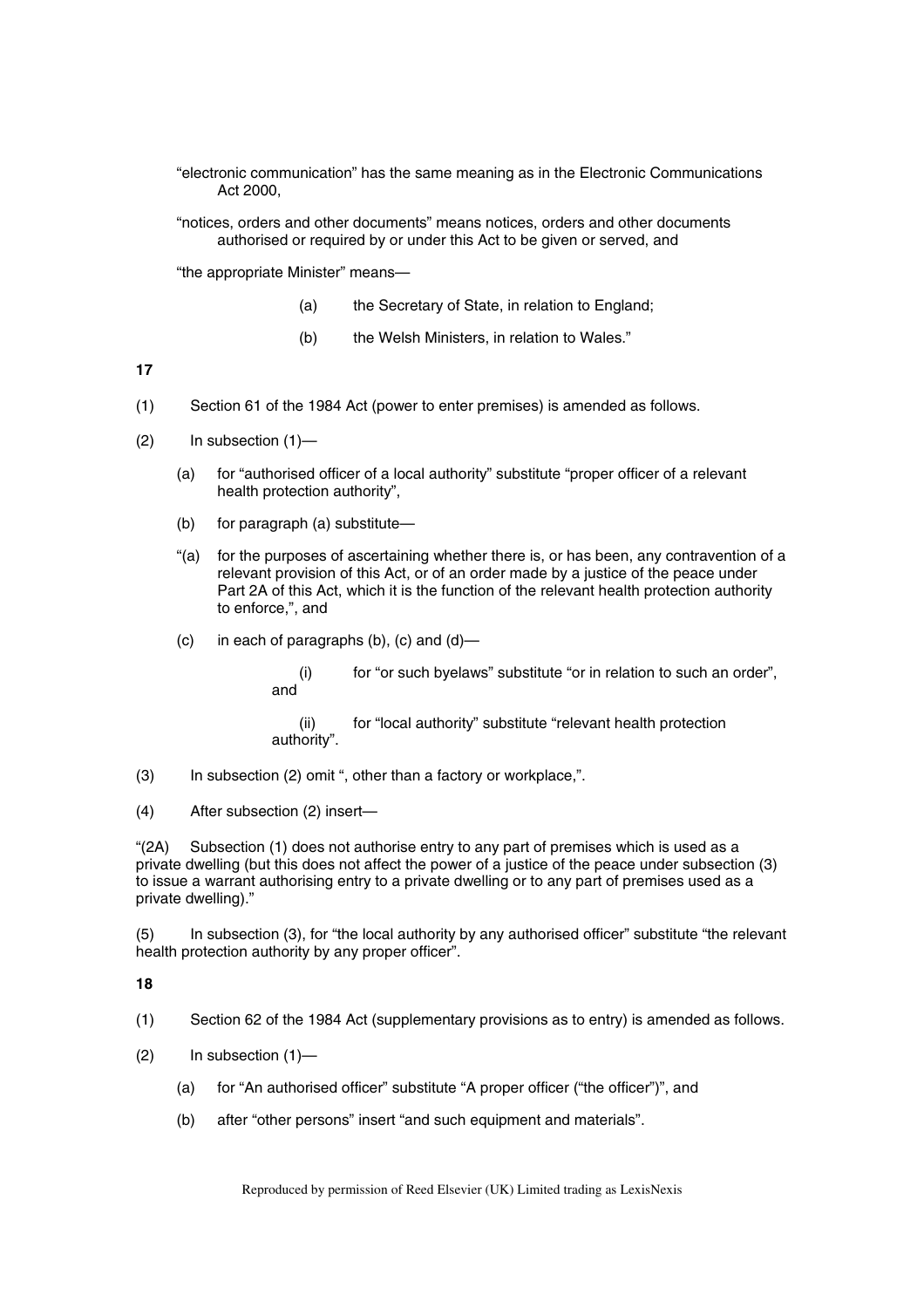- (3) After subsection (1) insert—
- "(1A) The officer may for the purpose for which entry is authorised—
	- (a) search the premises,
	- (b) carry out measurements and tests of the premises or of anything found on them,
	- (c) take and retain samples of the premises or of anything found on them,
	- (d) inspect and take copies or extracts of any documents or records found on the premises,
	- (e) require information stored in an electronic form and accessible from the premises to be produced in a form in which it can be taken away and in which it is visible and legible or from which it can readily be produced in a visible and legible form, and
	- (f) seize and detain or remove anything which the officer reasonably believes to be evidence of any contravention relevant to the purpose for which entry is authorised."
- (4) Omit subsection (3).
- (5) For subsection (4) substitute—

"(4) Nothing in section 61 or this section limits the provisions of Parts 2A and 4, and of regulations made under Part 2A, with respect to entry into or upon, and inspection of, any premises."

**19** 

For section 63 of the 1984 Act substitute—

#### **"63 Offence of wilful obstruction**

(1) A person commits an offence if the person wilfully obstructs any person acting in the execution of a provision of Part 3 or 4 or this Part, or of any regulations, order or warrant made or issued under such a provision.

- (2) A person guilty of an offence under subsection (1) is liable on summary conviction—
	- (a) in the case of an offence of wilfully obstructing a person in the execution of a provision of Part 4 or of any regulations made under a provision of that Part, to a fine not exceeding level 1 on the standard scale, and
	- (b) in any other case, to a fine not exceeding £20,000."

### **20**

After section 63 of the 1984 Act insert—

#### **"63A Offences by bodies corporate**

(1) If an offence created by or under this Act is committed by a body corporate and is proved—

(a) to have been committed with the consent or connivance of an officer, or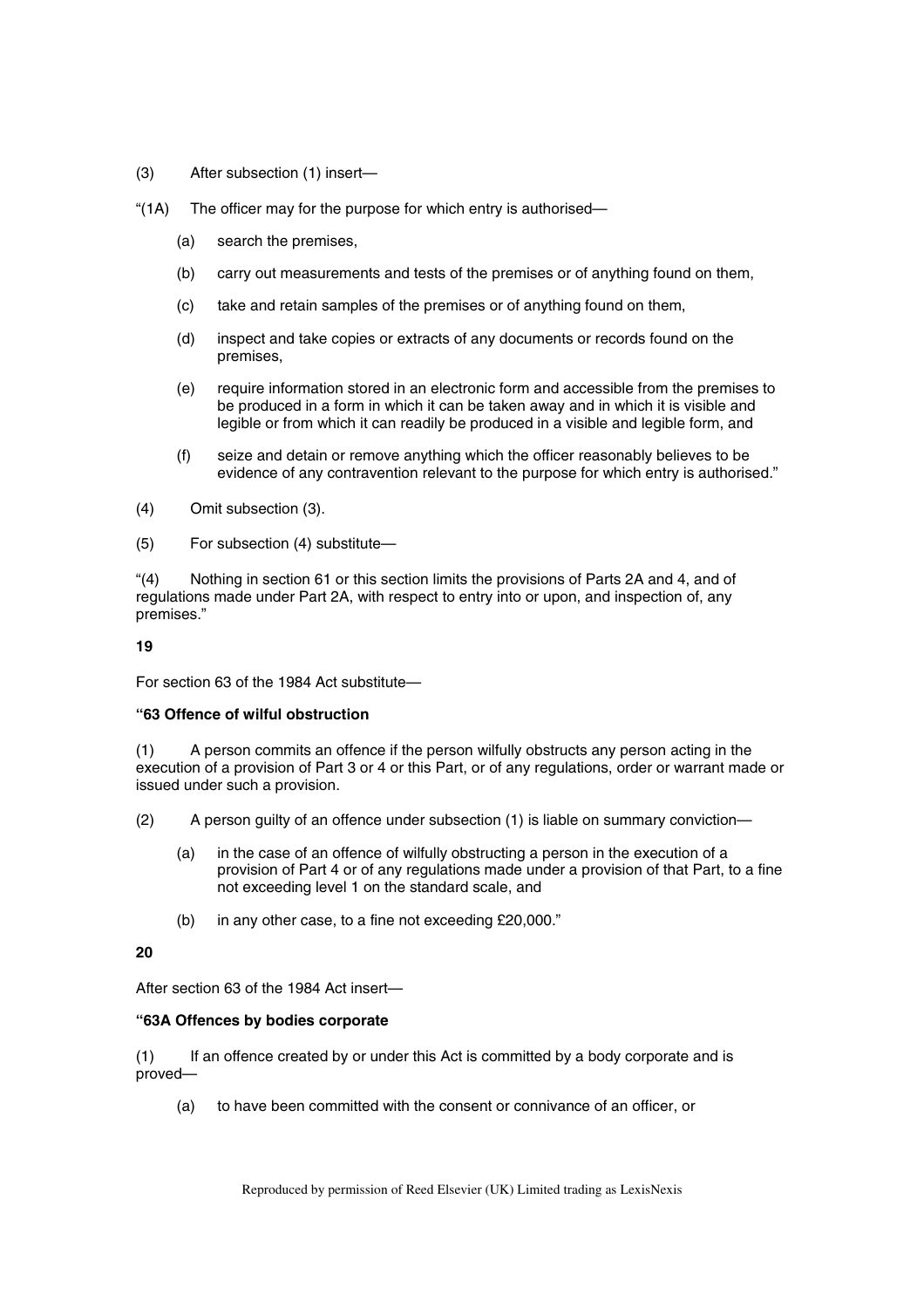(b) to be attributable to any neglect on the part of an officer,

the officer (as well as the body corporate) is guilty of the offence and liable to be proceeded against and punished accordingly.

(2) "Officer", in relation to a body corporate, means a director, manager, secretary or other similar officer of the body, or a person purporting to act in any such capacity.

(3) If the affairs of a body corporate are managed by its members, subsection (1) applies to the acts and defaults of a member in connection with the member's functions of management as if the member were a director of the body corporate.

# **63B Unincorporated associations**

(1) Proceedings for an offence alleged to have been committed by an unincorporated association are to be brought in the name of the association (and not in that of any of the members).

(2) Rules of court relating to the service of documents have effect as if the unincorporated association were a body corporate.

(3) In proceedings for an offence brought against an unincorporated association, Schedule 3 to the Magistrates' Courts Act 1980 applies as it applies to a body corporate.

(4) A fine imposed on an unincorporated association on its conviction for an offence is to be paid out of the funds of the association.

- (5) If an offence committed by an unincorporated association is proved—
	- (a) to have been committed with the consent or connivance of an officer of the association or a member of its governing body, or
	- (b) to be attributable to any neglect on the part of such an officer or member,

the officer or member (as well as the association) is guilty of the offence and liable to be proceeded against and punished accordingly.

(6) In this section, "offence" means an offence created by or under this Act."

**21** 

(1) Section 64 of the 1984 Act (restriction on right to prosecute) is amended as follows.

(2) For subsection (1) substitute—

"(1) Proceedings in respect of an offence created by a provision of, or regulations under, this Act may not be taken by any person other than—

- (a) a relevant health protection authority,
- (b) a body whose function it is to enforce the provision or regulation in question, or
- (c) a person who made (or whose predecessors made) the regulation in question."
- (3) Subsection (2) is omitted.

**22**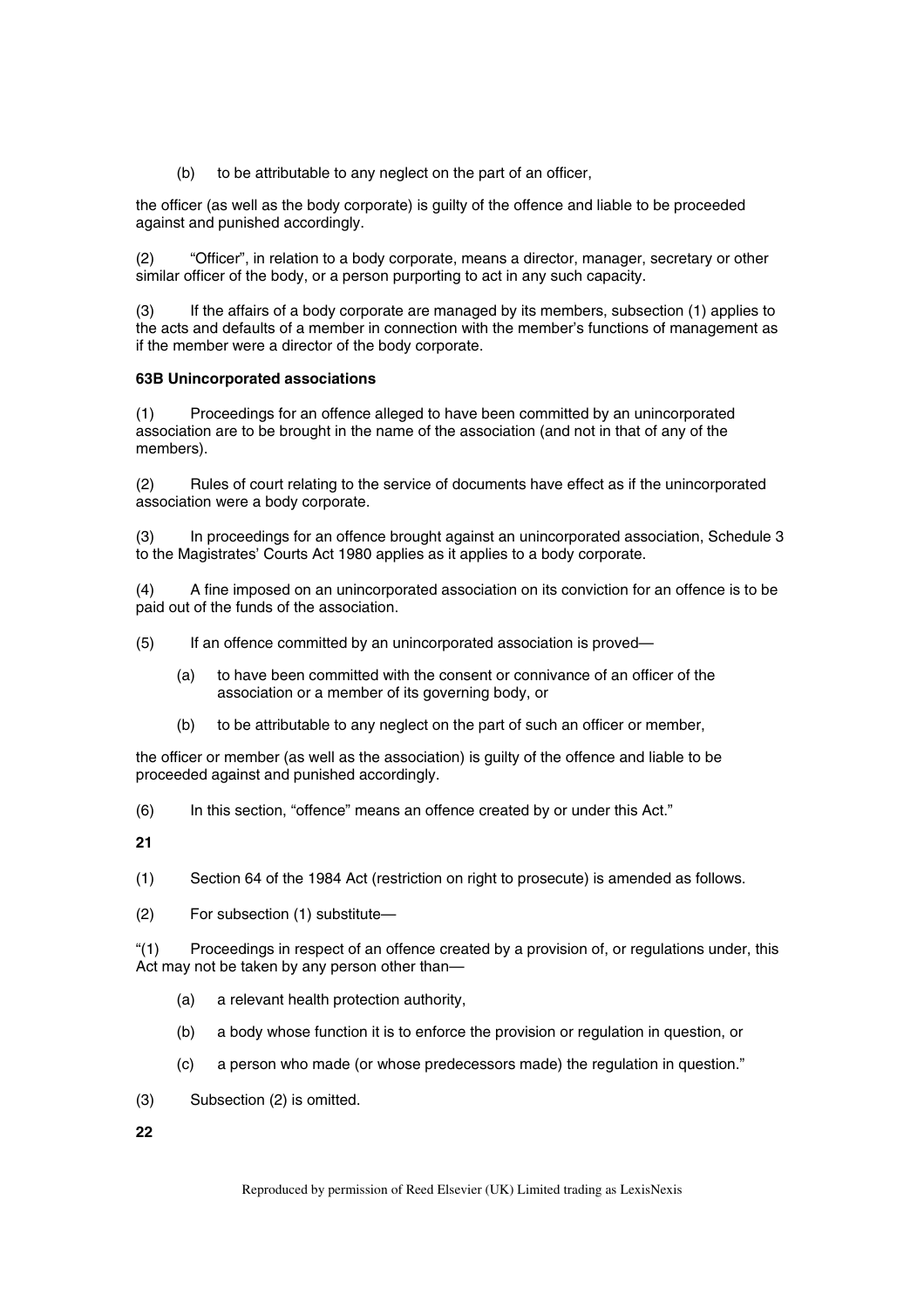After section 64 of the 1984 Act insert—

### **"64A Time limits for prosecutions**

(1) Notwithstanding anything in section 127(1) of the Magistrates' Courts Act 1980, a magistrates' court may try an information (or written charge) relating to an offence created by or under this Act if the information is laid (or the charge is issued)—

- (a) before the end of the period of 3 years beginning with the date of the commission of the offence, and
- (b) before the end of the period of 6 months beginning with the date on which evidence which the prosecutor thinks is sufficient to justify the proceedings comes to the prosecutor's knowledge.
- (2) For the purposes of subsection (1)(b)—
	- (a) a certificate signed by or on behalf of the prosecutor and stating the date on which such evidence came to the prosecutor's knowledge is conclusive evidence of that fact, and
	- (b) a certificate stating that matter and purporting to be so signed is to be treated as so signed unless the contrary is proved."

### **23**

(1) Section 67 of the 1984 Act (applications to, and appeals from, magistrates' courts) is amended as follows.

(2) In subsection (1), after "this Act" insert "or a provision contained in regulations made under this Act".

(3) Omit subsection (3).

**24** 

For section 69 of the 1984 Act substitute—

### **"69 Protection from personal liability**

(1) Nothing done by a relevant health protection authority or by one of its officers, and no contract entered into by such an authority, is to subject the authority or officer to any action, liability, claim or demand whatsoever if the thing is done, or the contract is entered into, bona fide for the purposes of executing a relevant provision of this Act.

(2) Any expense incurred by any such authority or officer acting bona fide as mentioned in subsection (1) is to be borne and repaid out of the fund applicable by the authority to its functions of executing the provision in question.

(3) Reference in this section to an officer of a relevant health protection authority also includes a member of that authority and any person acting under the direction of that authority."

# **25**

Omit section 70 of the 1984 Act (local inquiries).

# **26**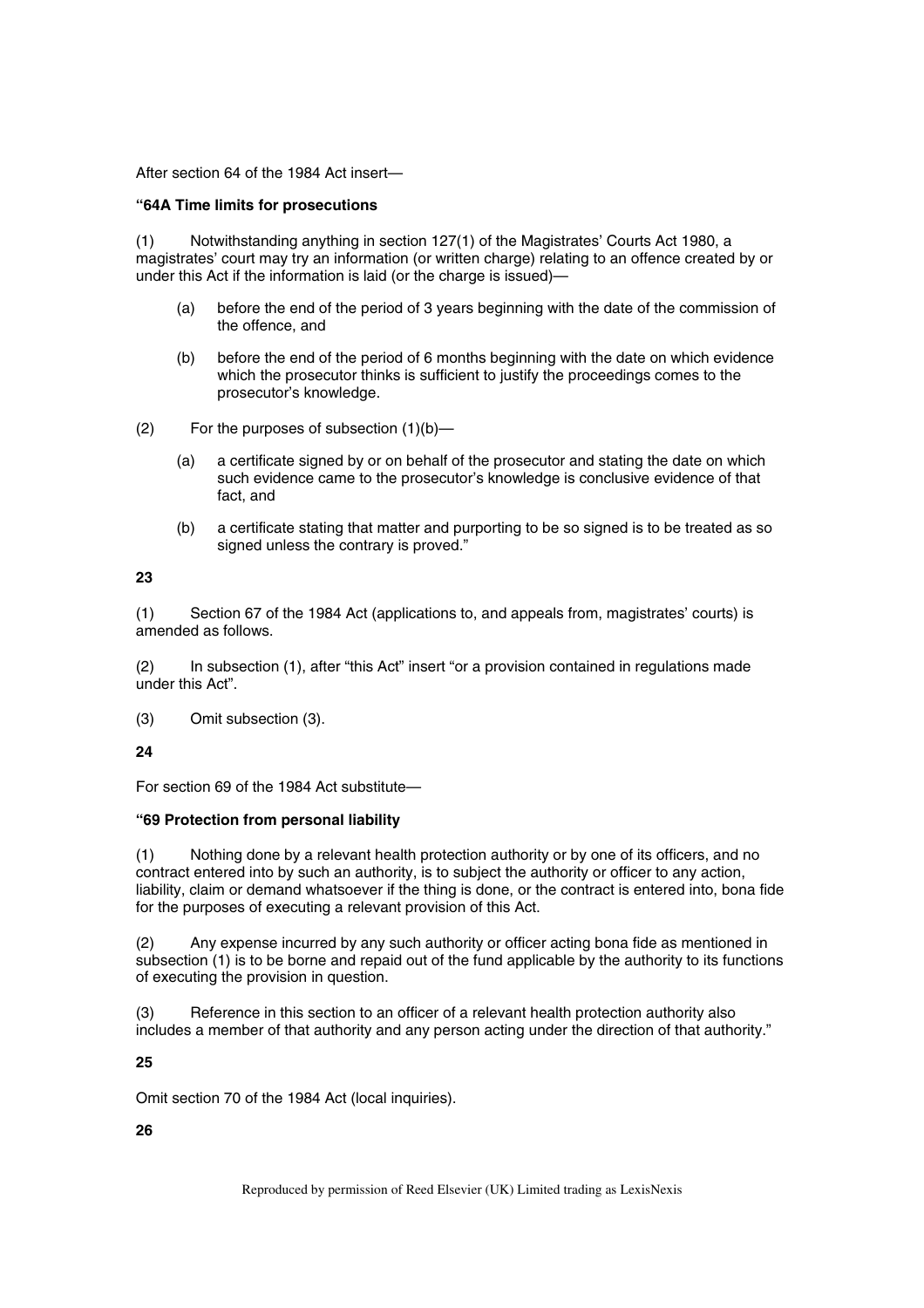For section 71 of the 1984 Act substitute—

### **"71 Default powers**

(1) Subsection (2) applies if the appropriate Minister is satisfied that a relevant health protection authority has failed to discharge its functions under a relevant provision of this Act in any case where it ought to have discharged them.

- (2) The appropriate Minister may make an order—
	- (a) declaring the authority to be in default, and
	- (b) directing the authority to discharge such of its functions, and in such manner and within such time or times, as may be specified in the order.

(3) If the authority fails to comply with a requirement of the order within the specified time, the appropriate Minister may—

- (a) enforce the order by mandatory order or otherwise, or
- (b) make an order transferring such of the functions of the authority to the Minister or such other public authority as may be specified in the order.

(4) If functions are transferred by virtue of subsection (3)(b) to the Minister, the Minister may direct another public authority to discharge them on the Minister's behalf.

(5) An order under subsection (3)(b) may include provision about the funding of the functions, including provision requiring the relevant health protection authority to bear any costs associated with the discharge of those functions by or on behalf of the Minister or other public authority.

(6) The appropriate Minister may vary or revoke an order made by the Minister under subsection (3)(b), but without prejudice to anything previously done under it.

(7) If such an order is revoked, the appropriate Minister may, either by the revoking order or by a subsequent order, make provision with respect to the transfer, vesting and discharge of any property or liabilities acquired or incurred by or on behalf of the Minister or other public authority in discharging any functions to which the revoking order related."

# **27**

In section 72 of the 1984 Act (cumulative effect of Act) for "by this Act" substitute "by or under this Act".

# **28**

In section 73 of the 1984 Act (Crown property) after subsection (4) insert—

- "(5) In this section "premises" does not include any vessel—
	- (a) belonging to Her Majesty, or
	- (b) under the command or charge of an officer holding Her Majesty's commission."

# **29**

(1) Section 74 of the 1984 Act (interpretation) is amended as follows.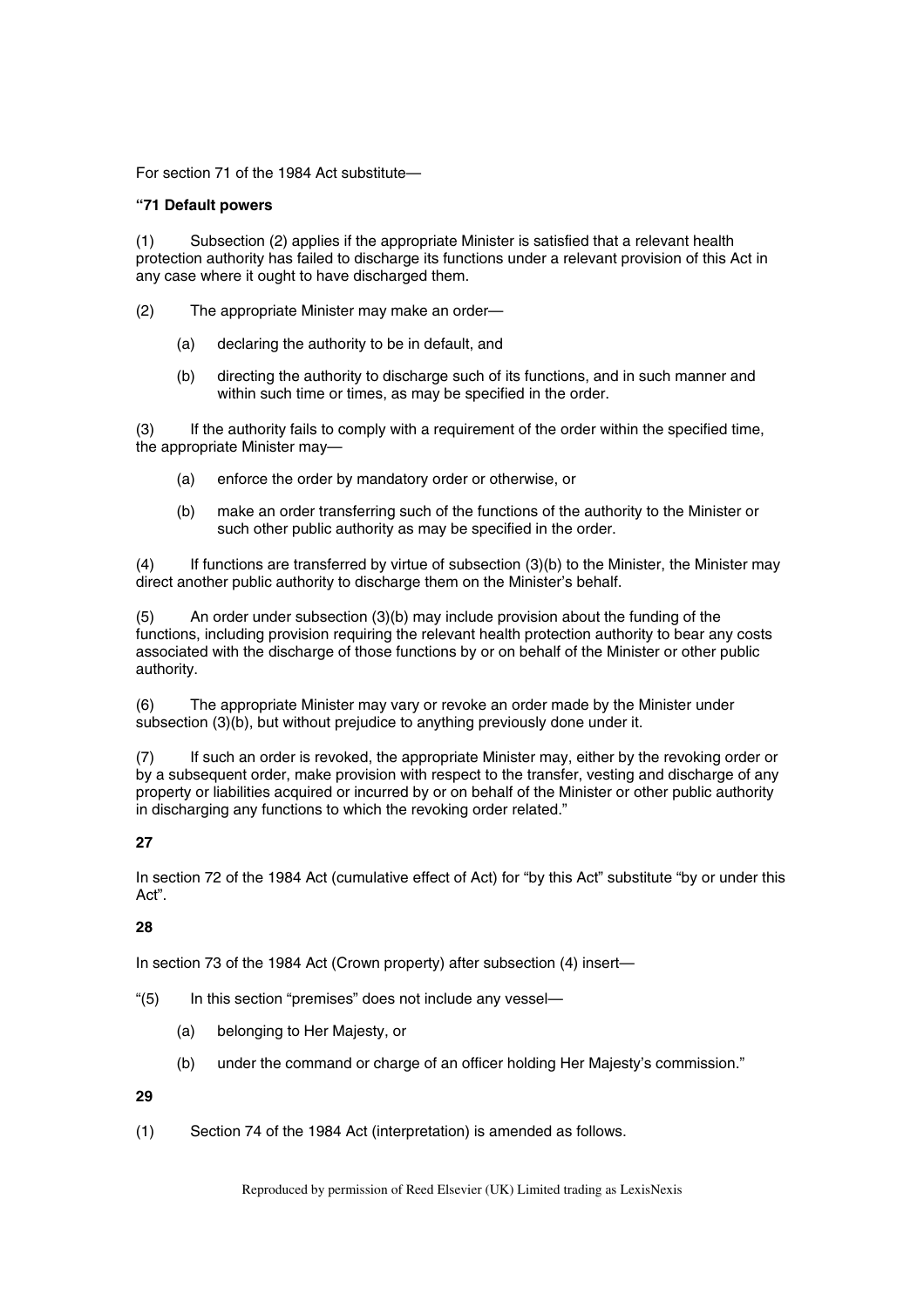(2) For the definition of "district" substitute—

""district" means—

(a) in relation to a local authority in Greater London, a London borough, the City of London, the Inner Temple or the Middle Temple,

(b) in relation to a local authority in England for an area for which there is no district council, that area,

(c) in relation to a local authority in Wales, a county or county borough,

(d) in relation to the Council of the Isles of Scilly, those Isles;".

- (3) In the definition of "local authority" for "section 1(2)" substitute "section 1(1)".
- (4) For the definition of "premises" substitute—

""premises" includes any place and, in particular, includes—

- (a) any vehicle, train, vessel or aircraft,
- (b) any tent or movable structure, and

(c) any offshore installation (as defined in section 12(1) of the Mineral Workings (Offshore Installations) Act 1971);".

(5) In the definition of "relevant provision of this Act", before "other" insert "(including a provision in regulations made under this Act)".

(6) In the appropriate place, insert the following definitions—

""public authority" has the meaning given in section 6(3) of the Human Rights Act 1998;",

""relevant health protection authority" means—

(a) a local authority, port health authority or joint board with functions under a relevant provision of this Act, and

(b) if regulations under Part 2A confer functions on a public authority of any other description and state that the authority is to be regarded as a relevant health protection authority with respect to those functions, that authority;".

- (7) The following definitions are omitted—
	- (a) "coastal waters";
	- (b) "common lodging-house";
	- (c) "dustbin";
	- (d) "factory";
	- (e) "hospital";
	- (f) "house";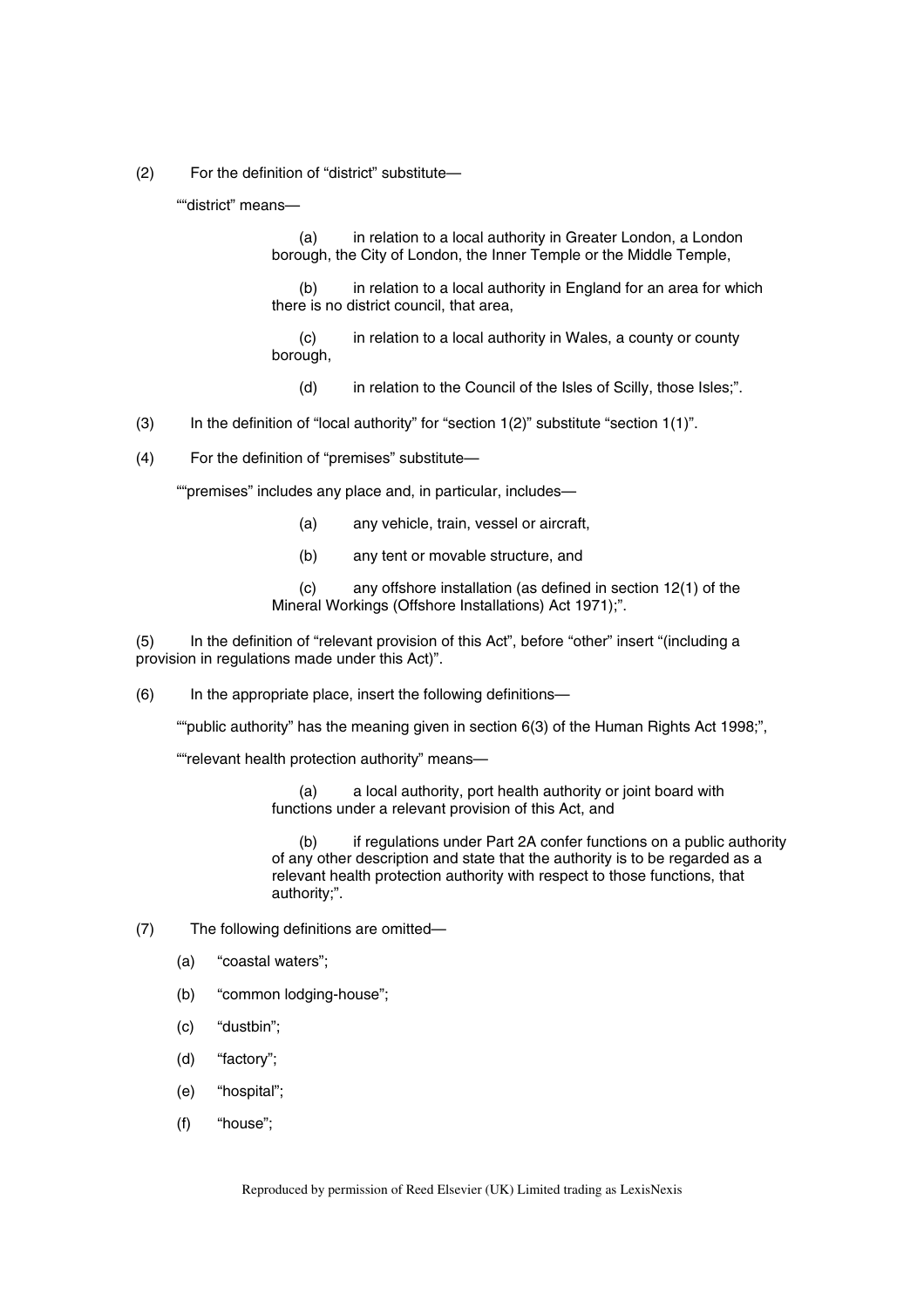- (g) "inland waters";
- (h) "local Act";
- (i) "NHS trust" and "NHS contract";
- (j) "notifiable disease";
- (k) "rating district";
- (l) "school";
- (m) "street".

**30** 

Omit section 76 of the 1984 Act (Isle of Man and Channel Islands).

*Planning and Compensation Act 1991 (c 34)* 

### **31**

In Part 1 of Schedule 18 to the Planning and Compensation Act 1991 (provisions that do not provide for interest) omit the entry for section 57 of the Public Health (Control of Disease) Act 1984.

## **NOTES**

### **Initial Commencement**

#### *Royal Assent*

Paras 8, 16, 18, 23, 26, 29: Royal Assent (in so far as they confer power to make subordinate legislation): 21 July 2008: see s 170(1)(b).

#### *To be appointed*

Paras 1–7, 9–15, 17, 19–22, 24, 25, 27, 28, 30, 31: To be appointed: see s 170(3). Paras 8, 16, 18, 23, 26, 29: To be appointed (for remaining purposes): see s 170(3).

#### **Appointment**

Paras 1–7, 9–15, 17, 19–22, 24, 25, 27, 28, 30, 31: Appointment (in relation to England): 6 April 2010: see SI 2010/708, art 6(e).

Paras 1–7, 9–15, 17, 19–22, 24, 25, 27, 28, 30, 31: Appointment (in relation to Wales): 26 July 2010: see SI 2010/1547, art 2(e).

Paras 8, 16, 18, 23, 26, 29: Appointment (in relation to England for remaining purposes): 6 April 2010: see SI 2010/708, art 6(e); for transitional provisions see art 9, Sch 2, para 12 thereto.

Paras 8, 16, 18, 23, 26, 29: Appointment (in relation to Wales for remaining purposes): 26 July 2010: see SI 2010/1547, art 2(e).

#### **Amendment**

Para 9: repealed by the Protection of Freedoms Act 2012, s 115(2), Sch 10, Pt 2. Date in force: 1 July 2012: see the Protection of Freedoms Act 2012, s 120(4)(b).

# **SCHEDULE 12**

# **FUNDING OF EXPENDITURE IN CONNECTION WITH PROVISION OF PHARMACEUTICAL SERVICES**

Section 140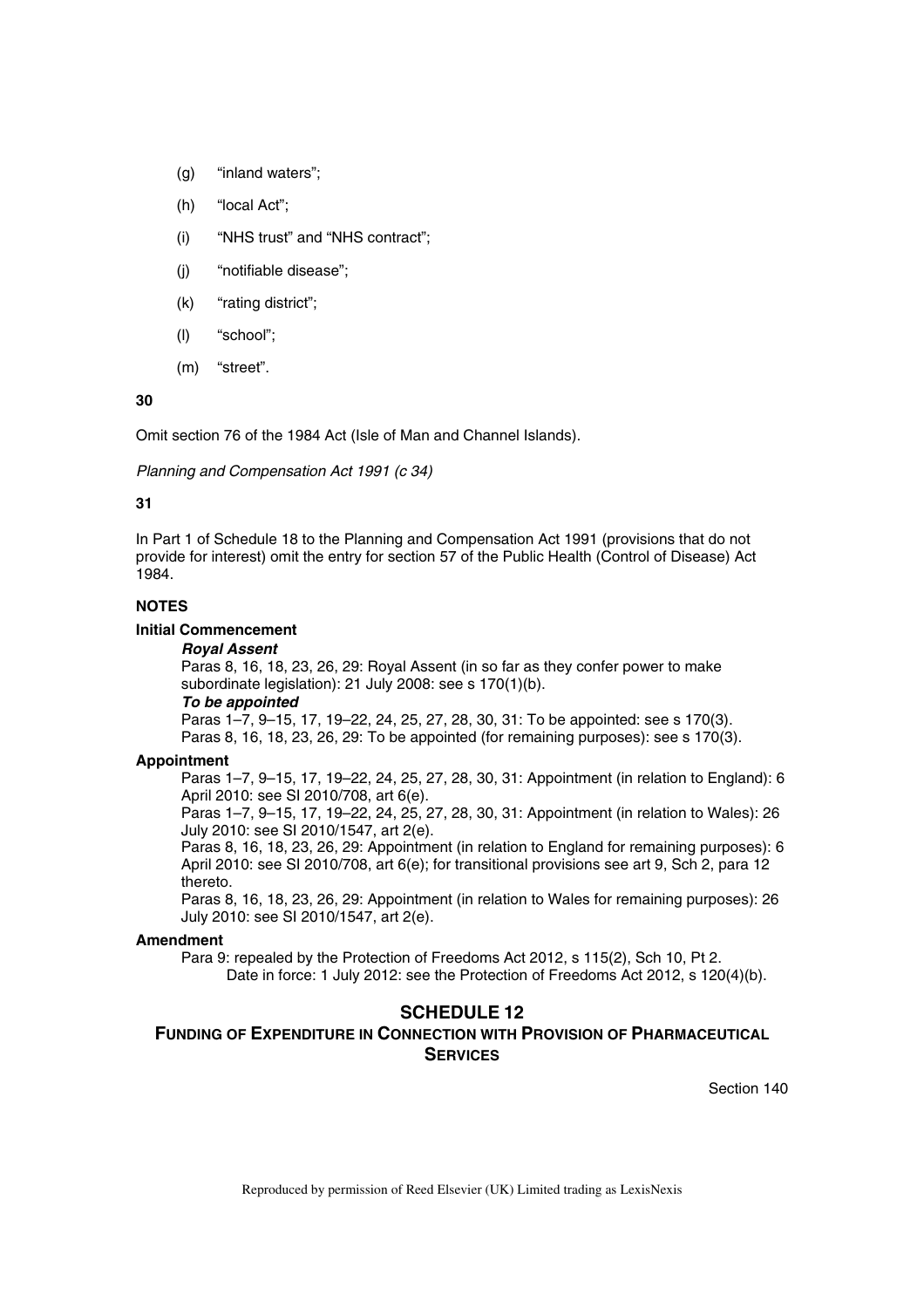# Part 1 England

**1** 

In this Part of this Schedule "the NHS Act" means the National Health Service Act 2006 (c 41).

**2** 

(1) Section 228 of the NHS Act (public funding of Primary Care Trusts) is amended as follows.

(2) For subsection (1) substitute—

"(1) The Secretary of State must pay in respect of each financial year to each Primary Care Trust sums not exceeding the amount allotted for that year by the Secretary of State to the Primary Care Trust towards meeting the expenditure of the Primary Care Trust which is attributable to the performance by it of its functions in that year."

(3) Omit subsection (2).

(4) In subsections (3) and  $(7)(b)$ , for " $(1)(b)$ " substitute " $(1)$ ".

(5) Omit subsection (12).

**3** 

In section 229 of the NHS Act (financial duties of Primary Care Trusts), in subsection (1)—

- (a) omit "(not including its pharmaceutical services expenditure)", and
- (b) in paragraph (a), for "section 228(1)(b)" substitute "section 228(1)".

# **4**

In section 230 of the NHS Act (resource limits for Primary Care Trusts) omit subsections (2) and (3).

**5** 

(1) Schedule 14 to the NHS Act (further provision about expenditure of Primary Care Trusts) is amended as follows.

- (2) Omit paragraphs 1 and 2.
- (3) After paragraph 3 insert—

**"3A** 

(1) The Secretary of State may designate any element of the remuneration paid by Primary Care Trusts to persons providing pharmaceutical services or local pharmaceutical services which is not remuneration referable to the cost of drugs.

(2) If an element is so designated, the Secretary of State must for each financial year apportion among all Primary Care Trusts, in such manner as the Secretary of State considers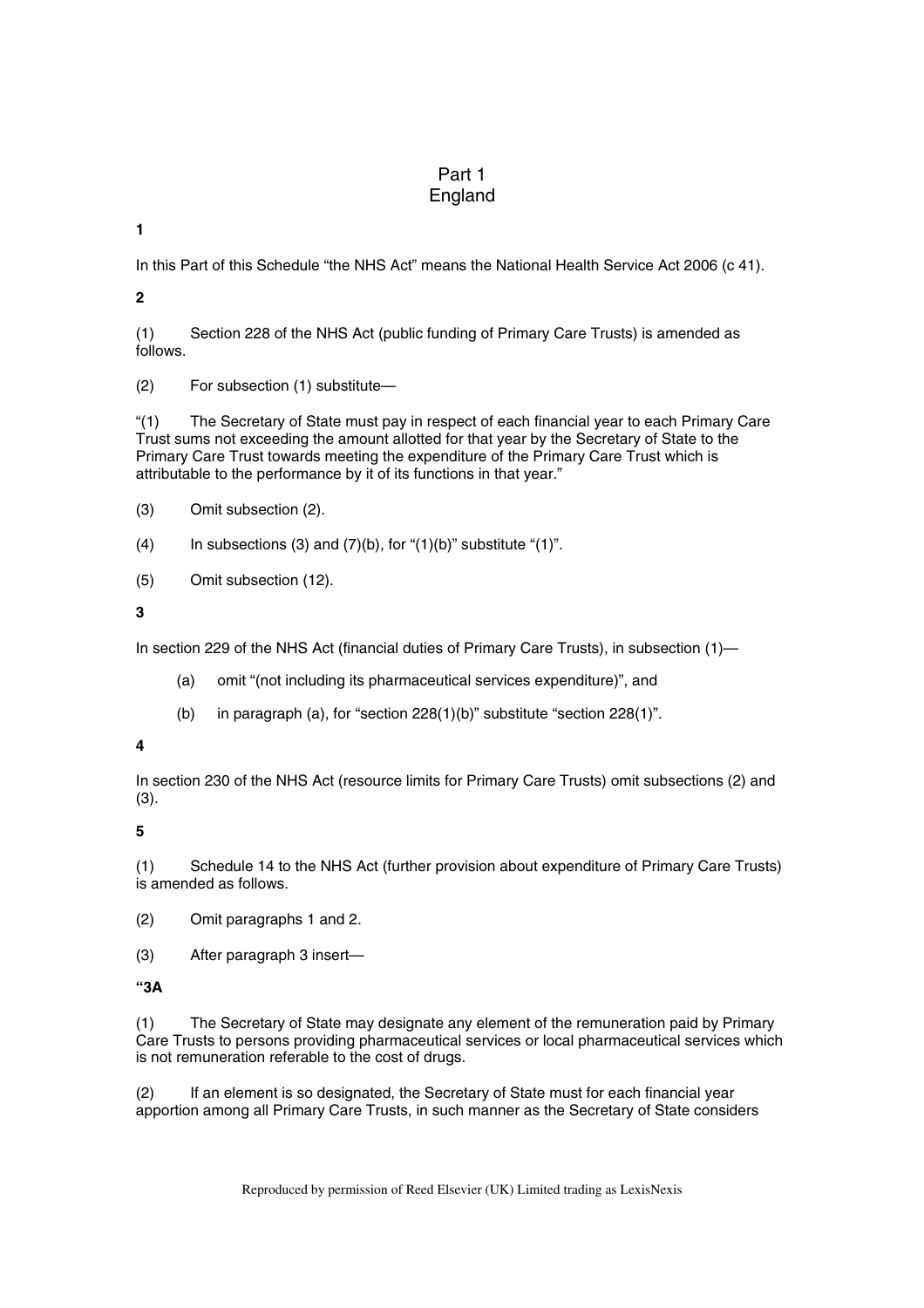appropriate, the total of the remuneration referable to that element which is paid by each Primary Care Trust in that year.

(3) A Primary Care Trust is accountable in any year for remuneration referable to that element to the extent (and only to the extent) that such remuneration is apportioned to it under sub-paragraph (2).

(4) Where in any financial year any remuneration referable to that element for which a Primary Care Trust is accountable is paid by another Primary Care Trust, the remuneration must be treated (for the purposes of sections 228 and 229) as having been paid by the first Primary Care Trust in the performance of its functions.

(5) The Secretary of State may, in particular, exercise the discretion under sub-paragraph  $(2)$ —

- (a) so that any apportionment relating to services associated with the provision of drugs reflects, in the case of each Primary Care Trust, the financial consequences of orders for the provision of drugs, being orders which in the opinion of the Secretary of State are attributable to the Primary Care Trust in question,
- (b) by reference to averaged or estimated amounts.

(6) The Secretary of State may make provision for any remuneration referable to an element designated under sub-paragraph (1) which is paid by a Primary Care Trust other than the Primary Care Trust which is accountable for the payment to be reimbursed in such manner as the Secretary of State may determine."

- $(4)$  In paragraph  $4(1)$ 
	- (a) for the definition of "designated" substitute—
	- ""designate" means designate in writing (and different designations may be made for different purposes),",
	- (b) omit the definition of "pharmaceutical services", and
	- (c) in the definition of "remuneration referable to the cost of drugs", omit the words "except in paragraph 1(2)(b) and".
- (5) After paragraph 4(3) insert—

"(4) If the Secretary of State does not treat such remuneration, so far as it is so met by an NHS trust or NHS foundation trust, as remuneration referable to the cost of drugs, the Secretary of State may treat it as remuneration falling within paragraph 3A(1)."

## **NOTES**

#### **Initial Commencement**

*To be appointed* 

To be appointed: see s 170(3).

#### **Appointment**

Appointment: 1 April 2010: see SI 2010/708, art 2(c).

#### **Extent**

This Schedule does not extend to Scotland: see s 169(1).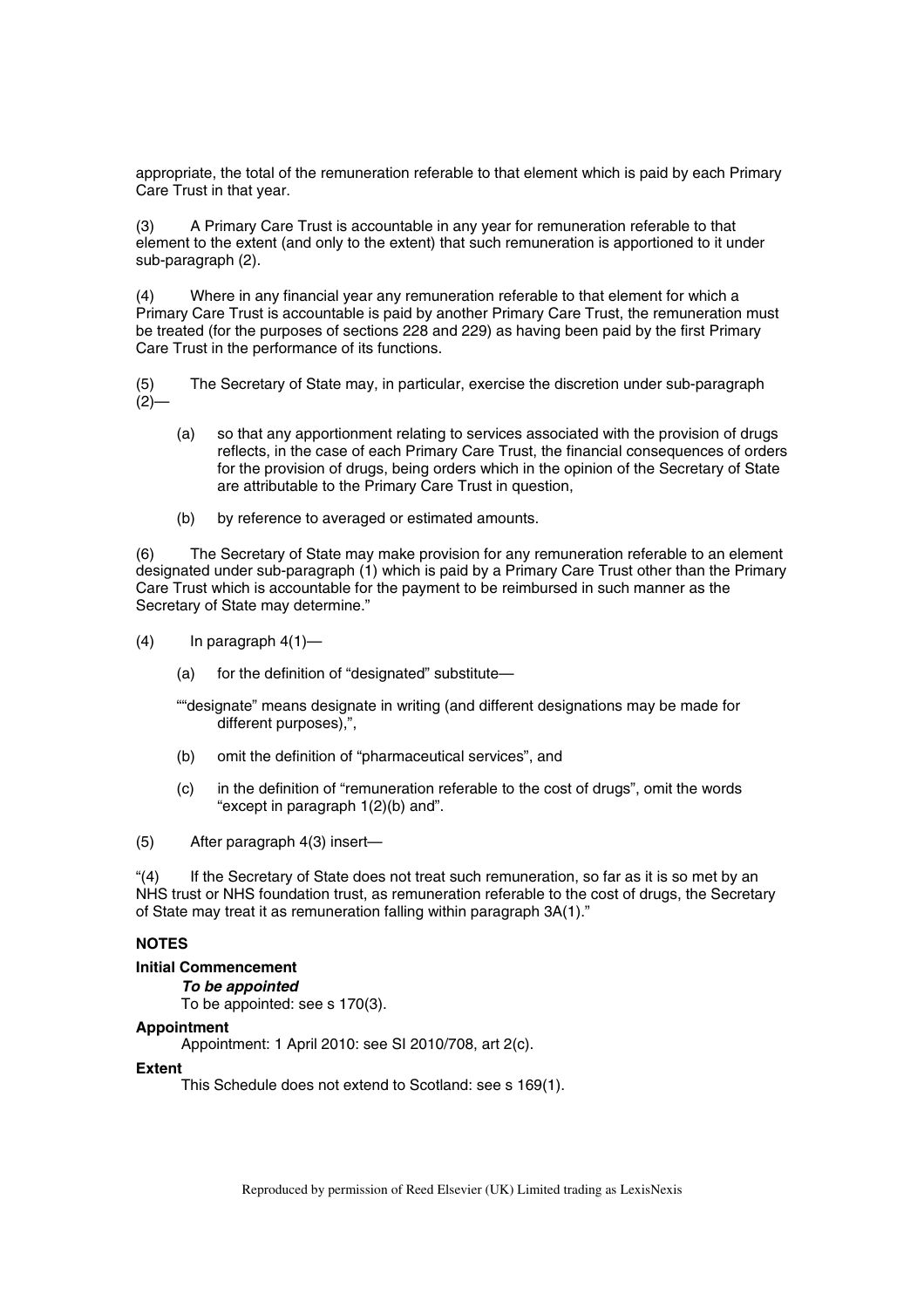# Part 2 Wales

# **6**

In this Part of this Schedule "the NHS (Wales) Act" means the National Health Service (Wales) Act 2006 (c 42).

### **7**

In section 174 of the NHS (Wales) Act (public funding of Local Health Boards) omit "and pharmaceutical" in—

- $(a)$  subsection  $(1)(a)$ ,
- (b) subsection (2)(a) and (b), and
- (c) subsection (12).

### **8**

In section 175 of the NHS (Wales) Act (financial duties of Local Health Boards), in subsection (1) omit "and pharmaceutical".

#### **9**

In section 176 of the NHS (Wales) Act (resource limits for Local Health Boards) omit "and pharmaceutical" in—

- (a) subsection (2), and
- (b) subsection (3)(b).

#### **10**

(1) Schedule 8 to the NHS (Wales) Act (further provision about expenditure of Local Health Boards) is amended as follows.

- (2) In paragraph  $1(1)$ 
	- (a) omit "and pharmaceutical", and
	- (b) in paragraph (a) for the words from "services under" to "pharmaceutical services)" substitute "general ophthalmic services".
- $(3)$  In paragraph  $1(2)$ 
	- (a) in paragraph (a) for "services as mentioned in sub-paragraph (1)(a)" substitute "general ophthalmic services", and
	- (b) omit paragraphs (b) and (c).

(4) Accordingly, in the heading immediately preceding paragraph 1, omit "and pharmaceutical".

(5) For paragraph 2 substitute—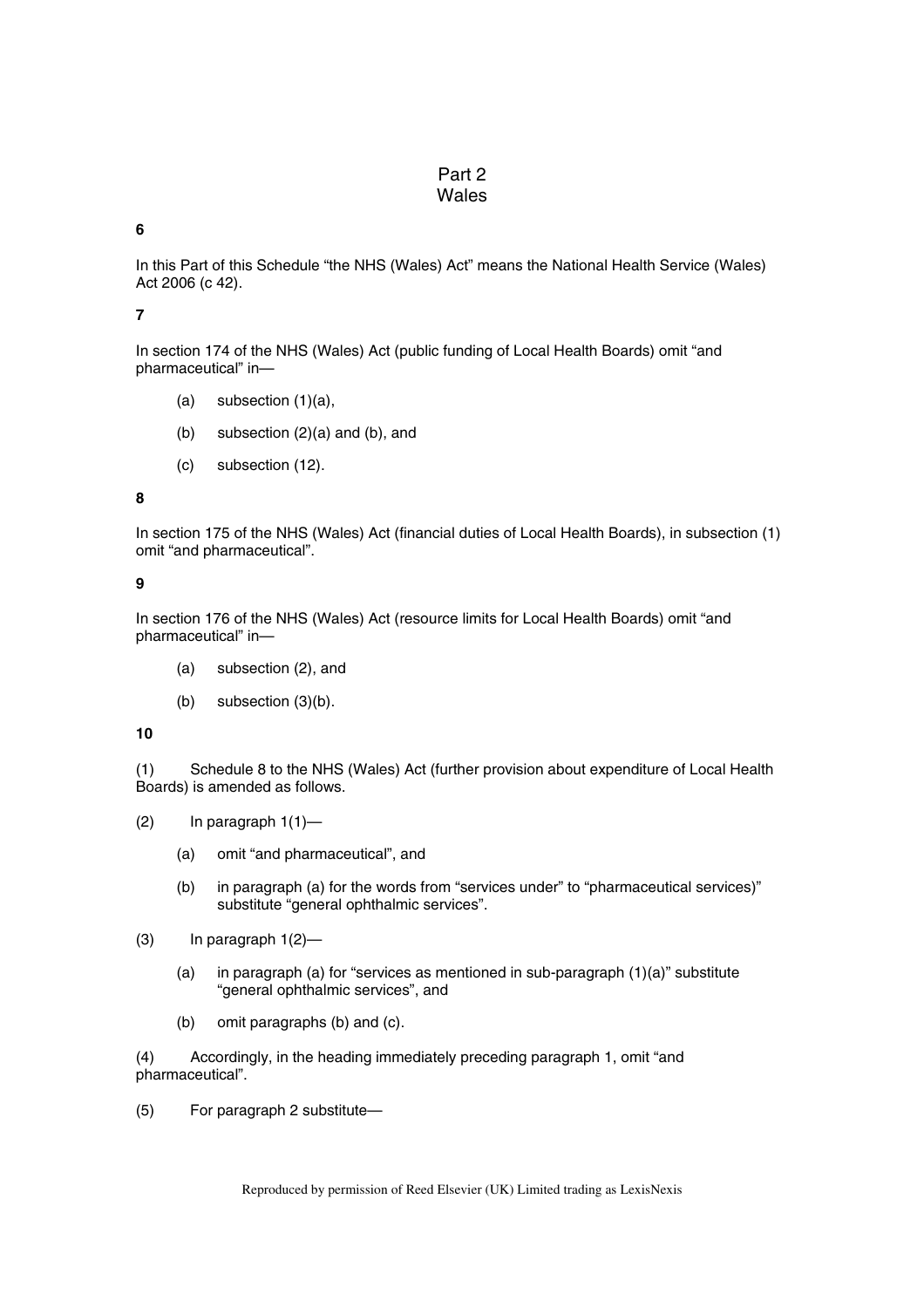In section 174 "main expenditure", in relation to a Local Health Board and the year in question, means—

- (a) expenditure of the Local Health Board attributable to the reimbursement in that year of expenses of persons providing general ophthalmic services which are designated expenses incurred in connection with the provision of those services (or in giving instruction in matters relating to those services), and
- (b) any other expenditure of the Local Health Board attributable to the performance of its functions in that year (other than general ophthalmic services expenditure)."
- (6) After paragraph 3 insert—

# **"3A**

(1) The Welsh Ministers may designate any element of the remuneration paid by Local Health Boards to persons providing pharmaceutical services or local pharmaceutical services which is not remuneration referable to the cost of drugs.

(2) If an element is so designated, the Welsh Ministers must for each financial year apportion among all Local Health Boards, in such manner as the Welsh Ministers consider appropriate, the total of the remuneration referable to that element which is paid by each Local Health Board in that year.

(3) A Local Health Board is accountable in any year for remuneration referable to that element to the extent (and only to the extent) that such remuneration is apportioned to it under sub-paragraph (2).

(4) Where in any financial year any remuneration referable to that element for which a Local Health Board is accountable is paid by another Local Health Board, the remuneration must be treated (for the purposes of sections 174 and 175) as having been paid by the first Local Health Board in the performance of its functions.

(5) The Welsh Ministers may, in particular, exercise their discretion under sub-paragraph  $(2)$ —

- (a) so that any apportionment relating to services associated with the provision of drugs reflects, in the case of each Local Health Board, the financial consequences of orders for the provision of drugs, being orders which in the opinion of the Welsh Ministers are attributable to the Board in question,
- (b) by reference to averaged or estimated amounts.

(6) The Welsh Ministers may make provision for any remuneration referable to an element designated under sub-paragraph (1) which is paid by a Local Health Board other than the Board which is accountable for the payment to be reimbursed in such manner as the Welsh Ministers may determine."

- $(7)$  In paragraph  $4(1)$ 
	- (a) at the end of the definition of "designated" insert "and "designate" must be read accordingly",
	- (b) omit the definition of "pharmaceutical services", and

**"2**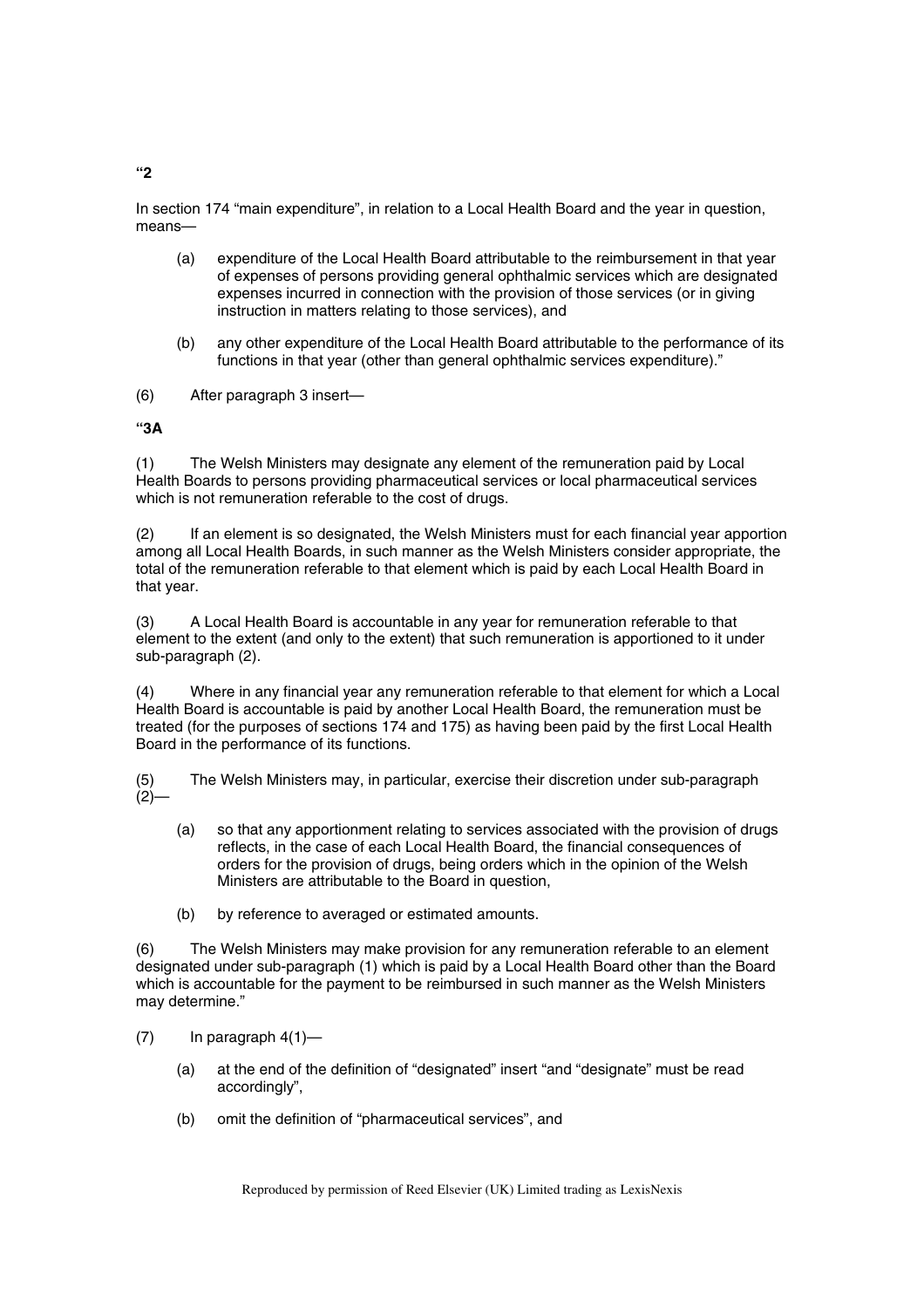(c) in the definition of "remuneration referable to the cost of drugs", omit the words "except in paragraph 1(2)(b) and".

(8) After paragraph 4(3) insert—

"(4) If the Welsh Ministers do not treat such remuneration, so far as it is so met by an NHS trust, as remuneration referable to the cost of drugs, they may treat it as remuneration falling within paragraph 3A(1)."

# **NOTES**

# **Initial Commencement**

*To be appointed* 

To be appointed: see s 170(3).

#### **Appointment**

Appointment: 21 May 2010: see SI 2010/1457, art 2(c).

**Extent** 

This Schedule does not extend to Scotland: see s 169(1).

# **SCHEDULE 13 TRANSITIONAL PROVISIONS RELATING TO S 147**

Section 147(6)

*Interpretation of Schedule* 

### **1**

In this Schedule "the 1948 Act" means the National Assistance Act 1948 (c 29).

*Complaints, orders and payments under section 43 of the 1948 Act* 

### **2**

(1) No complaint may be made under section 43 of the 1948 Act on or after the appointed day, not even—

- (a) in respect of assistance given, or applied for, before that day, or
- (b) in respect of expenditure incurred by virtue of section 47 of that Act—
	- (i) before the appointed day, or

(ii) in connection with the maintenance of a person who is maintained in pursuance of an order under section 47 of that Act (order for removing, to suitable premises, person in need of care and attention) made before the appointed day.

(2) No order may be made under section 43(2) of the 1948 Act on or after the appointed day, not even on a complaint made before that day.

- (3) No order made under section 43(2) of the 1948 Act—
	- (a) may be varied on or after the appointed day so as to—
		- (i) provide for any additional payment,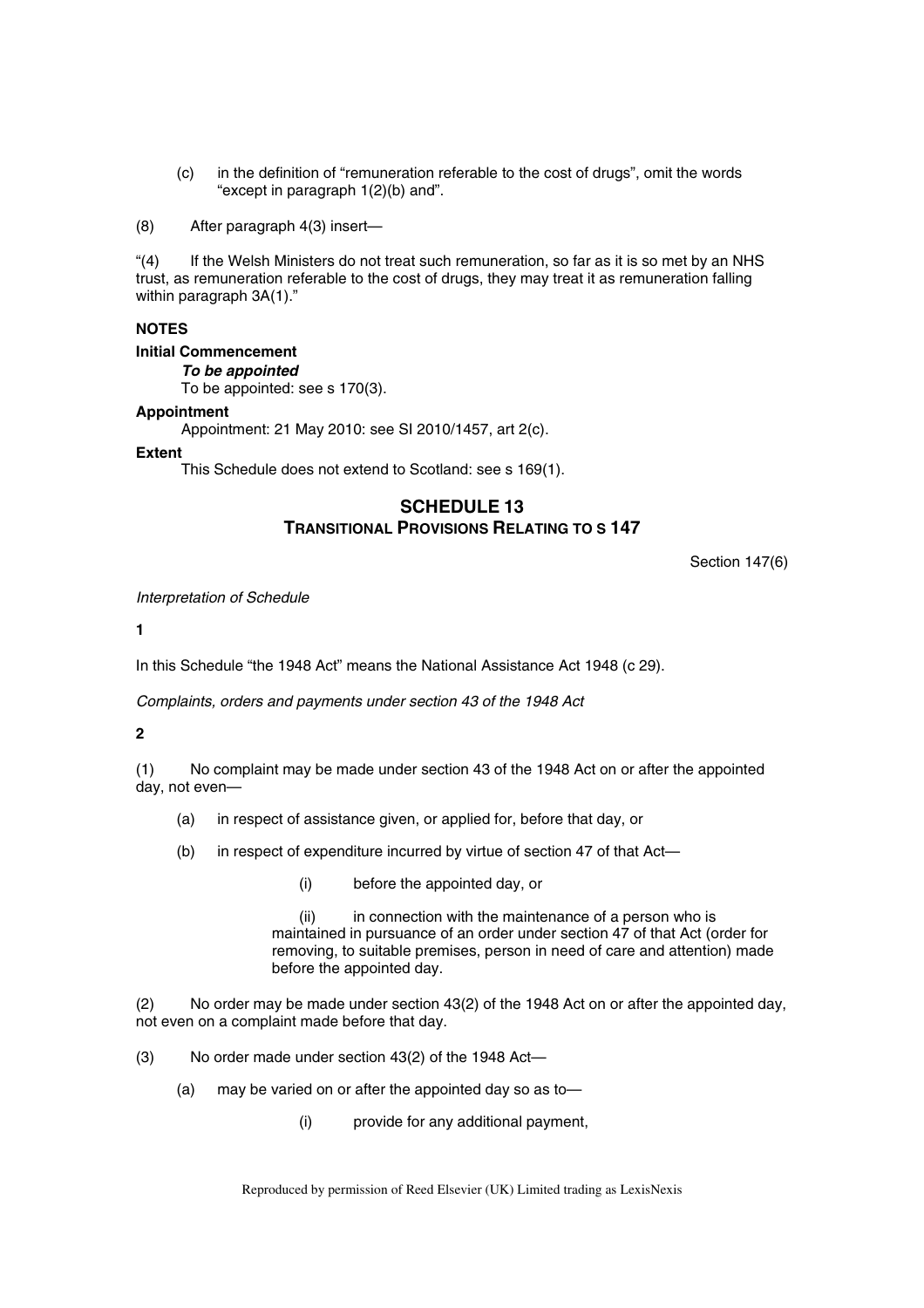- (ii) increase the amount of any payment, or
- (iii) bring forward the time for making any payment;
- (b) may be revived on or after the appointed day.

(4) Where an order has been made under section 43(2) of the 1948 Act, the only payments required to be made under the order on or after the appointed day are overdue precommencement payments.

(5) This Act does not prevent enforcement after the appointed day (whether by proceedings or otherwise) of an order under section 43(2) of the 1948 Act so far as the order relates to overdue pre-commencement payments.

- (6) In this paragraph—
	- "the appointed day" means the day appointed under this Act for the coming into force of section  $147(1)(a)$ ;
	- "overdue pre-commencement payment", in relation to an order under section 43(2) of the 1948 Act, means a payment that under the order should have been (but was not) made before that day.

(7) Sub-paragraphs (3) to (5) apply in relation to a registered order as to an order made under section 43(2) of the 1948 Act in England and Wales, except that in relation to a registered order "overdue pre-commencement payment" means a payment that under the registered order should have been (but was not) made before 5 October 2007.

(8) In sub-paragraph (7) "registered order" means—

- (a) an order made in Scotland under section 43(2) of the 1948 Act, and
- (b) registered in England and Wales under Part 2 of the Maintenance Orders Act 1950 (c 37) (enforcement in one part of the United Kingdom of orders made in another part).

*Recovery of expenditure incurred under section 47(8) of the 1948 Act* 

### **3**

(1) Sub-paragraphs (3) to (5) apply in relation to expenditure incurred under section 47(8) of the 1948 Act in connection with the maintenance of any particular person ("A").

(2) In sub-paragraphs (3) to (5) "liability proceedings" means proceedings for the expenditure's recovery under section 47(9) of the 1948 Act from a person other than A if the proceedings are brought against that other person ("B") on account of B having, at a time before the appointed day, been for the purposes of the 1948 Act liable to maintain A.

(3) No liability proceedings may be begun, or continued, on or after the appointed day; but this is subject to sub-paragraph (5).

- (4) Sub-paragraph (3) applies (subject to sub-paragraph (5))—
	- (a) even to expenditure incurred before the appointed day, and
	- (b) even where A is maintained in pursuance of an order under section 47 of the 1948 Act made before the appointed day.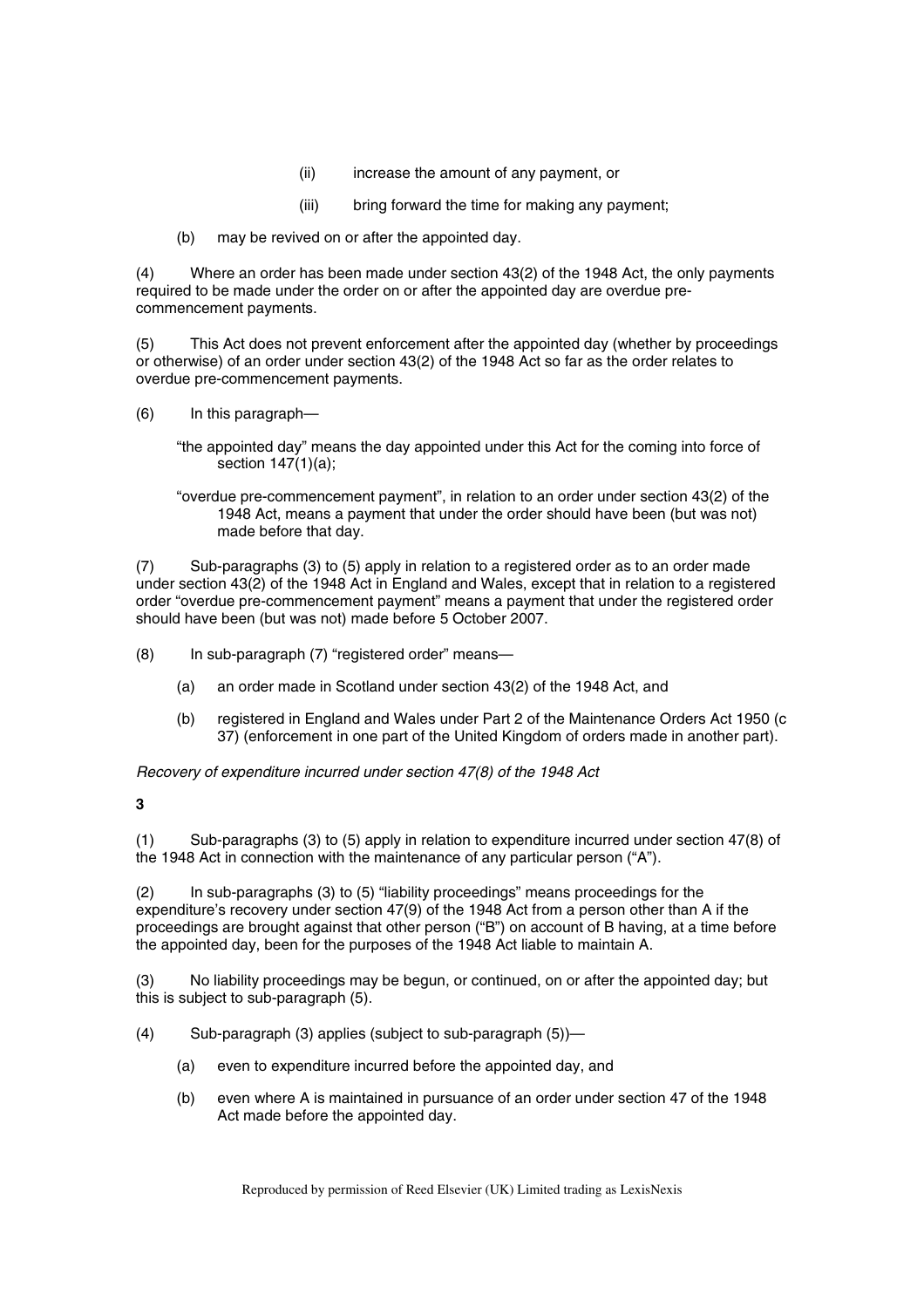(5) Where liability proceedings begun before the appointed day resulted in a court making an order before that day for the recovery of the expenditure from B, this Act does not prevent the enforcement of the order (whether by proceedings or otherwise) on or after the appointed day.

(6) In this paragraph "the appointed day" means the day appointed under this Act for the coming into force of section 147(1)(b).

*Recovery of expenses incurred under section 48 of the 1948 Act* 

**4** 

(1) Sub-paragraphs (3) to (5) apply in relation to reasonable expenses incurred under section 48(1) and (2) of the 1948 Act in relation to a person ("C") admitted, or removed, as mentioned in section 48(1) of that Act.

(2) In sub-paragraphs (3) to (5) "liability proceedings" means proceedings for the expenses' recovery under section 48(3) of the 1948 Act from a person other than C if the proceedings are brought against that other person ("D") on account of D having, at a time before the appointed day, been for the purposes of the 1948 Act liable to maintain C

No liability proceedings may be begun, or continued, on or after the appointed day; but this is subject to sub-paragraph (5).

- (4) Sub-paragraph (3) applies (subject to sub-paragraph (5))—
	- (a) even to expenses incurred before the appointed day, and
	- (b) even where C was admitted, or removed, before the appointed day.

(5) Where liability proceedings begun before the appointed day resulted in a court making an order before that day for the recovery of the expenditure from D, this Act does not prevent the enforcement of the order (whether by proceedings or otherwise) on or after the appointed day.

(6) In this paragraph "the appointed day" means the day appointed under this Act for the coming into force of section 147(1)(c).

*Prosecutions under section 51 of the 1948 Act* 

**5** 

(1) Sub-paragraph (2) applies in relation to an offence under section 51 of the 1948 Act (offence where accommodation is provided under Part 3 of that Act in consequence of persistent refusal or neglect to maintain a person), other than an offence in respect of accommodation being provided to a person in consequence of that person's persistent refusal or neglect to maintain himself.

(2) Proceedings for the offence may be begun or continued on or after the appointed day, but only if the accommodation provided in consequence of the refusal or neglect (or alleged refusal or neglect) began to be provided before the appointed day.

(3) In this paragraph "the appointed day" means the day appointed under this Act for the coming into force of section 147(1)(d).

*Transitional cases under paragraph 19(1) of Schedule 6 to the 1948 Act* 

**6**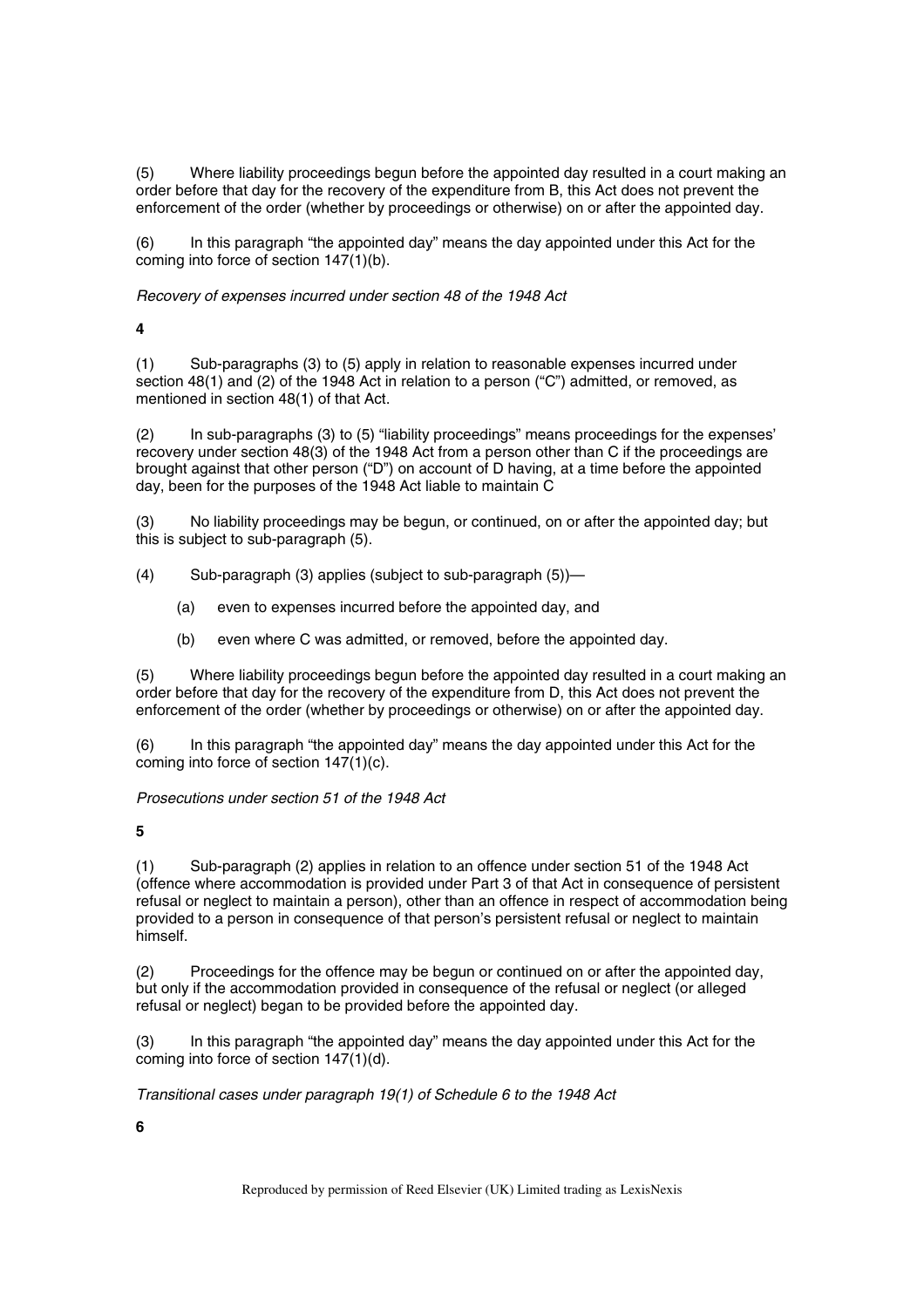- (1) Sub-paragraphs (2) and (3) apply where—
	- (a) a person was by virtue of an enactment repealed by the 1948 Act under a liability (whether under an order of a court or otherwise) to maintain another person,
	- (b) on the repeal of that enactment by the 1948 Act, that liability was saved by the operation of section 38(2) of the Interpretation Act 1889 (c 63), and
	- (c) paragraph 19(1) of Schedule 6 to the 1948 Act (which ended a saved liability to maintain a person where there was no liability to maintain that person for the purposes of the 1948 Act) did not have effect to end that liability.

(2) If that liability has not come to an end before the appointed day, it comes to an end as from the beginning of that day; but this is subject to sub-paragraph (3).

(3) Where that liability is brought to an end by this Act and an order of a court made before the appointed day requires the making of payments on account of that liability, this Act—

- (a) does not end liability to make payments under the order that should have been (but were not) made before the appointed day, and
- (b) does not prevent enforcement after the appointed day (whether by proceedings or otherwise) of the order so far as it relates to payments required by it to be made before the appointed day.

(4) In this paragraph "the appointed day" means the day appointed under this Act for the coming into force of section 147(1)(e).

*Transitional cases under paragraph 19(2) of Schedule 6 to the 1948 Act* 

**7** 

(1) Sub-paragraphs (2) and (3) apply where an order of court, or agreement, such as is mentioned in sub-paragraph (2) of paragraph 19 of Schedule 6 to the 1948 Act has effect at any time on or after 5 July 1948 by virtue of that sub-paragraph.

(2) If the order or agreement has not ceased to have effect before the appointed day, it ceases to have effect as from the beginning of that day; but this is subject to sub-paragraph (3).

(3) Where the order or agreement ceases to have effect as a result of the operation of this Act, this Act—

- (a) does not end liability to make payments under the order or agreement that should have been (but were not) made before the appointed day, and
- (b) does not prevent enforcement after the appointed day (whether by proceedings or otherwise) of the order or agreement so far as it relates to payments required by virtue of the order or agreement to be made before the appointed day.

(4) In this paragraph "the appointed day" means the day appointed under this Act for the coming into force of section 147(1)(f).

*Recovery of expenses under section 46 of the Public Health (Control of Disease) Act 1984* 

**8**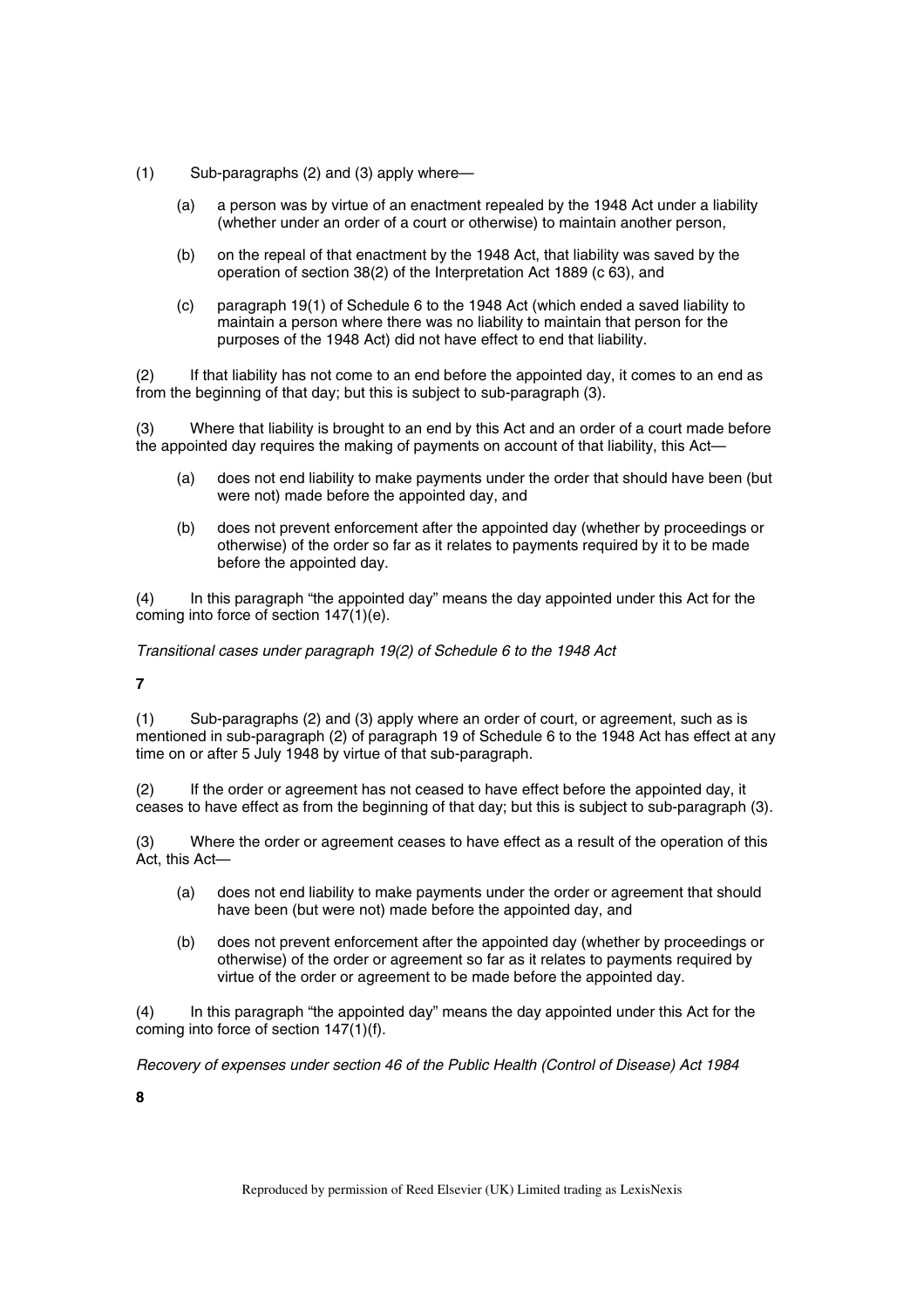(1) Sub-paragraphs (3) to (5) apply in relation to expenses incurred under subsection (1) or (2) of section 46 of the Public Health (Control of Disease) Act 1984 (c 22) in relation to a person ("E") whose body has been buried, or cremated, as mentioned in that subsection.

(2) In sub-paragraphs (3) to (5) "liability proceedings" means proceedings for the expenses' recovery under section 46(5) of that Act from a person ("F") on account of F having, at a time before the appointed day, been for the purposes of the 1948 Act liable to maintain E.

(3) No liability proceedings may be begun, or continued, on or after the appointed day; but this is subject to sub-paragraph (5).

(4) Sub-paragraph (3) applies (subject to sub-paragraph (5))—

- (a) even to expenses incurred before the appointed day, and
- (b) even where E died before the appointed day.

(5) Where liability proceedings begun before the appointed day resulted in a court making an order before that day for the recovery of the expenditure from F, this Act does not prevent the enforcement of the order (whether by proceedings or otherwise) on or after the appointed day.

(6) In this paragraph "the appointed day" means the day appointed under this Act for the coming into force of section 147(1)(g).

#### **NOTES**

### **Initial Commencement**

### *Royal Assent*

Paras 2–4: Royal Assent (in so far as they confer power to make subordinate legislation): 21 July 2008: see s 170(1)(b).

#### *To be appointed*

Paras 1, 5–8: To be appointed: see s 170(3).

Para 2–4: To be appointed (for remaining purposes): see s 170(3).

### **Appointment**

Paras 1, 5–8: Appointment (in relation to England): 6 April 2009: see SI 2009/462, art 4(b). Paras 1, 5–8: Appointment (in relation to Wales): 6 April 2009: see SI 2009/631, art 2(b). Paras 2–4: Appointment (in relation to England for remaining purposes): 6 April 2009: see SI 2009/462, art 4(b).

Paras 2–4: Appointment (in relation to Wales for remaining purposes): 6 April 2009: see SI 2009/631, art 2(b).

# **SCHEDULE 14 FURTHER AMENDMENTS RELATING TO PART 5**

Section 160

*Children Act 1989 (c 41)* 

**1** 

In section 17A of the Children Act 1989 (direct payments), after subsection (3) (provisions of section 57 of the Health and Social Care Act 2001 apply with any necessary modifications) insert—

"(3A) The modifications mentioned in subsection (3) include, in particular, the omission of the provisions inserted into section 57 of the 2001 Act by the Health and Social Care Act 2008."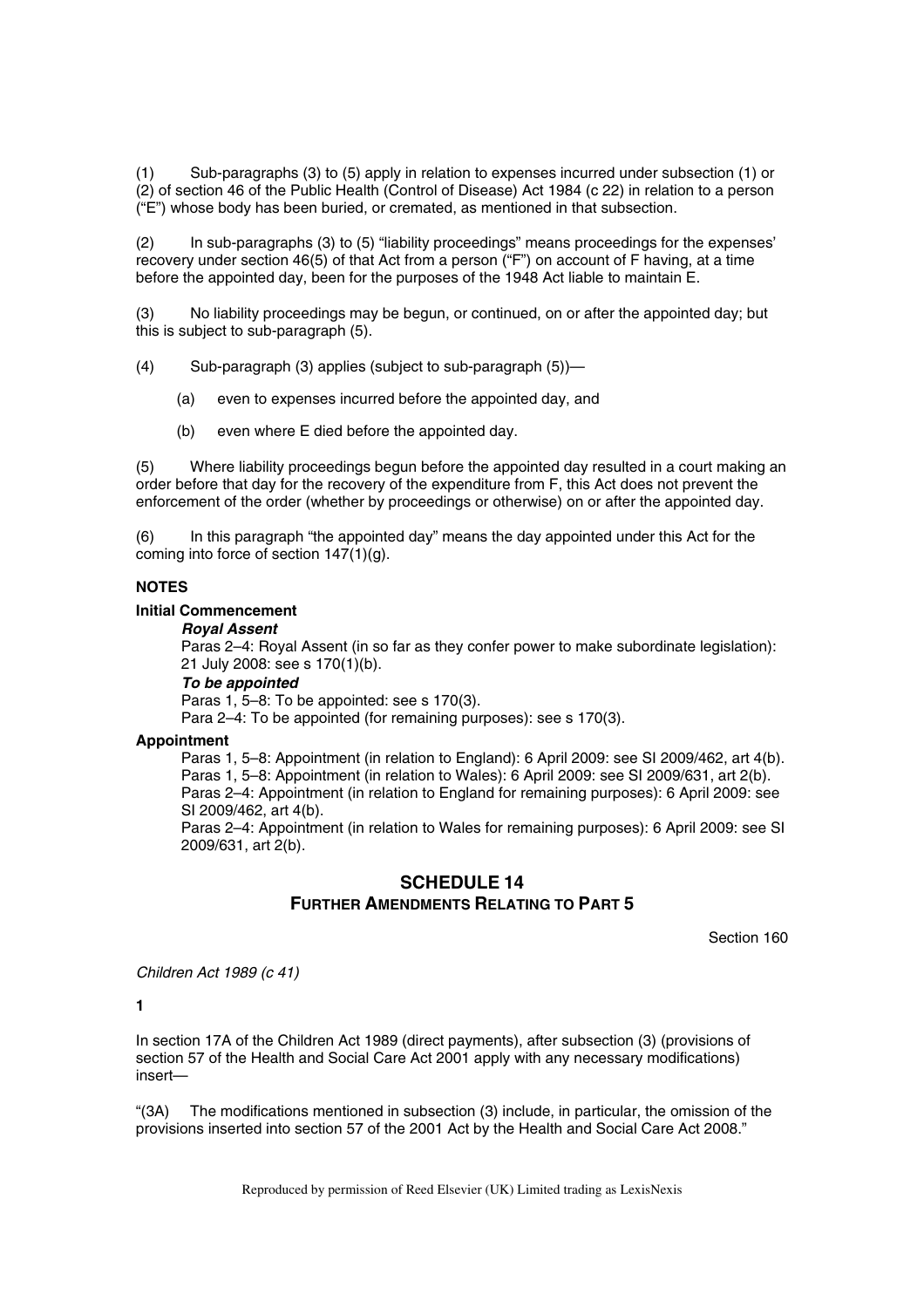

In Schedule 1 to the National Health Service Act 2006 (further provision about the Secretary of State and services under that Act), in paragraph 3, for "2(1)(b)" substitute "2(2)".

*National Health Service (Wales) Act 2006 (c 42)* 

### **7**

In Schedule 1 to the National Health Service (Wales) Act 2006 (further provision about the Welsh Ministers and services under that Act), in paragraph 3, for "2(1)(b)" substitute "2(2)".

*Safeguarding Vulnerable Groups Act 2006 (c 47)* 

### **8**

In section 6 of the Safeguarding Vulnerable Groups Act 2006 (regulated activity providers), after subsection (8) insert—

"(8A) An authority that is a local authority for the purposes of section 17A of the Children Act 1989 or section 57 of the Health and Social Care Act 2001 (direct payments) does not make arrangements for another to engage in a regulated activity by virtue of anything the authority does under that section.

(8B) A person (S) who is someone's surrogate within the meaning of section 57 of the Health and Social Care Act 2001 does not make arrangements for another to engage in a regulated activity by virtue of anything that S does under subsection (1B)(b) or (1C)(b) of that section."

## **NOTES**

#### **Initial Commencement**

*To be appointed*  To be appointed: see s 170(3).

### **Appointment**

Paras 2–4: Appointment: 1 October 2008: see SI 2008/2497, art 7(1)(b). Para 5: Appointment: 1 January 2009: see SI 2008/2497, art 7(2)(c). Paras 6, 7: Appointment: 1 April 2009: see SI 2009/462, art 5.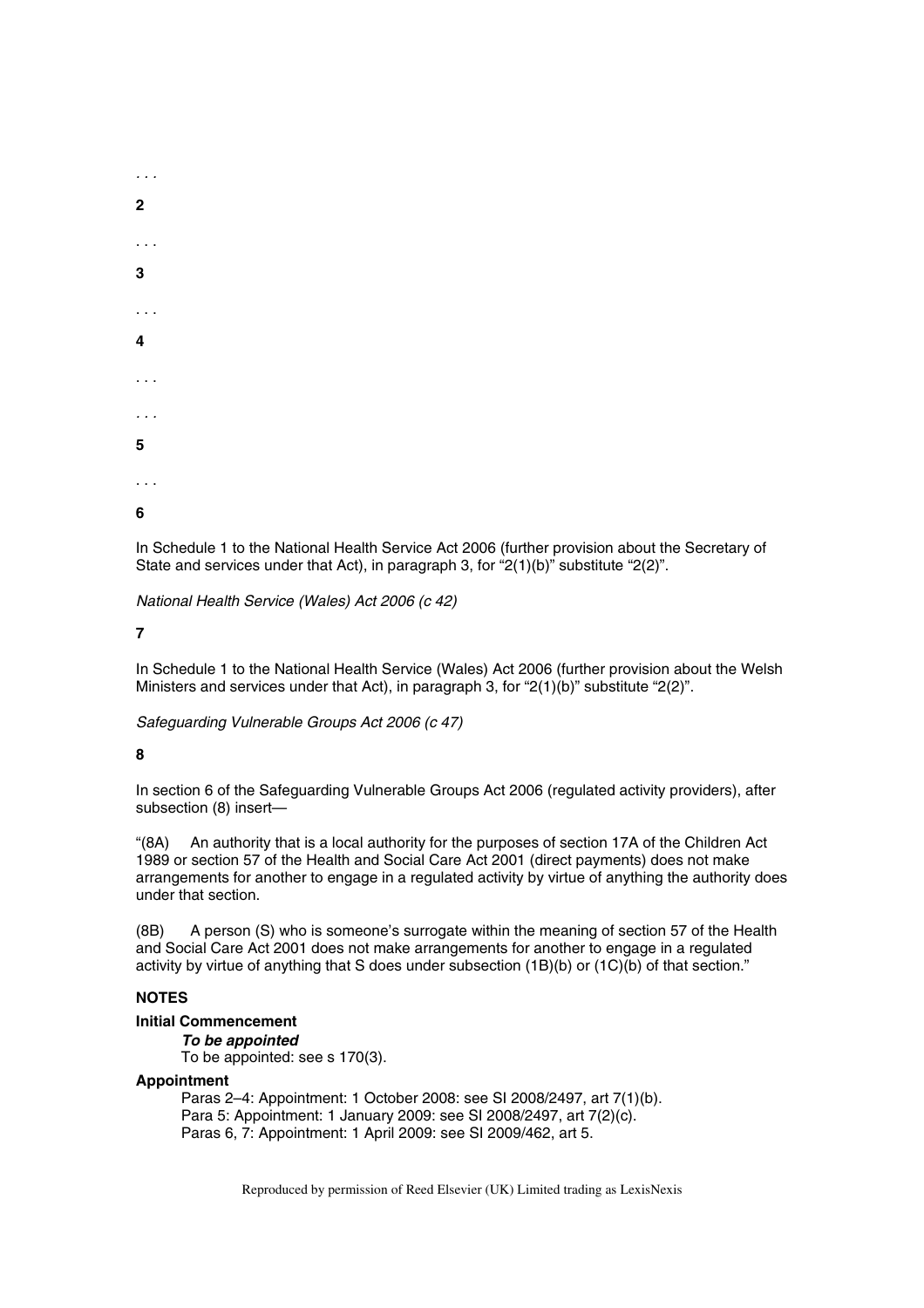#### **Amendment**

Paras 2–4: repealed by the Health and Social Care Act 2012, s 280(8), Sch 20, Pt 3, para 9(2); for savings see s 280(8), Sch 20, para 12(1), (3) thereof. Date in force: 1 April 2013: see SI 2013/160, art 2.

Para 5: repealed by the Health and Social Care Act 2012, s 280(8), Sch 20, Pt 3, para 10(2); for savings see s 280(8), Sch 20, para 12(1), (3) thereof.

Date in force: 1 April 2013: see SI 2013/160, art 2.

# **SCHEDULE 15 REPEALS AND REVOCATIONS**

Section 166

| Part 1                                     |
|--------------------------------------------|
| Repeals and Revocations Relating to Part 1 |

**[FTB** 

| Title and reference                                      |                     | Extent of repeal or revocation                                              |
|----------------------------------------------------------|---------------------|-----------------------------------------------------------------------------|
| Prison Act 1952 (c 52)                                   | In Schedule A1-     |                                                                             |
|                                                          | (a)                 | paragraph 2(2)(f), and                                                      |
|                                                          | (b)                 | paragraph 3(2)(c).                                                          |
| Public Records Act 1958 (c 51)                           | of paragraph 3-     | In Schedule 1, in Part 2 of the Table at the end                            |
|                                                          | (a)                 | the entry for the Commission for<br>Healthcare Audit and Inspection,<br>and |
|                                                          | (b)                 | the entry for the Commission for<br>Social Care Inspection.                 |
| Public Bodies (Admission to Meetings) Act<br>1960 (c 67) | $(by)$ and $(bh)$ . | In paragraph 1 of the Schedule, paragraphs                                  |
| Parliamentary Commissioner Act 1967 (c 13)               | In Schedule 2-      |                                                                             |
|                                                          | (a)                 | the entry for the Commission for<br>Healthcare Audit and Inspection,<br>and |
|                                                          | (b)                 | the entry for the Commission for<br>Social Care Inspection.                 |
| House of Commons Disqualification Act 1975<br>(c 24)     |                     | In Part 2 of Schedule 1-                                                    |
|                                                          | (a)                 | the entry for the Commission for<br>Healthcare Audit and Inspection,<br>and |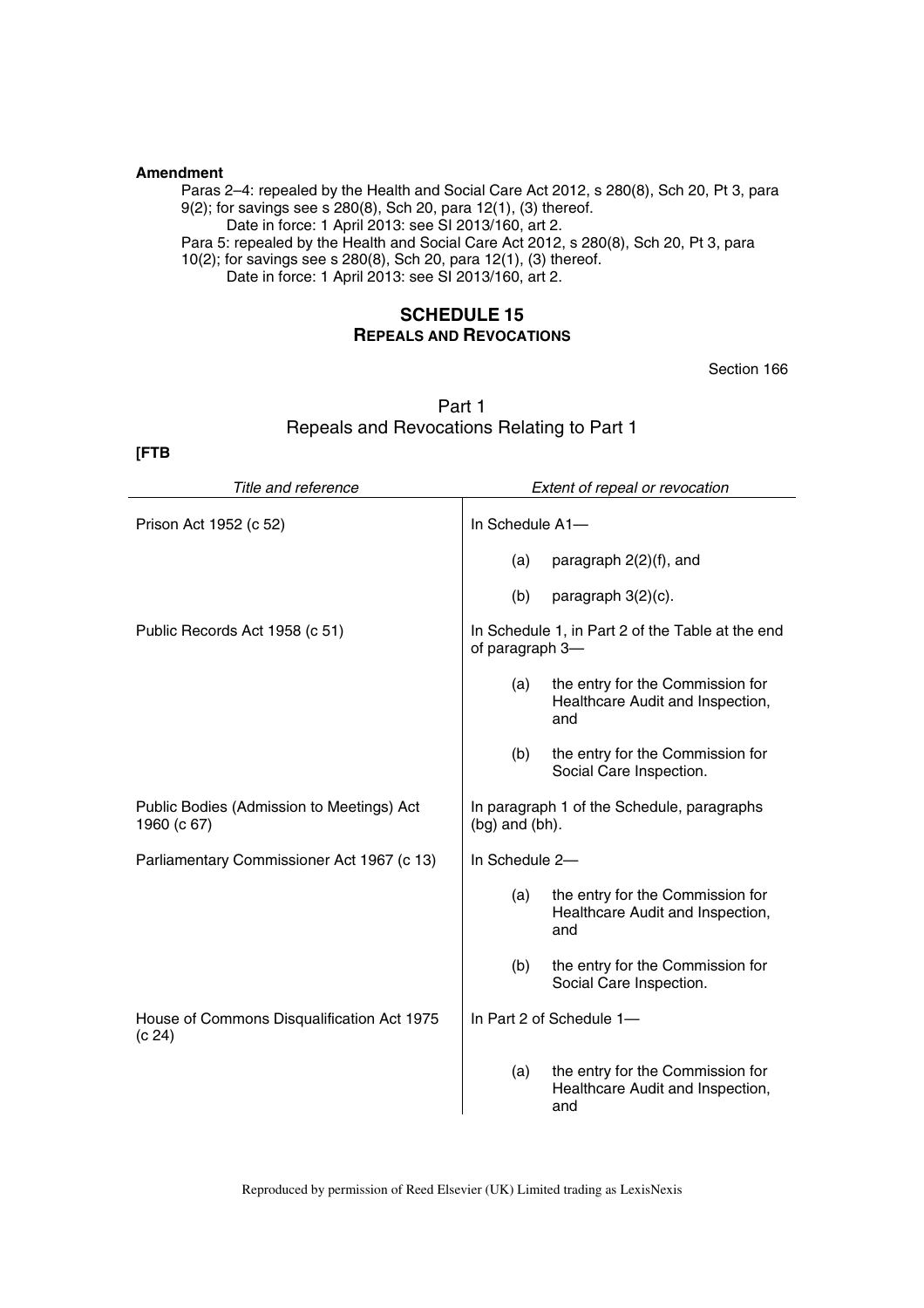|                                                                                           | (b)                 | the entry for the Commission for<br>Social Care Inspection.                                            |
|-------------------------------------------------------------------------------------------|---------------------|--------------------------------------------------------------------------------------------------------|
|                                                                                           | of remuneration.    | In Part 3 of Schedule 1, the entry for members<br>of the Mental Health Act Commission in receipt       |
| Northern Ireland Assembly Disqualification Act<br>1975 (c 25)                             |                     | In Part 2 of Schedule 1-                                                                               |
|                                                                                           | (a)                 | the entry for the Commission for<br>Healthcare Audit and Inspection,<br>and                            |
|                                                                                           | (b)                 | the entry for the Commission for<br>Social Care Inspection.                                            |
| Race Relations Act 1976 (c 74)                                                            |                     | In Parts 2 and 4 of Schedule 1A-                                                                       |
|                                                                                           | (a)                 | the entry for the Commission for<br>Healthcare Audit and Inspection,<br>and                            |
|                                                                                           | (b)                 | the entry for the Commission for<br>Social Care Inspection.                                            |
| Mental Health Act 1983 (c 20)                                                             | of State".          | In section 119(2), the words "by the Secretary                                                         |
|                                                                                           | Section 121.        |                                                                                                        |
| Mental Health Act Commission (Establishment<br>and Constitution) Order 1983 (SI 1983/892) |                     | The whole instrument.                                                                                  |
| Mental Health Act Commission Regulations<br>1983 (SI 1983/894)                            |                     | The whole instrument.                                                                                  |
| Vehicle Excise and Registration Act 1994 (c<br>22)                                        |                     | In paragraph 7 of Schedule 2, paragraph (c)<br>(together with the word "or" at the end of it).         |
| Police Act 1996 (c 16)                                                                    | In Schedule 4A-     |                                                                                                        |
|                                                                                           | (a)                 | paragraph 2(2)(f), and                                                                                 |
|                                                                                           | (b)                 | paragraph 4(f).                                                                                        |
| Audit Commission Act 1998 (c 18)                                                          | In section $4(7)$ — |                                                                                                        |
|                                                                                           | (a)                 | in paragraph (a), the words "the<br><b>Commission for Healthcare Audit</b><br>and Inspection and", and |
|                                                                                           | (b)                 | in paragraph (b), the words "the<br><b>Commission for Social Care</b>                                  |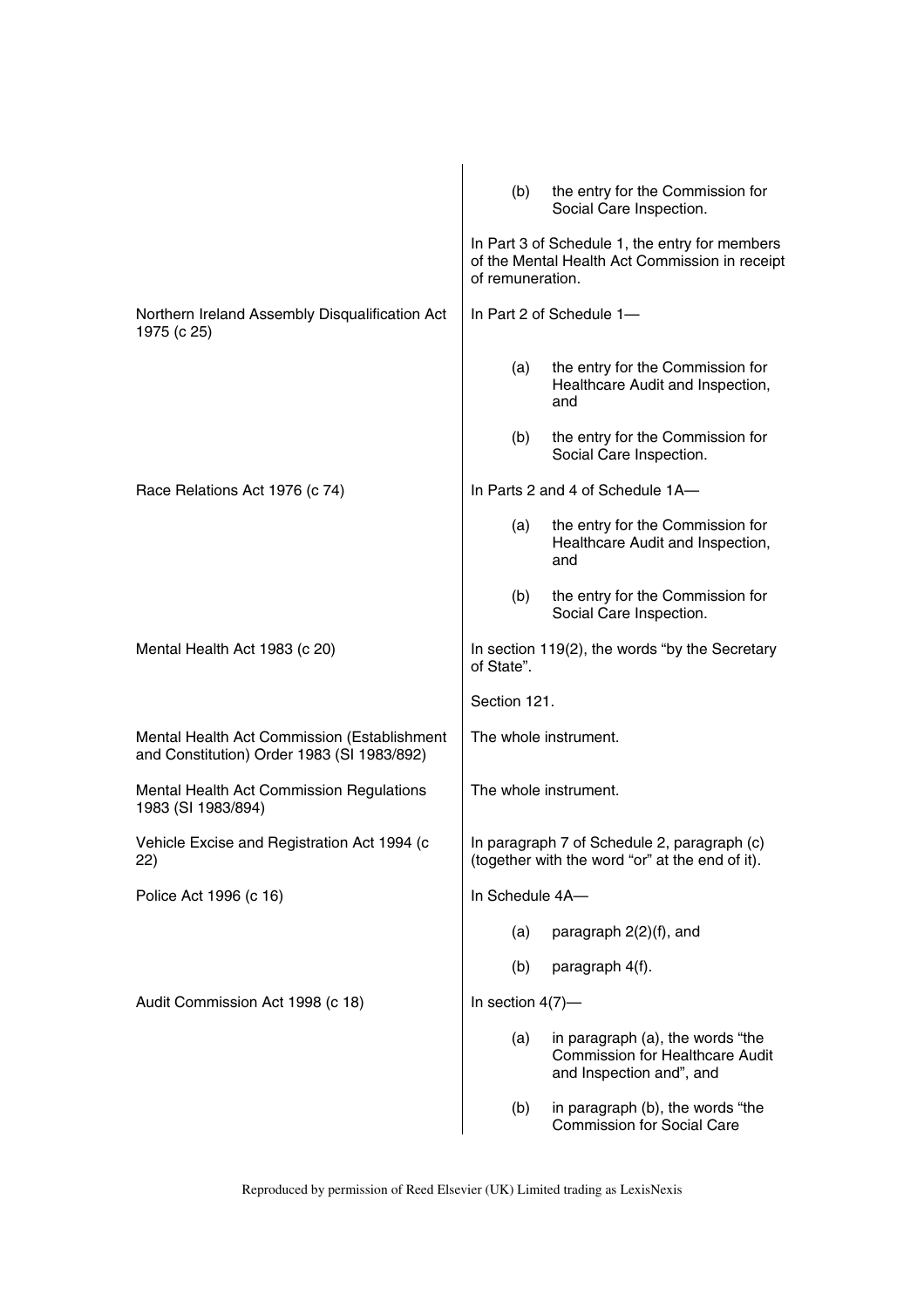|                                                           |                      | Inspection and".                                                                                               |
|-----------------------------------------------------------|----------------------|----------------------------------------------------------------------------------------------------------------|
|                                                           | In section $49(1)$ - |                                                                                                                |
|                                                           | (a)                  | paragraph (ba), and                                                                                            |
|                                                           | (b)                  | in paragraph (c), the words from<br>"or for the purposes of the<br>functions of the Commission" to<br>the end. |
|                                                           |                      | In Schedule 2A, paragraph 1(1)(g) (together<br>with the word "or" at the end of it).                           |
| Crown Prosecution Service Inspectorate Act<br>2000 (c 10) | In the Schedule-     |                                                                                                                |
|                                                           | (a)                  | paragraph 2(2)(f), and                                                                                         |
|                                                           | (b)                  | paragraph 4(f).                                                                                                |
| Care Standards Act 2000 (c 14)                            | Sections 5A and 5B.  |                                                                                                                |
|                                                           | the end.             | In section $8(7)$ , the words from ", other than" to                                                           |
|                                                           | Section 10(6).       |                                                                                                                |
|                                                           | In section 11-       |                                                                                                                |
|                                                           | (a)                  | subsection (2), and                                                                                            |
|                                                           | (b)                  | in subsection (4), the words "the<br>CHAI, the CSCI or".                                                       |
|                                                           |                      | In section $19(4)(b)$ , the word "and" at the end.                                                             |
|                                                           |                      | In section $21(5)(b)$ , the word "or" at the end.                                                              |
|                                                           |                      | In section 30A(2)(b), the word "or" at the end.                                                                |
|                                                           | Section 42(5).       |                                                                                                                |
|                                                           |                      | In section 55(3)(e), the words "the CSCI,".                                                                    |
|                                                           | Section 113(1A).     |                                                                                                                |
|                                                           | Section 113A.        |                                                                                                                |
|                                                           | Section 120(1).      |                                                                                                                |
|                                                           |                      | In the Table in section 121(13), the entries for<br>the expressions "CHAI" and "CSCI".                         |
| Freedom of Information Act 2000 (c 36)                    |                      | In Part 6 of Schedule 1-                                                                                       |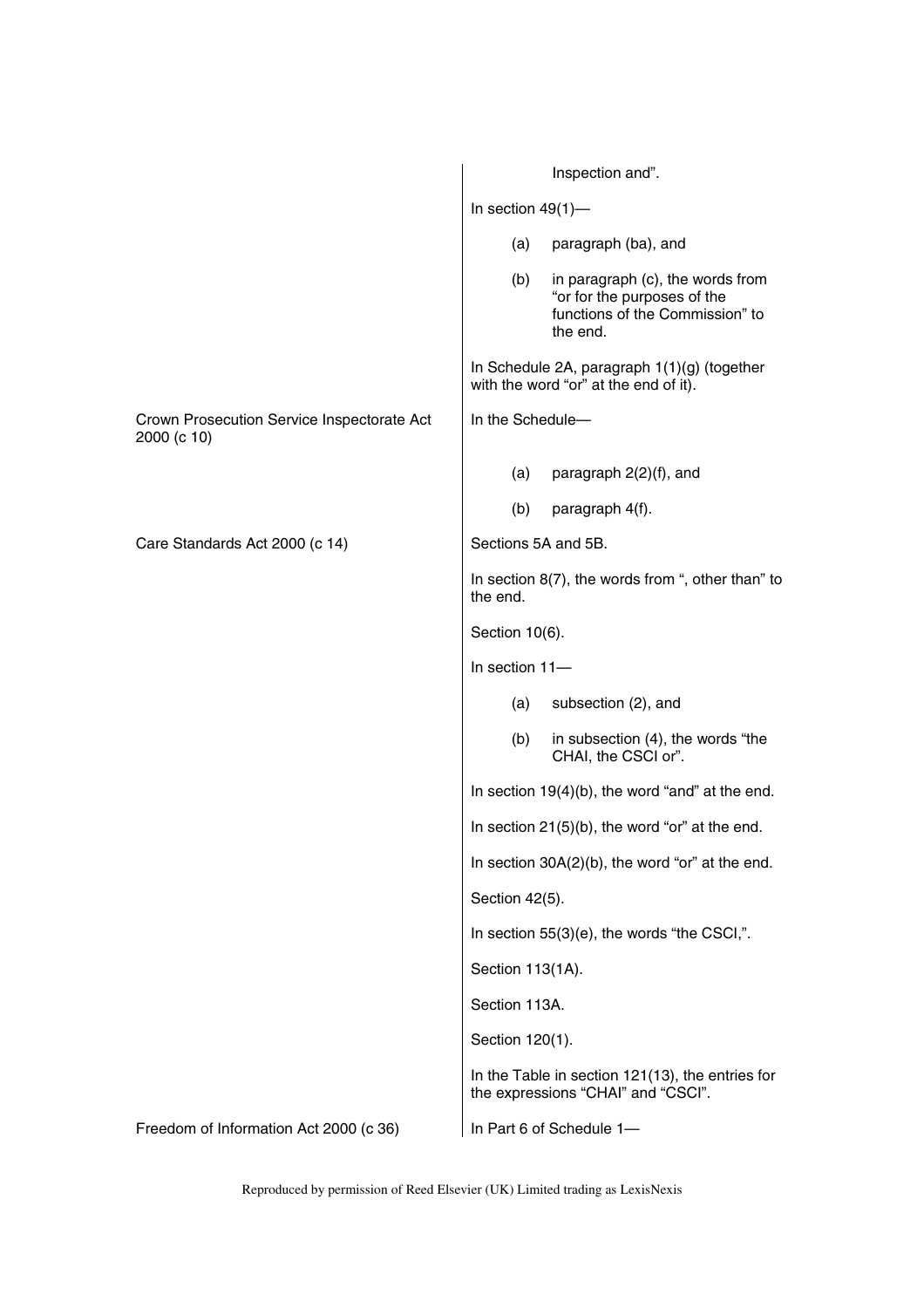|                                                                            | the entry for the Commission for<br>(a)<br>Healthcare Audit and Inspection,                                    |
|----------------------------------------------------------------------------|----------------------------------------------------------------------------------------------------------------|
|                                                                            | and                                                                                                            |
|                                                                            | the entry for the Commission for<br>(b)<br>Social Care Inspection.                                             |
| Criminal Justice and Court Services Act 2000<br>(c 43)                     | In Schedule 1A-                                                                                                |
|                                                                            | (a)<br>paragraph 2(2)(f),                                                                                      |
|                                                                            | (b)<br>paragraph 3(2)(c), and                                                                                  |
|                                                                            | (c)<br>paragraph 4(f).                                                                                         |
| Courts Act 2003 (c 39)                                                     | In Schedule 3A-                                                                                                |
|                                                                            | (a)<br>paragraph 2(2)(f), and                                                                                  |
|                                                                            | (b)<br>paragraph 4(f).                                                                                         |
| Health and Social Care (Community Health and<br>Standards) Act 2003 (c 43) | Sections 41 to 44.                                                                                             |
|                                                                            | Section 46.                                                                                                    |
|                                                                            | Sections 47A to 69A.                                                                                           |
|                                                                            | Sections 76 to 91.                                                                                             |
|                                                                            | Sections 102 to 104.                                                                                           |
|                                                                            | Section 113(3)(b).                                                                                             |
|                                                                            | Section 114(2)(b).                                                                                             |
|                                                                            | Sections 120 to 141.                                                                                           |
|                                                                            | Sections 144 to 145A.                                                                                          |
|                                                                            | In section 148, the definitions of "the CHAI",<br>"the CSCI", "financial year" and "Minister of the<br>Crown". |
|                                                                            | Schedules 6 to 8.                                                                                              |
| Health Act 2006 (c 28)                                                     | In section 61, the words "the Commission for<br>Healthcare Audit and Inspection or".                           |
|                                                                            | In Schedule 5-                                                                                                 |
|                                                                            | the entry for the Commission for<br>(a)<br>Healthcare Audit and Inspection,                                    |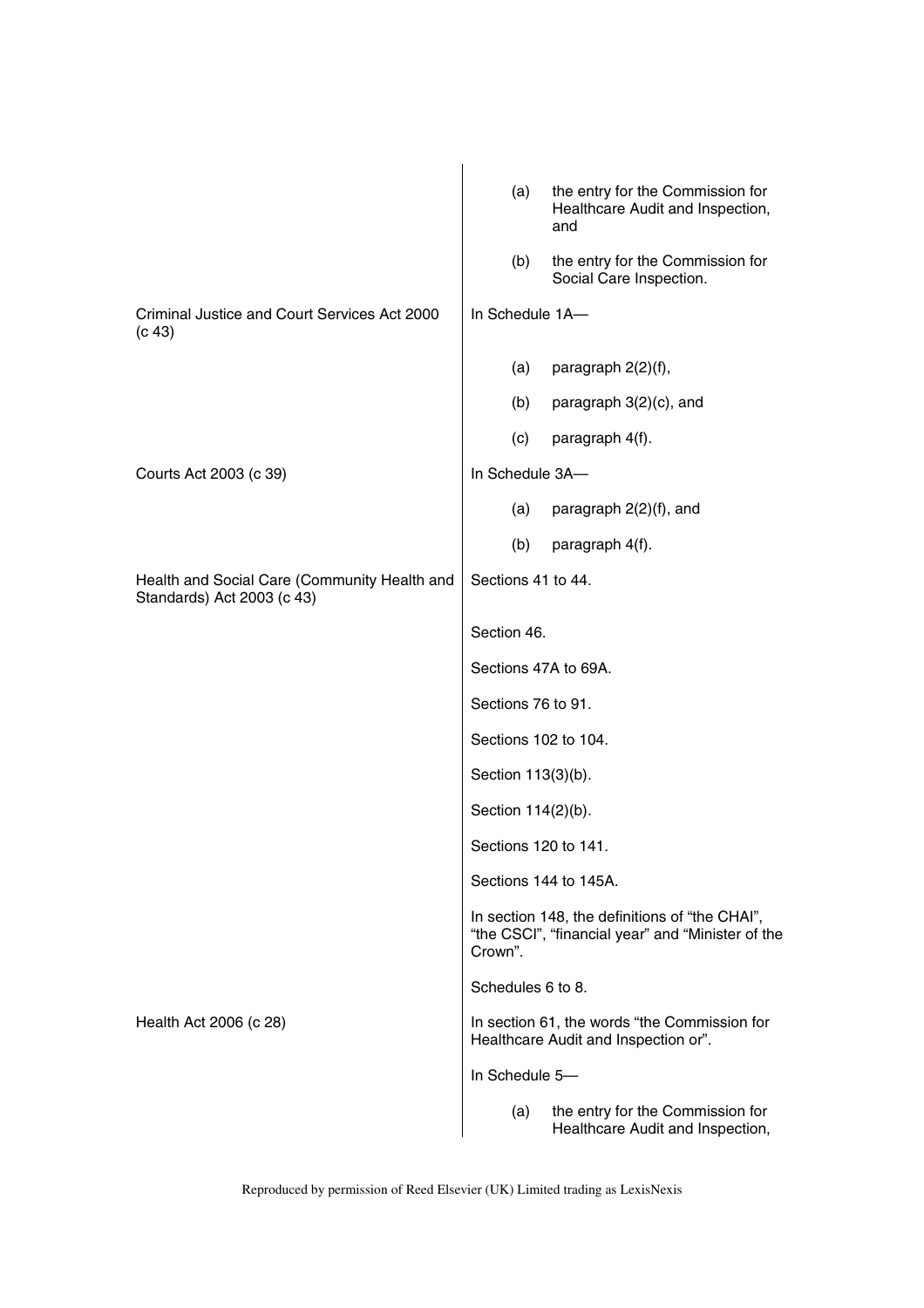|                                                    | and                                                                                             |
|----------------------------------------------------|-------------------------------------------------------------------------------------------------|
|                                                    | the entry for the Commission for<br>(b)<br>Social Care Inspection.                              |
| Education and Inspections Act 2006 (c 40)          | In Schedule 13, paragraph $1(2)(f)$ .                                                           |
| National Health Service (Wales) Act 2006 (c<br>42) | In section 30(2), paragraph (d) (together with<br>the word "and" at the end of that paragraph). |
| Safeguarding Vulnerable Groups Act 2006 (c)<br>47) | Section $45(7)(d)$ .                                                                            |
|                                                    | In Schedule 4-                                                                                  |
|                                                    | paragraph $1(10)(f)$ ,<br>(a)                                                                   |
|                                                    | (b)<br>paragraph $1(11)(a)$ , and                                                               |
|                                                    | (c)<br>paragraph $7(6)(a)$ and $(b)$ .                                                          |

### **Initial Commencement**

*To be appointed* 

To be appointed: see s 170(3).

# **Appointment**

Appointment (in part): 1 April 2009: see SI 2009/462, art 2(1), Sch 1, para 36. Appointment (in part): 1 April 2010: see SI 2010/708, art 13(f). Appointment (in part): 6 April 2010: see SI 2010/807, art 2(1), Sch 1, Pt 1, para 18; for transitional provisions see arts 3, 5, 10–12, 14–21 thereof. Appointment (remainder): 1 October 2010: see SI 2010/807, art 2(2), Sch 1, Pt 2, para 31; for transitional provisions see arts 3, 5, 10–12, 14–21 thereof.

| Part 2                                      |
|---------------------------------------------|
| <b>Regulation of Healthcare Professions</b> |

# **[FTB**

| Title and reference                                | Extent of repeal or revocation                                    |
|----------------------------------------------------|-------------------------------------------------------------------|
| Hearing Aid Council Act 1968 (c 50)                | The whole Act.                                                    |
| Hearing Aid Council (Extension) Act 1975 (c<br>39) | The whole Act.                                                    |
| [Senior Courts Act 1981] (c 54)                    | In Schedule 5, the entry for the Hearing Aid<br>Council Act 1968. |
| Medical Act 1983 (c 54)                            | In section $1(3)$ , paragraphs (b) and (f).                       |
|                                                    | Section 38(3)(a)(ii).                                             |
|                                                    | In section 41-                                                    |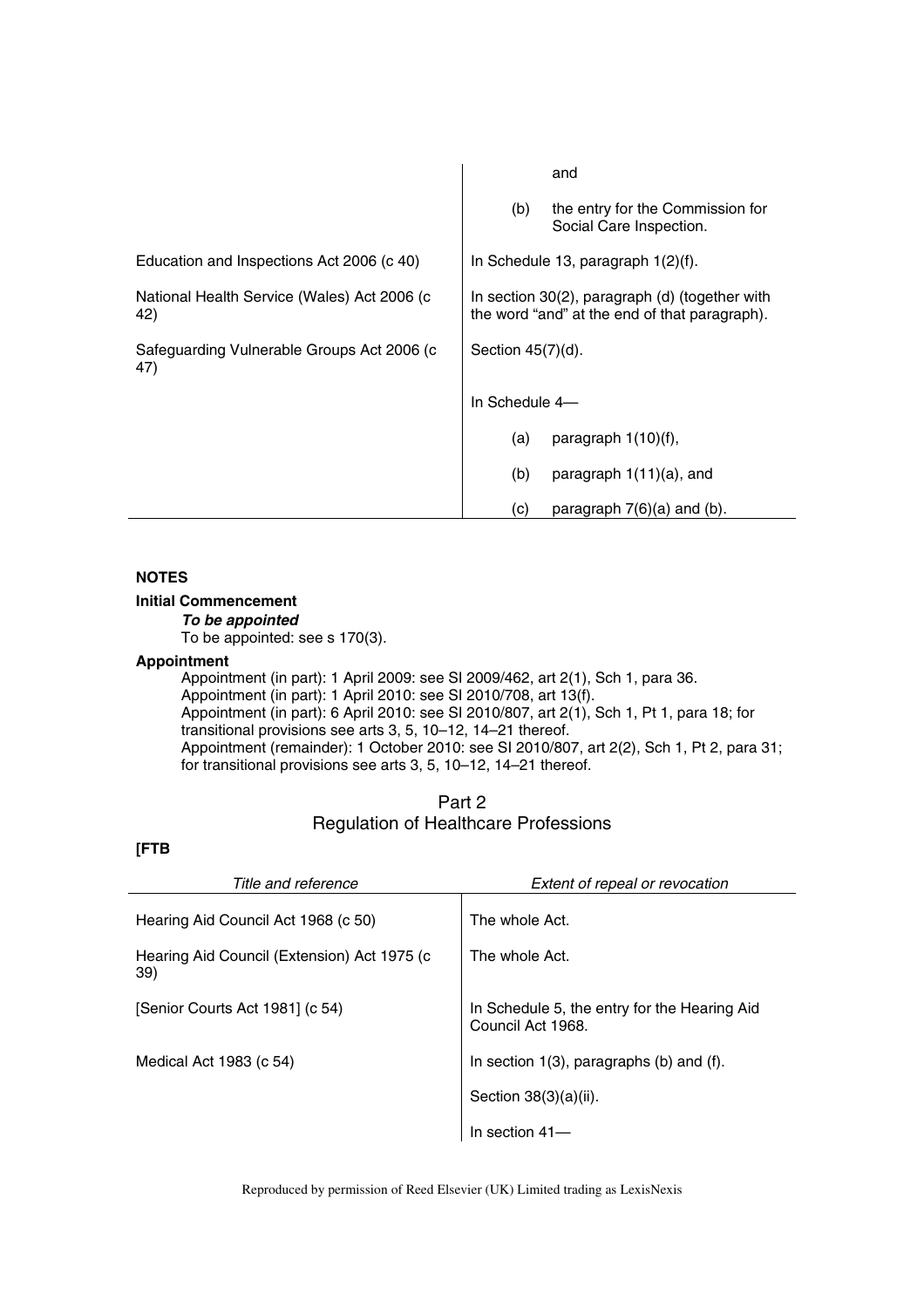- (a) in subsection (7), the words "in accordance with regulations made by the General Council under this subsection,", and
- (b) subsection (8).

In section  $41A(4)$ , the words from "; and for the purposes" to the end.

Section 53(2)(c).

In Part 3 of Schedule 1—

- (a) aragraphs 19A and 19E and the headings before those paragraphs, and
- (b) aragraph 23(b).

In Schedule 4—

- (a) in the heading before paragraph 1, the words ", Interim Orders Panels and Fitness to Practise Panels",
- (b) in paragraph 1(1), the words ", Interim Orders Panels and Fitness to Practise Panels",
- (c) in paragraph  $1(1)(a)$ , the words ", an Interim Orders Panel or a Fitness to Practise Panel",
- (d) in paragraph 1(1)(b), the words "or such a Panel",
- (e) paragraph 1(3) and (4),
- (f) in paragraph 2(1), paragraphs (b) and (c) and the words "or Panel",
- (g) in paragraph 2(2), the words ", an Interim Orders Panel or a Fitness to Practise Panel",
- (h) in paragraph 2(3), the words ", an Interim Orders Panel or a Fitness to Practise Panel" and the words "or Panel" (in both places),
- (i) in paragraph  $3(a)$ , the words ", an Interim Orders Panel or a Fitness to Practise Panel" and the words ",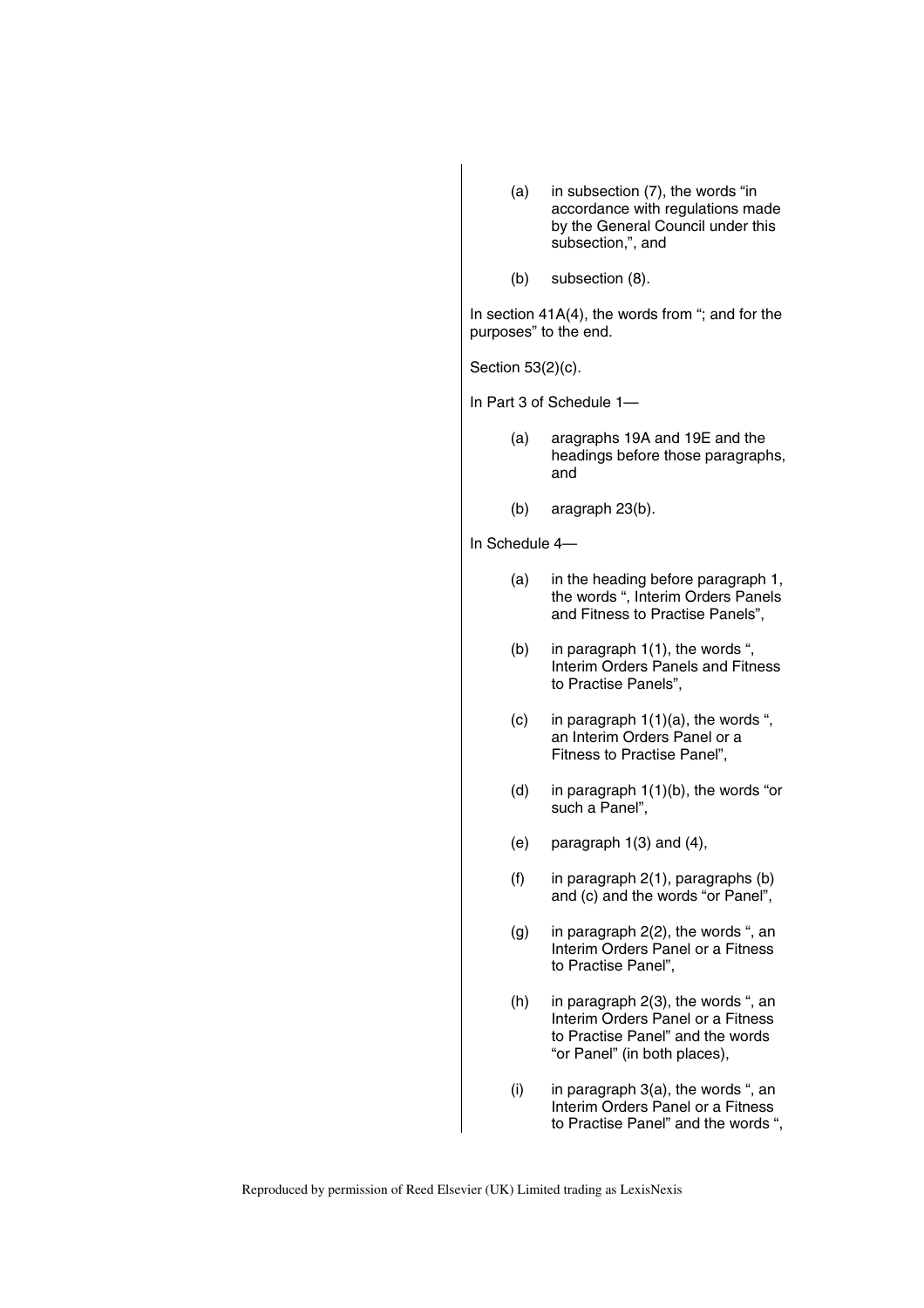|                                                    |                 | a Panel",                                                                                            |
|----------------------------------------------------|-----------------|------------------------------------------------------------------------------------------------------|
|                                                    | (j)             | in paragraph 3(b), the words "to a<br>Fitness to Practise Panel or" and<br>the words "the Panel or", |
|                                                    | (k)             | paragraph $5A(1)(a)(ii)$ , (3) and<br>(3A),                                                          |
|                                                    | (1)             | paragraph $7(1)(b)$ and $(c)$ ,                                                                      |
|                                                    | (m)             | in paragraph 7(4), the words ", an<br>Interim Orders Panel or a Fitness<br>to Practise Panel",       |
|                                                    | (n)             | in paragraph $7(4)(a)$ , the words "or<br>a Panel",                                                  |
|                                                    | (0)             | in paragraph $7(4)(a)(ii)$ and (b), the<br>words "or the Panel", and                                 |
|                                                    | (p)             | in paragraph 13, the words ", an<br>Interim Orders Panel or Fitness to<br>Practise Panel".           |
| Hearing Aid Council (Amendment) Act 1989 (c<br>12) | The whole Act.  |                                                                                                      |
| Opticians Act 1989 (c 44)                          | Section 5C      |                                                                                                      |
|                                                    |                 | In section 5D(1), the words "the Fitness to<br>Practise Committee and".                              |
|                                                    |                 | In section 13L(11), the words "and rules made<br>under section 23C below".                           |
|                                                    | In section 23B- |                                                                                                      |
|                                                    | (a)             | in the heading, the words "Fitness<br>to Practise Committee and", and                                |
|                                                    | (b)             | subsection (1)(a) and the word "or"<br>following it.                                                 |
|                                                    | In section 23C- |                                                                                                      |
|                                                    |                 | subsection $(1)(a)(i)$ and the word                                                                  |
|                                                    | (a)             | "and" following it, and                                                                              |
|                                                    | (b)             | subsection (2)(e) and (f).                                                                           |
|                                                    | it.             | Section 23D(2)(a) and the word "and" following                                                       |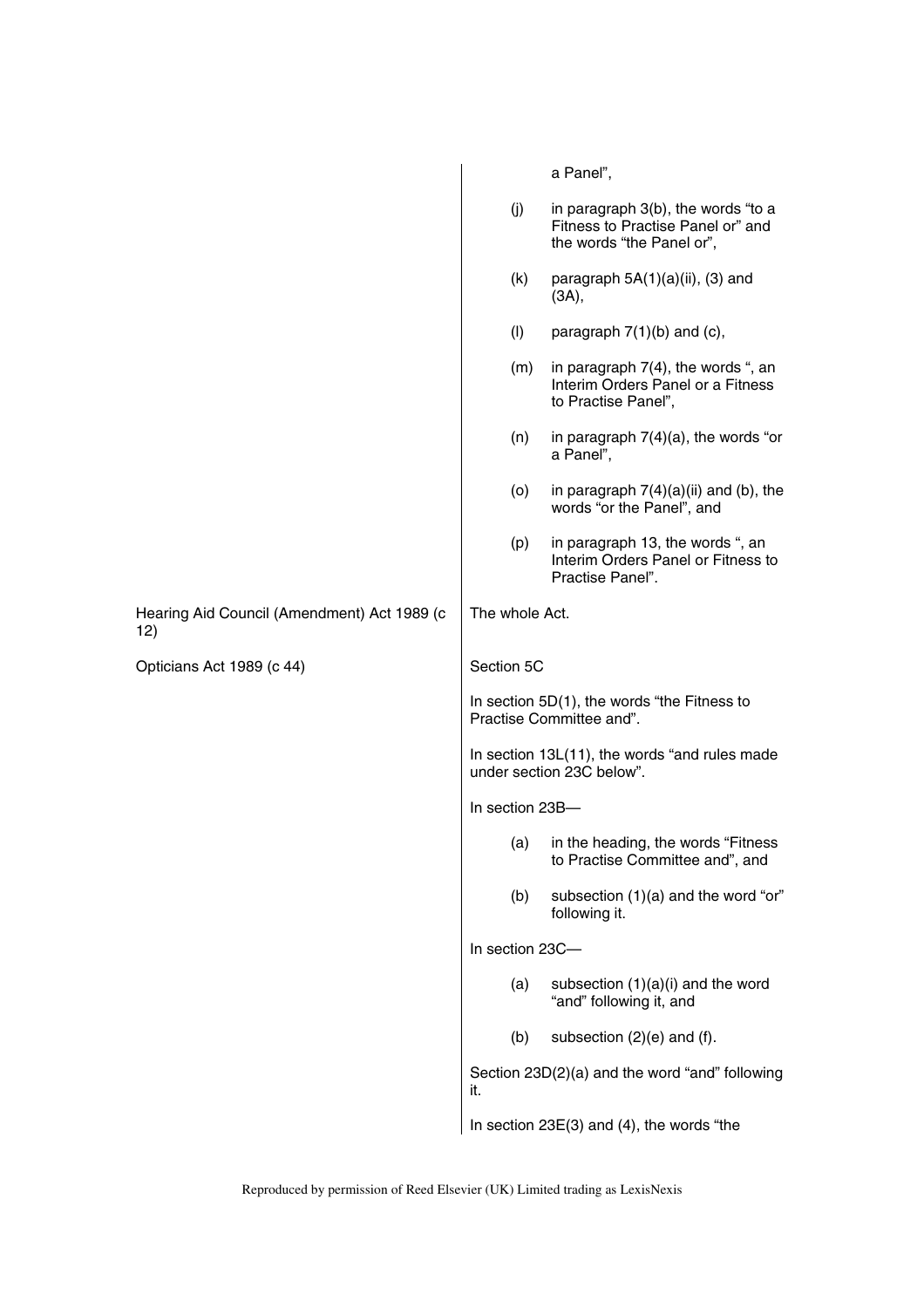|                                                                               | Fitness to Practise Committee and".                                                                                   |
|-------------------------------------------------------------------------------|-----------------------------------------------------------------------------------------------------------------------|
| Courts and Legal Services Act 1990 (c 41)                                     | In Schedule 10, paragraph 29.                                                                                         |
| Value Added Tax Act 1994 (c 23)                                               | In Part 2 of Schedule 9, in Item 1 of Group 7,<br>paragraph (e).                                                      |
| Health Act 1999 (c 8)                                                         | In section 60(2)(a), the words "the Pharmacy<br>Act 1954,".                                                           |
|                                                                               | In Schedule 3-                                                                                                        |
|                                                                               | (a)<br>paragraph $7(2)$ and $(3)$ ,                                                                                   |
|                                                                               | in paragraph 10, the words from<br>(b)<br>"and other expressions" to the end,<br>and                                  |
|                                                                               | (c)<br>paragraph 12.                                                                                                  |
| Freedom of Information Act 2000 (c 36)                                        | In Part 6 of Schedule 1, the entry for the<br>Hearing Aid Council.                                                    |
| National Health Service Reform and Health<br>Care Professions Act 2002 (c 17) | In section $25(6)$ , the words "and $(3)$ ".                                                                          |
|                                                                               | Section 26(7) and (8).                                                                                                |
|                                                                               | In section $29(1)$ —                                                                                                  |
|                                                                               | (a)<br>paragraph (c),                                                                                                 |
|                                                                               | in paragraph (e), the words from<br>(b)<br>"(other than a determination" to the<br>end, and                           |
|                                                                               | (c)<br>paragraph (f).                                                                                                 |
|                                                                               | In Schedule 7, paragraphs 20 to 24.                                                                                   |
| Income Tax (Earnings and Pensions) Act 2003<br>(c <sub>1</sub> )              | In section 343, in paragraph 1 of the Table at<br>the end of subsection (2), sub-paragraph (g).                       |
| Constitutional Reform Act 2005 (c 4)                                          | In Schedule 7, in paragraph 4, in part A, the<br>entry for the Hearing Aid Council Act 1968 (c<br>50).                |
|                                                                               | In Part 3 of Schedule 11, in paragraph 6(3), the<br>entry for the Hearing Aid Council (Extension)<br>Act 1975 (c 39). |
| Health Act 2006 (c 28)                                                        | In Schedule 5, the entry relating to the Council<br>for the Regulation of Health Care<br>Professionals.               |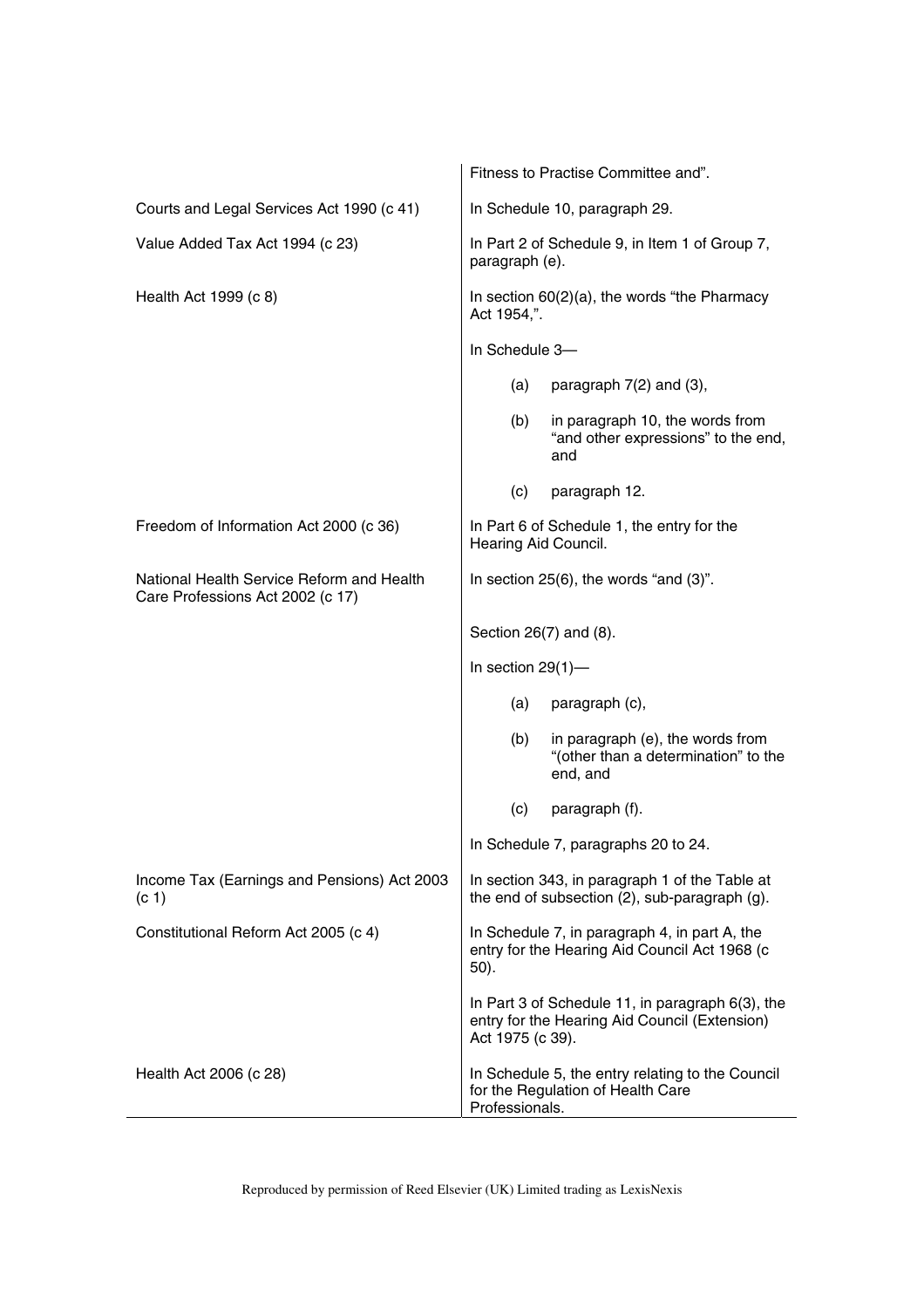# **Initial Commencement**

*To be appointed*  To be appointed: see s 170(3).

# **Appointment**

Appointment (in part): 1 January 2009: see SI 2008/3244, art 2(j). Appointment (in part): 1 April 2010: see SI 2010/708, art 4(1)(c). Appointment (in part): 1 August 2010: see SI 2010/708, art 4(2)(d).

### **Amendment**

In entry relating to "Senior Courts Act 1981" in column one words "Senior Courts Act 1981" in square brackets substituted by the Constitutional Reform Act 2005, s 59(5), Sch 11, Pt 1, para 1(2).

Date in force: 1 October 2009: see SI 2009/1604, art 2(d).

# Part 3 Public Health Protection

### **[FTB**

| Reference                                              | Extent of repeal or revocation                                                        |
|--------------------------------------------------------|---------------------------------------------------------------------------------------|
| Local Government, Planning and Land Act<br>1980 (c 65) | In section 159(1), paragraph (e) and the word<br>"and" immediately preceding it.      |
| Public Health (Control of Disease) Act 1984 (c<br>22)  | Section $1(2)$ and $(4)$ .                                                            |
|                                                        | In section 5(3), the words "or rating districts".                                     |
|                                                        | Section $7(4)(c)$ and $(d)$ .                                                         |
|                                                        | Sections 9 to 45.                                                                     |
|                                                        | In section 49(1), paragraph (c) and the word<br>"and" immediately preceding it.       |
|                                                        | In section $50(2)$ -                                                                  |
|                                                        | paragraph (b) and the word "or"<br>(a)<br>immediately preceding it, and               |
|                                                        | the words "or any person on board<br>(b)<br>suffering from an infectious<br>disease". |
|                                                        | In section 51-                                                                        |
|                                                        | subsection (1), and<br>(a)                                                            |
|                                                        | in subsection (2), the words "the<br>(b)<br>provisions of this Part of this Act       |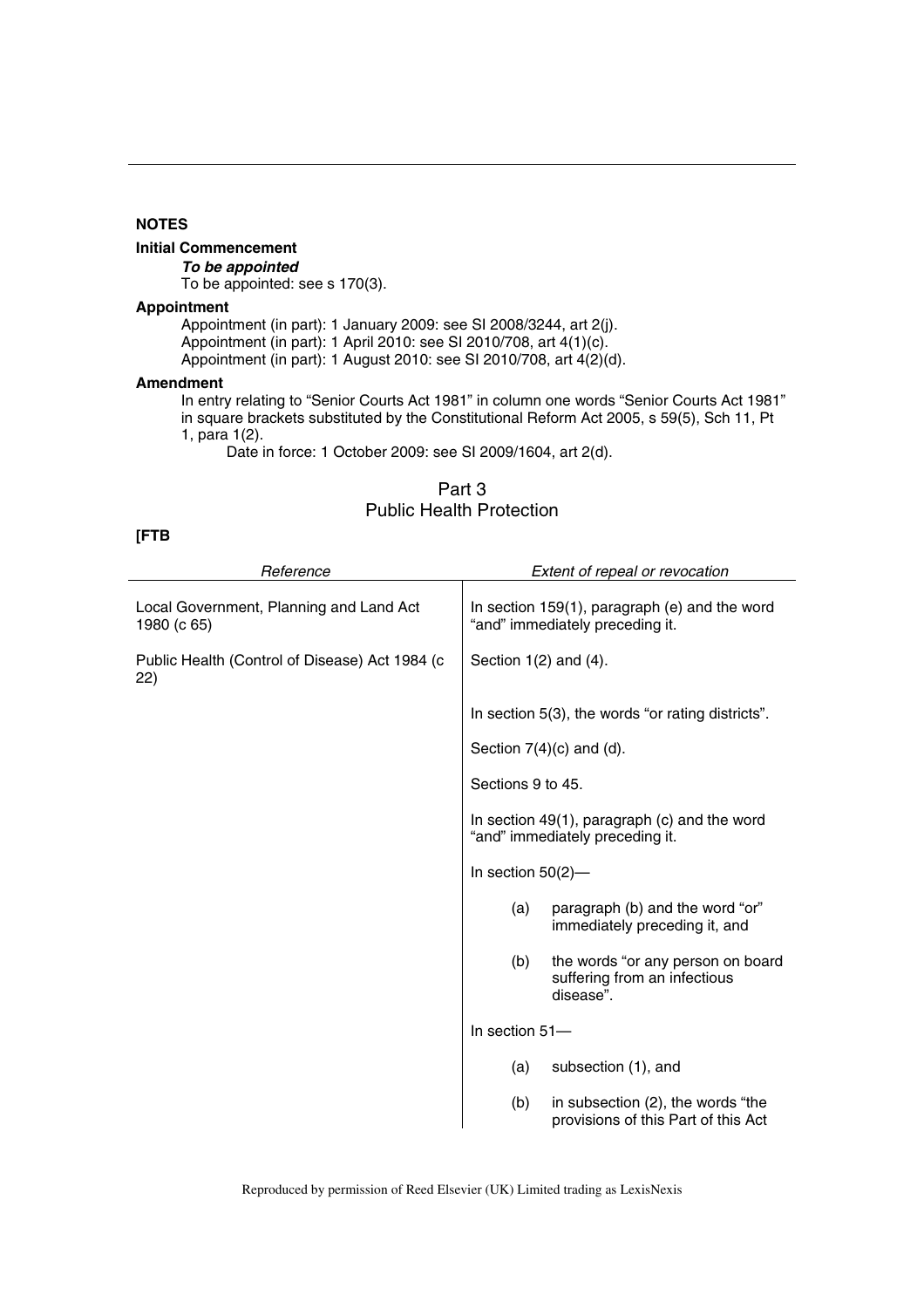|                                           | and".                                                                                                                                                                                                                                                            |
|-------------------------------------------|------------------------------------------------------------------------------------------------------------------------------------------------------------------------------------------------------------------------------------------------------------------|
|                                           | Section 52.                                                                                                                                                                                                                                                      |
|                                           | Sections 54 to 57.                                                                                                                                                                                                                                               |
|                                           | In section $61(2)$ , the words ", other than a<br>factory or workplace,".                                                                                                                                                                                        |
|                                           | Section 62(3).                                                                                                                                                                                                                                                   |
|                                           | Section 64(2).                                                                                                                                                                                                                                                   |
|                                           | Section 67(3).                                                                                                                                                                                                                                                   |
|                                           | Section 70.                                                                                                                                                                                                                                                      |
|                                           | In section 74, the definitions of "coastal<br>waters", "common lodging-house", "dustbin",<br>"factory", "hospital", "house", "inland waters",<br>"local Act", "NHS trust", "NHS contract",<br>"notifiable disease", "rating district", "school"<br>and "street". |
|                                           | Section 76.                                                                                                                                                                                                                                                      |
| Planning and Compensation Act 1991 (c 34) | In Part 1 of Schedule 18, the entry for section<br>57 of the Public Health (Control of Disease) Act<br>1984.                                                                                                                                                     |

**Initial Commencement** 

*To be appointed* 

To be appointed: see s 170(3).

# **Appointment**

Appointment (in relation to England in part): 6 April 2010: see SI 2010/708, art 6(f). Appointment (in relation to Wales in part): 26 July 2010: see SI 2010/1547, art 2(f).

# Part 4 National Health Service

# **[FTB**

| Title and reference                     | <b>Extent of repeal</b>                                                          |
|-----------------------------------------|----------------------------------------------------------------------------------|
| National Health Service Act 2006 (c 41) | In section $71(2)(f)$ , the word "and" at the end.                               |
|                                         | In section 164(5), paragraph (b) and the word<br>"and" immediately preceding it. |
|                                         | Section 228(2) and (12).                                                         |
|                                         | In section 229(1), the words "(not including its                                 |

Reproduced by permission of Reed Elsevier (UK) Limited trading as LexisNexis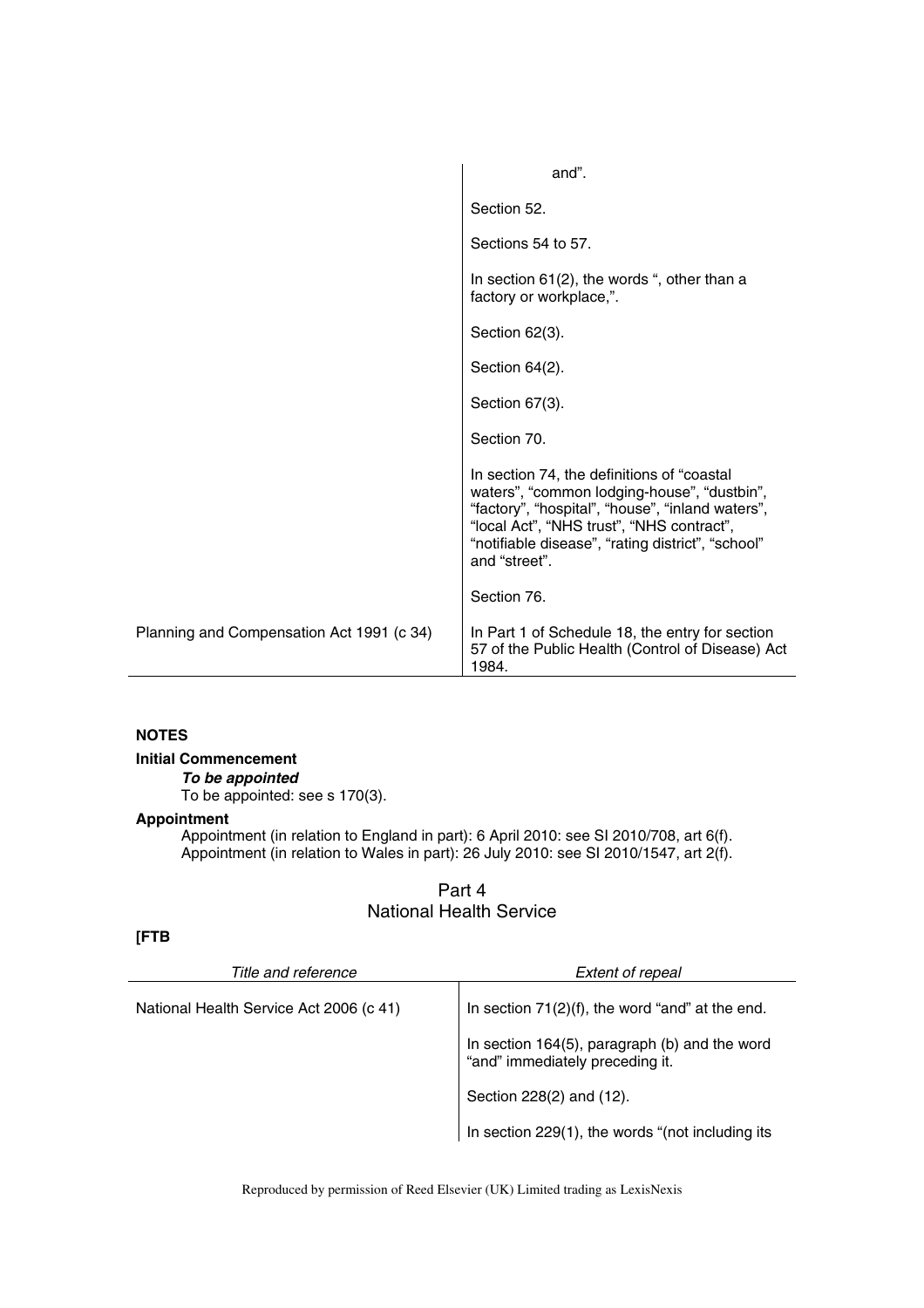|                                                    | pharmaceutical services expenditure)".                                                                                                                                                                        |
|----------------------------------------------------|---------------------------------------------------------------------------------------------------------------------------------------------------------------------------------------------------------------|
|                                                    | Section 230(2) and (3).                                                                                                                                                                                       |
|                                                    | In Schedule 14-                                                                                                                                                                                               |
|                                                    | paragraphs 1 and 2, and<br>(a)                                                                                                                                                                                |
|                                                    | (b)<br>in paragraph $4(1)$ , the definition of<br>"pharmaceutical services" and, in<br>the definition of "remuneration<br>referable to the cost of drugs", the<br>words "except in paragraph 1(2)(b)<br>and". |
| National Health Service (Wales) Act 2006 (c<br>42) | In section 88(5), paragraph (b) and the word<br>"and" immediately preceding it.                                                                                                                               |
|                                                    | In section $174(1)(a)$ , $(2)(a)$ and $(b)$ and $(12)$ , the<br>words "and pharmaceutical".                                                                                                                   |
|                                                    | In section 175(1), the words "and<br>pharmaceutical".                                                                                                                                                         |
|                                                    | In section $176(2)$ and $(3)(b)$ , the words "and<br>pharmaceutical".                                                                                                                                         |
|                                                    | In Schedule 8-                                                                                                                                                                                                |
|                                                    | (a)<br>in paragraph 1(1) (and in the<br>heading immediately preceding<br>paragraph 1) the words "and<br>pharmaceutical",                                                                                      |
|                                                    | (b)<br>paragraph $1(2)(b)$ and $(c)$ ,                                                                                                                                                                        |
|                                                    | in paragraph 4(1), the definition of<br>(c)<br>"pharmaceutical services" and, in<br>the definition of "remuneration<br>referable to the cost of drugs", the<br>words "except in paragraph 1(2)(b)<br>and".    |

**Initial Commencement** 

# *To be appointed*

To be appointed: see s 170(3).

# **Appointment**

Appointment (in relation to England in part): 1 April 2010: see SI 2010/708, art 2(d). Appointment (in relation to Wales in part): 21 May 2010: see SI 2010/1457, art 2(d). Appointment (in relation to England in part): 1 April 2013: see SI 2013/159, art 2(c).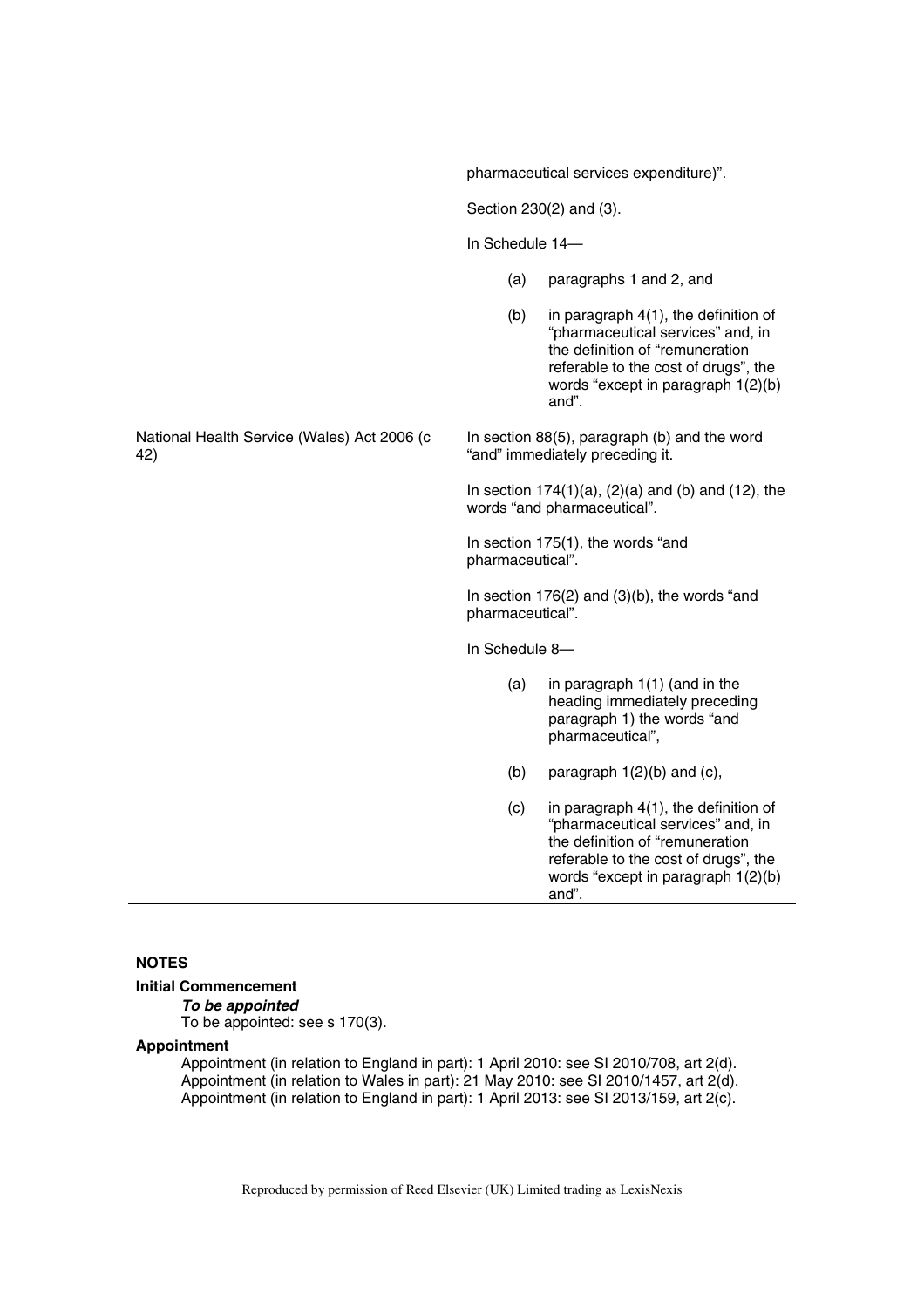# Part 5 Abolition of Maintenance Liability of Relatives

**[FTB** 

| Title and reference                 |                    | <b>Extent of repeal</b>                                                                                                    |
|-------------------------------------|--------------------|----------------------------------------------------------------------------------------------------------------------------|
| National Assistance Act 1948 (c 29) | Section 42.        |                                                                                                                            |
|                                     | Section 43.        |                                                                                                                            |
|                                     |                    | In section 47(9), the words "or from any person<br>who for the purposes of this Act is liable to<br>maintain that person". |
|                                     | to maintain him,". | In section 48(3), the words ", or from any<br>person who for the purposes of this Act is liable                            |
|                                     | In section 51-     |                                                                                                                            |
|                                     | (a)                | in subsection (1), the words "or any<br>person whom he is liable to<br>maintain for the purposes of this<br>Act",          |
|                                     | (b)                | in subsection (2), the words "or any<br>other person", and                                                                 |
|                                     | (c)                | in subsection (3), in paragraph (a),<br>the words "where the<br>accommodation provided for him,"<br>and paragraph (b).     |
|                                     | this Act)".        | In section 56(1), the words "(other than a sum<br>due under an order made under section 43 of                              |
|                                     |                    | In Schedule 6, in paragraph 19-                                                                                            |
|                                     | (a)                | in sub-paragraph (1), the words<br>"whom he is not liable to maintain<br>for the purposes of this Act", and                |
|                                     | (b)                | sub-paragraph (2).                                                                                                         |
| Maintenance Orders Act 1950 (c 37)  | In section 4-      |                                                                                                                            |
|                                     | (a)                | subsection (1)(b), and                                                                                                     |
|                                     | (b)                | in subsection (2), the words "the<br>said section forty-three or".                                                         |
|                                     | In section 9-      |                                                                                                                            |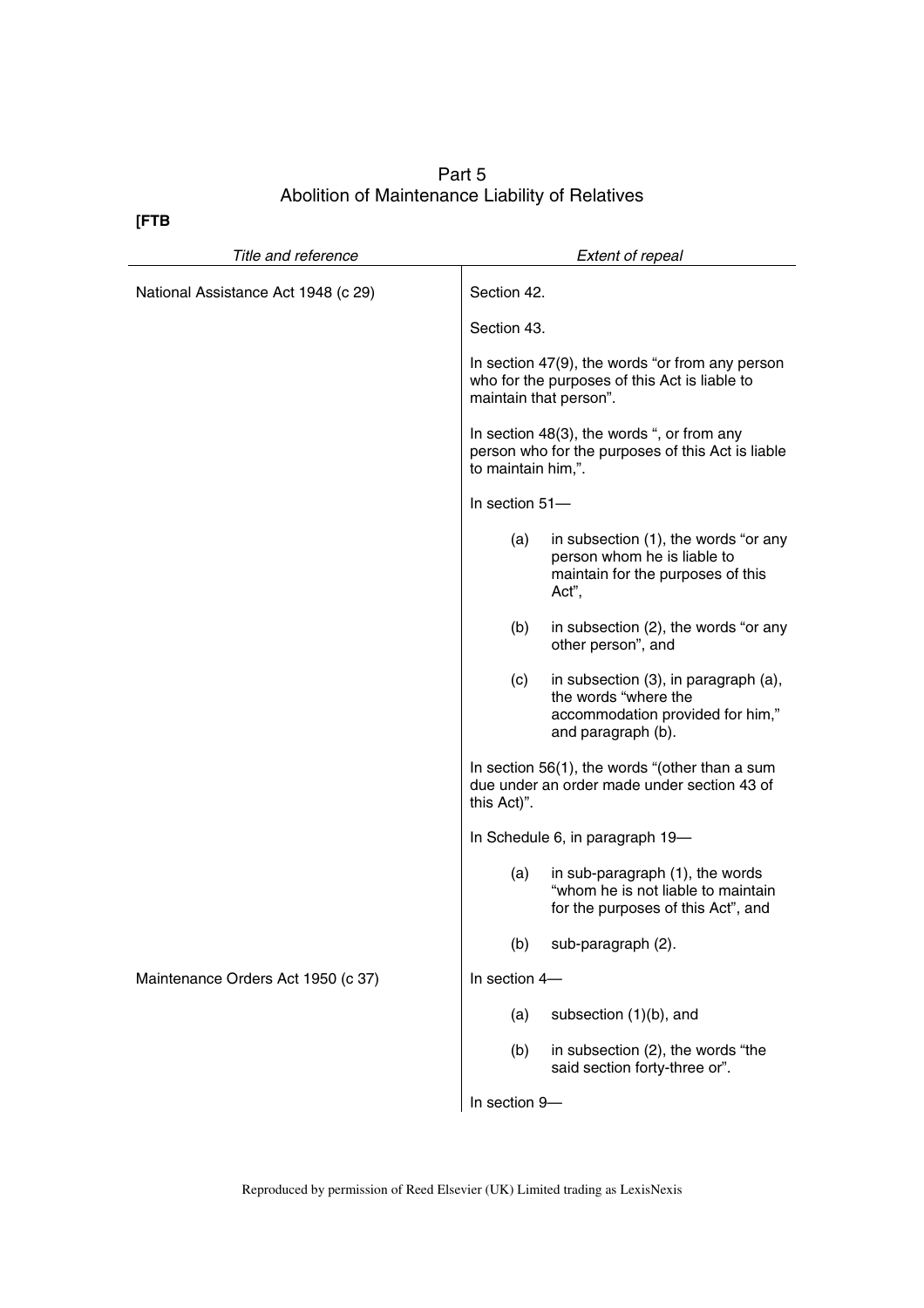|                                                       | subsection (1)(b), and<br>(a)                                                                                                                      |  |
|-------------------------------------------------------|----------------------------------------------------------------------------------------------------------------------------------------------------|--|
|                                                       | (b)<br>in subsection (2), the words "or the<br>said section forty-three".                                                                          |  |
|                                                       | In section $16(2)$ -                                                                                                                               |  |
|                                                       | in paragraph $(a)(v)$ , the words ", or<br>(a)<br>section forty-three of the National<br>Assistance Act 1948", and                                 |  |
|                                                       | paragraph (b)(v).<br>(b)                                                                                                                           |  |
| Administration of Justice Act 1970 (c 31)             | In Schedule 8, paragraph 7.                                                                                                                        |  |
| Attachment of Earnings Act 1971 (c 32)                | In Schedule 1, paragraph 8.                                                                                                                        |  |
| Supplementary Benefits Act 1976 (c 71)                | In Schedule 7, paragraph 4.                                                                                                                        |  |
| Magistrates' Courts Act 1980 (c 43)                   | In section 65(1), paragraph (b).                                                                                                                   |  |
| Civil Jurisdiction and Judgments Act 1982 (c<br>27)   | In Schedule 5, in paragraph 5(c), the words<br>"section 43 of the National Assistance Act<br>1948,".                                               |  |
| Public Health (Control of Disease) Act 1984 (c<br>22) | In section 46(5), the words from "or from any<br>person" to "death".                                                                               |  |
| Social Security Act 1986 (c 50)                       | In Schedule 10, paragraph 41(2)(c).                                                                                                                |  |
| Family Law Reform Act 1987 (c 42)                     | In section $2(1)$ , paragraph $(a)$ .                                                                                                              |  |
|                                                       | In Schedule 2-                                                                                                                                     |  |
|                                                       | in paragraph 5, the words "section<br>(a)<br>42 of" and the words after "1948",<br>and                                                             |  |
|                                                       | (b)<br>paragraphs 6 and 8.                                                                                                                         |  |
| Health and Social Care Act 2001 (c 15)                | In section $54(1)$ , in paragraph (b), the words<br>"(including persons liable to maintain residents<br>by virtue of section 42 of the 1948 Act)". |  |
| Courts Act 2003 (c 39)                                | In Schedule 8, paragraph 80.                                                                                                                       |  |
| Criminal Justice Act 2003 (c 44)                      | In Schedule 26, in paragraph 12(2), the words<br>"and $(b)$ ".                                                                                     |  |

**Initial Commencement**  *To be appointed*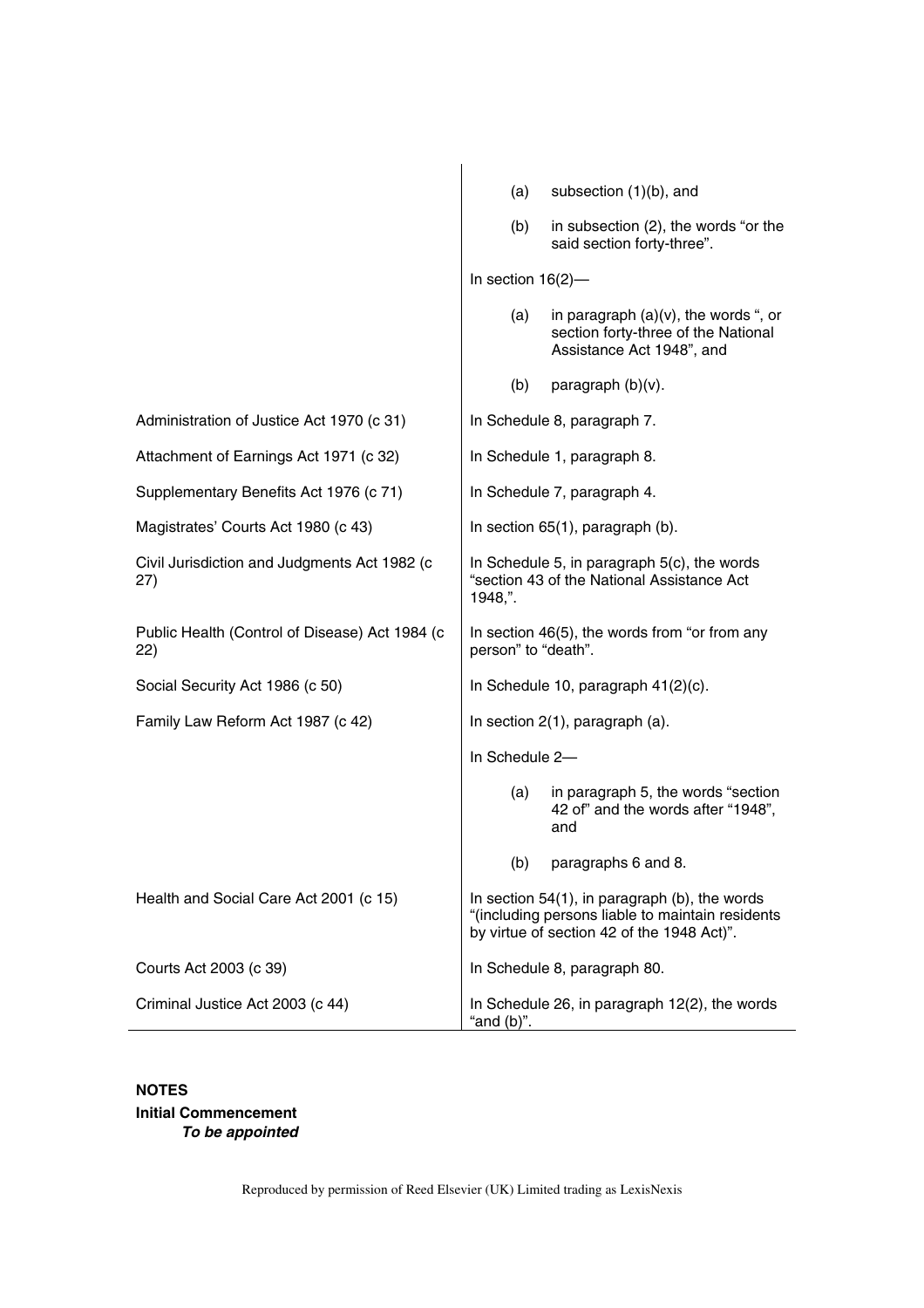To be appointed: see s 170(3).

# **Appointment**

Appointment (in relation to England): 6 April 2009: see SI 2009/462, art 4(c). Appointment (in relation to Wales): 6 April 2009: see SI 2009/631, art 2(c).

# Part 6 Establishment of National Information Governance Board

# **[FTB**

| Title and reference                                   | Extent of repeal                                                                           |
|-------------------------------------------------------|--------------------------------------------------------------------------------------------|
| Parliamentary Commissioner Act 1967 (c 13)            | In Schedule 2, the entry relating to the Patient<br>Information Advisory Group.            |
| House of Commons Disqualification Act 1975 (c)<br>24) | In Schedule 1, in Part 2, the entry relating to<br>the Patient Information Advisory Group. |
| Freedom of Information Act 2000 (c 36)                | In Schedule 1, in Part 6, the entry relating to<br>the Patient Information Advisory Group. |
| Health and Social Care Act 2001 (c 15)                | Part 3 of Schedule 5.                                                                      |

# **NOTES**

# **Initial Commencement**

*To be appointed*  To be appointed: see s 170(3).

#### **Appointment**

Appointment: 1 January 2009: see SI 2008/2497, art 7(2)(d).

# Part 7 Abolition of National Biological Standards Board

# **[FTB**

| Title and reference                                   | <b>Extent of repeal</b>                                                                 |
|-------------------------------------------------------|-----------------------------------------------------------------------------------------|
| Parliamentary Commissioner Act 1967                   | In Schedule 2, the entry for the National<br>Biological Standards Board (UK).           |
| Biological Standards Act 1975 (c 4)                   | The whole Act.                                                                          |
| Race Relations Act 1976 (c 74)                        | In Part 2 of Schedule 1A, the entry for the<br>National Biological Standards Board.     |
| Freedom of Information Act 2000                       | In Part 6 of Schedule 1, the entry for the<br>National Biological Standards Board (UK). |
| Income Tax (Trading and Other Income) Act<br>2005(c5) | In Part 2 of Schedule 1, paragraphs 389 and<br>390.                                     |
| Health Act 2006 (c 28)                                | In Schedule 5, the entry for the National<br>Biological Standards Board.                |